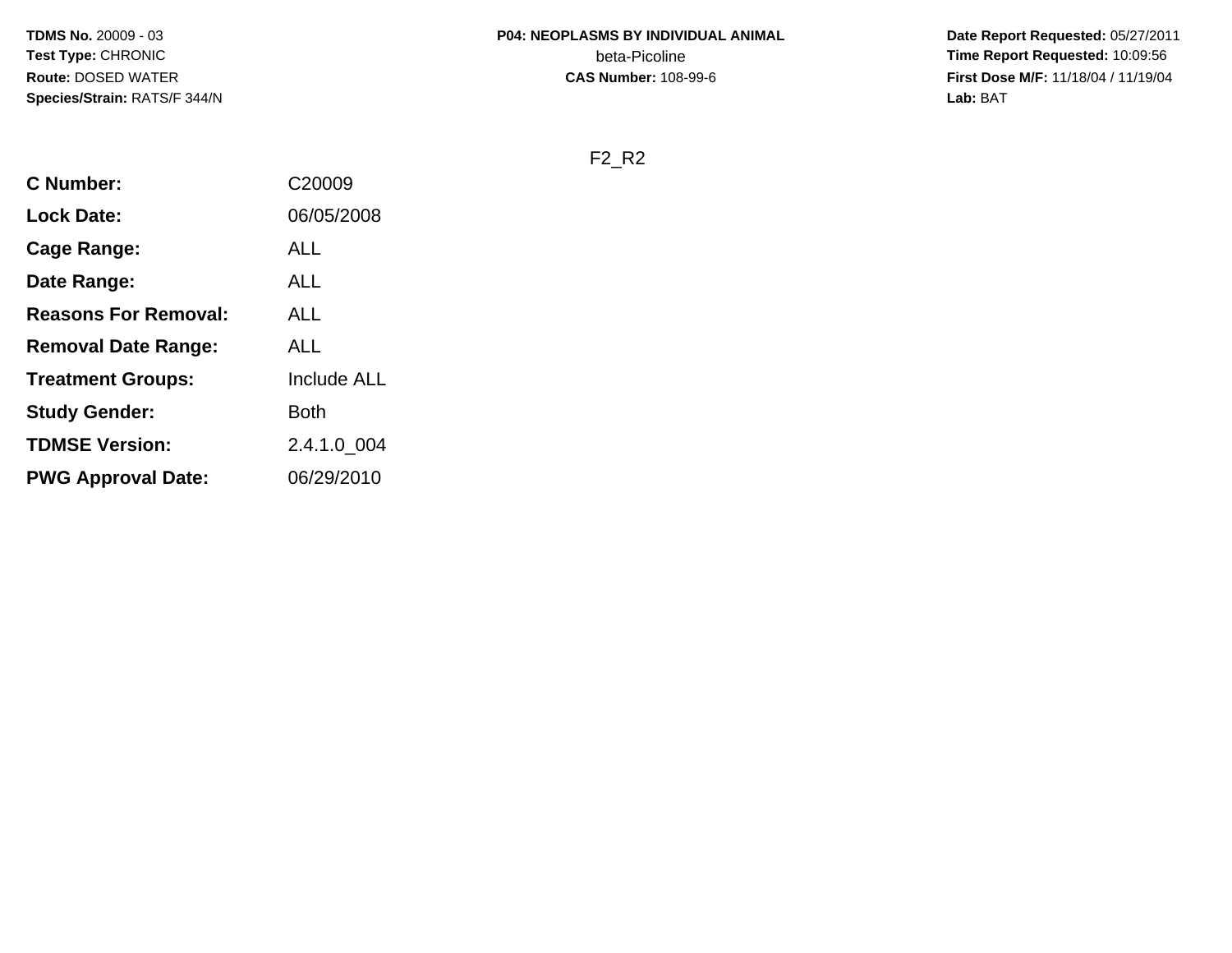# **P04: NEOPLASMS BY INDIVIDUAL ANIMAL**beta-Picoline<br>CAS Number: 108-99-6

 **Date Report Requested:** 05/27/2011 **Time Report Requested:** 10:09:56 **First Dose M/F:** 11/18/04 / 11/19/04<br>**Lab:** BAT **Lab:** BAT

|                                                                                                                       | DAY ON TEST      | $\frac{0}{7}$                                     | $\frac{0}{7}$                                                                                   | 0<br>$\overline{4}$<br>9                  | $\begin{array}{c} 0 \\ 6 \end{array}$<br>$6\overline{6}$         | $\begin{array}{c} 0 \\ 7 \end{array}$                                                    | $\begin{array}{c} 0 \\ 6 \\ 7 \end{array}$                                                 | $\frac{0}{7}$                                                              | $\frac{0}{7}$                                       | $\begin{smallmatrix}0\\7\end{smallmatrix}$                                                    | $\frac{0}{7}$                                                         | $\frac{0}{7}$                                                                              | $\frac{0}{7}$                                                                                  | $\frac{0}{7}$                                                                             | $\frac{0}{7}$<br>$\frac{2}{7}$                                              | $\frac{0}{7}$                   | $072$<br>$72$                                                        | $\begin{smallmatrix}0\0\4\end{smallmatrix}$<br>$\,6\,$                      | $\frac{0}{7}$                                      | $\begin{array}{c} 0 \\ 5 \\ 9 \\ 3 \end{array}$                                    | $\begin{array}{c} 0 \\ 2 \\ 7 \end{array}$                                                    | $\frac{0}{7}$                                         | $\frac{0}{7}$                                    | $\frac{0}{7}$<br>6                          | $\frac{0}{7}$                                | $\pmb{0}$<br>$\overline{3}$<br>$\overline{9}$              |                 |
|-----------------------------------------------------------------------------------------------------------------------|------------------|---------------------------------------------------|-------------------------------------------------------------------------------------------------|-------------------------------------------|------------------------------------------------------------------|------------------------------------------------------------------------------------------|--------------------------------------------------------------------------------------------|----------------------------------------------------------------------------|-----------------------------------------------------|-----------------------------------------------------------------------------------------------|-----------------------------------------------------------------------|--------------------------------------------------------------------------------------------|------------------------------------------------------------------------------------------------|-------------------------------------------------------------------------------------------|-----------------------------------------------------------------------------|---------------------------------|----------------------------------------------------------------------|-----------------------------------------------------------------------------|----------------------------------------------------|------------------------------------------------------------------------------------|-----------------------------------------------------------------------------------------------|-------------------------------------------------------|--------------------------------------------------|---------------------------------------------|----------------------------------------------|------------------------------------------------------------|-----------------|
| <b>FISCHER 344 RATS MALE</b>                                                                                          |                  | $\frac{2}{7}$                                     | $\frac{2}{6}$                                                                                   | $\overline{9}$                            | $\overline{4}$                                                   | $\frac{2}{6}$                                                                            | $\,6\,$                                                                                    | $\frac{2}{7}$                                                              | $\frac{2}{7}$                                       | $\frac{2}{6}$                                                                                 | $\frac{2}{6}$                                                         | $\frac{2}{7}$                                                                              | $\frac{2}{6}$                                                                                  | $\frac{2}{7}$                                                                             |                                                                             | $\frac{2}{6}$                   |                                                                      | $\overline{7}$                                                              | $\frac{2}{8}$                                      |                                                                                    | 3                                                                                             | $\frac{2}{6}$                                         | $\begin{array}{c} 2 \\ 6 \end{array}$            |                                             | $\frac{2}{6}$                                | $\mathbf{1}$                                               |                 |
| $0$ mg/l                                                                                                              | <b>ANIMAL ID</b> | $\mathbf 0$<br>$\pmb{0}$<br>$\mathbf 0$<br>0<br>1 | $\boldsymbol{0}$<br>$\begin{smallmatrix} 0\\0 \end{smallmatrix}$<br>$\pmb{0}$<br>$\overline{2}$ | 0<br>$\mathbf 0$<br>$\mathbf 0$<br>0<br>3 | 0<br>$\mathbf 0$<br>$\mathbf 0$<br>$\mathbf 0$<br>$\overline{4}$ | $\mathsf 0$<br>$\pmb{0}$<br>$\mathsf{O}\xspace$<br>$\begin{array}{c} 0 \\ 5 \end{array}$ | $\mathbf 0$<br>$\begin{smallmatrix}0\0\0\end{smallmatrix}$<br>$\pmb{0}$<br>$6\overline{6}$ | $\mathbf 0$<br>$\mathbf 0$<br>$\mathbf 0$<br>$\mathbf 0$<br>$\overline{7}$ | $\mathbf 0$<br>$\mathbf 0$<br>$\mathbf 0$<br>0<br>8 | $\pmb{0}$<br>$\begin{smallmatrix} 0\\0 \end{smallmatrix}$<br>$\overline{0}$<br>$\overline{9}$ | $\mathbf 0$<br>$\mathbf 0$<br>$\mathbf 0$<br>$\mathbf{1}$<br>$\Omega$ | $\pmb{0}$<br>$\begin{smallmatrix}0\0\0\end{smallmatrix}$<br>$\mathbf{1}$<br>$\overline{1}$ | $\mathsf{O}\xspace$<br>$\mathbf 0$<br>$\check{\mathbf{0}}$<br>$\mathbf{1}$<br>$\boldsymbol{2}$ | $\mathbf 0$<br>$\mathsf{O}\xspace$<br>$\mathsf{O}\xspace$<br>$\mathbf{1}$<br>$\mathbf{3}$ | $\mathbf 0$<br>$\mathbf 0$<br>$\mathbf 0$<br>$\mathbf{1}$<br>$\overline{4}$ | 0<br>0<br>$\mathbf 0$<br>1<br>5 | $\begin{smallmatrix}0\\0\\0\end{smallmatrix}$<br>$\overline{1}$<br>6 | $\mathbf 0$<br>$\mathbf 0$<br>$\mathbf 0$<br>$\mathbf{1}$<br>$\overline{7}$ | 0<br>0<br>$\mathsf{O}\xspace$<br>$\mathbf{1}$<br>8 | $\mathbf 0$<br>$\begin{smallmatrix}0\\0\end{smallmatrix}$<br>$\mathbf{1}$<br>$9\,$ | $\mathsf{O}$<br>$\begin{smallmatrix} 0\\0 \end{smallmatrix}$<br>$\overline{2}$<br>$\mathbf 0$ | $\boldsymbol{0}$<br>$\mathbf 0$<br>$\frac{0}{2}$<br>1 | 0<br>$\mathbf 0$<br>$\mathbf 0$<br>$\frac{2}{2}$ | $\mathbf 0$<br>$\mathbf 0$<br>$\frac{0}{2}$ | $\mathsf{O}$<br>$\mathbf 0$<br>$\frac{0}{2}$ | $\mathbf 0$<br>$\mathbf 0$<br>$\mathbf 0$<br>$\frac{2}{5}$ | males<br>(cont) |
| <b>ALIMENTARY SYSTEM</b>                                                                                              |                  |                                                   |                                                                                                 |                                           |                                                                  |                                                                                          |                                                                                            |                                                                            |                                                     |                                                                                               |                                                                       |                                                                                            |                                                                                                |                                                                                           |                                                                             |                                 |                                                                      |                                                                             |                                                    |                                                                                    |                                                                                               |                                                       |                                                  |                                             |                                              |                                                            |                 |
| Esophagus                                                                                                             |                  |                                                   |                                                                                                 |                                           |                                                                  |                                                                                          |                                                                                            |                                                                            |                                                     |                                                                                               |                                                                       |                                                                                            |                                                                                                |                                                                                           |                                                                             |                                 |                                                                      |                                                                             |                                                    |                                                                                    |                                                                                               |                                                       |                                                  |                                             |                                              | $\div$                                                     |                 |
| Intestine Large, Cecum<br>Leukemia Mononuclear                                                                        |                  |                                                   |                                                                                                 |                                           |                                                                  |                                                                                          |                                                                                            |                                                                            |                                                     |                                                                                               |                                                                       |                                                                                            |                                                                                                |                                                                                           |                                                                             |                                 |                                                                      |                                                                             |                                                    |                                                                                    |                                                                                               |                                                       |                                                  |                                             |                                              |                                                            |                 |
| Intestine Large, Colon<br>Adenoma<br>Leukemia Mononuclear<br>Mesothelioma Malignant                                   |                  | $+$                                               |                                                                                                 |                                           |                                                                  |                                                                                          |                                                                                            |                                                                            |                                                     |                                                                                               |                                                                       |                                                                                            |                                                                                                |                                                                                           |                                                                             | X                               |                                                                      | $\mathsf X$                                                                 |                                                    |                                                                                    | X                                                                                             |                                                       |                                                  |                                             |                                              | $\ddot{}$                                                  |                 |
| Intestine Large, Rectum<br>Leukemia Mononuclear                                                                       |                  |                                                   |                                                                                                 |                                           |                                                                  |                                                                                          |                                                                                            |                                                                            |                                                     |                                                                                               |                                                                       |                                                                                            |                                                                                                |                                                                                           |                                                                             |                                 |                                                                      | $\overline{+}$<br>X                                                         |                                                    |                                                                                    |                                                                                               |                                                       |                                                  |                                             |                                              | $+$                                                        |                 |
| Intestine Small, Duodenum<br>Leukemia Mononuclear<br>Mesothelioma Malignant                                           |                  | $+$                                               |                                                                                                 |                                           |                                                                  |                                                                                          |                                                                                            |                                                                            |                                                     |                                                                                               |                                                                       |                                                                                            |                                                                                                |                                                                                           |                                                                             |                                 |                                                                      | $\mathsf{X}$                                                                |                                                    |                                                                                    | X                                                                                             |                                                       |                                                  |                                             |                                              |                                                            |                 |
| Intestine Small, Ileum<br>Leukemia Mononuclear<br>Mesothelioma Malignant                                              |                  |                                                   |                                                                                                 |                                           |                                                                  |                                                                                          |                                                                                            |                                                                            |                                                     |                                                                                               |                                                                       |                                                                                            |                                                                                                |                                                                                           |                                                                             |                                 | $+$                                                                  | $\ddot{}$<br>X                                                              | $+$                                                | A                                                                                  | $\ddot{}$<br>X                                                                                |                                                       |                                                  |                                             |                                              | $\ddot{+}$                                                 |                 |
| Intestine Small, Jejunum<br>Leukemia Mononuclear<br>Mesothelioma Malignant                                            |                  |                                                   |                                                                                                 |                                           |                                                                  |                                                                                          |                                                                                            |                                                                            |                                                     |                                                                                               |                                                                       |                                                                                            |                                                                                                |                                                                                           |                                                                             |                                 |                                                                      |                                                                             |                                                    |                                                                                    | X                                                                                             |                                                       |                                                  |                                             |                                              | $\ddot{}$                                                  |                 |
| Liver<br>Hepatocellular Adenoma<br>Hepatocellular Adenoma, Multiple                                                   |                  |                                                   |                                                                                                 |                                           |                                                                  |                                                                                          |                                                                                            |                                                                            |                                                     |                                                                                               |                                                                       |                                                                                            | X                                                                                              | X                                                                                         |                                                                             |                                 |                                                                      |                                                                             |                                                    |                                                                                    |                                                                                               |                                                       |                                                  |                                             |                                              | $\ddot{}$                                                  |                 |
| *  Total animals with tissue examined microscopically; Total animals with tumor<br>+  Tissue examined microscopically |                  |                                                   |                                                                                                 |                                           |                                                                  |                                                                                          |                                                                                            |                                                                            |                                                     |                                                                                               |                                                                       |                                                                                            |                                                                                                |                                                                                           |                                                                             |                                 |                                                                      |                                                                             |                                                    |                                                                                    | M. Missing tissue                                                                             |                                                       |                                                  | A  Autolysis precludes evaluation           |                                              |                                                            |                 |

+ .. Tissue examined microscopically

X .. Lesion present

I .. Insufficient tissue

Lesion present BLANK .. Not examined microscopically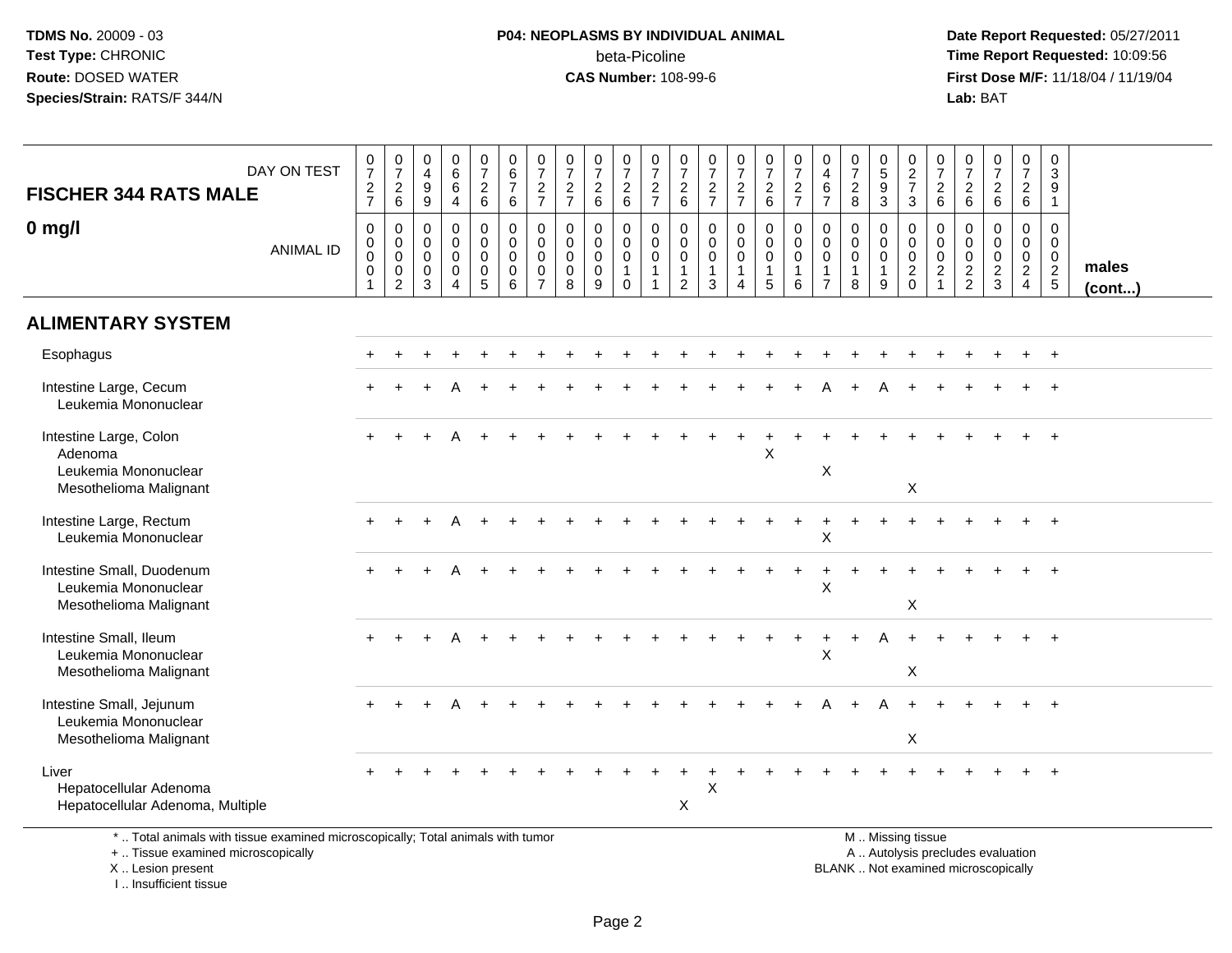### **P04: NEOPLASMS BY INDIVIDUAL ANIMAL**beta-Picoline<br>CAS Number: 108-99-6

 **Date Report Requested:** 05/27/2011 **Time Report Requested:** 10:09:56 **First Dose M/F:** 11/18/04 / 11/19/04<br>**Lab:** BAT **Lab:** BAT

| <b>FISCHER 344 RATS MALE</b>                                                      | DAY ON TEST      | $\frac{0}{7}$<br>$\frac{2}{7}$                                 | $\frac{0}{7}$<br>$\sqrt{2}$<br>6                                          | $\begin{smallmatrix}0\0\4\end{smallmatrix}$<br>$9\,$<br>9 | $\begin{array}{c} 0 \\ 6 \\ 6 \end{array}$<br>$\overline{4}$ | $\begin{smallmatrix}0\\7\end{smallmatrix}$<br>$\frac{2}{6}$ | 0<br>$\frac{6}{7}$<br>$\,6\,$                          | $\frac{0}{7}$<br>$\frac{2}{7}$                       | $\frac{0}{7}$<br>$\frac{2}{7}$            | $\frac{0}{7}$<br>$\sqrt{2}$<br>$\,6\,$ | $\frac{0}{7}$<br>$^2\phantom{1}6$                              | $\frac{0}{7}$<br>$\frac{2}{7}$                                    | $\pmb{0}$<br>$\boldsymbol{7}$<br>$\frac{2}{6}$                    | $\frac{0}{7}$<br>$\frac{2}{7}$          | $\frac{0}{7}$<br>$\frac{2}{7}$                                    | $\begin{smallmatrix}0\\7\end{smallmatrix}$<br>$\frac{2}{6}$          | $\frac{0}{7}$<br>$\frac{2}{7}$                                     | $\mathbf 0$<br>$\overline{\mathbf{4}}$<br>$\,6\,$<br>$\overline{7}$ | $\frac{0}{7}$<br>$\sqrt{2}$<br>8                     | $\begin{array}{c} 0 \\ 5 \\ 9 \end{array}$<br>3 | $\begin{array}{c} 0 \\ 2 \\ 7 \end{array}$<br>3  | $\frac{0}{7}$<br>$\sqrt{2}$<br>6                                          | 0<br>$\boldsymbol{7}$<br>$\sqrt{2}$<br>$\,6\,$                    | $\begin{array}{c} 0 \\ 7 \end{array}$<br>$\frac{2}{6}$ | $\frac{0}{7}$<br>$\overline{2}$<br>$\,6\,$                                  | 0<br>$\sqrt{3}$<br>9<br>$\mathbf{1}$                                          |                       |
|-----------------------------------------------------------------------------------|------------------|----------------------------------------------------------------|---------------------------------------------------------------------------|-----------------------------------------------------------|--------------------------------------------------------------|-------------------------------------------------------------|--------------------------------------------------------|------------------------------------------------------|-------------------------------------------|----------------------------------------|----------------------------------------------------------------|-------------------------------------------------------------------|-------------------------------------------------------------------|-----------------------------------------|-------------------------------------------------------------------|----------------------------------------------------------------------|--------------------------------------------------------------------|---------------------------------------------------------------------|------------------------------------------------------|-------------------------------------------------|--------------------------------------------------|---------------------------------------------------------------------------|-------------------------------------------------------------------|--------------------------------------------------------|-----------------------------------------------------------------------------|-------------------------------------------------------------------------------|-----------------------|
| $0$ mg/l                                                                          | <b>ANIMAL ID</b> | 0<br>0<br>$\ddot{\mathbf{0}}$<br>$\mathbf 0$<br>$\overline{1}$ | 0<br>$\mathsf{O}\xspace$<br>$\overline{0}$<br>$\pmb{0}$<br>$\overline{2}$ | 0<br>$\mathbf 0$<br>0<br>0<br>3                           | 0<br>$\pmb{0}$<br>$\pmb{0}$<br>$\mathbf 0$<br>$\overline{4}$ | 0<br>$\mathsf 0$<br>$\mathbf 0$<br>0<br>$\overline{5}$      | 0<br>$\mathbf 0$<br>$\mathbf 0$<br>0<br>$6\phantom{1}$ | 0<br>$\pmb{0}$<br>$\mathbf 0$<br>0<br>$\overline{7}$ | 0<br>$\mathbf 0$<br>$\mathbf 0$<br>0<br>8 | 0<br>$\pmb{0}$<br>0<br>0<br>9          | 0<br>$\mathbf 0$<br>$\mathbf 0$<br>$\mathbf{1}$<br>$\mathbf 0$ | 0<br>$\mathbf 0$<br>$\mathbf 0$<br>$\mathbf{1}$<br>$\overline{1}$ | 0<br>$\mathbf 0$<br>$\mathbf 0$<br>$\mathbf{1}$<br>$\overline{2}$ | 0<br>$\pmb{0}$<br>$\mathsf 0$<br>1<br>3 | 0<br>$\mathbf 0$<br>$\mathbf 0$<br>$\mathbf{1}$<br>$\overline{4}$ | 0<br>$\mathsf{O}\xspace$<br>$\mathsf{O}\xspace$<br>$\mathbf{1}$<br>5 | $\mathbf 0$<br>$\pmb{0}$<br>$\pmb{0}$<br>$\overline{1}$<br>$\,6\,$ | 0<br>$\mathbf 0$<br>$\mathbf 0$<br>-1<br>$\overline{7}$             | 0<br>$\mathbf 0$<br>$\mathsf 0$<br>$\mathbf{1}$<br>8 | 0<br>$\mathbf 0$<br>$\pmb{0}$<br>9              | 0<br>$\mathbf 0$<br>$\frac{0}{2}$<br>$\mathbf 0$ | 0<br>$\mathbf 0$<br>$\mathsf{O}\xspace$<br>$\overline{2}$<br>$\mathbf{1}$ | 0<br>$\mathbf 0$<br>$\pmb{0}$<br>$\overline{2}$<br>$\overline{c}$ | 0<br>$\mathbf 0$<br>$\frac{0}{2}$                      | 0<br>$\mathbf 0$<br>$\mathsf{O}\xspace$<br>$\overline{2}$<br>$\overline{4}$ | $\mathbf 0$<br>$\mathbf 0$<br>$\mathbf 0$<br>$\overline{2}$<br>$\overline{5}$ | males<br>$($ cont $)$ |
| Leukemia Mononuclear<br>Mesothelioma Malignant                                    |                  | X                                                              |                                                                           |                                                           |                                                              |                                                             |                                                        |                                                      |                                           |                                        | X                                                              |                                                                   |                                                                   | $X$ $X$                                 |                                                                   | X                                                                    |                                                                    | X                                                                   |                                                      | X                                               |                                                  |                                                                           |                                                                   |                                                        |                                                                             |                                                                               |                       |
| Mesentery<br>Mesothelioma Malignant                                               |                  |                                                                |                                                                           |                                                           |                                                              |                                                             | $\ddot{}$<br>$\boldsymbol{\mathsf{X}}$                 |                                                      | $+$                                       |                                        |                                                                |                                                                   |                                                                   |                                         |                                                                   |                                                                      |                                                                    |                                                                     |                                                      |                                                 | $\ddot{}$<br>X                                   |                                                                           |                                                                   |                                                        |                                                                             |                                                                               |                       |
| Pancreas<br>Adenoma, Mixed Cell<br>Leukemia Mononuclear<br>Mesothelioma Malignant |                  |                                                                |                                                                           |                                                           |                                                              |                                                             |                                                        |                                                      |                                           |                                        |                                                                |                                                                   |                                                                   |                                         |                                                                   |                                                                      | X                                                                  | $\pmb{\times}$                                                      |                                                      |                                                 | X                                                |                                                                           |                                                                   |                                                        |                                                                             | $\overline{+}$                                                                |                       |
| <b>Salivary Glands</b><br>Leukemia Mononuclear                                    |                  | $\ddot{}$                                                      |                                                                           |                                                           |                                                              |                                                             |                                                        |                                                      |                                           |                                        |                                                                |                                                                   |                                                                   |                                         |                                                                   |                                                                      |                                                                    | $\pmb{\times}$                                                      |                                                      |                                                 |                                                  |                                                                           |                                                                   |                                                        | $\ddot{}$                                                                   | $+$                                                                           |                       |
| Stomach, Forestomach<br>Leukemia Mononuclear<br>Mesothelioma Malignant            |                  |                                                                |                                                                           |                                                           |                                                              |                                                             |                                                        |                                                      |                                           |                                        |                                                                |                                                                   |                                                                   |                                         |                                                                   |                                                                      |                                                                    | X                                                                   |                                                      |                                                 | X                                                |                                                                           |                                                                   |                                                        |                                                                             |                                                                               |                       |
| Stomach, Glandular<br>Leukemia Mononuclear                                        |                  |                                                                |                                                                           |                                                           |                                                              |                                                             |                                                        |                                                      |                                           |                                        |                                                                |                                                                   |                                                                   |                                         |                                                                   |                                                                      |                                                                    | X                                                                   |                                                      |                                                 |                                                  |                                                                           |                                                                   |                                                        | $\ddot{}$                                                                   | $+$                                                                           |                       |
| <b>CARDIOVASCULAR SYSTEM</b>                                                      |                  |                                                                |                                                                           |                                                           |                                                              |                                                             |                                                        |                                                      |                                           |                                        |                                                                |                                                                   |                                                                   |                                         |                                                                   |                                                                      |                                                                    |                                                                     |                                                      |                                                 |                                                  |                                                                           |                                                                   |                                                        |                                                                             |                                                                               |                       |
| <b>Blood Vessel</b><br>Aorta, Leukemia Mononuclear                                |                  |                                                                |                                                                           |                                                           |                                                              |                                                             |                                                        |                                                      |                                           |                                        |                                                                |                                                                   |                                                                   |                                         |                                                                   |                                                                      |                                                                    |                                                                     |                                                      |                                                 |                                                  |                                                                           |                                                                   |                                                        |                                                                             | $+$                                                                           |                       |
| Heart<br>Leukemia Mononuclear                                                     |                  |                                                                |                                                                           |                                                           |                                                              |                                                             |                                                        |                                                      |                                           |                                        |                                                                |                                                                   |                                                                   | X                                       |                                                                   |                                                                      |                                                                    | $\pmb{\times}$                                                      |                                                      |                                                 |                                                  |                                                                           |                                                                   |                                                        |                                                                             | $+$                                                                           |                       |
| <b>ENDOCRINE SYSTEM</b>                                                           |                  |                                                                |                                                                           |                                                           |                                                              |                                                             |                                                        |                                                      |                                           |                                        |                                                                |                                                                   |                                                                   |                                         |                                                                   |                                                                      |                                                                    |                                                                     |                                                      |                                                 |                                                  |                                                                           |                                                                   |                                                        |                                                                             |                                                                               |                       |

\* .. Total animals with tissue examined microscopically; Total animals with tumor

+ .. Tissue examined microscopically

X .. Lesion present

I .. Insufficient tissue

 M .. Missing tissuey the contract of the contract of the contract of the contract of the contract of the contract of the contract of  $A$ . Autolysis precludes evaluation Lesion present BLANK .. Not examined microscopically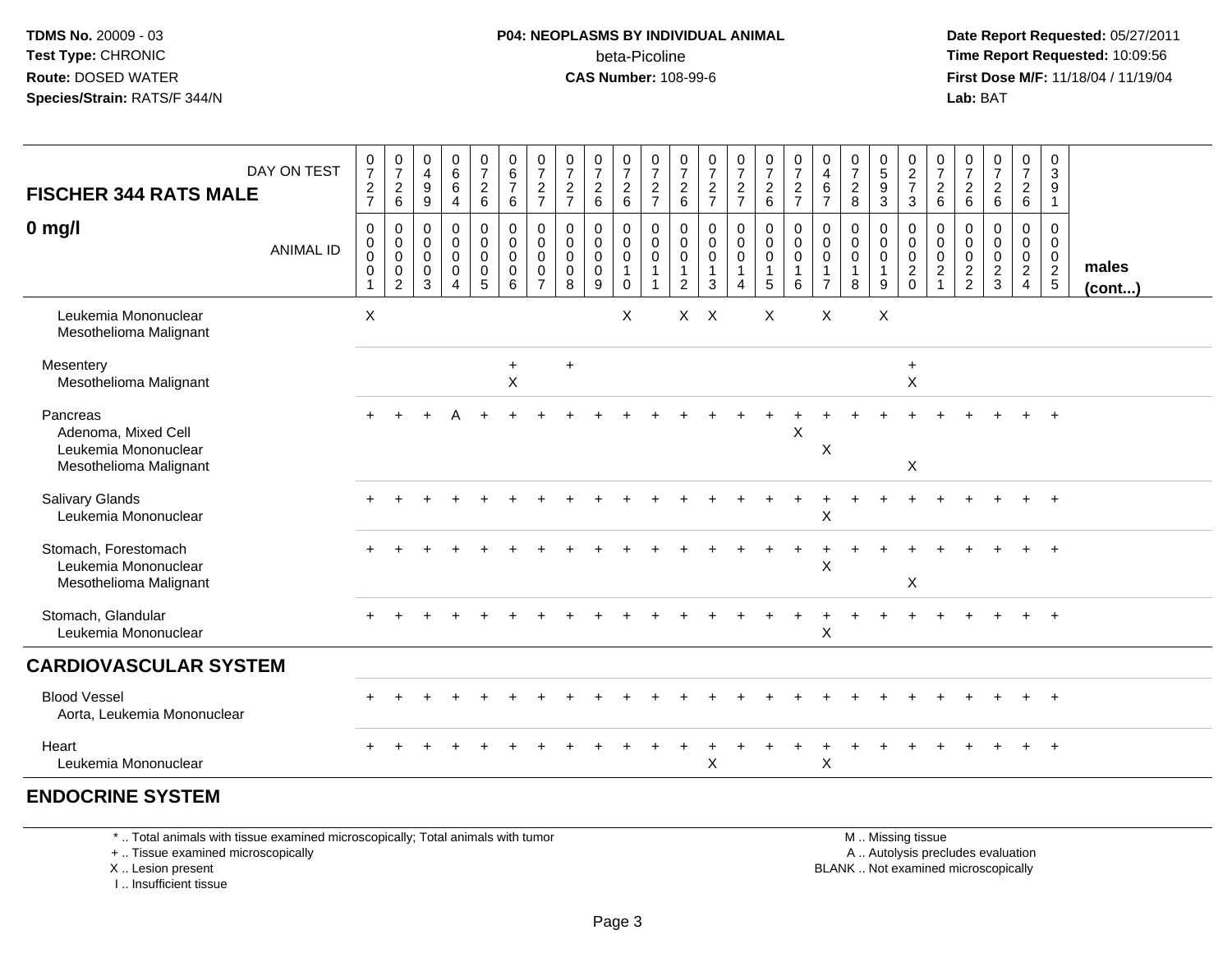# **P04: NEOPLASMS BY INDIVIDUAL ANIMAL**beta-Picoline<br>CAS Number: 108-99-6

 **Date Report Requested:** 05/27/2011 **Time Report Requested:** 10:09:56 **First Dose M/F:** 11/18/04 / 11/19/04<br>Lab: BAT **Lab:** BAT

| <b>FISCHER 344 RATS MALE</b>                                                                                                               | DAY ON TEST      | $072$<br>$727$                                     | $\frac{0}{7}$<br>$\frac{2}{6}$                                     | $\pmb{0}$<br>$\overline{4}$<br>$\boldsymbol{9}$<br>$\overline{9}$ | $\pmb{0}$<br>$\,6\,$<br>$\,6\,$<br>$\overline{4}$   | $\frac{0}{7}$<br>$\frac{2}{6}$                             | $_{6}^{\rm 0}$<br>$\overline{7}$<br>$6\phantom{a}$ | $\frac{0}{7}$<br>$\frac{2}{7}$                      | $\frac{0}{7}$<br>$\frac{2}{7}$ | $\begin{array}{c} 0 \\ 7 \end{array}$<br>$\begin{array}{c} 2 \\ 6 \end{array}$ | $\begin{array}{c} 0 \\ 7 \end{array}$<br>$^2\phantom{1}6$ | $\frac{0}{7}$<br>$\frac{2}{7}$                                    | 0<br>$\overline{7}$<br>$\frac{2}{6}$                 | $\begin{array}{c} 0 \\ 7 \end{array}$<br>$\frac{2}{7}$ | $\begin{array}{c} 0 \\ 7 \end{array}$<br>$\frac{2}{7}$                 | 0726                                                          | $\frac{0}{7}$<br>$\frac{2}{7}$             | $\pmb{0}$<br>$\overline{4}$<br>6<br>$\overline{7}$ | $\frac{0}{7}$<br>8                                             | $\begin{array}{c} 0 \\ 5 \\ 9 \end{array}$<br>$\overline{3}$ | $\begin{array}{c} 0 \\ 2 \\ 7 \end{array}$<br>$\mathbf{3}$ | $\begin{array}{c} 0 \\ 7 \end{array}$<br>$\frac{2}{6}$                       | 0<br>$\overline{7}$<br>$\begin{array}{c} 2 \\ 6 \end{array}$ | $\frac{0}{7}$<br>$\begin{array}{c} 2 \\ 6 \end{array}$                     | $\frac{0}{7}$<br>$\frac{2}{6}$                                 | $\pmb{0}$<br>$\overline{3}$<br>9<br>$\mathbf{1}$                     |                       |
|--------------------------------------------------------------------------------------------------------------------------------------------|------------------|----------------------------------------------------|--------------------------------------------------------------------|-------------------------------------------------------------------|-----------------------------------------------------|------------------------------------------------------------|----------------------------------------------------|-----------------------------------------------------|--------------------------------|--------------------------------------------------------------------------------|-----------------------------------------------------------|-------------------------------------------------------------------|------------------------------------------------------|--------------------------------------------------------|------------------------------------------------------------------------|---------------------------------------------------------------|--------------------------------------------|----------------------------------------------------|----------------------------------------------------------------|--------------------------------------------------------------|------------------------------------------------------------|------------------------------------------------------------------------------|--------------------------------------------------------------|----------------------------------------------------------------------------|----------------------------------------------------------------|----------------------------------------------------------------------|-----------------------|
| $0$ mg/l                                                                                                                                   | <b>ANIMAL ID</b> | $\pmb{0}$<br>0<br>$\pmb{0}$<br>0<br>$\overline{1}$ | $\pmb{0}$<br>$\pmb{0}$<br>$\pmb{0}$<br>$\pmb{0}$<br>$\overline{2}$ | $\Omega$<br>$\mathbf 0$<br>0<br>0<br>3                            | $\Omega$<br>$\mathbf 0$<br>0<br>0<br>$\overline{4}$ | 0<br>$\mathbf 0$<br>$\mathbf 0$<br>$\pmb{0}$<br>$\sqrt{5}$ | 0<br>$\mathbf 0$<br>$\mathbf 0$<br>$\pmb{0}$<br>6  | $\Omega$<br>0<br>$\mathbf 0$<br>0<br>$\overline{7}$ | $\Omega$<br>0<br>0<br>0<br>8   | $\mathbf{0}$<br>$\mathbf 0$<br>$\mathbf 0$<br>$\pmb{0}$<br>9                   | 0<br>0<br>0<br>$\mathbf{1}$<br>$\mathbf 0$                | 0<br>$\mathbf 0$<br>$\mathbf 0$<br>$\mathbf{1}$<br>$\overline{1}$ | $\Omega$<br>0<br>0<br>$\mathbf{1}$<br>$\overline{2}$ | $\Omega$<br>0<br>0<br>$\mathbf{1}$<br>3                | $\mathbf 0$<br>$\mathbf 0$<br>$\pmb{0}$<br>1<br>$\boldsymbol{\Lambda}$ | 0<br>$\mathbf 0$<br>$\mathbf 0$<br>$\mathbf{1}$<br>$\sqrt{5}$ | 0<br>$\mathbf 0$<br>0<br>$\mathbf{1}$<br>6 | 0<br>0<br>$\mathbf 0$<br>1<br>$\overline{7}$       | $\mathbf 0$<br>$\mathbf 0$<br>$\mathbf 0$<br>$\mathbf{1}$<br>8 | $\mathbf{0}$<br>$\mathbf 0$<br>0<br>$\mathbf{1}$<br>9        | 0<br>0<br>0<br>$\overline{c}$<br>$\mathbf 0$               | $\Omega$<br>$\mathbf 0$<br>$\mathbf 0$<br>$\boldsymbol{2}$<br>$\overline{1}$ | 0<br>0<br>0<br>$\overline{c}$<br>$\overline{c}$              | $\Omega$<br>$\mathbf 0$<br>$\mathbf 0$<br>$\boldsymbol{2}$<br>$\mathbf{3}$ | 0<br>0<br>$\boldsymbol{0}$<br>$\overline{2}$<br>$\overline{4}$ | $\Omega$<br>$\mathbf 0$<br>$\pmb{0}$<br>$\sqrt{2}$<br>$\overline{5}$ | males<br>$($ cont $)$ |
| <b>Adrenal Cortex</b><br>Adenoma<br>Leukemia Mononuclear                                                                                   |                  |                                                    |                                                                    |                                                                   |                                                     |                                                            |                                                    |                                                     |                                |                                                                                |                                                           |                                                                   |                                                      | $X$ $X$                                                |                                                                        |                                                               |                                            | X                                                  |                                                                | X                                                            |                                                            |                                                                              |                                                              |                                                                            |                                                                | $\ddot{}$                                                            |                       |
| Adrenal Medulla<br>Leukemia Mononuclear<br>Pheochromocytoma Benign<br>Pheochromocytoma Complex<br>Bilateral, Pheochromocytoma Benign       |                  |                                                    |                                                                    |                                                                   |                                                     |                                                            |                                                    |                                                     |                                |                                                                                |                                                           |                                                                   | X X X X                                              | X                                                      | X                                                                      |                                                               |                                            | X                                                  |                                                                | $\sf X$                                                      |                                                            |                                                                              |                                                              |                                                                            |                                                                | $\ddot{}$                                                            |                       |
| Islets, Pancreatic<br>Adenoma                                                                                                              |                  |                                                    |                                                                    |                                                                   |                                                     |                                                            |                                                    |                                                     |                                |                                                                                |                                                           |                                                                   |                                                      |                                                        |                                                                        |                                                               |                                            |                                                    |                                                                |                                                              | $\ddot{}$                                                  | X                                                                            |                                                              |                                                                            |                                                                | $\ddot{}$                                                            |                       |
| Parathyroid Gland                                                                                                                          |                  |                                                    |                                                                    |                                                                   |                                                     |                                                            |                                                    |                                                     |                                |                                                                                |                                                           |                                                                   |                                                      |                                                        |                                                                        |                                                               |                                            |                                                    |                                                                |                                                              |                                                            |                                                                              |                                                              |                                                                            |                                                                | $+$                                                                  |                       |
| <b>Pituitary Gland</b><br>Leukemia Mononuclear<br>Pars Distalis, Adenoma                                                                   |                  | Χ                                                  |                                                                    |                                                                   | $X$ $X$ $X$                                         |                                                            |                                                    |                                                     | X                              |                                                                                |                                                           |                                                                   | X X X X                                              |                                                        |                                                                        | X                                                             |                                            | X                                                  | X                                                              |                                                              |                                                            | X                                                                            |                                                              | $\mathsf{X}$                                                               |                                                                | $\overline{ }$                                                       |                       |
| <b>Thyroid Gland</b><br>Leukemia Mononuclear<br>C-cell, Adenoma<br>C-cell, Carcinoma<br>Follicular Cell, Carcinoma                         |                  | $+$                                                |                                                                    |                                                                   |                                                     | X                                                          |                                                    |                                                     | $\pmb{\times}$                 |                                                                                |                                                           |                                                                   | $\boldsymbol{\mathsf{X}}$                            |                                                        |                                                                        | $X$ $X$                                                       |                                            | $\ddot{}$<br>$\pmb{\times}$                        |                                                                | $\ddot{}$                                                    | $\ddot{}$                                                  |                                                                              | $+$                                                          | X                                                                          |                                                                | $+$                                                                  |                       |
| <b>GENERAL BODY SYSTEM</b>                                                                                                                 |                  |                                                    |                                                                    |                                                                   |                                                     |                                                            |                                                    |                                                     |                                |                                                                                |                                                           |                                                                   |                                                      |                                                        |                                                                        |                                                               |                                            |                                                    |                                                                |                                                              |                                                            |                                                                              |                                                              |                                                                            |                                                                |                                                                      |                       |
| Peritoneum<br>Leukemia Mononuclear<br>Mesothelioma Malignant                                                                               |                  |                                                    |                                                                    |                                                                   |                                                     |                                                            |                                                    |                                                     |                                |                                                                                |                                                           |                                                                   |                                                      | $\ddot{}$<br>$\mathsf{X}$                              |                                                                        |                                                               |                                            |                                                    |                                                                |                                                              |                                                            |                                                                              |                                                              |                                                                            |                                                                |                                                                      |                       |
| *  Total animals with tissue examined microscopically; Total animals with tumor<br>+  Tissue examined microscopically<br>X  Lesion present |                  |                                                    |                                                                    |                                                                   |                                                     |                                                            |                                                    |                                                     |                                |                                                                                |                                                           |                                                                   |                                                      |                                                        |                                                                        |                                                               |                                            |                                                    |                                                                |                                                              | M  Missing tissue                                          |                                                                              |                                                              | A  Autolysis precludes evaluation<br>BLANK  Not examined microscopically   |                                                                |                                                                      |                       |

I .. Insufficient tissue

BLANK .. Not examined microscopically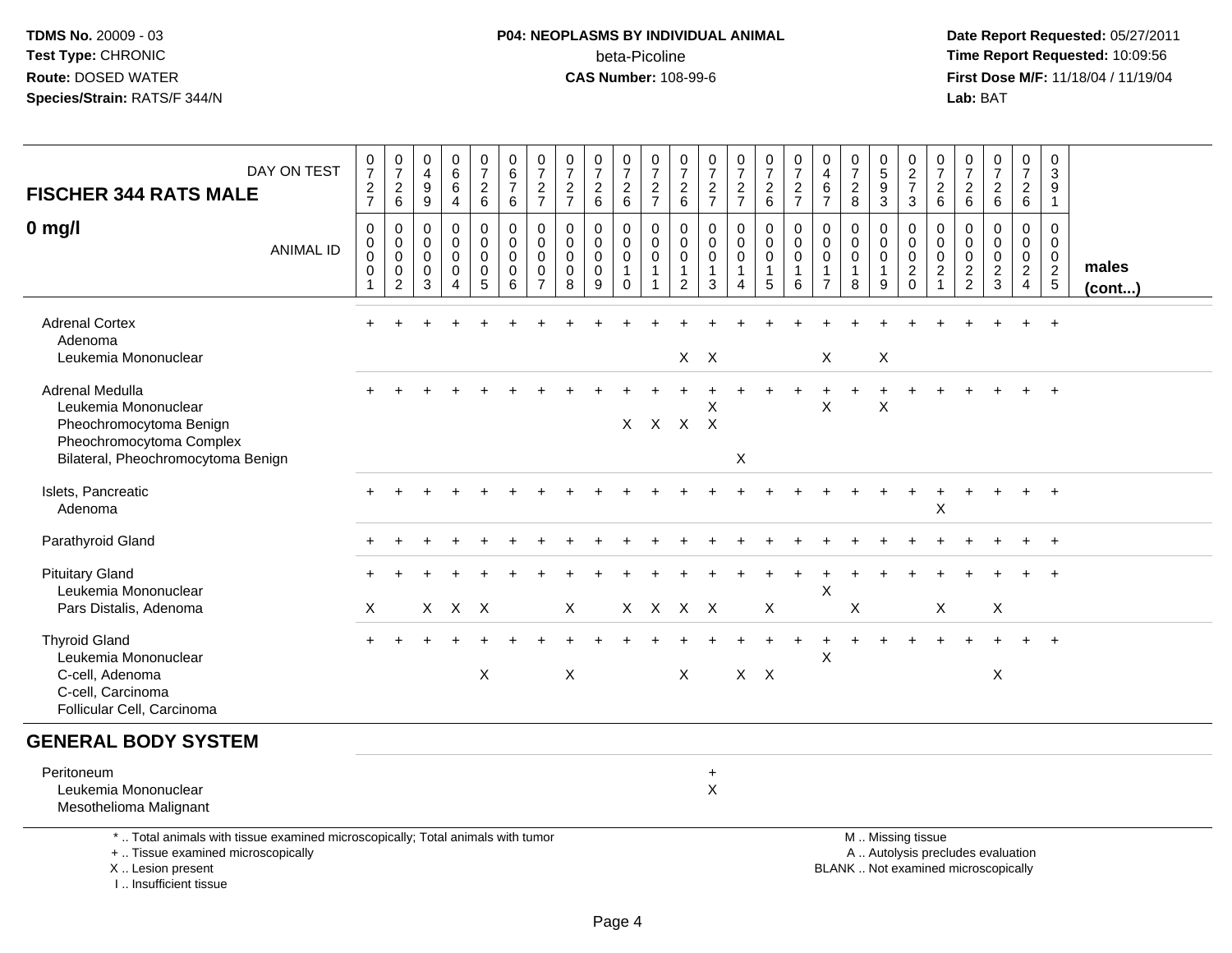## **P04: NEOPLASMS BY INDIVIDUAL ANIMAL**beta-Picoline<br>CAS Number: 108-99-6

 **Date Report Requested:** 05/27/2011 **Time Report Requested:** 10:09:56 **First Dose M/F:** 11/18/04 / 11/19/04<br>Lab: BAT **Lab:** BAT

| DAY ON TEST<br><b>FISCHER 344 RATS MALE</b>                                                                                                | $\frac{0}{7}$<br>$\frac{2}{7}$                                | $\begin{smallmatrix} 0\\7 \end{smallmatrix}$<br>$\overline{c}$<br>6              | 0<br>$\overline{4}$<br>$\boldsymbol{9}$<br>$9\,$ | $\begin{array}{c} 0 \\ 6 \end{array}$<br>$\,6\,$<br>$\overline{4}$                                 | $\begin{array}{c} 0 \\ 7 \end{array}$<br>$\sqrt{2}$<br>$\,6\,$ | $\mathbf 0$<br>$\,6\,$<br>$\boldsymbol{7}$<br>$\,6\,$ | $\frac{0}{7}$<br>$\overline{c}$<br>$\overline{7}$ | $\begin{array}{c} 0 \\ 7 \end{array}$<br>$\frac{2}{7}$ | $\begin{array}{c} 0 \\ 7 \end{array}$<br>$\overline{c}$<br>$\,6\,$ | $\begin{array}{c} 0 \\ 7 \end{array}$<br>$^2\phantom{0}6$      | $\begin{array}{c} 0 \\ 7 \end{array}$<br>$\frac{2}{7}$ | $\frac{0}{7}$<br>$\frac{2}{6}$                                                   | $\frac{0}{7}$<br>$\frac{2}{7}$                                 | $\frac{0}{7}$<br>$\frac{2}{7}$                                   | $\frac{0}{7}$<br>$\begin{array}{c} 2 \\ 6 \end{array}$    | $\begin{array}{c} 0 \\ 7 \end{array}$<br>$\frac{2}{7}$           | $\mathbf 0$<br>$\overline{4}$<br>$\,6\,$<br>$\overline{7}$                    | $\begin{array}{c} 0 \\ 7 \end{array}$<br>$\sqrt{2}$<br>8       | $\begin{array}{c} 0 \\ 5 \end{array}$<br>9<br>$\mathbf{3}$ | $\begin{array}{c} 0 \\ 2 \\ 7 \end{array}$<br>$\mathbf{3}$ | $\frac{0}{7}$<br>$\overline{c}$<br>$6\phantom{1}$                   | 0<br>$\overline{7}$<br>$^2\phantom{1}6$ | $\begin{smallmatrix} 0\\7 \end{smallmatrix}$<br>$\begin{array}{c} 2 \\ 6 \end{array}$ | $\begin{smallmatrix}0\\7\end{smallmatrix}$<br>$\overline{a}$<br>$\,6\,$ | $\mathbf 0$<br>3<br>9<br>$\overline{1}$                                  |                       |
|--------------------------------------------------------------------------------------------------------------------------------------------|---------------------------------------------------------------|----------------------------------------------------------------------------------|--------------------------------------------------|----------------------------------------------------------------------------------------------------|----------------------------------------------------------------|-------------------------------------------------------|---------------------------------------------------|--------------------------------------------------------|--------------------------------------------------------------------|----------------------------------------------------------------|--------------------------------------------------------|----------------------------------------------------------------------------------|----------------------------------------------------------------|------------------------------------------------------------------|-----------------------------------------------------------|------------------------------------------------------------------|-------------------------------------------------------------------------------|----------------------------------------------------------------|------------------------------------------------------------|------------------------------------------------------------|---------------------------------------------------------------------|-----------------------------------------|---------------------------------------------------------------------------------------|-------------------------------------------------------------------------|--------------------------------------------------------------------------|-----------------------|
| $0$ mg/l<br><b>ANIMAL ID</b>                                                                                                               | $\,0\,$<br>$\mathsf{O}$<br>$\ddot{\mathbf{0}}$<br>$\mathbf 0$ | $\pmb{0}$<br>$\mathbf 0$<br>$\mathbf 0$<br>$\mathsf{O}\xspace$<br>$\overline{2}$ | 0<br>$\mathbf 0$<br>$\mathbf 0$<br>0<br>3        | $\mathbf 0$<br>$\mathsf{O}\xspace$<br>$\mathbf 0$<br>$\mathsf{O}\xspace$<br>$\boldsymbol{\Lambda}$ | 0<br>$\mathbf 0$<br>0<br>$\mathbf 0$<br>$\sqrt{5}$             | 0<br>$\mathbf 0$<br>$\mathbf 0$<br>$\pmb{0}$<br>6     | 0<br>0<br>0<br>0<br>$\overline{7}$                | 0<br>$\mathbf 0$<br>0<br>$\mathbf 0$<br>8              | $\mathbf 0$<br>$\mathbf 0$<br>0<br>$\mathsf{O}\xspace$<br>9        | $\mathbf 0$<br>0<br>$\mathbf 0$<br>$\mathbf{1}$<br>$\mathbf 0$ | 0<br>$\Omega$<br>0<br>$\overline{1}$<br>$\overline{1}$ | $\mathbf 0$<br>$\overline{0}$<br>$\mathbf 0$<br>$\overline{1}$<br>$\overline{2}$ | $\mathbf 0$<br>$\mathbf 0$<br>$\mathbf 0$<br>$\mathbf{1}$<br>3 | 0<br>$\mathbf 0$<br>0<br>$\mathbf{1}$<br>$\overline{\mathbf{4}}$ | $\pmb{0}$<br>$\mathbf 0$<br>$\pmb{0}$<br>$\mathbf 1$<br>5 | $\mathbf 0$<br>$\mathbf 0$<br>$\mathbf 0$<br>$\overline{1}$<br>6 | $\mathbf 0$<br>$\mathbf 0$<br>$\mathbf 0$<br>$\overline{1}$<br>$\overline{7}$ | $\mathbf 0$<br>$\mathbf 0$<br>$\mathbf 0$<br>$\mathbf{1}$<br>8 | 0<br>$\mathbf{0}$<br>0<br>1<br>9                           | 0<br>$\mathsf{O}$<br>$\ddot{\mathbf{0}}$<br>$\frac{2}{0}$  | 0<br>$\mathbf 0$<br>$\mathbf 0$<br>$\boldsymbol{2}$<br>$\mathbf{1}$ | 0<br>$\mathbf 0$<br>0<br>$\frac{2}{2}$  | $\mathbf 0$<br>$\mathbf 0$<br>$\mathbf 0$<br>$\frac{2}{3}$                            | 0<br>$\mathbf 0$<br>$\mathbf 0$<br>$\overline{2}$<br>$\overline{4}$     | $\mathbf 0$<br>$\overline{0}$<br>$\mathbf 0$<br>$\sqrt{2}$<br>$\sqrt{5}$ | males<br>$($ cont $)$ |
| <b>GENITAL SYSTEM</b>                                                                                                                      |                                                               |                                                                                  |                                                  |                                                                                                    |                                                                |                                                       |                                                   |                                                        |                                                                    |                                                                |                                                        |                                                                                  |                                                                |                                                                  |                                                           |                                                                  |                                                                               |                                                                |                                                            |                                                            |                                                                     |                                         |                                                                                       |                                                                         |                                                                          |                       |
| Epididymis<br>Leukemia Mononuclear<br>Mesothelioma Malignant                                                                               |                                                               |                                                                                  |                                                  |                                                                                                    |                                                                | $\sf X$                                               |                                                   |                                                        |                                                                    |                                                                |                                                        |                                                                                  |                                                                |                                                                  |                                                           |                                                                  | $\ddot{}$<br>X                                                                |                                                                |                                                            | X                                                          |                                                                     |                                         |                                                                                       |                                                                         | $\overline{+}$                                                           |                       |
| <b>Preputial Gland</b><br>Carcinoma<br>Leukemia Mononuclear                                                                                |                                                               |                                                                                  |                                                  |                                                                                                    |                                                                |                                                       |                                                   |                                                        |                                                                    |                                                                |                                                        |                                                                                  |                                                                |                                                                  |                                                           |                                                                  | $\boldsymbol{\mathsf{X}}$                                                     |                                                                |                                                            |                                                            |                                                                     |                                         |                                                                                       |                                                                         |                                                                          |                       |
| Prostate<br>Leukemia Mononuclear<br>Mesothelioma Malignant                                                                                 |                                                               |                                                                                  |                                                  |                                                                                                    |                                                                | $\boldsymbol{\mathsf{X}}$                             |                                                   |                                                        |                                                                    |                                                                |                                                        |                                                                                  |                                                                |                                                                  |                                                           |                                                                  | $\ddot{}$<br>X                                                                |                                                                |                                                            | X                                                          |                                                                     |                                         |                                                                                       |                                                                         |                                                                          |                       |
| Seminal Vesicle<br>Leukemia Mononuclear<br>Mesothelioma Malignant                                                                          |                                                               |                                                                                  |                                                  |                                                                                                    |                                                                | X                                                     |                                                   |                                                        |                                                                    |                                                                |                                                        |                                                                                  |                                                                |                                                                  |                                                           |                                                                  | $\times$                                                                      |                                                                |                                                            | X                                                          |                                                                     |                                         |                                                                                       |                                                                         | $\div$                                                                   |                       |
| <b>Testes</b><br>Leukemia Mononuclear<br>Mesothelioma Malignant                                                                            |                                                               |                                                                                  |                                                  |                                                                                                    |                                                                | X                                                     |                                                   |                                                        |                                                                    |                                                                |                                                        |                                                                                  |                                                                |                                                                  |                                                           |                                                                  | X                                                                             |                                                                |                                                            |                                                            |                                                                     |                                         |                                                                                       |                                                                         |                                                                          |                       |
| Bilateral, Interstitial Cell, Adenoma<br>Interstitial Cell, Adenoma                                                                        |                                                               | $\boldsymbol{\mathsf{X}}$                                                        |                                                  |                                                                                                    | $\mathsf{X}$                                                   | $\mathsf X$                                           | $\boldsymbol{\mathsf{X}}$                         |                                                        | $X$ $X$                                                            |                                                                |                                                        | $X$ $X$                                                                          | $\boldsymbol{\mathsf{X}}$                                      | $\times$                                                         |                                                           | $X$ $X$                                                          |                                                                               |                                                                | $\boldsymbol{\mathsf{X}}$                                  |                                                            | $\boldsymbol{\mathsf{X}}$                                           | X                                       |                                                                                       | X                                                                       |                                                                          |                       |
| <b>HEMATOPOIETIC SYSTEM</b>                                                                                                                |                                                               |                                                                                  |                                                  |                                                                                                    |                                                                |                                                       |                                                   |                                                        |                                                                    |                                                                |                                                        |                                                                                  |                                                                |                                                                  |                                                           |                                                                  |                                                                               |                                                                |                                                            |                                                            |                                                                     |                                         |                                                                                       |                                                                         |                                                                          |                       |
| <b>Bone Marrow</b><br>Leukemia Mononuclear                                                                                                 |                                                               |                                                                                  |                                                  |                                                                                                    |                                                                |                                                       |                                                   |                                                        |                                                                    |                                                                |                                                        | X                                                                                | $\boldsymbol{\mathsf{X}}$                                      |                                                                  | X                                                         |                                                                  | X                                                                             |                                                                | X                                                          |                                                            |                                                                     |                                         |                                                                                       |                                                                         |                                                                          |                       |
| Lymph Node                                                                                                                                 |                                                               |                                                                                  | $+$                                              | $+$                                                                                                |                                                                |                                                       |                                                   |                                                        |                                                                    |                                                                |                                                        |                                                                                  | $\ddot{}$                                                      |                                                                  | $\ddot{}$                                                 |                                                                  | $\ddot{}$                                                                     |                                                                |                                                            |                                                            |                                                                     |                                         |                                                                                       |                                                                         | $+$                                                                      |                       |
| *  Total animals with tissue examined microscopically; Total animals with tumor<br>+  Tissue examined microscopically<br>X  Lesion present |                                                               |                                                                                  |                                                  |                                                                                                    |                                                                |                                                       |                                                   |                                                        |                                                                    |                                                                |                                                        |                                                                                  |                                                                |                                                                  |                                                           |                                                                  |                                                                               | BLANK  Not examined microscopically                            |                                                            | M  Missing tissue                                          |                                                                     |                                         | A  Autolysis precludes evaluation                                                     |                                                                         |                                                                          |                       |

I .. Insufficient tissue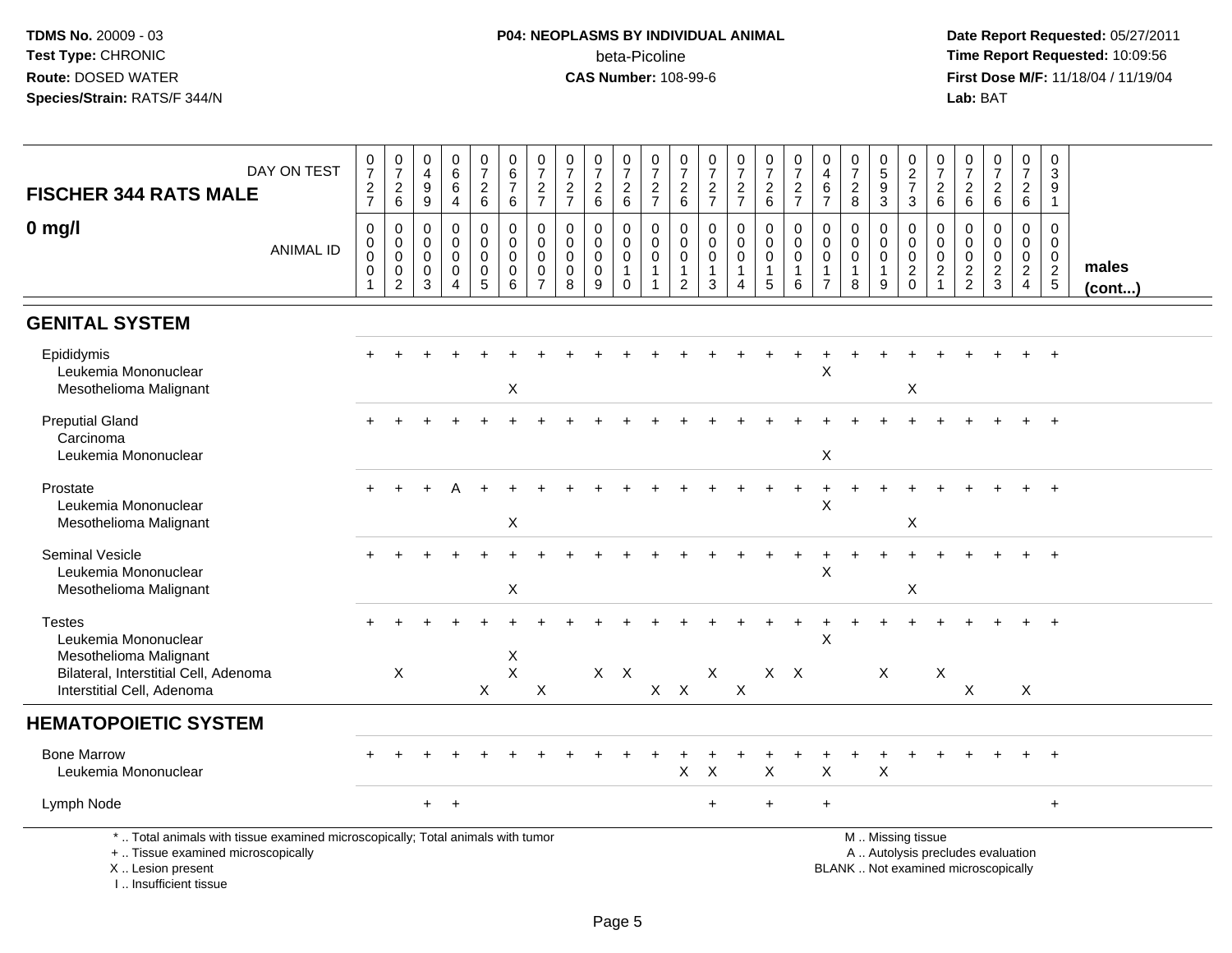# **P04: NEOPLASMS BY INDIVIDUAL ANIMAL**beta-Picoline<br>CAS Number: 108-99-6

| DAY ON TEST<br><b>FISCHER 344 RATS MALE</b>                                                                                                                                                 | $\frac{0}{7}$<br>$\frac{2}{7}$           | $\frac{0}{7}$<br>$\boldsymbol{2}$<br>$\,6\,$       | 0<br>$\overline{4}$<br>9<br>$\boldsymbol{9}$     | $\mathbf 0$<br>6<br>6<br>$\overline{4}$                          | $\frac{0}{7}$<br>$\overline{2}$<br>6                           | $\mathbf 0$<br>$\,6$<br>$\overline{7}$<br>$\,6\,$ | $\frac{0}{7}$<br>$\frac{2}{7}$                                          | 0<br>$\overline{7}$<br>$\overline{2}$<br>$\overline{7}$ | $\frac{0}{7}$<br>$\sqrt{2}$<br>$\,6\,$        | 0<br>$\overline{7}$<br>$\overline{c}$<br>$6\phantom{a}$    | $\frac{0}{7}$<br>$\overline{c}$<br>$\overline{7}$                         | $\frac{0}{7}$<br>$\mathbf{2}$<br>$\,6\,$                                            | 0<br>$\overline{7}$<br>$\frac{2}{7}$                 | $\frac{0}{7}$<br>$\frac{2}{7}$                                        | $\begin{smallmatrix}0\\7\end{smallmatrix}$<br>$\overline{2}$<br>$\,6\,$ | $\pmb{0}$<br>$\overline{7}$<br>$\overline{c}$<br>$\overline{7}$ | 0<br>$\overline{4}$<br>6<br>$\overline{7}$                                          | $\frac{0}{7}$<br>$\overline{2}$<br>8    | $\begin{smallmatrix}0\0\5\end{smallmatrix}$<br>9<br>$\sqrt{3}$ | 0<br>$\frac{2}{7}$<br>$\mathsf 3$                  | $\boldsymbol{0}$<br>$\overline{7}$<br>$\sqrt{2}$<br>$\,6\,$                | 0<br>$\overline{7}$<br>$\overline{2}$<br>$\,6\,$        | $\pmb{0}$<br>$\overline{7}$<br>$\overline{c}$<br>$\,6\,$ | 0<br>$\overline{7}$<br>$\overline{c}$<br>6                                 | $\pmb{0}$<br>$\mathbf{3}$<br>9<br>$\mathbf{1}$   |                       |
|---------------------------------------------------------------------------------------------------------------------------------------------------------------------------------------------|------------------------------------------|----------------------------------------------------|--------------------------------------------------|------------------------------------------------------------------|----------------------------------------------------------------|---------------------------------------------------|-------------------------------------------------------------------------|---------------------------------------------------------|-----------------------------------------------|------------------------------------------------------------|---------------------------------------------------------------------------|-------------------------------------------------------------------------------------|------------------------------------------------------|-----------------------------------------------------------------------|-------------------------------------------------------------------------|-----------------------------------------------------------------|-------------------------------------------------------------------------------------|-----------------------------------------|----------------------------------------------------------------|----------------------------------------------------|----------------------------------------------------------------------------|---------------------------------------------------------|----------------------------------------------------------|----------------------------------------------------------------------------|--------------------------------------------------|-----------------------|
| $0$ mg/l<br><b>ANIMAL ID</b>                                                                                                                                                                | $\mathbf 0$<br>0<br>$\pmb{0}$<br>0<br>-1 | 0<br>$\mathbf 0$<br>$\mathbf 0$<br>0<br>$\sqrt{2}$ | $\Omega$<br>$\mathbf 0$<br>$\mathbf 0$<br>0<br>3 | $\mathbf 0$<br>$\mathbf 0$<br>$\mathbf 0$<br>0<br>$\overline{4}$ | 0<br>$\mathbf 0$<br>$\mathbf 0$<br>$\pmb{0}$<br>$\overline{5}$ | 0<br>0<br>$\mathbf 0$<br>0<br>$6\overline{6}$     | $\mathbf{0}$<br>$\mathbf 0$<br>$\pmb{0}$<br>$\pmb{0}$<br>$\overline{7}$ | $\Omega$<br>$\mathbf 0$<br>$\mathbf 0$<br>0<br>8        | $\Omega$<br>$\Omega$<br>$\mathbf 0$<br>0<br>9 | $\Omega$<br>$\mathbf 0$<br>$\mathbf 0$<br>1<br>$\mathbf 0$ | 0<br>$\mathbf 0$<br>$\mathsf{O}\xspace$<br>$\mathbf{1}$<br>$\overline{1}$ | $\mathbf 0$<br>$\mathbf 0$<br>$\mathsf{O}\xspace$<br>$\mathbf{1}$<br>$\overline{2}$ | 0<br>0<br>$\mathbf 0$<br>$\mathbf 1$<br>$\mathbf{3}$ | $\mathbf 0$<br>$\mathbf 0$<br>$\mathbf 0$<br>$\mathbf{1}$<br>$\Delta$ | 0<br>$\mathbf 0$<br>$\mathbf 0$<br>$\mathbf{1}$<br>5                    | $\Omega$<br>$\mathbf 0$<br>$\mathbf 0$<br>1<br>$6\phantom{a}$   | $\mathbf 0$<br>$\mathbf 0$<br>$\mathsf{O}\xspace$<br>$\mathbf{1}$<br>$\overline{7}$ | $\Omega$<br>0<br>0<br>$\mathbf{1}$<br>8 | $\Omega$<br>$\mathbf 0$<br>$\mathbf 0$<br>1<br>9               | $\Omega$<br>$\mathbf 0$<br>$\mathbf 0$<br>$^2_{0}$ | $\Omega$<br>$\mathbf 0$<br>$\mathbf 0$<br>$\overline{c}$<br>$\overline{1}$ | $\Omega$<br>$\mathbf 0$<br>$\mathbf 0$<br>$\frac{2}{2}$ | $\Omega$<br>$\mathbf 0$<br>$\mathbf 0$<br>$\frac{2}{3}$  | $\Omega$<br>$\mathbf 0$<br>$\mathbf 0$<br>$\overline{a}$<br>$\overline{4}$ | 0<br>$\mathbf 0$<br>$\mathbf 0$<br>$\frac{2}{5}$ | males<br>$($ cont $)$ |
| Deep Cervical, Carcinoma, Metastatic,<br>Harderian Gland<br>Lumbar, Leukemia Mononuclear<br>Mediastinal, Leukemia Mononuclear<br>Pancreatic, Leukemia Mononuclear                           |                                          |                                                    |                                                  |                                                                  |                                                                |                                                   |                                                                         |                                                         |                                               |                                                            |                                                                           |                                                                                     | X                                                    |                                                                       | $\boldsymbol{\mathsf{X}}$                                               |                                                                 | X<br>$\boldsymbol{\mathsf{X}}$                                                      |                                         |                                                                |                                                    |                                                                            |                                                         |                                                          |                                                                            |                                                  |                       |
| Lymph Node, Mandibular                                                                                                                                                                      | м                                        | м                                                  | м                                                | M                                                                | M                                                              | M                                                 | M                                                                       | M                                                       | M                                             | М                                                          | M                                                                         | M                                                                                   | M                                                    | M                                                                     | M                                                                       | M                                                               | М                                                                                   | M                                       | M                                                              | M                                                  | M                                                                          | M                                                       | M                                                        |                                                                            | M M                                              |                       |
| Lymph Node, Mesenteric<br>Leukemia Mononuclear                                                                                                                                              |                                          |                                                    |                                                  |                                                                  |                                                                |                                                   |                                                                         |                                                         |                                               |                                                            |                                                                           |                                                                                     | Χ                                                    |                                                                       |                                                                         |                                                                 | $\mathsf X$                                                                         |                                         |                                                                |                                                    |                                                                            |                                                         |                                                          |                                                                            |                                                  |                       |
| Spleen<br>Leukemia Mononuclear<br>Mesothelioma Malignant                                                                                                                                    | $\ddot{}$<br>X                           |                                                    |                                                  |                                                                  |                                                                | X                                                 |                                                                         |                                                         |                                               | X                                                          |                                                                           | X                                                                                   | $\sf X$                                              |                                                                       | $\sf X$                                                                 |                                                                 | $\pmb{\times}$                                                                      |                                         | X                                                              | X                                                  |                                                                            |                                                         | X                                                        |                                                                            | $\overline{+}$                                   |                       |
| Thymus<br>Carcinoma, Metastatic, Harderian Gland<br>Leukemia Mononuclear                                                                                                                    |                                          |                                                    |                                                  |                                                                  |                                                                |                                                   |                                                                         |                                                         |                                               |                                                            |                                                                           |                                                                                     | X                                                    |                                                                       |                                                                         |                                                                 | X                                                                                   |                                         |                                                                |                                                    |                                                                            |                                                         |                                                          |                                                                            |                                                  |                       |
| <b>INTEGUMENTARY SYSTEM</b>                                                                                                                                                                 |                                          |                                                    |                                                  |                                                                  |                                                                |                                                   |                                                                         |                                                         |                                               |                                                            |                                                                           |                                                                                     |                                                      |                                                                       |                                                                         |                                                                 |                                                                                     |                                         |                                                                |                                                    |                                                                            |                                                         |                                                          |                                                                            |                                                  |                       |
| Mammary Gland<br>Fibroadenoma                                                                                                                                                               |                                          |                                                    |                                                  |                                                                  |                                                                |                                                   |                                                                         |                                                         |                                               |                                                            |                                                                           |                                                                                     |                                                      |                                                                       |                                                                         |                                                                 |                                                                                     |                                         |                                                                |                                                    |                                                                            |                                                         |                                                          |                                                                            |                                                  |                       |
| Skin<br><b>Basal Cell Adenoma</b><br>Carcinoma, Metastatic, Harderian Gland<br>Keratoacanthoma<br>Leukemia Mononuclear<br>Subcutaneous Tissue, Fibroma<br>Subcutaneous Tissue, Fibrosarcoma |                                          |                                                    |                                                  |                                                                  | $\sf X$                                                        |                                                   |                                                                         | X                                                       |                                               |                                                            | $\boldsymbol{X}$                                                          |                                                                                     | X                                                    |                                                                       |                                                                         |                                                                 | Χ                                                                                   |                                         |                                                                |                                                    |                                                                            |                                                         |                                                          |                                                                            | X                                                |                       |
| *  Total animals with tissue examined microscopically; Total animals with tumor<br>+  Tissue examined microscopically<br>X  Lesion present<br>I Insufficient tissue                         |                                          |                                                    |                                                  |                                                                  |                                                                |                                                   |                                                                         |                                                         |                                               |                                                            |                                                                           |                                                                                     |                                                      |                                                                       |                                                                         |                                                                 |                                                                                     | BLANK  Not examined microscopically     |                                                                | M  Missing tissue                                  |                                                                            |                                                         | A  Autolysis precludes evaluation                        |                                                                            |                                                  |                       |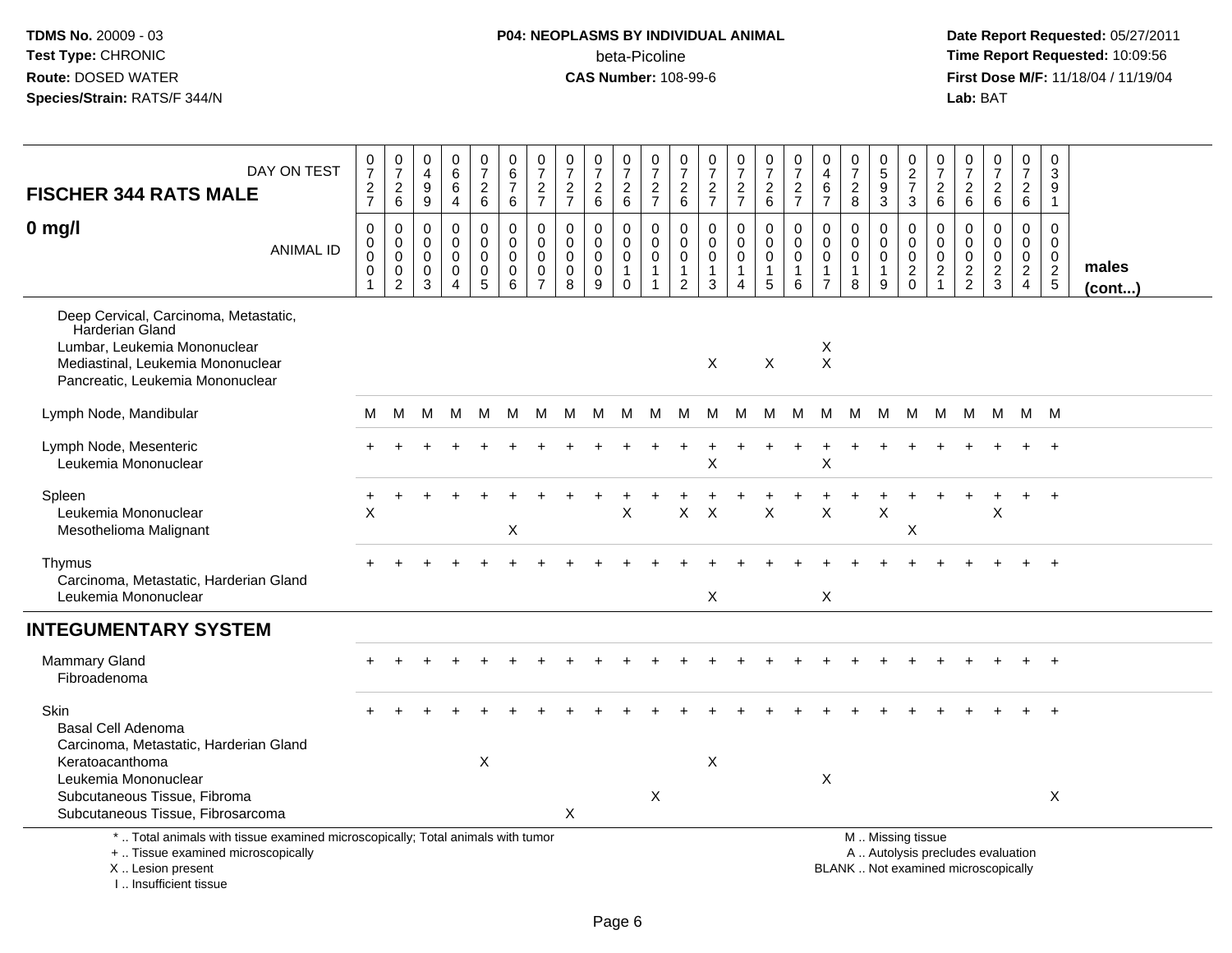# **P04: NEOPLASMS BY INDIVIDUAL ANIMAL**beta-Picoline<br>CAS Number: 108-99-6

| DAY ON TEST<br><b>FISCHER 344 RATS MALE</b>                                                                                                                                                 | $\frac{0}{7}$<br>$\frac{2}{7}$                                | $\frac{0}{7}$<br>$\overline{c}$<br>6      | 0<br>$\overline{4}$<br>9<br>9   | 0<br>$\overline{6}$<br>6<br>$\overline{4}$                    | $\begin{array}{c} 0 \\ 7 \end{array}$<br>$\overline{c}$<br>$6\phantom{a}$ | $\begin{array}{c} 0 \\ 6 \end{array}$<br>$\overline{7}$<br>6 | $\frac{0}{7}$<br>$\overline{2}$<br>$\overline{7}$                       | $\frac{0}{7}$<br>$\frac{2}{7}$                                | $\frac{0}{7}$<br>$^2$ 6                             | $\frac{0}{7}$<br>$\overline{c}$<br>6                        | $\boldsymbol{0}$<br>$\overline{7}$<br>$\frac{2}{7}$    | $\frac{0}{7}$<br>$\begin{array}{c} 2 \\ 6 \end{array}$                        | $\frac{0}{7}$<br>$\frac{2}{7}$                              | $\frac{0}{7}$<br>$\frac{2}{7}$                       | $\frac{0}{7}$<br>$\frac{2}{6}$                     | $\frac{0}{7}$<br>$\overline{\mathbf{c}}$<br>$\overline{7}$  | 0<br>$\overline{4}$<br>$\,6$<br>$\overline{7}$                    | $\frac{0}{7}$<br>$_{\rm 8}^2$                                | $\begin{smallmatrix}0\0\5\end{smallmatrix}$<br>$\boldsymbol{9}$<br>3 | $\begin{array}{c} 0 \\ 2 \\ 7 \end{array}$<br>$\mathbf{3}$ | 0<br>$\overline{7}$<br>$\boldsymbol{2}$<br>6             | $\frac{0}{7}$<br>$^2\phantom{1}6$                | $\frac{0}{7}$<br>$\overline{\mathbf{c}}$<br>$6\phantom{1}$               | $\frac{0}{7}$<br>$\overline{a}$<br>6                                             | $\pmb{0}$<br>$\ensuremath{\mathsf{3}}$<br>9<br>$\mathbf{1}$ |                       |
|---------------------------------------------------------------------------------------------------------------------------------------------------------------------------------------------|---------------------------------------------------------------|-------------------------------------------|---------------------------------|---------------------------------------------------------------|---------------------------------------------------------------------------|--------------------------------------------------------------|-------------------------------------------------------------------------|---------------------------------------------------------------|-----------------------------------------------------|-------------------------------------------------------------|--------------------------------------------------------|-------------------------------------------------------------------------------|-------------------------------------------------------------|------------------------------------------------------|----------------------------------------------------|-------------------------------------------------------------|-------------------------------------------------------------------|--------------------------------------------------------------|----------------------------------------------------------------------|------------------------------------------------------------|----------------------------------------------------------|--------------------------------------------------|--------------------------------------------------------------------------|----------------------------------------------------------------------------------|-------------------------------------------------------------|-----------------------|
| $0$ mg/l<br><b>ANIMAL ID</b>                                                                                                                                                                | $\mathbf 0$<br>$\mathbf 0$<br>$\mathbf 0$<br>$\mathbf 0$<br>1 | 0<br>$\mathbf 0$<br>0<br>$\mathbf 0$<br>2 | 0<br>$\mathbf 0$<br>0<br>0<br>3 | $\mathbf 0$<br>$\mathbf 0$<br>$\mathbf 0$<br>$\mathbf 0$<br>4 | 0<br>$\overline{0}$<br>0<br>$\mathsf 0$<br>5                              | $\mathbf 0$<br>$\Omega$<br>$\mathbf 0$<br>$\mathbf 0$<br>6   | $\mathbf 0$<br>$\Omega$<br>$\mathbf 0$<br>$\mathbf 0$<br>$\overline{7}$ | $\mathbf 0$<br>$\mathbf 0$<br>$\mathbf 0$<br>$\mathbf 0$<br>8 | 0<br>$\mathbf 0$<br>$\mathbf 0$<br>$\mathbf 0$<br>9 | $\mathbf 0$<br>0<br>$\mathbf 0$<br>$\mathbf{1}$<br>$\Omega$ | $\mathbf 0$<br>$\mathbf 0$<br>$\pmb{0}$<br>$\mathbf 1$ | $\mathbf 0$<br>$\mathbf 0$<br>$\mathbf 0$<br>$\overline{1}$<br>$\overline{2}$ | $\mathbf 0$<br>$\Omega$<br>$\mathbf 0$<br>$\mathbf{1}$<br>3 | $\mathbf 0$<br>$\overline{0}$<br>$\pmb{0}$<br>1<br>4 | 0<br>$\mathbf 0$<br>$\pmb{0}$<br>$\mathbf{1}$<br>5 | $\mathbf 0$<br>$\Omega$<br>$\mathbf 0$<br>$\mathbf{1}$<br>6 | $\mathbf 0$<br>0<br>$\mathbf 0$<br>$\mathbf{1}$<br>$\overline{7}$ | $\mathbf 0$<br>$\mathbf 0$<br>$\pmb{0}$<br>$\mathbf{1}$<br>8 | 0<br>$\mathbf 0$<br>0<br>$\overline{1}$<br>9                         | $\mathbf 0$<br>$\mathbf 0$<br>$\mathbf 0$<br>$^2_0$        | $\mathbf 0$<br>$\Omega$<br>$\mathbf 0$<br>$\overline{c}$ | $\mathbf 0$<br>$\mathbf 0$<br>0<br>$\frac{2}{2}$ | $\mathbf 0$<br>$\mathbf 0$<br>$\mathsf 0$<br>$\frac{2}{3}$               | $\mathbf 0$<br>$\overline{0}$<br>$\mathbf 0$<br>$\overline{a}$<br>$\overline{4}$ | $\mathbf 0$<br>$\mathbf 0$<br>$\mathbf 0$<br>$\frac{2}{5}$  | males<br>$($ cont $)$ |
| <b>MUSCULOSKELETAL SYSTEM</b>                                                                                                                                                               |                                                               |                                           |                                 |                                                               |                                                                           |                                                              |                                                                         |                                                               |                                                     |                                                             |                                                        |                                                                               |                                                             |                                                      |                                                    |                                                             |                                                                   |                                                              |                                                                      |                                                            |                                                          |                                                  |                                                                          |                                                                                  |                                                             |                       |
| Bone<br>Carcinoma, Metastatic, Harderian Gland                                                                                                                                              |                                                               |                                           |                                 |                                                               |                                                                           |                                                              |                                                                         |                                                               |                                                     |                                                             |                                                        |                                                                               |                                                             |                                                      |                                                    |                                                             |                                                                   |                                                              |                                                                      |                                                            |                                                          |                                                  |                                                                          |                                                                                  |                                                             |                       |
| <b>NERVOUS SYSTEM</b>                                                                                                                                                                       |                                                               |                                           |                                 |                                                               |                                                                           |                                                              |                                                                         |                                                               |                                                     |                                                             |                                                        |                                                                               |                                                             |                                                      |                                                    |                                                             |                                                                   |                                                              |                                                                      |                                                            |                                                          |                                                  |                                                                          |                                                                                  |                                                             |                       |
| <b>Brain</b><br>Leukemia Mononuclear                                                                                                                                                        |                                                               |                                           |                                 |                                                               |                                                                           |                                                              |                                                                         |                                                               |                                                     |                                                             |                                                        |                                                                               |                                                             |                                                      |                                                    |                                                             | X                                                                 |                                                              |                                                                      |                                                            |                                                          |                                                  |                                                                          |                                                                                  |                                                             |                       |
| <b>RESPIRATORY SYSTEM</b>                                                                                                                                                                   |                                                               |                                           |                                 |                                                               |                                                                           |                                                              |                                                                         |                                                               |                                                     |                                                             |                                                        |                                                                               |                                                             |                                                      |                                                    |                                                             |                                                                   |                                                              |                                                                      |                                                            |                                                          |                                                  |                                                                          |                                                                                  |                                                             |                       |
| Lung<br>Alveolar/Bronchiolar Adenoma<br>Carcinoma, Metastatic, Harderian Gland<br>Carcinoma, Metastatic, Preputial Gland<br>Leukemia Mononuclear<br>Rhabdomyosarcoma, Metastatic, Uncertain | X                                                             |                                           |                                 |                                                               |                                                                           |                                                              | $\mathsf X$                                                             |                                                               | $\ddot{}$<br>X                                      | $\times$                                                    |                                                        |                                                                               | $X$ $X$                                                     |                                                      | $\mathsf{X}$                                       |                                                             | $\boldsymbol{\mathsf{X}}$                                         |                                                              | $\boldsymbol{\mathsf{X}}$                                            |                                                            |                                                          |                                                  | $\ddot{}$<br>X                                                           | $+$                                                                              | $+$                                                         |                       |
| Primary Site                                                                                                                                                                                |                                                               |                                           |                                 |                                                               |                                                                           |                                                              |                                                                         |                                                               |                                                     |                                                             |                                                        |                                                                               |                                                             |                                                      |                                                    |                                                             |                                                                   |                                                              |                                                                      |                                                            |                                                          |                                                  |                                                                          |                                                                                  |                                                             |                       |
| Nose<br>Carcinoma, Metastatic, Harderian Gland                                                                                                                                              |                                                               |                                           |                                 |                                                               |                                                                           |                                                              |                                                                         |                                                               |                                                     |                                                             |                                                        |                                                                               |                                                             |                                                      |                                                    |                                                             |                                                                   |                                                              |                                                                      |                                                            |                                                          |                                                  |                                                                          | $+$                                                                              | $+$                                                         |                       |
| Trachea                                                                                                                                                                                     | $+$                                                           |                                           |                                 | А                                                             |                                                                           |                                                              |                                                                         |                                                               |                                                     |                                                             |                                                        |                                                                               |                                                             |                                                      |                                                    |                                                             |                                                                   |                                                              |                                                                      |                                                            |                                                          |                                                  |                                                                          | $+$                                                                              | $+$                                                         |                       |
| <b>SPECIAL SENSES SYSTEM</b>                                                                                                                                                                |                                                               |                                           |                                 |                                                               |                                                                           |                                                              |                                                                         |                                                               |                                                     |                                                             |                                                        |                                                                               |                                                             |                                                      |                                                    |                                                             |                                                                   |                                                              |                                                                      |                                                            |                                                          |                                                  |                                                                          |                                                                                  |                                                             |                       |
| Ear<br><b>Neural Crest Tumor</b>                                                                                                                                                            |                                                               |                                           |                                 |                                                               |                                                                           |                                                              |                                                                         |                                                               |                                                     |                                                             |                                                        |                                                                               |                                                             |                                                      |                                                    |                                                             |                                                                   |                                                              |                                                                      |                                                            |                                                          |                                                  |                                                                          |                                                                                  |                                                             |                       |
| Eye                                                                                                                                                                                         |                                                               |                                           |                                 |                                                               |                                                                           |                                                              |                                                                         |                                                               |                                                     |                                                             |                                                        |                                                                               |                                                             |                                                      |                                                    |                                                             |                                                                   |                                                              |                                                                      |                                                            |                                                          |                                                  |                                                                          | $+$                                                                              | $+$                                                         |                       |
| *  Total animals with tissue examined microscopically; Total animals with tumor<br>+  Tissue examined microscopically<br>X Lesion present<br>I Insufficient tissue                          |                                                               |                                           |                                 |                                                               |                                                                           |                                                              |                                                                         |                                                               |                                                     |                                                             |                                                        |                                                                               |                                                             |                                                      |                                                    |                                                             |                                                                   |                                                              |                                                                      | M. Missing tissue                                          |                                                          |                                                  | A  Autolysis precludes evaluation<br>BLANK  Not examined microscopically |                                                                                  |                                                             |                       |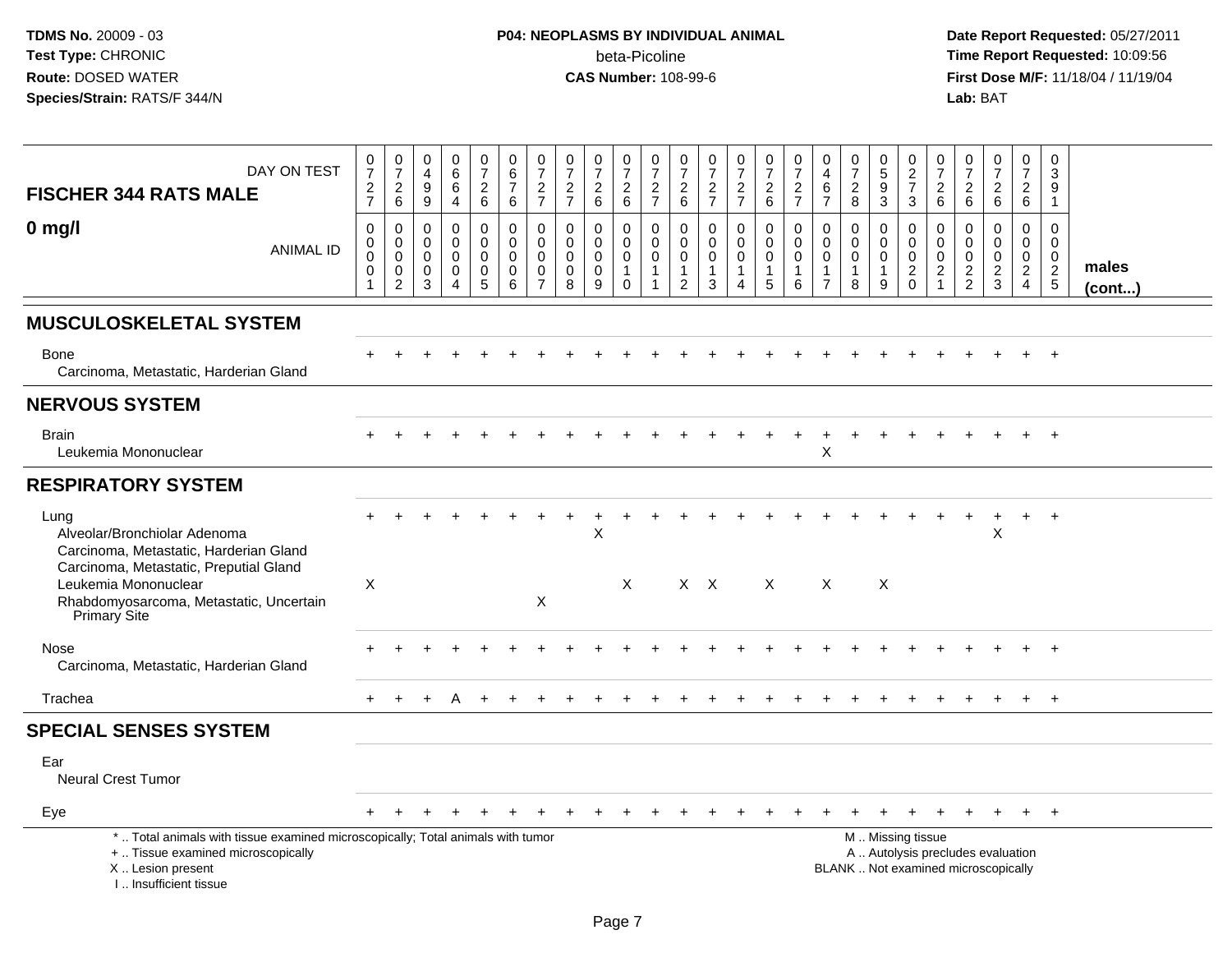### **P04: NEOPLASMS BY INDIVIDUAL ANIMAL**beta-Picoline<br>CAS Number: 108-99-6

 **Date Report Requested:** 05/27/2011 **Time Report Requested:** 10:09:56 **First Dose M/F:** 11/18/04 / 11/19/04<br>**Lab:** BAT **Lab:** BAT

| <b>FISCHER 344 RATS MALE</b><br>$0$ mg/l                                 | DAY ON TEST<br><b>ANIMAL ID</b> | $\frac{0}{7}$<br>$\frac{2}{7}$<br>0<br>$\pmb{0}$<br>$\pmb{0}$<br>$\mathbf 0$ | $\begin{smallmatrix}0\\7\end{smallmatrix}$<br>$\overline{c}$<br>6<br>0<br>$\begin{smallmatrix} 0\\0 \end{smallmatrix}$<br>0<br>2 | 0<br>$\overline{4}$<br>$\boldsymbol{9}$<br>9<br>0<br>0<br>0<br>0<br>3 | $\begin{array}{c} 0 \\ 6 \end{array}$<br>$\,6\,$<br>$\overline{4}$<br>0<br>$\overline{0}$<br>0<br>$\pmb{0}$<br>4 | $\frac{0}{7}$<br>$\overline{a}$<br>$\,6\,$<br>0<br>$\mathbf 0$<br>$\mathsf{O}\xspace$<br>0<br>5 | $\begin{array}{c} 0 \\ 6 \end{array}$<br>$\overline{7}$<br>$\,6\,$<br>$\pmb{0}$<br>$\mathbf 0$<br>$\mathbf 0$<br>$\pmb{0}$<br>$6\phantom{1}6$ | $\frac{0}{7}$<br>$\boldsymbol{2}$<br>$\overline{7}$<br>0<br>$\mathbf 0$<br>$\mathbf 0$<br>$\mathbf 0$<br>$\overline{7}$ | $\frac{0}{7}$<br>$\overline{c}$<br>$\overline{7}$<br>0<br>$\mathsf 0$<br>$\mathbf 0$<br>0<br>8 | $\frac{0}{7}$<br>$\overline{a}$<br>6<br>0<br>$\mathsf{O}\xspace$<br>$\mathbf 0$<br>0<br>9 | $\frac{0}{7}$<br>$\overline{c}$<br>6<br>0<br>$\mathsf{O}$<br>$\boldsymbol{0}$<br>$\mathbf 1$<br>$\mathbf 0$ | $\frac{0}{7}$<br>$\boldsymbol{2}$<br>$\overline{7}$<br>0<br>$\mathbf 0$<br>$\pmb{0}$<br>$\mathbf{1}$ | $\frac{0}{7}$<br>$\overline{2}$<br>$\,6\,$<br>0<br>$\mathbf 0$<br>0<br>$\overline{1}$<br>2 | $\frac{0}{7}$<br>$\frac{2}{7}$<br>0<br>$\pmb{0}$<br>$\mathbf 0$<br>$\mathbf{1}$<br>3 | $\frac{0}{7}$<br>$\overline{a}$<br>$\overline{7}$<br>0<br>0<br>0<br>$\overline{4}$ | $\frac{0}{7}$<br>$\frac{2}{6}$<br>$\mathbf 0$<br>$\ddot{\mathbf{0}}$<br>$\pmb{0}$<br>$\mathbf{1}$<br>5 | $\frac{0}{7}$<br>$\overline{c}$<br>$\overline{7}$<br>0<br>$\mathsf{O}\xspace$<br>$\boldsymbol{0}$<br>$\mathbf{1}$<br>6 | 0<br>$\overline{4}$<br>$\,6\,$<br>$\overline{7}$<br>0<br>0<br>0<br>$\overline{7}$ | $\frac{0}{7}$<br>$\sqrt{2}$<br>$\,8\,$<br>0<br>$\ddot{\mathbf{0}}$<br>$\pmb{0}$<br>$\mathbf{1}$<br>8 | $\begin{array}{c} 0 \\ 5 \end{array}$<br>$\boldsymbol{9}$<br>$\mathbf{3}$<br>0<br>$\mathbf 0$<br>$\pmb{0}$<br>$\overline{1}$<br>9 | $\begin{array}{c} 0 \\ 2 \\ 7 \end{array}$<br>$\mathbf{3}$<br>0<br>$\mathsf{O}\xspace$<br>$\frac{0}{2}$ | $\frac{0}{7}$<br>$\overline{c}$<br>6<br>0<br>$\mathbf 0$<br>0<br>$\overline{c}$ | $\frac{0}{7}$<br>$^2\phantom{1}6$<br>$\mathbf 0$<br>$\pmb{0}$<br>$\mathsf 0$<br>$\frac{2}{2}$ | $\frac{0}{7}$<br>$\overline{a}$<br>$\,6\,$<br>0<br>$\mathbf 0$<br>$\pmb{0}$<br>$\frac{2}{3}$ | $\frac{0}{7}$<br>$\frac{2}{6}$<br>0<br>$\mathbf 0$<br>$\begin{array}{c} 0 \\ 2 \\ 4 \end{array}$ | 0<br>$\mathsf 3$<br>9<br>$\overline{1}$<br>0<br>$\overline{0}$<br>$\begin{array}{c} 0 \\ 2 \\ 5 \end{array}$ | males<br>$($ cont $)$ |
|--------------------------------------------------------------------------|---------------------------------|------------------------------------------------------------------------------|----------------------------------------------------------------------------------------------------------------------------------|-----------------------------------------------------------------------|------------------------------------------------------------------------------------------------------------------|-------------------------------------------------------------------------------------------------|-----------------------------------------------------------------------------------------------------------------------------------------------|-------------------------------------------------------------------------------------------------------------------------|------------------------------------------------------------------------------------------------|-------------------------------------------------------------------------------------------|-------------------------------------------------------------------------------------------------------------|------------------------------------------------------------------------------------------------------|--------------------------------------------------------------------------------------------|--------------------------------------------------------------------------------------|------------------------------------------------------------------------------------|--------------------------------------------------------------------------------------------------------|------------------------------------------------------------------------------------------------------------------------|-----------------------------------------------------------------------------------|------------------------------------------------------------------------------------------------------|-----------------------------------------------------------------------------------------------------------------------------------|---------------------------------------------------------------------------------------------------------|---------------------------------------------------------------------------------|-----------------------------------------------------------------------------------------------|----------------------------------------------------------------------------------------------|--------------------------------------------------------------------------------------------------|--------------------------------------------------------------------------------------------------------------|-----------------------|
| Carcinoma, Metastatic, Harderian Gland<br>Leukemia Mononuclear           |                                 |                                                                              |                                                                                                                                  |                                                                       |                                                                                                                  |                                                                                                 |                                                                                                                                               |                                                                                                                         |                                                                                                |                                                                                           |                                                                                                             |                                                                                                      |                                                                                            |                                                                                      |                                                                                    |                                                                                                        |                                                                                                                        | X                                                                                 |                                                                                                      |                                                                                                                                   |                                                                                                         |                                                                                 |                                                                                               |                                                                                              |                                                                                                  |                                                                                                              |                       |
| <b>Harderian Gland</b><br>Carcinoma<br>Leukemia Mononuclear              |                                 |                                                                              |                                                                                                                                  |                                                                       |                                                                                                                  |                                                                                                 |                                                                                                                                               |                                                                                                                         |                                                                                                |                                                                                           |                                                                                                             |                                                                                                      |                                                                                            |                                                                                      |                                                                                    |                                                                                                        |                                                                                                                        | X                                                                                 |                                                                                                      |                                                                                                                                   |                                                                                                         |                                                                                 |                                                                                               |                                                                                              |                                                                                                  | $+$                                                                                                          |                       |
| Zymbal's Gland<br>Carcinoma                                              |                                 |                                                                              |                                                                                                                                  |                                                                       |                                                                                                                  |                                                                                                 |                                                                                                                                               |                                                                                                                         |                                                                                                |                                                                                           |                                                                                                             |                                                                                                      |                                                                                            |                                                                                      |                                                                                    |                                                                                                        |                                                                                                                        |                                                                                   |                                                                                                      |                                                                                                                                   |                                                                                                         |                                                                                 |                                                                                               |                                                                                              |                                                                                                  |                                                                                                              |                       |
| <b>URINARY SYSTEM</b>                                                    |                                 |                                                                              |                                                                                                                                  |                                                                       |                                                                                                                  |                                                                                                 |                                                                                                                                               |                                                                                                                         |                                                                                                |                                                                                           |                                                                                                             |                                                                                                      |                                                                                            |                                                                                      |                                                                                    |                                                                                                        |                                                                                                                        |                                                                                   |                                                                                                      |                                                                                                                                   |                                                                                                         |                                                                                 |                                                                                               |                                                                                              |                                                                                                  |                                                                                                              |                       |
| Kidney<br>Leukemia Mononuclear<br>Mesothelioma Malignant                 |                                 |                                                                              |                                                                                                                                  |                                                                       |                                                                                                                  |                                                                                                 | X                                                                                                                                             |                                                                                                                         |                                                                                                |                                                                                           |                                                                                                             |                                                                                                      |                                                                                            | X                                                                                    |                                                                                    |                                                                                                        |                                                                                                                        | X                                                                                 |                                                                                                      | X                                                                                                                                 | Χ                                                                                                       |                                                                                 |                                                                                               |                                                                                              |                                                                                                  |                                                                                                              |                       |
| <b>Urinary Bladder</b><br>Leukemia Mononuclear<br>Mesothelioma Malignant |                                 |                                                                              |                                                                                                                                  |                                                                       |                                                                                                                  |                                                                                                 | $\sf X$                                                                                                                                       |                                                                                                                         |                                                                                                |                                                                                           |                                                                                                             |                                                                                                      |                                                                                            |                                                                                      |                                                                                    |                                                                                                        |                                                                                                                        | X                                                                                 |                                                                                                      |                                                                                                                                   | $\boldsymbol{\mathsf{X}}$                                                                               |                                                                                 |                                                                                               |                                                                                              |                                                                                                  |                                                                                                              |                       |
| <b>SYSTEMIC LESIONS</b>                                                  |                                 |                                                                              |                                                                                                                                  |                                                                       |                                                                                                                  |                                                                                                 |                                                                                                                                               |                                                                                                                         |                                                                                                |                                                                                           |                                                                                                             |                                                                                                      |                                                                                            |                                                                                      |                                                                                    |                                                                                                        |                                                                                                                        |                                                                                   |                                                                                                      |                                                                                                                                   |                                                                                                         |                                                                                 |                                                                                               |                                                                                              |                                                                                                  |                                                                                                              |                       |
| Multiple Organ<br>Leukemia Mononuclear<br>Mesothelioma Malignant         |                                 | X                                                                            |                                                                                                                                  |                                                                       |                                                                                                                  |                                                                                                 | X                                                                                                                                             |                                                                                                                         |                                                                                                |                                                                                           | X                                                                                                           |                                                                                                      | X                                                                                          | $\times$                                                                             |                                                                                    | $\boldsymbol{\mathsf{X}}$                                                                              |                                                                                                                        | $\pmb{\times}$                                                                    |                                                                                                      | $\sf X$                                                                                                                           | X                                                                                                       |                                                                                 |                                                                                               | $\sf X$                                                                                      | $\pm$                                                                                            | $+$                                                                                                          |                       |

\* .. Total animals with tissue examined microscopically; Total animals with tumor

+ .. Tissue examined microscopically

X .. Lesion present

I .. Insufficient tissue

 M .. Missing tissuey the contract of the contract of the contract of the contract of the contract of the contract of the contract of  $A$ . Autolysis precludes evaluation Lesion present BLANK .. Not examined microscopically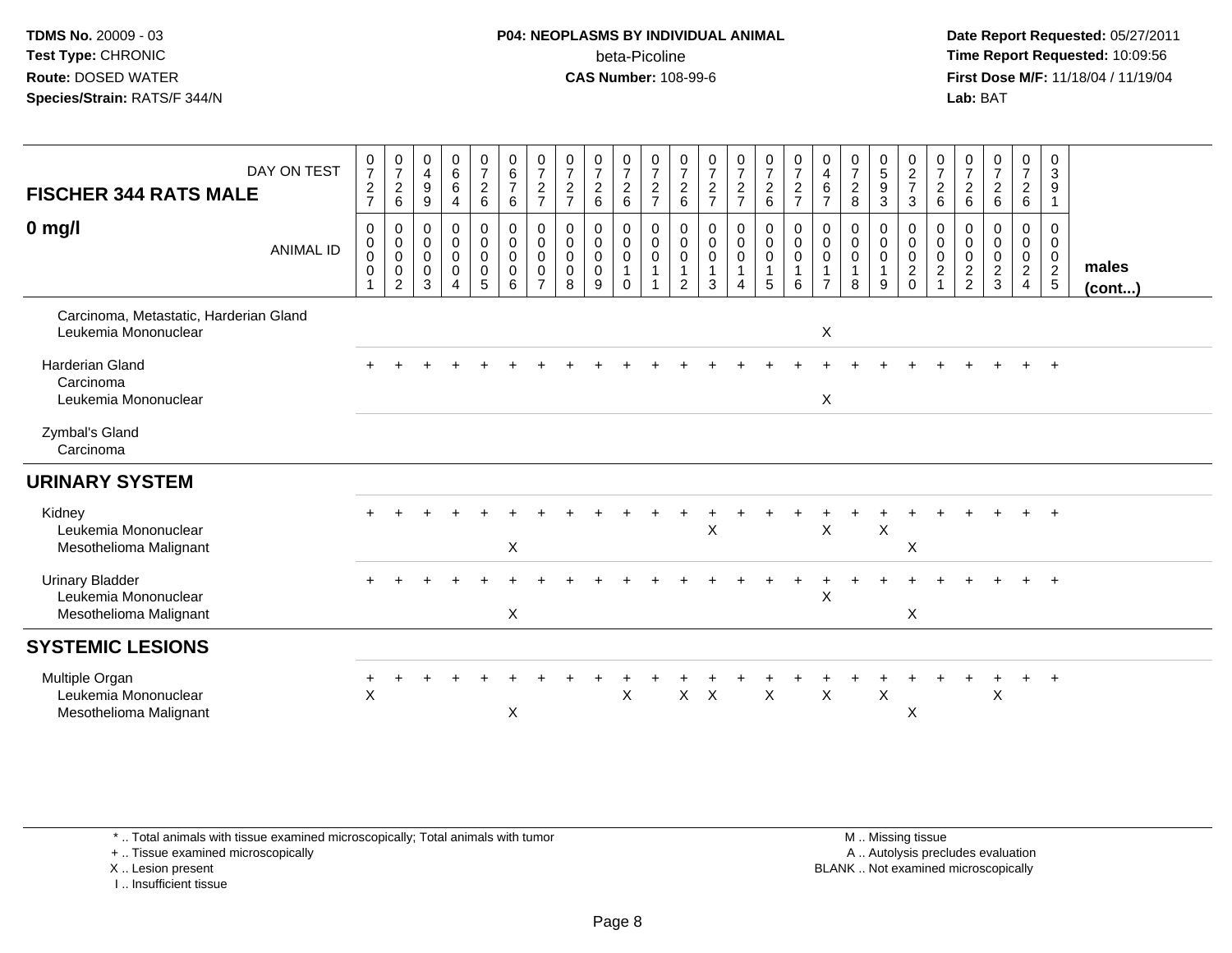### **P04: NEOPLASMS BY INDIVIDUAL ANIMAL**beta-Picoline<br>CAS Number: 108-99-6

 **Date Report Requested:** 05/27/2011 **Time Report Requested:** 10:09:56 **First Dose M/F:** 11/18/04 / 11/19/04<br>**Lab:** BAT **Lab:** BAT

| <b>FISCHER 344 RATS MALE</b>                                                        | DAY ON TEST      | $\frac{0}{7}$<br>$_{\rm 8}^2$                                       | $\frac{0}{7}$<br>$^2\phantom{1}6$                                            | $\begin{array}{c} 0 \\ 5 \end{array}$<br>$\mathbf 0$<br>$\overline{4}$ | $\begin{smallmatrix}0\\7\end{smallmatrix}$<br>$\frac{2}{7}$      | $\begin{array}{c} 0 \\ 7 \end{array}$<br>$\frac{2}{8}$                    | $\begin{array}{c} 0 \\ 6 \end{array}$<br>$\bf 8$<br>$\sqrt{5}$     | $\begin{array}{c} 0 \\ 6 \\ 7 \end{array}$<br>6                               | $\frac{0}{7}$<br>$\overline{c}$<br>6                | $\frac{0}{7}$<br>$_{\rm 8}^2$                                                  | $\begin{array}{c} 0 \\ 6 \\ 5 \end{array}$<br>$\overline{4}$         | $\begin{smallmatrix}0\\7\end{smallmatrix}$<br>$\frac{2}{7}$ | $\frac{0}{7}$<br>$\frac{2}{7}$                                                           | $\frac{0}{7}$<br>$\overline{c}$<br>8     | 0<br>$\pmb{0}$<br>$\mathbf{1}$<br>$\,6\,$                              | $\begin{array}{c} 0 \\ 6 \\ 7 \end{array}$<br>$\overline{7}$ | $\begin{smallmatrix}0\\7\end{smallmatrix}$<br>$\overline{c}$<br>$\,6\,$ | $\begin{array}{c} 0 \\ 6 \\ 5 \end{array}$<br>8    | $\frac{0}{7}$<br>$\frac{2}{7}$                                   | $\frac{0}{7}$<br>$\mathbf{1}$<br>$\mathbf{3}$                           | $\frac{0}{7}$<br>$\begin{array}{c} 2 \\ 6 \end{array}$ | $\frac{0}{7}$<br>$\overline{c}$<br>$\overline{7}$   | $\frac{0}{7}$<br>$^2\phantom{1}6$                      | $\begin{array}{c} 0 \\ 6 \\ 3 \end{array}$                       | $\frac{0}{7}$<br>$\overline{c}$<br>$\bf 8$                   | $\mathbf 0$<br>$\,6\,$<br>$\pmb{0}$<br>$\mathsf{O}\xspace$                       |                                        |
|-------------------------------------------------------------------------------------|------------------|---------------------------------------------------------------------|------------------------------------------------------------------------------|------------------------------------------------------------------------|------------------------------------------------------------------|---------------------------------------------------------------------------|--------------------------------------------------------------------|-------------------------------------------------------------------------------|-----------------------------------------------------|--------------------------------------------------------------------------------|----------------------------------------------------------------------|-------------------------------------------------------------|------------------------------------------------------------------------------------------|------------------------------------------|------------------------------------------------------------------------|--------------------------------------------------------------|-------------------------------------------------------------------------|----------------------------------------------------|------------------------------------------------------------------|-------------------------------------------------------------------------|--------------------------------------------------------|-----------------------------------------------------|--------------------------------------------------------|------------------------------------------------------------------|--------------------------------------------------------------|----------------------------------------------------------------------------------|----------------------------------------|
| $0$ mg/l                                                                            | <b>ANIMAL ID</b> | $\mathbf 0$<br>$\begin{smallmatrix}0\\0\end{smallmatrix}$<br>$^2$ 6 | $\mathbf 0$<br>$\begin{smallmatrix} 0\\0 \end{smallmatrix}$<br>$\frac{2}{7}$ | 0<br>$\mathbf 0$<br>0<br>$\overline{c}$<br>8                           | $\mathbf 0$<br>$\mathbf 0$<br>$\mathsf 0$<br>$\overline{c}$<br>9 | $\pmb{0}$<br>$\overline{0}$<br>0<br>$\ensuremath{\mathsf{3}}$<br>$\Omega$ | 0<br>$\mathsf{O}\xspace$<br>$\pmb{0}$<br>$\ensuremath{\mathsf{3}}$ | $\pmb{0}$<br>$\overline{0}$<br>$\overline{0}$<br>$\sqrt{3}$<br>$\overline{2}$ | $\mathbf 0$<br>$\mathbf 0$<br>$\mathbf 0$<br>3<br>3 | $\mathsf{O}\xspace$<br>$\overline{0}$<br>$\ensuremath{\mathsf{3}}$<br>$\Delta$ | 0<br>$\mathsf{O}\xspace$<br>$\mathsf{O}\xspace$<br>$\mathbf{3}$<br>5 | 0<br>$\mathbf 0$<br>$\mathbf 0$<br>$\mathsf 3$<br>6         | $\mathbf 0$<br>$\mathsf{O}\xspace$<br>$\overline{0}$<br>$\overline{3}$<br>$\overline{7}$ | 0<br>0<br>$\mathbf 0$<br>$\sqrt{3}$<br>8 | $\mathbf 0$<br>$\mathsf{O}\xspace$<br>$\mathbf 0$<br>$\mathbf{3}$<br>9 | 0<br>$\mathbf 0$<br>0<br>4<br>$\Omega$                       | $\pmb{0}$<br>$\ddot{\mathbf{0}}$<br>$\mathbf 0$<br>$\overline{4}$       | $\pmb{0}$<br>$\overline{0}$ <sub>0</sub><br>4<br>2 | $\mathbf 0$<br>$\mathbf 0$<br>$\mathbf 0$<br>$\overline{4}$<br>3 | $\mathbf 0$<br>$\mathbf 0$<br>$\mathbf 0$<br>$\overline{4}$<br>$\Delta$ | $\mathbf 0$<br>$\mathbf 0$<br>$\mathbf 0$<br>4<br>5    | $\mathbf 0$<br>$\mathbf 0$<br>$\mathbf 0$<br>4<br>6 | $\mathbf 0$<br>0<br>$\mathbf 0$<br>4<br>$\overline{7}$ | $\mathbf 0$<br>$\mathbf 0$<br>$\mathbf 0$<br>$\overline{4}$<br>8 | $\pmb{0}$<br>$\mathbf 0$<br>$\pmb{0}$<br>$\overline{4}$<br>9 | $\mathbf 0$<br>$\mathsf{O}\xspace$<br>$\pmb{0}$<br>$\overline{5}$<br>$\mathbf 0$ | * TOTALS                               |
| <b>ALIMENTARY SYSTEM</b>                                                            |                  |                                                                     |                                                                              |                                                                        |                                                                  |                                                                           |                                                                    |                                                                               |                                                     |                                                                                |                                                                      |                                                             |                                                                                          |                                          |                                                                        |                                                              |                                                                         |                                                    |                                                                  |                                                                         |                                                        |                                                     |                                                        |                                                                  |                                                              |                                                                                  |                                        |
| Esophagus                                                                           |                  |                                                                     |                                                                              |                                                                        |                                                                  |                                                                           |                                                                    |                                                                               |                                                     |                                                                                |                                                                      |                                                             |                                                                                          |                                          |                                                                        |                                                              |                                                                         |                                                    |                                                                  |                                                                         |                                                        |                                                     |                                                        |                                                                  |                                                              |                                                                                  | 50                                     |
| Intestine Large, Cecum<br>Leukemia Mononuclear                                      |                  |                                                                     |                                                                              | X                                                                      |                                                                  |                                                                           |                                                                    |                                                                               |                                                     |                                                                                |                                                                      |                                                             |                                                                                          |                                          |                                                                        |                                                              |                                                                         |                                                    |                                                                  |                                                                         |                                                        |                                                     |                                                        |                                                                  |                                                              | $\ddot{}$                                                                        | 45<br>$\mathbf 1$                      |
| Intestine Large, Colon<br>Adenoma<br>Leukemia Mononuclear<br>Mesothelioma Malignant |                  |                                                                     |                                                                              |                                                                        |                                                                  |                                                                           |                                                                    |                                                                               |                                                     |                                                                                |                                                                      |                                                             |                                                                                          |                                          |                                                                        |                                                              |                                                                         |                                                    |                                                                  |                                                                         |                                                        |                                                     |                                                        |                                                                  |                                                              |                                                                                  | 47<br>$\mathbf{1}$<br>1<br>1           |
| Intestine Large, Rectum<br>Leukemia Mononuclear                                     |                  |                                                                     |                                                                              |                                                                        |                                                                  |                                                                           |                                                                    |                                                                               |                                                     |                                                                                |                                                                      |                                                             |                                                                                          |                                          |                                                                        |                                                              |                                                                         |                                                    |                                                                  |                                                                         |                                                        |                                                     |                                                        |                                                                  |                                                              |                                                                                  | 47<br>$\mathbf{1}$                     |
| Intestine Small, Duodenum<br>Leukemia Mononuclear<br>Mesothelioma Malignant         |                  |                                                                     |                                                                              |                                                                        |                                                                  |                                                                           |                                                                    |                                                                               |                                                     | $\mathsf{X}$                                                                   |                                                                      |                                                             |                                                                                          |                                          |                                                                        |                                                              |                                                                         |                                                    |                                                                  |                                                                         |                                                        |                                                     |                                                        |                                                                  |                                                              |                                                                                  | 48<br>$\mathbf{2}$<br>$\mathbf{1}$     |
| Intestine Small, Ileum<br>Leukemia Mononuclear<br>Mesothelioma Malignant            |                  | $+$                                                                 | $\ddot{}$                                                                    | $\ddot{}$<br>X                                                         |                                                                  |                                                                           |                                                                    | A                                                                             | ÷                                                   | X                                                                              |                                                                      |                                                             |                                                                                          |                                          |                                                                        |                                                              |                                                                         |                                                    |                                                                  |                                                                         |                                                        |                                                     |                                                        |                                                                  |                                                              |                                                                                  | 46<br>3<br>$\blacktriangleleft$        |
| Intestine Small, Jejunum<br>Leukemia Mononuclear<br>Mesothelioma Malignant          |                  |                                                                     |                                                                              | $\mathsf{X}$                                                           |                                                                  |                                                                           |                                                                    |                                                                               |                                                     |                                                                                |                                                                      |                                                             |                                                                                          |                                          |                                                                        |                                                              |                                                                         |                                                    |                                                                  |                                                                         |                                                        |                                                     |                                                        |                                                                  |                                                              |                                                                                  | 45<br>$\mathbf{1}$<br>$\mathbf 1$      |
| Liver<br>Hepatocellular Adenoma<br>Hepatocellular Adenoma, Multiple                 |                  |                                                                     |                                                                              |                                                                        | $\pmb{\times}$                                                   |                                                                           |                                                                    |                                                                               |                                                     |                                                                                |                                                                      |                                                             |                                                                                          |                                          |                                                                        |                                                              |                                                                         |                                                    |                                                                  |                                                                         |                                                        |                                                     |                                                        |                                                                  |                                                              |                                                                                  | 50<br>$\boldsymbol{2}$<br>$\mathbf{1}$ |
|                                                                                     |                  |                                                                     |                                                                              |                                                                        |                                                                  |                                                                           |                                                                    |                                                                               |                                                     |                                                                                |                                                                      |                                                             |                                                                                          |                                          |                                                                        |                                                              |                                                                         |                                                    |                                                                  |                                                                         |                                                        |                                                     |                                                        |                                                                  |                                                              |                                                                                  |                                        |

\* .. Total animals with tissue examined microscopically; Total animals with tumor

+ .. Tissue examined microscopically

X .. Lesion present

I .. Insufficient tissue

M .. Missing tissue

y the contract of the contract of the contract of the contract of the contract of the contract of the contract of  $A$ . Autolysis precludes evaluation Lesion present BLANK .. Not examined microscopically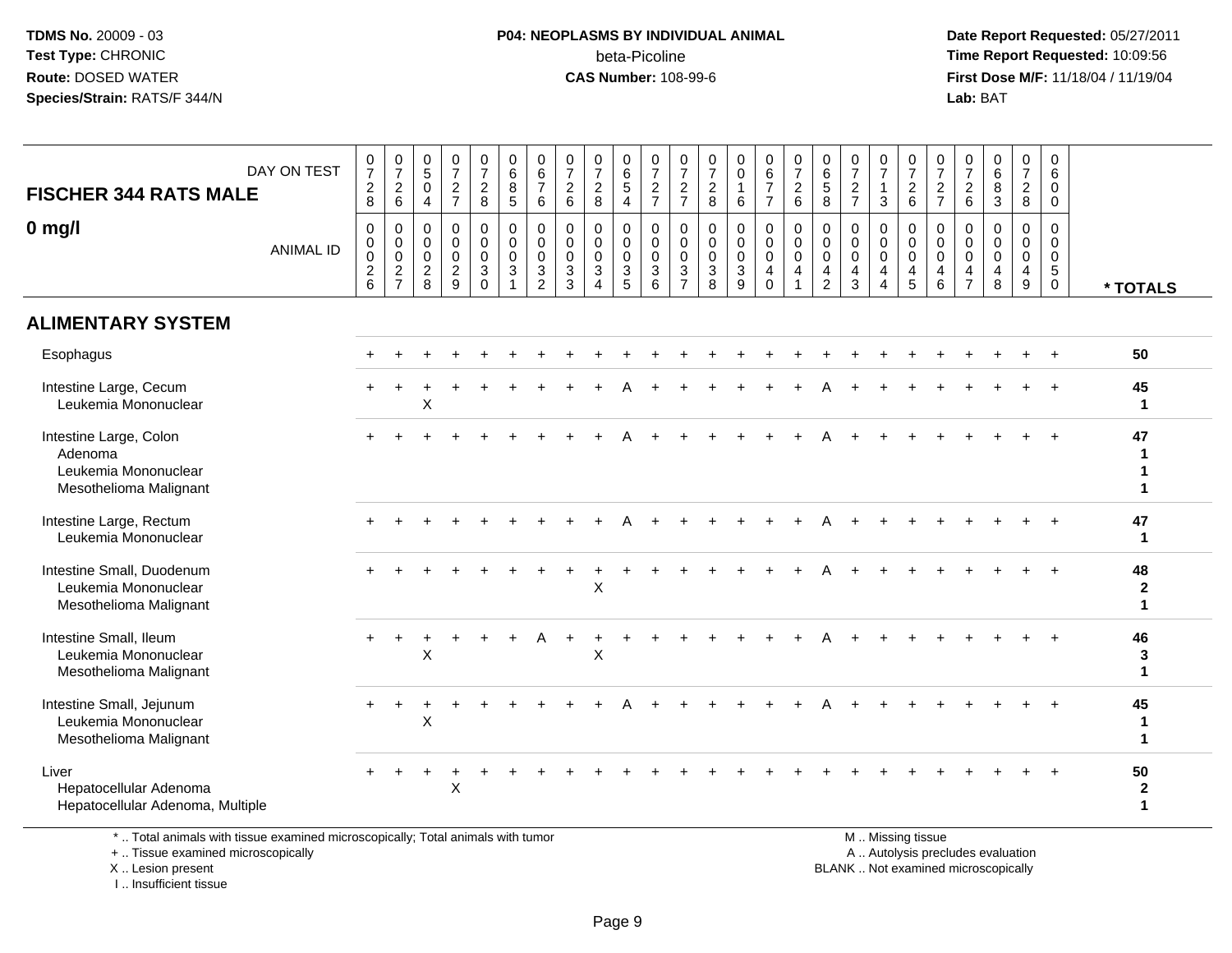### **P04: NEOPLASMS BY INDIVIDUAL ANIMAL**beta-Picoline<br>CAS Number: 108-99-6

 **Date Report Requested:** 05/27/2011 **Time Report Requested:** 10:09:56 **First Dose M/F:** 11/18/04 / 11/19/04<br>**Lab:** BAT **Lab:** BAT

| <b>FISCHER 344 RATS MALE</b>                                                      | DAY ON TEST      | $\frac{0}{7}$<br>$_{\rm 8}^2$                                          | $\frac{0}{7}$<br>$\frac{2}{6}$               | $\begin{array}{c} 0 \\ 5 \end{array}$<br>$\mathbf 0$<br>$\overline{4}$ | $\frac{0}{7}$<br>$\frac{2}{7}$                           | $\frac{0}{7}$<br>$\frac{2}{8}$                                       | 0<br>$\,6$<br>8<br>$\overline{5}$               | $\begin{array}{c} 0 \\ 6 \end{array}$<br>$\overline{7}$<br>$\,6\,$ | $\pmb{0}$<br>$\overline{7}$<br>$\overline{2}$<br>$\,6\,$ | $\frac{0}{7}$<br>$_{\rm 8}^2$                                                     | $_6^0$<br>5<br>$\overline{4}$                    | $\frac{0}{7}$<br>$\frac{2}{7}$                   | $\frac{0}{7}$<br>$\frac{2}{7}$                 | $\frac{0}{7}$<br>$\frac{2}{8}$        | 0<br>$\pmb{0}$<br>$\mathbf{1}$<br>$6\phantom{1}6$        | $_6^0$<br>$\overline{7}$<br>$\overline{7}$ | $\frac{0}{7}$<br>$\frac{2}{6}$ | $\begin{array}{c} 0 \\ 6 \end{array}$<br>$\frac{5}{8}$ | 0<br>$\overline{7}$<br>$\frac{2}{7}$       | $\frac{0}{7}$<br>-1<br>$\mathbf{3}$                                 | 0<br>$\overline{7}$<br>$\overline{c}$<br>$6\phantom{a}$ | $\frac{0}{7}$<br>$\frac{2}{7}$                                                | $\frac{0}{7}$<br>$^2\phantom{1}6$                      | 0<br>$\,6$<br>8<br>$\overline{3}$                | $\begin{array}{c} 0 \\ 7 \end{array}$<br>$\frac{2}{8}$ | 0<br>6<br>$\mathbf 0$<br>$\mathbf 0$                         |                                                               |
|-----------------------------------------------------------------------------------|------------------|------------------------------------------------------------------------|----------------------------------------------|------------------------------------------------------------------------|----------------------------------------------------------|----------------------------------------------------------------------|-------------------------------------------------|--------------------------------------------------------------------|----------------------------------------------------------|-----------------------------------------------------------------------------------|--------------------------------------------------|--------------------------------------------------|------------------------------------------------|---------------------------------------|----------------------------------------------------------|--------------------------------------------|--------------------------------|--------------------------------------------------------|--------------------------------------------|---------------------------------------------------------------------|---------------------------------------------------------|-------------------------------------------------------------------------------|--------------------------------------------------------|--------------------------------------------------|--------------------------------------------------------|--------------------------------------------------------------|---------------------------------------------------------------|
| $0$ mg/l                                                                          | <b>ANIMAL ID</b> | 0<br>$\pmb{0}$<br>$\mathbf 0$<br>$\begin{array}{c} 2 \\ 6 \end{array}$ | 0<br>$\pmb{0}$<br>$\pmb{0}$<br>$\frac{2}{7}$ | 0<br>$\mathbf 0$<br>0<br>$_{8}^2$                                      | $\mathbf 0$<br>$\mathbf 0$<br>$\pmb{0}$<br>$\frac{2}{9}$ | 0<br>$\pmb{0}$<br>$\pmb{0}$<br>$\ensuremath{\mathsf{3}}$<br>$\Omega$ | 0<br>$\mathbf 0$<br>$\mathbf 0$<br>$\mathbf{3}$ | $\pmb{0}$<br>$\ddot{\mathbf{0}}$<br>$\pmb{0}$<br>$\frac{3}{2}$     | 0<br>$\mathbf 0$<br>$\mathbf 0$<br>$\mathbf{3}$<br>3     | 0<br>$\boldsymbol{0}$<br>$\pmb{0}$<br>$\ensuremath{\mathsf{3}}$<br>$\overline{4}$ | 0<br>$\mathbf 0$<br>$\mathbf 0$<br>$\frac{3}{5}$ | 0<br>$\mathbf 0$<br>$\mathbf 0$<br>$\frac{3}{6}$ | 0<br>$\mathsf 0$<br>$\pmb{0}$<br>$\frac{3}{7}$ | 0<br>$\pmb{0}$<br>$\pmb{0}$<br>$_8^3$ | $\pmb{0}$<br>$\mathbf 0$<br>$\mathbf 0$<br>$\frac{3}{9}$ | 0<br>0<br>$\mathbf 0$<br>4<br>$\mathbf 0$  | 0<br>$\overline{0}$<br>0<br>4  | 0<br>$\pmb{0}$<br>$\mathbf 0$<br>4<br>$\overline{2}$   | 0<br>0<br>$\mathbf 0$<br>4<br>$\mathbf{3}$ | 0<br>$\boldsymbol{0}$<br>$\mathbf 0$<br>4<br>$\boldsymbol{\Lambda}$ | 0<br>$\pmb{0}$<br>$\mathbf 0$<br>$\frac{4}{5}$          | 0<br>$\boldsymbol{0}$<br>$\mathbf 0$<br>$\begin{array}{c} 4 \\ 6 \end{array}$ | 0<br>$\mathbf 0$<br>$\mathbf 0$<br>4<br>$\overline{7}$ | $\mathbf 0$<br>$\Omega$<br>$\mathbf 0$<br>4<br>8 | 0<br>$\mathbf 0$<br>$\pmb{0}$<br>$\overline{4}$<br>9   | 0<br>$\mathbf 0$<br>$\mathbf 0$<br>$\sqrt{5}$<br>$\mathbf 0$ | * TOTALS                                                      |
| Leukemia Mononuclear<br>Mesothelioma Malignant                                    |                  |                                                                        |                                              | X                                                                      |                                                          |                                                                      |                                                 |                                                                    |                                                          | X                                                                                 |                                                  |                                                  |                                                |                                       |                                                          | X                                          |                                |                                                        |                                            | $X$ $X$                                                             |                                                         |                                                                               |                                                        |                                                  |                                                        | Χ                                                            | 12<br>$\mathbf{1}$                                            |
| Mesentery<br>Mesothelioma Malignant                                               |                  |                                                                        |                                              |                                                                        |                                                          |                                                                      |                                                 |                                                                    |                                                          |                                                                                   |                                                  |                                                  |                                                |                                       |                                                          |                                            |                                | $\ddot{}$<br>$\mathsf{X}$                              |                                            |                                                                     |                                                         |                                                                               |                                                        |                                                  |                                                        |                                                              | 4<br>3                                                        |
| Pancreas<br>Adenoma, Mixed Cell<br>Leukemia Mononuclear<br>Mesothelioma Malignant |                  |                                                                        |                                              | $\times$                                                               |                                                          |                                                                      |                                                 |                                                                    |                                                          |                                                                                   |                                                  |                                                  |                                                |                                       |                                                          |                                            |                                |                                                        |                                            |                                                                     |                                                         |                                                                               |                                                        |                                                  |                                                        |                                                              | 49<br>$\mathbf 1$<br>$\boldsymbol{2}$<br>$\blacktriangleleft$ |
| Salivary Glands<br>Leukemia Mononuclear                                           |                  |                                                                        |                                              |                                                                        |                                                          |                                                                      |                                                 |                                                                    |                                                          |                                                                                   |                                                  |                                                  |                                                |                                       |                                                          |                                            |                                |                                                        |                                            |                                                                     |                                                         |                                                                               |                                                        |                                                  |                                                        |                                                              | 50<br>$\blacktriangleleft$                                    |
| Stomach, Forestomach<br>Leukemia Mononuclear<br>Mesothelioma Malignant            |                  |                                                                        |                                              |                                                                        |                                                          |                                                                      |                                                 |                                                                    |                                                          |                                                                                   |                                                  |                                                  |                                                |                                       |                                                          |                                            |                                |                                                        |                                            |                                                                     |                                                         |                                                                               |                                                        |                                                  |                                                        |                                                              | 50<br>$\mathbf{1}$<br>$\mathbf 1$                             |
| Stomach, Glandular<br>Leukemia Mononuclear                                        |                  |                                                                        |                                              |                                                                        |                                                          |                                                                      |                                                 |                                                                    |                                                          |                                                                                   |                                                  |                                                  |                                                |                                       |                                                          |                                            |                                |                                                        |                                            |                                                                     |                                                         |                                                                               |                                                        |                                                  |                                                        |                                                              | 50<br>$\mathbf{1}$                                            |
| <b>CARDIOVASCULAR SYSTEM</b>                                                      |                  |                                                                        |                                              |                                                                        |                                                          |                                                                      |                                                 |                                                                    |                                                          |                                                                                   |                                                  |                                                  |                                                |                                       |                                                          |                                            |                                |                                                        |                                            |                                                                     |                                                         |                                                                               |                                                        |                                                  |                                                        |                                                              |                                                               |
| <b>Blood Vessel</b><br>Aorta, Leukemia Mononuclear                                |                  |                                                                        |                                              | X                                                                      |                                                          |                                                                      |                                                 |                                                                    |                                                          |                                                                                   |                                                  |                                                  |                                                |                                       |                                                          |                                            |                                |                                                        |                                            |                                                                     |                                                         |                                                                               |                                                        |                                                  |                                                        |                                                              | 50<br>$\mathbf 1$                                             |
| Heart<br>Leukemia Mononuclear                                                     |                  | $\pm$                                                                  |                                              | Χ                                                                      |                                                          |                                                                      |                                                 |                                                                    |                                                          |                                                                                   |                                                  |                                                  |                                                |                                       |                                                          | Χ                                          |                                |                                                        |                                            | X                                                                   |                                                         |                                                                               |                                                        |                                                  |                                                        |                                                              | 50<br>5                                                       |
| <b>ENDOCRINE SYSTEM</b>                                                           |                  |                                                                        |                                              |                                                                        |                                                          |                                                                      |                                                 |                                                                    |                                                          |                                                                                   |                                                  |                                                  |                                                |                                       |                                                          |                                            |                                |                                                        |                                            |                                                                     |                                                         |                                                                               |                                                        |                                                  |                                                        |                                                              |                                                               |

\* .. Total animals with tissue examined microscopically; Total animals with tumor

+ .. Tissue examined microscopically

 Lesion present BLANK .. Not examined microscopicallyX .. Lesion present

I .. Insufficient tissue

 M .. Missing tissuey the contract of the contract of the contract of the contract of the contract of the contract of the contract of  $A$ . Autolysis precludes evaluation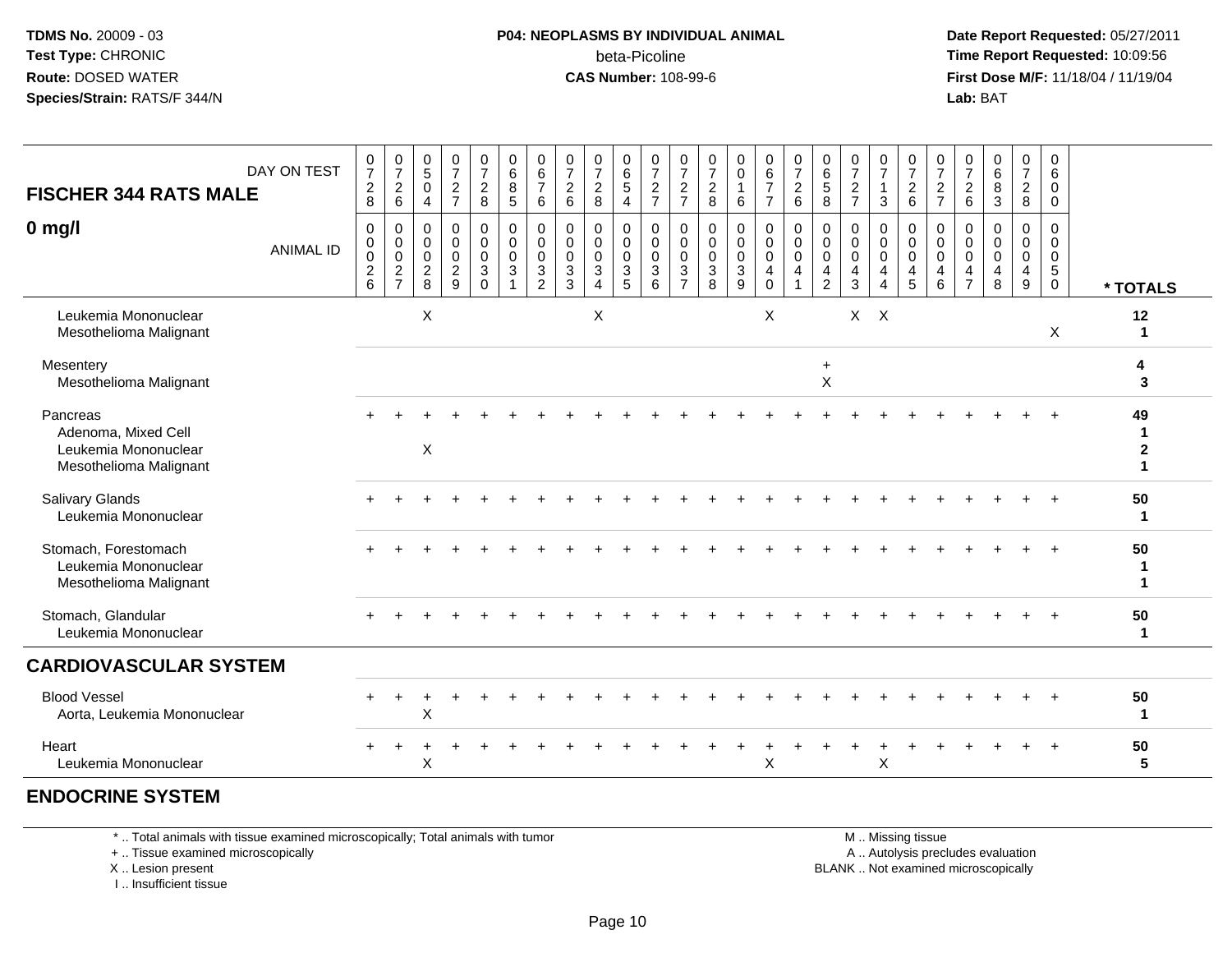# **P04: NEOPLASMS BY INDIVIDUAL ANIMAL**beta-Picoline<br>CAS Number: 108-99-6

 **Date Report Requested:** 05/27/2011 **Time Report Requested:** 10:09:56 **First Dose M/F:** 11/18/04 / 11/19/04<br>Lab: BAT **Lab:** BAT

| <b>FISCHER 344 RATS MALE</b>                                                                                                               | DAY ON TEST      | $\begin{smallmatrix}0\\7\end{smallmatrix}$<br>$_{8}^2$<br>0       | $\begin{array}{c} 0 \\ 7 \end{array}$<br>$^2\phantom{1}6$<br>$\mathbf 0$ | $\mathbf 0$<br>$\overline{5}$<br>$\mathbf 0$<br>$\overline{a}$<br>0 | $\frac{0}{7}$<br>$\frac{2}{7}$<br>$\mathbf 0$ | $\frac{0}{7}$<br>$\frac{2}{8}$<br>0 | $_{6}^{\rm 0}$<br>$\bf 8$<br>$\overline{5}$<br>0 | $\pmb{0}$<br>$\overline{6}$<br>$\overline{7}$<br>$\,6\,$<br>$\mathbf 0$ | 0<br>$\overline{7}$<br>$\overline{c}$<br>$\,6\,$<br>0 | $\begin{array}{c} 0 \\ 7 \end{array}$<br>$\sqrt{2}$<br>8<br>$\mathbf 0$ | 0<br>$\overline{6}$<br>$\mathbf 5$<br>$\overline{4}$<br>0 | $\frac{0}{7}$<br>$\frac{2}{7}$<br>0                        | $\begin{array}{c} 0 \\ 7 \end{array}$<br>$\frac{2}{7}$<br>0 | 0<br>$\overline{7}$<br>$\frac{2}{8}$<br>$\mathbf 0$ | $\mathbf 0$<br>$\mathbf 0$<br>1<br>$\,6\,$<br>$\mathbf 0$ | $\begin{array}{c} 0 \\ 6 \end{array}$<br>$\boldsymbol{7}$<br>$\overline{7}$<br>0 | $\begin{smallmatrix}0\\7\end{smallmatrix}$<br>$^2\phantom{1}6$<br>0 | $_{6}^{\rm 0}$<br>$\,$ 5 $\,$<br>8<br>0           | $\pmb{0}$<br>$\overline{7}$<br>$\sqrt{2}$<br>$\overline{7}$<br>$\mathbf 0$ | $\begin{array}{c} 0 \\ 7 \end{array}$<br>3<br>$\mathbf 0$ | $\frac{0}{7}$<br>$^2\phantom{1}6$<br>0 | $\begin{array}{c} 0 \\ 7 \end{array}$<br>$\frac{2}{7}$<br>$\mathbf 0$ | 0<br>$\overline{7}$<br>2<br>$\,6\,$<br>0 | $\pmb{0}$<br>$6\phantom{a}$<br>8<br>3<br>0                               | $\begin{array}{c} 0 \\ 7 \end{array}$<br>$\sqrt{2}$<br>8<br>0 | $\mathbf 0$<br>6<br>$\mathbf 0$<br>$\mathbf 0$<br>$\mathbf 0$ |                                                      |
|--------------------------------------------------------------------------------------------------------------------------------------------|------------------|-------------------------------------------------------------------|--------------------------------------------------------------------------|---------------------------------------------------------------------|-----------------------------------------------|-------------------------------------|--------------------------------------------------|-------------------------------------------------------------------------|-------------------------------------------------------|-------------------------------------------------------------------------|-----------------------------------------------------------|------------------------------------------------------------|-------------------------------------------------------------|-----------------------------------------------------|-----------------------------------------------------------|----------------------------------------------------------------------------------|---------------------------------------------------------------------|---------------------------------------------------|----------------------------------------------------------------------------|-----------------------------------------------------------|----------------------------------------|-----------------------------------------------------------------------|------------------------------------------|--------------------------------------------------------------------------|---------------------------------------------------------------|---------------------------------------------------------------|------------------------------------------------------|
| $0$ mg/l                                                                                                                                   | <b>ANIMAL ID</b> | $\mathbf 0$<br>$\pmb{0}$<br>$\begin{array}{c} 2 \\ 6 \end{array}$ | $\pmb{0}$<br>$\overline{0}$<br>$\frac{2}{7}$                             | $\mathbf 0$<br>$\mathbf 0$<br>$\frac{2}{8}$                         | $\mathbf 0$<br>$\mathbf 0$<br>$\frac{2}{9}$   | $\mathbf 0$<br>0<br>3<br>$\Omega$   | $\pmb{0}$<br>$\mathsf 0$<br>$\mathbf{3}$<br>1    | $\mathbf 0$<br>$\mathbf 0$<br>$\frac{3}{2}$                             | $\mathbf 0$<br>$\mathbf 0$<br>3<br>3                  | $\mathbf 0$<br>$\mathbf 0$<br>$\sqrt{3}$<br>$\boldsymbol{\Lambda}$      | $\Omega$<br>$\mathbf 0$<br>3<br>5                         | $\mathbf 0$<br>$\mathbf 0$<br>$\sqrt{3}$<br>$\overline{6}$ | $\mathsf{O}\xspace$<br>$\pmb{0}$<br>$\frac{3}{7}$           | $\mathbf 0$<br>$\mathbf 0$<br>$\sqrt{3}$<br>8       | $\mathbf 0$<br>$\mathbf 0$<br>$\sqrt{3}$<br>9             | $\pmb{0}$<br>$\mathbf 0$<br>$\overline{\mathbf{4}}$<br>$\mathbf 0$               | $\pmb{0}$<br>$\pmb{0}$<br>4<br>$\mathbf{1}$                         | $\mathbf 0$<br>$\mathbf 0$<br>4<br>$\overline{2}$ | 0<br>$\mathbf 0$<br>4<br>$\mathbf{3}$                                      | $\mathbf 0$<br>$\pmb{0}$<br>4<br>$\overline{A}$           | $\mathbf 0$<br>$\mathbf 0$<br>4<br>5   | $\mathbf 0$<br>$\mathbf 0$<br>$\overline{4}$<br>$6\phantom{a}$        | $\Omega$<br>0<br>4<br>$\overline{7}$     | $\Omega$<br>$\mathbf 0$<br>4<br>8                                        | $\mathbf 0$<br>$\pmb{0}$<br>4<br>$\boldsymbol{9}$             | $\mathbf 0$<br>$\mathbf 0$<br>$\sqrt{5}$<br>$\mathbf 0$       | * TOTALS                                             |
| <b>Adrenal Cortex</b><br>Adenoma<br>Leukemia Mononuclear                                                                                   |                  |                                                                   |                                                                          | Χ                                                                   | Χ                                             |                                     |                                                  |                                                                         |                                                       | $\boldsymbol{\mathsf{X}}$                                               |                                                           |                                                            |                                                             |                                                     |                                                           | $\mathsf X$                                                                      |                                                                     |                                                   |                                                                            |                                                           |                                        |                                                                       |                                          |                                                                          | $\ddot{}$                                                     | $\ddot{+}$                                                    | 50<br>$\mathbf{1}$<br>$\overline{7}$                 |
| Adrenal Medulla<br>Leukemia Mononuclear<br>Pheochromocytoma Benign<br>Pheochromocytoma Complex<br>Bilateral, Pheochromocytoma Benign       |                  |                                                                   |                                                                          | X                                                                   |                                               |                                     |                                                  |                                                                         |                                                       | X                                                                       |                                                           |                                                            |                                                             |                                                     |                                                           | X                                                                                |                                                                     |                                                   |                                                                            |                                                           |                                        |                                                                       |                                          |                                                                          |                                                               | $\ddot{}$<br>X                                                | 50<br>6<br>4<br>1<br>$\blacktriangleleft$            |
| Islets, Pancreatic<br>Adenoma                                                                                                              |                  | +<br>X                                                            |                                                                          |                                                                     | X                                             |                                     |                                                  |                                                                         |                                                       |                                                                         |                                                           | Χ                                                          |                                                             |                                                     |                                                           |                                                                                  |                                                                     |                                                   |                                                                            |                                                           |                                        |                                                                       |                                          |                                                                          |                                                               | $\ddot{}$                                                     | 50<br>4                                              |
| Parathyroid Gland                                                                                                                          |                  |                                                                   |                                                                          |                                                                     |                                               |                                     |                                                  |                                                                         |                                                       |                                                                         |                                                           |                                                            |                                                             |                                                     |                                                           |                                                                                  |                                                                     |                                                   |                                                                            |                                                           |                                        |                                                                       |                                          |                                                                          |                                                               | $\ddot{}$                                                     | 50                                                   |
| <b>Pituitary Gland</b><br>Leukemia Mononuclear<br>Pars Distalis, Adenoma                                                                   |                  |                                                                   |                                                                          | X X X                                                               |                                               |                                     |                                                  | X X X                                                                   |                                                       | X                                                                       |                                                           | $X$ $X$                                                    |                                                             | X                                                   |                                                           | X                                                                                |                                                                     | $X$ $X$                                           |                                                                            |                                                           |                                        |                                                                       |                                          | X X X X                                                                  |                                                               |                                                               | 50<br>3<br>28                                        |
| <b>Thyroid Gland</b><br>Leukemia Mononuclear<br>C-cell, Adenoma<br>C-cell, Carcinoma<br>Follicular Cell, Carcinoma                         |                  |                                                                   |                                                                          |                                                                     |                                               | X                                   |                                                  | X                                                                       |                                                       | X                                                                       |                                                           |                                                            | $\boldsymbol{\mathsf{X}}$                                   |                                                     |                                                           |                                                                                  | X                                                                   |                                                   |                                                                            | X                                                         |                                        |                                                                       |                                          | X                                                                        | X                                                             | $+$                                                           | 50<br>1<br>12<br>$\mathbf 1$<br>$\blacktriangleleft$ |
| <b>GENERAL BODY SYSTEM</b>                                                                                                                 |                  |                                                                   |                                                                          |                                                                     |                                               |                                     |                                                  |                                                                         |                                                       |                                                                         |                                                           |                                                            |                                                             |                                                     |                                                           |                                                                                  |                                                                     |                                                   |                                                                            |                                                           |                                        |                                                                       |                                          |                                                                          |                                                               |                                                               |                                                      |
| Peritoneum<br>Leukemia Mononuclear<br>Mesothelioma Malignant                                                                               |                  |                                                                   |                                                                          |                                                                     |                                               |                                     |                                                  |                                                                         |                                                       |                                                                         |                                                           |                                                            |                                                             |                                                     |                                                           |                                                                                  |                                                                     | $\ddot{}$<br>$\sf X$                              |                                                                            |                                                           |                                        |                                                                       |                                          |                                                                          |                                                               |                                                               | $\mathbf{2}$<br>$\mathbf{1}$<br>$\mathbf{1}$         |
| *  Total animals with tissue examined microscopically; Total animals with tumor<br>+  Tissue examined microscopically<br>X  Lesion present |                  |                                                                   |                                                                          |                                                                     |                                               |                                     |                                                  |                                                                         |                                                       |                                                                         |                                                           |                                                            |                                                             |                                                     |                                                           |                                                                                  |                                                                     |                                                   |                                                                            |                                                           | M  Missing tissue                      |                                                                       |                                          | A  Autolysis precludes evaluation<br>BLANK  Not examined microscopically |                                                               |                                                               |                                                      |

I .. Insufficient tissue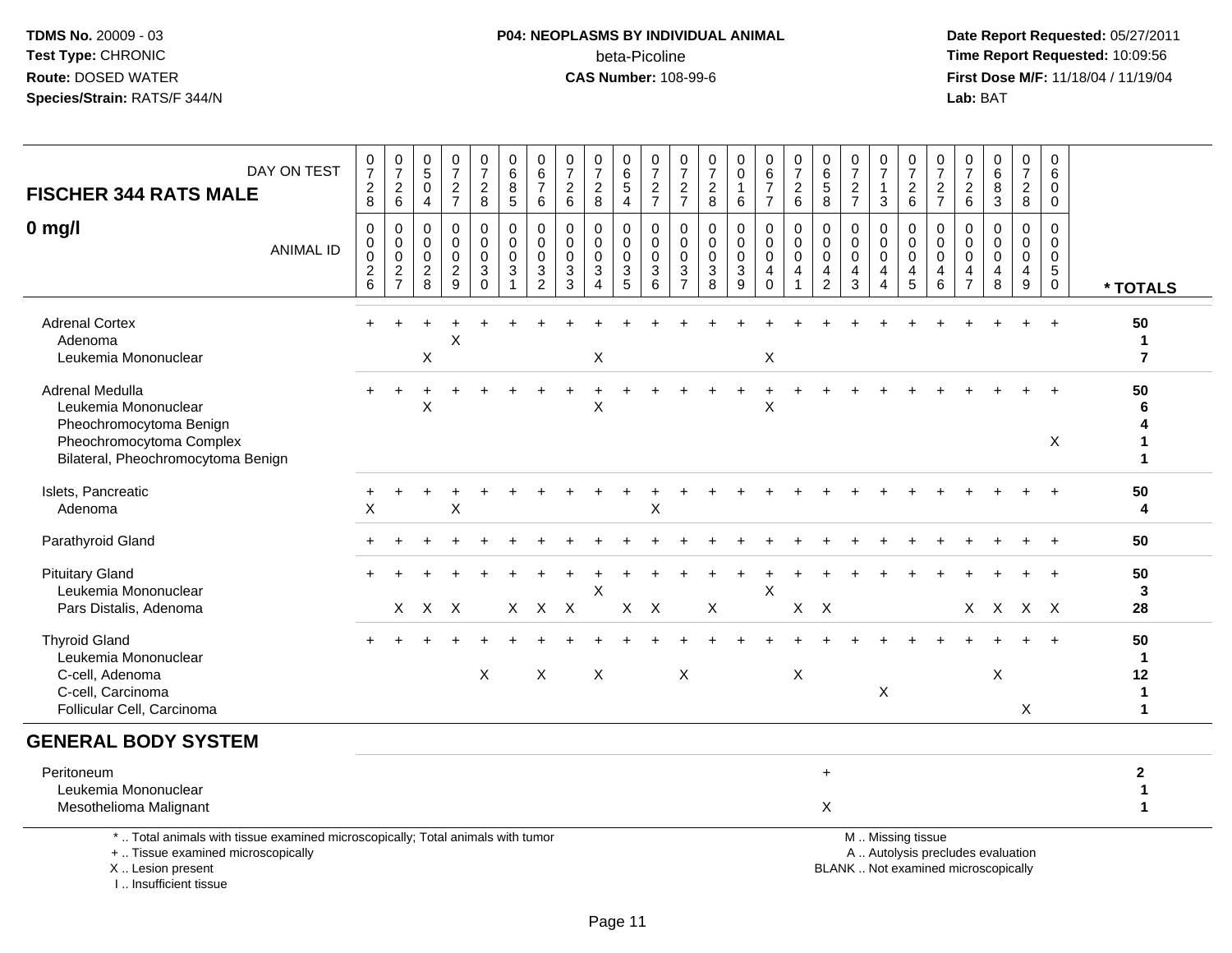## **P04: NEOPLASMS BY INDIVIDUAL ANIMAL**beta-Picoline<br>CAS Number: 108-99-6

 **Date Report Requested:** 05/27/2011 **Time Report Requested:** 10:09:56 **First Dose M/F:** 11/18/04 / 11/19/04<br>Lab: BAT **Lab:** BAT

| DAY ON TEST<br><b>FISCHER 344 RATS MALE</b>                                                                                                | $\frac{0}{7}$<br>$\overline{c}$<br>8                   | $\frac{0}{7}$<br>$\boldsymbol{2}$<br>6                                              | $\begin{array}{c} 0 \\ 5 \end{array}$<br>$\mathbf 0$<br>$\overline{4}$ | $\frac{0}{7}$<br>$\sqrt{2}$<br>$\overline{7}$                                 | $\pmb{0}$<br>$\overline{7}$<br>$\overline{2}$<br>8            | 0<br>6<br>8<br>$\overline{5}$                                  | $\begin{array}{c} 0 \\ 6 \end{array}$<br>$\overline{7}$<br>$\,6\,$ | 0<br>$\overline{7}$<br>$\sqrt{2}$<br>$\,6\,$ | $\frac{0}{7}$<br>$\sqrt{2}$<br>8                  | 0<br>$6\phantom{a}$<br>$\,$ 5 $\,$<br>$\overline{4}$                        | 0<br>$\overline{7}$<br>$\frac{2}{7}$                        | 0<br>$\overline{7}$<br>$\overline{c}$<br>$\overline{7}$                  | 0<br>$\overline{7}$<br>$\boldsymbol{2}$<br>8                | 0<br>$\ddot{\mathbf{0}}$<br>$\mathbf{1}$<br>6          | $\begin{array}{c} 0 \\ 6 \end{array}$<br>$\boldsymbol{7}$<br>$\overline{7}$ | $\frac{0}{7}$<br>$\sqrt{2}$<br>$6\phantom{1}$ | $\begin{array}{c} 0 \\ 6 \end{array}$<br>$\,$ 5 $\,$<br>$\,8\,$               | 0<br>$\overline{7}$<br>$\sqrt{2}$<br>$\overline{7}$                       | $\frac{0}{7}$<br>$\mathbf{1}$<br>3 | 0<br>$\overline{7}$<br>$\overline{c}$<br>$6\phantom{1}$ | 0<br>$\overline{7}$<br>$\overline{\mathbf{c}}$<br>$\overline{7}$ | 0<br>$\overline{7}$<br>$^2\phantom{1}6$                       | $\begin{array}{c} 0 \\ 6 \end{array}$<br>$\bf 8$<br>$\mathbf{3}$         | $\mathbf 0$<br>$\overline{7}$<br>$\sqrt{2}$<br>8                                | 0<br>6<br>$\mathbf 0$<br>$\mathbf 0$                             |                                     |
|--------------------------------------------------------------------------------------------------------------------------------------------|--------------------------------------------------------|-------------------------------------------------------------------------------------|------------------------------------------------------------------------|-------------------------------------------------------------------------------|---------------------------------------------------------------|----------------------------------------------------------------|--------------------------------------------------------------------|----------------------------------------------|---------------------------------------------------|-----------------------------------------------------------------------------|-------------------------------------------------------------|--------------------------------------------------------------------------|-------------------------------------------------------------|--------------------------------------------------------|-----------------------------------------------------------------------------|-----------------------------------------------|-------------------------------------------------------------------------------|---------------------------------------------------------------------------|------------------------------------|---------------------------------------------------------|------------------------------------------------------------------|---------------------------------------------------------------|--------------------------------------------------------------------------|---------------------------------------------------------------------------------|------------------------------------------------------------------|-------------------------------------|
| $0$ mg/l<br><b>ANIMAL ID</b>                                                                                                               | $\mathbf 0$<br>$\mathbf 0$<br>0<br>$\overline{c}$<br>6 | $\mathbf 0$<br>$\mathsf{O}\xspace$<br>$\pmb{0}$<br>$\overline{c}$<br>$\overline{7}$ | $\mathbf 0$<br>0<br>$\mathbf 0$<br>$\overline{c}$<br>8                 | $\mathbf 0$<br>$\mathbf 0$<br>$\mathbf 0$<br>$\overline{2}$<br>$\overline{9}$ | $\mathbf 0$<br>$\mathbf 0$<br>$\mathbf 0$<br>3<br>$\mathbf 0$ | $\mathbf 0$<br>$\mathbf 0$<br>$\mathbf 0$<br>$\mathbf{3}$<br>1 | $\mathbf 0$<br>$\mathbf 0$<br>0<br>3<br>$\overline{2}$             | $\Omega$<br>$\Omega$<br>0<br>3<br>3          | $\mathbf 0$<br>$\Omega$<br>0<br>$\mathbf{3}$<br>4 | $\mathbf 0$<br>$\mathbf 0$<br>$\mathbf 0$<br>$\mathbf{3}$<br>$\overline{5}$ | $\mathbf 0$<br>$\Omega$<br>$\mathbf 0$<br>$\mathbf{3}$<br>6 | $\mathbf 0$<br>$\Omega$<br>$\mathbf 0$<br>$\mathbf{3}$<br>$\overline{7}$ | $\mathbf 0$<br>$\Omega$<br>$\mathbf 0$<br>$\mathbf{3}$<br>8 | $\mathbf 0$<br>$\mathbf 0$<br>0<br>3<br>$\overline{9}$ | 0<br>$\mathbf 0$<br>$\mathbf 0$<br>$\overline{4}$<br>$\mathbf 0$            | $\mathbf 0$<br>$\mathbf 0$<br>0<br>4          | $\mathbf 0$<br>$\mathbf 0$<br>$\mathbf 0$<br>$\overline{4}$<br>$\overline{2}$ | $\mathbf{0}$<br>$\Omega$<br>$\mathbf 0$<br>$\overline{4}$<br>$\mathbf{3}$ | 0<br>$\mathbf 0$<br>0<br>4<br>4    | 0<br>$\mathbf 0$<br>$\mathbf 0$<br>$\overline{4}$<br>5  | 0<br>$\Omega$<br>0<br>4<br>6                                     | $\Omega$<br>$\Omega$<br>0<br>$\overline{4}$<br>$\overline{7}$ | $\mathbf 0$<br>$\Omega$<br>0<br>$\overline{\mathbf{4}}$<br>8             | $\mathbf 0$<br>$\mathbf 0$<br>$\mathbf 0$<br>$\overline{4}$<br>$\boldsymbol{9}$ | $\Omega$<br>$\Omega$<br>$\mathbf 0$<br>$\sqrt{5}$<br>$\mathbf 0$ | * TOTALS                            |
| <b>GENITAL SYSTEM</b>                                                                                                                      |                                                        |                                                                                     |                                                                        |                                                                               |                                                               |                                                                |                                                                    |                                              |                                                   |                                                                             |                                                             |                                                                          |                                                             |                                                        |                                                                             |                                               |                                                                               |                                                                           |                                    |                                                         |                                                                  |                                                               |                                                                          |                                                                                 |                                                                  |                                     |
| Epididymis<br>Leukemia Mononuclear<br>Mesothelioma Malignant                                                                               |                                                        |                                                                                     |                                                                        |                                                                               |                                                               |                                                                |                                                                    |                                              |                                                   |                                                                             |                                                             |                                                                          |                                                             |                                                        |                                                                             |                                               | X                                                                             |                                                                           |                                    |                                                         |                                                                  |                                                               |                                                                          |                                                                                 | Χ                                                                | 50<br>1<br>4                        |
| <b>Preputial Gland</b><br>Carcinoma<br>Leukemia Mononuclear                                                                                |                                                        |                                                                                     |                                                                        |                                                                               |                                                               |                                                                |                                                                    |                                              |                                                   |                                                                             |                                                             |                                                                          |                                                             |                                                        |                                                                             |                                               |                                                                               |                                                                           |                                    |                                                         |                                                                  |                                                               | X                                                                        |                                                                                 | $+$<br>X                                                         | 50<br>$\mathbf 2$<br>$\mathbf{1}$   |
| Prostate<br>Leukemia Mononuclear<br>Mesothelioma Malignant                                                                                 |                                                        |                                                                                     |                                                                        |                                                                               |                                                               |                                                                |                                                                    |                                              |                                                   |                                                                             |                                                             |                                                                          |                                                             |                                                        |                                                                             |                                               |                                                                               |                                                                           |                                    |                                                         |                                                                  |                                                               |                                                                          |                                                                                 | X                                                                | 49<br>1<br>3                        |
| <b>Seminal Vesicle</b><br>Leukemia Mononuclear<br>Mesothelioma Malignant                                                                   |                                                        |                                                                                     |                                                                        |                                                                               |                                                               |                                                                |                                                                    |                                              |                                                   |                                                                             |                                                             |                                                                          |                                                             |                                                        |                                                                             |                                               |                                                                               |                                                                           |                                    |                                                         |                                                                  |                                                               |                                                                          |                                                                                 | X                                                                | 50<br>1<br>3                        |
| <b>Testes</b><br>Leukemia Mononuclear<br>Mesothelioma Malignant<br>Bilateral, Interstitial Cell, Adenoma<br>Interstitial Cell, Adenoma     |                                                        | $X$ $X$                                                                             |                                                                        | $X$ $X$                                                                       | X                                                             |                                                                | $\boldsymbol{X}$                                                   | $\pmb{\times}$                               | X                                                 |                                                                             | $X$ $X$                                                     |                                                                          | $X$ $X$                                                     |                                                        |                                                                             |                                               | X<br>$X$ $X$                                                                  | X                                                                         |                                    | $X$ $X$                                                 |                                                                  | $\boldsymbol{\mathsf{X}}$                                     |                                                                          |                                                                                 | X                                                                | 50<br>1<br>$\mathbf{2}$<br>22<br>13 |
| <b>HEMATOPOIETIC SYSTEM</b>                                                                                                                |                                                        |                                                                                     |                                                                        |                                                                               |                                                               |                                                                |                                                                    |                                              |                                                   |                                                                             |                                                             |                                                                          |                                                             |                                                        |                                                                             |                                               |                                                                               |                                                                           |                                    |                                                         |                                                                  |                                                               |                                                                          |                                                                                 |                                                                  |                                     |
| <b>Bone Marrow</b><br>Leukemia Mononuclear                                                                                                 |                                                        |                                                                                     | X                                                                      |                                                                               |                                                               |                                                                |                                                                    |                                              | X                                                 |                                                                             |                                                             |                                                                          |                                                             |                                                        | X                                                                           |                                               |                                                                               | X                                                                         |                                    |                                                         |                                                                  |                                                               |                                                                          |                                                                                 |                                                                  | 50<br>9                             |
| Lymph Node                                                                                                                                 |                                                        |                                                                                     |                                                                        |                                                                               |                                                               |                                                                |                                                                    |                                              | $\ddot{}$                                         |                                                                             |                                                             |                                                                          |                                                             |                                                        |                                                                             |                                               |                                                                               | $+$                                                                       | $+$                                |                                                         |                                                                  |                                                               |                                                                          |                                                                                 |                                                                  | 9                                   |
| *  Total animals with tissue examined microscopically; Total animals with tumor<br>+  Tissue examined microscopically<br>X  Lesion present |                                                        |                                                                                     |                                                                        |                                                                               |                                                               |                                                                |                                                                    |                                              |                                                   |                                                                             |                                                             |                                                                          |                                                             |                                                        |                                                                             |                                               |                                                                               |                                                                           |                                    | M  Missing tissue                                       |                                                                  |                                                               | A  Autolysis precludes evaluation<br>BLANK  Not examined microscopically |                                                                                 |                                                                  |                                     |

I .. Insufficient tissue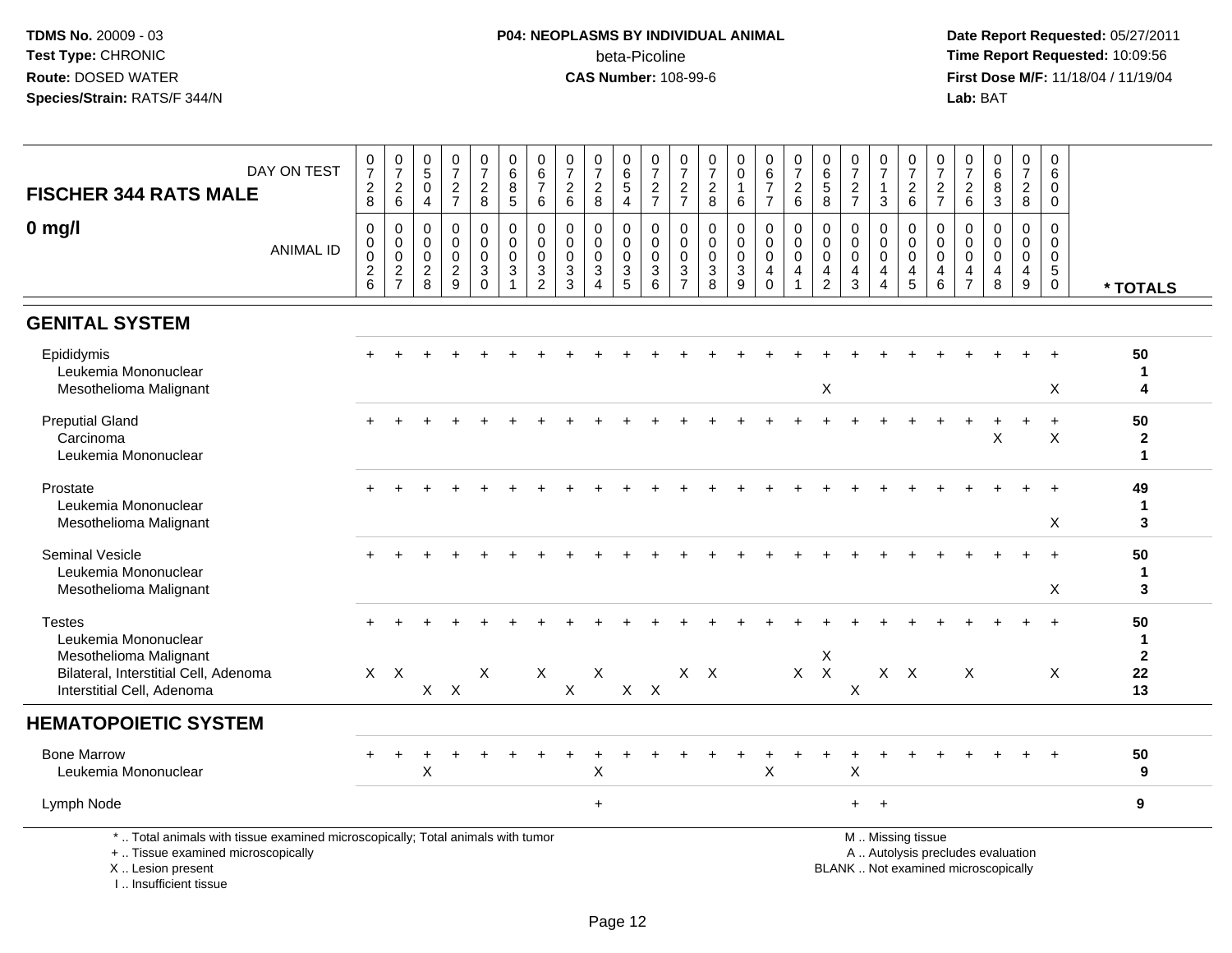# **P04: NEOPLASMS BY INDIVIDUAL ANIMAL**beta-Picoline<br>CAS Number: 108-99-6

 **Date Report Requested:** 05/27/2011 **Time Report Requested:** 10:09:56 **First Dose M/F:** 11/18/04 / 11/19/04<br>**Lab:** BAT **Lab:** BAT

| DAY ON TEST<br><b>FISCHER 344 RATS MALE</b>                                                                                                                                                 | 0<br>$\overline{7}$<br>$\overline{2}$<br>8           | $\pmb{0}$<br>$\overline{7}$<br>$\sqrt{2}$<br>6   | 0<br>5<br>0<br>$\overline{4}$                  | $\frac{0}{7}$<br>$\overline{2}$<br>$\overline{7}$        | 0<br>$\overline{7}$<br>$\overline{c}$<br>8        | 0<br>6<br>8<br>5                      | 0<br>$\,6\,$<br>$\overline{7}$<br>$\,6\,$                  | 0<br>$\overline{7}$<br>$\overline{2}$<br>$6\phantom{1}$     | 0<br>$\overline{7}$<br>$\overline{2}$<br>8                                    | 0<br>6<br>5<br>4                          | 0<br>$\overline{7}$<br>$\frac{2}{7}$       | 0<br>$\overline{7}$<br>$\overline{c}$<br>$\overline{7}$ | 0<br>$\overline{7}$<br>$\overline{c}$<br>8                                  | $\boldsymbol{0}$<br>$\pmb{0}$<br>$\mathbf{1}$<br>6           | 0<br>$\,6\,$<br>$\overline{7}$<br>$\overline{7}$ | 0<br>$\overline{7}$<br>$\sqrt{2}$<br>$6\phantom{a}$                           | 0<br>6<br>$\sqrt{5}$<br>8                              | 0<br>$\overline{7}$<br>$\overline{2}$<br>$\overline{7}$          | 0<br>$\overline{7}$<br>$\mathbf{1}$<br>3                  | 0<br>$\overline{7}$<br>$\frac{2}{6}$                                                          | 0<br>$\overline{7}$<br>$\frac{2}{7}$                | 0<br>$\overline{7}$<br>$\overline{2}$<br>$6\phantom{1}$       | 0<br>$\,6\,$<br>8<br>$\mathbf{3}$                          | 0<br>$\overline{7}$<br>$\overline{2}$<br>8 | 0<br>$\,6\,$<br>$\Omega$<br>$\mathbf 0$                          |                          |
|---------------------------------------------------------------------------------------------------------------------------------------------------------------------------------------------|------------------------------------------------------|--------------------------------------------------|------------------------------------------------|----------------------------------------------------------|---------------------------------------------------|---------------------------------------|------------------------------------------------------------|-------------------------------------------------------------|-------------------------------------------------------------------------------|-------------------------------------------|--------------------------------------------|---------------------------------------------------------|-----------------------------------------------------------------------------|--------------------------------------------------------------|--------------------------------------------------|-------------------------------------------------------------------------------|--------------------------------------------------------|------------------------------------------------------------------|-----------------------------------------------------------|-----------------------------------------------------------------------------------------------|-----------------------------------------------------|---------------------------------------------------------------|------------------------------------------------------------|--------------------------------------------|------------------------------------------------------------------|--------------------------|
| $0$ mg/l<br><b>ANIMAL ID</b>                                                                                                                                                                | 0<br>0<br>0<br>$\begin{array}{c} 2 \\ 6 \end{array}$ | 0<br>$\mathbf 0$<br>$\mathbf 0$<br>$\frac{2}{7}$ | 0<br>$\mathbf 0$<br>0<br>$\boldsymbol{2}$<br>8 | 0<br>$\mathbf 0$<br>$\mathbf 0$<br>$\boldsymbol{2}$<br>9 | 0<br>0<br>$\mathbf 0$<br>$\mathbf{3}$<br>$\Omega$ | 0<br>0<br>$\mathbf 0$<br>$\mathbf{3}$ | $\mathbf 0$<br>$\mathbf 0$<br>$\mathbf 0$<br>$\frac{3}{2}$ | $\mathbf 0$<br>$\Omega$<br>$\mathbf 0$<br>$\mathbf{3}$<br>3 | $\mathbf 0$<br>$\Omega$<br>$\Omega$<br>$\mathbf{3}$<br>$\boldsymbol{\Lambda}$ | 0<br>$\mathbf 0$<br>$\mathbf 0$<br>3<br>5 | 0<br>0<br>$\mathbf 0$<br>$\mathbf{3}$<br>6 | 0<br>0<br>$\mathbf 0$<br>$\mathbf{3}$<br>$\overline{7}$ | $\mathbf 0$<br>$\mathbf 0$<br>$\mathbf 0$<br>$\ensuremath{\mathsf{3}}$<br>8 | $\mathbf 0$<br>$\mathbf 0$<br>$\mathbf 0$<br>$\sqrt{3}$<br>9 | 0<br>0<br>0<br>4<br>$\mathbf 0$                  | $\mathbf 0$<br>$\mathbf 0$<br>$\mathbf 0$<br>$\overline{a}$<br>$\overline{1}$ | 0<br>$\mathbf 0$<br>$\mathbf 0$<br>4<br>$\overline{2}$ | $\mathbf 0$<br>$\mathbf 0$<br>$\mathbf 0$<br>$\overline{4}$<br>3 | 0<br>0<br>$\mathbf 0$<br>$\overline{4}$<br>$\overline{4}$ | 0<br>0<br>0<br>$\overline{4}$<br>5                                                            | 0<br>$\Omega$<br>$\mathbf 0$<br>$\overline{4}$<br>6 | 0<br>$\Omega$<br>$\Omega$<br>$\overline{4}$<br>$\overline{7}$ | $\mathbf 0$<br>$\Omega$<br>$\Omega$<br>$\overline{4}$<br>8 | $\mathbf 0$<br>$\mathbf 0$<br>0<br>4<br>9  | 0<br>$\mathbf 0$<br>$\mathbf 0$<br>$\overline{5}$<br>$\mathbf 0$ | * TOTALS                 |
| Deep Cervical, Carcinoma, Metastatic,<br>Harderian Gland<br>Lumbar, Leukemia Mononuclear<br>Mediastinal, Leukemia Mononuclear<br>Pancreatic, Leukemia Mononuclear                           |                                                      |                                                  |                                                |                                                          |                                                   |                                       |                                                            |                                                             | X<br>$\pmb{\times}$                                                           |                                           |                                            |                                                         |                                                                             |                                                              |                                                  |                                                                               |                                                        |                                                                  | X                                                         |                                                                                               |                                                     |                                                               |                                                            |                                            |                                                                  |                          |
| Lymph Node, Mandibular                                                                                                                                                                      | м                                                    | M                                                | M                                              | M                                                        | M                                                 | M                                     | м                                                          | M                                                           | M                                                                             | м                                         | M                                          | M                                                       | M                                                                           | M                                                            | M                                                | M                                                                             | M                                                      | M                                                                | M                                                         | M                                                                                             | M                                                   | м                                                             | M                                                          |                                            | M M                                                              | $\bf{0}$                 |
| Lymph Node, Mesenteric<br>Leukemia Mononuclear                                                                                                                                              |                                                      |                                                  | X                                              |                                                          |                                                   |                                       |                                                            |                                                             | X                                                                             |                                           |                                            |                                                         |                                                                             |                                                              | X                                                |                                                                               |                                                        |                                                                  |                                                           |                                                                                               |                                                     |                                                               |                                                            |                                            |                                                                  | 50<br>5                  |
| Spleen<br>Leukemia Mononuclear<br>Mesothelioma Malignant                                                                                                                                    |                                                      |                                                  | Χ                                              |                                                          |                                                   |                                       |                                                            |                                                             | X                                                                             |                                           |                                            |                                                         |                                                                             |                                                              | X                                                | $\times$                                                                      |                                                        | X                                                                | $\mathsf{X}$                                              |                                                                                               |                                                     |                                                               |                                                            |                                            |                                                                  | 50<br>14<br>$\mathbf{2}$ |
| Thymus<br>Carcinoma, Metastatic, Harderian Gland<br>Leukemia Mononuclear                                                                                                                    |                                                      |                                                  |                                                |                                                          |                                                   |                                       |                                                            |                                                             | X                                                                             |                                           |                                            |                                                         |                                                                             |                                                              |                                                  |                                                                               |                                                        |                                                                  | X                                                         |                                                                                               |                                                     |                                                               |                                                            |                                            | M                                                                | 49<br>$\mathbf 1$<br>3   |
| <b>INTEGUMENTARY SYSTEM</b>                                                                                                                                                                 |                                                      |                                                  |                                                |                                                          |                                                   |                                       |                                                            |                                                             |                                                                               |                                           |                                            |                                                         |                                                                             |                                                              |                                                  |                                                                               |                                                        |                                                                  |                                                           |                                                                                               |                                                     |                                                               |                                                            |                                            |                                                                  |                          |
| <b>Mammary Gland</b><br>Fibroadenoma                                                                                                                                                        |                                                      |                                                  |                                                |                                                          |                                                   |                                       |                                                            |                                                             | X                                                                             |                                           |                                            |                                                         |                                                                             |                                                              |                                                  |                                                                               |                                                        |                                                                  |                                                           |                                                                                               |                                                     |                                                               |                                                            |                                            |                                                                  | 50<br>$\mathbf 1$        |
| Skin<br><b>Basal Cell Adenoma</b><br>Carcinoma, Metastatic, Harderian Gland<br>Keratoacanthoma<br>Leukemia Mononuclear<br>Subcutaneous Tissue, Fibroma<br>Subcutaneous Tissue, Fibrosarcoma |                                                      |                                                  |                                                |                                                          |                                                   |                                       |                                                            | X                                                           | X                                                                             |                                           |                                            | X                                                       |                                                                             |                                                              |                                                  |                                                                               |                                                        |                                                                  | X                                                         |                                                                                               |                                                     |                                                               | $\boldsymbol{\mathsf{X}}$                                  |                                            | $\times$                                                         | 50<br>5<br>3<br>-1       |
| *  Total animals with tissue examined microscopically; Total animals with tumor<br>+  Tissue examined microscopically<br>X  Lesion present                                                  |                                                      |                                                  |                                                |                                                          |                                                   |                                       |                                                            |                                                             |                                                                               |                                           |                                            |                                                         |                                                                             |                                                              |                                                  |                                                                               |                                                        |                                                                  |                                                           | M  Missing tissue<br>A  Autolysis precludes evaluation<br>BLANK  Not examined microscopically |                                                     |                                                               |                                                            |                                            |                                                                  |                          |

I .. Insufficient tissue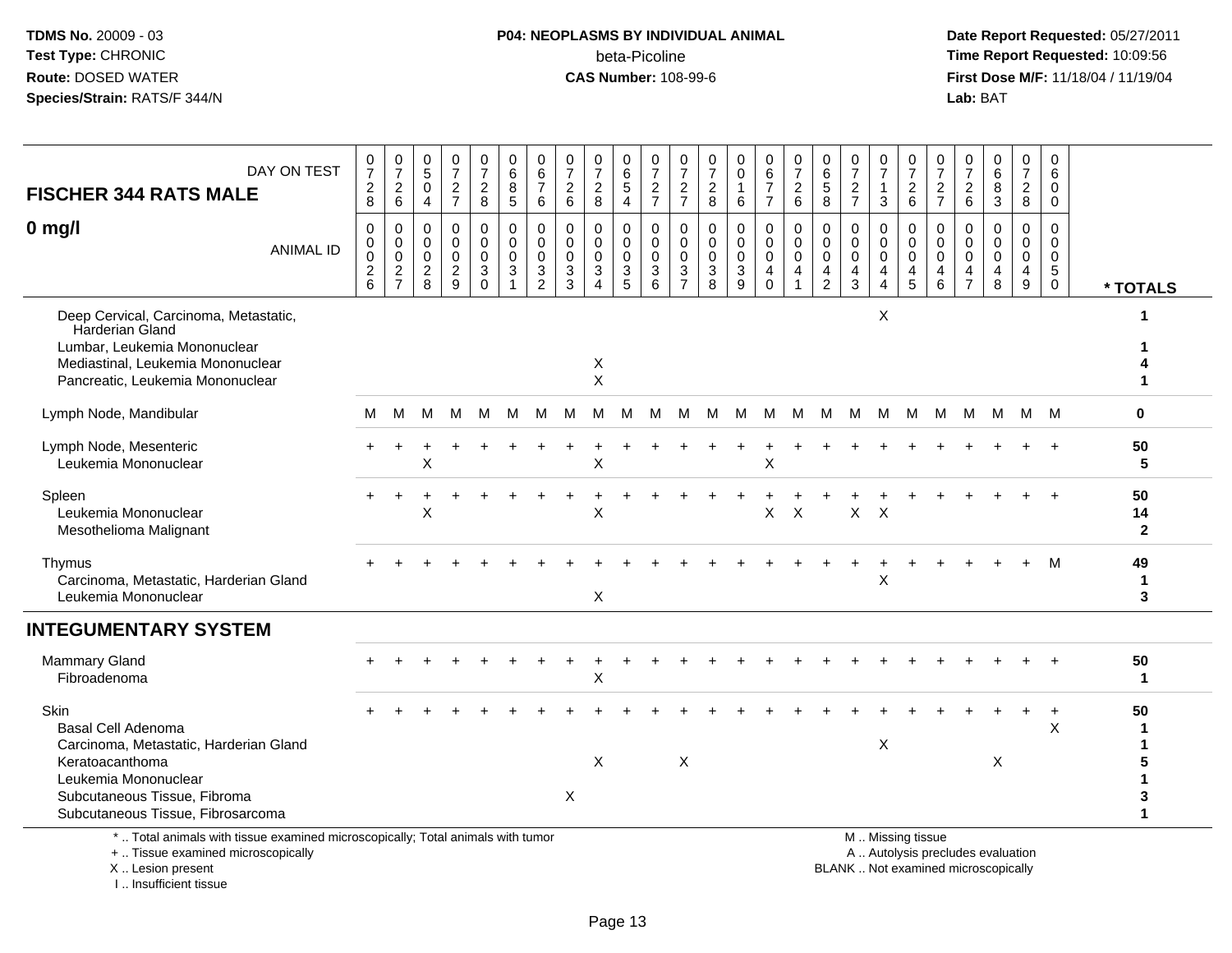# **P04: NEOPLASMS BY INDIVIDUAL ANIMAL**beta-Picoline<br>CAS Number: 108-99-6

| DAY ON TEST<br><b>FISCHER 344 RATS MALE</b>                                                                                                                                                                 | $\frac{0}{7}$<br>$\sqrt{2}$<br>8                                 | $\frac{0}{7}$<br>$\overline{c}$<br>6                                  | 0<br>$\overline{5}$<br>$\mathbf 0$<br>$\overline{4}$      | $\begin{array}{c} 0 \\ 7 \end{array}$<br>$\frac{2}{7}$ | $\begin{array}{c} 0 \\ 7 \end{array}$<br>$\sqrt{2}$<br>$\,8\,$    | 0<br>6<br>$\bf8$<br>$5\phantom{.0}$                        | 0<br>6<br>$\overline{7}$<br>6                                  | 0<br>$\overline{7}$<br>$\overline{c}$<br>$\,6\,$           | $\frac{0}{7}$<br>$\overline{c}$<br>8                          | $\begin{array}{c} 0 \\ 6 \end{array}$<br>$\overline{5}$<br>$\overline{4}$ | $\frac{0}{7}$<br>$\frac{2}{7}$                  | 0<br>$\overline{7}$<br>$\overline{c}$<br>$\overline{7}$                | $\frac{0}{7}$<br>$\overline{c}$<br>8                                        | 0<br>$\tilde{0}$<br>$\mathbf{1}$<br>6               | $\begin{array}{c} 0 \\ 6 \end{array}$<br>$\overline{7}$<br>$\overline{7}$ | $\frac{0}{7}$<br>$\sqrt{2}$<br>$\,6\,$              | 0<br>$\,6\,$<br>$\sqrt{5}$<br>8                                   | 0<br>$\overline{7}$<br>$\sqrt{2}$<br>$\overline{7}$    | $\frac{0}{7}$<br>1<br>3                             | $\frac{0}{7}$<br>$\overline{2}$<br>$6\phantom{1}$ | 0<br>$\overline{7}$<br>$\frac{2}{7}$   | $\frac{0}{7}$<br>$\overline{c}$<br>6      | 0<br>$\,6\,$<br>$\bf8$<br>3                                              | 0<br>$\overline{7}$<br>$\overline{c}$<br>8 | 0<br>6<br>0<br>0                                                  |                                        |
|-------------------------------------------------------------------------------------------------------------------------------------------------------------------------------------------------------------|------------------------------------------------------------------|-----------------------------------------------------------------------|-----------------------------------------------------------|--------------------------------------------------------|-------------------------------------------------------------------|------------------------------------------------------------|----------------------------------------------------------------|------------------------------------------------------------|---------------------------------------------------------------|---------------------------------------------------------------------------|-------------------------------------------------|------------------------------------------------------------------------|-----------------------------------------------------------------------------|-----------------------------------------------------|---------------------------------------------------------------------------|-----------------------------------------------------|-------------------------------------------------------------------|--------------------------------------------------------|-----------------------------------------------------|---------------------------------------------------|----------------------------------------|-------------------------------------------|--------------------------------------------------------------------------|--------------------------------------------|-------------------------------------------------------------------|----------------------------------------|
| $0$ mg/l<br><b>ANIMAL ID</b>                                                                                                                                                                                | $\mathbf 0$<br>$\pmb{0}$<br>$\mathbf 0$<br>$\boldsymbol{2}$<br>6 | 0<br>$\mathbf 0$<br>$\mathbf 0$<br>$\boldsymbol{2}$<br>$\overline{7}$ | $\mathbf 0$<br>$\mathbf 0$<br>$\Omega$<br>$\sqrt{2}$<br>8 | $\mathbf 0$<br>$\mathbf 0$<br>0<br>$\sqrt{2}$<br>9     | 0<br>$\overline{0}$<br>0<br>$\ensuremath{\mathsf{3}}$<br>$\Omega$ | 0<br>$\Omega$<br>$\mathbf 0$<br>$\sqrt{3}$<br>$\mathbf{1}$ | 0<br>$\Omega$<br>$\mathbf 0$<br>$\mathbf{3}$<br>$\overline{c}$ | $\mathbf 0$<br>$\Omega$<br>$\mathbf 0$<br>$\mathbf 3$<br>3 | 0<br>$\mathbf 0$<br>0<br>$\sqrt{3}$<br>$\boldsymbol{\Lambda}$ | 0<br>$\mathbf 0$<br>$\mathbf 0$<br>$\mathbf{3}$<br>$\sqrt{5}$             | 0<br>$\Omega$<br>$\mathbf 0$<br>$\sqrt{3}$<br>6 | $\mathbf 0$<br>$\Omega$<br>$\mathbf 0$<br>$\sqrt{3}$<br>$\overline{7}$ | $\mathbf 0$<br>$\mathbf 0$<br>$\mathbf 0$<br>$\ensuremath{\mathsf{3}}$<br>8 | $\mathbf 0$<br>$\mathbf 0$<br>$\mathbf 0$<br>3<br>9 | 0<br>$\mathbf 0$<br>0<br>4<br>$\Omega$                                    | 0<br>$\Omega$<br>$\mathbf 0$<br>4<br>$\overline{1}$ | $\mathbf 0$<br>$\mathbf{0}$<br>$\mathbf 0$<br>4<br>$\overline{2}$ | $\mathbf 0$<br>$\Omega$<br>$\Omega$<br>4<br>$\sqrt{3}$ | 0<br>$\Omega$<br>$\mathbf 0$<br>4<br>$\overline{4}$ | 0<br>$\mathbf 0$<br>0<br>4<br>5                   | 0<br>$\Omega$<br>$\mathbf 0$<br>4<br>6 | 0<br>$\Omega$<br>0<br>4<br>$\overline{7}$ | $\mathbf 0$<br>$\Omega$<br>$\Omega$<br>4<br>$\bf8$                       | 0<br>$\Omega$<br>0<br>4<br>9               | $\mathbf 0$<br>0<br>$\mathbf 0$<br>$5\phantom{.0}$<br>$\mathbf 0$ | * TOTALS                               |
| <b>MUSCULOSKELETAL SYSTEM</b>                                                                                                                                                                               |                                                                  |                                                                       |                                                           |                                                        |                                                                   |                                                            |                                                                |                                                            |                                                               |                                                                           |                                                 |                                                                        |                                                                             |                                                     |                                                                           |                                                     |                                                                   |                                                        |                                                     |                                                   |                                        |                                           |                                                                          |                                            |                                                                   |                                        |
| Bone<br>Carcinoma, Metastatic, Harderian Gland                                                                                                                                                              |                                                                  |                                                                       |                                                           |                                                        |                                                                   |                                                            |                                                                |                                                            |                                                               |                                                                           |                                                 |                                                                        |                                                                             |                                                     |                                                                           |                                                     |                                                                   |                                                        | X                                                   |                                                   |                                        |                                           |                                                                          |                                            |                                                                   | 50<br>$\mathbf 1$                      |
| <b>NERVOUS SYSTEM</b>                                                                                                                                                                                       |                                                                  |                                                                       |                                                           |                                                        |                                                                   |                                                            |                                                                |                                                            |                                                               |                                                                           |                                                 |                                                                        |                                                                             |                                                     |                                                                           |                                                     |                                                                   |                                                        |                                                     |                                                   |                                        |                                           |                                                                          |                                            |                                                                   |                                        |
| <b>Brain</b><br>Leukemia Mononuclear                                                                                                                                                                        |                                                                  |                                                                       | х                                                         |                                                        |                                                                   |                                                            |                                                                |                                                            |                                                               |                                                                           |                                                 |                                                                        |                                                                             |                                                     |                                                                           |                                                     |                                                                   |                                                        |                                                     |                                                   |                                        |                                           |                                                                          |                                            |                                                                   | 50<br>$\overline{2}$                   |
| <b>RESPIRATORY SYSTEM</b>                                                                                                                                                                                   |                                                                  |                                                                       |                                                           |                                                        |                                                                   |                                                            |                                                                |                                                            |                                                               |                                                                           |                                                 |                                                                        |                                                                             |                                                     |                                                                           |                                                     |                                                                   |                                                        |                                                     |                                                   |                                        |                                           |                                                                          |                                            |                                                                   |                                        |
| Lung<br>Alveolar/Bronchiolar Adenoma<br>Carcinoma, Metastatic, Harderian Gland<br>Carcinoma, Metastatic, Preputial Gland<br>Leukemia Mononuclear<br>Rhabdomyosarcoma, Metastatic, Uncertain<br>Primary Site |                                                                  |                                                                       | $\times$                                                  |                                                        |                                                                   |                                                            |                                                                |                                                            | X                                                             |                                                                           |                                                 |                                                                        |                                                                             |                                                     | $\times$                                                                  |                                                     |                                                                   | X                                                      | X                                                   |                                                   |                                        |                                           |                                                                          |                                            | $\ddot{}$<br>X<br>X                                               | 50<br>3<br>1<br>1<br>11<br>$\mathbf 1$ |
| Nose<br>Carcinoma, Metastatic, Harderian Gland                                                                                                                                                              |                                                                  |                                                                       |                                                           |                                                        |                                                                   |                                                            |                                                                |                                                            |                                                               |                                                                           |                                                 |                                                                        |                                                                             |                                                     |                                                                           |                                                     |                                                                   |                                                        | X                                                   |                                                   |                                        |                                           |                                                                          |                                            | $\ddot{}$                                                         | 50<br>1                                |
| Trachea                                                                                                                                                                                                     |                                                                  |                                                                       |                                                           |                                                        |                                                                   |                                                            |                                                                |                                                            |                                                               |                                                                           |                                                 |                                                                        |                                                                             |                                                     |                                                                           |                                                     |                                                                   |                                                        |                                                     |                                                   |                                        |                                           |                                                                          |                                            | $+$                                                               | 49                                     |
| <b>SPECIAL SENSES SYSTEM</b>                                                                                                                                                                                |                                                                  |                                                                       |                                                           |                                                        |                                                                   |                                                            |                                                                |                                                            |                                                               |                                                                           |                                                 |                                                                        |                                                                             |                                                     |                                                                           |                                                     |                                                                   |                                                        |                                                     |                                                   |                                        |                                           |                                                                          |                                            |                                                                   |                                        |
| Ear<br><b>Neural Crest Tumor</b>                                                                                                                                                                            |                                                                  |                                                                       |                                                           |                                                        |                                                                   |                                                            |                                                                |                                                            |                                                               |                                                                           |                                                 |                                                                        | $\ddot{}$                                                                   |                                                     |                                                                           |                                                     |                                                                   | $\ddot{}$<br>$\pmb{\times}$                            |                                                     |                                                   |                                        |                                           |                                                                          |                                            |                                                                   | $\boldsymbol{2}$<br>$\mathbf 1$        |
| Eye                                                                                                                                                                                                         |                                                                  |                                                                       |                                                           |                                                        |                                                                   |                                                            |                                                                |                                                            |                                                               |                                                                           |                                                 |                                                                        |                                                                             |                                                     |                                                                           |                                                     |                                                                   |                                                        |                                                     |                                                   |                                        |                                           |                                                                          |                                            |                                                                   | 50                                     |
| *  Total animals with tissue examined microscopically; Total animals with tumor<br>+  Tissue examined microscopically<br>X  Lesion present<br>I Insufficient tissue                                         |                                                                  |                                                                       |                                                           |                                                        |                                                                   |                                                            |                                                                |                                                            |                                                               |                                                                           |                                                 |                                                                        |                                                                             |                                                     |                                                                           |                                                     |                                                                   |                                                        |                                                     | M  Missing tissue                                 |                                        |                                           | A  Autolysis precludes evaluation<br>BLANK  Not examined microscopically |                                            |                                                                   |                                        |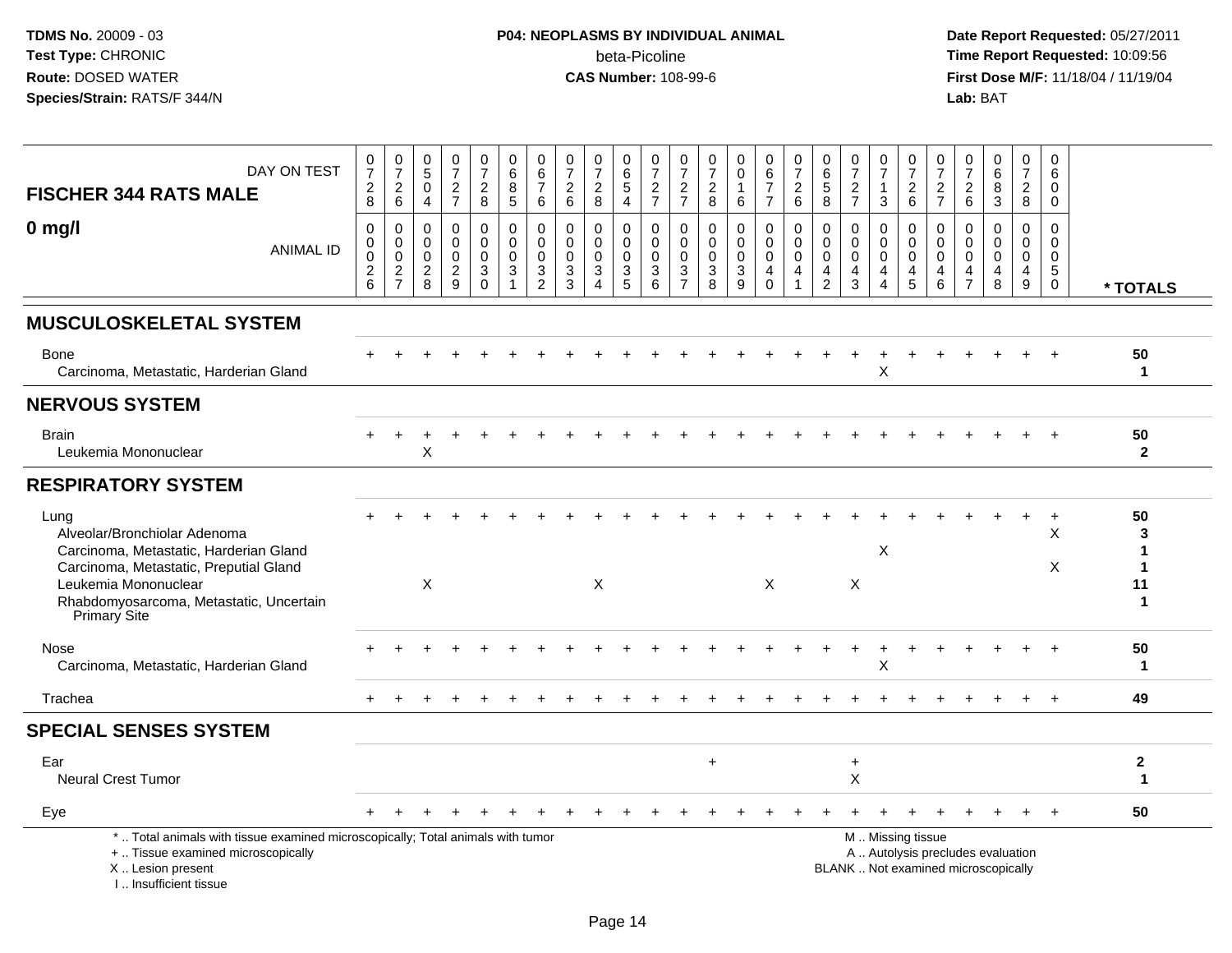### **P04: NEOPLASMS BY INDIVIDUAL ANIMAL**beta-Picoline<br>CAS Number: 108-99-6

 **Date Report Requested:** 05/27/2011 **Time Report Requested:** 10:09:56 **First Dose M/F:** 11/18/04 / 11/19/04<br>**Lab:** BAT **Lab:** BAT

| <b>FISCHER 344 RATS MALE</b>                                             | DAY ON TEST      | $\frac{0}{7}$<br>$_{8}^{\rm 2}$                    | $\frac{0}{7}$<br>$^2$ 6                        | 0<br>$\sqrt{5}$<br>$\mathbf 0$<br>4  | 0<br>$\overline{7}$<br>$\overline{2}$<br>$\overline{7}$                       | 0<br>$\overline{7}$<br>$\overline{c}$<br>8                                | $\mathbf 0$<br>$\frac{6}{8}$<br>5                          | 0<br>$\frac{6}{7}$<br>6                                             | 0<br>$\overline{7}$<br>$\sqrt{2}$<br>$\,6\,$ | $\pmb{0}$<br>$\overline{7}$<br>$\sqrt{2}$<br>8     | 0<br>$\frac{6}{5}$<br>$\overline{4}$                       | 0<br>$\boldsymbol{7}$<br>$\overline{c}$<br>$\overline{7}$ | 0<br>$\overline{7}$<br>$\overline{2}$<br>$\overline{7}$ | 0<br>$\frac{7}{8}$                                  | $\begin{matrix} 0 \\ 0 \\ 1 \end{matrix}$<br>6                                                 | $\begin{array}{c} 0 \\ 6 \\ 7 \end{array}$<br>$\overline{7}$                           | $\begin{array}{c} 0 \\ 7 \\ 2 \end{array}$<br>$\,6\,$                                                    | 0<br>$\frac{6}{5}$<br>8                                | 0<br>$\boldsymbol{7}$<br>$\mathbf 2$<br>$\overline{7}$ | 0<br>$\overline{7}$<br>$\mathbf{1}$<br>3 | 0<br>$\overline{7}$<br>$\overline{a}$<br>$6\phantom{a}$ | 0<br>$\boldsymbol{7}$<br>$\frac{2}{7}$                           | 0<br>$\overline{7}$<br>$\sqrt{2}$<br>$\,6$             | 0<br>6<br>8<br>3                          | $\mathbf 0$<br>$\overline{7}$<br>$\frac{2}{8}$ | $\pmb{0}$<br>6<br>0<br>$\mathbf 0$                           |                            |
|--------------------------------------------------------------------------|------------------|----------------------------------------------------|------------------------------------------------|--------------------------------------|-------------------------------------------------------------------------------|---------------------------------------------------------------------------|------------------------------------------------------------|---------------------------------------------------------------------|----------------------------------------------|----------------------------------------------------|------------------------------------------------------------|-----------------------------------------------------------|---------------------------------------------------------|-----------------------------------------------------|------------------------------------------------------------------------------------------------|----------------------------------------------------------------------------------------|----------------------------------------------------------------------------------------------------------|--------------------------------------------------------|--------------------------------------------------------|------------------------------------------|---------------------------------------------------------|------------------------------------------------------------------|--------------------------------------------------------|-------------------------------------------|------------------------------------------------|--------------------------------------------------------------|----------------------------|
| $0$ mg/l                                                                 | <b>ANIMAL ID</b> | 0<br>$\pmb{0}$<br>$\pmb{0}$<br>$\overline{c}$<br>6 | 0<br>$\pmb{0}$<br>$\mathbf 0$<br>$\frac{2}{7}$ | 0<br>0<br>0<br>$\boldsymbol{2}$<br>8 | $\mathbf 0$<br>$\mathbf 0$<br>$\mathbf 0$<br>$\overline{2}$<br>$\overline{9}$ | 0<br>$\mathsf{O}$<br>$\mathbf 0$<br>$\ensuremath{\mathsf{3}}$<br>$\Omega$ | $\pmb{0}$<br>$\mathbf 0$<br>0<br>$\ensuremath{\mathsf{3}}$ | $\pmb{0}$<br>$\pmb{0}$<br>$\pmb{0}$<br>$\sqrt{3}$<br>$\overline{2}$ | 0<br>$\mathbf 0$<br>0<br>$\sqrt{3}$<br>3     | 0<br>$\mathbf 0$<br>$\mathbf 0$<br>$\sqrt{3}$<br>Δ | 0<br>$\mathsf{O}\xspace$<br>$\pmb{0}$<br>$\mathbf{3}$<br>5 | 0<br>$\mathbf 0$<br>$\mathbf 0$<br>$\sqrt{3}$<br>6        | 0<br>0<br>0<br>$\sqrt{3}$<br>$\overline{7}$             | 0<br>$\mathbf 0$<br>$\mathbf 0$<br>$\mathsf 3$<br>8 | $\pmb{0}$<br>$\mathsf{O}\xspace$<br>$\pmb{0}$<br>$\ensuremath{\mathsf{3}}$<br>$\boldsymbol{9}$ | $\begin{smallmatrix}0\0\0\end{smallmatrix}$<br>$\mathsf{O}\xspace$<br>4<br>$\mathbf 0$ | $\begin{smallmatrix} 0\\0 \end{smallmatrix}$<br>$\mathbf 0$<br>$\overline{\mathbf{4}}$<br>$\overline{1}$ | 0<br>$\mathbf 0$<br>$\mathbf 0$<br>4<br>$\overline{2}$ | 0<br>$\mathsf{O}\xspace$<br>$\mathbf 0$<br>4<br>3      | 0<br>$\pmb{0}$<br>$\mathbf 0$<br>4<br>4  | 0<br>$\mathbf 0$<br>$\mathbf 0$<br>4<br>$5\phantom{.0}$ | $\mathbf 0$<br>$\mathbf 0$<br>$\mathbf 0$<br>$\overline{4}$<br>6 | 0<br>$\mathbf 0$<br>$\mathbf 0$<br>4<br>$\overline{7}$ | 0<br>$\mathbf 0$<br>$\mathbf 0$<br>4<br>8 | 0<br>0<br>0<br>$\overline{\mathbf{4}}$<br>9    | 0<br>$\mathbf 0$<br>$\mathbf 0$<br>$\sqrt{5}$<br>$\mathbf 0$ | * TOTALS                   |
| Carcinoma, Metastatic, Harderian Gland<br>Leukemia Mononuclear           |                  |                                                    |                                                |                                      |                                                                               |                                                                           |                                                            |                                                                     |                                              |                                                    |                                                            |                                                           |                                                         |                                                     |                                                                                                |                                                                                        |                                                                                                          |                                                        |                                                        | X                                        |                                                         |                                                                  |                                                        |                                           |                                                |                                                              |                            |
| <b>Harderian Gland</b><br>Carcinoma<br>Leukemia Mononuclear              |                  |                                                    |                                                | X                                    |                                                                               |                                                                           |                                                            |                                                                     |                                              |                                                    |                                                            |                                                           |                                                         |                                                     |                                                                                                |                                                                                        |                                                                                                          |                                                        |                                                        | X                                        |                                                         |                                                                  |                                                        |                                           |                                                |                                                              | 50<br>$\overline{2}$       |
| Zymbal's Gland<br>Carcinoma                                              |                  |                                                    |                                                |                                      |                                                                               |                                                                           |                                                            |                                                                     |                                              |                                                    |                                                            |                                                           |                                                         |                                                     |                                                                                                |                                                                                        |                                                                                                          |                                                        |                                                        |                                          | $\ddot{}$<br>X                                          |                                                                  |                                                        |                                           |                                                |                                                              |                            |
| <b>URINARY SYSTEM</b>                                                    |                  |                                                    |                                                |                                      |                                                                               |                                                                           |                                                            |                                                                     |                                              |                                                    |                                                            |                                                           |                                                         |                                                     |                                                                                                |                                                                                        |                                                                                                          |                                                        |                                                        |                                          |                                                         |                                                                  |                                                        |                                           |                                                |                                                              |                            |
| Kidney<br>Leukemia Mononuclear<br>Mesothelioma Malignant                 |                  |                                                    |                                                | X                                    |                                                                               |                                                                           |                                                            |                                                                     |                                              | X                                                  |                                                            |                                                           |                                                         |                                                     |                                                                                                | X                                                                                      |                                                                                                          |                                                        |                                                        |                                          |                                                         |                                                                  |                                                        |                                           |                                                |                                                              | 50<br>6<br>$\mathbf{2}$    |
| <b>Urinary Bladder</b><br>Leukemia Mononuclear<br>Mesothelioma Malignant |                  |                                                    |                                                |                                      |                                                                               |                                                                           |                                                            |                                                                     |                                              |                                                    |                                                            |                                                           |                                                         |                                                     |                                                                                                |                                                                                        |                                                                                                          |                                                        |                                                        |                                          |                                                         |                                                                  |                                                        |                                           |                                                |                                                              | 50<br>-1<br>$\overline{2}$ |
| <b>SYSTEMIC LESIONS</b>                                                  |                  |                                                    |                                                |                                      |                                                                               |                                                                           |                                                            |                                                                     |                                              |                                                    |                                                            |                                                           |                                                         |                                                     |                                                                                                |                                                                                        |                                                                                                          |                                                        |                                                        |                                          |                                                         |                                                                  |                                                        |                                           |                                                |                                                              |                            |
| Multiple Organ<br>Leukemia Mononuclear<br>Mesothelioma Malignant         |                  |                                                    |                                                | X                                    |                                                                               |                                                                           |                                                            |                                                                     |                                              | X                                                  |                                                            |                                                           |                                                         |                                                     |                                                                                                | X                                                                                      | $\boldsymbol{X}$                                                                                         | X                                                      | $X$ $X$                                                |                                          |                                                         |                                                                  |                                                        |                                           |                                                | X                                                            | 50<br>14<br>4              |

\* .. Total animals with tissue examined microscopically; Total animals with tumor

+ .. Tissue examined microscopically

X .. Lesion present

I .. Insufficient tissue

 M .. Missing tissuey the contract of the contract of the contract of the contract of the contract of the contract of the contract of  $A$ . Autolysis precludes evaluation Lesion present BLANK .. Not examined microscopically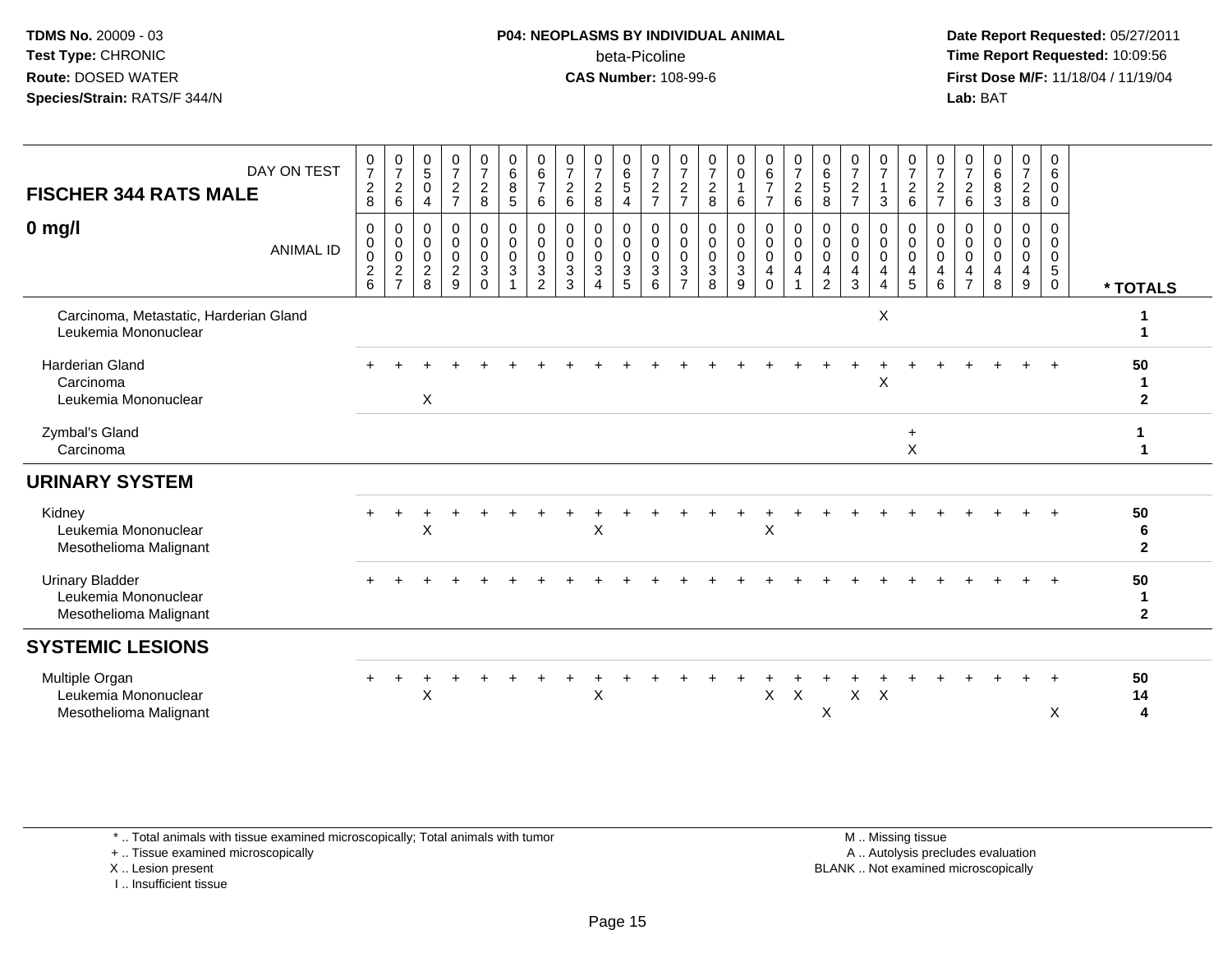# **P04: NEOPLASMS BY INDIVIDUAL ANIMAL**beta-Picoline<br>CAS Number: 108-99-6

| DAY ON TEST<br><b>FISCHER 344 RATS MALE</b>                                                                                                                          | $_{6}^{\rm 0}$<br>$\frac{3}{8}$                                | $\begin{smallmatrix}0\\7\end{smallmatrix}$<br>$\overline{c}$<br>8 | $\begin{smallmatrix}0\\7\end{smallmatrix}$<br>$_{\rm 8}^2$       | $\frac{0}{7}$<br>$\begin{array}{c} 2 \\ 6 \end{array}$             | $\begin{array}{c} 0 \\ 7 \end{array}$<br>$rac{2}{7}$                     | $\begin{array}{c} 0 \\ 7 \end{array}$<br>$\sqrt{2}$<br>$6\phantom{1}$  | $\begin{array}{c} 0 \\ 6 \end{array}$<br>9<br>$\overline{7}$ | $\begin{array}{c} 0 \\ 5 \\ 8 \end{array}$<br>9              | $\frac{0}{7}$<br>$\overline{c}$<br>$\mathbf 0$ | $\begin{array}{c} 0 \\ 5 \end{array}$<br>$\overline{4}$<br>$\overline{4}$ | $\begin{array}{c} 0 \\ 7 \end{array}$<br>$\mathbf{1}$<br>$\overline{7}$    | 0<br>$\,6\,$<br>$\overline{4}$<br>$\sqrt{5}$                      | $\frac{0}{7}$<br>$\frac{2}{6}$                              | $\frac{0}{7}$<br>$\begin{array}{c} 2 \\ 6 \end{array}$       | $\begin{array}{c} 0 \\ 7 \end{array}$<br>$\frac{2}{6}$                | $\begin{array}{c} 0 \\ 6 \end{array}$<br>$6\phantom{a}$<br>$\overline{4}$ | 0<br>$\frac{5}{7}$<br>$_{8}^2$                                   | $\frac{0}{7}$<br>$\frac{2}{7}$                            | $\begin{array}{c} 0 \\ 7 \end{array}$<br>$\frac{2}{7}$ | $\mathbf 0$<br>$\overline{4}$<br>$\boldsymbol{9}$<br>8                     | $\frac{0}{7}$<br>$\boldsymbol{2}$<br>6                                      | $\frac{0}{7}$<br>$\begin{array}{c} 2 \\ 6 \end{array}$                     | $\frac{0}{7}$<br>$\frac{2}{6}$                                            | $\begin{smallmatrix}0\\7\end{smallmatrix}$<br>$\frac{2}{6}$ | $\mathbf 0$<br>$\overline{7}$<br>$\sqrt{2}$<br>6                           |                       |
|----------------------------------------------------------------------------------------------------------------------------------------------------------------------|----------------------------------------------------------------|-------------------------------------------------------------------|------------------------------------------------------------------|--------------------------------------------------------------------|--------------------------------------------------------------------------|------------------------------------------------------------------------|--------------------------------------------------------------|--------------------------------------------------------------|------------------------------------------------|---------------------------------------------------------------------------|----------------------------------------------------------------------------|-------------------------------------------------------------------|-------------------------------------------------------------|--------------------------------------------------------------|-----------------------------------------------------------------------|---------------------------------------------------------------------------|------------------------------------------------------------------|-----------------------------------------------------------|--------------------------------------------------------|----------------------------------------------------------------------------|-----------------------------------------------------------------------------|----------------------------------------------------------------------------|---------------------------------------------------------------------------|-------------------------------------------------------------|----------------------------------------------------------------------------|-----------------------|
| 156.25 mg/l<br><b>ANIMAL ID</b>                                                                                                                                      | $\pmb{0}$<br>$_{\rm 0}^{\rm 0}$<br>$\,$ 5 $\,$<br>$\mathbf{1}$ | $\mathbf 0$<br>$\mathbf 0$<br>$\mathbf 0$<br>5<br>$\overline{2}$  | $\mathbf 0$<br>0<br>$\mathbf 0$<br>$\,$ 5 $\,$<br>$\mathfrak{S}$ | 0<br>$\mathsf{O}\xspace$<br>$\mathbf 0$<br>$\,$ 5 $\,$<br>$\Delta$ | 0<br>$\mathbf 0$<br>$\mathbf 0$<br>$\begin{array}{c} 5 \\ 5 \end{array}$ | $\mathbf 0$<br>$\mathbf 0$<br>$\Omega$<br>$\sqrt{5}$<br>$6\phantom{1}$ | 0<br>$\mathbf 0$<br>$\Omega$<br>$\frac{5}{7}$                | $\mathbf 0$<br>$\mathbf 0$<br>$\mathbf 0$<br>$\sqrt{5}$<br>8 | 0<br>$\mathbf 0$<br>0<br>5<br>9                | 0<br>$\mathbf 0$<br>$\mathbf 0$<br>6<br>$\mathsf{O}\xspace$               | $\mathbf 0$<br>$\mathsf{O}\xspace$<br>$\mathbf 0$<br>$\,6$<br>$\mathbf{1}$ | $\mathbf 0$<br>$\mathbf 0$<br>$\mathbf{0}$<br>6<br>$\overline{2}$ | $\mathbf 0$<br>$\mathbf 0$<br>$\Omega$<br>6<br>$\mathbf{3}$ | 0<br>$\mathbf 0$<br>$\mathbf 0$<br>$\,6\,$<br>$\overline{4}$ | $\pmb{0}$<br>$\mathbf 0$<br>$\mathbf 0$<br>$\,6\,$<br>$5\phantom{.0}$ | $\mathbf 0$<br>$\mathsf{O}\xspace$<br>$\mathbf 0$<br>$\,6$<br>6           | $\mathbf 0$<br>$\mathbf 0$<br>$\mathbf 0$<br>6<br>$\overline{7}$ | $\mathbf 0$<br>$\mathbf 0$<br>$\mathbf 0$<br>$\,6\,$<br>8 | 0<br>$\mathbf 0$<br>$\mathbf 0$<br>6<br>9              | $\mathbf 0$<br>$\mathbf 0$<br>$\mathbf 0$<br>$\overline{7}$<br>$\mathbf 0$ | $\mathbf 0$<br>$\mathbf 0$<br>$\mathbf 0$<br>$\overline{7}$<br>$\mathbf{1}$ | $\Omega$<br>$\mathbf 0$<br>$\mathbf 0$<br>$\overline{7}$<br>$\overline{2}$ | $\mathbf 0$<br>$\mathbf 0$<br>$\pmb{0}$<br>$\overline{7}$<br>$\mathbf{3}$ | $\mathbf 0$<br>$\overline{0}$<br>0<br>$\overline{7}$<br>4   | $\mathbf{0}$<br>$\mathbf 0$<br>$\mathbf 0$<br>$\overline{7}$<br>$\sqrt{5}$ | males<br>$($ cont $)$ |
| <b>ALIMENTARY SYSTEM</b>                                                                                                                                             |                                                                |                                                                   |                                                                  |                                                                    |                                                                          |                                                                        |                                                              |                                                              |                                                |                                                                           |                                                                            |                                                                   |                                                             |                                                              |                                                                       |                                                                           |                                                                  |                                                           |                                                        |                                                                            |                                                                             |                                                                            |                                                                           |                                                             |                                                                            |                       |
| Esophagus                                                                                                                                                            |                                                                |                                                                   |                                                                  |                                                                    |                                                                          |                                                                        |                                                              |                                                              |                                                |                                                                           |                                                                            |                                                                   |                                                             |                                                              |                                                                       |                                                                           |                                                                  |                                                           |                                                        |                                                                            |                                                                             |                                                                            |                                                                           |                                                             |                                                                            |                       |
| Intestine Large, Cecum                                                                                                                                               |                                                                |                                                                   |                                                                  |                                                                    |                                                                          |                                                                        |                                                              |                                                              |                                                |                                                                           |                                                                            |                                                                   |                                                             |                                                              |                                                                       |                                                                           |                                                                  |                                                           |                                                        |                                                                            |                                                                             |                                                                            |                                                                           |                                                             |                                                                            |                       |
| Intestine Large, Colon                                                                                                                                               |                                                                |                                                                   |                                                                  |                                                                    |                                                                          |                                                                        |                                                              |                                                              |                                                |                                                                           |                                                                            |                                                                   |                                                             |                                                              |                                                                       |                                                                           |                                                                  |                                                           |                                                        |                                                                            |                                                                             |                                                                            |                                                                           |                                                             | $\overline{+}$                                                             |                       |
| Intestine Large, Rectum                                                                                                                                              |                                                                |                                                                   |                                                                  |                                                                    |                                                                          |                                                                        |                                                              |                                                              |                                                |                                                                           |                                                                            |                                                                   |                                                             |                                                              |                                                                       |                                                                           |                                                                  |                                                           |                                                        |                                                                            |                                                                             |                                                                            |                                                                           |                                                             |                                                                            |                       |
| Intestine Small, Duodenum<br>Leukemia Mononuclear                                                                                                                    |                                                                |                                                                   |                                                                  |                                                                    |                                                                          |                                                                        |                                                              |                                                              |                                                |                                                                           |                                                                            |                                                                   |                                                             |                                                              |                                                                       |                                                                           |                                                                  |                                                           |                                                        |                                                                            |                                                                             |                                                                            |                                                                           |                                                             |                                                                            |                       |
| Intestine Small, Ileum<br>Leukemia Mononuclear                                                                                                                       |                                                                |                                                                   |                                                                  |                                                                    |                                                                          |                                                                        |                                                              |                                                              |                                                |                                                                           |                                                                            |                                                                   |                                                             |                                                              |                                                                       |                                                                           |                                                                  |                                                           |                                                        |                                                                            |                                                                             |                                                                            |                                                                           |                                                             |                                                                            |                       |
| Intestine Small, Jejunum<br>Leukemia Mononuclear                                                                                                                     |                                                                |                                                                   |                                                                  |                                                                    |                                                                          |                                                                        |                                                              |                                                              |                                                | Χ                                                                         |                                                                            |                                                                   |                                                             |                                                              |                                                                       |                                                                           |                                                                  |                                                           |                                                        |                                                                            |                                                                             |                                                                            |                                                                           |                                                             |                                                                            |                       |
| Liver<br>Hepatocellular Adenoma                                                                                                                                      |                                                                |                                                                   |                                                                  |                                                                    |                                                                          |                                                                        |                                                              |                                                              |                                                |                                                                           | $\pmb{\times}$                                                             |                                                                   |                                                             |                                                              |                                                                       |                                                                           |                                                                  |                                                           |                                                        |                                                                            |                                                                             |                                                                            |                                                                           |                                                             |                                                                            |                       |
| Leukemia Mononuclear<br>Osteosarcoma, Metastatic, Uncertain Primary<br>Site                                                                                          | X                                                              |                                                                   |                                                                  | X                                                                  |                                                                          | X                                                                      |                                                              | $X$ $X$                                                      |                                                | X                                                                         |                                                                            |                                                                   | X                                                           |                                                              |                                                                       | $X$ $X$                                                                   |                                                                  |                                                           |                                                        |                                                                            |                                                                             | X                                                                          |                                                                           |                                                             |                                                                            |                       |
| Mesentery<br>Mesothelioma Malignant<br>Osteosarcoma, Metastatic, Uncertain Primary<br>Site                                                                           |                                                                |                                                                   |                                                                  |                                                                    | $\qquad \qquad +$                                                        |                                                                        |                                                              |                                                              |                                                |                                                                           |                                                                            |                                                                   |                                                             |                                                              |                                                                       |                                                                           |                                                                  |                                                           | $\ddot{}$                                              |                                                                            |                                                                             | $\ddot{}$                                                                  |                                                                           |                                                             |                                                                            |                       |
| Pancreas                                                                                                                                                             |                                                                |                                                                   |                                                                  |                                                                    |                                                                          |                                                                        |                                                              |                                                              |                                                |                                                                           |                                                                            |                                                                   |                                                             |                                                              |                                                                       |                                                                           |                                                                  |                                                           |                                                        |                                                                            |                                                                             |                                                                            |                                                                           |                                                             | $+$                                                                        |                       |
| *  Total animals with tissue examined microscopically; Total animals with tumor<br>+  Tissue examined microscopically<br>X  Lesion present<br>L. Insufficient tissue |                                                                |                                                                   |                                                                  |                                                                    |                                                                          |                                                                        |                                                              |                                                              |                                                |                                                                           |                                                                            |                                                                   |                                                             |                                                              |                                                                       |                                                                           |                                                                  |                                                           |                                                        | M  Missing tissue                                                          |                                                                             |                                                                            | A  Autolysis precludes evaluation<br>BLANK  Not examined microscopically  |                                                             |                                                                            |                       |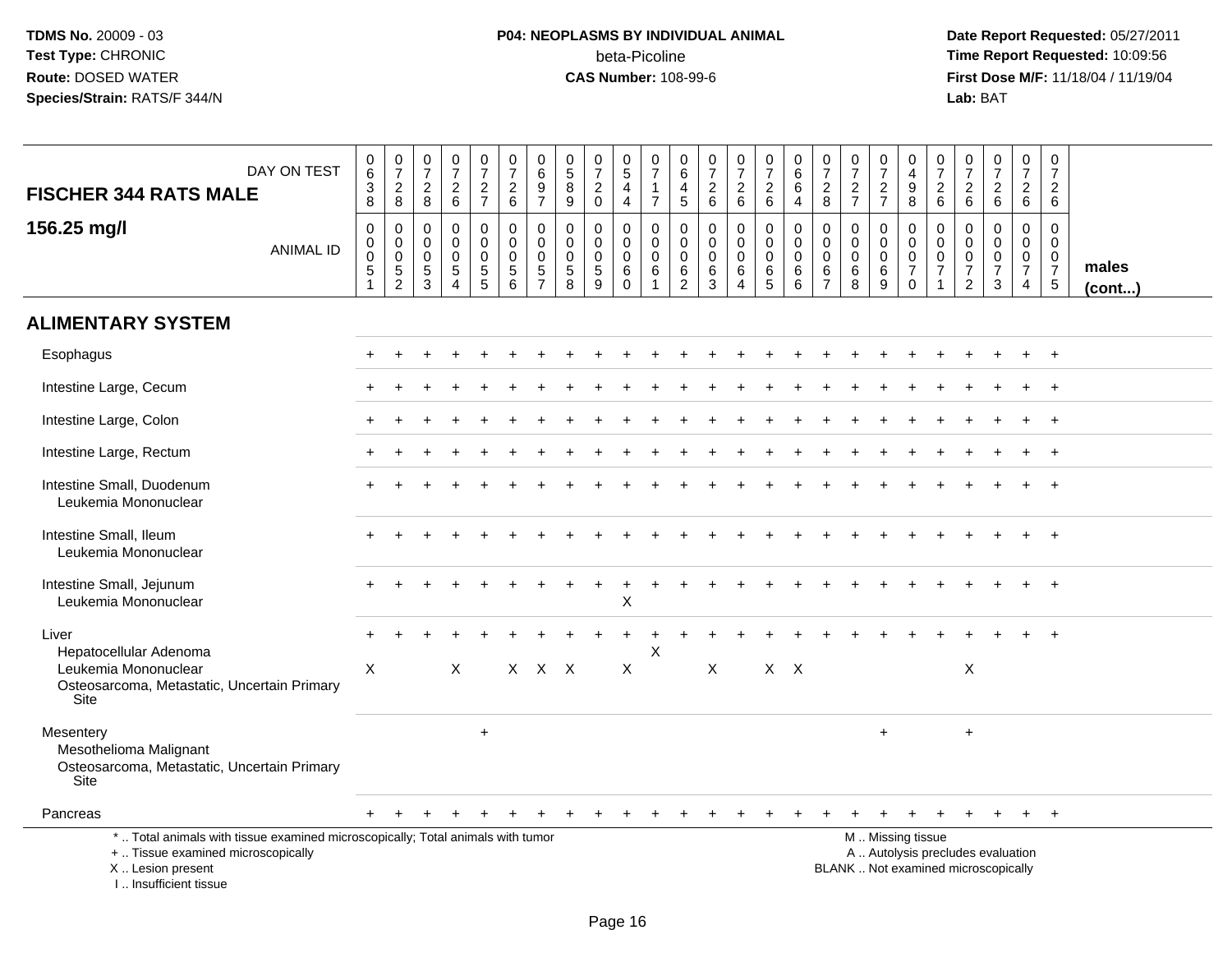## **P04: NEOPLASMS BY INDIVIDUAL ANIMAL**beta-Picoline<br>CAS Number: 108-99-6

 **Date Report Requested:** 05/27/2011 **Time Report Requested:** 10:09:56 **First Dose M/F:** 11/18/04 / 11/19/04<br>**Lab:** BAT **Lab:** BAT

| DAY ON TEST<br><b>FISCHER 344 RATS MALE</b>                                                               | 0<br>$\,6\,$<br>$\sqrt{3}$<br>8            | $\frac{0}{7}$<br>$\overline{c}$<br>8                             | $\frac{0}{7}$<br>$\overline{a}$<br>8                | $\frac{0}{7}$<br>$\frac{2}{6}$            | $\frac{0}{7}$<br>$\frac{2}{7}$                   | $\frac{0}{7}$<br>$\begin{array}{c} 2 \\ 6 \end{array}$       | $\mathbf 0$<br>6<br>$9\,$<br>$\overline{7}$                      | 0<br>$\overline{5}$<br>8<br>9                                | $\frac{0}{7}$<br>$\overline{c}$<br>$\mathbf 0$                | $\begin{matrix} 0 \\ 5 \end{matrix}$<br>4<br>$\overline{4}$ | 0<br>$\overline{7}$<br>$\mathbf{1}$<br>$\overline{7}$ | 0<br>$\,6$<br>$\overline{4}$<br>5                      | $\frac{0}{7}$<br>$\frac{2}{6}$                            | $\frac{0}{7}$<br>$\begin{array}{c} 2 \\ 6 \end{array}$ | 0<br>$\overline{7}$<br>$\overline{c}$<br>6          | 0<br>$\,6$<br>6<br>4                                | $\frac{0}{7}$<br>$\overline{c}$<br>8                | $\frac{0}{7}$<br>$\frac{2}{7}$  | $\frac{0}{7}$<br>$\frac{2}{7}$                      | 0<br>$\overline{a}$<br>$\boldsymbol{9}$<br>8                               | 0<br>$\overline{7}$<br>$\frac{2}{6}$                                        | 0<br>$\overline{7}$<br>$\begin{array}{c} 2 \\ 6 \end{array}$ | $\frac{0}{7}$<br>$\frac{2}{6}$               | $\frac{0}{7}$<br>$\frac{2}{6}$                                                | 0<br>$\overline{7}$<br>$\overline{2}$<br>6            |                       |
|-----------------------------------------------------------------------------------------------------------|--------------------------------------------|------------------------------------------------------------------|-----------------------------------------------------|-------------------------------------------|--------------------------------------------------|--------------------------------------------------------------|------------------------------------------------------------------|--------------------------------------------------------------|---------------------------------------------------------------|-------------------------------------------------------------|-------------------------------------------------------|--------------------------------------------------------|-----------------------------------------------------------|--------------------------------------------------------|-----------------------------------------------------|-----------------------------------------------------|-----------------------------------------------------|---------------------------------|-----------------------------------------------------|----------------------------------------------------------------------------|-----------------------------------------------------------------------------|--------------------------------------------------------------|----------------------------------------------|-------------------------------------------------------------------------------|-------------------------------------------------------|-----------------------|
| 156.25 mg/l<br><b>ANIMAL ID</b>                                                                           | $\mathbf 0$<br>0<br>$\mathbf 0$<br>5<br>-1 | $\mathbf 0$<br>$\mathbf 0$<br>0<br>$\,$ 5 $\,$<br>$\overline{2}$ | $\mathbf 0$<br>$\mathbf 0$<br>$\mathbf 0$<br>5<br>3 | $\mathbf 0$<br>0<br>$\mathbf 0$<br>5<br>4 | 0<br>$\mathbf 0$<br>$\mathbf 0$<br>$\frac{5}{5}$ | $\mathbf 0$<br>$\mathbf 0$<br>$\mathbf 0$<br>$\sqrt{5}$<br>6 | $\mathbf 0$<br>$\mathbf 0$<br>$\mathbf 0$<br>5<br>$\overline{7}$ | $\mathbf 0$<br>$\mathbf 0$<br>$\mathbf 0$<br>$\sqrt{5}$<br>8 | $\mathbf{0}$<br>$\mathbf 0$<br>$\mathbf 0$<br>$\sqrt{5}$<br>9 | 0<br>$\mathbf 0$<br>$\mathbf 0$<br>6<br>$\mathbf 0$         | $\mathbf 0$<br>$\mathbf 0$<br>$\mathbf 0$<br>6<br>1   | $\mathbf 0$<br>0<br>$\mathbf 0$<br>6<br>$\overline{2}$ | $\mathbf 0$<br>$\mathbf 0$<br>$\mathbf 0$<br>$\,6\,$<br>3 | 0<br>$\mathbf 0$<br>0<br>6<br>4                        | $\mathbf 0$<br>$\mathbf 0$<br>$\mathbf 0$<br>6<br>5 | $\mathbf 0$<br>$\mathbf 0$<br>$\mathbf 0$<br>6<br>6 | $\Omega$<br>0<br>$\mathbf 0$<br>6<br>$\overline{7}$ | $\mathbf 0$<br>0<br>0<br>6<br>8 | $\mathbf 0$<br>$\mathbf 0$<br>$\mathbf 0$<br>6<br>9 | $\mathbf 0$<br>$\mathbf 0$<br>$\mathbf 0$<br>$\overline{7}$<br>$\mathbf 0$ | $\mathbf 0$<br>$\mathbf 0$<br>$\mathbf 0$<br>$\overline{7}$<br>$\mathbf{1}$ | $\mathbf 0$<br>0<br>0<br>7<br>$\overline{2}$                 | $\mathbf 0$<br>0<br>0<br>$\overline{7}$<br>3 | $\mathbf 0$<br>$\mathbf 0$<br>$\mathbf 0$<br>$\overline{7}$<br>$\overline{4}$ | $\mathbf 0$<br>0<br>0<br>$\overline{7}$<br>$\sqrt{5}$ | males<br>$($ cont $)$ |
| Adenoma, Mixed Cell<br>Leukemia Mononuclear<br>Osteosarcoma, Metastatic, Uncertain Primary<br><b>Site</b> |                                            |                                                                  |                                                     |                                           |                                                  |                                                              | $\pmb{\times}$                                                   |                                                              |                                                               | $\boldsymbol{\mathsf{X}}$                                   |                                                       |                                                        |                                                           |                                                        |                                                     |                                                     |                                                     |                                 |                                                     |                                                                            |                                                                             |                                                              |                                              |                                                                               |                                                       |                       |
| <b>Salivary Glands</b>                                                                                    |                                            |                                                                  |                                                     |                                           |                                                  |                                                              |                                                                  |                                                              |                                                               |                                                             |                                                       |                                                        |                                                           |                                                        |                                                     |                                                     |                                                     |                                 |                                                     |                                                                            |                                                                             |                                                              |                                              |                                                                               | $\ddot{}$                                             |                       |
| Stomach, Forestomach<br>Squamous Cell Papilloma                                                           |                                            |                                                                  |                                                     |                                           |                                                  |                                                              |                                                                  |                                                              |                                                               |                                                             |                                                       |                                                        |                                                           |                                                        |                                                     |                                                     |                                                     |                                 |                                                     |                                                                            |                                                                             |                                                              |                                              |                                                                               |                                                       |                       |
| Stomach, Glandular                                                                                        |                                            |                                                                  |                                                     |                                           |                                                  |                                                              |                                                                  |                                                              |                                                               |                                                             |                                                       |                                                        |                                                           |                                                        |                                                     |                                                     |                                                     |                                 |                                                     |                                                                            |                                                                             |                                                              |                                              |                                                                               | $+$                                                   |                       |
| <b>CARDIOVASCULAR SYSTEM</b>                                                                              |                                            |                                                                  |                                                     |                                           |                                                  |                                                              |                                                                  |                                                              |                                                               |                                                             |                                                       |                                                        |                                                           |                                                        |                                                     |                                                     |                                                     |                                 |                                                     |                                                                            |                                                                             |                                                              |                                              |                                                                               |                                                       |                       |
| <b>Blood Vessel</b><br>Aorta, Leukemia Mononuclear                                                        |                                            |                                                                  |                                                     |                                           |                                                  |                                                              |                                                                  |                                                              |                                                               | X                                                           |                                                       |                                                        |                                                           |                                                        |                                                     |                                                     |                                                     |                                 |                                                     |                                                                            |                                                                             |                                                              |                                              |                                                                               | $+$                                                   |                       |
| Heart<br>Leukemia Mononuclear                                                                             | X                                          |                                                                  |                                                     |                                           |                                                  |                                                              | $\mathsf{X}$                                                     | $\times$                                                     |                                                               |                                                             |                                                       |                                                        |                                                           |                                                        |                                                     | X                                                   |                                                     |                                 |                                                     |                                                                            |                                                                             | X                                                            |                                              |                                                                               |                                                       |                       |
| <b>ENDOCRINE SYSTEM</b>                                                                                   |                                            |                                                                  |                                                     |                                           |                                                  |                                                              |                                                                  |                                                              |                                                               |                                                             |                                                       |                                                        |                                                           |                                                        |                                                     |                                                     |                                                     |                                 |                                                     |                                                                            |                                                                             |                                                              |                                              |                                                                               |                                                       |                       |
| <b>Adrenal Cortex</b><br>Leukemia Mononuclear<br>Osteosarcoma, Metastatic, Uncertain Primary<br>Site      | +<br>$\sf X$                               |                                                                  |                                                     |                                           |                                                  |                                                              | X                                                                | X                                                            |                                                               |                                                             |                                                       |                                                        |                                                           |                                                        | X                                                   | $\times$                                            |                                                     |                                 |                                                     |                                                                            |                                                                             | X                                                            |                                              | $+$                                                                           | $^{+}$                                                |                       |
| Adrenal Medulla<br>Leukemia Mononuclear<br>Osteosarcoma, Metastatic, Uncertain Primary<br><b>Site</b>     | +<br>$\times$                              |                                                                  |                                                     |                                           |                                                  |                                                              | X                                                                | $\boldsymbol{\mathsf{X}}$                                    |                                                               |                                                             |                                                       |                                                        |                                                           |                                                        | X                                                   | $\times$                                            |                                                     |                                 |                                                     |                                                                            |                                                                             | X                                                            | $\ddot{}$                                    | $+$                                                                           | $+$                                                   |                       |
| *  Total animals with tissue examined microscopically; Total animals with tumor                           |                                            |                                                                  |                                                     |                                           |                                                  |                                                              |                                                                  |                                                              |                                                               |                                                             |                                                       |                                                        |                                                           |                                                        |                                                     |                                                     |                                                     |                                 |                                                     | M  Missing tissue                                                          |                                                                             |                                                              |                                              |                                                                               |                                                       |                       |

+ .. Tissue examined microscopically

X .. Lesion present

I .. Insufficient tissue

M .. Missing tissue A .. Autolysis precludes evaluation Lesion present BLANK .. Not examined microscopically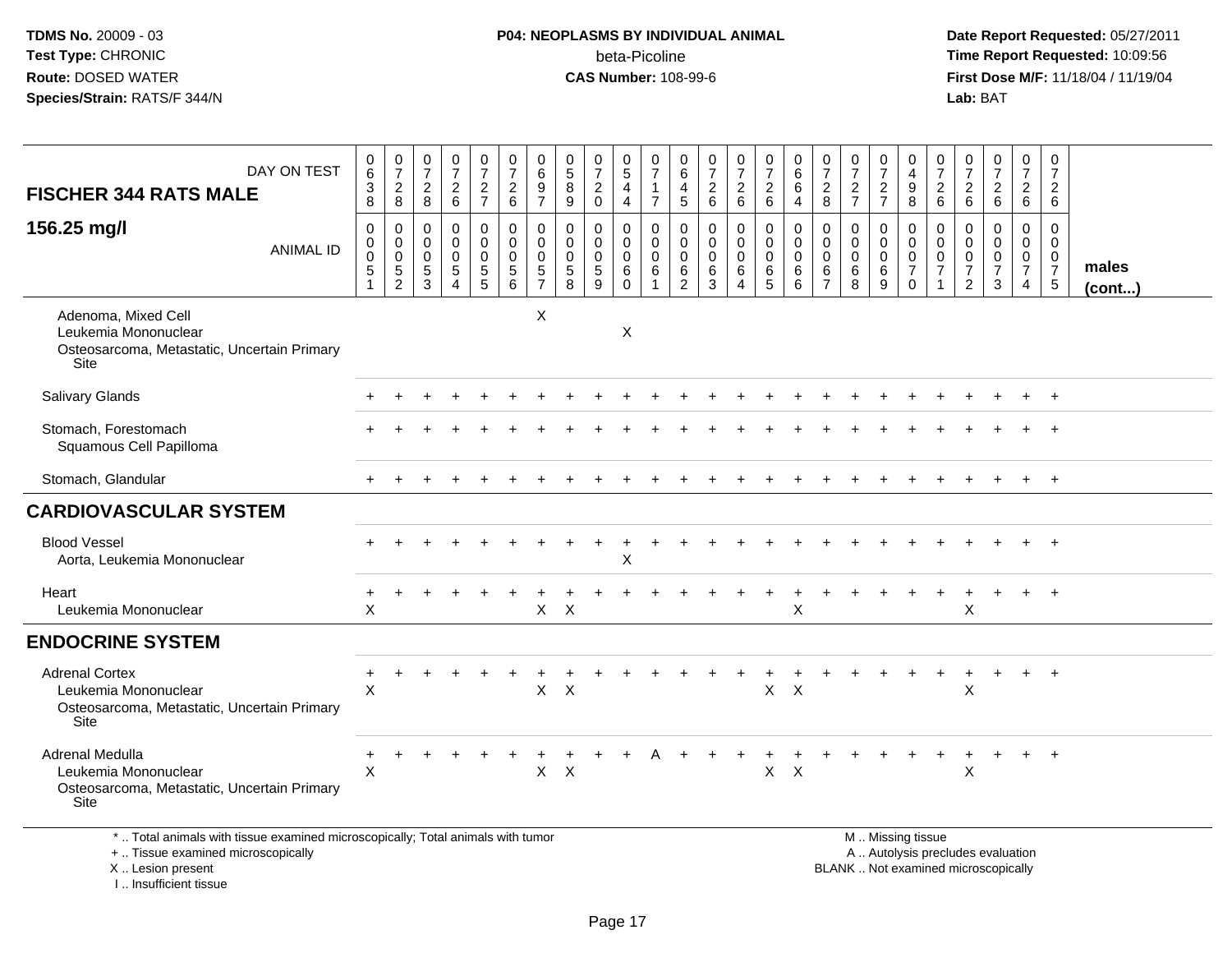I .. Insufficient tissue

## **P04: NEOPLASMS BY INDIVIDUAL ANIMAL**beta-Picoline<br>CAS Number: 108-99-6

| DAY ON TEST<br><b>FISCHER 344 RATS MALE</b>                                                                                                | 0<br>$6\phantom{1}$<br>3<br>8         | $\begin{array}{c} 0 \\ 7 \end{array}$<br>$\sqrt{2}$<br>8              | $\frac{0}{7}$<br>$\overline{a}$<br>8      | $\pmb{0}$<br>$\overline{7}$<br>$\begin{array}{c} 2 \\ 6 \end{array}$ | $\begin{smallmatrix} 0\\7 \end{smallmatrix}$<br>$\frac{2}{7}$                            | $\frac{0}{7}$<br>$\frac{2}{6}$          | $\pmb{0}$<br>$\overline{6}$<br>$\boldsymbol{9}$<br>$\overline{7}$         | 0<br>$\overline{5}$<br>8<br>9             | $\frac{0}{7}$<br>$\overline{2}$<br>$\mathbf 0$ | $\begin{array}{c} 0 \\ 5 \end{array}$<br>4<br>$\overline{4}$ | $\frac{0}{7}$<br>$\mathbf{1}$<br>$\overline{7}$ | $\mathbf 0$<br>6<br>$\overline{4}$<br>$\sqrt{5}$                     | 0<br>$\overline{7}$<br>$\overline{c}$<br>$\,6\,$ | $\begin{array}{c} 0 \\ 7 \end{array}$<br>$\sqrt{2}$<br>6         | $\frac{0}{7}$<br>$\frac{2}{6}$  | $_{6}^{\rm 0}$<br>$6\phantom{a}$<br>$\overline{4}$ | $\frac{0}{7}$<br>$\sqrt{2}$<br>8                   | $\begin{array}{c} 0 \\ 7 \end{array}$<br>$\frac{2}{7}$ | $\begin{array}{c} 0 \\ 7 \end{array}$<br>$\sqrt{2}$<br>$\overline{7}$ | $\mathbf 0$<br>$\overline{4}$<br>$\boldsymbol{9}$<br>8      | $\frac{0}{7}$<br>$\overline{c}$<br>6                    | $\frac{0}{7}$<br>$\overline{c}$<br>$6\phantom{1}$         | $\begin{array}{c} 0 \\ 7 \end{array}$<br>$\frac{2}{6}$                   | $\begin{array}{c} 0 \\ 7 \end{array}$<br>$\sqrt{2}$<br>6                  | $\pmb{0}$<br>$\overline{7}$<br>$\frac{2}{6}$                        |                       |
|--------------------------------------------------------------------------------------------------------------------------------------------|---------------------------------------|-----------------------------------------------------------------------|-------------------------------------------|----------------------------------------------------------------------|------------------------------------------------------------------------------------------|-----------------------------------------|---------------------------------------------------------------------------|-------------------------------------------|------------------------------------------------|--------------------------------------------------------------|-------------------------------------------------|----------------------------------------------------------------------|--------------------------------------------------|------------------------------------------------------------------|---------------------------------|----------------------------------------------------|----------------------------------------------------|--------------------------------------------------------|-----------------------------------------------------------------------|-------------------------------------------------------------|---------------------------------------------------------|-----------------------------------------------------------|--------------------------------------------------------------------------|---------------------------------------------------------------------------|---------------------------------------------------------------------|-----------------------|
| 156.25 mg/l<br><b>ANIMAL ID</b>                                                                                                            | 0<br>$\pmb{0}$<br>$\pmb{0}$<br>5<br>1 | 0<br>$\mathsf{O}\xspace$<br>$\pmb{0}$<br>$\sqrt{5}$<br>$\overline{2}$ | 0<br>$\mathbf 0$<br>$\mathbf 0$<br>5<br>3 | 0<br>0<br>$\mathbf 0$<br>5<br>$\overline{4}$                         | $\mathbf 0$<br>$\mathsf{O}\xspace$<br>$\pmb{0}$<br>$\begin{array}{c} 5 \\ 5 \end{array}$ | 0<br>0<br>$\pmb{0}$<br>$\,$ 5 $\,$<br>6 | $\mathbf 0$<br>$\mathbf 0$<br>$\mathbf 0$<br>$\sqrt{5}$<br>$\overline{7}$ | 0<br>$\mathbf 0$<br>$\mathbf 0$<br>5<br>8 | 0<br>0<br>$\mathbf 0$<br>$\sqrt{5}$<br>9       | $\mathbf 0$<br>$\mathbf 0$<br>$\mathbf 0$<br>6<br>$\Omega$   | 0<br>0<br>$\mathbf 0$<br>6                      | $\mathbf 0$<br>$\mathbf 0$<br>$\pmb{0}$<br>$\,6\,$<br>$\overline{2}$ | 0<br>$\Omega$<br>$\mathbf 0$<br>6<br>3           | $\mathbf 0$<br>$\mathbf 0$<br>$\mathbf 0$<br>6<br>$\overline{4}$ | 0<br>$\mathbf 0$<br>0<br>6<br>5 | 0<br>$\mathbf 0$<br>$\mathbf 0$<br>6<br>6          | 0<br>$\pmb{0}$<br>$\pmb{0}$<br>6<br>$\overline{7}$ | 0<br>$\mathbf 0$<br>$\mathbf 0$<br>$\,6\,$<br>8        | $\mathbf 0$<br>$\mathbf 0$<br>$\mathbf 0$<br>$\,6$<br>9               | 0<br>$\mathbf 0$<br>$\pmb{0}$<br>$\overline{7}$<br>$\Omega$ | 0<br>$\mathbf 0$<br>0<br>$\overline{7}$<br>$\mathbf{1}$ | 0<br>$\mathbf 0$<br>0<br>$\overline{7}$<br>$\overline{2}$ | 0<br>$\mathbf 0$<br>0<br>$\overline{7}$<br>3                             | 0<br>$\mathsf{O}\xspace$<br>$\pmb{0}$<br>$\overline{7}$<br>$\overline{4}$ | 0<br>$\mathbf 0$<br>$\mathbf 0$<br>$\overline{7}$<br>$\overline{5}$ | males<br>$($ cont $)$ |
| Pheochromocytoma Benign                                                                                                                    |                                       |                                                                       |                                           |                                                                      |                                                                                          |                                         |                                                                           |                                           |                                                |                                                              |                                                 |                                                                      |                                                  |                                                                  |                                 |                                                    | Χ                                                  |                                                        | X                                                                     |                                                             |                                                         |                                                           |                                                                          | Χ                                                                         |                                                                     |                       |
| Islets, Pancreatic<br>Adenoma                                                                                                              |                                       |                                                                       |                                           |                                                                      |                                                                                          |                                         |                                                                           |                                           |                                                |                                                              |                                                 |                                                                      |                                                  |                                                                  |                                 |                                                    |                                                    |                                                        |                                                                       |                                                             |                                                         |                                                           |                                                                          | $\ddot{}$                                                                 | $+$                                                                 |                       |
| Parathyroid Gland                                                                                                                          |                                       |                                                                       |                                           |                                                                      |                                                                                          |                                         |                                                                           |                                           |                                                |                                                              |                                                 |                                                                      |                                                  |                                                                  |                                 |                                                    | м                                                  |                                                        |                                                                       |                                                             |                                                         |                                                           |                                                                          |                                                                           |                                                                     |                       |
| <b>Pituitary Gland</b><br>Leukemia Mononuclear<br>Pars Distalis, Adenoma                                                                   | +<br>X<br>X                           | $\mathsf{X}$                                                          | $\mathsf{X}$                              |                                                                      |                                                                                          | $X \times$                              |                                                                           |                                           |                                                | $X \times$                                                   |                                                 | X                                                                    |                                                  |                                                                  | $X$ $X$                         |                                                    |                                                    | X X X X                                                |                                                                       |                                                             |                                                         |                                                           | X X X X                                                                  |                                                                           |                                                                     |                       |
| <b>Thyroid Gland</b><br>C-cell, Adenoma<br>C-cell, Carcinoma<br>Follicular Cell, Carcinoma                                                 | X                                     |                                                                       | $\mathsf{X}$                              | X                                                                    |                                                                                          |                                         |                                                                           |                                           |                                                |                                                              |                                                 |                                                                      |                                                  | X                                                                |                                 | $\sf X$                                            |                                                    |                                                        |                                                                       |                                                             |                                                         |                                                           | X<br>X                                                                   |                                                                           | $\ddot{}$<br>$\pmb{\times}$                                         |                       |
| <b>GENERAL BODY SYSTEM</b>                                                                                                                 |                                       |                                                                       |                                           |                                                                      |                                                                                          |                                         |                                                                           |                                           |                                                |                                                              |                                                 |                                                                      |                                                  |                                                                  |                                 |                                                    |                                                    |                                                        |                                                                       |                                                             |                                                         |                                                           |                                                                          |                                                                           |                                                                     |                       |
| Peritoneum<br>Osteosarcoma, Metastatic, Uncertain Primary<br>Site                                                                          |                                       |                                                                       |                                           |                                                                      |                                                                                          |                                         |                                                                           |                                           |                                                |                                                              |                                                 |                                                                      |                                                  |                                                                  |                                 |                                                    |                                                    |                                                        |                                                                       |                                                             |                                                         |                                                           |                                                                          |                                                                           |                                                                     |                       |
| <b>GENITAL SYSTEM</b>                                                                                                                      |                                       |                                                                       |                                           |                                                                      |                                                                                          |                                         |                                                                           |                                           |                                                |                                                              |                                                 |                                                                      |                                                  |                                                                  |                                 |                                                    |                                                    |                                                        |                                                                       |                                                             |                                                         |                                                           |                                                                          |                                                                           |                                                                     |                       |
| Epididymis<br>Mesothelioma Malignant<br>Osteosarcoma, Metastatic, Uncertain Primary<br>Site                                                |                                       |                                                                       |                                           |                                                                      |                                                                                          |                                         |                                                                           |                                           |                                                |                                                              |                                                 |                                                                      |                                                  |                                                                  |                                 |                                                    | $\div$                                             | $\pm$<br>X                                             |                                                                       |                                                             |                                                         |                                                           |                                                                          |                                                                           | $+$                                                                 |                       |
| <b>Preputial Gland</b><br>Adenoma                                                                                                          |                                       |                                                                       |                                           |                                                                      |                                                                                          |                                         |                                                                           |                                           |                                                |                                                              |                                                 |                                                                      | X                                                |                                                                  |                                 |                                                    |                                                    |                                                        |                                                                       |                                                             |                                                         |                                                           |                                                                          |                                                                           |                                                                     |                       |
| *  Total animals with tissue examined microscopically; Total animals with tumor<br>+  Tissue examined microscopically<br>X  Lesion present |                                       |                                                                       |                                           |                                                                      |                                                                                          |                                         |                                                                           |                                           |                                                |                                                              |                                                 |                                                                      |                                                  |                                                                  |                                 |                                                    |                                                    |                                                        |                                                                       | M  Missing tissue                                           |                                                         |                                                           | A  Autolysis precludes evaluation<br>BLANK  Not examined microscopically |                                                                           |                                                                     |                       |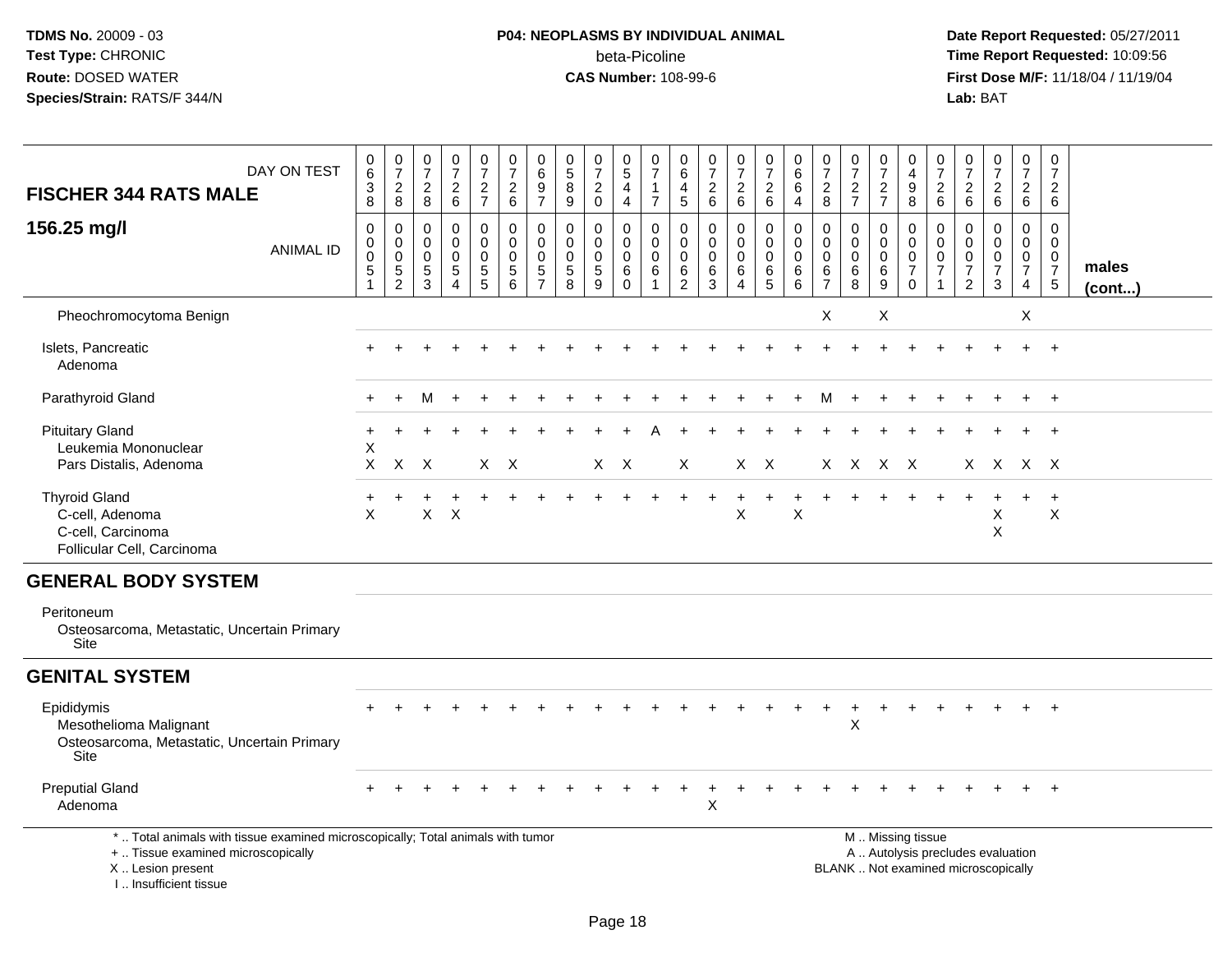### **P04: NEOPLASMS BY INDIVIDUAL ANIMAL**beta-Picoline<br>CAS Number: 108-99-6

 **Date Report Requested:** 05/27/2011 **Time Report Requested:** 10:09:56 **First Dose M/F:** 11/18/04 / 11/19/04<br>**Lab:** BAT **Lab:** BAT

| DAY ON TEST<br><b>FISCHER 344 RATS MALE</b><br>156.25 mg/l<br><b>ANIMAL ID</b>                                                                                         | $_{6}^{\rm 0}$<br>$\frac{3}{8}$<br>$\pmb{0}$<br>$\mathbf 0$<br>$\pmb{0}$<br>$\sqrt{5}$<br>$\mathbf{1}$ | 0728<br>$\mathbf 0$<br>$\overline{0}$<br>0<br>$\sqrt{5}$<br>$\overline{2}$ | $\frac{0}{7}$<br>$\frac{2}{8}$<br>$\mathbf 0$<br>$\mathbf 0$<br>$\boldsymbol{0}$<br>$\sqrt{5}$<br>$\overline{3}$ | $\begin{smallmatrix}0\\7\end{smallmatrix}$<br>$\begin{array}{c} 2 \\ 6 \end{array}$<br>$\pmb{0}$<br>$\mathbf 0$<br>$\mathbf 0$<br>$\sqrt{5}$<br>$\overline{4}$ | $\frac{0}{7}$<br>$\frac{2}{7}$<br>0<br>$\mathbf 0$<br>0<br>5<br>5 | 0726<br>$\begin{smallmatrix} 0\\0 \end{smallmatrix}$<br>$\mathsf{O}\xspace$<br>$\sqrt{5}$<br>6 | 0697<br>$\pmb{0}$<br>$\ddot{\mathbf{0}}$<br>$\mathbf 0$<br>5<br>$\overline{7}$ | $\begin{smallmatrix}0\0\5\end{smallmatrix}$<br>$\bf 8$<br>$9\,$<br>0<br>$\mathbf 0$<br>0<br>$\sqrt{5}$<br>8 | $\frac{0}{7}$<br>$\sqrt{2}$<br>$\mathbf 0$<br>$\mathbf 0$<br>$\mathbf 0$<br>$\mathbf 0$<br>$\sqrt{5}$<br>9 | $\begin{array}{c} 0 \\ 5 \end{array}$<br>$\overline{4}$<br>4<br>0<br>$\mathbf 0$<br>$\mathbf 0$<br>6<br>$\Omega$ | $\,0\,$<br>$\overline{7}$<br>$\mathbf{1}$<br>$\overline{7}$<br>$\mathbf 0$<br>$\overline{0}$<br>$\mathbf 0$<br>6<br>$\mathbf{1}$ | 0<br>$6\phantom{a}$<br>$\overline{\mathbf{4}}$<br>5<br>0<br>$\mathsf{O}\xspace$<br>0<br>6<br>$\overline{c}$ | 0726<br>$\mathsf 0$<br>$\mathsf{O}\xspace$<br>0<br>6<br>$\mathbf{3}$ | $\frac{0}{7}$<br>$\overline{2}$<br>$\,6\,$<br>$\mathsf{O}\xspace$<br>$\ddot{\mathbf{0}}$<br>0<br>$\,6\,$<br>$\overline{4}$ | 0726<br>$\begin{smallmatrix} 0\\0 \end{smallmatrix}$<br>$\mathbf 0$<br>$\,6\,$<br>$\overline{5}$ | $\begin{array}{c} 0 \\ 6 \end{array}$<br>$\,6\,$<br>4<br>$\pmb{0}$<br>$\overline{0}$<br>$\mathbf 0$<br>6<br>6 | $\frac{0}{7}$<br>$\overline{c}$<br>8<br>0<br>$\mathbf 0$<br>0<br>6<br>$\overline{7}$ | $\frac{0}{7}$<br>$\frac{2}{7}$<br>0<br>$\ddot{\mathbf{0}}$<br>$\mathbf 0$<br>$\,6\,$<br>8 | $\frac{0}{7}$<br>$\overline{c}$<br>$\overline{7}$<br>$\mathbf 0$<br>$\mathbf 0$<br>0<br>6<br>9 | 0<br>$\overline{4}$<br>$\frac{9}{8}$<br>0<br>$\overline{0}$<br>$\mathbf 0$<br>$\overline{7}$<br>$\mathbf 0$ | $\frac{0}{7}$<br>$\frac{2}{6}$<br>$\mathbf 0$<br>$\ddot{\mathbf{0}}$<br>$\mathbf 0$<br>$\overline{7}$ | 0<br>$\overline{7}$<br>$\overline{c}$<br>$\,6\,$<br>$\mathbf 0$<br>$\mathbf 0$<br>0<br>$\overline{7}$<br>2 | $\begin{array}{c} 0 \\ 7 \end{array}$<br>$\overline{c}$<br>$\,6\,$<br>$\mathbf 0$<br>$\mathbf 0$<br>$\mathbf 0$<br>$\overline{7}$<br>3 | $\frac{0}{7}$<br>$\frac{2}{6}$<br>0<br>$\overline{0}$<br>0<br>$\overline{7}$<br>4 | $\pmb{0}$<br>$\overline{7}$<br>$\frac{2}{6}$<br>$\mathsf{O}$<br>$\mathbf 0$<br>$\mathbf 0$<br>$\overline{7}$<br>$\overline{5}$ | males<br>$($ cont $)$ |
|------------------------------------------------------------------------------------------------------------------------------------------------------------------------|--------------------------------------------------------------------------------------------------------|----------------------------------------------------------------------------|------------------------------------------------------------------------------------------------------------------|----------------------------------------------------------------------------------------------------------------------------------------------------------------|-------------------------------------------------------------------|------------------------------------------------------------------------------------------------|--------------------------------------------------------------------------------|-------------------------------------------------------------------------------------------------------------|------------------------------------------------------------------------------------------------------------|------------------------------------------------------------------------------------------------------------------|----------------------------------------------------------------------------------------------------------------------------------|-------------------------------------------------------------------------------------------------------------|----------------------------------------------------------------------|----------------------------------------------------------------------------------------------------------------------------|--------------------------------------------------------------------------------------------------|---------------------------------------------------------------------------------------------------------------|--------------------------------------------------------------------------------------|-------------------------------------------------------------------------------------------|------------------------------------------------------------------------------------------------|-------------------------------------------------------------------------------------------------------------|-------------------------------------------------------------------------------------------------------|------------------------------------------------------------------------------------------------------------|----------------------------------------------------------------------------------------------------------------------------------------|-----------------------------------------------------------------------------------|--------------------------------------------------------------------------------------------------------------------------------|-----------------------|
| Carcinoma                                                                                                                                                              |                                                                                                        |                                                                            |                                                                                                                  |                                                                                                                                                                |                                                                   |                                                                                                |                                                                                |                                                                                                             |                                                                                                            |                                                                                                                  |                                                                                                                                  |                                                                                                             |                                                                      |                                                                                                                            |                                                                                                  |                                                                                                               |                                                                                      |                                                                                           |                                                                                                |                                                                                                             |                                                                                                       |                                                                                                            |                                                                                                                                        |                                                                                   |                                                                                                                                |                       |
| Prostate<br>Mesothelioma Malignant<br>Osteosarcoma, Metastatic, Uncertain Primary<br>Site                                                                              |                                                                                                        |                                                                            |                                                                                                                  |                                                                                                                                                                |                                                                   |                                                                                                |                                                                                |                                                                                                             |                                                                                                            |                                                                                                                  |                                                                                                                                  |                                                                                                             |                                                                      |                                                                                                                            |                                                                                                  |                                                                                                               |                                                                                      |                                                                                           |                                                                                                |                                                                                                             |                                                                                                       |                                                                                                            |                                                                                                                                        |                                                                                   |                                                                                                                                |                       |
| <b>Seminal Vesicle</b>                                                                                                                                                 |                                                                                                        |                                                                            |                                                                                                                  |                                                                                                                                                                |                                                                   |                                                                                                |                                                                                |                                                                                                             |                                                                                                            |                                                                                                                  |                                                                                                                                  |                                                                                                             |                                                                      |                                                                                                                            |                                                                                                  |                                                                                                               |                                                                                      |                                                                                           |                                                                                                |                                                                                                             |                                                                                                       |                                                                                                            |                                                                                                                                        |                                                                                   | $+$                                                                                                                            |                       |
| <b>Testes</b><br>Mesothelioma Malignant<br>Bilateral, Interstitial Cell, Adenoma<br>Interstitial Cell, Adenoma                                                         | $\mathsf{X}$                                                                                           |                                                                            | $X$ $X$                                                                                                          | X                                                                                                                                                              | $\mathsf{X}$                                                      |                                                                                                | $X$ $X$                                                                        |                                                                                                             | $X$ $X$                                                                                                    |                                                                                                                  | $\mathsf{X}$                                                                                                                     |                                                                                                             | $X$ $X$                                                              |                                                                                                                            | x x x x x                                                                                        |                                                                                                               |                                                                                      |                                                                                           | X                                                                                              |                                                                                                             |                                                                                                       | $X$ $X$                                                                                                    |                                                                                                                                        |                                                                                   | $X$ $X$                                                                                                                        |                       |
| <b>HEMATOPOIETIC SYSTEM</b>                                                                                                                                            |                                                                                                        |                                                                            |                                                                                                                  |                                                                                                                                                                |                                                                   |                                                                                                |                                                                                |                                                                                                             |                                                                                                            |                                                                                                                  |                                                                                                                                  |                                                                                                             |                                                                      |                                                                                                                            |                                                                                                  |                                                                                                               |                                                                                      |                                                                                           |                                                                                                |                                                                                                             |                                                                                                       |                                                                                                            |                                                                                                                                        |                                                                                   |                                                                                                                                |                       |
| <b>Bone Marrow</b><br>Leukemia Mononuclear                                                                                                                             | $\ddot{}$<br>$\mathsf X$                                                                               |                                                                            |                                                                                                                  |                                                                                                                                                                |                                                                   |                                                                                                | $\mathsf{X}$                                                                   | $\mathsf{X}$                                                                                                |                                                                                                            | $\mathsf{X}$                                                                                                     |                                                                                                                                  |                                                                                                             |                                                                      |                                                                                                                            | $\mathsf{X}$                                                                                     | $\boldsymbol{\mathsf{X}}$                                                                                     |                                                                                      |                                                                                           |                                                                                                |                                                                                                             |                                                                                                       | $\sf X$                                                                                                    |                                                                                                                                        | $\ddot{}$                                                                         | $+$                                                                                                                            |                       |
| Lymph Node<br>Mediastinal, Leukemia Mononuclear<br>Mediastinal, Pancreatic, Leukemia<br>Mononuclear<br>Pancreatic, Leukemia Mononuclear<br>Renal, Leukemia Mononuclear | $\ddot{}$<br>$\pmb{\times}$<br>X                                                                       |                                                                            |                                                                                                                  |                                                                                                                                                                |                                                                   |                                                                                                | $\ddot{}$<br>$\pmb{\times}$<br>$\mathsf X$                                     |                                                                                                             |                                                                                                            | $\ddot{}$<br>$\mathsf X$<br>$\mathsf X$                                                                          |                                                                                                                                  | $\ddot{}$                                                                                                   |                                                                      |                                                                                                                            |                                                                                                  | $+$                                                                                                           |                                                                                      |                                                                                           |                                                                                                |                                                                                                             |                                                                                                       | $+$<br>$\mathsf X$                                                                                         | $+$                                                                                                                                    |                                                                                   |                                                                                                                                |                       |
| Lymph Node, Mandibular                                                                                                                                                 | M                                                                                                      | м                                                                          | м                                                                                                                | M                                                                                                                                                              | M                                                                 | M                                                                                              | M                                                                              | M                                                                                                           | M                                                                                                          | M                                                                                                                | M                                                                                                                                | M                                                                                                           |                                                                      | M M M                                                                                                                      |                                                                                                  | M                                                                                                             | M                                                                                    |                                                                                           |                                                                                                | M M M                                                                                                       | M                                                                                                     | M                                                                                                          |                                                                                                                                        | M M M                                                                             |                                                                                                                                |                       |
| Lymph Node, Mesenteric<br>Leukemia Mononuclear                                                                                                                         | +<br>X                                                                                                 |                                                                            |                                                                                                                  |                                                                                                                                                                |                                                                   |                                                                                                | X                                                                              | X                                                                                                           |                                                                                                            | $\mathsf X$                                                                                                      |                                                                                                                                  |                                                                                                             |                                                                      |                                                                                                                            |                                                                                                  |                                                                                                               |                                                                                      |                                                                                           |                                                                                                |                                                                                                             |                                                                                                       |                                                                                                            |                                                                                                                                        |                                                                                   |                                                                                                                                |                       |

\* .. Total animals with tissue examined microscopically; Total animals with tumor

+ .. Tissue examined microscopically

X .. Lesion present

I .. Insufficient tissue

 M .. Missing tissuey the contract of the contract of the contract of the contract of the contract of the contract of the contract of  $A$ . Autolysis precludes evaluation

Lesion present BLANK .. Not examined microscopically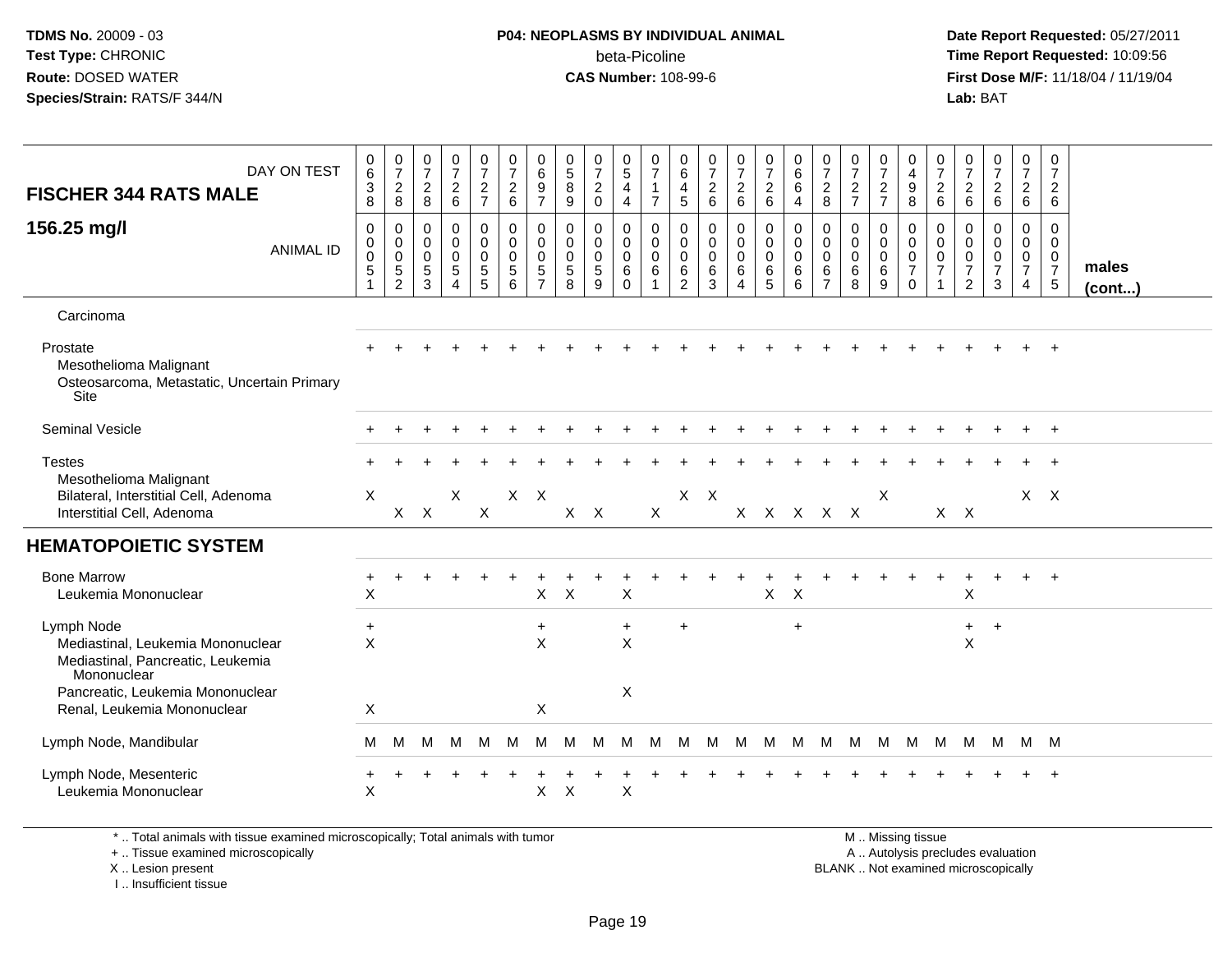# **P04: NEOPLASMS BY INDIVIDUAL ANIMAL**beta-Picoline<br>CAS Number: 108-99-6

| DAY ON TEST<br><b>FISCHER 344 RATS MALE</b>                                                                                                                           | $\begin{array}{c} 0 \\ 6 \end{array}$<br>$_8^3$ | $\begin{array}{c} 0 \\ 7 \\ 2 \\ 8 \end{array}$            | $\begin{array}{c} 0 \\ 7 \end{array}$<br>$\frac{2}{8}$                   | $\frac{0}{7}$<br>$\overline{a}$<br>$\,6\,$             | $\frac{0}{7}$<br>$\frac{2}{7}$                           | $\begin{smallmatrix}0\\7\end{smallmatrix}$<br>$\overline{c}$<br>6   | 0<br>6<br>$\frac{9}{7}$                                                    | $\begin{array}{c} 0 \\ 5 \end{array}$<br>$\,8\,$<br>9        | $\frac{0}{7}$<br>$\sqrt{2}$<br>$\mathbf 0$             | 0<br>5<br>4<br>$\overline{4}$                                 | 0<br>$\overline{7}$<br>$\mathbf{1}$<br>$\overline{7}$          | 0<br>6<br>$\overline{4}$<br>$\overline{5}$             | $\frac{0}{7}$<br>$\begin{array}{c} 2 \\ 6 \end{array}$ | $\begin{array}{c} 0 \\ 7 \end{array}$<br>$\frac{2}{6}$     | $\frac{0}{7}$<br>$\frac{2}{6}$                                    | 0<br>$6\phantom{a}$<br>$\,6$<br>$\overline{4}$                | $\frac{0}{7}$<br>$\overline{c}$<br>8                       | $\frac{0}{7}$<br>$\frac{2}{7}$                            | 0<br>$\overline{7}$<br>$\frac{2}{7}$      | $\mathbf 0$<br>$\overline{4}$<br>$_{\rm 8}^{\rm 9}$                        | 0<br>$\overline{7}$<br>$\frac{2}{6}$                                          | 0<br>$\overline{7}$<br>$^2\phantom{1}6$                                       | $\frac{0}{7}$<br>$\overline{a}$<br>$6\phantom{1}$                        | 0<br>$\overline{7}$<br>$\begin{array}{c} 2 \\ 6 \end{array}$ | 0<br>$\overline{7}$<br>$\overline{2}$<br>6                                    |                       |
|-----------------------------------------------------------------------------------------------------------------------------------------------------------------------|-------------------------------------------------|------------------------------------------------------------|--------------------------------------------------------------------------|--------------------------------------------------------|----------------------------------------------------------|---------------------------------------------------------------------|----------------------------------------------------------------------------|--------------------------------------------------------------|--------------------------------------------------------|---------------------------------------------------------------|----------------------------------------------------------------|--------------------------------------------------------|--------------------------------------------------------|------------------------------------------------------------|-------------------------------------------------------------------|---------------------------------------------------------------|------------------------------------------------------------|-----------------------------------------------------------|-------------------------------------------|----------------------------------------------------------------------------|-------------------------------------------------------------------------------|-------------------------------------------------------------------------------|--------------------------------------------------------------------------|--------------------------------------------------------------|-------------------------------------------------------------------------------|-----------------------|
| 156.25 mg/l<br><b>ANIMAL ID</b>                                                                                                                                       | 0<br>0<br>$\mathbf 0$<br>5<br>$\overline{1}$    | $\mathbf 0$<br>$\mathbf 0$<br>$\mathbf 0$<br>$\frac{5}{2}$ | $\mathbf 0$<br>$\mathbf 0$<br>$\mathbf 0$<br>$\,$ 5 $\,$<br>$\mathbf{3}$ | 0<br>$\mathbf 0$<br>$\mathbf 0$<br>5<br>$\overline{4}$ | 0<br>$\ddot{\mathbf{0}}$<br>$\mathbf 0$<br>$\frac{5}{5}$ | $\mathbf 0$<br>$\mathsf{O}\xspace$<br>$\pmb{0}$<br>$\mathbf 5$<br>6 | $\mathbf 0$<br>$\mathbf 0$<br>$\mathbf 0$<br>$\,$ 5 $\,$<br>$\overline{7}$ | $\mathbf 0$<br>$\mathbf 0$<br>$\mathbf 0$<br>$\sqrt{5}$<br>8 | 0<br>$\mathbf 0$<br>$\mathbf 0$<br>$\sqrt{5}$<br>$9\,$ | $\mathbf 0$<br>$\mathbf 0$<br>$\mathbf 0$<br>6<br>$\mathbf 0$ | $\mathbf 0$<br>$\mathbf 0$<br>$\mathbf 0$<br>6<br>$\mathbf{1}$ | 0<br>$\mathbf 0$<br>$\mathbf 0$<br>6<br>$\overline{c}$ | 0<br>$\mathbf 0$<br>$\mathbf 0$<br>6<br>$\mathbf{3}$   | 0<br>$\mathbf 0$<br>$\mathbf 0$<br>$\,6$<br>$\overline{4}$ | $\mathbf 0$<br>$\boldsymbol{0}$<br>$\mathbf 0$<br>6<br>$\sqrt{5}$ | $\mathbf 0$<br>$\mathbf 0$<br>$\Omega$<br>6<br>$6\phantom{a}$ | $\Omega$<br>$\mathbf 0$<br>$\Omega$<br>6<br>$\overline{7}$ | $\mathbf 0$<br>$\mathbf 0$<br>$\mathbf 0$<br>$\,6\,$<br>8 | 0<br>$\mathbf 0$<br>$\mathbf 0$<br>6<br>9 | $\mathbf 0$<br>$\mathbf 0$<br>$\mathbf 0$<br>$\overline{7}$<br>$\mathbf 0$ | $\mathbf 0$<br>$\mathbf 0$<br>$\mathbf 0$<br>$\overline{7}$<br>$\overline{1}$ | $\mathbf 0$<br>$\mathbf 0$<br>$\mathbf 0$<br>$\overline{7}$<br>$\overline{c}$ | 0<br>$\mathbf 0$<br>$\mathbf 0$<br>$\overline{7}$<br>3                   | 0<br>$\mathbf 0$<br>$\mathbf 0$<br>$\overline{7}$<br>4       | $\mathbf 0$<br>$\mathbf 0$<br>$\mathbf 0$<br>$\overline{7}$<br>$\overline{5}$ | males<br>$($ cont $)$ |
| Spleen<br>Leukemia Mononuclear<br>Mesothelioma Malignant<br>Osteosarcoma, Metastatic, Uncertain Primary<br>Site                                                       | $\ddot{}$<br>$\times$                           |                                                            |                                                                          | X                                                      |                                                          | X                                                                   | $\mathsf{X}$                                                               | $\mathsf{X}$                                                 |                                                        | $\times$                                                      |                                                                |                                                        | X                                                      |                                                            | $\pmb{\times}$                                                    | $\boldsymbol{\mathsf{X}}$                                     |                                                            |                                                           |                                           |                                                                            |                                                                               | X                                                                             | $\ddot{}$                                                                | $+$                                                          | $+$                                                                           |                       |
| Thymus<br>Leukemia Mononuclear                                                                                                                                        | X                                               |                                                            |                                                                          |                                                        |                                                          |                                                                     |                                                                            |                                                              |                                                        | Х                                                             |                                                                |                                                        |                                                        |                                                            |                                                                   |                                                               |                                                            |                                                           |                                           |                                                                            |                                                                               |                                                                               |                                                                          |                                                              |                                                                               |                       |
| <b>INTEGUMENTARY SYSTEM</b>                                                                                                                                           |                                                 |                                                            |                                                                          |                                                        |                                                          |                                                                     |                                                                            |                                                              |                                                        |                                                               |                                                                |                                                        |                                                        |                                                            |                                                                   |                                                               |                                                            |                                                           |                                           |                                                                            |                                                                               |                                                                               |                                                                          |                                                              |                                                                               |                       |
| <b>Mammary Gland</b><br>Carcinoma<br>Fibroadenoma                                                                                                                     |                                                 | X                                                          |                                                                          |                                                        |                                                          |                                                                     |                                                                            |                                                              |                                                        |                                                               |                                                                |                                                        |                                                        |                                                            |                                                                   |                                                               |                                                            |                                                           |                                           |                                                                            |                                                                               |                                                                               |                                                                          |                                                              | M                                                                             |                       |
| <b>Skin</b><br><b>Basal Cell Adenoma</b><br>Keratoacanthoma<br>Squamous Cell Carcinoma<br>Subcutaneous Tissue, Fibroma<br>Subcutaneous Tissue, Hemangioma             |                                                 |                                                            |                                                                          | X                                                      |                                                          | X                                                                   |                                                                            |                                                              |                                                        | X                                                             |                                                                |                                                        | $\boldsymbol{\mathsf{X}}$                              |                                                            |                                                                   |                                                               |                                                            |                                                           |                                           |                                                                            |                                                                               | $\sf X$                                                                       |                                                                          |                                                              | $\overline{1}$                                                                |                       |
| <b>MUSCULOSKELETAL SYSTEM</b>                                                                                                                                         |                                                 |                                                            |                                                                          |                                                        |                                                          |                                                                     |                                                                            |                                                              |                                                        |                                                               |                                                                |                                                        |                                                        |                                                            |                                                                   |                                                               |                                                            |                                                           |                                           |                                                                            |                                                                               |                                                                               |                                                                          |                                                              |                                                                               |                       |
| <b>Bone</b>                                                                                                                                                           |                                                 |                                                            |                                                                          |                                                        |                                                          |                                                                     |                                                                            |                                                              |                                                        |                                                               |                                                                |                                                        |                                                        |                                                            |                                                                   |                                                               |                                                            |                                                           |                                           |                                                                            |                                                                               |                                                                               | $\ddot{}$                                                                | $\ddot{}$                                                    | $+$                                                                           |                       |
| <b>NERVOUS SYSTEM</b>                                                                                                                                                 |                                                 |                                                            |                                                                          |                                                        |                                                          |                                                                     |                                                                            |                                                              |                                                        |                                                               |                                                                |                                                        |                                                        |                                                            |                                                                   |                                                               |                                                            |                                                           |                                           |                                                                            |                                                                               |                                                                               |                                                                          |                                                              |                                                                               |                       |
| <b>Brain</b><br>Leukemia Mononuclear                                                                                                                                  |                                                 |                                                            |                                                                          |                                                        |                                                          |                                                                     |                                                                            |                                                              |                                                        | X                                                             |                                                                |                                                        |                                                        |                                                            |                                                                   |                                                               |                                                            |                                                           |                                           |                                                                            |                                                                               |                                                                               |                                                                          |                                                              |                                                                               |                       |
| *  Total animals with tissue examined microscopically; Total animals with tumor<br>+  Tissue examined microscopically<br>X  Lesion present<br>I., Insufficient tissue |                                                 |                                                            |                                                                          |                                                        |                                                          |                                                                     |                                                                            |                                                              |                                                        |                                                               |                                                                |                                                        |                                                        |                                                            |                                                                   |                                                               |                                                            | M  Missing tissue                                         |                                           |                                                                            |                                                                               |                                                                               | A  Autolysis precludes evaluation<br>BLANK  Not examined microscopically |                                                              |                                                                               |                       |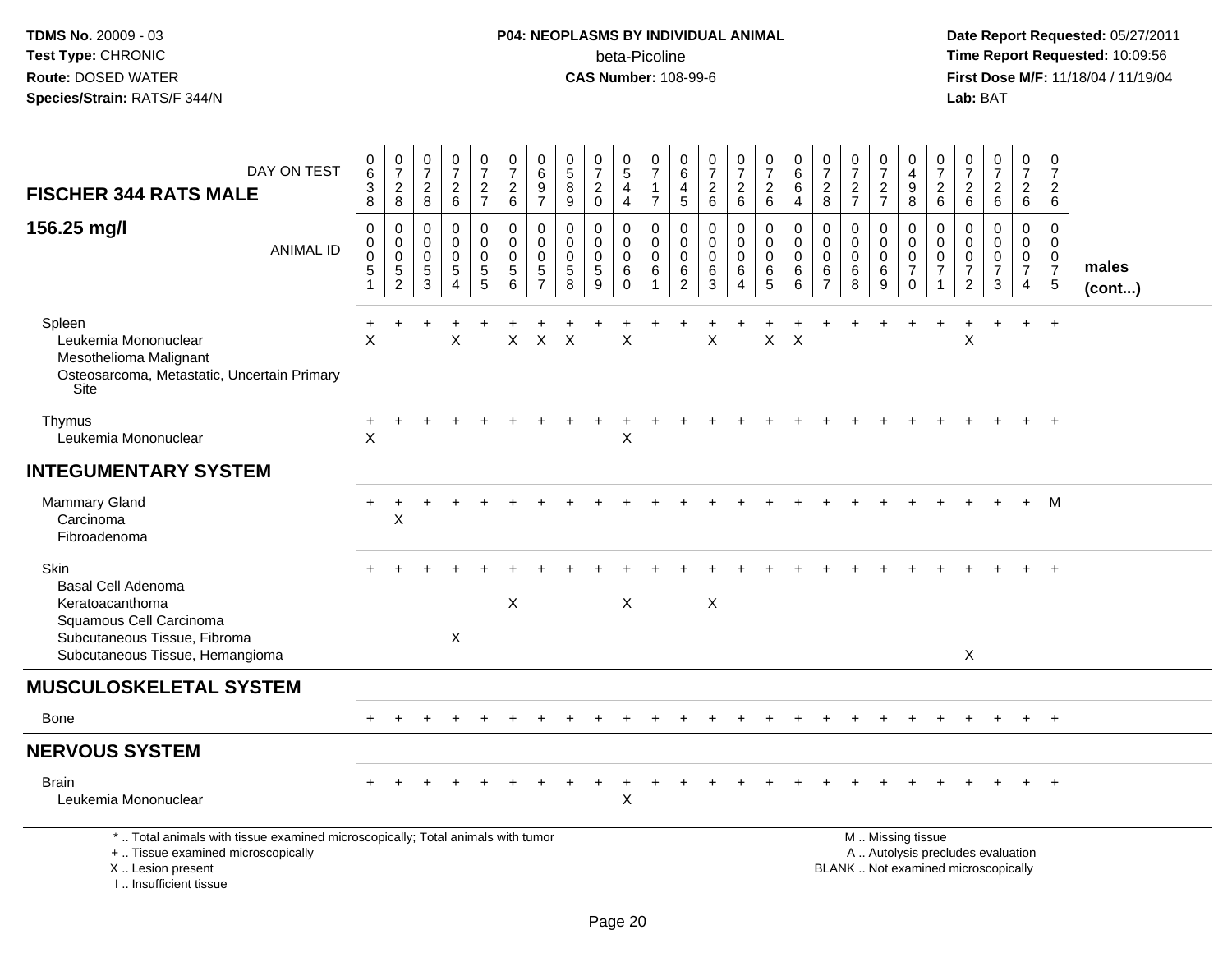| DAY ON TEST<br><b>FISCHER 344 RATS MALE</b>                                                                                                                          | $\pmb{0}$<br>$6\overline{6}$<br>$_8^3$ | $\frac{0}{7}$<br>8                                         | $\frac{0}{7}$<br>$\frac{2}{8}$                                          | $\frac{0}{7}$<br>$\overline{a}$<br>$\,6\,$ | $\frac{0}{7}$<br>$\frac{2}{7}$                             | $\begin{array}{c} 0 \\ 7 \end{array}$<br>$\overline{c}$<br>6 | 0<br>6<br>$\frac{9}{7}$                                         | $\begin{array}{c} 0 \\ 5 \end{array}$<br>$\overline{8}$<br>9 | $\frac{0}{7}$<br>$\overline{c}$<br>$\mathbf 0$     | $\pmb{0}$<br>$\overline{5}$<br>$\overline{\mathbf{4}}$<br>$\overline{4}$ | 0<br>$\overline{7}$<br>1<br>$\overline{7}$ | 0<br>6<br>$\overline{4}$<br>$5\phantom{.0}$                      | $\frac{0}{7}$<br>$\overline{c}$<br>6         | 0<br>$\overline{7}$<br>$\overline{a}$<br>$6\phantom{1}$   | $\frac{0}{7}$<br>$\sqrt{2}$<br>$6\phantom{1}6$            | 0<br>$\,6\,$<br>$\,6\,$<br>$\overline{4}$     | 0<br>$\overline{7}$<br>$\boldsymbol{2}$<br>8               | $\frac{0}{7}$<br>$\overline{c}$<br>$\overline{7}$ | 0<br>$\overline{7}$<br>$\frac{2}{7}$          | $\mathbf 0$<br>4<br>$\boldsymbol{9}$<br>8                                                     | 0<br>$\overline{7}$<br>$\begin{array}{c} 2 \\ 6 \end{array}$ | $\begin{smallmatrix}0\\7\end{smallmatrix}$<br>$\begin{array}{c} 2 \\ 6 \end{array}$ | $\frac{0}{7}$<br>$\overline{2}$<br>6                   | 0<br>$\overline{7}$<br>$\overline{c}$<br>6                    | 0<br>$\overline{7}$<br>$\overline{2}$<br>6                      |                 |
|----------------------------------------------------------------------------------------------------------------------------------------------------------------------|----------------------------------------|------------------------------------------------------------|-------------------------------------------------------------------------|--------------------------------------------|------------------------------------------------------------|--------------------------------------------------------------|-----------------------------------------------------------------|--------------------------------------------------------------|----------------------------------------------------|--------------------------------------------------------------------------|--------------------------------------------|------------------------------------------------------------------|----------------------------------------------|-----------------------------------------------------------|-----------------------------------------------------------|-----------------------------------------------|------------------------------------------------------------|---------------------------------------------------|-----------------------------------------------|-----------------------------------------------------------------------------------------------|--------------------------------------------------------------|-------------------------------------------------------------------------------------|--------------------------------------------------------|---------------------------------------------------------------|-----------------------------------------------------------------|-----------------|
| 156.25 mg/l<br><b>ANIMAL ID</b>                                                                                                                                      | 0<br>0<br>$\mathbf 0$<br>5             | $\mathbf 0$<br>$\mathbf 0$<br>$\mathbf 0$<br>$\frac{5}{2}$ | $\mathbf 0$<br>$\mathbf 0$<br>$\mathbf 0$<br>$\sqrt{5}$<br>$\mathbf{3}$ | 0<br>$\mathbf 0$<br>$\mathbf 0$<br>5<br>4  | $\pmb{0}$<br>$\pmb{0}$<br>$\pmb{0}$<br>5<br>$\overline{5}$ | 0<br>$\mathbf 0$<br>$\mathbf 0$<br>5<br>$6\phantom{a}$       | $\mathbf 0$<br>0<br>$\mathbf 0$<br>$\sqrt{5}$<br>$\overline{7}$ | $\mathbf 0$<br>$\mathbf 0$<br>$\pmb{0}$<br>$\sqrt{5}$<br>8   | 0<br>$\mathbf 0$<br>$\mathbf 0$<br>$\sqrt{5}$<br>9 | $\mathbf 0$<br>$\mathbf 0$<br>$\mathbf 0$<br>6<br>$\mathbf 0$            | 0<br>$\mathbf 0$<br>$\Omega$<br>6          | $\mathbf 0$<br>$\mathbf 0$<br>$\mathbf 0$<br>6<br>$\overline{2}$ | 0<br>$\overline{0}$<br>$\mathbf 0$<br>6<br>3 | 0<br>$\overline{0}$<br>$\mathbf 0$<br>6<br>$\overline{4}$ | $\pmb{0}$<br>$\mathsf{O}\xspace$<br>$\mathbf 0$<br>6<br>5 | $\mathbf 0$<br>$\Omega$<br>$\Omega$<br>6<br>6 | $\Omega$<br>$\mathbf 0$<br>$\Omega$<br>6<br>$\overline{7}$ | 0<br>$\mathbf 0$<br>$\mathbf 0$<br>6<br>8         | 0<br>$\mathbf 0$<br>$\mathbf 0$<br>6<br>$9\,$ | 0<br>$\mathsf{O}\xspace$<br>$\mathbf 0$<br>$\overline{7}$<br>$\mathbf 0$                      | $\mathbf 0$<br>$\mathbf 0$<br>$\mathbf 0$<br>7               | $\mathbf 0$<br>$\mathbf 0$<br>$\boldsymbol{0}$<br>$\overline{7}$<br>$\overline{2}$  | 0<br>$\mathbf 0$<br>$\mathbf 0$<br>$\overline{7}$<br>3 | $\Omega$<br>$\mathbf 0$<br>$\mathbf 0$<br>$\overline{7}$<br>4 | $\Omega$<br>$\mathbf{0}$<br>0<br>$\boldsymbol{7}$<br>$\sqrt{5}$ | males<br>(cont) |
| <b>RESPIRATORY SYSTEM</b>                                                                                                                                            |                                        |                                                            |                                                                         |                                            |                                                            |                                                              |                                                                 |                                                              |                                                    |                                                                          |                                            |                                                                  |                                              |                                                           |                                                           |                                               |                                                            |                                                   |                                               |                                                                                               |                                                              |                                                                                     |                                                        |                                                               |                                                                 |                 |
| Lung<br>Alveolar/Bronchiolar Adenoma<br>Carcinoma, Metastatic, Thyroid Gland<br>Leukemia Mononuclear<br>Osteosarcoma, Metastatic, Uncertain Primary<br>Site          | X                                      |                                                            |                                                                         | $\sf X$                                    |                                                            |                                                              | X X X                                                           |                                                              |                                                    | $\times$                                                                 |                                            |                                                                  |                                              |                                                           | X<br>$X$ $X$                                              |                                               |                                                            |                                                   |                                               |                                                                                               | X                                                            | X                                                                                   |                                                        |                                                               |                                                                 |                 |
| Nose<br>Respiratory Epithelium, Adenoma                                                                                                                              |                                        |                                                            |                                                                         |                                            |                                                            |                                                              |                                                                 | X                                                            |                                                    |                                                                          |                                            |                                                                  |                                              |                                                           |                                                           |                                               |                                                            |                                                   |                                               |                                                                                               |                                                              |                                                                                     |                                                        |                                                               |                                                                 |                 |
| Trachea                                                                                                                                                              |                                        |                                                            |                                                                         |                                            |                                                            |                                                              |                                                                 |                                                              |                                                    |                                                                          |                                            |                                                                  |                                              |                                                           |                                                           |                                               |                                                            |                                                   |                                               |                                                                                               |                                                              |                                                                                     |                                                        |                                                               | $+$                                                             |                 |
| <b>SPECIAL SENSES SYSTEM</b>                                                                                                                                         |                                        |                                                            |                                                                         |                                            |                                                            |                                                              |                                                                 |                                                              |                                                    |                                                                          |                                            |                                                                  |                                              |                                                           |                                                           |                                               |                                                            |                                                   |                                               |                                                                                               |                                                              |                                                                                     |                                                        |                                                               |                                                                 |                 |
| Eye                                                                                                                                                                  |                                        |                                                            |                                                                         |                                            |                                                            |                                                              |                                                                 |                                                              |                                                    |                                                                          |                                            |                                                                  |                                              |                                                           |                                                           |                                               |                                                            |                                                   |                                               |                                                                                               |                                                              |                                                                                     |                                                        |                                                               |                                                                 |                 |
| <b>Harderian Gland</b>                                                                                                                                               |                                        |                                                            |                                                                         |                                            |                                                            |                                                              |                                                                 |                                                              |                                                    |                                                                          |                                            |                                                                  |                                              |                                                           |                                                           |                                               |                                                            |                                                   |                                               |                                                                                               |                                                              |                                                                                     |                                                        |                                                               | $+$                                                             |                 |
| <b>URINARY SYSTEM</b>                                                                                                                                                |                                        |                                                            |                                                                         |                                            |                                                            |                                                              |                                                                 |                                                              |                                                    |                                                                          |                                            |                                                                  |                                              |                                                           |                                                           |                                               |                                                            |                                                   |                                               |                                                                                               |                                                              |                                                                                     |                                                        |                                                               |                                                                 |                 |
| Kidney<br>Hemangiosarcoma<br>Leukemia Mononuclear<br>Mesothelioma Malignant<br>Capsule, Osteosarcoma, Metastatic, Uncertain<br>Primary Site<br>Renal Tubule, Adenoma | $\times$                               |                                                            |                                                                         |                                            |                                                            |                                                              | X X X                                                           |                                                              |                                                    | $\times$                                                                 |                                            |                                                                  |                                              |                                                           | $X \times$                                                |                                               |                                                            |                                                   |                                               |                                                                                               |                                                              | X                                                                                   |                                                        |                                                               |                                                                 |                 |
| <b>Urinary Bladder</b>                                                                                                                                               |                                        |                                                            |                                                                         |                                            |                                                            |                                                              |                                                                 |                                                              |                                                    |                                                                          |                                            |                                                                  |                                              |                                                           |                                                           |                                               |                                                            |                                                   |                                               |                                                                                               |                                                              |                                                                                     |                                                        |                                                               | $+$                                                             |                 |
| *  Total animals with tissue examined microscopically; Total animals with tumor<br>+  Tissue examined microscopically<br>X  Lesion present<br>I Insufficient tissue  |                                        |                                                            |                                                                         |                                            |                                                            |                                                              |                                                                 |                                                              |                                                    |                                                                          |                                            |                                                                  |                                              |                                                           |                                                           |                                               |                                                            |                                                   |                                               | M  Missing tissue<br>A  Autolysis precludes evaluation<br>BLANK  Not examined microscopically |                                                              |                                                                                     |                                                        |                                                               |                                                                 |                 |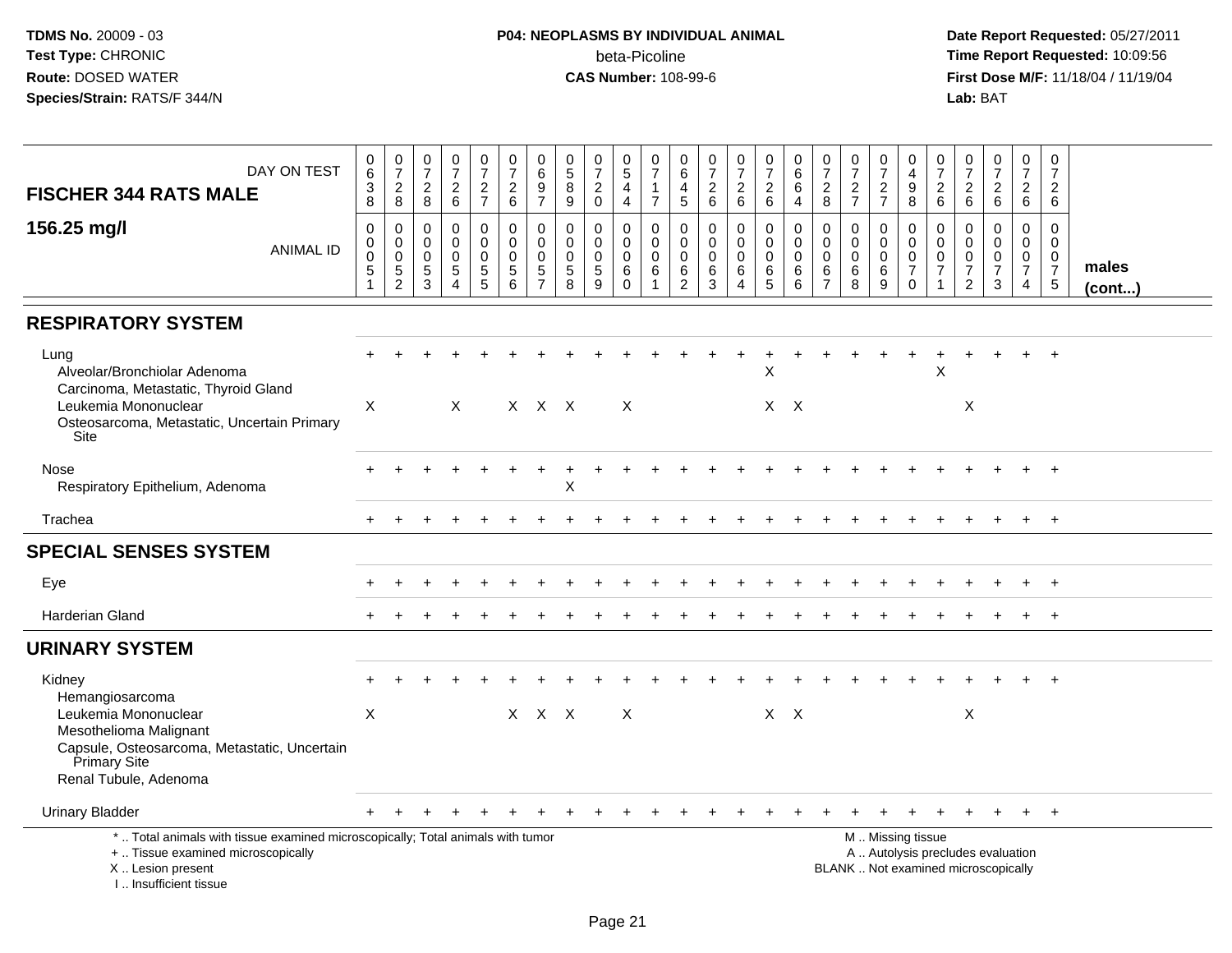# **P04: NEOPLASMS BY INDIVIDUAL ANIMAL**beta-Picoline<br>CAS Number: 108-99-6

 **Date Report Requested:** 05/27/2011 **Time Report Requested:** 10:09:56 **First Dose M/F:** 11/18/04 / 11/19/04<br>**Lab:** BAT **Lab:** BAT

| <b>FISCHER 344 RATS MALE</b><br>156.25 mg/l                      | DAY ON TEST<br>ANIMAL ID | 0<br>6<br>3<br>8<br>$\mathbf{0}$<br>0<br>0<br>5 | $\frac{0}{7}$<br>$\overline{2}$<br>8<br>0<br>$\pmb{0}$<br>$\pmb{0}$ | $\overline{0}$<br>$\sim$<br>$\epsilon$<br>8<br>U<br>5 | $\mathbf 0$<br>$\overline{ }$<br>$\frac{2}{6}$<br>$\mathbf 0$<br>$5\phantom{.0}$ | $\mathbf 0$<br>$\overline{ }$<br>$\frac{2}{7}$<br>0<br>$\boldsymbol{0}$<br>$\mathbf 0$<br>5 | $\overline{0}$<br>-<br>$\frac{2}{6}$<br>0<br>0<br>0<br>$5^{\circ}$ | $\mathbf 0$<br>$\,6\,$<br>9<br>$\rightarrow$<br>$\mathbf 0$<br>$\pmb{0}$<br>$\pmb{0}$<br>$\sqrt{5}$ | 0<br>$\sqrt{5}$<br>$^8_9$<br>$\mathbf 0$<br>$\pmb{0}$<br>0<br>$\sqrt{5}$ | $\frac{0}{7}$<br>$^2_{\rm 0}$<br>0<br>$\pmb{0}$<br>$\pmb{0}$<br>$\sqrt{5}$ | 0<br>5<br>4<br>4<br>0<br>0<br>0<br>6 | 0<br>$\overline{ }$<br>$\overline{ }$<br>0<br>0<br>6 | 0<br>6<br>4<br>$5\phantom{.0}$<br>0<br>0<br>0<br>6 | $\frac{0}{7}$<br>$\frac{2}{6}$<br>$\mathbf 0$<br>$\mathbf 0$<br>6 | 0<br>$\rightarrow$<br>$\overline{2}$<br>6<br>0<br>0<br>0<br>6 | $\mathbf 0$<br>$\overline{ }$<br>$\begin{array}{c} 2 \\ 6 \end{array}$<br>$\mathbf 0$<br>$\boldsymbol{0}$<br>$\boldsymbol{0}$<br>6 | 0<br>$\,6\,$<br>$\,6\,$<br>$\overline{4}$<br>0<br>$\pmb{0}$<br>0<br>$\,6\,$ | $\frac{0}{7}$<br>$_{\rm 8}^2$<br>0<br>$\pmb{0}$<br>$\pmb{0}$<br>$rac{6}{7}$ | $\overline{ }$<br>$\overline{2}$<br>$\overline{ }$<br>6 | $\overline{ }$<br>ົ<br>$\frac{2}{7}$<br>υ<br>6 | 0<br>9<br>8<br>$\overline{ }$ | 0<br>2<br>$6\phantom{1}$<br>0<br>0<br>0 | $rac{2}{6}$<br>0<br>0 | 0<br>$\rightarrow$<br>$\frac{2}{6}$<br>0<br>0<br>0<br>$\overline{ }$ | $\overline{0}$<br>$\overline{ }$<br>$\overline{2}$<br>6<br>$\mathbf{0}$<br>$\mathbf{0}$<br>0<br>$\overline{ }$ | $\mathbf 0$<br>$\overline{ }$<br>$\overline{2}$<br>6<br>0<br>0<br>0 | males  |
|------------------------------------------------------------------|--------------------------|-------------------------------------------------|---------------------------------------------------------------------|-------------------------------------------------------|----------------------------------------------------------------------------------|---------------------------------------------------------------------------------------------|--------------------------------------------------------------------|-----------------------------------------------------------------------------------------------------|--------------------------------------------------------------------------|----------------------------------------------------------------------------|--------------------------------------|------------------------------------------------------|----------------------------------------------------|-------------------------------------------------------------------|---------------------------------------------------------------|------------------------------------------------------------------------------------------------------------------------------------|-----------------------------------------------------------------------------|-----------------------------------------------------------------------------|---------------------------------------------------------|------------------------------------------------|-------------------------------|-----------------------------------------|-----------------------|----------------------------------------------------------------------|----------------------------------------------------------------------------------------------------------------|---------------------------------------------------------------------|--------|
| <b>SYSTEMIC LESIONS</b>                                          |                          |                                                 | $\frac{5}{2}$                                                       | 3                                                     | 4                                                                                | $5\phantom{.0}$                                                                             | 6                                                                  | $\rightarrow$                                                                                       | 8                                                                        | 9                                                                          | 0                                    |                                                      | $\overline{2}$                                     | 3                                                                 | 4                                                             | $5\phantom{.0}$                                                                                                                    | 6                                                                           |                                                                             | 8                                                       | 9                                              |                               |                                         | 2                     | 3                                                                    | 4                                                                                                              | -5                                                                  | (cont) |
| Multiple Organ<br>Leukemia Mononuclear<br>Mesothelioma Malignant |                          | X                                               |                                                                     |                                                       | X                                                                                |                                                                                             | X                                                                  | X                                                                                                   | $\mathsf{X}$                                                             |                                                                            | X                                    |                                                      |                                                    | X                                                                 |                                                               |                                                                                                                                    | $X \times$                                                                  |                                                                             | X                                                       |                                                |                               |                                         | ∧                     |                                                                      | $\div$                                                                                                         | $+$                                                                 |        |

\* .. Total animals with tissue examined microscopically; Total animals with tumor

+ .. Tissue examined microscopically

- X .. Lesion present
- I .. Insufficient tissue

 M .. Missing tissuey the contract of the contract of the contract of the contract of the contract of the contract of the contract of  $A$ . Autolysis precludes evaluation Lesion present BLANK .. Not examined microscopically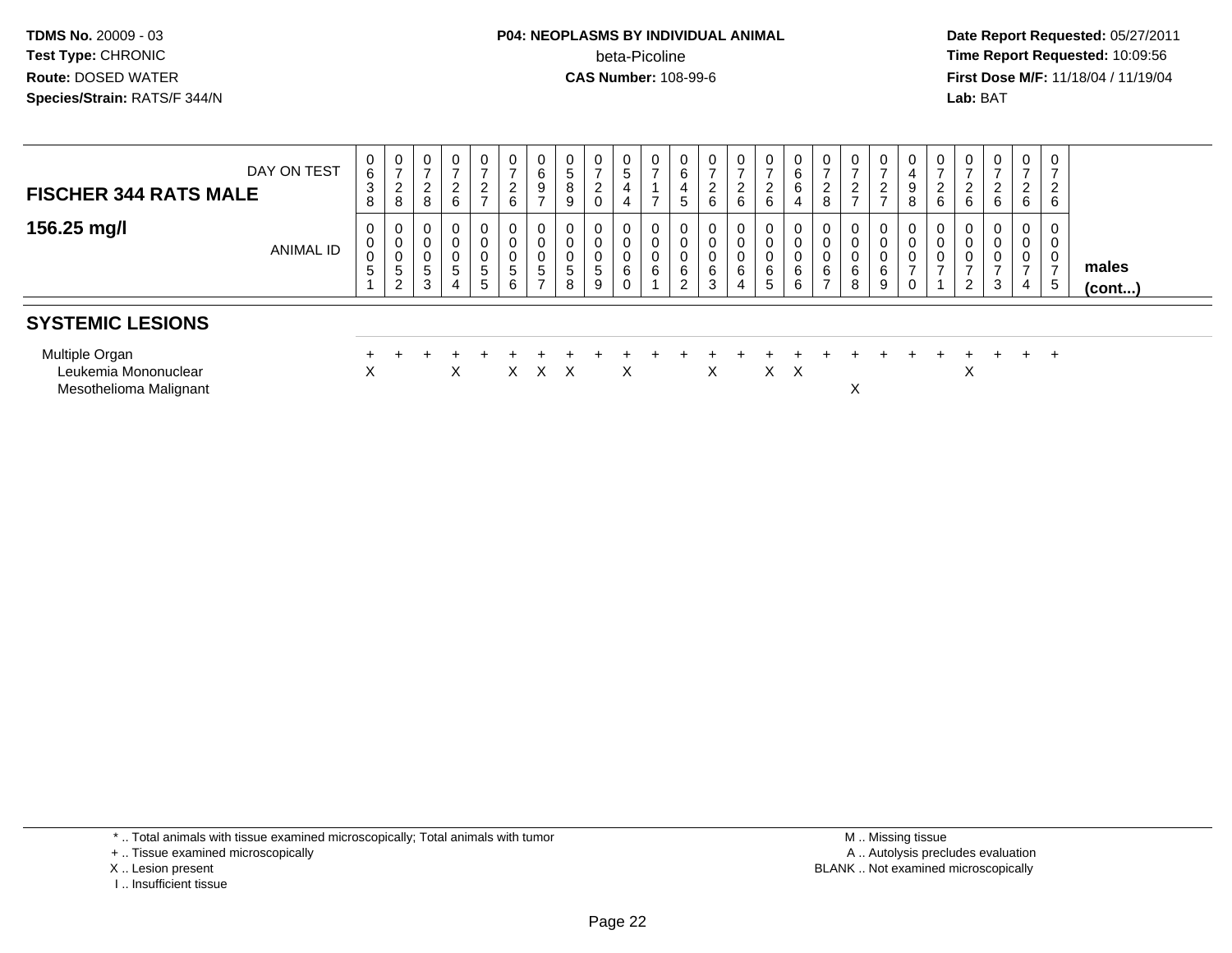# **P04: NEOPLASMS BY INDIVIDUAL ANIMAL**beta-Picoline<br>CAS Number: 108-99-6

| DAY ON TEST<br><b>FISCHER 344 RATS MALE</b>                                                                                                                         | $\frac{0}{7}$<br>$\begin{array}{c} 2 \\ 8 \end{array}$           | $\frac{0}{7}$<br>$\overline{2}$<br>$\,6\,$                                    | $\begin{array}{c} 0 \\ 6 \end{array}$<br>6<br>$6\phantom{1}6$ | $\frac{0}{7}$<br>$\overline{2}$<br>$\overline{7}$                 | $\frac{0}{7}$<br>$\frac{2}{7}$                            | $\frac{0}{7}$<br>$\overline{c}$<br>$6\phantom{a}$ | $\frac{0}{7}$<br>$\boldsymbol{2}$<br>$\,8\,$                            | $\begin{array}{c} 0 \\ 5 \end{array}$<br>$6\phantom{a}$<br>$\overline{7}$ | $\begin{array}{c} 0 \\ 6 \end{array}$<br>$\overline{9}$<br>$\overline{4}$ | $\frac{0}{7}$<br>$^2\phantom{1}6$                        | 0<br>$\,6\,$<br>$\overline{7}$<br>3               | 0<br>6<br>9<br>$\mathbf{3}$                                | $\begin{array}{c} 0 \\ 6 \end{array}$<br>8<br>$\overline{4}$ | $\frac{0}{7}$<br>$\overline{a}$<br>$6\phantom{1}$                    | $_{6}^{\rm 0}$<br>$\overline{8}$<br>$6\phantom{a}$ | $\frac{0}{7}$<br>$\overline{c}$<br>$\,6\,$                 | $\begin{array}{c} 0 \\ 7 \end{array}$<br>$\boldsymbol{2}$<br>8     | $\frac{0}{7}$<br>$\begin{array}{c} 2 \\ 6 \end{array}$     | 0<br>$\overline{7}$<br>$\mathbf{1}$<br>9                 | 0<br>$\overline{7}$<br>$\mathbf{1}$<br>3              | $\frac{0}{7}$<br>$\boldsymbol{2}$<br>$\overline{7}$ | $_{6}^{\rm 0}$<br>$6\overline{6}$<br>$\overline{4}$                      | $\frac{0}{7}$<br>$\overline{a}$<br>$6\phantom{a}$        | $\pmb{0}$<br>$\overline{7}$<br>$\overline{c}$<br>$6\phantom{1}$ | $\mathbf 0$<br>$\overline{7}$<br>$\overline{2}$<br>$\overline{7}$ |                               |
|---------------------------------------------------------------------------------------------------------------------------------------------------------------------|------------------------------------------------------------------|-------------------------------------------------------------------------------|---------------------------------------------------------------|-------------------------------------------------------------------|-----------------------------------------------------------|---------------------------------------------------|-------------------------------------------------------------------------|---------------------------------------------------------------------------|---------------------------------------------------------------------------|----------------------------------------------------------|---------------------------------------------------|------------------------------------------------------------|--------------------------------------------------------------|----------------------------------------------------------------------|----------------------------------------------------|------------------------------------------------------------|--------------------------------------------------------------------|------------------------------------------------------------|----------------------------------------------------------|-------------------------------------------------------|-----------------------------------------------------|--------------------------------------------------------------------------|----------------------------------------------------------|-----------------------------------------------------------------|-------------------------------------------------------------------|-------------------------------|
| 156.25 mg/l<br><b>ANIMAL ID</b>                                                                                                                                     | $\mathbf 0$<br>$\mathbf 0$<br>$\mathbf 0$<br>$\overline{7}$<br>6 | $\mathbf 0$<br>$\mathbf 0$<br>$\mathbf 0$<br>$\overline{7}$<br>$\overline{7}$ | $\Omega$<br>$\mathbf 0$<br>$\Omega$<br>$\overline{7}$<br>8    | $\mathbf{0}$<br>$\mathbf 0$<br>$\mathbf 0$<br>$\overline{7}$<br>9 | 0<br>$\mathbf 0$<br>$\mathbf 0$<br>$\bf 8$<br>$\mathbf 0$ | $\mathbf 0$<br>$\mathbf 0$<br>$\mathbf 0$<br>8    | $\mathbf 0$<br>0<br>0<br>$\begin{smallmatrix} 8 \\ 2 \end{smallmatrix}$ | $\mathbf 0$<br>$\mathbf 0$<br>0<br>$\bf 8$<br>$\mathbf{3}$                | $\mathbf 0$<br>$\mathbf 0$<br>$\mathbf 0$<br>$\bf8$<br>$\overline{4}$     | $\mathbf 0$<br>$\mathbf 0$<br>$\mathbf 0$<br>$\, 8$<br>5 | $\Omega$<br>$\mathbf 0$<br>$\mathbf{0}$<br>8<br>6 | $\Omega$<br>$\mathbf 0$<br>$\Omega$<br>8<br>$\overline{7}$ | $\mathbf{0}$<br>$\mathbf 0$<br>$\mathbf 0$<br>8<br>8         | $\mathbf 0$<br>$\mathbf 0$<br>$\pmb{0}$<br>$\bf 8$<br>$\overline{9}$ | $\mathbf 0$<br>$\mathbf 0$<br>0<br>9<br>$\Omega$   | $\Omega$<br>$\mathbf 0$<br>$\mathbf 0$<br>$\boldsymbol{9}$ | $\mathbf 0$<br>$\mathbf 0$<br>$\mathbf 0$<br>$\boldsymbol{9}$<br>2 | $\mathbf 0$<br>$\mathbf 0$<br>$\mathbf 0$<br>$\frac{9}{3}$ | 0<br>$\mathbf{0}$<br>$\mathbf{0}$<br>9<br>$\overline{4}$ | $\mathbf{0}$<br>$\mathbf 0$<br>$\mathbf{0}$<br>9<br>5 | $\Omega$<br>$\Omega$<br>$\Omega$<br>$9\,$<br>6      | $\mathbf 0$<br>$\mathbf 0$<br>$\mathbf 0$<br>9<br>$\overline{7}$         | $\mathbf 0$<br>$\mathbf 0$<br>0<br>$\boldsymbol{9}$<br>8 | $\Omega$<br>$\overline{0}$<br>$\mathbf 0$<br>9<br>9             | $\Omega$<br>$\mathbf 0$<br>$\mathbf{1}$<br>$\mathbf 0$<br>0       | * TOTALS                      |
| <b>ALIMENTARY SYSTEM</b>                                                                                                                                            |                                                                  |                                                                               |                                                               |                                                                   |                                                           |                                                   |                                                                         |                                                                           |                                                                           |                                                          |                                                   |                                                            |                                                              |                                                                      |                                                    |                                                            |                                                                    |                                                            |                                                          |                                                       |                                                     |                                                                          |                                                          |                                                                 |                                                                   |                               |
| Esophagus                                                                                                                                                           |                                                                  |                                                                               |                                                               |                                                                   |                                                           |                                                   |                                                                         |                                                                           |                                                                           |                                                          |                                                   |                                                            |                                                              |                                                                      |                                                    |                                                            |                                                                    |                                                            |                                                          |                                                       |                                                     |                                                                          |                                                          |                                                                 | $\ddot{}$                                                         | 50                            |
| Intestine Large, Cecum                                                                                                                                              |                                                                  |                                                                               |                                                               |                                                                   |                                                           |                                                   |                                                                         |                                                                           |                                                                           |                                                          |                                                   |                                                            |                                                              |                                                                      |                                                    |                                                            |                                                                    |                                                            |                                                          |                                                       |                                                     |                                                                          |                                                          |                                                                 | $\ddot{+}$                                                        | 47                            |
| Intestine Large, Colon                                                                                                                                              |                                                                  |                                                                               |                                                               |                                                                   |                                                           |                                                   |                                                                         |                                                                           |                                                                           |                                                          |                                                   |                                                            |                                                              |                                                                      |                                                    |                                                            |                                                                    |                                                            |                                                          |                                                       |                                                     |                                                                          |                                                          |                                                                 |                                                                   | 49                            |
| Intestine Large, Rectum                                                                                                                                             |                                                                  |                                                                               |                                                               |                                                                   |                                                           |                                                   |                                                                         |                                                                           |                                                                           |                                                          |                                                   |                                                            |                                                              |                                                                      |                                                    |                                                            |                                                                    |                                                            |                                                          |                                                       |                                                     |                                                                          |                                                          |                                                                 |                                                                   | 49                            |
| Intestine Small, Duodenum<br>Leukemia Mononuclear                                                                                                                   |                                                                  |                                                                               |                                                               |                                                                   |                                                           |                                                   |                                                                         |                                                                           |                                                                           |                                                          |                                                   |                                                            |                                                              |                                                                      |                                                    |                                                            |                                                                    |                                                            |                                                          | X                                                     |                                                     |                                                                          |                                                          |                                                                 | $\div$                                                            | 49<br>$\mathbf 1$             |
| Intestine Small, Ileum<br>Leukemia Mononuclear                                                                                                                      |                                                                  |                                                                               |                                                               |                                                                   |                                                           |                                                   |                                                                         |                                                                           |                                                                           |                                                          |                                                   |                                                            |                                                              |                                                                      |                                                    |                                                            |                                                                    |                                                            | $\div$                                                   | X                                                     |                                                     |                                                                          |                                                          |                                                                 | $\ddot{}$                                                         | 47<br>$\mathbf 1$             |
| Intestine Small, Jejunum<br>Leukemia Mononuclear                                                                                                                    |                                                                  |                                                                               |                                                               |                                                                   |                                                           |                                                   |                                                                         |                                                                           |                                                                           |                                                          |                                                   |                                                            |                                                              |                                                                      |                                                    |                                                            |                                                                    |                                                            |                                                          |                                                       |                                                     |                                                                          |                                                          |                                                                 |                                                                   | 47<br>$\mathbf 1$             |
| Liver<br>Hepatocellular Adenoma<br>Leukemia Mononuclear<br>Osteosarcoma, Metastatic, Uncertain Primary<br>Site                                                      |                                                                  |                                                                               | $\boldsymbol{\mathsf{X}}$                                     |                                                                   |                                                           |                                                   |                                                                         |                                                                           |                                                                           | $X$ $X$                                                  |                                                   |                                                            |                                                              |                                                                      | X                                                  |                                                            | X                                                                  |                                                            |                                                          | $X$ $X$                                               |                                                     |                                                                          | $X$ $X$                                                  |                                                                 |                                                                   | 50<br>$\mathbf{1}$<br>18<br>1 |
| Mesentery<br>Mesothelioma Malignant<br>Osteosarcoma, Metastatic, Uncertain Primary<br>Site                                                                          |                                                                  |                                                                               |                                                               |                                                                   |                                                           | $\ddot{}$                                         |                                                                         |                                                                           |                                                                           |                                                          |                                                   | $+$<br>$\pmb{\times}$                                      |                                                              |                                                                      | $+$<br>X                                           |                                                            |                                                                    |                                                            |                                                          | $+$                                                   |                                                     |                                                                          |                                                          |                                                                 |                                                                   | 8<br>1<br>1                   |
| Pancreas                                                                                                                                                            |                                                                  |                                                                               |                                                               |                                                                   |                                                           |                                                   |                                                                         |                                                                           |                                                                           |                                                          |                                                   |                                                            |                                                              |                                                                      |                                                    |                                                            |                                                                    |                                                            |                                                          |                                                       |                                                     |                                                                          |                                                          |                                                                 |                                                                   | 50                            |
| *  Total animals with tissue examined microscopically; Total animals with tumor<br>+  Tissue examined microscopically<br>X  Lesion present<br>I Insufficient tissue |                                                                  |                                                                               |                                                               |                                                                   |                                                           |                                                   |                                                                         |                                                                           |                                                                           |                                                          |                                                   |                                                            |                                                              |                                                                      |                                                    |                                                            |                                                                    |                                                            |                                                          | M  Missing tissue                                     |                                                     | A  Autolysis precludes evaluation<br>BLANK  Not examined microscopically |                                                          |                                                                 |                                                                   |                               |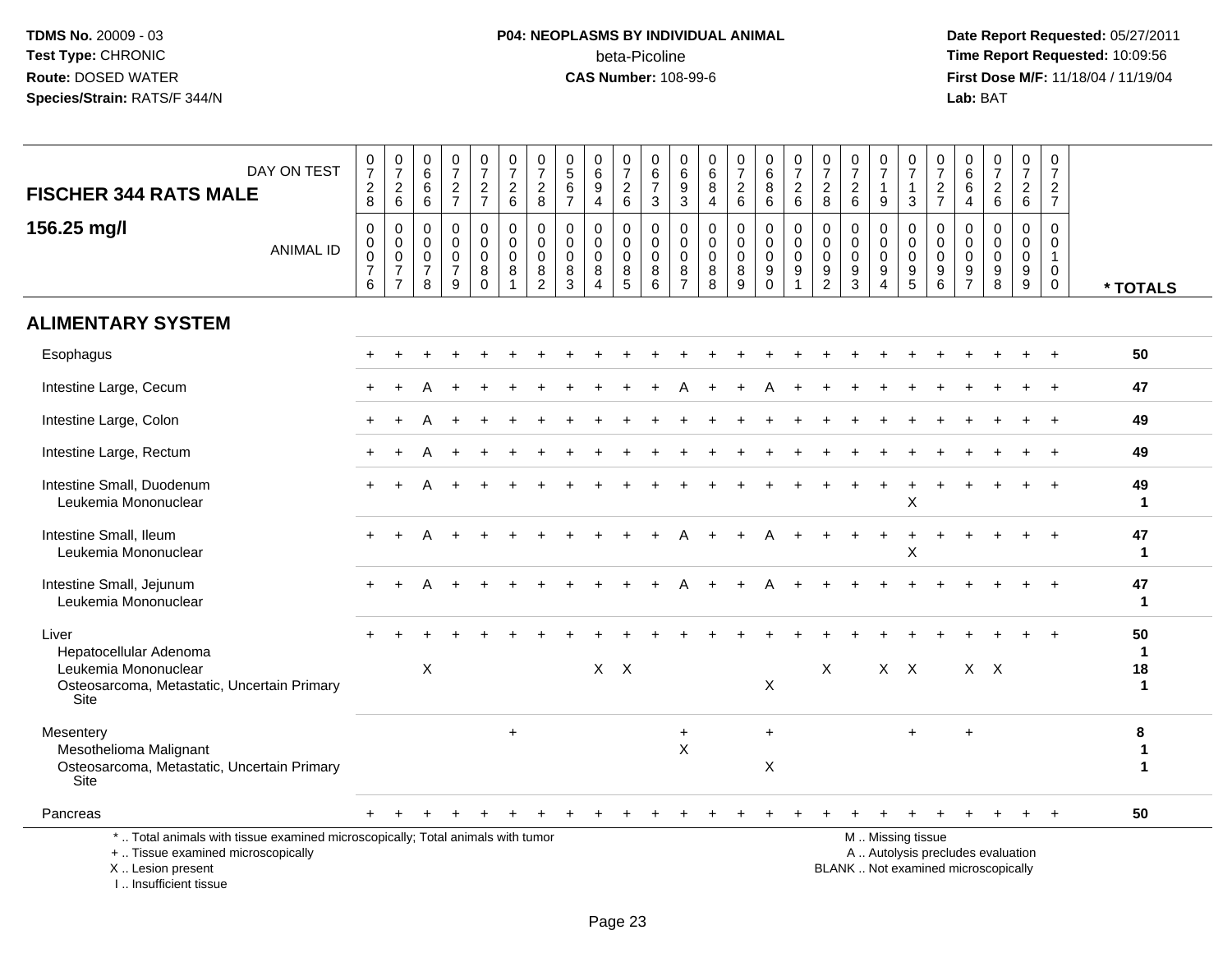# **P04: NEOPLASMS BY INDIVIDUAL ANIMAL**beta-Picoline<br>CAS Number: 108-99-6

 **Date Report Requested:** 05/27/2011 **Time Report Requested:** 10:09:56 **First Dose M/F:** 11/18/04 / 11/19/04<br>**Lab:** BAT **Lab:** BAT

| DAY ON TEST<br><b>FISCHER 344 RATS MALE</b>                                                                           | $\frac{0}{7}$<br>$\overline{c}$<br>8                   | $\frac{0}{7}$<br>$\overline{c}$<br>$6\phantom{1}$                     | 0<br>$6\phantom{a}$<br>6<br>6                                 | 0<br>$\overline{7}$<br>$\overline{c}$<br>$\overline{7}$            | 0<br>$\overline{7}$<br>$\boldsymbol{2}$<br>$\overline{7}$ | $\frac{0}{7}$<br>$\overline{c}$<br>6      | 0<br>$\overline{7}$<br>$\overline{c}$<br>8       | $\begin{array}{c} 0 \\ 5 \end{array}$<br>$\,6\,$<br>$\overline{7}$ | 0<br>$\,6\,$<br>9<br>$\overline{4}$                        | $\frac{0}{7}$<br>$\overline{c}$<br>6                   | 0<br>$\,6$<br>$\overline{7}$<br>3      | 0<br>$\,6\,$<br>9<br>$\mathbf{3}$                                | 0<br>$\,6\,$<br>8<br>4                    | $\frac{0}{7}$<br>$\overline{c}$<br>6                                   | $^{\rm o}_{\rm 6}$<br>$\,8\,$<br>6                            | 0<br>$\overline{7}$<br>$\overline{a}$<br>$6\phantom{1}$ | $\frac{0}{7}$<br>$\boldsymbol{2}$<br>8                                       | 0<br>$\overline{7}$<br>$\overline{c}$<br>$6\phantom{1}$ | 0<br>$\overline{7}$<br>$\overline{1}$<br>9                                      | 0<br>$\overline{7}$<br>-1<br>3         | $\frac{0}{7}$<br>$\overline{c}$<br>$\overline{7}$                                  | $_6^0$<br>6<br>4                       | $\begin{smallmatrix}0\\7\end{smallmatrix}$<br>$\overline{2}$<br>$6\phantom{1}$ | 0<br>$\overline{7}$<br>$\boldsymbol{2}$<br>$6\phantom{1}$ | 0<br>$\overline{7}$<br>$\overline{2}$<br>$\overline{7}$    |                                 |
|-----------------------------------------------------------------------------------------------------------------------|--------------------------------------------------------|-----------------------------------------------------------------------|---------------------------------------------------------------|--------------------------------------------------------------------|-----------------------------------------------------------|-------------------------------------------|--------------------------------------------------|--------------------------------------------------------------------|------------------------------------------------------------|--------------------------------------------------------|----------------------------------------|------------------------------------------------------------------|-------------------------------------------|------------------------------------------------------------------------|---------------------------------------------------------------|---------------------------------------------------------|------------------------------------------------------------------------------|---------------------------------------------------------|---------------------------------------------------------------------------------|----------------------------------------|------------------------------------------------------------------------------------|----------------------------------------|--------------------------------------------------------------------------------|-----------------------------------------------------------|------------------------------------------------------------|---------------------------------|
| 156.25 mg/l<br><b>ANIMAL ID</b>                                                                                       | $\mathbf 0$<br>$\mathbf 0$<br>0<br>$\overline{7}$<br>6 | $\mathbf 0$<br>0<br>$\mathbf 0$<br>$\boldsymbol{7}$<br>$\overline{7}$ | $\Omega$<br>$\mathbf 0$<br>$\mathbf 0$<br>$\overline{7}$<br>8 | $\mathbf 0$<br>$\mathbf 0$<br>$\mathbf 0$<br>$\boldsymbol{7}$<br>9 | $\Omega$<br>0<br>$\mathbf 0$<br>8<br>$\Omega$             | $\mathbf 0$<br>0<br>$\mathbf 0$<br>8<br>1 | $\Omega$<br>$\mathbf 0$<br>$\mathbf 0$<br>8<br>2 | $\mathbf 0$<br>$\mathbf 0$<br>0<br>8<br>3                          | $\Omega$<br>$\overline{0}$<br>$\mathbf 0$<br>8<br>$\Delta$ | $\mathbf 0$<br>$\mathbf 0$<br>$\,0\,$<br>$\frac{8}{5}$ | $\Omega$<br>0<br>$\mathbf 0$<br>8<br>6 | $\mathbf 0$<br>$\mathbf 0$<br>$\mathbf 0$<br>8<br>$\overline{7}$ | $\mathbf 0$<br>0<br>$\mathbf 0$<br>8<br>8 | $\mathbf 0$<br>$\mathbf 0$<br>$\pmb{0}$<br>$\bf 8$<br>$\boldsymbol{9}$ | $\mathbf 0$<br>$\mathbf 0$<br>$\mathbf 0$<br>9<br>$\mathbf 0$ | $\Omega$<br>0<br>$\mathbf 0$<br>9                       | $\Omega$<br>$\mathbf 0$<br>$\mathbf 0$<br>$\boldsymbol{9}$<br>$\overline{2}$ | $\mathbf 0$<br>0<br>0<br>9<br>$\mathbf{3}$              | $\mathbf 0$<br>$\mathbf 0$<br>$\mathbf 0$<br>$\boldsymbol{9}$<br>$\overline{4}$ | $\Omega$<br>0<br>$\mathbf 0$<br>9<br>5 | $\mathbf 0$<br>$\mathbf 0$<br>$\mathbf 0$<br>$\begin{array}{c} 9 \\ 6 \end{array}$ | 0<br>0<br>$\mathbf 0$<br>$\frac{9}{7}$ | $\mathbf 0$<br>0<br>$\mathsf{O}$<br>$\frac{9}{8}$                              | $\Omega$<br>$\mathbf 0$<br>$\mathbf 0$<br>9<br>9          | $\Omega$<br>$\Omega$<br>$\overline{1}$<br>0<br>$\mathbf 0$ | * TOTALS                        |
| Adenoma, Mixed Cell<br>Leukemia Mononuclear<br>Osteosarcoma, Metastatic, Uncertain Primary<br>Site                    |                                                        |                                                                       |                                                               |                                                                    |                                                           |                                           |                                                  |                                                                    |                                                            |                                                        |                                        |                                                                  |                                           |                                                                        | X                                                             |                                                         |                                                                              |                                                         |                                                                                 | X                                      |                                                                                    |                                        |                                                                                |                                                           |                                                            | 1<br>$\mathbf 2$<br>$\mathbf 1$ |
| Salivary Glands                                                                                                       |                                                        |                                                                       |                                                               |                                                                    |                                                           |                                           |                                                  |                                                                    |                                                            |                                                        |                                        |                                                                  |                                           |                                                                        |                                                               |                                                         |                                                                              |                                                         |                                                                                 |                                        |                                                                                    |                                        |                                                                                |                                                           |                                                            | 50                              |
| Stomach, Forestomach<br>Squamous Cell Papilloma                                                                       |                                                        |                                                                       |                                                               |                                                                    |                                                           |                                           |                                                  |                                                                    |                                                            |                                                        | X                                      |                                                                  |                                           |                                                                        |                                                               |                                                         |                                                                              |                                                         |                                                                                 |                                        |                                                                                    |                                        |                                                                                |                                                           |                                                            | 50<br>1                         |
| Stomach, Glandular                                                                                                    |                                                        |                                                                       |                                                               |                                                                    |                                                           |                                           |                                                  |                                                                    |                                                            |                                                        |                                        |                                                                  |                                           |                                                                        |                                                               |                                                         |                                                                              |                                                         |                                                                                 |                                        |                                                                                    |                                        |                                                                                |                                                           |                                                            | 50                              |
| <b>CARDIOVASCULAR SYSTEM</b>                                                                                          |                                                        |                                                                       |                                                               |                                                                    |                                                           |                                           |                                                  |                                                                    |                                                            |                                                        |                                        |                                                                  |                                           |                                                                        |                                                               |                                                         |                                                                              |                                                         |                                                                                 |                                        |                                                                                    |                                        |                                                                                |                                                           |                                                            |                                 |
| <b>Blood Vessel</b><br>Aorta, Leukemia Mononuclear                                                                    |                                                        |                                                                       |                                                               |                                                                    |                                                           |                                           |                                                  |                                                                    |                                                            |                                                        |                                        |                                                                  |                                           |                                                                        |                                                               |                                                         |                                                                              |                                                         |                                                                                 |                                        |                                                                                    |                                        |                                                                                |                                                           |                                                            | 50<br>1                         |
| Heart<br>Leukemia Mononuclear                                                                                         |                                                        |                                                                       |                                                               |                                                                    |                                                           |                                           |                                                  |                                                                    | $\mathsf{X}$                                               |                                                        |                                        |                                                                  |                                           |                                                                        |                                                               |                                                         |                                                                              |                                                         |                                                                                 | X                                      |                                                                                    |                                        |                                                                                |                                                           |                                                            | 50<br>$\overline{7}$            |
| <b>ENDOCRINE SYSTEM</b>                                                                                               |                                                        |                                                                       |                                                               |                                                                    |                                                           |                                           |                                                  |                                                                    |                                                            |                                                        |                                        |                                                                  |                                           |                                                                        |                                                               |                                                         |                                                                              |                                                         |                                                                                 |                                        |                                                                                    |                                        |                                                                                |                                                           |                                                            |                                 |
| <b>Adrenal Cortex</b><br>Leukemia Mononuclear<br>Osteosarcoma, Metastatic, Uncertain Primary<br>Site                  |                                                        |                                                                       | X                                                             |                                                                    |                                                           |                                           |                                                  |                                                                    | $\mathsf{X}$                                               | $\mathsf{X}$                                           |                                        |                                                                  |                                           |                                                                        | X                                                             |                                                         |                                                                              |                                                         | X                                                                               | $\boldsymbol{\mathsf{X}}$              |                                                                                    |                                        |                                                                                |                                                           |                                                            | 50<br>11<br>1                   |
| Adrenal Medulla<br>Leukemia Mononuclear<br>Osteosarcoma, Metastatic, Uncertain Primary<br>Site                        |                                                        |                                                                       | Χ                                                             |                                                                    |                                                           |                                           |                                                  |                                                                    | X                                                          | $\mathsf{X}$                                           |                                        |                                                                  |                                           |                                                                        | X                                                             |                                                         |                                                                              |                                                         | $\mathsf{X}$                                                                    | $\boldsymbol{\mathsf{X}}$              |                                                                                    |                                        |                                                                                |                                                           |                                                            | 49<br>11<br>1                   |
| *  Total animals with tissue examined microscopically; Total animals with tumor<br>+  Tissue examined microscopically |                                                        |                                                                       |                                                               |                                                                    |                                                           |                                           |                                                  |                                                                    |                                                            |                                                        |                                        |                                                                  |                                           |                                                                        |                                                               |                                                         |                                                                              |                                                         | M. Missing tissue<br>A  Autolysis precludes evaluation                          |                                        |                                                                                    |                                        |                                                                                |                                                           |                                                            |                                 |

X .. Lesion present

I .. Insufficient tissue

y the contract of the contract of the contract of the contract of the contract of the contract of the contract of  $A$ . Autolysis precludes evaluation

Lesion present BLANK .. Not examined microscopically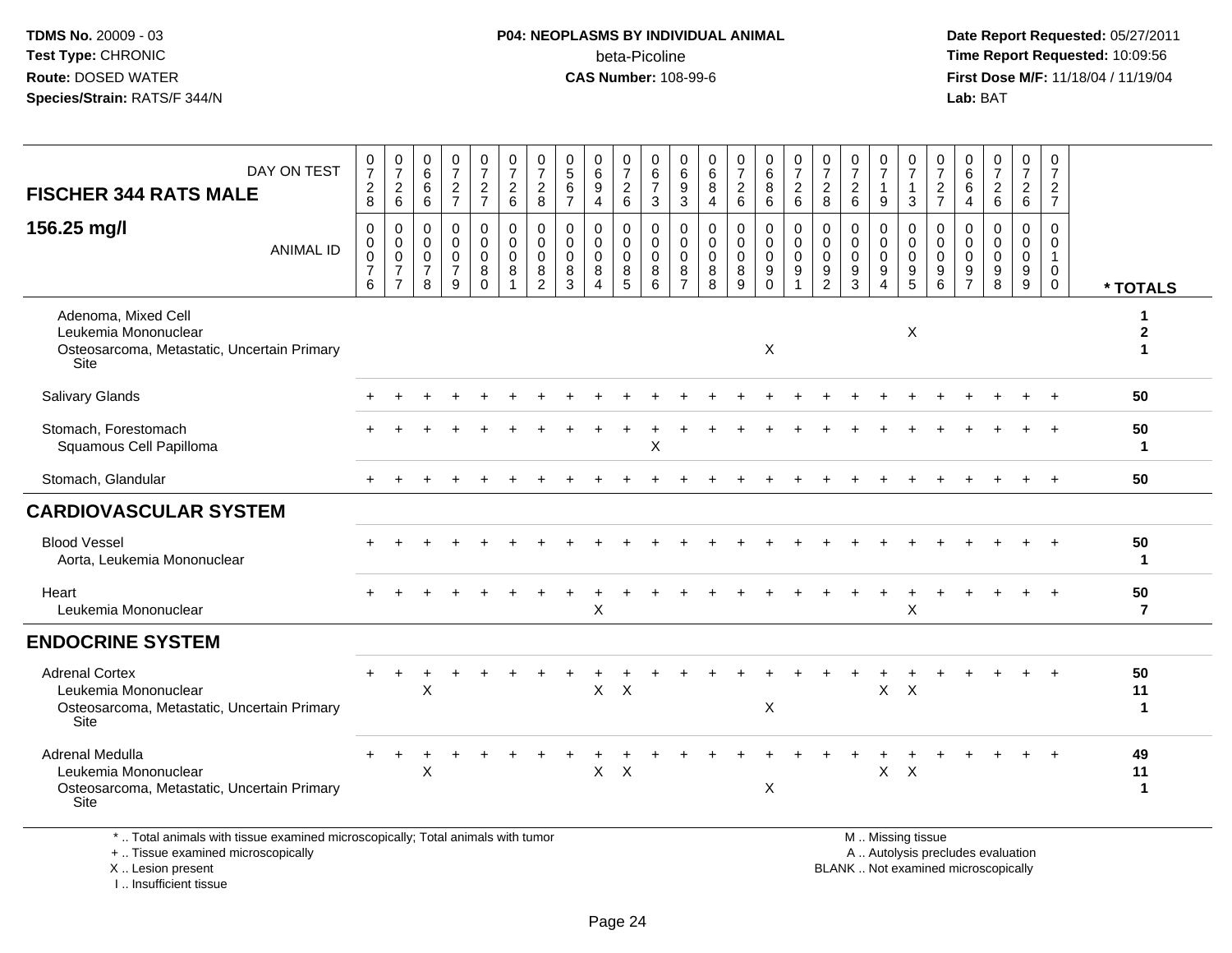# **P04: NEOPLASMS BY INDIVIDUAL ANIMAL**beta-Picoline<br>CAS Number: 108-99-6

 **Date Report Requested:** 05/27/2011 **Time Report Requested:** 10:09:56 **First Dose M/F:** 11/18/04 / 11/19/04<br>**Lab:** BAT **Lab:** BAT

| DAY ON TEST<br><b>FISCHER 344 RATS MALE</b>                                                                                                | 0<br>$\overline{7}$<br>$\overline{c}$<br>8                       | $\begin{array}{c} 0 \\ 7 \end{array}$<br>$\overline{c}$<br>6      | 0<br>$6\overline{6}$<br>6<br>6                                     | $\frac{0}{7}$<br>$\frac{2}{7}$                                 | $\frac{0}{7}$<br>$\overline{c}$<br>$\overline{7}$ | $\frac{0}{7}$<br>$\sqrt{2}$<br>$\,6\,$                                    | 0<br>$\overline{7}$<br>$\overline{c}$<br>8                        | 0<br>$\overline{5}$<br>$\,6\,$<br>$\overline{7}$ | 0<br>$6\phantom{a}$<br>$\boldsymbol{9}$<br>$\overline{4}$ | 0<br>$\overline{7}$<br>$\overline{a}$<br>6 | $\boldsymbol{0}$<br>$\,6\,$<br>$\overline{7}$<br>3  | $\mathbf 0$<br>$6\overline{6}$<br>$\boldsymbol{9}$<br>$\mathbf{3}$ | 0<br>$6\phantom{a}$<br>8<br>$\overline{4}$    | $\frac{0}{7}$<br>$\overline{a}$<br>6                | 0<br>$6\overline{6}$<br>8<br>6                                   | $\begin{smallmatrix}0\\7\end{smallmatrix}$<br>$\overline{c}$<br>6 | $\frac{0}{7}$<br>$\overline{c}$<br>8                           | $\frac{0}{7}$<br>$\sqrt{2}$<br>$6\phantom{1}$                      | 0<br>$\overline{7}$<br>$\mathbf{1}$<br>9  | 0<br>$\overline{7}$<br>$\mathbf{1}$<br>3                | 0<br>$\overline{7}$<br>$\overline{\mathbf{c}}$<br>$\overline{7}$ | 0<br>$\,6\,$<br>6<br>4                           | $\frac{0}{7}$<br>$\begin{array}{c} 2 \\ 6 \end{array}$                   | 0<br>$\overline{7}$<br>$\begin{array}{c} 2 \\ 6 \end{array}$ | 0<br>$\overline{7}$<br>$\boldsymbol{2}$<br>$\overline{7}$            |                         |
|--------------------------------------------------------------------------------------------------------------------------------------------|------------------------------------------------------------------|-------------------------------------------------------------------|--------------------------------------------------------------------|----------------------------------------------------------------|---------------------------------------------------|---------------------------------------------------------------------------|-------------------------------------------------------------------|--------------------------------------------------|-----------------------------------------------------------|--------------------------------------------|-----------------------------------------------------|--------------------------------------------------------------------|-----------------------------------------------|-----------------------------------------------------|------------------------------------------------------------------|-------------------------------------------------------------------|----------------------------------------------------------------|--------------------------------------------------------------------|-------------------------------------------|---------------------------------------------------------|------------------------------------------------------------------|--------------------------------------------------|--------------------------------------------------------------------------|--------------------------------------------------------------|----------------------------------------------------------------------|-------------------------|
| 156.25 mg/l<br><b>ANIMAL ID</b>                                                                                                            | $\mathbf 0$<br>$\mathbf 0$<br>$\mathbf 0$<br>$\overline{7}$<br>6 | 0<br>$\mathbf 0$<br>$\pmb{0}$<br>$\overline{7}$<br>$\overline{7}$ | $\mathbf 0$<br>$\mathbf 0$<br>$\mathbf 0$<br>$\boldsymbol{7}$<br>8 | $\mathbf 0$<br>$\mathbf 0$<br>$\pmb{0}$<br>$\overline{7}$<br>9 | 0<br>$\mathbf 0$<br>0<br>8<br>$\Omega$            | $\mathbf 0$<br>$\mathbf 0$<br>$\mathbf 0$<br>8<br>$\overline{\mathbf{1}}$ | $\mathbf 0$<br>$\mathbf{0}$<br>$\mathbf 0$<br>8<br>$\overline{c}$ | $\Omega$<br>$\Omega$<br>$\mathbf 0$<br>8<br>3    | 0<br>$\mathbf 0$<br>$\mathbf 0$<br>8<br>4                 | 0<br>$\mathbf 0$<br>0<br>8<br>5            | $\mathbf 0$<br>$\mathbf 0$<br>$\mathbf 0$<br>8<br>6 | $\mathbf 0$<br>$\mathbf 0$<br>$\mathbf 0$<br>8<br>$\overline{7}$   | $\mathbf 0$<br>$\Omega$<br>$\Omega$<br>8<br>8 | $\mathbf 0$<br>$\mathbf 0$<br>$\mathbf 0$<br>8<br>9 | 0<br>$\pmb{0}$<br>$\mathbf 0$<br>$\boldsymbol{9}$<br>$\mathbf 0$ | $\mathbf 0$<br>$\mathbf 0$<br>$\pmb{0}$<br>9                      | $\mathbf 0$<br>$\mathbf 0$<br>$\pmb{0}$<br>9<br>$\overline{2}$ | $\mathbf 0$<br>$\mathbf 0$<br>$\mathbf 0$<br>$\boldsymbol{9}$<br>3 | 0<br>$\mathbf 0$<br>$\mathbf 0$<br>9<br>4 | $\mathbf 0$<br>$\mathbf 0$<br>$\mathbf 0$<br>$9\,$<br>5 | $\mathbf 0$<br>$\Omega$<br>$\mathbf 0$<br>9<br>6                 | $\Omega$<br>$\Omega$<br>0<br>9<br>$\overline{7}$ | $\mathbf 0$<br>$\mathbf 0$<br>$\pmb{0}$<br>9<br>8                        | $\mathbf 0$<br>$\mathbf 0$<br>$\mathbf 0$<br>9<br>9          | $\Omega$<br>$\Omega$<br>$\overline{1}$<br>$\mathbf 0$<br>$\mathbf 0$ | * TOTALS                |
| Pheochromocytoma Benign                                                                                                                    |                                                                  |                                                                   |                                                                    |                                                                |                                                   |                                                                           | X                                                                 |                                                  |                                                           | X                                          |                                                     |                                                                    |                                               |                                                     |                                                                  |                                                                   |                                                                |                                                                    |                                           |                                                         |                                                                  |                                                  |                                                                          |                                                              |                                                                      | 5                       |
| Islets, Pancreatic<br>Adenoma                                                                                                              |                                                                  |                                                                   |                                                                    |                                                                |                                                   |                                                                           |                                                                   | X                                                |                                                           |                                            |                                                     |                                                                    |                                               |                                                     |                                                                  |                                                                   |                                                                |                                                                    |                                           |                                                         |                                                                  |                                                  |                                                                          |                                                              |                                                                      | 50<br>$\mathbf 1$       |
| Parathyroid Gland                                                                                                                          |                                                                  |                                                                   |                                                                    |                                                                |                                                   |                                                                           |                                                                   |                                                  |                                                           |                                            |                                                     |                                                                    |                                               |                                                     |                                                                  |                                                                   |                                                                |                                                                    |                                           |                                                         |                                                                  |                                                  |                                                                          |                                                              |                                                                      | 47                      |
| <b>Pituitary Gland</b><br>Leukemia Mononuclear<br>Pars Distalis, Adenoma                                                                   |                                                                  | X                                                                 |                                                                    | X                                                              |                                                   |                                                                           | $X$ $X$ $X$                                                       |                                                  |                                                           | X.                                         |                                                     |                                                                    | X X X X X X X X                               |                                                     |                                                                  |                                                                   |                                                                |                                                                    |                                           | Х                                                       | $\mathsf X$                                                      | X                                                |                                                                          |                                                              | $X \times$                                                           | 49<br>3<br>35           |
| <b>Thyroid Gland</b><br>C-cell, Adenoma<br>C-cell, Carcinoma<br>Follicular Cell, Carcinoma                                                 |                                                                  |                                                                   |                                                                    |                                                                |                                                   |                                                                           | X                                                                 | X<br>X                                           |                                                           |                                            |                                                     |                                                                    |                                               |                                                     |                                                                  |                                                                   |                                                                | $\mathsf X$                                                        |                                           |                                                         |                                                                  | X                                                |                                                                          | $\ddot{}$                                                    | $\ddot{}$<br>$\boldsymbol{\mathsf{X}}$                               | 50<br>10<br>3<br>1      |
| <b>GENERAL BODY SYSTEM</b>                                                                                                                 |                                                                  |                                                                   |                                                                    |                                                                |                                                   |                                                                           |                                                                   |                                                  |                                                           |                                            |                                                     |                                                                    |                                               |                                                     |                                                                  |                                                                   |                                                                |                                                                    |                                           |                                                         |                                                                  |                                                  |                                                                          |                                                              |                                                                      |                         |
| Peritoneum<br>Osteosarcoma, Metastatic, Uncertain Primary<br>Site                                                                          |                                                                  |                                                                   |                                                                    |                                                                |                                                   |                                                                           |                                                                   |                                                  |                                                           |                                            |                                                     |                                                                    |                                               |                                                     | $\ddot{}$<br>X                                                   |                                                                   |                                                                |                                                                    |                                           |                                                         |                                                                  |                                                  |                                                                          |                                                              |                                                                      | 1<br>$\mathbf{1}$       |
| <b>GENITAL SYSTEM</b>                                                                                                                      |                                                                  |                                                                   |                                                                    |                                                                |                                                   |                                                                           |                                                                   |                                                  |                                                           |                                            |                                                     |                                                                    |                                               |                                                     |                                                                  |                                                                   |                                                                |                                                                    |                                           |                                                         |                                                                  |                                                  |                                                                          |                                                              |                                                                      |                         |
| Epididymis<br>Mesothelioma Malignant<br>Osteosarcoma, Metastatic, Uncertain Primary<br>Site                                                |                                                                  |                                                                   |                                                                    |                                                                |                                                   |                                                                           |                                                                   |                                                  |                                                           |                                            |                                                     | Х                                                                  |                                               |                                                     | X                                                                |                                                                   |                                                                |                                                                    |                                           |                                                         |                                                                  |                                                  |                                                                          |                                                              |                                                                      | 50<br>$\mathbf{2}$<br>1 |
| <b>Preputial Gland</b><br>Adenoma                                                                                                          |                                                                  |                                                                   |                                                                    |                                                                |                                                   |                                                                           |                                                                   |                                                  |                                                           |                                            |                                                     |                                                                    |                                               |                                                     |                                                                  |                                                                   |                                                                |                                                                    |                                           |                                                         |                                                                  |                                                  |                                                                          |                                                              |                                                                      | 50<br>$\mathbf{1}$      |
| *  Total animals with tissue examined microscopically; Total animals with tumor<br>+  Tissue examined microscopically<br>X  Lesion present |                                                                  |                                                                   |                                                                    |                                                                |                                                   |                                                                           |                                                                   |                                                  |                                                           |                                            |                                                     |                                                                    |                                               |                                                     |                                                                  |                                                                   |                                                                |                                                                    |                                           | M  Missing tissue                                       |                                                                  |                                                  | A  Autolysis precludes evaluation<br>BLANK  Not examined microscopically |                                                              |                                                                      |                         |

I .. Insufficient tissue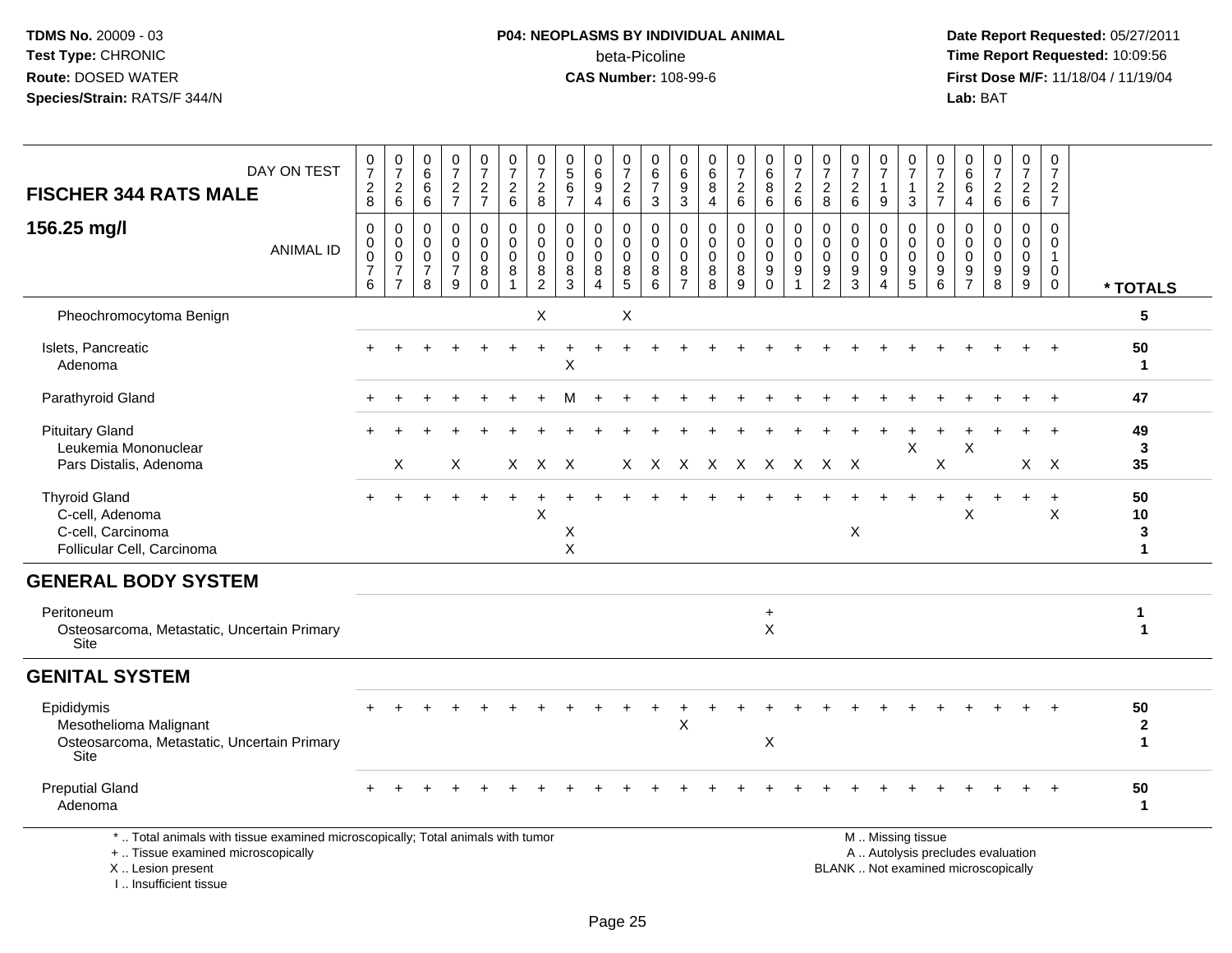### **P04: NEOPLASMS BY INDIVIDUAL ANIMAL**beta-Picoline<br>CAS Number: 108-99-6

 **Date Report Requested:** 05/27/2011 **Time Report Requested:** 10:09:56 **First Dose M/F:** 11/18/04 / 11/19/04<br>**Lab:** BAT **Lab:** BAT

| DAY ON TEST<br><b>FISCHER 344 RATS MALE</b>                                                                                                                            | 0<br>$\boldsymbol{7}$<br>$\boldsymbol{2}$<br>8         | $\pmb{0}$<br>$\boldsymbol{7}$<br>$^2\phantom{1}6$ | $\pmb{0}$<br>$\,6$<br>$\,6\,$<br>6                               | $\frac{0}{7}$<br>$\boldsymbol{2}$<br>$\overline{7}$    | $\frac{0}{7}$<br>$\frac{2}{7}$                   | $\frac{0}{7}$<br>$\overline{c}$<br>$\,6\,$                           | 0<br>$\overline{7}$<br>$\overline{2}$<br>8 | 0<br>$\mathbf 5$<br>$\,6$<br>$\overline{7}$ | 0<br>$\,6\,$<br>$\boldsymbol{9}$<br>$\overline{4}$ | 0<br>$\boldsymbol{7}$<br>$^2\phantom{1}6$               | 0<br>$\,6\,$<br>$\overline{7}$<br>$\mathbf{3}$ | 0<br>$\,6$<br>$\boldsymbol{9}$<br>3 | $_{6}^{\rm 0}$<br>$\, 8$<br>$\overline{4}$ | $\frac{0}{7}$<br>$\overline{c}$<br>6 | $_{6}^{\rm 0}$<br>8<br>6                                          | $\frac{0}{7}$<br>$\frac{2}{6}$                                                  | 0<br>$\overline{7}$<br>$\overline{c}$<br>$\,8\,$ | $\frac{0}{7}$<br>$\begin{array}{c} 2 \\ 6 \end{array}$           | $\frac{0}{7}$<br>$\mathbf{1}$<br>9                              | 0<br>$\overline{7}$<br>1<br>$\mathbf{3}$ | 0<br>$\boldsymbol{7}$<br>$\frac{2}{7}$              | 0<br>$\,6$<br>6<br>4                                | $\frac{0}{7}$<br>$\overline{2}$<br>$\,6$         | 0<br>$\overline{7}$<br>$\frac{2}{6}$ | 0<br>$\boldsymbol{7}$<br>$\frac{2}{7}$               |                               |
|------------------------------------------------------------------------------------------------------------------------------------------------------------------------|--------------------------------------------------------|---------------------------------------------------|------------------------------------------------------------------|--------------------------------------------------------|--------------------------------------------------|----------------------------------------------------------------------|--------------------------------------------|---------------------------------------------|----------------------------------------------------|---------------------------------------------------------|------------------------------------------------|-------------------------------------|--------------------------------------------|--------------------------------------|-------------------------------------------------------------------|---------------------------------------------------------------------------------|--------------------------------------------------|------------------------------------------------------------------|-----------------------------------------------------------------|------------------------------------------|-----------------------------------------------------|-----------------------------------------------------|--------------------------------------------------|--------------------------------------|------------------------------------------------------|-------------------------------|
| 156.25 mg/l<br><b>ANIMAL ID</b>                                                                                                                                        | $\mathbf 0$<br>0<br>$\mathbf 0$<br>$\overline{7}$<br>6 | 0<br>0<br>0<br>$\overline{7}$<br>$\overline{7}$   | $\mathbf 0$<br>$\mathbf 0$<br>$\mathbf 0$<br>$\overline{7}$<br>8 | 0<br>$\mathbf 0$<br>$\mathbf 0$<br>$\overline{7}$<br>9 | 0<br>$\mathbf 0$<br>$\mathbf 0$<br>8<br>$\Omega$ | $\pmb{0}$<br>$\ddot{\mathbf{0}}$<br>$\mathbf 0$<br>8<br>$\mathbf{1}$ | 0<br>$\mathbf 0$<br>$\mathbf 0$<br>8<br>2  | $\mathbf 0$<br>0<br>$\mathbf 0$<br>8<br>3   | 0<br>0<br>0<br>8<br>4                              | 0<br>$\mathbf 0$<br>$\mathbf 0$<br>8<br>$5\phantom{.0}$ | 0<br>$\mathbf 0$<br>$\mathbf 0$<br>8<br>6      | 0<br>0<br>0<br>8<br>$\overline{7}$  | 0<br>0<br>$\mathbf 0$<br>$\bf 8$<br>8      | 0<br>$\mathsf 0$<br>0<br>8<br>9      | $\mathbf 0$<br>$\overline{0}$<br>$\mathbf 0$<br>$9\,$<br>$\Omega$ | $\mathbf 0$<br>$\mathbf 0$<br>$\mathbf 0$<br>$\boldsymbol{9}$<br>$\overline{1}$ | 0<br>$\mathbf 0$<br>0<br>9<br>$\overline{c}$     | $\mathbf 0$<br>$\pmb{0}$<br>$\mathbf 0$<br>$\boldsymbol{9}$<br>3 | 0<br>$\mathsf{O}$<br>$\mathbf 0$<br>9<br>$\boldsymbol{\Lambda}$ | 0<br>0<br>$\mathsf{O}$<br>9<br>5         | $\mathbf 0$<br>$\mathbf 0$<br>$\mathbf 0$<br>9<br>6 | 0<br>$\Omega$<br>$\mathbf 0$<br>9<br>$\overline{7}$ | $\mathbf 0$<br>$\mathbf 0$<br>$\Omega$<br>9<br>8 | 0<br>$\mathbf 0$<br>0<br>$9\,$<br>9  | 0<br>0<br>$\mathbf{1}$<br>$\mathbf 0$<br>$\mathbf 0$ | * TOTALS                      |
| Carcinoma                                                                                                                                                              |                                                        |                                                   |                                                                  |                                                        |                                                  |                                                                      |                                            |                                             |                                                    |                                                         |                                                |                                     |                                            |                                      |                                                                   |                                                                                 | Χ                                                |                                                                  |                                                                 |                                          |                                                     |                                                     |                                                  |                                      |                                                      | 1                             |
| Prostate<br>Mesothelioma Malignant<br>Osteosarcoma, Metastatic, Uncertain Primary<br>Site                                                                              |                                                        |                                                   |                                                                  |                                                        |                                                  |                                                                      |                                            |                                             |                                                    |                                                         |                                                | X                                   |                                            |                                      | X                                                                 |                                                                                 |                                                  |                                                                  |                                                                 |                                          |                                                     |                                                     |                                                  |                                      |                                                      | 50<br>1<br>1                  |
| Seminal Vesicle                                                                                                                                                        |                                                        |                                                   |                                                                  |                                                        |                                                  |                                                                      |                                            |                                             |                                                    |                                                         |                                                |                                     |                                            |                                      |                                                                   |                                                                                 |                                                  |                                                                  |                                                                 |                                          |                                                     |                                                     |                                                  |                                      |                                                      | 50                            |
| <b>Testes</b><br>Mesothelioma Malignant<br>Bilateral, Interstitial Cell, Adenoma<br>Interstitial Cell, Adenoma                                                         |                                                        | X X X                                             |                                                                  |                                                        | X                                                | $\boldsymbol{\mathsf{X}}$                                            | X                                          |                                             | X                                                  |                                                         |                                                | X<br>X                              |                                            |                                      |                                                                   | $X$ $X$ $X$                                                                     |                                                  | X                                                                |                                                                 | $X$ $X$                                  |                                                     | $\boldsymbol{\mathsf{X}}$                           |                                                  | X                                    |                                                      | 50<br>$\mathbf 1$<br>20<br>18 |
| <b>HEMATOPOIETIC SYSTEM</b>                                                                                                                                            |                                                        |                                                   |                                                                  |                                                        |                                                  |                                                                      |                                            |                                             |                                                    |                                                         |                                                |                                     |                                            |                                      |                                                                   |                                                                                 |                                                  |                                                                  |                                                                 |                                          |                                                     |                                                     |                                                  |                                      |                                                      |                               |
| <b>Bone Marrow</b><br>Leukemia Mononuclear                                                                                                                             |                                                        |                                                   | X                                                                |                                                        |                                                  |                                                                      |                                            |                                             | X                                                  | $\times$                                                |                                                |                                     |                                            |                                      |                                                                   |                                                                                 | X                                                |                                                                  | $\mathsf{X}$                                                    | $\boldsymbol{\mathsf{X}}$                |                                                     | X                                                   | $\boldsymbol{\mathsf{X}}$                        |                                      |                                                      | 50<br>15                      |
| Lymph Node<br>Mediastinal, Leukemia Mononuclear<br>Mediastinal, Pancreatic, Leukemia<br>Mononuclear<br>Pancreatic, Leukemia Mononuclear<br>Renal, Leukemia Mononuclear |                                                        |                                                   | $\ddot{}$<br>X                                                   |                                                        |                                                  |                                                                      |                                            |                                             |                                                    |                                                         |                                                |                                     |                                            |                                      |                                                                   |                                                                                 | X                                                |                                                                  |                                                                 | ÷<br>X                                   |                                                     |                                                     |                                                  |                                      |                                                      | 11<br>6<br>1<br>$\mathbf{2}$  |
| Lymph Node, Mandibular                                                                                                                                                 | м                                                      | м                                                 | м                                                                | м                                                      | м                                                | м                                                                    | M                                          | м                                           | м                                                  | м                                                       | м                                              | м                                   | м                                          | M                                    | M                                                                 | м                                                                               | M                                                | M                                                                | M                                                               | M                                        | М                                                   | м                                                   | м                                                |                                      | M M                                                  | 0                             |
| Lymph Node, Mesenteric<br>Leukemia Mononuclear                                                                                                                         |                                                        |                                                   | X                                                                |                                                        |                                                  |                                                                      |                                            |                                             | X                                                  | X                                                       |                                                |                                     |                                            |                                      |                                                                   |                                                                                 |                                                  |                                                                  | X                                                               | X                                        |                                                     | X                                                   |                                                  |                                      | $\ddot{}$                                            | 50<br>10                      |

\* .. Total animals with tissue examined microscopically; Total animals with tumor

+ .. Tissue examined microscopically

X .. Lesion present

I .. Insufficient tissue

M .. Missing tissue

y the contract of the contract of the contract of the contract of the contract of the contract of the contract of  $A$ . Autolysis precludes evaluation

Lesion present BLANK .. Not examined microscopically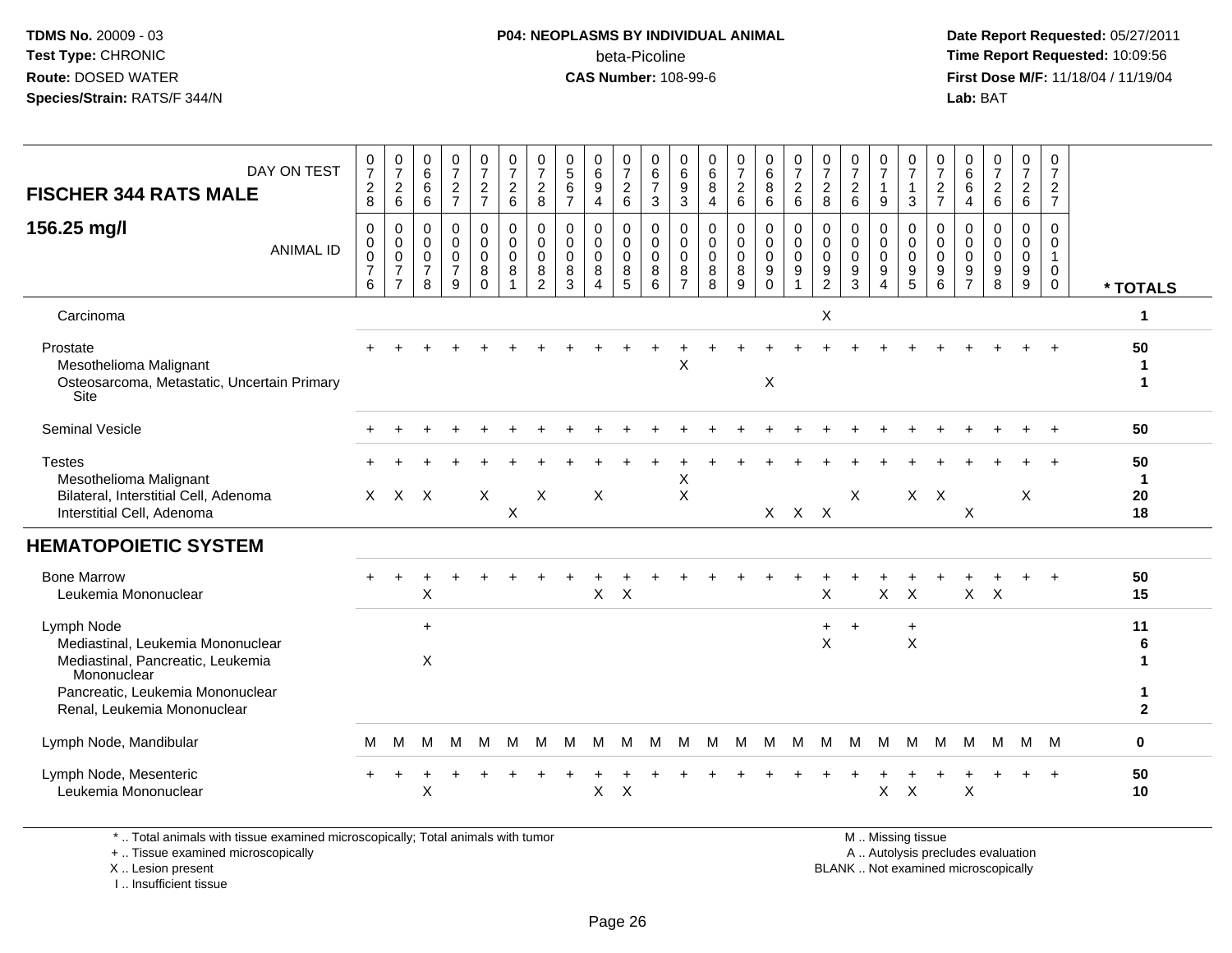I .. Insufficient tissue

# **P04: NEOPLASMS BY INDIVIDUAL ANIMAL**beta-Picoline<br>CAS Number: 108-99-6

 **Date Report Requested:** 05/27/2011 **Time Report Requested:** 10:09:56 **First Dose M/F:** 11/18/04 / 11/19/04<br>**Lab:** BAT **Lab:** BAT

| DAY ON TEST<br><b>FISCHER 344 RATS MALE</b><br>156.25 mg/l<br><b>ANIMAL ID</b>                                                                     | $\boldsymbol{0}$<br>$\overline{7}$<br>$\sqrt{2}$<br>8<br>$\Omega$<br>$\mathbf{0}$<br>$\mathbf 0$ | $\frac{0}{7}$<br>$\overline{c}$<br>6<br>$\mathbf 0$<br>0<br>$\mathbf 0$ | 0<br>$6\overline{6}$<br>6<br>6<br>$\Omega$<br>$\Omega$<br>$\mathbf 0$ | $\frac{0}{7}$<br>$\overline{a}$<br>$\overline{7}$<br>$\mathbf 0$<br>$\Omega$<br>$\mathbf 0$ | $\frac{0}{7}$<br>$\overline{a}$<br>$\overline{7}$<br>$\mathbf 0$<br>0<br>0 | $\frac{0}{7}$<br>$\sqrt{2}$<br>$6\phantom{1}6$<br>$\mathbf 0$<br>$\Omega$<br>$\mathbf 0$ | 0<br>$\overline{7}$<br>$\overline{2}$<br>8<br>$\Omega$<br>$\Omega$<br>$\mathbf 0$ | 0<br>$\overline{5}$<br>6<br>$\overline{7}$<br>$\Omega$<br>$\Omega$<br>$\mathbf 0$ | 0<br>$6\phantom{a}$<br>$\boldsymbol{9}$<br>$\overline{4}$<br>0<br>$\Omega$<br>$\mathbf 0$ | 0<br>$\overline{7}$<br>$\overline{c}$<br>$\,6\,$<br>$\Omega$<br>$\Omega$<br>$\mathbf 0$ | 0<br>$\,6\,$<br>$\overline{7}$<br>$\mathbf{3}$<br>$\mathbf 0$<br>$\Omega$<br>0 | 0<br>$\,6\,$<br>9<br>3<br>$\mathbf 0$<br>$\Omega$<br>$\mathbf 0$ | 0<br>$6\phantom{a}$<br>8<br>$\overline{4}$<br>$\Omega$<br>$\Omega$<br>$\mathbf 0$ | $\frac{0}{7}$<br>$\sqrt{2}$<br>6<br>$\mathbf 0$<br>$\mathbf 0$<br>$\mathbf 0$ | 0<br>6<br>8<br>6<br>$\mathbf 0$<br>$\mathbf 0$<br>0 | $\frac{0}{7}$<br>$\overline{c}$<br>6<br>$\Omega$<br>$\Omega$<br>0 | 0<br>$\overline{7}$<br>$\boldsymbol{2}$<br>8<br>$\Omega$<br>$\Omega$<br>0 | $\frac{0}{7}$<br>$\sqrt{2}$<br>6<br>$\mathbf 0$<br>$\mathbf{0}$<br>$\mathbf 0$ | 0<br>$\overline{7}$<br>$\mathbf{1}$<br>9<br>$\Omega$<br>$\Omega$<br>$\mathbf 0$ | 0<br>$\overline{7}$<br>$\mathbf{1}$<br>3<br>$\Omega$<br>$\Omega$<br>$\mathbf 0$ | 0<br>$\overline{7}$<br>$\overline{c}$<br>$\overline{7}$<br>$\Omega$<br>$\Omega$<br>$\mathbf 0$ | 0<br>6<br>6<br>$\overline{4}$<br>$\Omega$<br>$\Omega$<br>0 | $\frac{0}{7}$<br>$\overline{c}$<br>$6\phantom{a}$<br>$\mathbf 0$<br>$\Omega$<br>$\mathbf 0$ | 0<br>$\overline{7}$<br>$\sqrt{2}$<br>$6\phantom{1}$<br>$\Omega$<br>$\Omega$<br>$\mathbf 0$ | 0<br>$\overline{7}$<br>$\overline{c}$<br>$\overline{7}$<br>$\Omega$<br>$\Omega$<br>$\overline{1}$ |                                 |
|----------------------------------------------------------------------------------------------------------------------------------------------------|--------------------------------------------------------------------------------------------------|-------------------------------------------------------------------------|-----------------------------------------------------------------------|---------------------------------------------------------------------------------------------|----------------------------------------------------------------------------|------------------------------------------------------------------------------------------|-----------------------------------------------------------------------------------|-----------------------------------------------------------------------------------|-------------------------------------------------------------------------------------------|-----------------------------------------------------------------------------------------|--------------------------------------------------------------------------------|------------------------------------------------------------------|-----------------------------------------------------------------------------------|-------------------------------------------------------------------------------|-----------------------------------------------------|-------------------------------------------------------------------|---------------------------------------------------------------------------|--------------------------------------------------------------------------------|---------------------------------------------------------------------------------|---------------------------------------------------------------------------------|------------------------------------------------------------------------------------------------|------------------------------------------------------------|---------------------------------------------------------------------------------------------|--------------------------------------------------------------------------------------------|---------------------------------------------------------------------------------------------------|---------------------------------|
|                                                                                                                                                    | $\overline{7}$<br>6                                                                              | $\overline{7}$<br>$\overline{7}$                                        | $\overline{7}$<br>8                                                   | $\overline{7}$<br>9                                                                         | 8<br>$\overline{0}$                                                        | 8                                                                                        | 8<br>$\overline{2}$                                                               | 8<br>3                                                                            | 8<br>Δ                                                                                    | 8<br>5                                                                                  | 8<br>6                                                                         | 8<br>$\overline{7}$                                              | 8<br>8                                                                            | 8<br>$\overline{9}$                                                           | 9<br>$\mathbf 0$                                    | 9                                                                 | 9<br>$\overline{2}$                                                       | $9\,$<br>$\overline{3}$                                                        | 9<br>$\overline{A}$                                                             | $9\,$<br>$\overline{5}$                                                         | 9<br>6                                                                                         | 9<br>$\overline{7}$                                        | 9<br>$\overline{8}$                                                                         | 9<br>9                                                                                     | $\mathbf 0$<br>$\mathbf 0$                                                                        | * TOTALS                        |
| Spleen<br>Leukemia Mononuclear<br>Mesothelioma Malignant<br>Osteosarcoma, Metastatic, Uncertain Primary<br>Site                                    |                                                                                                  |                                                                         | X                                                                     |                                                                                             |                                                                            |                                                                                          |                                                                                   | X                                                                                 | $\mathsf X$                                                                               | $\mathsf{X}$                                                                            |                                                                                | X                                                                |                                                                                   |                                                                               | X                                                   |                                                                   | X                                                                         |                                                                                | $\mathsf X$                                                                     | $\sf X$                                                                         |                                                                                                |                                                            | $X$ $X$                                                                                     |                                                                                            | $+$                                                                                               | 50<br>19<br>$\mathbf 1$<br>1    |
| Thymus<br>Leukemia Mononuclear                                                                                                                     |                                                                                                  |                                                                         |                                                                       |                                                                                             |                                                                            |                                                                                          |                                                                                   |                                                                                   |                                                                                           |                                                                                         |                                                                                |                                                                  |                                                                                   |                                                                               |                                                     |                                                                   |                                                                           |                                                                                | M                                                                               | X                                                                               |                                                                                                |                                                            |                                                                                             |                                                                                            | $\ddot{}$                                                                                         | 49<br>3                         |
| <b>INTEGUMENTARY SYSTEM</b>                                                                                                                        |                                                                                                  |                                                                         |                                                                       |                                                                                             |                                                                            |                                                                                          |                                                                                   |                                                                                   |                                                                                           |                                                                                         |                                                                                |                                                                  |                                                                                   |                                                                               |                                                     |                                                                   |                                                                           |                                                                                |                                                                                 |                                                                                 |                                                                                                |                                                            |                                                                                             |                                                                                            |                                                                                                   |                                 |
| Mammary Gland<br>Carcinoma<br>Fibroadenoma                                                                                                         |                                                                                                  |                                                                         |                                                                       |                                                                                             |                                                                            |                                                                                          |                                                                                   |                                                                                   |                                                                                           |                                                                                         |                                                                                |                                                                  | X                                                                                 |                                                                               |                                                     |                                                                   |                                                                           |                                                                                |                                                                                 |                                                                                 |                                                                                                |                                                            |                                                                                             |                                                                                            |                                                                                                   | 49<br>ำ<br>$\blacktriangleleft$ |
| Skin<br><b>Basal Cell Adenoma</b><br>Keratoacanthoma<br>Squamous Cell Carcinoma<br>Subcutaneous Tissue, Fibroma<br>Subcutaneous Tissue, Hemangioma | X<br>$\boldsymbol{\mathsf{X}}$                                                                   | X                                                                       |                                                                       |                                                                                             |                                                                            |                                                                                          | $\pmb{\times}$                                                                    |                                                                                   | x                                                                                         |                                                                                         |                                                                                |                                                                  |                                                                                   | $X$ $X$                                                                       |                                                     | X                                                                 |                                                                           |                                                                                |                                                                                 |                                                                                 |                                                                                                |                                                            |                                                                                             |                                                                                            |                                                                                                   | 50<br>$\mathbf{2}$<br>1         |
| <b>MUSCULOSKELETAL SYSTEM</b>                                                                                                                      |                                                                                                  |                                                                         |                                                                       |                                                                                             |                                                                            |                                                                                          |                                                                                   |                                                                                   |                                                                                           |                                                                                         |                                                                                |                                                                  |                                                                                   |                                                                               |                                                     |                                                                   |                                                                           |                                                                                |                                                                                 |                                                                                 |                                                                                                |                                                            |                                                                                             |                                                                                            |                                                                                                   |                                 |
| Bone                                                                                                                                               |                                                                                                  |                                                                         |                                                                       |                                                                                             |                                                                            |                                                                                          |                                                                                   |                                                                                   |                                                                                           |                                                                                         |                                                                                |                                                                  |                                                                                   |                                                                               |                                                     |                                                                   |                                                                           |                                                                                |                                                                                 |                                                                                 |                                                                                                |                                                            |                                                                                             |                                                                                            | $+$                                                                                               | 50                              |
| <b>NERVOUS SYSTEM</b>                                                                                                                              |                                                                                                  |                                                                         |                                                                       |                                                                                             |                                                                            |                                                                                          |                                                                                   |                                                                                   |                                                                                           |                                                                                         |                                                                                |                                                                  |                                                                                   |                                                                               |                                                     |                                                                   |                                                                           |                                                                                |                                                                                 |                                                                                 |                                                                                                |                                                            |                                                                                             |                                                                                            |                                                                                                   |                                 |
| <b>Brain</b><br>Leukemia Mononuclear                                                                                                               |                                                                                                  |                                                                         |                                                                       |                                                                                             |                                                                            |                                                                                          |                                                                                   |                                                                                   |                                                                                           |                                                                                         |                                                                                |                                                                  |                                                                                   |                                                                               |                                                     |                                                                   |                                                                           |                                                                                |                                                                                 |                                                                                 |                                                                                                |                                                            |                                                                                             |                                                                                            |                                                                                                   | 50<br>1                         |
| *  Total animals with tissue examined microscopically; Total animals with tumor<br>+  Tissue examined microscopically<br>X  Lesion present         |                                                                                                  |                                                                         |                                                                       |                                                                                             |                                                                            |                                                                                          |                                                                                   |                                                                                   |                                                                                           |                                                                                         |                                                                                |                                                                  |                                                                                   |                                                                               |                                                     |                                                                   |                                                                           |                                                                                |                                                                                 | M  Missing tissue                                                               |                                                                                                |                                                            | A  Autolysis precludes evaluation<br>BLANK  Not examined microscopically                    |                                                                                            |                                                                                                   |                                 |

Page 27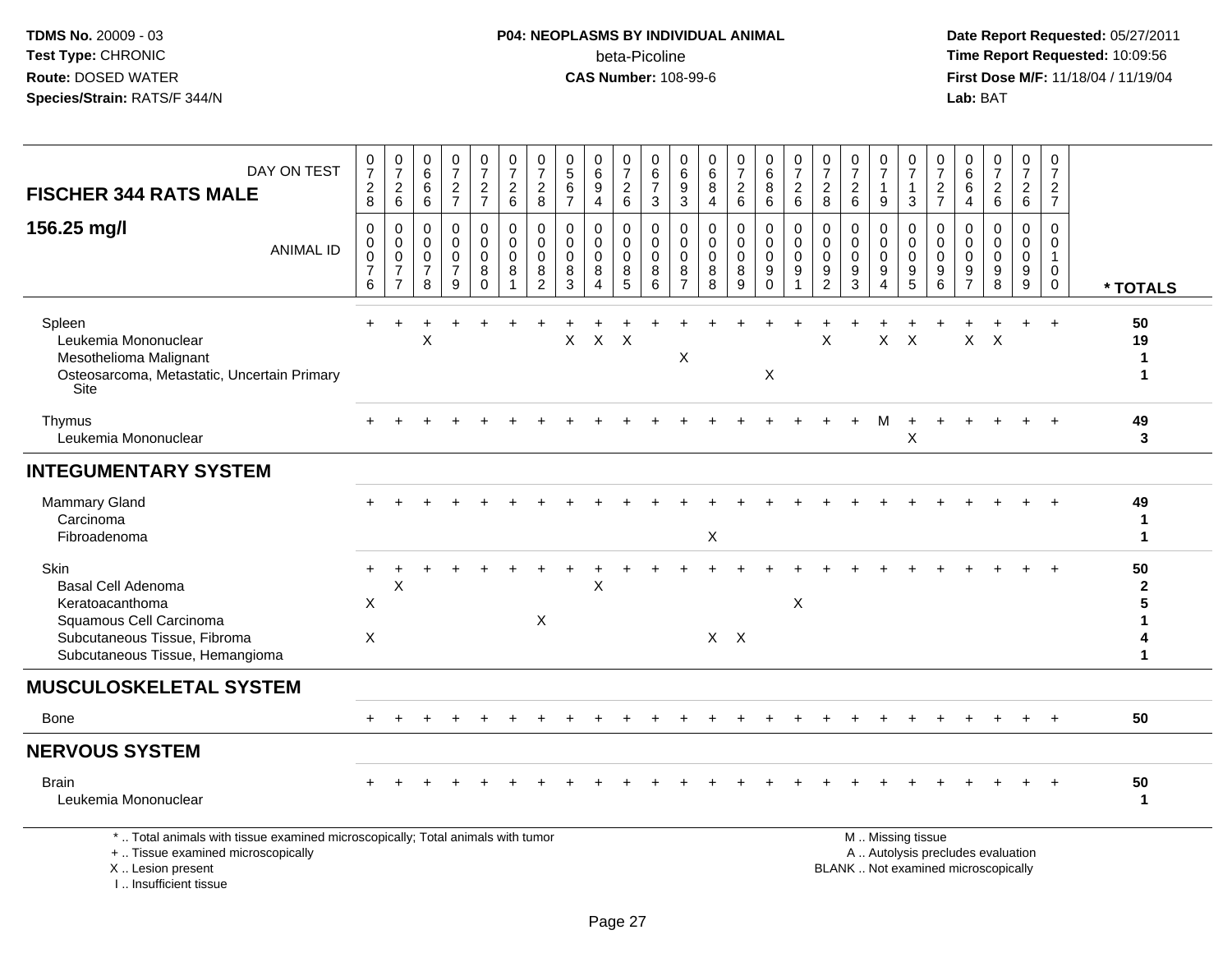# **P04: NEOPLASMS BY INDIVIDUAL ANIMAL**beta-Picoline<br>CAS Number: 108-99-6

| DAY ON TEST<br><b>FISCHER 344 RATS MALE</b><br>156.25 mg/l                                                                                                            | $\frac{0}{7}$<br>$_{8}^{\rm 2}$<br>$\mathbf 0$<br>0 | $\frac{0}{7}$<br>$\overline{c}$<br>$6\phantom{a}$<br>$\,0\,$<br>$\mathsf{O}\xspace$ | $\pmb{0}$<br>$6\overline{6}$<br>$\,6\,$<br>$\,6\,$<br>$\mathbf 0$<br>$\mathbf 0$ | $\frac{0}{7}$<br>$\frac{2}{7}$<br>$\pmb{0}$<br>$\Omega$ | $\frac{0}{7}$<br>$\frac{2}{7}$<br>$\mathbf 0$<br>$\mathbf 0$ | $\pmb{0}$<br>$\overline{7}$<br>$\frac{2}{6}$<br>$\pmb{0}$<br>$\mathbf 0$ | $\frac{0}{7}$<br>$\overline{c}$<br>8<br>$\pmb{0}$<br>$\Omega$ | $\begin{array}{c} 0 \\ 5 \end{array}$<br>$\,6\,$<br>$\overline{7}$<br>0<br>$\mathbf 0$ | $\begin{array}{c} 0 \\ 6 \end{array}$<br>$\boldsymbol{9}$<br>$\overline{4}$<br>$\mathbf 0$<br>$\mathbf 0$ | 0<br>$\overline{7}$<br>$\sqrt{2}$<br>$6\phantom{1}$<br>0<br>$\mathbf 0$ | 0<br>$\,6\,$<br>$\overline{7}$<br>$\mathsf 3$<br>$\mathbf 0$<br>$\mathbf 0$ | 0<br>$\,6\,$<br>$\boldsymbol{9}$<br>$\mathbf{3}$<br>$\mathbf 0$<br>$\mathbf 0$ | 0<br>$\,6\,$<br>$\bf 8$<br>$\overline{4}$<br>$\pmb{0}$<br>$\Omega$ | $\begin{array}{c} 0 \\ 7 \end{array}$<br>$\boldsymbol{2}$<br>$6\phantom{a}$<br>$\pmb{0}$<br>$\mathbf 0$ | $\begin{array}{c} 0 \\ 6 \end{array}$<br>8<br>$\,6\,$<br>$\mathbf 0$<br>$\mathbf 0$ | $\frac{0}{7}$<br>$\boldsymbol{2}$<br>$6\phantom{1}6$<br>$\pmb{0}$<br>$\mathbf 0$ | $\frac{0}{7}$<br>$\overline{c}$<br>$\bf 8$<br>0<br>$\mathbf 0$ | $\frac{0}{7}$<br>$\begin{array}{c} 2 \\ 6 \end{array}$<br>$\pmb{0}$<br>$\mathbf 0$ | $\frac{0}{7}$<br>$\mathbf{1}$<br>9<br>0<br>$\Omega$ | $\frac{0}{7}$<br>$\mathbf{1}$<br>$\mathbf{3}$<br>0<br>0 | $\mathbf 0$<br>$\overline{7}$<br>$\frac{2}{7}$<br>$\mathbf 0$<br>$\mathbf 0$ | 0<br>$\,6\,$<br>6<br>$\overline{4}$<br>0<br>$\mathbf{0}$ | $\begin{array}{c} 0 \\ 7 \end{array}$<br>$\boldsymbol{2}$<br>$\,6\,$<br>$\Omega$<br>$\mathbf{0}$ | $\frac{0}{7}$<br>$\frac{2}{6}$<br>0<br>$\Omega$ | $\pmb{0}$<br>$\overline{7}$<br>$\frac{2}{7}$<br>$\mathsf 0$<br>$\mathbf 0$ |                                             |
|-----------------------------------------------------------------------------------------------------------------------------------------------------------------------|-----------------------------------------------------|-------------------------------------------------------------------------------------|----------------------------------------------------------------------------------|---------------------------------------------------------|--------------------------------------------------------------|--------------------------------------------------------------------------|---------------------------------------------------------------|----------------------------------------------------------------------------------------|-----------------------------------------------------------------------------------------------------------|-------------------------------------------------------------------------|-----------------------------------------------------------------------------|--------------------------------------------------------------------------------|--------------------------------------------------------------------|---------------------------------------------------------------------------------------------------------|-------------------------------------------------------------------------------------|----------------------------------------------------------------------------------|----------------------------------------------------------------|------------------------------------------------------------------------------------|-----------------------------------------------------|---------------------------------------------------------|------------------------------------------------------------------------------|----------------------------------------------------------|--------------------------------------------------------------------------------------------------|-------------------------------------------------|----------------------------------------------------------------------------|---------------------------------------------|
| <b>ANIMAL ID</b>                                                                                                                                                      | $\mathsf 0$<br>$\overline{7}$<br>6                  | $\mathbf 0$<br>$\overline{7}$<br>$\overline{7}$                                     | $\pmb{0}$<br>$\overline{7}$<br>8                                                 | $\mathbf 0$<br>$\overline{7}$<br>9                      | $\mathbf 0$<br>8<br>$\Omega$                                 | $\pmb{0}$<br>8<br>$\mathbf{1}$                                           | $\mathsf{O}\xspace$<br>8<br>$\overline{2}$                    | $\mathsf{O}\xspace$<br>8<br>$\mathbf{3}$                                               | $\pmb{0}$<br>8<br>$\overline{4}$                                                                          | $\mathsf 0$<br>8<br>5                                                   | $\mathbf 0$<br>8<br>6                                                       | $\mathbf 0$<br>8<br>$\overline{7}$                                             | 0<br>8<br>8                                                        | $\pmb{0}$<br>$\bf 8$<br>$\overline{9}$                                                                  | $\mathbf 0$<br>$\boldsymbol{9}$<br>$\mathbf 0$                                      | $\mathbf 0$<br>9<br>$\overline{1}$                                               | $\pmb{0}$<br>9<br>$\overline{2}$                               | $\pmb{0}$<br>$9\,$<br>$\mathbf{3}$                                                 | $\mathbf 0$<br>9<br>$\boldsymbol{\Lambda}$          | $\mathsf{O}\xspace$<br>9<br>5                           | $\mathbf 0$<br>$\boldsymbol{9}$<br>$6\phantom{1}6$                           | 0<br>9<br>$\overline{7}$                                 | $\mathbf 0$<br>$9\,$<br>8                                                                        | $\mathsf 0$<br>9<br>9                           | $\mathbf{1}$<br>$\mathbf 0$<br>$\mathbf 0$                                 | * TOTALS                                    |
| <b>RESPIRATORY SYSTEM</b>                                                                                                                                             |                                                     |                                                                                     |                                                                                  |                                                         |                                                              |                                                                          |                                                               |                                                                                        |                                                                                                           |                                                                         |                                                                             |                                                                                |                                                                    |                                                                                                         |                                                                                     |                                                                                  |                                                                |                                                                                    |                                                     |                                                         |                                                                              |                                                          |                                                                                                  |                                                 |                                                                            |                                             |
| Lung<br>Alveolar/Bronchiolar Adenoma<br>Carcinoma, Metastatic, Thyroid Gland<br>Leukemia Mononuclear<br>Osteosarcoma, Metastatic, Uncertain Primary<br>Site           | +<br>$\times$                                       |                                                                                     | $\mathsf X$                                                                      |                                                         | X                                                            |                                                                          |                                                               |                                                                                        | $X$ $X$                                                                                                   |                                                                         |                                                                             |                                                                                |                                                                    | X                                                                                                       | X                                                                                   |                                                                                  | $\mathsf{X}$                                                   | Χ                                                                                  |                                                     | $X$ $X$                                                 |                                                                              |                                                          | $X \times X$                                                                                     |                                                 |                                                                            | 50<br>5<br>$\mathbf 1$<br>17<br>$\mathbf 1$ |
| Nose<br>Respiratory Epithelium, Adenoma                                                                                                                               |                                                     |                                                                                     |                                                                                  |                                                         |                                                              |                                                                          |                                                               |                                                                                        |                                                                                                           |                                                                         |                                                                             |                                                                                |                                                                    |                                                                                                         |                                                                                     |                                                                                  |                                                                |                                                                                    |                                                     |                                                         |                                                                              |                                                          |                                                                                                  |                                                 |                                                                            | 50<br>$\mathbf{1}$                          |
| Trachea                                                                                                                                                               |                                                     |                                                                                     |                                                                                  |                                                         |                                                              |                                                                          |                                                               |                                                                                        |                                                                                                           |                                                                         |                                                                             |                                                                                |                                                                    |                                                                                                         |                                                                                     |                                                                                  |                                                                |                                                                                    |                                                     |                                                         |                                                                              |                                                          |                                                                                                  |                                                 | $\overline{+}$                                                             | 50                                          |
| <b>SPECIAL SENSES SYSTEM</b>                                                                                                                                          |                                                     |                                                                                     |                                                                                  |                                                         |                                                              |                                                                          |                                                               |                                                                                        |                                                                                                           |                                                                         |                                                                             |                                                                                |                                                                    |                                                                                                         |                                                                                     |                                                                                  |                                                                |                                                                                    |                                                     |                                                         |                                                                              |                                                          |                                                                                                  |                                                 |                                                                            |                                             |
| Eye                                                                                                                                                                   |                                                     |                                                                                     |                                                                                  |                                                         |                                                              |                                                                          |                                                               |                                                                                        |                                                                                                           |                                                                         |                                                                             |                                                                                |                                                                    |                                                                                                         |                                                                                     |                                                                                  |                                                                |                                                                                    |                                                     |                                                         |                                                                              |                                                          |                                                                                                  |                                                 |                                                                            | 50                                          |
| Harderian Gland                                                                                                                                                       |                                                     |                                                                                     |                                                                                  |                                                         |                                                              |                                                                          |                                                               |                                                                                        |                                                                                                           |                                                                         |                                                                             |                                                                                |                                                                    |                                                                                                         |                                                                                     |                                                                                  |                                                                |                                                                                    |                                                     |                                                         |                                                                              |                                                          |                                                                                                  |                                                 |                                                                            | 50                                          |
| <b>URINARY SYSTEM</b>                                                                                                                                                 |                                                     |                                                                                     |                                                                                  |                                                         |                                                              |                                                                          |                                                               |                                                                                        |                                                                                                           |                                                                         |                                                                             |                                                                                |                                                                    |                                                                                                         |                                                                                     |                                                                                  |                                                                |                                                                                    |                                                     |                                                         |                                                                              |                                                          |                                                                                                  |                                                 |                                                                            |                                             |
| Kidney<br>Hemangiosarcoma<br>Leukemia Mononuclear<br>Mesothelioma Malignant                                                                                           |                                                     |                                                                                     | X                                                                                |                                                         |                                                              |                                                                          |                                                               |                                                                                        |                                                                                                           |                                                                         |                                                                             | X                                                                              |                                                                    |                                                                                                         |                                                                                     |                                                                                  | $\times$                                                       |                                                                                    |                                                     | $X$ $X$                                                 |                                                                              | X<br>$\times$                                            |                                                                                                  | $\ddot{}$                                       | $\ddot{}$                                                                  | 50<br>$\mathbf 1$<br>13<br>$\mathbf 1$      |
| Capsule, Osteosarcoma, Metastatic, Uncertain<br>Primary Site<br>Renal Tubule, Adenoma                                                                                 |                                                     |                                                                                     |                                                                                  |                                                         |                                                              |                                                                          |                                                               |                                                                                        |                                                                                                           |                                                                         | X                                                                           |                                                                                |                                                                    |                                                                                                         | X                                                                                   |                                                                                  |                                                                |                                                                                    |                                                     |                                                         |                                                                              |                                                          |                                                                                                  |                                                 |                                                                            | 1<br>1                                      |
| <b>Urinary Bladder</b>                                                                                                                                                |                                                     |                                                                                     |                                                                                  |                                                         |                                                              |                                                                          |                                                               |                                                                                        |                                                                                                           |                                                                         |                                                                             |                                                                                |                                                                    |                                                                                                         |                                                                                     |                                                                                  |                                                                |                                                                                    |                                                     |                                                         |                                                                              |                                                          |                                                                                                  |                                                 |                                                                            | 50                                          |
| *  Total animals with tissue examined microscopically; Total animals with tumor<br>+  Tissue examined microscopically<br>X  Lesion present<br>I., Insufficient tissue |                                                     |                                                                                     |                                                                                  |                                                         |                                                              |                                                                          |                                                               |                                                                                        |                                                                                                           |                                                                         |                                                                             |                                                                                |                                                                    |                                                                                                         |                                                                                     |                                                                                  |                                                                |                                                                                    |                                                     | M  Missing tissue                                       |                                                                              |                                                          | A  Autolysis precludes evaluation<br>BLANK  Not examined microscopically                         |                                                 |                                                                            |                                             |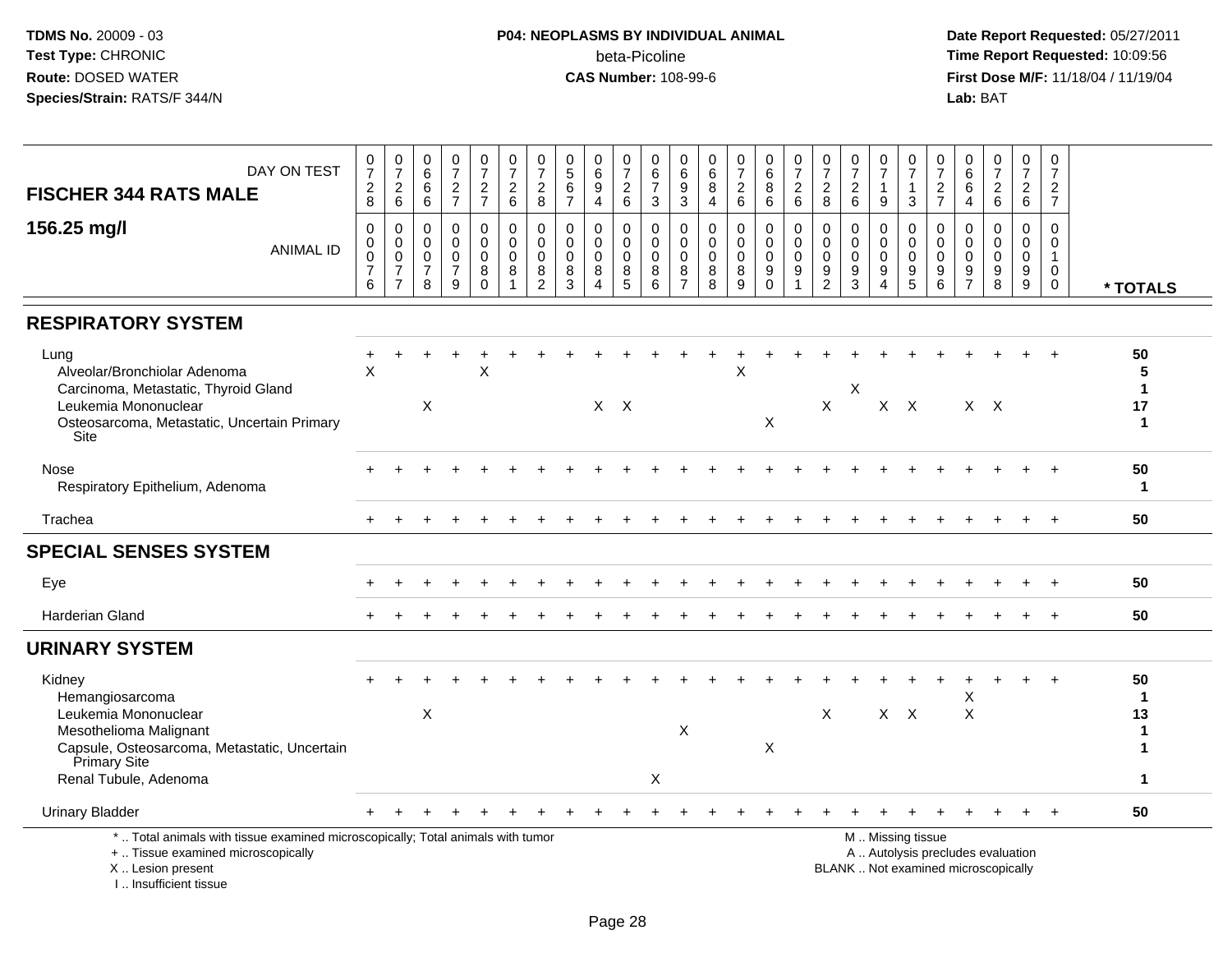# **P04: NEOPLASMS BY INDIVIDUAL ANIMAL**beta-Picoline<br>CAS Number: 108-99-6

 **Date Report Requested:** 05/27/2011 **Time Report Requested:** 10:09:56 **First Dose M/F:** 11/18/04 / 11/19/04<br>**Lab:** BAT **Lab:** BAT

| <b>FISCHER 344 RATS MALE</b>                                     | DAY ON TEST | 0<br>$\overline{ }$<br>$\overline{2}$<br>8 | $\frac{0}{7}$<br>$\overline{c}$<br>$6\phantom{a}$    | $\mathbf 0$<br>6<br>6<br>6 | $\overline{0}$<br>$\overline{2}$ | 0<br>$\rightarrow$<br>$\frac{2}{7}$ | $\frac{0}{7}$<br>$\frac{2}{6}$ | 0<br>$\rightarrow$<br>∩<br>$\epsilon$<br>8 | $\begin{array}{c} 0 \\ 5 \end{array}$<br>6 | 0<br>$\,6\,$<br>9<br>4 | 0<br>$\overline{ }$<br>$\overline{c}$<br>6 | $\boldsymbol{0}$<br>$\,6\,$<br>$\overline{ }$<br>3       | 6<br>9<br>دت | 6<br>4      | $\frac{0}{7}$<br>$\overline{2}$<br>6 | $_6^0$<br>8<br>6 | 0<br>-<br>$\overline{c}$<br>$6\phantom{a}$ | $\frac{0}{7}$<br>$\overline{2}$<br>$\,8\,$        | 0<br>$\overline{ }$<br>6             | $\frac{0}{7}$<br>9    | $\mathbf 0$<br>3      |        | 6<br>6<br>4         | $\overline{0}$<br>$\rightarrow$<br>$\overline{2}$<br>6 | 0<br>$\rightarrow$<br>2<br>6 | 0<br>$\rightarrow$<br>2<br>$\overline{ }$ |                          |
|------------------------------------------------------------------|-------------|--------------------------------------------|------------------------------------------------------|----------------------------|----------------------------------|-------------------------------------|--------------------------------|--------------------------------------------|--------------------------------------------|------------------------|--------------------------------------------|----------------------------------------------------------|--------------|-------------|--------------------------------------|------------------|--------------------------------------------|---------------------------------------------------|--------------------------------------|-----------------------|-----------------------|--------|---------------------|--------------------------------------------------------|------------------------------|-------------------------------------------|--------------------------|
| 156.25 mg/l                                                      | ANIMAL ID   | 0<br>0<br>0<br>$\overline{ }$<br>6         | 0<br>$\boldsymbol{0}$<br>$\pmb{0}$<br>$\overline{ }$ | 0<br>0<br>8                | $\mathbf 0$<br>0<br>9            | 0<br>0<br>0<br>8<br>0               | 0<br>0<br>$\pmb{0}$<br>8       | $\overline{0}$<br>0<br>0<br>8<br>2         | 0<br>0<br>0<br>8<br>3                      | 0<br>0<br>0<br>8<br>4  | 0<br>0<br>0<br>8<br>5                      | $\mathbf 0$<br>$\mathbf 0$<br>$\mathbf 0$<br>$\, 8$<br>6 | 8            | 0<br>8<br>8 | $\mathbf 0$<br>0<br>0<br>8<br>9      | 0<br>0<br>0<br>9 | 0<br>0<br>0<br>$\boldsymbol{9}$            | 0<br>0<br>0<br>$\boldsymbol{9}$<br>$\overline{2}$ | 0<br>0<br>0<br>$\boldsymbol{9}$<br>3 | 0<br>0<br>0<br>9<br>4 | 0<br>U<br>U<br>9<br>5 | 9<br>6 | 9<br>$\overline{7}$ | $\mathbf 0$<br>0<br>0<br>9<br>8                        | 0<br>0<br>9<br>9             | $\mathbf 0$<br>0<br>0<br>0                | * TOTALS                 |
| <b>SYSTEMIC LESIONS</b>                                          |             |                                            |                                                      |                            |                                  |                                     |                                |                                            |                                            |                        |                                            |                                                          |              |             |                                      |                  |                                            |                                                   |                                      |                       |                       |        |                     |                                                        |                              |                                           |                          |
| Multiple Organ<br>Leukemia Mononuclear<br>Mesothelioma Malignant |             |                                            |                                                      | X                          |                                  |                                     |                                |                                            |                                            | X X X                  |                                            |                                                          | ↗            |             |                                      |                  |                                            | X                                                 |                                      |                       | $X \times$            |        |                     | $X \times$                                             | ÷.                           |                                           | 50<br>19<br>$\mathbf{2}$ |

\* .. Total animals with tissue examined microscopically; Total animals with tumor

+ .. Tissue examined microscopically

X .. Lesion present

I .. Insufficient tissue

 M .. Missing tissuey the contract of the contract of the contract of the contract of the contract of the contract of the contract of  $A$ . Autolysis precludes evaluation Lesion present BLANK .. Not examined microscopically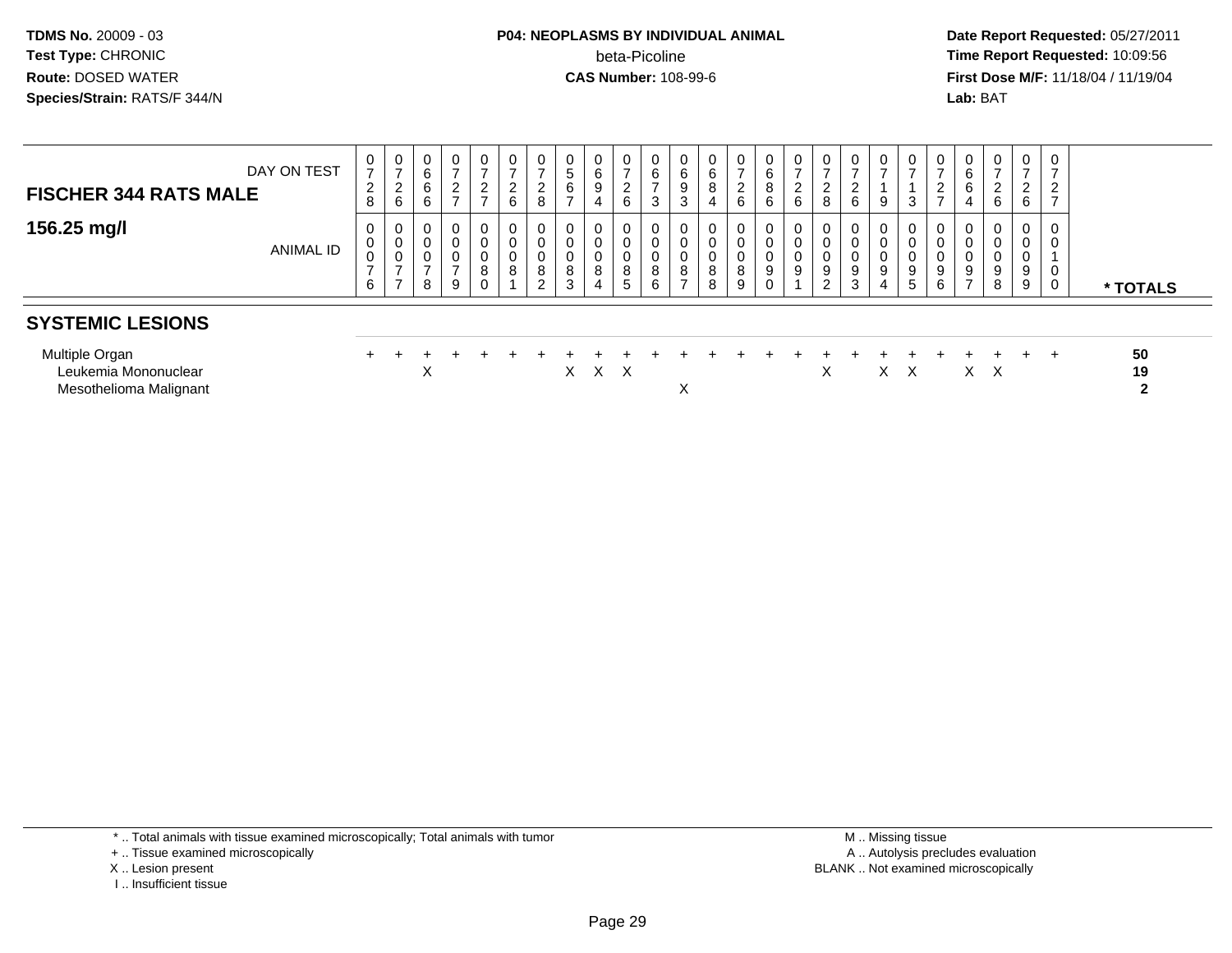# **P04: NEOPLASMS BY INDIVIDUAL ANIMAL**beta-Picoline<br>CAS Number: 108-99-6

 **Date Report Requested:** 05/27/2011 **Time Report Requested:** 10:09:56 **First Dose M/F:** 11/18/04 / 11/19/04<br>**Lab:** BAT **Lab:** BAT

| DAY ON TEST<br><b>FISCHER 344 RATS MALE</b>                                                                           | $\frac{0}{7}$                                                             | $\frac{0}{7}$                                 | $\begin{array}{c} 0 \\ 5 \end{array}$<br>$\,6\,$ | $_{3}^{\rm 0}$<br>$\boldsymbol{9}$                      | $\begin{smallmatrix}0\\7\end{smallmatrix}$ | $\begin{matrix} 0 \\ 6 \end{matrix}$<br>8                                      | $\frac{0}{7}$<br>$\overline{2}$                                          | $\frac{0}{7}$                                                | $_{6}^{\rm 0}$<br>$\frac{5}{7}$            | $\begin{array}{c} 0 \\ 7 \end{array}$                           | $\begin{array}{c} 0 \\ 7 \end{array}$      | $\frac{0}{7}$                                                                    | $\frac{0}{7}$<br>$\mathbf 0$                          | $\frac{0}{7}$                                           | $\frac{0}{7}$                                                   | $\frac{0}{7}$                               | $\pmb{0}$<br>$\overline{7}$                                                 | $_{6}^{\rm 0}$<br>$\overline{7}$                              | $\frac{0}{7}$                                           | 0<br>$6\phantom{1}$<br>$\overline{4}$                                     | 0<br>$\overline{7}$                            | 0<br>6<br>$\mathbf{1}$                                      | $\frac{0}{7}$                                     | 0<br>$\overline{7}$                     | 0<br>$\overline{7}$<br>$\overline{2}$                         |                 |
|-----------------------------------------------------------------------------------------------------------------------|---------------------------------------------------------------------------|-----------------------------------------------|--------------------------------------------------|---------------------------------------------------------|--------------------------------------------|--------------------------------------------------------------------------------|--------------------------------------------------------------------------|--------------------------------------------------------------|--------------------------------------------|-----------------------------------------------------------------|--------------------------------------------|----------------------------------------------------------------------------------|-------------------------------------------------------|---------------------------------------------------------|-----------------------------------------------------------------|---------------------------------------------|-----------------------------------------------------------------------------|---------------------------------------------------------------|---------------------------------------------------------|---------------------------------------------------------------------------|------------------------------------------------|-------------------------------------------------------------|---------------------------------------------------|-----------------------------------------|---------------------------------------------------------------|-----------------|
|                                                                                                                       | $\frac{2}{8}$                                                             | $^2\phantom{1}6$                              | $\boldsymbol{9}$                                 | 3                                                       | $_{\rm 8}^2$                               | $\overline{1}$                                                                 | 6                                                                        | $\frac{2}{6}$                                                |                                            | $\frac{2}{7}$                                                   | $\frac{2}{7}$                              | $_{\rm 8}^2$                                                                     | $\overline{1}$                                        | $\frac{2}{7}$                                           | $rac{2}{7}$                                                     | $\frac{2}{7}$                               | $_{\rm 8}^2$                                                                | $\mathbf{3}$                                                  | $\frac{2}{7}$                                           | 6                                                                         | $\frac{2}{7}$                                  | $\overline{5}$                                              | $\frac{2}{7}$                                     | $\frac{2}{8}$                           | 6                                                             |                 |
| 312.5 mg/l<br><b>ANIMAL ID</b>                                                                                        | $\mathbf 0$<br>$\pmb{0}$<br>$\overline{1}$<br>$\mathbf 0$<br>$\mathbf{1}$ | 0<br>0<br>$\mathbf{1}$<br>0<br>$\overline{2}$ | 0<br>$\mathbf 0$<br>$\overline{1}$<br>0<br>3     | 0<br>0<br>$\mathbf{1}$<br>$\mathbf 0$<br>$\overline{4}$ | $\mathbf 0$<br>0<br>1<br>0<br>5            | $\mathbf 0$<br>$\mathbf 0$<br>$\overline{1}$<br>$\mathbf 0$<br>$6\phantom{1}6$ | $\mathbf 0$<br>$\mathbf 0$<br>$\mathbf{1}$<br>$\Omega$<br>$\overline{7}$ | $\mathbf 0$<br>$\mathbf 0$<br>$\mathbf{1}$<br>$\pmb{0}$<br>8 | 0<br>$\mathbf 0$<br>$\mathbf{1}$<br>0<br>9 | $\mathbf 0$<br>$\mathbf 0$<br>$\mathbf{1}$<br>$\mathbf{1}$<br>0 | $\mathbf 0$<br>$\mathbf 0$<br>$\mathbf{1}$ | $\mathbf 0$<br>$\mathbf 0$<br>$\overline{1}$<br>$\overline{1}$<br>$\overline{2}$ | $\mathbf 0$<br>0<br>$\mathbf{1}$<br>$\mathbf{1}$<br>3 | 0<br>$\mathbf 0$<br>$\mathbf{1}$<br>1<br>$\overline{4}$ | $\mathbf 0$<br>$\mathbf 0$<br>$\mathbf{1}$<br>$\mathbf{1}$<br>5 | 0<br>0<br>$\mathbf{1}$<br>$\mathbf{1}$<br>6 | $\mathbf 0$<br>$\mathbf 0$<br>$\mathbf 1$<br>$\mathbf{1}$<br>$\overline{7}$ | $\mathbf 0$<br>$\pmb{0}$<br>$\mathbf{1}$<br>$\mathbf{1}$<br>8 | 0<br>$\mathbf 0$<br>$\overline{1}$<br>$\mathbf{1}$<br>9 | $\mathbf 0$<br>$\mathsf 0$<br>$\overline{1}$<br>$\sqrt{2}$<br>$\mathbf 0$ | 0<br>$\mathbf 0$<br>$\sqrt{2}$<br>$\mathbf{1}$ | $\mathbf 0$<br>$\mathbf 0$<br>$\mathbf{1}$<br>$\frac{2}{2}$ | 0<br>$\mathbf 0$<br>$\mathbf{1}$<br>$\frac{2}{3}$ | 0<br>0<br>$\mathbf{1}$<br>$\frac{2}{4}$ | $\mathbf 0$<br>$\mathbf 0$<br>$\overline{1}$<br>$\frac{2}{5}$ | males<br>(cont) |
| <b>ALIMENTARY SYSTEM</b>                                                                                              |                                                                           |                                               |                                                  |                                                         |                                            |                                                                                |                                                                          |                                                              |                                            |                                                                 |                                            |                                                                                  |                                                       |                                                         |                                                                 |                                             |                                                                             |                                                               |                                                         |                                                                           |                                                |                                                             |                                                   |                                         |                                                               |                 |
| Esophagus                                                                                                             |                                                                           |                                               |                                                  |                                                         |                                            |                                                                                |                                                                          |                                                              |                                            |                                                                 |                                            |                                                                                  |                                                       |                                                         |                                                                 |                                             |                                                                             |                                                               |                                                         |                                                                           |                                                |                                                             |                                                   |                                         |                                                               |                 |
| Intestine Large, Cecum                                                                                                |                                                                           |                                               |                                                  |                                                         |                                            |                                                                                |                                                                          |                                                              |                                            |                                                                 |                                            |                                                                                  |                                                       |                                                         |                                                                 |                                             |                                                                             |                                                               |                                                         |                                                                           |                                                |                                                             |                                                   |                                         |                                                               |                 |
| Intestine Large, Colon                                                                                                |                                                                           |                                               |                                                  |                                                         |                                            |                                                                                |                                                                          |                                                              |                                            |                                                                 |                                            |                                                                                  |                                                       |                                                         |                                                                 |                                             |                                                                             |                                                               |                                                         |                                                                           |                                                |                                                             |                                                   |                                         |                                                               |                 |
| Intestine Large, Rectum                                                                                               |                                                                           |                                               |                                                  |                                                         |                                            |                                                                                |                                                                          |                                                              |                                            |                                                                 |                                            |                                                                                  |                                                       |                                                         |                                                                 |                                             |                                                                             |                                                               |                                                         |                                                                           |                                                |                                                             |                                                   |                                         | $\overline{+}$                                                |                 |
| Intestine Small, Duodenum                                                                                             |                                                                           |                                               |                                                  |                                                         |                                            |                                                                                |                                                                          |                                                              |                                            |                                                                 |                                            |                                                                                  |                                                       |                                                         |                                                                 |                                             |                                                                             |                                                               |                                                         |                                                                           |                                                |                                                             |                                                   |                                         | $+$                                                           |                 |
| Intestine Small, Ileum                                                                                                |                                                                           |                                               |                                                  |                                                         |                                            |                                                                                |                                                                          |                                                              |                                            |                                                                 |                                            |                                                                                  |                                                       |                                                         |                                                                 |                                             |                                                                             |                                                               |                                                         |                                                                           |                                                |                                                             |                                                   |                                         |                                                               |                 |
| Intestine Small, Jejunum                                                                                              |                                                                           |                                               | Δ                                                |                                                         |                                            |                                                                                |                                                                          |                                                              |                                            |                                                                 |                                            |                                                                                  |                                                       |                                                         |                                                                 |                                             |                                                                             |                                                               |                                                         |                                                                           |                                                |                                                             |                                                   |                                         | $\overline{+}$                                                |                 |
| Liver<br>Carcinoma, Metastatic, Uncertain Primary Site<br>Hepatocellular Carcinoma<br>Leukemia Mononuclear            |                                                                           |                                               | $\mathsf{X}$                                     |                                                         |                                            |                                                                                | $X$ $X$                                                                  |                                                              |                                            |                                                                 | $\mathsf{X}$                               |                                                                                  |                                                       | $\sf X$                                                 |                                                                 |                                             |                                                                             |                                                               |                                                         | $X$ $X$                                                                   |                                                |                                                             | X                                                 |                                         |                                                               |                 |
| Mesentery<br>Mesothelioma Malignant                                                                                   |                                                                           |                                               |                                                  |                                                         |                                            |                                                                                |                                                                          |                                                              |                                            |                                                                 |                                            |                                                                                  |                                                       |                                                         |                                                                 |                                             |                                                                             |                                                               |                                                         |                                                                           |                                                |                                                             |                                                   |                                         |                                                               |                 |
| Pancreas<br>Leukemia Mononuclear<br>Mesothelioma Malignant                                                            |                                                                           | $\ddot{}$                                     | X                                                |                                                         |                                            |                                                                                |                                                                          |                                                              |                                            |                                                                 |                                            |                                                                                  |                                                       |                                                         |                                                                 |                                             |                                                                             |                                                               |                                                         |                                                                           |                                                |                                                             |                                                   |                                         | $\overline{+}$                                                |                 |
| <b>Salivary Glands</b><br>Leukemia Mononuclear                                                                        |                                                                           | $\ddot{}$                                     | +<br>X                                           | ÷                                                       |                                            |                                                                                |                                                                          |                                                              |                                            |                                                                 |                                            |                                                                                  |                                                       |                                                         |                                                                 |                                             |                                                                             |                                                               |                                                         |                                                                           |                                                |                                                             |                                                   |                                         | $+$                                                           |                 |
| *  Total animals with tissue examined microscopically; Total animals with tumor<br>+  Tissue examined microscopically |                                                                           |                                               |                                                  |                                                         |                                            |                                                                                |                                                                          |                                                              |                                            |                                                                 |                                            |                                                                                  |                                                       |                                                         |                                                                 |                                             |                                                                             |                                                               |                                                         | M  Missing tissue                                                         |                                                |                                                             | A  Autolysis precludes evaluation                 |                                         |                                                               |                 |

X .. Lesion present

I .. Insufficient tissue

Lesion present BLANK .. Not examined microscopically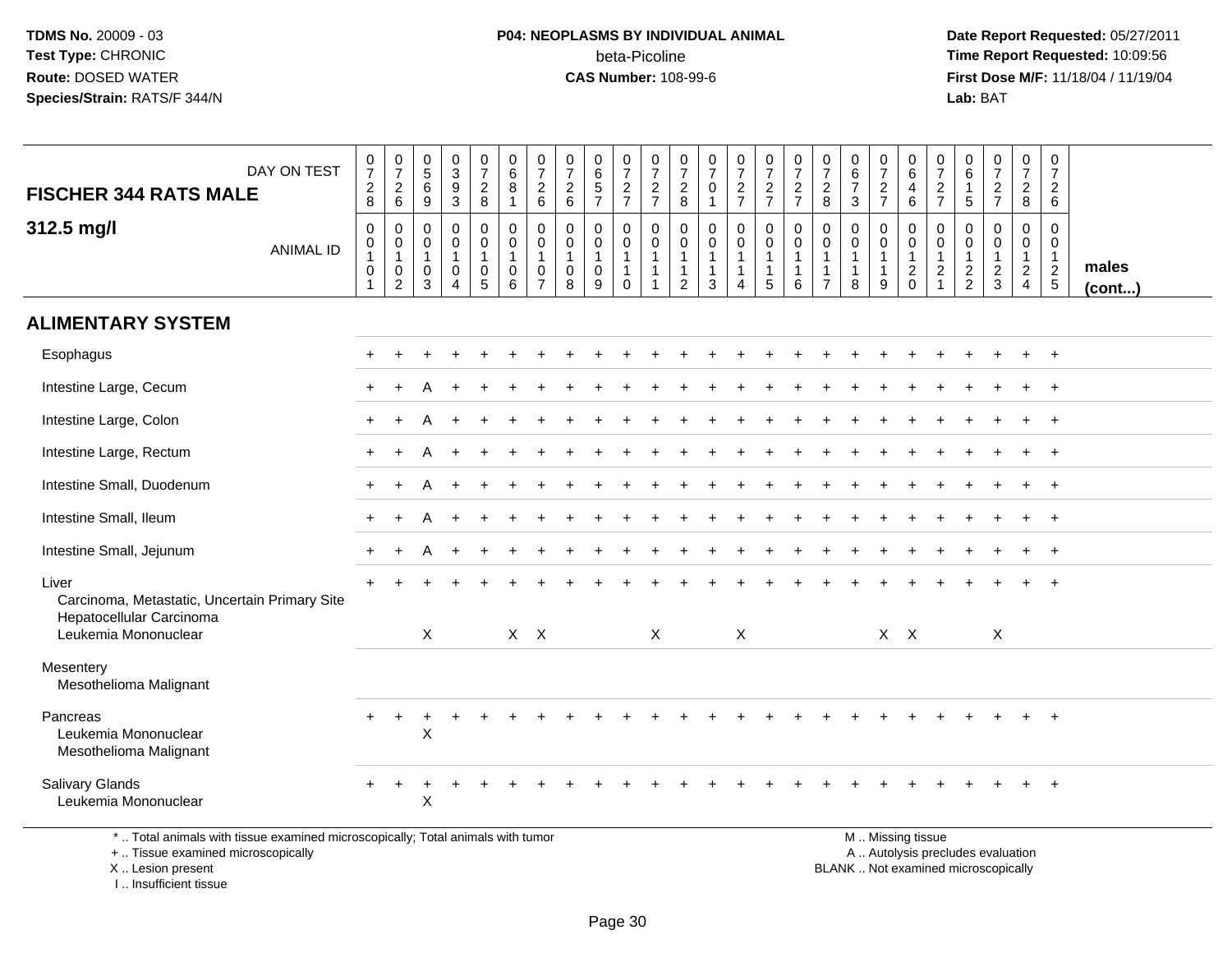# **P04: NEOPLASMS BY INDIVIDUAL ANIMAL**beta-Picoline<br>CAS Number: 108-99-6

 **Date Report Requested:** 05/27/2011 **Time Report Requested:** 10:09:56 **First Dose M/F:** 11/18/04 / 11/19/04<br>**Lab:** BAT **Lab:** BAT

| <b>FISCHER 344 RATS MALE</b>                                                                                                              | DAY ON TEST      | $\frac{0}{7}$<br>$\begin{array}{c} 2 \\ 8 \end{array}$ | $\frac{0}{7}$<br>$\begin{array}{c} 2 \\ 6 \end{array}$ | $\begin{array}{c} 0 \\ 5 \end{array}$<br>6<br>9                | $_3^0$<br>9<br>$\mathbf{3}$                                  | $\begin{smallmatrix}0\\7\end{smallmatrix}$<br>$\overline{a}$<br>8 | $\begin{array}{c} 0 \\ 6 \end{array}$<br>$\,8\,$<br>$\mathbf{1}$ | $\frac{0}{7}$<br>$\begin{array}{c} 2 \\ 6 \end{array}$                        | 0<br>$\overline{7}$<br>$\sqrt{2}$<br>6                          | 0<br>$6\phantom{1}6$<br>$\frac{5}{7}$    | $\pmb{0}$<br>$\overline{7}$<br>$rac{2}{7}$                      | 0<br>$\overline{7}$<br>$\overline{a}$<br>$\overline{7}$ | 0<br>$\overline{7}$<br>$_{8}^{\rm 2}$                         | $\frac{0}{7}$<br>0<br>$\overline{1}$                          | $\frac{0}{7}$<br>$\frac{2}{7}$                        | $\begin{array}{c} 0 \\ 7 \end{array}$<br>$rac{2}{7}$            | $\frac{0}{7}$<br>$\frac{2}{7}$   | 0<br>$\overline{7}$<br>$\overline{2}$<br>8                      | $_{6}^{\rm 0}$<br>$\overline{7}$<br>$\mathfrak{Z}$ | $\frac{0}{7}$<br>$\frac{2}{7}$                                      | 0<br>$\,6\,$<br>4<br>$\,6\,$                                      | $\mathbf 0$<br>$\overline{7}$<br>$\overline{c}$<br>$\overline{7}$ | 0<br>$6\overline{6}$<br>$\mathbf{1}$<br>5         | $\frac{0}{7}$<br>$\frac{2}{7}$                    | 0<br>$\overline{7}$<br>$\overline{2}$<br>8        | 0<br>$\overline{7}$<br>$\overline{2}$<br>6                  |                 |
|-------------------------------------------------------------------------------------------------------------------------------------------|------------------|--------------------------------------------------------|--------------------------------------------------------|----------------------------------------------------------------|--------------------------------------------------------------|-------------------------------------------------------------------|------------------------------------------------------------------|-------------------------------------------------------------------------------|-----------------------------------------------------------------|------------------------------------------|-----------------------------------------------------------------|---------------------------------------------------------|---------------------------------------------------------------|---------------------------------------------------------------|-------------------------------------------------------|-----------------------------------------------------------------|----------------------------------|-----------------------------------------------------------------|----------------------------------------------------|---------------------------------------------------------------------|-------------------------------------------------------------------|-------------------------------------------------------------------|---------------------------------------------------|---------------------------------------------------|---------------------------------------------------|-------------------------------------------------------------|-----------------|
| 312.5 mg/l                                                                                                                                | <b>ANIMAL ID</b> | $\mathbf 0$<br>0<br>$\mathbf{1}$<br>$\mathbf 0$<br>1   | 0<br>0<br>$\mathbf{1}$<br>0<br>$\overline{c}$          | $\mathbf 0$<br>$\mathbf 0$<br>$\mathbf{1}$<br>$\mathbf 0$<br>3 | $\mathbf 0$<br>$\mathbf 0$<br>$\mathbf{1}$<br>$\pmb{0}$<br>4 | $\mathbf 0$<br>0<br>$\overline{1}$<br>$\pmb{0}$<br>5              | $\mathbf 0$<br>$\pmb{0}$<br>$\mathbf{1}$<br>$\pmb{0}$<br>6       | $\mathbf 0$<br>$\mathbf 0$<br>$\overline{1}$<br>$\mathbf 0$<br>$\overline{7}$ | $\mathbf 0$<br>0<br>$\mathbf{1}$<br>$\mathbf 0$<br>$\mathbf{8}$ | 0<br>0<br>$\mathbf{1}$<br>$\pmb{0}$<br>9 | 0<br>$\mathbf 0$<br>$\mathbf{1}$<br>$\mathbf{1}$<br>$\mathbf 0$ | $\mathbf 0$<br>0<br>$\mathbf{1}$<br>$\mathbf 1$<br>1    | $\Omega$<br>0<br>$\mathbf 1$<br>$\mathbf 1$<br>$\overline{2}$ | $\mathbf 0$<br>$\pmb{0}$<br>$\mathbf{1}$<br>$\mathbf{1}$<br>3 | $\mathbf 0$<br>0<br>$\mathbf{1}$<br>$\mathbf{1}$<br>4 | $\mathbf 0$<br>$\mathbf 0$<br>$\mathbf{1}$<br>$\mathbf{1}$<br>5 | 0<br>0<br>$\mathbf{1}$<br>1<br>6 | $\Omega$<br>0<br>$\mathbf{1}$<br>$\mathbf{1}$<br>$\overline{7}$ | $\mathbf 0$<br>0<br>$\mathbf{1}$<br>8              | $\mathbf 0$<br>$\mathbf 0$<br>$\overline{1}$<br>$\overline{1}$<br>9 | $\mathbf 0$<br>0<br>$\mathbf{1}$<br>$\overline{c}$<br>$\mathbf 0$ | 0<br>$\mathbf 0$<br>1<br>$\overline{c}$<br>1                      | 0<br>$\mathbf 0$<br>$\mathbf{1}$<br>$\frac{2}{2}$ | $\mathbf 0$<br>0<br>$\mathbf{1}$<br>$\frac{2}{3}$ | $\mathbf 0$<br>0<br>$\mathbf{1}$<br>$\frac{2}{4}$ | $\mathbf 0$<br>$\mathbf 0$<br>$\mathbf{1}$<br>$\frac{2}{5}$ | males<br>(cont) |
| Stomach, Forestomach<br>Squamous Cell Papilloma                                                                                           |                  | $\overline{ }$<br>X                                    |                                                        |                                                                |                                                              |                                                                   |                                                                  |                                                                               |                                                                 |                                          |                                                                 |                                                         |                                                               |                                                               |                                                       |                                                                 |                                  |                                                                 |                                                    |                                                                     |                                                                   |                                                                   |                                                   |                                                   |                                                   | $+$                                                         |                 |
| Stomach, Glandular                                                                                                                        |                  |                                                        |                                                        |                                                                |                                                              |                                                                   |                                                                  |                                                                               |                                                                 |                                          |                                                                 |                                                         |                                                               |                                                               |                                                       |                                                                 |                                  |                                                                 |                                                    |                                                                     |                                                                   |                                                                   |                                                   |                                                   |                                                   |                                                             |                 |
| Tongue<br>Squamous Cell Carcinoma<br>Squamous Cell Papilloma                                                                              |                  |                                                        |                                                        |                                                                | $\ddot{}$<br>$\boldsymbol{\mathsf{X}}$                       |                                                                   |                                                                  |                                                                               |                                                                 |                                          |                                                                 |                                                         |                                                               |                                                               |                                                       |                                                                 |                                  |                                                                 |                                                    |                                                                     |                                                                   |                                                                   |                                                   |                                                   |                                                   |                                                             |                 |
| <b>CARDIOVASCULAR SYSTEM</b>                                                                                                              |                  |                                                        |                                                        |                                                                |                                                              |                                                                   |                                                                  |                                                                               |                                                                 |                                          |                                                                 |                                                         |                                                               |                                                               |                                                       |                                                                 |                                  |                                                                 |                                                    |                                                                     |                                                                   |                                                                   |                                                   |                                                   |                                                   |                                                             |                 |
| <b>Blood Vessel</b>                                                                                                                       |                  |                                                        |                                                        |                                                                |                                                              |                                                                   |                                                                  |                                                                               |                                                                 |                                          |                                                                 |                                                         |                                                               |                                                               |                                                       |                                                                 |                                  |                                                                 |                                                    |                                                                     |                                                                   |                                                                   |                                                   |                                                   |                                                   | $+$                                                         |                 |
| Heart<br>Leukemia Mononuclear                                                                                                             |                  |                                                        |                                                        | X                                                              |                                                              |                                                                   | X                                                                |                                                                               |                                                                 |                                          |                                                                 |                                                         |                                                               |                                                               |                                                       |                                                                 |                                  |                                                                 |                                                    |                                                                     | X                                                                 |                                                                   |                                                   |                                                   |                                                   |                                                             |                 |
| <b>ENDOCRINE SYSTEM</b>                                                                                                                   |                  |                                                        |                                                        |                                                                |                                                              |                                                                   |                                                                  |                                                                               |                                                                 |                                          |                                                                 |                                                         |                                                               |                                                               |                                                       |                                                                 |                                  |                                                                 |                                                    |                                                                     |                                                                   |                                                                   |                                                   |                                                   |                                                   |                                                             |                 |
| <b>Adrenal Cortex</b><br>Adenoma<br>Leukemia Mononuclear                                                                                  |                  |                                                        |                                                        | X<br>X                                                         |                                                              |                                                                   |                                                                  | $X$ $X$                                                                       |                                                                 |                                          |                                                                 |                                                         |                                                               |                                                               |                                                       |                                                                 |                                  |                                                                 |                                                    |                                                                     | $\boldsymbol{\mathsf{X}}$                                         |                                                                   |                                                   |                                                   |                                                   |                                                             |                 |
| Adrenal Medulla<br>Leukemia Mononuclear<br>Pheochromocytoma Benign<br>Pheochromocytoma Malignant<br>Bilateral, Pheochromocytoma Malignant |                  |                                                        |                                                        | X                                                              |                                                              | $\boldsymbol{\mathsf{X}}$                                         | X                                                                | X<br>$\pmb{\times}$                                                           |                                                                 | $\pmb{\times}$                           |                                                                 |                                                         |                                                               |                                                               |                                                       | X                                                               |                                  |                                                                 |                                                    |                                                                     | $\times$                                                          | $\mathsf X$                                                       |                                                   |                                                   |                                                   |                                                             |                 |
| Islets, Pancreatic<br>Adenoma                                                                                                             |                  |                                                        |                                                        |                                                                |                                                              |                                                                   |                                                                  |                                                                               |                                                                 |                                          |                                                                 |                                                         |                                                               |                                                               |                                                       |                                                                 |                                  |                                                                 |                                                    | $\sf X$                                                             |                                                                   |                                                                   | $\boldsymbol{\mathsf{X}}$                         |                                                   | $\ddot{}$                                         | $+$                                                         |                 |
| *  Total animals with tissue examined microscopically; Total animals with tumor<br>+  Tissue examined microscopically                     |                  |                                                        |                                                        |                                                                |                                                              |                                                                   |                                                                  |                                                                               |                                                                 |                                          |                                                                 |                                                         |                                                               |                                                               |                                                       |                                                                 |                                  |                                                                 |                                                    |                                                                     | M  Missing tissue<br>A  Autolysis precludes evaluation            |                                                                   |                                                   |                                                   |                                                   |                                                             |                 |

 Lesion present BLANK .. Not examined microscopicallyX .. Lesion present

I .. Insufficient tissue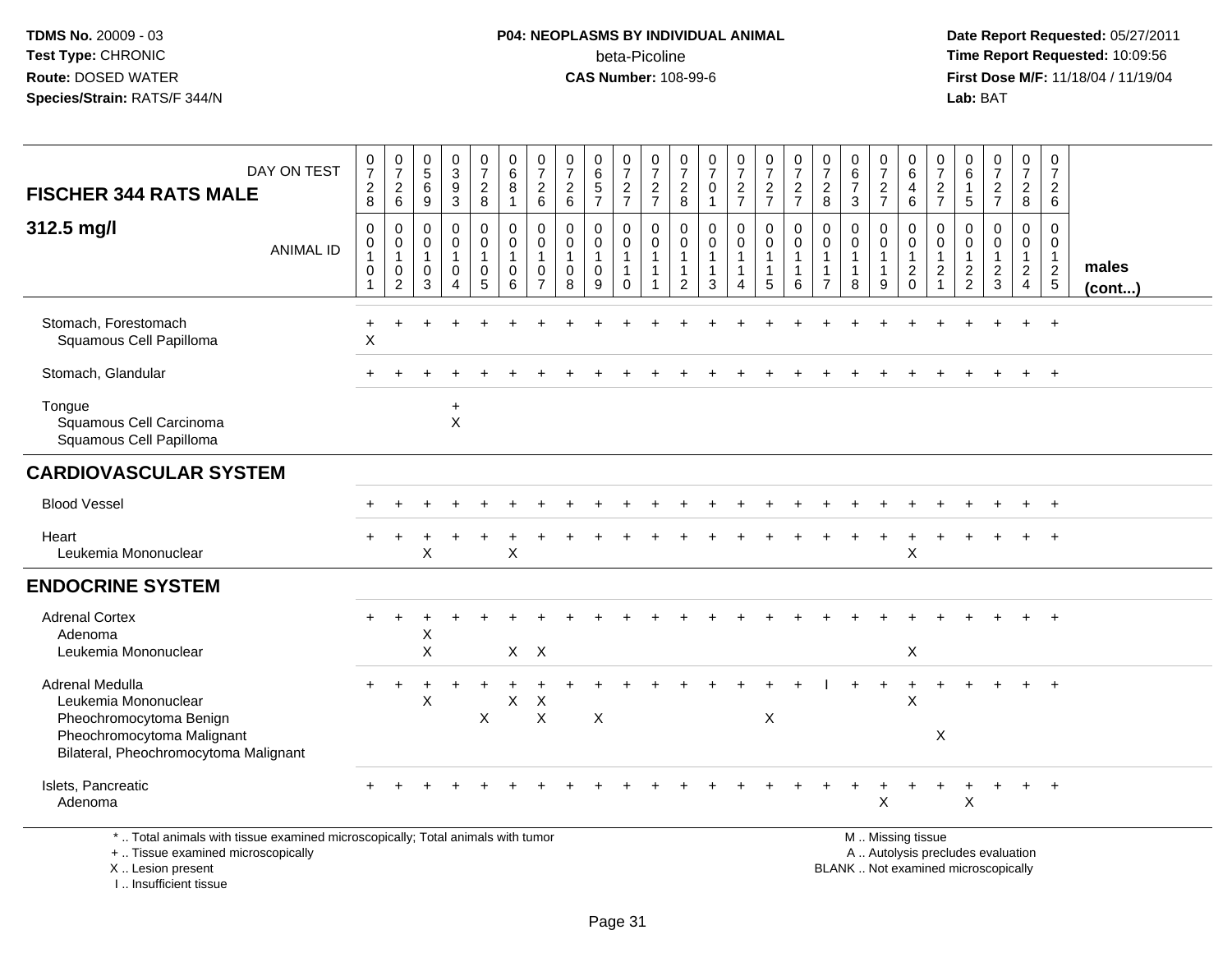# **P04: NEOPLASMS BY INDIVIDUAL ANIMAL**beta-Picoline<br>CAS Number: 108-99-6

 **Date Report Requested:** 05/27/2011 **Time Report Requested:** 10:09:56 **First Dose M/F:** 11/18/04 / 11/19/04<br>**Lab:** BAT **Lab:** BAT

| DAY ON TEST<br><b>FISCHER 344 RATS MALE</b>                                                                      | $\frac{0}{7}$<br>$_{\rm 8}^2$                   | $\frac{0}{7}$<br>$\overline{2}$<br>$\,6\,$                      | 0<br>$\overline{5}$<br>$\,6\,$<br>$\boldsymbol{9}$             | $\frac{0}{3}$<br>$\overline{9}$<br>$\overline{3}$                           | $\frac{0}{7}$<br>$\frac{2}{8}$                       | $\begin{array}{c} 0 \\ 6 \end{array}$<br>$\overline{8}$<br>$\mathbf{1}$   | $\frac{0}{7}$<br>$\overline{c}$<br>$\,6\,$                      | $\frac{0}{7}$<br>$^2\phantom{1}6$  | $\begin{array}{c} 0 \\ 6 \end{array}$<br>$\frac{5}{7}$         | $\frac{0}{7}$<br>$\frac{2}{7}$                                  | 0<br>$\overline{7}$<br>$\frac{2}{7}$                                       | 0<br>$\overline{7}$<br>$_{8}^2$                                              | 0<br>$\overline{7}$<br>0<br>$\overline{1}$                      | $\frac{0}{7}$<br>$\frac{2}{7}$                        | $\frac{0}{7}$<br>$\frac{2}{7}$                                     | $\frac{0}{7}$<br>$\frac{2}{7}$                                      | 0<br>$\overline{7}$<br>$\overline{c}$<br>8                         | 0<br>$\,6\,$<br>$\overline{7}$<br>$\mathfrak{Z}$                | $\frac{0}{7}$<br>$\frac{2}{7}$                                  | $\begin{matrix} 0 \\ 6 \end{matrix}$<br>$\overline{4}$<br>$6\phantom{a}$    | $\frac{0}{7}$<br>$\frac{2}{7}$                                             | 0<br>6<br>$\mathbf{1}$<br>$\sqrt{5}$           | $\frac{0}{7}$<br>$\frac{2}{7}$                    | 0<br>$\overline{7}$<br>$\overline{c}$<br>8              | 0<br>$\overline{7}$<br>$\sqrt{2}$<br>$\,6\,$                                     |                 |
|------------------------------------------------------------------------------------------------------------------|-------------------------------------------------|-----------------------------------------------------------------|----------------------------------------------------------------|-----------------------------------------------------------------------------|------------------------------------------------------|---------------------------------------------------------------------------|-----------------------------------------------------------------|------------------------------------|----------------------------------------------------------------|-----------------------------------------------------------------|----------------------------------------------------------------------------|------------------------------------------------------------------------------|-----------------------------------------------------------------|-------------------------------------------------------|--------------------------------------------------------------------|---------------------------------------------------------------------|--------------------------------------------------------------------|-----------------------------------------------------------------|-----------------------------------------------------------------|-----------------------------------------------------------------------------|----------------------------------------------------------------------------|------------------------------------------------|---------------------------------------------------|---------------------------------------------------------|----------------------------------------------------------------------------------|-----------------|
| 312.5 mg/l<br><b>ANIMAL ID</b>                                                                                   | $\mathbf 0$<br>0<br>$\mathbf{1}$<br>$\mathbf 0$ | $\mathbf 0$<br>$\mathbf 0$<br>$\overline{1}$<br>0<br>$\sqrt{2}$ | $\mathbf 0$<br>$\mathbf 0$<br>$\mathbf{1}$<br>$\mathbf 0$<br>3 | $\mathbf 0$<br>$\mathbf 0$<br>$\mathbf{1}$<br>$\mathbf 0$<br>$\overline{4}$ | 0<br>$\mathbf 0$<br>$\mathbf{1}$<br>$\mathbf 0$<br>5 | $\pmb{0}$<br>$\mathbf 0$<br>$\mathbf{1}$<br>$\mathbf 0$<br>$6\phantom{1}$ | $\mathbf 0$<br>$\pmb{0}$<br>$\mathbf{1}$<br>0<br>$\overline{7}$ | 0<br>0<br>$\overline{1}$<br>0<br>8 | $\mathbf 0$<br>$\mathbf 0$<br>$\mathbf{1}$<br>$\mathbf 0$<br>9 | 0<br>$\mathbf 0$<br>$\mathbf{1}$<br>$\mathbf{1}$<br>$\mathbf 0$ | $\mathbf 0$<br>$\mathbf 0$<br>$\mathbf{1}$<br>$\mathbf{1}$<br>$\mathbf{1}$ | $\mathbf 0$<br>$\mathbf 0$<br>$\mathbf{1}$<br>$\mathbf{1}$<br>$\overline{2}$ | $\mathbf 0$<br>$\mathbf 0$<br>$\mathbf{1}$<br>$\mathbf{1}$<br>3 | 0<br>$\pmb{0}$<br>1<br>$\mathbf{1}$<br>$\overline{4}$ | 0<br>$\mathbf 0$<br>$\overline{1}$<br>$\overline{1}$<br>$\sqrt{5}$ | $\mathbf 0$<br>$\mathbf 0$<br>$\overline{1}$<br>$\overline{1}$<br>6 | $\mathbf 0$<br>0<br>$\mathbf{1}$<br>$\mathbf{1}$<br>$\overline{7}$ | $\mathbf 0$<br>$\mathbf 0$<br>$\mathbf{1}$<br>$\mathbf{1}$<br>8 | $\mathbf 0$<br>$\mathbf 0$<br>$\mathbf{1}$<br>$\mathbf{1}$<br>9 | $\mathbf 0$<br>$\mathbf 0$<br>$\mathbf{1}$<br>$\overline{c}$<br>$\mathbf 0$ | 0<br>$\mathsf{O}\xspace$<br>$\mathbf{1}$<br>$\overline{c}$<br>$\mathbf{1}$ | $\Omega$<br>0<br>$\mathbf{1}$<br>$\frac{2}{2}$ | 0<br>$\mathbf 0$<br>$\mathbf{1}$<br>$\frac{2}{3}$ | 0<br>$\mathbf 0$<br>$\mathbf{1}$<br>$\overline{2}$<br>4 | $\mathbf 0$<br>$\mathbf 0$<br>$\overline{1}$<br>$\overline{2}$<br>$\overline{5}$ | males<br>(cont) |
| Leukemia Mononuclear                                                                                             |                                                 |                                                                 |                                                                |                                                                             |                                                      |                                                                           |                                                                 |                                    |                                                                |                                                                 |                                                                            |                                                                              |                                                                 |                                                       |                                                                    |                                                                     |                                                                    |                                                                 |                                                                 |                                                                             |                                                                            |                                                |                                                   |                                                         |                                                                                  |                 |
| Parathyroid Gland                                                                                                |                                                 |                                                                 |                                                                |                                                                             |                                                      |                                                                           |                                                                 |                                    |                                                                |                                                                 |                                                                            |                                                                              |                                                                 |                                                       |                                                                    |                                                                     |                                                                    |                                                                 |                                                                 |                                                                             |                                                                            | $+$                                            | M                                                 |                                                         | $\frac{1}{2}$                                                                    |                 |
| <b>Pituitary Gland</b><br>Leukemia Mononuclear<br>Pars Distalis, Adenoma<br>Pars Intermedia, Adenoma             | $+$                                             | X                                                               | Χ                                                              |                                                                             |                                                      | $\sf X$                                                                   |                                                                 | $\boldsymbol{\mathsf{X}}$          |                                                                |                                                                 |                                                                            |                                                                              | $X$ $X$                                                         |                                                       | $\mathsf{X}$                                                       |                                                                     |                                                                    | X X X                                                           |                                                                 | $\sf X$                                                                     |                                                                            | $X$ $X$                                        |                                                   | $\ddot{}$                                               | $+$<br>$X \times$                                                                |                 |
| <b>Thyroid Gland</b><br>Leukemia Mononuclear<br>C-cell, Adenoma<br>C-cell, Carcinoma<br>Follicular Cell, Adenoma | $+$                                             |                                                                 | $\pmb{\times}$                                                 |                                                                             |                                                      | X                                                                         |                                                                 |                                    |                                                                |                                                                 |                                                                            |                                                                              |                                                                 |                                                       |                                                                    |                                                                     |                                                                    |                                                                 |                                                                 |                                                                             | X                                                                          |                                                |                                                   | X                                                       | $+$                                                                              |                 |
| <b>GENERAL BODY SYSTEM</b>                                                                                       |                                                 |                                                                 |                                                                |                                                                             |                                                      |                                                                           |                                                                 |                                    |                                                                |                                                                 |                                                                            |                                                                              |                                                                 |                                                       |                                                                    |                                                                     |                                                                    |                                                                 |                                                                 |                                                                             |                                                                            |                                                |                                                   |                                                         |                                                                                  |                 |
| Peritoneum<br>Mesothelioma Malignant                                                                             |                                                 |                                                                 |                                                                |                                                                             |                                                      |                                                                           |                                                                 |                                    |                                                                |                                                                 |                                                                            |                                                                              |                                                                 |                                                       |                                                                    |                                                                     |                                                                    |                                                                 |                                                                 |                                                                             |                                                                            |                                                |                                                   |                                                         |                                                                                  |                 |
| <b>GENITAL SYSTEM</b>                                                                                            |                                                 |                                                                 |                                                                |                                                                             |                                                      |                                                                           |                                                                 |                                    |                                                                |                                                                 |                                                                            |                                                                              |                                                                 |                                                       |                                                                    |                                                                     |                                                                    |                                                                 |                                                                 |                                                                             |                                                                            |                                                |                                                   |                                                         |                                                                                  |                 |
| Epididymis<br>Leukemia Mononuclear<br>Bilateral, Mesothelioma Malignant                                          | $\ddot{}$                                       | $\ddot{}$                                                       | +<br>X                                                         |                                                                             |                                                      |                                                                           |                                                                 |                                    |                                                                |                                                                 |                                                                            |                                                                              |                                                                 |                                                       |                                                                    |                                                                     |                                                                    |                                                                 |                                                                 |                                                                             |                                                                            |                                                |                                                   |                                                         | $+$                                                                              |                 |
| <b>Preputial Gland</b><br>Adenoma<br>Carcinoma<br>Leukemia Mononuclear                                           |                                                 |                                                                 | $\pmb{\times}$                                                 |                                                                             |                                                      |                                                                           |                                                                 |                                    |                                                                |                                                                 |                                                                            |                                                                              |                                                                 |                                                       |                                                                    |                                                                     |                                                                    |                                                                 |                                                                 |                                                                             |                                                                            |                                                |                                                   |                                                         | $+$                                                                              |                 |
| *  Total animals with tissue examined microscopically; Total animals with tumor                                  |                                                 |                                                                 |                                                                |                                                                             |                                                      |                                                                           |                                                                 |                                    |                                                                |                                                                 |                                                                            |                                                                              |                                                                 |                                                       |                                                                    |                                                                     |                                                                    |                                                                 |                                                                 | M  Missing tissue                                                           |                                                                            |                                                |                                                   |                                                         |                                                                                  |                 |

+ .. Tissue examined microscopically

X .. Lesion present

I .. Insufficient tissue

M .. Missing tissue A .. Autolysis precludes evaluation Lesion present BLANK .. Not examined microscopically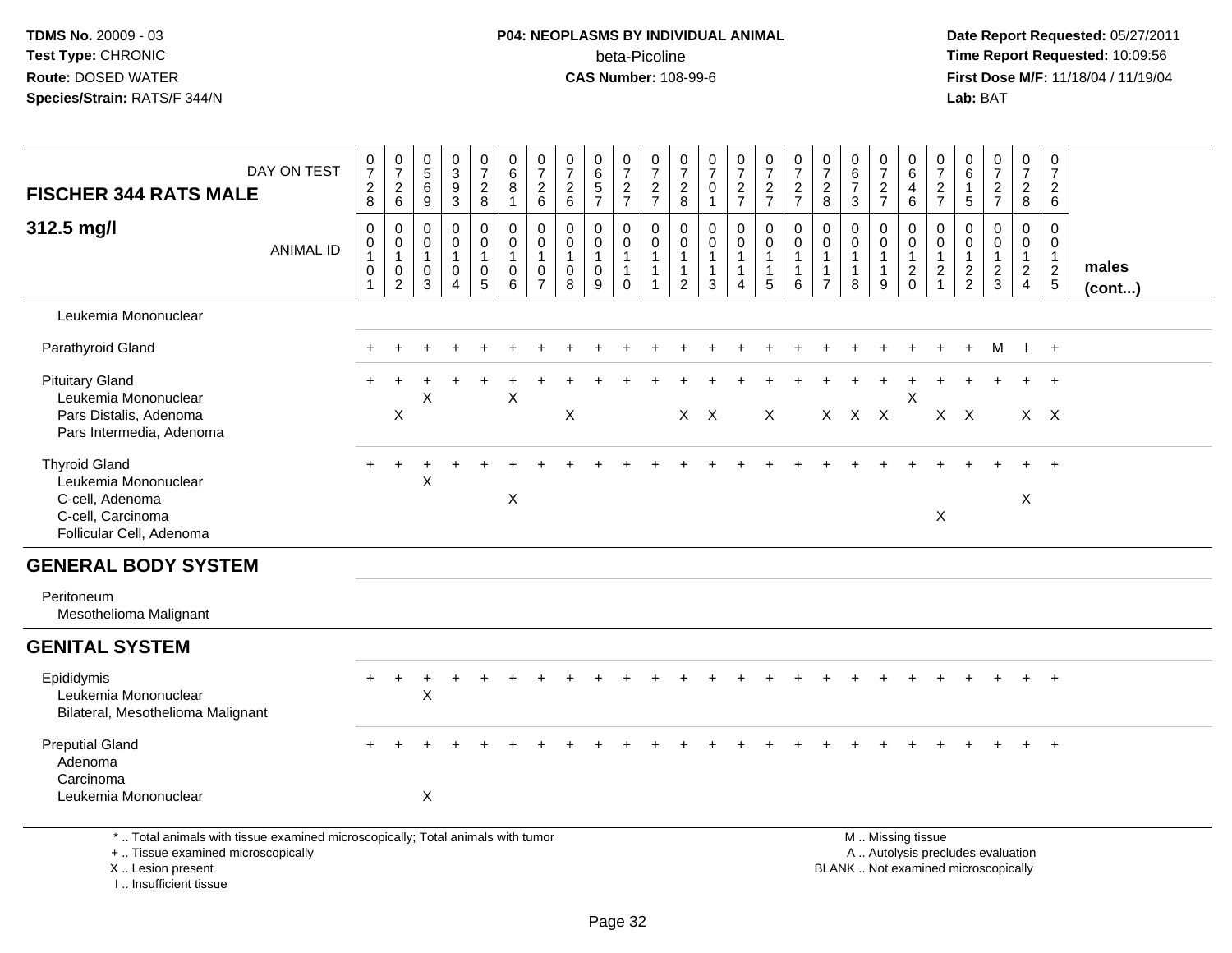# **P04: NEOPLASMS BY INDIVIDUAL ANIMAL**beta-Picoline<br>CAS Number: 108-99-6

 **Date Report Requested:** 05/27/2011 **Time Report Requested:** 10:09:56 **First Dose M/F:** 11/18/04 / 11/19/04<br>**Lab:** BAT **Lab:** BAT

| DAY ON TEST<br><b>FISCHER 344 RATS MALE</b><br>312.5 mg/l                                                                                                  | $\frac{0}{7}$<br>$\frac{2}{8}$<br>$\mathbf 0$  | $\frac{0}{7}$<br>$\overline{2}$<br>$6\phantom{1}6$<br>0 | $\begin{array}{c} 0 \\ 5 \end{array}$<br>6<br>$9\,$<br>0 | $_{3}^{\rm 0}$<br>$\frac{9}{3}$<br>0  | $\begin{array}{c} 0 \\ 7 \end{array}$<br>$\overline{2}$<br>8<br>$\mathbf 0$ | $\begin{array}{c} 0 \\ 6 \end{array}$<br>8<br>$\mathbf{1}$<br>0 | $\frac{0}{7}$<br>$^2\phantom{0}6$<br>$\mathbf 0$               | $\frac{0}{7}$<br>$\frac{2}{6}$<br>$\mathbf 0$   | 0<br>$\,6$<br>$\frac{5}{7}$<br>0              | $\pmb{0}$<br>$\overline{7}$<br>$\frac{2}{7}$<br>0          | 0<br>$\overline{7}$<br>$\frac{2}{7}$<br>0 | 0<br>$\overline{7}$<br>$_{8}^2$<br>0                | $\frac{0}{7}$<br>$\pmb{0}$<br>$\mathbf{1}$<br>$\mathbf 0$ | $\frac{0}{7}$<br>$rac{2}{7}$<br>$\mathbf 0$     | $\frac{0}{7}$<br>$rac{2}{7}$<br>$\mathbf 0$          | $\frac{0}{7}$<br>$\frac{2}{7}$<br>0 | $\frac{0}{7}$<br>$\sqrt{2}$<br>8<br>$\mathbf 0$            | $_{6}^{\rm 0}$<br>$\overline{7}$<br>$\mathbf{3}$<br>$\mathbf 0$ | 0<br>$\overline{7}$<br>$\frac{2}{7}$<br>0          | 0<br>$\,6\,$<br>4<br>$\,6\,$<br>$\mathbf 0$                  | 0<br>$\overline{7}$<br>$\frac{2}{7}$<br>0                       | 0<br>$\,6\,$<br>$\mathbf{1}$<br>$\sqrt{5}$<br>0                   | $\frac{0}{7}$<br>$\frac{2}{7}$<br>0          | $\pmb{0}$<br>$\overline{7}$<br>$\overline{a}$<br>8<br>$\mathbf 0$ | 0<br>$\overline{7}$<br>$\overline{2}$<br>$\,6\,$<br>$\mathbf 0$ |                 |
|------------------------------------------------------------------------------------------------------------------------------------------------------------|------------------------------------------------|---------------------------------------------------------|----------------------------------------------------------|---------------------------------------|-----------------------------------------------------------------------------|-----------------------------------------------------------------|----------------------------------------------------------------|-------------------------------------------------|-----------------------------------------------|------------------------------------------------------------|-------------------------------------------|-----------------------------------------------------|-----------------------------------------------------------|-------------------------------------------------|------------------------------------------------------|-------------------------------------|------------------------------------------------------------|-----------------------------------------------------------------|----------------------------------------------------|--------------------------------------------------------------|-----------------------------------------------------------------|-------------------------------------------------------------------|----------------------------------------------|-------------------------------------------------------------------|-----------------------------------------------------------------|-----------------|
| <b>ANIMAL ID</b>                                                                                                                                           | $\pmb{0}$<br>$\mathbf{1}$<br>$\mathbf 0$<br>-1 | 0<br>$\mathbf{1}$<br>$\mathbf 0$<br>$\overline{c}$      | $\mathbf 0$<br>$\mathbf{1}$<br>$\mathbf 0$<br>3          | $\mathbf 0$<br>$\mathbf{1}$<br>0<br>4 | 0<br>$\mathbf{1}$<br>$\mathbf 0$<br>5                                       | $\mathbf 0$<br>1<br>$\mathbf 0$<br>$6\phantom{a}$               | $\mathbf 0$<br>$\overline{1}$<br>$\mathbf 0$<br>$\overline{7}$ | $\mathbf 0$<br>$\mathbf{1}$<br>$\mathbf 0$<br>8 | 0<br>$\mathbf{1}$<br>$\mathsf{O}\xspace$<br>9 | $\mathbf 0$<br>$\mathbf{1}$<br>$\mathbf{1}$<br>$\mathbf 0$ | 0<br>$\mathbf{1}$<br>$\mathbf 1$<br>1     | 0<br>$\mathbf{1}$<br>$\mathbf{1}$<br>$\overline{2}$ | $\pmb{0}$<br>$\mathbf{1}$<br>$\mathbf{1}$<br>$\mathbf{3}$ | $\mathbf 0$<br>$\mathbf{1}$<br>$\mathbf 1$<br>4 | $\mathbf 0$<br>$\overline{1}$<br>$\overline{1}$<br>5 | $\mathbf 0$<br>1<br>1<br>6          | $\Omega$<br>$\mathbf{1}$<br>$\mathbf{1}$<br>$\overline{7}$ | $\mathbf 0$<br>$\mathbf{1}$<br>$\mathbf{1}$<br>8                | $\mathbf 0$<br>$\overline{1}$<br>$\mathbf{1}$<br>9 | $\mathbf 0$<br>$\mathbf{1}$<br>$\overline{c}$<br>$\mathbf 0$ | $\mathbf 0$<br>$\mathbf{1}$<br>$\boldsymbol{2}$<br>$\mathbf{1}$ | $\mathbf 0$<br>$\mathbf{1}$<br>$\boldsymbol{2}$<br>$\overline{2}$ | $\mathbf 0$<br>$\mathbf{1}$<br>$\frac{2}{3}$ | $\mathbf 0$<br>$\mathbf{1}$<br>$\frac{2}{4}$                      | $\mathbf 0$<br>$\mathbf{1}$<br>$\frac{2}{5}$                    | males<br>(cont) |
| Prostate<br>Leukemia Mononuclear                                                                                                                           |                                                |                                                         | Χ                                                        |                                       |                                                                             |                                                                 |                                                                |                                                 |                                               |                                                            |                                           |                                                     |                                                           |                                                 |                                                      |                                     |                                                            |                                                                 |                                                    |                                                              |                                                                 |                                                                   |                                              |                                                                   | $\overline{+}$                                                  |                 |
| Seminal Vesicle<br>Leukemia Mononuclear                                                                                                                    |                                                |                                                         | Χ                                                        |                                       |                                                                             |                                                                 |                                                                |                                                 |                                               |                                                            |                                           |                                                     |                                                           |                                                 |                                                      |                                     |                                                            |                                                                 |                                                    |                                                              |                                                                 |                                                                   |                                              |                                                                   |                                                                 |                 |
| <b>Testes</b><br>Leukemia Mononuclear<br>Mesothelioma Malignant                                                                                            | $\ddot{}$                                      | $\ddot{}$                                               | X                                                        |                                       |                                                                             |                                                                 |                                                                |                                                 |                                               |                                                            |                                           |                                                     |                                                           |                                                 |                                                      |                                     |                                                            |                                                                 |                                                    |                                                              |                                                                 |                                                                   |                                              |                                                                   | $\ddot{}$                                                       |                 |
| Bilateral, Interstitial Cell, Adenoma<br>Interstitial Cell, Adenoma<br>Tunic, Leiomyosarcoma                                                               | $\boldsymbol{\mathsf{X}}$                      | $\boldsymbol{\mathsf{X}}$                               | $\sf X$                                                  |                                       | Χ<br>X                                                                      | $\boldsymbol{\mathsf{X}}$                                       |                                                                | $X$ $X$                                         | $\boldsymbol{\mathsf{X}}$                     |                                                            | X X X                                     |                                                     |                                                           | X                                               | $\mathsf{X}$                                         | $\boldsymbol{X}$                    | $\boldsymbol{X}$                                           |                                                                 | $X$ $X$                                            |                                                              | $\boldsymbol{\mathsf{X}}$                                       |                                                                   | Χ                                            |                                                                   | $X$ $X$                                                         |                 |
| <b>HEMATOPOIETIC SYSTEM</b>                                                                                                                                |                                                |                                                         |                                                          |                                       |                                                                             |                                                                 |                                                                |                                                 |                                               |                                                            |                                           |                                                     |                                                           |                                                 |                                                      |                                     |                                                            |                                                                 |                                                    |                                                              |                                                                 |                                                                   |                                              |                                                                   |                                                                 |                 |
| <b>Bone Marrow</b><br>Leukemia Mononuclear<br>Lymphoma Malignant                                                                                           |                                                |                                                         | X                                                        |                                       |                                                                             | $\mathsf{X}$                                                    | $\boldsymbol{\mathsf{X}}$                                      |                                                 |                                               |                                                            | $\mathsf X$                               |                                                     |                                                           |                                                 |                                                      |                                     |                                                            |                                                                 | X                                                  | $\mathsf{X}$                                                 |                                                                 |                                                                   |                                              | $+$                                                               | $+$                                                             |                 |
| Lymph Node<br>Deep Cervical, Leukemia Mononuclear<br>Lumbar, Leukemia Mononuclear<br>Mediastinal, Leukemia Mononuclear<br>Pancreatic, Leukemia Mononuclear |                                                | $\ddot{}$                                               |                                                          | $\div$                                |                                                                             | $\ddot{}$<br>X                                                  |                                                                |                                                 |                                               |                                                            |                                           |                                                     |                                                           |                                                 |                                                      |                                     |                                                            |                                                                 |                                                    |                                                              |                                                                 |                                                                   |                                              | $+$                                                               |                                                                 |                 |
| Lymph Node, Mandibular                                                                                                                                     | м                                              | м                                                       | М                                                        | M                                     | M                                                                           | м                                                               | м                                                              | м                                               | м                                             | M                                                          | M                                         | M                                                   | M                                                         | M                                               | M                                                    | M                                   | M                                                          | M                                                               | M                                                  | M                                                            | M                                                               | M                                                                 | M                                            |                                                                   | M M                                                             |                 |
| Lymph Node, Mesenteric<br>Carcinoma, Metastatic, Uncertain Primary Site<br>Leukemia Mononuclear                                                            |                                                |                                                         | X                                                        |                                       |                                                                             | $\mathsf X$                                                     | X                                                              |                                                 |                                               |                                                            |                                           |                                                     |                                                           |                                                 |                                                      |                                     |                                                            |                                                                 |                                                    |                                                              |                                                                 |                                                                   |                                              |                                                                   | $\ddot{}$                                                       |                 |
| *  Total animals with tissue examined microscopically; Total animals with tumor<br>+  Tissue examined microscopically                                      |                                                |                                                         |                                                          |                                       |                                                                             |                                                                 |                                                                |                                                 |                                               |                                                            |                                           |                                                     |                                                           |                                                 |                                                      |                                     |                                                            |                                                                 |                                                    | M  Missing tissue                                            |                                                                 |                                                                   | A  Autolysis precludes evaluation            |                                                                   |                                                                 |                 |

I .. Insufficient tissue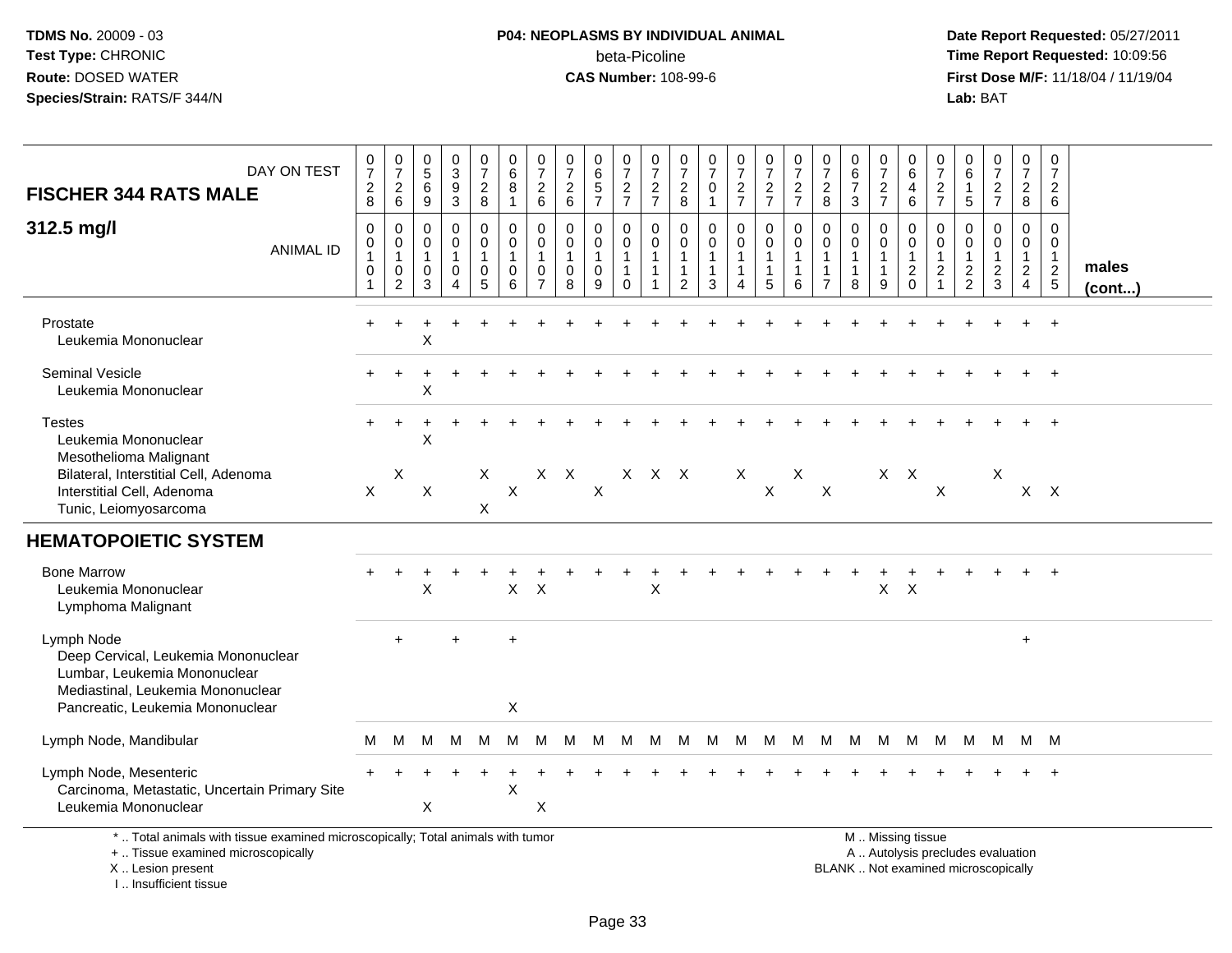# **P04: NEOPLASMS BY INDIVIDUAL ANIMAL**beta-Picoline<br>CAS Number: 108-99-6

| DAY ON TEST<br><b>FISCHER 344 RATS MALE</b>                                                                                                                             | $\begin{array}{c} 0 \\ 7 \end{array}$<br>$\sqrt{2}$<br>8        | $\frac{0}{7}$<br>$\sqrt{2}$<br>6                           | $\begin{array}{c} 0 \\ 5 \\ 6 \end{array}$<br>9      | $\begin{smallmatrix}0\3\9\end{smallmatrix}$<br>3          | $\frac{0}{7}$<br>$\frac{2}{8}$  | $\begin{array}{c} 0 \\ 6 \end{array}$<br>$\,8\,$<br>$\mathbf{1}$ | $\frac{0}{7}$<br>$\sqrt{2}$<br>$\,6\,$                              | $\frac{0}{7}$<br>$\sqrt{2}$<br>6                            | 0<br>6<br>5<br>7                           | $\begin{smallmatrix}0\\7\end{smallmatrix}$<br>$\frac{2}{7}$               | $\frac{0}{7}$<br>$\frac{2}{7}$                    | $\frac{0}{7}$<br>$\frac{2}{8}$                                                        | $\begin{array}{c} 0 \\ 7 \end{array}$<br>$\pmb{0}$<br>$\mathbf{1}$ | $\frac{0}{7}$<br>$\frac{2}{7}$                     | $\frac{0}{7}$<br>$\frac{2}{7}$                                        | $\frac{0}{7}$<br>$\frac{2}{7}$                                  | 0<br>$\boldsymbol{7}$<br>$\sqrt{2}$<br>8 | $\begin{array}{c} 0 \\ 6 \end{array}$<br>$\overline{7}$<br>3    | $\frac{0}{7}$<br>$\frac{2}{7}$                       | 0<br>$\,6\,$<br>4<br>$\,6\,$                                               | $\frac{0}{7}$<br>$\frac{2}{7}$                                                               | 0<br>6<br>$\mathbf{1}$<br>$\sqrt{5}$                | $\begin{array}{c} 0 \\ 7 \end{array}$<br>$\frac{2}{7}$                   | $\begin{array}{c} 0 \\ 7 \end{array}$<br>$\frac{2}{8}$               | $\frac{0}{7}$<br>$\overline{c}$<br>6                        |                 |
|-------------------------------------------------------------------------------------------------------------------------------------------------------------------------|-----------------------------------------------------------------|------------------------------------------------------------|------------------------------------------------------|-----------------------------------------------------------|---------------------------------|------------------------------------------------------------------|---------------------------------------------------------------------|-------------------------------------------------------------|--------------------------------------------|---------------------------------------------------------------------------|---------------------------------------------------|---------------------------------------------------------------------------------------|--------------------------------------------------------------------|----------------------------------------------------|-----------------------------------------------------------------------|-----------------------------------------------------------------|------------------------------------------|-----------------------------------------------------------------|------------------------------------------------------|----------------------------------------------------------------------------|----------------------------------------------------------------------------------------------|-----------------------------------------------------|--------------------------------------------------------------------------|----------------------------------------------------------------------|-------------------------------------------------------------|-----------------|
| 312.5 mg/l<br><b>ANIMAL ID</b>                                                                                                                                          | $\mathbf 0$<br>$\mathbf 0$<br>$\mathbf{1}$<br>0<br>$\mathbf{1}$ | $\mathbf 0$<br>$\pmb{0}$<br>1<br>$\mathbf 0$<br>$\sqrt{2}$ | $\mathbf 0$<br>$\mathbf 0$<br>$\mathbf{1}$<br>0<br>3 | $\pmb{0}$<br>$\mathbf 0$<br>$\mathbf{1}$<br>0<br>$\Delta$ | 0<br>$\mathbf 0$<br>1<br>0<br>5 | $\mathbf 0$<br>$\pmb{0}$<br>$\overline{1}$<br>0<br>6             | 0<br>$\mathbf 0$<br>$\overline{1}$<br>$\mathbf 0$<br>$\overline{7}$ | $\Omega$<br>$\mathbf 0$<br>$\mathbf{1}$<br>$\mathbf 0$<br>8 | 0<br>$\mathbf 0$<br>$\mathbf{1}$<br>0<br>9 | $\mathbf 0$<br>$\mathbf 0$<br>$\mathbf{1}$<br>$\mathbf{1}$<br>$\mathbf 0$ | $\mathbf 0$<br>$\mathsf 0$<br>$\overline{1}$<br>1 | $\mathbf 0$<br>$\boldsymbol{0}$<br>$\overline{1}$<br>$\overline{1}$<br>$\overline{2}$ | $\mathbf 0$<br>$\mathbf 0$<br>$\mathbf{1}$<br>$\mathbf{1}$<br>3    | 0<br>$\mathbf 0$<br>$\mathbf{1}$<br>$\overline{4}$ | $\pmb{0}$<br>$\ddot{\mathbf{0}}$<br>$\mathbf{1}$<br>$\mathbf{1}$<br>5 | $\mathbf 0$<br>$\mathsf 0$<br>$\mathbf{1}$<br>$\mathbf{1}$<br>6 | 0<br>$\mathbf 0$<br>-1<br>$\overline{7}$ | $\mathbf 0$<br>$\mathbf 0$<br>$\mathbf{1}$<br>$\mathbf{1}$<br>8 | 0<br>$\mathbf 0$<br>$\mathbf{1}$<br>$\mathbf 1$<br>9 | $\mathbf 0$<br>$\mathbf 0$<br>$\mathbf{1}$<br>$\boldsymbol{2}$<br>$\Omega$ | $\mathbf 0$<br>$\mathsf{O}\xspace$<br>$\mathbf{1}$<br>$\overline{c}$<br>$\blacktriangleleft$ | $\mathbf 0$<br>0<br>$\overline{1}$<br>$\frac{2}{2}$ | $\mathbf 0$<br>$\mathbf 0$<br>1<br>$\frac{2}{3}$                         | 0<br>$\mathbf 0$<br>$\mathbf{1}$<br>$\overline{a}$<br>$\overline{4}$ | $\mathbf 0$<br>$\mathsf 0$<br>$\overline{1}$<br>$rac{2}{5}$ | males<br>(cont) |
| Spleen<br>Leukemia Mononuclear<br>Lymphoma Malignant                                                                                                                    | $\ddot{}$                                                       |                                                            | X                                                    |                                                           | +                               | $\sf X$                                                          | $\sf X$                                                             |                                                             |                                            |                                                                           | $\mathsf X$                                       |                                                                                       |                                                                    | X                                                  |                                                                       |                                                                 |                                          |                                                                 | X                                                    | $\boldsymbol{\mathsf{X}}$                                                  |                                                                                              |                                                     | X                                                                        | $+$                                                                  | $+$                                                         |                 |
| Thymus<br>Leukemia Mononuclear                                                                                                                                          | $\div$                                                          | $\div$                                                     | X                                                    | M                                                         | $\ddot{}$                       |                                                                  |                                                                     |                                                             |                                            |                                                                           |                                                   |                                                                                       |                                                                    |                                                    |                                                                       |                                                                 |                                          |                                                                 |                                                      |                                                                            |                                                                                              |                                                     | м                                                                        | M                                                                    | M                                                           |                 |
| <b>INTEGUMENTARY SYSTEM</b>                                                                                                                                             |                                                                 |                                                            |                                                      |                                                           |                                 |                                                                  |                                                                     |                                                             |                                            |                                                                           |                                                   |                                                                                       |                                                                    |                                                    |                                                                       |                                                                 |                                          |                                                                 |                                                      |                                                                            |                                                                                              |                                                     |                                                                          |                                                                      |                                                             |                 |
| Mammary Gland<br>Adenoma<br>Fibroadenoma                                                                                                                                | $\boldsymbol{\mathsf{X}}$                                       |                                                            |                                                      |                                                           |                                 |                                                                  |                                                                     |                                                             |                                            |                                                                           |                                                   |                                                                                       |                                                                    | $\sf X$                                            |                                                                       |                                                                 |                                          |                                                                 |                                                      |                                                                            |                                                                                              |                                                     |                                                                          |                                                                      | $\overline{+}$                                              |                 |
| Skin<br>Basal Cell Adenoma<br>Keratoacanthoma<br>Squamous Cell Papilloma<br>Subcutaneous Tissue, Fibroma<br>Subcutaneous Tissue, Lipoma<br>Subcutaneous Tissue, Sarcoma | $\mathsf{X}$                                                    | $\mathsf{X}$                                               |                                                      |                                                           |                                 |                                                                  |                                                                     |                                                             |                                            |                                                                           |                                                   | X<br>$\boldsymbol{\mathsf{X}}$                                                        |                                                                    | X<br>$\sf X$                                       |                                                                       |                                                                 |                                          | X                                                               |                                                      |                                                                            |                                                                                              |                                                     |                                                                          |                                                                      |                                                             |                 |
| <b>MUSCULOSKELETAL SYSTEM</b>                                                                                                                                           |                                                                 |                                                            |                                                      |                                                           |                                 |                                                                  |                                                                     |                                                             |                                            |                                                                           |                                                   |                                                                                       |                                                                    |                                                    |                                                                       |                                                                 |                                          |                                                                 |                                                      |                                                                            |                                                                                              |                                                     |                                                                          |                                                                      |                                                             |                 |
| <b>Bone</b><br>Sarcoma                                                                                                                                                  |                                                                 |                                                            |                                                      |                                                           |                                 |                                                                  |                                                                     |                                                             |                                            |                                                                           |                                                   |                                                                                       |                                                                    |                                                    |                                                                       |                                                                 |                                          |                                                                 |                                                      |                                                                            |                                                                                              |                                                     |                                                                          |                                                                      |                                                             |                 |
| <b>NERVOUS SYSTEM</b>                                                                                                                                                   |                                                                 |                                                            |                                                      |                                                           |                                 |                                                                  |                                                                     |                                                             |                                            |                                                                           |                                                   |                                                                                       |                                                                    |                                                    |                                                                       |                                                                 |                                          |                                                                 |                                                      |                                                                            |                                                                                              |                                                     |                                                                          |                                                                      |                                                             |                 |
| <b>Brain</b><br>Leukemia Mononuclear                                                                                                                                    |                                                                 |                                                            | $\boldsymbol{\mathsf{X}}$                            |                                                           |                                 | $\sf X$                                                          |                                                                     |                                                             |                                            |                                                                           |                                                   |                                                                                       |                                                                    |                                                    |                                                                       |                                                                 |                                          |                                                                 |                                                      |                                                                            |                                                                                              |                                                     |                                                                          |                                                                      |                                                             |                 |
| *  Total animals with tissue examined microscopically; Total animals with tumor<br>+  Tissue examined microscopically<br>X  Lesion present<br>I Insufficient tissue     |                                                                 |                                                            |                                                      |                                                           |                                 |                                                                  |                                                                     |                                                             |                                            |                                                                           |                                                   |                                                                                       |                                                                    |                                                    |                                                                       |                                                                 |                                          | M  Missing tissue                                               |                                                      |                                                                            |                                                                                              |                                                     | A  Autolysis precludes evaluation<br>BLANK  Not examined microscopically |                                                                      |                                                             |                 |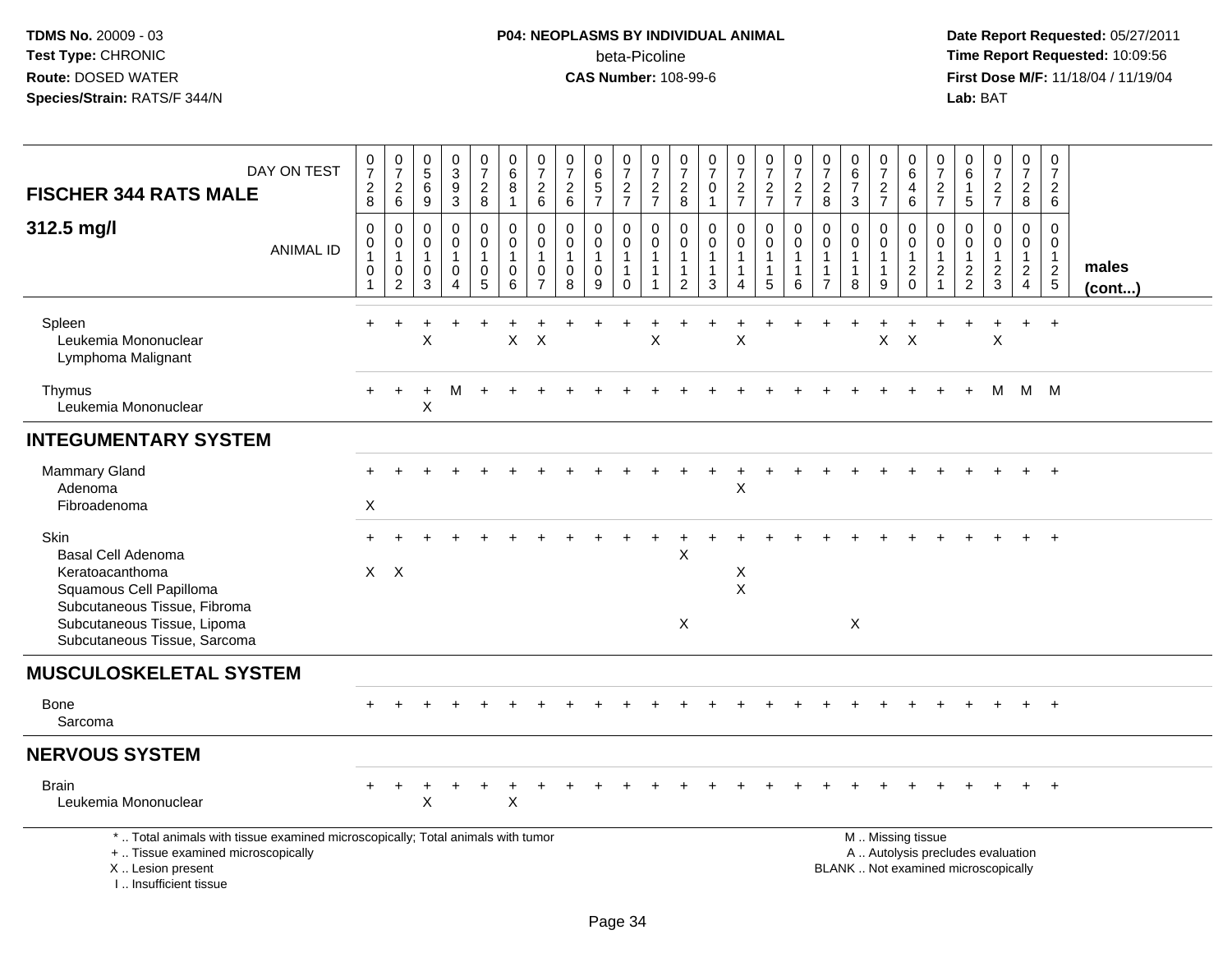## **P04: NEOPLASMS BY INDIVIDUAL ANIMAL**beta-Picoline<br>CAS Number: 108-99-6

| DAY ON TEST                                                                                                                                                           | $\frac{0}{7}$                                                   | $\frac{0}{7}$                                                   | $\begin{array}{c} 0 \\ 5 \end{array}$                   | $_3^0$                                                  | $\begin{smallmatrix}0\\7\end{smallmatrix}$                 | $\begin{array}{c} 0 \\ 6 \end{array}$                          | 0<br>$\overline{7}$                                                        | $\frac{0}{7}$                                                  | $_{6}^{\rm 0}$                       | $\frac{0}{7}$                                                       | $\frac{0}{7}$                                             | 0<br>$\boldsymbol{7}$                                                        | $\begin{array}{c} 0 \\ 7 \end{array}$                   | $\begin{array}{c} 0 \\ 7 \end{array}$                                | $\begin{array}{c} 0 \\ 7 \end{array}$                                        | $\frac{0}{7}$                                        | $\frac{0}{7}$                                                                | $0\over 6$<br>$\overline{7}$                | $\begin{array}{c} 0 \\ 7 \end{array}$                 | $\mathbf 0$<br>$\overline{6}$                                                                 | $\mathbf 0$<br>$\overline{7}$                               | $\mathbf 0$<br>$\overline{6}$                                 | $\frac{0}{7}$                                        | $\frac{0}{7}$                                                             | $\frac{0}{7}$                                             |                 |
|-----------------------------------------------------------------------------------------------------------------------------------------------------------------------|-----------------------------------------------------------------|-----------------------------------------------------------------|---------------------------------------------------------|---------------------------------------------------------|------------------------------------------------------------|----------------------------------------------------------------|----------------------------------------------------------------------------|----------------------------------------------------------------|--------------------------------------|---------------------------------------------------------------------|-----------------------------------------------------------|------------------------------------------------------------------------------|---------------------------------------------------------|----------------------------------------------------------------------|------------------------------------------------------------------------------|------------------------------------------------------|------------------------------------------------------------------------------|---------------------------------------------|-------------------------------------------------------|-----------------------------------------------------------------------------------------------|-------------------------------------------------------------|---------------------------------------------------------------|------------------------------------------------------|---------------------------------------------------------------------------|-----------------------------------------------------------|-----------------|
| <b>FISCHER 344 RATS MALE</b>                                                                                                                                          | $\frac{2}{8}$                                                   | $^2$ 6                                                          | $6\phantom{a}$<br>9                                     | $\frac{9}{3}$                                           | $\frac{2}{8}$                                              | $\bf 8$<br>$\overline{1}$                                      | $\sqrt{2}$<br>6                                                            | $\sqrt{2}$<br>6                                                | $\mathbf 5$<br>$\overline{7}$        | $\frac{2}{7}$                                                       | $\overline{c}$<br>$\overline{7}$                          | $_{\rm 8}^2$                                                                 | $\pmb{0}$<br>$\mathbf{1}$                               | $\frac{2}{7}$                                                        | $\frac{2}{7}$                                                                | $\frac{2}{7}$                                        | $\frac{2}{8}$                                                                | 3                                           | $\frac{2}{7}$                                         | $\overline{4}$<br>6                                                                           | $\frac{2}{7}$                                               | $\overline{1}$<br>$\sqrt{5}$                                  | $rac{2}{7}$                                          | $\boldsymbol{2}$<br>8                                                     | $\overline{c}$<br>6                                       |                 |
| 312.5 mg/l<br><b>ANIMAL ID</b>                                                                                                                                        | $\mathbf 0$<br>0<br>$\mathbf{1}$<br>$\mathbf 0$<br>$\mathbf{1}$ | $\mathbf 0$<br>$\pmb{0}$<br>$\mathbf{1}$<br>0<br>$\overline{c}$ | $\mathbf 0$<br>0<br>$\overline{1}$<br>$\mathbf{0}$<br>3 | 0<br>$\mathsf 0$<br>$\mathbf{1}$<br>0<br>$\overline{4}$ | 0<br>$\overline{0}$<br>$\mathbf{1}$<br>0<br>$\overline{5}$ | $\mathbf 0$<br>$\pmb{0}$<br>$\overline{1}$<br>$\mathbf 0$<br>6 | $\Omega$<br>$\mathbf 0$<br>$\overline{1}$<br>$\mathbf 0$<br>$\overline{7}$ | $\mathbf 0$<br>$\mathbf 0$<br>$\mathbf{1}$<br>$\mathbf 0$<br>8 | 0<br>$\mathbf 0$<br>$\mathbf 0$<br>9 | $\pmb{0}$<br>$\pmb{0}$<br>$\mathbf{1}$<br>$\mathbf{1}$<br>$\pmb{0}$ | $\mathbf 0$<br>$\mathbf 0$<br>$\mathbf{1}$<br>$\mathbf 1$ | $\mathbf 0$<br>$\mathbf 0$<br>$\mathbf{1}$<br>$\mathbf{1}$<br>$\overline{2}$ | $\mathbf 0$<br>$\mathsf{O}\xspace$<br>$\mathbf{1}$<br>3 | 0<br>$\pmb{0}$<br>$\overline{1}$<br>$\overline{1}$<br>$\overline{4}$ | $\mathbf 0$<br>$\mathbf 0$<br>$\mathbf{1}$<br>$\mathbf{1}$<br>$\overline{5}$ | $\mathbf 0$<br>$\mathbf 0$<br>1<br>$\mathbf{1}$<br>6 | $\mathbf 0$<br>$\mathbf 0$<br>$\mathbf{1}$<br>$\mathbf{1}$<br>$\overline{7}$ | 0<br>0<br>$\mathbf{1}$<br>$\mathbf{1}$<br>8 | 0<br>$\mathbf 0$<br>$\mathbf{1}$<br>$\mathbf{1}$<br>9 | 0<br>$\mathsf{O}\xspace$<br>$\mathbf{1}$<br>$^2_{\rm 0}$                                      | $\mathbf 0$<br>$\mathbf 0$<br>$\mathbf{1}$<br>$\frac{2}{1}$ | $\mathbf 0$<br>$\mathbf 0$<br>$\overline{1}$<br>$\frac{2}{2}$ | 0<br>$\overline{0}$<br>$\mathbf{1}$<br>$\frac{2}{3}$ | $\Omega$<br>$\mathbf 0$<br>$\overline{1}$<br>$\sqrt{2}$<br>$\overline{4}$ | $\Omega$<br>$\mathbf{0}$<br>$\mathbf{1}$<br>$\frac{2}{5}$ | males<br>(cont) |
| <b>RESPIRATORY SYSTEM</b>                                                                                                                                             |                                                                 |                                                                 |                                                         |                                                         |                                                            |                                                                |                                                                            |                                                                |                                      |                                                                     |                                                           |                                                                              |                                                         |                                                                      |                                                                              |                                                      |                                                                              |                                             |                                                       |                                                                                               |                                                             |                                                               |                                                      |                                                                           |                                                           |                 |
| Lung<br>Alveolar/Bronchiolar Adenoma<br>Alveolar/Bronchiolar Carcinoma<br>Alveolar/Bronchiolar Carcinoma, Multiple<br>Carcinoma, Metastatic, Thyroid Gland            |                                                                 |                                                                 |                                                         |                                                         |                                                            |                                                                |                                                                            | $\pmb{\times}$                                                 |                                      |                                                                     |                                                           |                                                                              |                                                         |                                                                      |                                                                              |                                                      |                                                                              |                                             | X                                                     |                                                                                               | $\mathsf X$                                                 | $\times$                                                      |                                                      |                                                                           |                                                           |                 |
| Carcinoma, Metastatic, Zymbal'S Gland<br>Leukemia Mononuclear<br>Pheochromocytoma Malignant, Metastatic,<br>Adrenal Medulla                                           |                                                                 |                                                                 | $\mathsf X$                                             |                                                         |                                                            | $X$ $X$                                                        |                                                                            |                                                                | X                                    |                                                                     | X                                                         |                                                                              |                                                         |                                                                      |                                                                              |                                                      |                                                                              |                                             |                                                       | $X$ $X$                                                                                       |                                                             |                                                               |                                                      |                                                                           |                                                           |                 |
| Nose<br>Leukemia Mononuclear                                                                                                                                          |                                                                 |                                                                 | X                                                       |                                                         |                                                            |                                                                |                                                                            |                                                                |                                      |                                                                     |                                                           |                                                                              |                                                         |                                                                      |                                                                              |                                                      |                                                                              |                                             |                                                       |                                                                                               |                                                             |                                                               |                                                      |                                                                           |                                                           |                 |
| Trachea                                                                                                                                                               |                                                                 |                                                                 |                                                         |                                                         |                                                            |                                                                |                                                                            |                                                                |                                      |                                                                     |                                                           |                                                                              |                                                         |                                                                      |                                                                              |                                                      |                                                                              |                                             |                                                       |                                                                                               |                                                             |                                                               |                                                      |                                                                           | $+$                                                       |                 |
| <b>SPECIAL SENSES SYSTEM</b>                                                                                                                                          |                                                                 |                                                                 |                                                         |                                                         |                                                            |                                                                |                                                                            |                                                                |                                      |                                                                     |                                                           |                                                                              |                                                         |                                                                      |                                                                              |                                                      |                                                                              |                                             |                                                       |                                                                                               |                                                             |                                                               |                                                      |                                                                           |                                                           |                 |
| Eye                                                                                                                                                                   |                                                                 |                                                                 |                                                         |                                                         |                                                            |                                                                |                                                                            |                                                                |                                      |                                                                     |                                                           |                                                                              |                                                         |                                                                      |                                                                              |                                                      |                                                                              |                                             |                                                       |                                                                                               |                                                             |                                                               |                                                      |                                                                           |                                                           |                 |
| <b>Harderian Gland</b><br>Leukemia Mononuclear                                                                                                                        |                                                                 |                                                                 |                                                         |                                                         |                                                            |                                                                |                                                                            |                                                                |                                      |                                                                     |                                                           |                                                                              |                                                         |                                                                      |                                                                              |                                                      |                                                                              |                                             |                                                       | X                                                                                             |                                                             |                                                               |                                                      |                                                                           |                                                           |                 |
| Zymbal's Gland<br>Carcinoma                                                                                                                                           |                                                                 |                                                                 |                                                         |                                                         |                                                            |                                                                |                                                                            |                                                                | $\ddot{}$<br>X                       |                                                                     |                                                           |                                                                              |                                                         |                                                                      |                                                                              |                                                      |                                                                              |                                             |                                                       |                                                                                               |                                                             |                                                               |                                                      |                                                                           |                                                           |                 |
| <b>URINARY SYSTEM</b>                                                                                                                                                 |                                                                 |                                                                 |                                                         |                                                         |                                                            |                                                                |                                                                            |                                                                |                                      |                                                                     |                                                           |                                                                              |                                                         |                                                                      |                                                                              |                                                      |                                                                              |                                             |                                                       |                                                                                               |                                                             |                                                               |                                                      |                                                                           |                                                           |                 |
| Kidney<br>Leukemia Mononuclear                                                                                                                                        |                                                                 |                                                                 | X                                                       |                                                         |                                                            | X                                                              | $\times$                                                                   |                                                                |                                      |                                                                     | X                                                         |                                                                              |                                                         | X                                                                    |                                                                              |                                                      |                                                                              |                                             |                                                       | X                                                                                             |                                                             |                                                               |                                                      |                                                                           |                                                           |                 |
| *  Total animals with tissue examined microscopically; Total animals with tumor<br>+  Tissue examined microscopically<br>X  Lesion present<br>I., Insufficient tissue |                                                                 |                                                                 |                                                         |                                                         |                                                            |                                                                |                                                                            |                                                                |                                      |                                                                     |                                                           |                                                                              |                                                         |                                                                      |                                                                              |                                                      |                                                                              |                                             |                                                       | M  Missing tissue<br>A  Autolysis precludes evaluation<br>BLANK  Not examined microscopically |                                                             |                                                               |                                                      |                                                                           |                                                           |                 |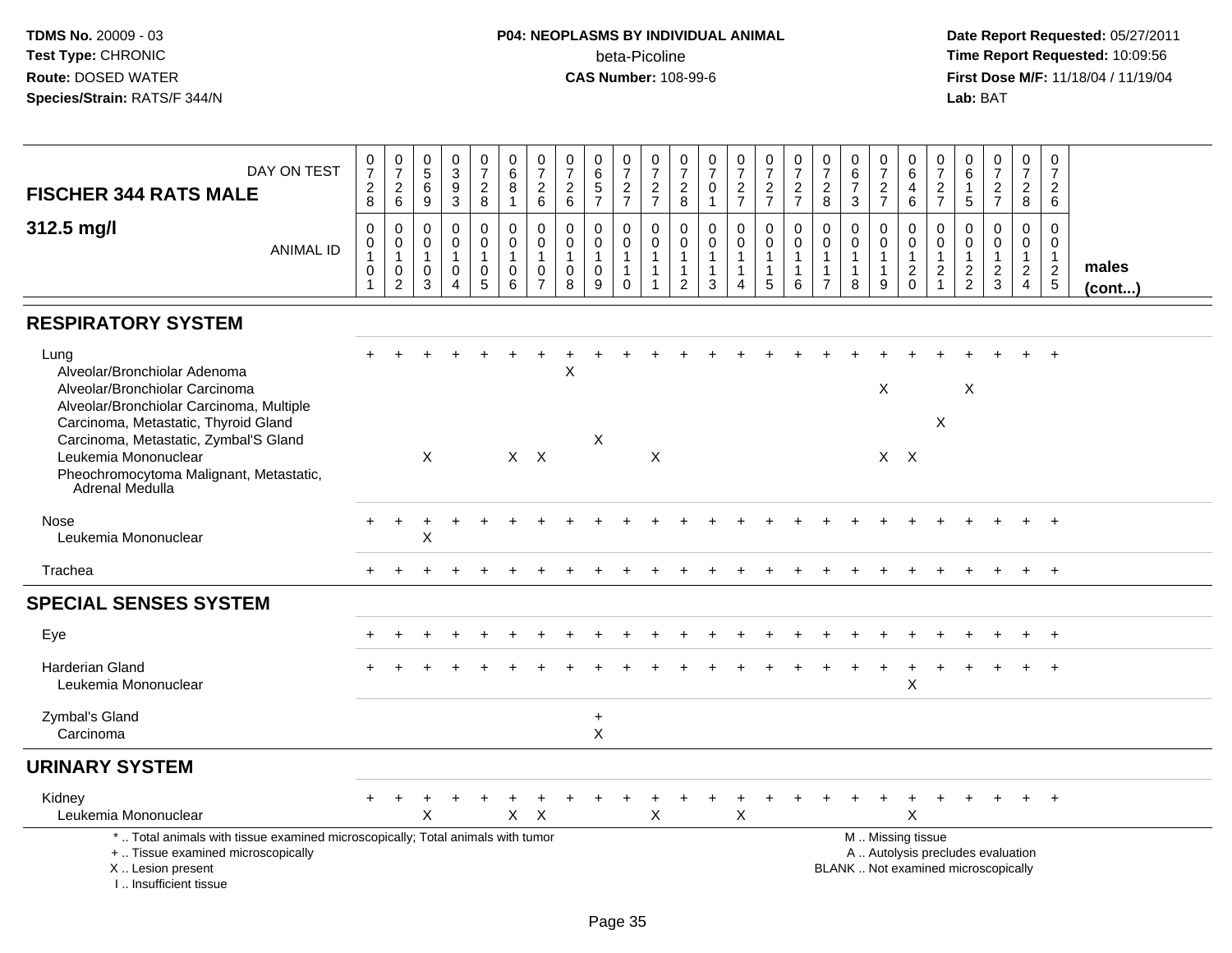## **P04: NEOPLASMS BY INDIVIDUAL ANIMAL**beta-Picoline<br>CAS Number: 108-99-6

 **Date Report Requested:** 05/27/2011 **Time Report Requested:** 10:09:56 **First Dose M/F:** 11/18/04 / 11/19/04<br>**Lab:** BAT **Lab:** BAT

| <b>FISCHER 344 RATS MALE</b>                                                           | DAY ON TEST      | $\frac{0}{7}$<br>$\sqrt{2}$<br>8      | $\frac{0}{7}$<br>$^2\phantom{1}6$               | $\begin{array}{c} 0 \\ 5 \end{array}$<br>6<br>9 | $_{3}^{\rm 0}$<br>$\boldsymbol{9}$<br>$\mathbf{3}$ | $\frac{0}{7}$<br>$_{\rm 8}^2$ | $\pmb{0}$<br>$\,6\,$<br>8                      | $\frac{0}{7}$<br>$^2\phantom{1}6$             | $\begin{array}{c} 0 \\ 7 \end{array}$<br>$\frac{2}{6}$        | $\begin{array}{c} 0 \\ 6 \end{array}$<br>$\sqrt{5}$<br>$\rightarrow$ | $\frac{0}{7}$<br>$\frac{2}{7}$ | $\frac{0}{7}$<br>$\frac{2}{7}$ | $\frac{0}{7}$<br>$\overline{2}$<br>8              | $\frac{0}{7}$<br>$\pmb{0}$  | $\frac{0}{7}$<br>$\frac{2}{7}$ | $\frac{0}{7}$<br>$\frac{2}{7}$                  | $\frac{0}{7}$<br>$\frac{2}{7}$ | $\frac{0}{7}$<br>$_{\rm 8}^2$        | $\begin{array}{c} 0 \\ 6 \end{array}$<br>$\overline{z}$<br>3 | $\frac{0}{7}$<br>$\frac{2}{7}$ | $_{6}^{\rm 0}$<br>4<br>$6\phantom{.}6$ | $\frac{0}{7}$<br>$\boldsymbol{2}$<br>$\overline{ }$                             | $_{6}^{\rm 0}$<br>5                            | $\frac{0}{7}$<br>$\frac{2}{7}$  | $\frac{0}{7}$<br>$\overline{c}$<br>8       | 0<br>$\overline{7}$<br>$\sqrt{2}$<br>6  |                       |
|----------------------------------------------------------------------------------------|------------------|---------------------------------------|-------------------------------------------------|-------------------------------------------------|----------------------------------------------------|-------------------------------|------------------------------------------------|-----------------------------------------------|---------------------------------------------------------------|----------------------------------------------------------------------|--------------------------------|--------------------------------|---------------------------------------------------|-----------------------------|--------------------------------|-------------------------------------------------|--------------------------------|--------------------------------------|--------------------------------------------------------------|--------------------------------|----------------------------------------|---------------------------------------------------------------------------------|------------------------------------------------|---------------------------------|--------------------------------------------|-----------------------------------------|-----------------------|
| 312.5 mg/l                                                                             | <b>ANIMAL ID</b> | $\pmb{0}$<br>$\pmb{0}$<br>$\mathbf 0$ | $_{\rm 0}^{\rm 0}$<br>$\,0\,$<br>$\overline{2}$ | $_{\rm 0}^{\rm 0}$<br>0<br>3                    | $_{\rm 0}^{\rm 0}$<br>$\pmb{0}$                    | 0<br>0<br>0<br>5              | 0<br>$\boldsymbol{0}$<br>$\boldsymbol{0}$<br>6 | 0<br>$\pmb{0}$<br>$\pmb{0}$<br>$\overline{ }$ | $\begin{smallmatrix}0\0\0\end{smallmatrix}$<br>$\pmb{0}$<br>8 | 0<br>0<br>9                                                          | 0<br>$\mathbf 0$<br>$\Omega$   | 0<br>$\pmb{0}$                 | $\begin{smallmatrix} 0\\0 \end{smallmatrix}$<br>2 | $\pmb{0}$<br>$\pmb{0}$<br>3 | 0<br>$\boldsymbol{0}$<br>4     | $\begin{smallmatrix}0\\0\end{smallmatrix}$<br>5 | $\mathbf 0$<br>$\pmb{0}$<br>6  | $_{\rm 0}^{\rm 0}$<br>$\overline{ }$ | $_{\rm 0}^{\rm 0}$<br>8                                      | 0<br>$\mathbf 0$<br>9          | $\bar{0}$<br>$^2_{\rm 0}$              | $\begin{smallmatrix}0\0\0\end{smallmatrix}$<br>$\overline{A}$<br>$\overline{c}$ | 0<br>$\overline{\mathbf{c}}$<br>$\overline{2}$ | 0<br>$\pmb{0}$<br>$\frac{2}{3}$ | 0<br>0<br>$\overline{c}$<br>$\overline{4}$ | 0<br>$\mathbf 0$<br>$\overline{c}$<br>5 | males<br>$($ cont $)$ |
| Renal Tubule, Adenoma, Multiple                                                        |                  |                                       |                                                 |                                                 |                                                    |                               |                                                |                                               |                                                               |                                                                      |                                |                                |                                                   |                             |                                |                                                 |                                |                                      |                                                              |                                |                                        |                                                                                 |                                                |                                 |                                            |                                         |                       |
| <b>Urinary Bladder</b><br>Leiomyoma<br>Leukemia Mononuclear                            |                  |                                       |                                                 | X                                               |                                                    |                               |                                                |                                               |                                                               |                                                                      |                                |                                |                                                   |                             |                                |                                                 |                                |                                      |                                                              |                                |                                        |                                                                                 |                                                |                                 | $+$                                        | $+$                                     |                       |
| <b>SYSTEMIC LESIONS</b>                                                                |                  |                                       |                                                 |                                                 |                                                    |                               |                                                |                                               |                                                               |                                                                      |                                |                                |                                                   |                             |                                |                                                 |                                |                                      |                                                              |                                |                                        |                                                                                 |                                                |                                 |                                            |                                         |                       |
| Multiple Organ<br>Leukemia Mononuclear<br>Lymphoma Malignant<br>Mesothelioma Malignant |                  |                                       |                                                 | X                                               |                                                    |                               | $\times$                                       | $\mathsf{X}$                                  |                                                               |                                                                      |                                | X                              |                                                   |                             | X                              |                                                 |                                |                                      |                                                              | X                              | $\mathsf{X}$                           |                                                                                 |                                                | X                               | $\pm$                                      | $\pm$                                   |                       |

- + .. Tissue examined microscopically
- X .. Lesion present
- I .. Insufficient tissue

 M .. Missing tissuey the contract of the contract of the contract of the contract of the contract of the contract of the contract of  $A$ . Autolysis precludes evaluation Lesion present BLANK .. Not examined microscopically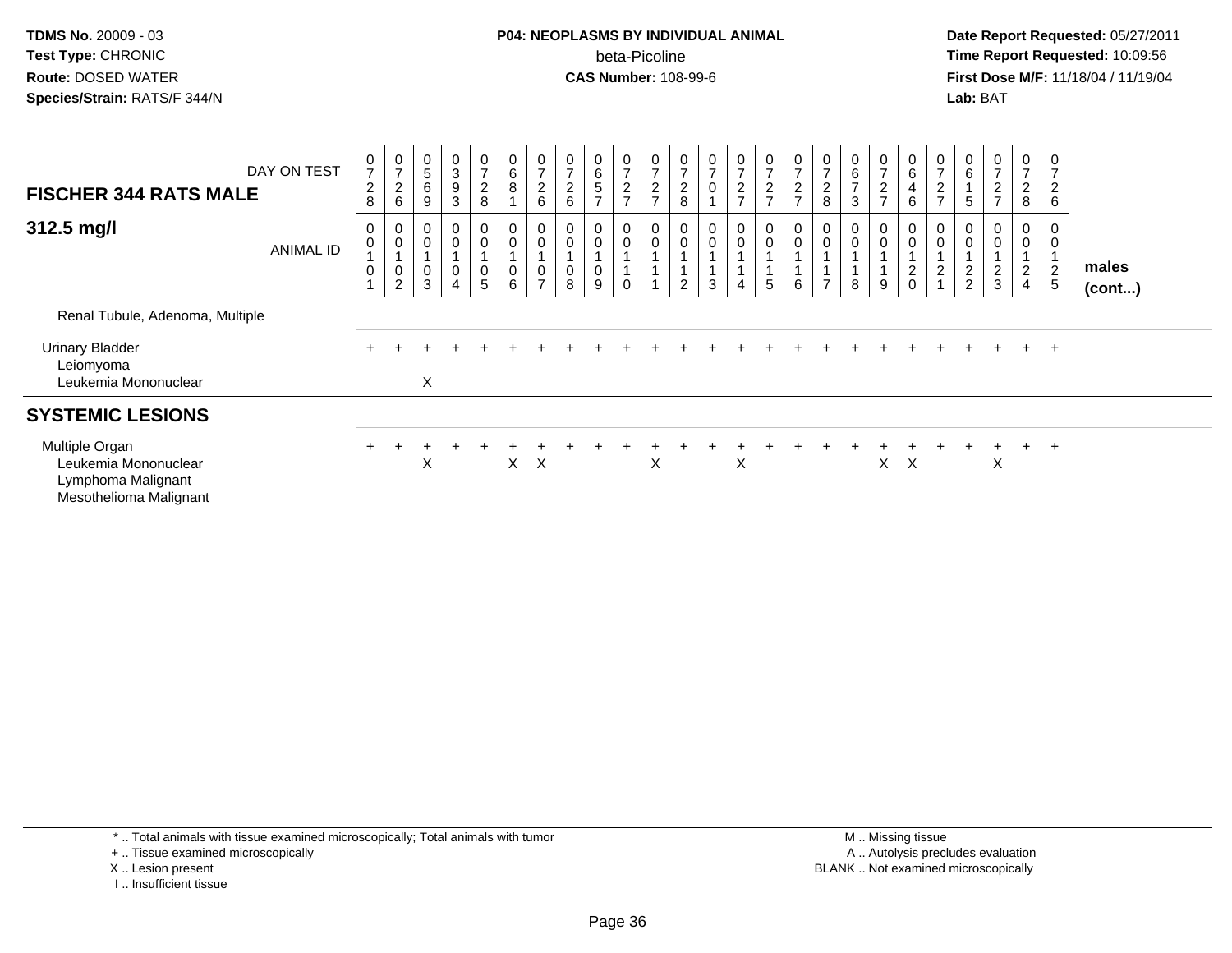#### **P04: NEOPLASMS BY INDIVIDUAL ANIMAL**beta-Picoline<br>CAS Number: 108-99-6

 **Date Report Requested:** 05/27/2011 **Time Report Requested:** 10:09:56 **First Dose M/F:** 11/18/04 / 11/19/04 Lab: BAT **Lab:** BAT

| DAY ON TEST<br><b>FISCHER 344 RATS MALE</b><br>312.5 mg/l<br><b>ANIMAL ID</b>                              | $\begin{array}{c} 0 \\ 7 \end{array}$<br>$\boldsymbol{2}$<br>$6\phantom{1}$<br>$\mathbf 0$<br>0<br>$\overline{1}$<br>$\boldsymbol{2}$ | $\frac{0}{7}$<br>$\frac{2}{7}$<br>0<br>$\pmb{0}$<br>$\mathbf{1}$<br>$\sqrt{2}$ | $\begin{array}{c} 0 \\ 6 \end{array}$<br>$\mathbf{1}$<br>$\, 8$<br>$\mathbf 0$<br>$\boldsymbol{0}$<br>$\mathbf{1}$<br>$\sqrt{2}$ | $\frac{0}{7}$<br>$\sqrt{2}$<br>$\overline{7}$<br>$\mathbf 0$<br>$\mathbf 0$<br>$\sqrt{2}$ | $\frac{0}{7}$<br>$\frac{2}{7}$<br>$\pmb{0}$<br>$\pmb{0}$<br>$\overline{1}$<br>$\ensuremath{\mathsf{3}}$ | $\frac{0}{7}$<br>$\overline{c}$<br>6<br>$\mathsf 0$<br>$\mathbf 0$<br>$\mathbf{1}$<br>$\sqrt{3}$ | $\begin{array}{c} 0 \\ 5 \end{array}$<br>8<br>6<br>0<br>0<br>1<br>$\mathbf{3}$ | $\begin{smallmatrix}0\\7\end{smallmatrix}$<br>$rac{2}{7}$<br>0<br>$\mathbf 0$<br>$\mathbf{1}$<br>$\mathbf{3}$ | $\frac{0}{7}$<br>$\overline{c}$<br>8<br>0<br>0<br>$\mathbf{1}$<br>3 | $\frac{0}{7}$<br>$\frac{2}{7}$<br>0<br>$\mathsf{O}\xspace$<br>$\mathbf{1}$<br>$\ensuremath{\mathsf{3}}$ | $\pmb{0}$<br>6<br>$\overline{4}$<br>$\mathbf{3}$<br>$\mathbf 0$<br>$\pmb{0}$<br>$\overline{1}$<br>$\sqrt{3}$ | 0<br>$\overline{7}$<br>$\overline{c}$<br>$\overline{7}$<br>0<br>0<br>$\mathbf 1$<br>$\mathbf{3}$ | $\frac{0}{7}$<br>$\overline{2}$<br>8<br>$\mathbf 0$<br>$\mathbf 0$<br>$\mathbf{1}$<br>$\sqrt{3}$ | $\frac{0}{7}$<br>$\overline{a}$<br>6<br>0<br>0<br>$\mathbf{3}$ | $\begin{array}{c} 0 \\ 6 \end{array}$<br>$\overline{4}$<br>$\,6\,$<br>0<br>$\mathbf 0$<br>$\mathbf{1}$<br>$\overline{4}$ | $\frac{0}{7}$<br>$\overline{c}$<br>8<br>$\mathbf 0$<br>$\pmb{0}$<br>1<br>$\overline{4}$ | $\pmb{0}$<br>$6\overline{6}$<br>$\overline{4}$<br>$6\phantom{1}$<br>$\mathbf 0$<br>0<br>$\overline{1}$<br>$\overline{4}$ | $\begin{array}{c} 0 \\ 6 \end{array}$<br>$\boldsymbol{9}$<br>$\overline{2}$<br>$\mathbf 0$<br>$\mathbf 0$<br>$\mathbf{1}$<br>$\overline{a}$ | 0<br>$\overline{7}$<br>$\sqrt{2}$<br>8<br>0<br>0<br>1<br>$\overline{4}$ | 0<br>$\overline{7}$<br>$\mathbf{1}$<br>$\mathbf{3}$<br>0<br>$\mathbf 0$<br>$\mathbf{1}$<br>4 | 0<br>$\overline{7}$<br>$\overline{c}$<br>$\overline{2}$<br>$\mathbf 0$<br>0<br>$\mathbf{1}$<br>4 | $\frac{0}{7}$<br>$\pmb{0}$<br>$\mathbf 1$<br>$\mathbf 0$<br>0<br>$\mathbf{1}$<br>4 | $\begin{array}{c} 0 \\ 7 \end{array}$<br>$\frac{2}{7}$<br>$\mathbf 0$<br>0<br>$\mathbf{1}$<br>4 | $\mathbf 0$<br>$\overline{7}$<br>$\sqrt{2}$<br>$\,6\,$<br>0<br>0<br>$\overline{1}$<br>$\overline{4}$ | $\pmb{0}$<br>$\overline{7}$<br>$\overline{2}$<br>$\mathbf{1}$<br>$\mathbf 0$<br>$\mathbf 0$<br>$\mathbf{1}$<br>$\sqrt{5}$ |                                    |
|------------------------------------------------------------------------------------------------------------|---------------------------------------------------------------------------------------------------------------------------------------|--------------------------------------------------------------------------------|----------------------------------------------------------------------------------------------------------------------------------|-------------------------------------------------------------------------------------------|---------------------------------------------------------------------------------------------------------|--------------------------------------------------------------------------------------------------|--------------------------------------------------------------------------------|---------------------------------------------------------------------------------------------------------------|---------------------------------------------------------------------|---------------------------------------------------------------------------------------------------------|--------------------------------------------------------------------------------------------------------------|--------------------------------------------------------------------------------------------------|--------------------------------------------------------------------------------------------------|----------------------------------------------------------------|--------------------------------------------------------------------------------------------------------------------------|-----------------------------------------------------------------------------------------|--------------------------------------------------------------------------------------------------------------------------|---------------------------------------------------------------------------------------------------------------------------------------------|-------------------------------------------------------------------------|----------------------------------------------------------------------------------------------|--------------------------------------------------------------------------------------------------|------------------------------------------------------------------------------------|-------------------------------------------------------------------------------------------------|------------------------------------------------------------------------------------------------------|---------------------------------------------------------------------------------------------------------------------------|------------------------------------|
|                                                                                                            | 6                                                                                                                                     | $\overline{7}$                                                                 | 8                                                                                                                                | 9                                                                                         | $\mathbf 0$                                                                                             | $\mathbf{1}$                                                                                     | $\overline{2}$                                                                 | 3                                                                                                             | $\Delta$                                                            | 5                                                                                                       | 6                                                                                                            | $\overline{7}$                                                                                   | 8                                                                                                | 9                                                              | $\Omega$                                                                                                                 |                                                                                         | $\overline{2}$                                                                                                           | 3                                                                                                                                           | $\overline{4}$                                                          | 5                                                                                            | 6                                                                                                | $\overline{7}$                                                                     | 8                                                                                               | 9                                                                                                    | $\mathbf 0$                                                                                                               | * TOTALS                           |
| <b>ALIMENTARY SYSTEM</b>                                                                                   |                                                                                                                                       |                                                                                |                                                                                                                                  |                                                                                           |                                                                                                         |                                                                                                  |                                                                                |                                                                                                               |                                                                     |                                                                                                         |                                                                                                              |                                                                                                  |                                                                                                  |                                                                |                                                                                                                          |                                                                                         |                                                                                                                          |                                                                                                                                             |                                                                         |                                                                                              |                                                                                                  |                                                                                    |                                                                                                 |                                                                                                      |                                                                                                                           |                                    |
| Esophagus                                                                                                  |                                                                                                                                       |                                                                                |                                                                                                                                  |                                                                                           |                                                                                                         |                                                                                                  |                                                                                |                                                                                                               |                                                                     |                                                                                                         |                                                                                                              |                                                                                                  |                                                                                                  |                                                                |                                                                                                                          |                                                                                         |                                                                                                                          |                                                                                                                                             |                                                                         |                                                                                              |                                                                                                  |                                                                                    |                                                                                                 |                                                                                                      |                                                                                                                           | 50                                 |
| Intestine Large, Cecum                                                                                     |                                                                                                                                       |                                                                                |                                                                                                                                  |                                                                                           |                                                                                                         |                                                                                                  |                                                                                |                                                                                                               |                                                                     |                                                                                                         |                                                                                                              |                                                                                                  |                                                                                                  |                                                                |                                                                                                                          |                                                                                         | А                                                                                                                        |                                                                                                                                             |                                                                         |                                                                                              |                                                                                                  |                                                                                    |                                                                                                 | $+$                                                                                                  | $+$                                                                                                                       | 48                                 |
| Intestine Large, Colon                                                                                     |                                                                                                                                       |                                                                                |                                                                                                                                  |                                                                                           |                                                                                                         |                                                                                                  |                                                                                |                                                                                                               |                                                                     |                                                                                                         |                                                                                                              |                                                                                                  |                                                                                                  |                                                                |                                                                                                                          |                                                                                         |                                                                                                                          |                                                                                                                                             |                                                                         |                                                                                              |                                                                                                  |                                                                                    |                                                                                                 |                                                                                                      | $\overline{ }$                                                                                                            | 49                                 |
| Intestine Large, Rectum                                                                                    |                                                                                                                                       |                                                                                |                                                                                                                                  |                                                                                           |                                                                                                         |                                                                                                  |                                                                                |                                                                                                               |                                                                     |                                                                                                         |                                                                                                              |                                                                                                  |                                                                                                  |                                                                |                                                                                                                          |                                                                                         |                                                                                                                          |                                                                                                                                             |                                                                         |                                                                                              |                                                                                                  |                                                                                    |                                                                                                 |                                                                                                      |                                                                                                                           | 49                                 |
| Intestine Small, Duodenum                                                                                  |                                                                                                                                       |                                                                                |                                                                                                                                  |                                                                                           |                                                                                                         |                                                                                                  |                                                                                |                                                                                                               |                                                                     |                                                                                                         |                                                                                                              |                                                                                                  |                                                                                                  |                                                                |                                                                                                                          |                                                                                         |                                                                                                                          |                                                                                                                                             |                                                                         |                                                                                              |                                                                                                  |                                                                                    |                                                                                                 |                                                                                                      |                                                                                                                           | 49                                 |
| Intestine Small, Ileum                                                                                     |                                                                                                                                       |                                                                                |                                                                                                                                  |                                                                                           |                                                                                                         |                                                                                                  |                                                                                |                                                                                                               |                                                                     |                                                                                                         |                                                                                                              |                                                                                                  |                                                                                                  |                                                                |                                                                                                                          |                                                                                         |                                                                                                                          |                                                                                                                                             |                                                                         |                                                                                              |                                                                                                  |                                                                                    |                                                                                                 |                                                                                                      | $\overline{+}$                                                                                                            | 48                                 |
| Intestine Small, Jejunum                                                                                   |                                                                                                                                       |                                                                                |                                                                                                                                  |                                                                                           |                                                                                                         |                                                                                                  |                                                                                |                                                                                                               |                                                                     |                                                                                                         |                                                                                                              |                                                                                                  |                                                                                                  |                                                                |                                                                                                                          |                                                                                         |                                                                                                                          |                                                                                                                                             |                                                                         |                                                                                              |                                                                                                  |                                                                                    |                                                                                                 |                                                                                                      | A                                                                                                                         | 48                                 |
| Liver<br>Carcinoma, Metastatic, Uncertain Primary Site<br>Hepatocellular Carcinoma<br>Leukemia Mononuclear |                                                                                                                                       |                                                                                | $\pmb{\times}$                                                                                                                   |                                                                                           |                                                                                                         |                                                                                                  | $\sf X$                                                                        |                                                                                                               |                                                                     | X                                                                                                       |                                                                                                              |                                                                                                  |                                                                                                  | $X$ $X$                                                        |                                                                                                                          | $\boldsymbol{\mathsf{X}}$                                                               |                                                                                                                          | $\mathsf X$                                                                                                                                 | X                                                                       |                                                                                              | $\sf X$                                                                                          |                                                                                    | X                                                                                               |                                                                                                      |                                                                                                                           | 50<br>1<br>1<br>16                 |
| Mesentery<br>Mesothelioma Malignant                                                                        |                                                                                                                                       |                                                                                |                                                                                                                                  |                                                                                           |                                                                                                         |                                                                                                  | $+$                                                                            |                                                                                                               | $+$                                                                 |                                                                                                         |                                                                                                              |                                                                                                  |                                                                                                  |                                                                |                                                                                                                          |                                                                                         |                                                                                                                          |                                                                                                                                             |                                                                         |                                                                                              |                                                                                                  |                                                                                    |                                                                                                 | $+$<br>$\times$                                                                                      |                                                                                                                           | 4<br>1                             |
| Pancreas<br>Leukemia Mononuclear<br>Mesothelioma Malignant                                                 |                                                                                                                                       |                                                                                | $\pmb{\times}$                                                                                                                   |                                                                                           |                                                                                                         |                                                                                                  |                                                                                |                                                                                                               |                                                                     |                                                                                                         |                                                                                                              |                                                                                                  |                                                                                                  |                                                                |                                                                                                                          |                                                                                         |                                                                                                                          |                                                                                                                                             |                                                                         |                                                                                              |                                                                                                  |                                                                                    |                                                                                                 | X                                                                                                    |                                                                                                                           | 50<br>$\mathbf{2}$<br>$\mathbf{1}$ |
| Salivary Glands<br>Leukemia Mononuclear                                                                    |                                                                                                                                       |                                                                                |                                                                                                                                  |                                                                                           |                                                                                                         |                                                                                                  |                                                                                |                                                                                                               |                                                                     |                                                                                                         |                                                                                                              |                                                                                                  |                                                                                                  |                                                                |                                                                                                                          |                                                                                         |                                                                                                                          |                                                                                                                                             |                                                                         |                                                                                              |                                                                                                  |                                                                                    |                                                                                                 |                                                                                                      |                                                                                                                           | 50<br>$\mathbf{1}$                 |

\* .. Total animals with tissue examined microscopically; Total animals with tumor

+ .. Tissue examined microscopically

X .. Lesion present

I .. Insufficient tissue

M .. Missing tissue

y the contract of the contract of the contract of the contract of the contract of the contract of the contract of  $A$ . Autolysis precludes evaluation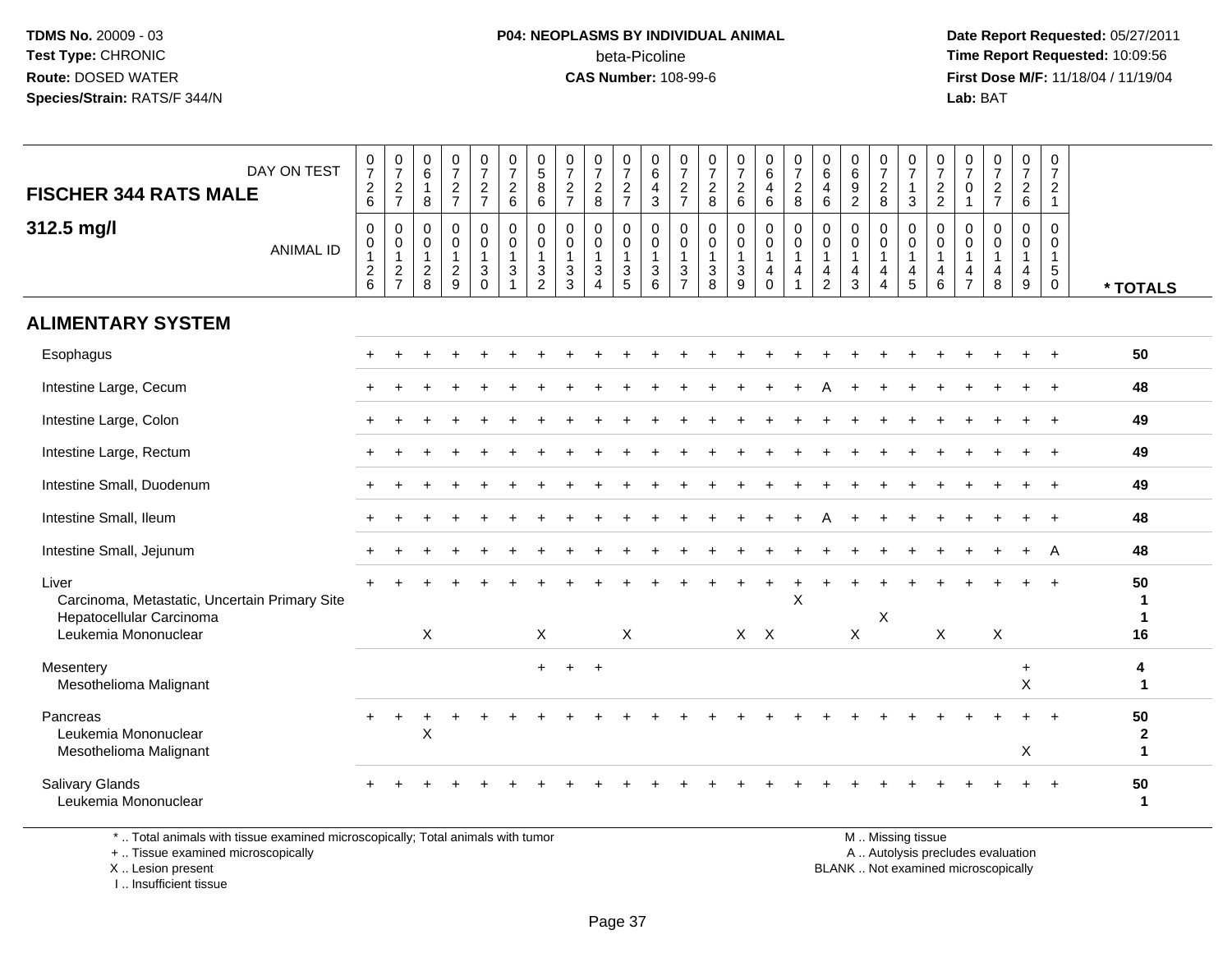#### **P04: NEOPLASMS BY INDIVIDUAL ANIMAL**beta-Picoline<br>CAS Number: 108-99-6

 **Date Report Requested:** 05/27/2011 **Time Report Requested:** 10:09:56 **First Dose M/F:** 11/18/04 / 11/19/04 Lab: BAT **Lab:** BAT

| DAY ON TEST                                                                                                                                      | $\frac{0}{7}$                           | $\frac{0}{7}$                                                          | 0<br>6                                                         | 0<br>$\overline{7}$                               | $\frac{0}{7}$                                                          | $\frac{0}{7}$                         | $\begin{array}{c} 0 \\ 5 \end{array}$ | $\frac{0}{7}$                             | 0<br>$\overline{7}$                                  | 0<br>$\overline{7}$                                         | 0<br>$\overline{6}$                               | 0<br>$\overline{7}$                                  | $\begin{array}{c} 0 \\ 7 \end{array}$ | $\begin{array}{c} 0 \\ 7 \end{array}$                 | 0<br>6                                                                   | 0<br>$\overline{7}$ | 0<br>$6\overline{6}$                              | 0<br>$\overline{6}$ | $\frac{0}{7}$                               | 0<br>$\overline{7}$                                            | 0<br>$\overline{7}$                | 0<br>$\overline{7}$            | $\frac{0}{7}$                    | $\frac{0}{7}$                                                    | 0<br>$\overline{7}$              |                                     |
|--------------------------------------------------------------------------------------------------------------------------------------------------|-----------------------------------------|------------------------------------------------------------------------|----------------------------------------------------------------|---------------------------------------------------|------------------------------------------------------------------------|---------------------------------------|---------------------------------------|-------------------------------------------|------------------------------------------------------|-------------------------------------------------------------|---------------------------------------------------|------------------------------------------------------|---------------------------------------|-------------------------------------------------------|--------------------------------------------------------------------------|---------------------|---------------------------------------------------|---------------------|---------------------------------------------|----------------------------------------------------------------|------------------------------------|--------------------------------|----------------------------------|------------------------------------------------------------------|----------------------------------|-------------------------------------|
| <b>FISCHER 344 RATS MALE</b>                                                                                                                     | $\overline{c}$<br>6                     | $\overline{2}$<br>$\overline{7}$                                       | $\mathbf{1}$<br>8                                              | $\overline{c}$<br>$\overline{7}$                  | $\frac{2}{7}$                                                          | $\overline{c}$<br>$6\phantom{a}$      | 8<br>6                                | $\overline{2}$<br>$\overline{7}$          | $\sqrt{2}$<br>8                                      | $\sqrt{2}$<br>$\overline{7}$                                | 4<br>3                                            | $\overline{2}$<br>$\overline{7}$                     | $\boldsymbol{2}$<br>8                 | $\frac{2}{6}$                                         | $\overline{a}$<br>$6\phantom{1}6$                                        | $\overline{c}$<br>8 | $\overline{4}$<br>$6\phantom{1}$                  | 9<br>$\overline{2}$ | $\overline{c}$<br>8                         | $\mathbf{1}$<br>$\mathbf{3}$                                   | $\overline{2}$<br>$\overline{c}$   | $\Omega$                       | $\overline{a}$<br>$\overline{7}$ | $\overline{2}$<br>$\,6\,$                                        | $\overline{2}$<br>$\overline{1}$ |                                     |
| 312.5 mg/l<br><b>ANIMAL ID</b>                                                                                                                   | $\mathbf 0$<br>0<br>$\overline{c}$<br>6 | $\mathbf 0$<br>0<br>$\overline{1}$<br>$\overline{2}$<br>$\overline{7}$ | $\Omega$<br>$\mathbf 0$<br>$\mathbf{1}$<br>$\overline{2}$<br>8 | $\mathbf 0$<br>$\mathbf 0$<br>$\overline{c}$<br>9 | $\mathbf 0$<br>$\mathbf 0$<br>$\mathbf{1}$<br>$\mathbf{3}$<br>$\Omega$ | 0<br>$\mathbf 0$<br>$\mathbf{1}$<br>3 | $\Omega$<br>$\mathbf 0$<br>3<br>2     | $\mathbf 0$<br>$\mathbf 0$<br>1<br>3<br>3 | $\mathbf 0$<br>$\mathbf 0$<br>$\mathbf{1}$<br>3<br>4 | $\Omega$<br>$\mathbf 0$<br>$\mathbf 1$<br>$\mathbf{3}$<br>5 | $\Omega$<br>$\mathbf 0$<br>$\mathbf{1}$<br>3<br>6 | $\Omega$<br>0<br>$\mathbf{1}$<br>3<br>$\overline{7}$ | $\mathbf 0$<br>0<br>$\mathbf{3}$<br>8 | 0<br>$\mathbf 0$<br>$\overline{1}$<br>$\sqrt{3}$<br>9 | $\mathbf 0$<br>$\mathbf 0$<br>$\mathbf{1}$<br>$\overline{a}$<br>$\Omega$ | 0<br>0<br>4         | $\Omega$<br>$\mathbf 0$<br>$\mathbf{1}$<br>4<br>2 | 0<br>0<br>4<br>3    | $\Omega$<br>$\Omega$<br>$\overline{4}$<br>4 | $\Omega$<br>$\mathbf 0$<br>$\mathbf{1}$<br>$\overline{4}$<br>5 | $\Omega$<br>$\mathbf{1}$<br>4<br>6 | $\Omega$<br>$\Omega$<br>4<br>7 | 0<br>$\mathbf 0$<br>4<br>8       | $\mathbf 0$<br>$\mathbf 0$<br>$\mathbf 1$<br>$\overline{4}$<br>9 | $\Omega$<br>0<br>1<br>5<br>0     | * TOTALS                            |
| Stomach, Forestomach<br>Squamous Cell Papilloma                                                                                                  |                                         |                                                                        |                                                                |                                                   |                                                                        |                                       |                                       |                                           |                                                      |                                                             |                                                   |                                                      |                                       |                                                       |                                                                          |                     |                                                   |                     |                                             |                                                                |                                    |                                |                                  |                                                                  | $\ddot{}$                        | 50<br>1                             |
| Stomach, Glandular                                                                                                                               |                                         |                                                                        |                                                                |                                                   |                                                                        |                                       |                                       |                                           |                                                      |                                                             |                                                   |                                                      |                                       |                                                       |                                                                          |                     |                                                   |                     |                                             |                                                                |                                    |                                |                                  |                                                                  |                                  | 50                                  |
| Tongue<br>Squamous Cell Carcinoma<br>Squamous Cell Papilloma                                                                                     |                                         |                                                                        |                                                                |                                                   |                                                                        |                                       |                                       |                                           |                                                      | $\ddot{}$<br>X                                              |                                                   |                                                      |                                       |                                                       |                                                                          |                     |                                                   |                     |                                             |                                                                |                                    |                                |                                  |                                                                  |                                  | $\mathbf{2}$<br>1<br>$\mathbf 1$    |
| <b>CARDIOVASCULAR SYSTEM</b>                                                                                                                     |                                         |                                                                        |                                                                |                                                   |                                                                        |                                       |                                       |                                           |                                                      |                                                             |                                                   |                                                      |                                       |                                                       |                                                                          |                     |                                                   |                     |                                             |                                                                |                                    |                                |                                  |                                                                  |                                  |                                     |
| <b>Blood Vessel</b>                                                                                                                              |                                         |                                                                        |                                                                |                                                   |                                                                        |                                       |                                       |                                           |                                                      |                                                             |                                                   |                                                      |                                       |                                                       |                                                                          |                     |                                                   |                     |                                             |                                                                |                                    |                                |                                  |                                                                  |                                  | 50                                  |
| Heart<br>Leukemia Mononuclear                                                                                                                    |                                         |                                                                        | X                                                              |                                                   |                                                                        |                                       | X                                     |                                           |                                                      |                                                             |                                                   |                                                      |                                       |                                                       |                                                                          |                     |                                                   | X                   |                                             |                                                                | $\times$                           |                                |                                  |                                                                  | $\overline{+}$                   | 50<br>$\overline{7}$                |
| <b>ENDOCRINE SYSTEM</b>                                                                                                                          |                                         |                                                                        |                                                                |                                                   |                                                                        |                                       |                                       |                                           |                                                      |                                                             |                                                   |                                                      |                                       |                                                       |                                                                          |                     |                                                   |                     |                                             |                                                                |                                    |                                |                                  |                                                                  |                                  |                                     |
| <b>Adrenal Cortex</b><br>Adenoma<br>Leukemia Mononuclear                                                                                         |                                         |                                                                        |                                                                |                                                   |                                                                        |                                       | $\boldsymbol{\mathsf{X}}$             |                                           |                                                      | X                                                           |                                                   |                                                      |                                       |                                                       |                                                                          |                     |                                                   |                     |                                             |                                                                | $\mathsf X$                        |                                |                                  |                                                                  |                                  | 50<br>$\mathbf 1$<br>$\overline{7}$ |
| <b>Adrenal Medulla</b><br>Leukemia Mononuclear<br>Pheochromocytoma Benign<br>Pheochromocytoma Malignant<br>Bilateral, Pheochromocytoma Malignant |                                         |                                                                        |                                                                | Χ                                                 |                                                                        |                                       |                                       |                                           |                                                      | X<br>$\mathsf X$                                            |                                                   |                                                      |                                       |                                                       |                                                                          |                     | $\mathsf X$                                       |                     |                                             |                                                                | X                                  |                                |                                  |                                                                  | $\div$<br>X                      | 49<br>6<br>6<br>$\mathbf 1$         |
| Islets, Pancreatic<br>Adenoma                                                                                                                    |                                         |                                                                        |                                                                |                                                   |                                                                        |                                       |                                       |                                           |                                                      |                                                             |                                                   | X                                                    |                                       |                                                       |                                                                          |                     |                                                   |                     |                                             |                                                                |                                    |                                |                                  |                                                                  |                                  | 50<br>3                             |

\* .. Total animals with tissue examined microscopically; Total animals with tumor

+ .. Tissue examined microscopically

X .. Lesion present

I .. Insufficient tissue

M .. Missing tissue

y the contract of the contract of the contract of the contract of the contract of the contract of the contract of  $A$ . Autolysis precludes evaluation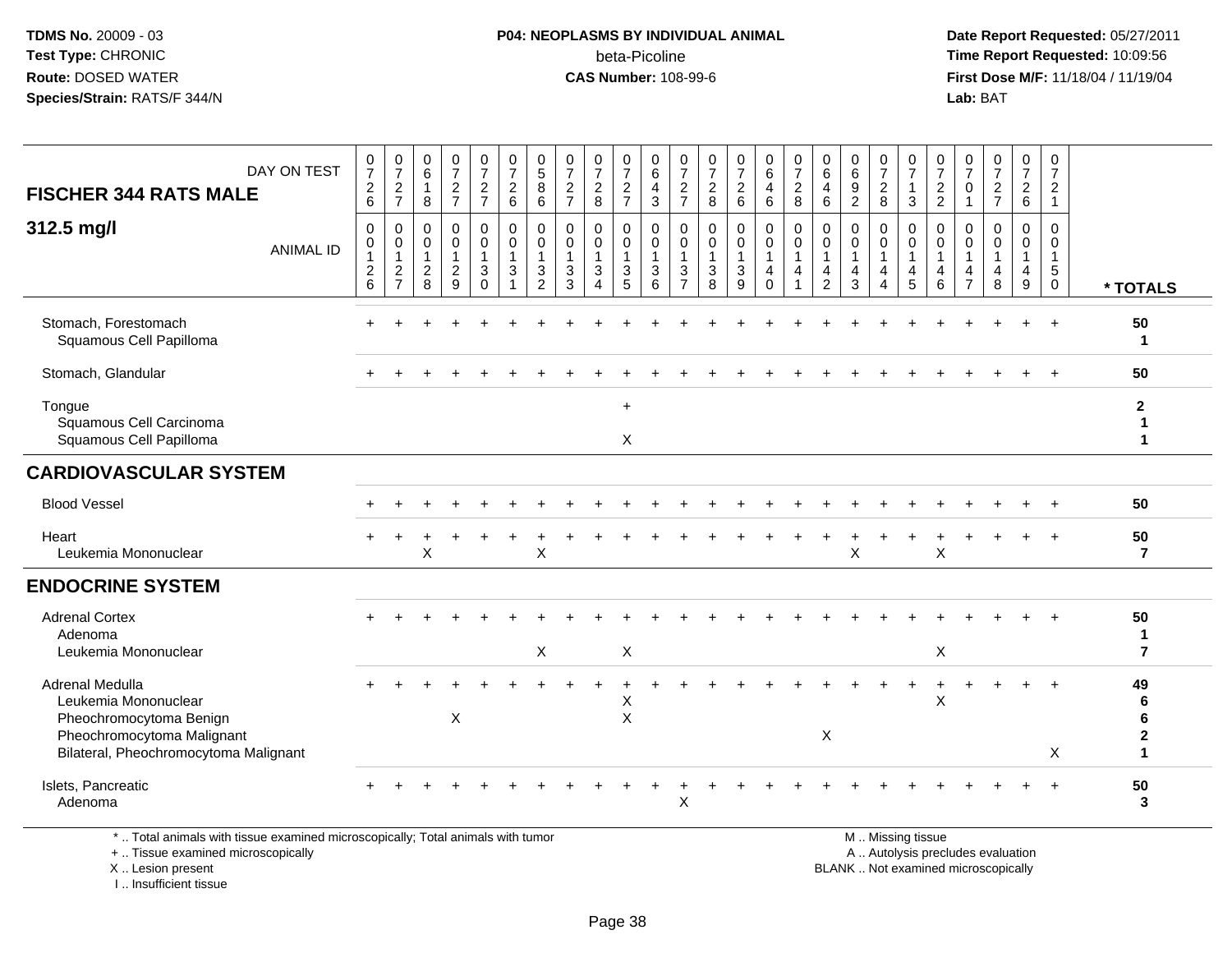#### **P04: NEOPLASMS BY INDIVIDUAL ANIMAL**beta-Picoline<br>CAS Number: 108-99-6

 **Date Report Requested:** 05/27/2011 **Time Report Requested:** 10:09:56 **First Dose M/F:** 11/18/04 / 11/19/04<br>Lab: BAT **Lab:** BAT

| <b>FISCHER 344 RATS MALE</b>                                                                                          | DAY ON TEST      | $\frac{0}{7}$<br>$\frac{2}{6}$                      | $\frac{0}{7}$<br>$\frac{2}{7}$                                       | $\pmb{0}$<br>$\,6\,$<br>$\mathbf{1}$<br>8                 | $\frac{0}{7}$<br>$rac{2}{7}$                                      | $\begin{smallmatrix}0\\7\end{smallmatrix}$<br>$\frac{2}{7}$ | $\frac{0}{7}$<br>$\frac{2}{6}$                                          | $\begin{array}{c} 0 \\ 5 \end{array}$<br>8<br>6          | $\begin{array}{c} 0 \\ 7 \end{array}$<br>$\frac{2}{7}$ | $\frac{0}{7}$<br>$\frac{2}{8}$                                                            | 0<br>$\overline{7}$<br>$\frac{2}{7}$ | 0<br>$\,6\,$<br>$\overline{a}$<br>$\mathbf{3}$                       | 0<br>$\overline{7}$<br>$\frac{2}{7}$                     | $\frac{0}{7}$<br>$\frac{2}{8}$            | $\begin{array}{c} 0 \\ 7 \end{array}$<br>$\begin{array}{c} 2 \\ 6 \end{array}$ | $\begin{array}{c} 0 \\ 6 \end{array}$<br>$\overline{a}$<br>$\,6\,$ | $\frac{0}{7}$<br>$\frac{2}{8}$                                  | 0<br>$\,6\,$<br>4<br>6                                  | $_{6}^{\rm 0}$<br>$\frac{9}{2}$               | $\frac{0}{7}$<br>$\overline{2}$<br>$\overline{8}$                                     | $\frac{0}{7}$<br>$\mathbf{1}$<br>$\mathbf{3}$                     | $\pmb{0}$<br>$\overline{7}$<br>$\frac{2}{2}$                        | 0<br>$\overline{7}$<br>0<br>$\mathbf{1}$          | $\frac{0}{7}$<br>$\frac{2}{7}$         | 0<br>$\overline{7}$<br>$\frac{2}{6}$ | $\begin{array}{c} 0 \\ 7 \end{array}$<br>$\begin{array}{c} 2 \\ 1 \end{array}$ |                                                    |
|-----------------------------------------------------------------------------------------------------------------------|------------------|-----------------------------------------------------|----------------------------------------------------------------------|-----------------------------------------------------------|-------------------------------------------------------------------|-------------------------------------------------------------|-------------------------------------------------------------------------|----------------------------------------------------------|--------------------------------------------------------|-------------------------------------------------------------------------------------------|--------------------------------------|----------------------------------------------------------------------|----------------------------------------------------------|-------------------------------------------|--------------------------------------------------------------------------------|--------------------------------------------------------------------|-----------------------------------------------------------------|---------------------------------------------------------|-----------------------------------------------|---------------------------------------------------------------------------------------|-------------------------------------------------------------------|---------------------------------------------------------------------|---------------------------------------------------|----------------------------------------|--------------------------------------|--------------------------------------------------------------------------------|----------------------------------------------------|
| 312.5 mg/l                                                                                                            | <b>ANIMAL ID</b> | 0<br>$\pmb{0}$<br>$\overline{1}$<br>$\sqrt{2}$<br>6 | 0<br>$\pmb{0}$<br>$\mathbf{1}$<br>$\boldsymbol{2}$<br>$\overline{7}$ | $\mathbf 0$<br>0<br>$\overline{1}$<br>$\overline{c}$<br>8 | $\mathbf 0$<br>$\mathbf 0$<br>$\mathbf{1}$<br>$\overline{c}$<br>9 | 0<br>$\mathbf 0$<br>$\mathbf{1}$<br>3<br>$\mathbf 0$        | $\mathbf 0$<br>$\pmb{0}$<br>$\mathbf{1}$<br>$\mathsf 3$<br>$\mathbf{1}$ | $\mathbf{0}$<br>0<br>$\mathbf{1}$<br>3<br>$\overline{2}$ | 0<br>0<br>$\mathbf{1}$<br>3<br>3                       | $\mathbf 0$<br>$\pmb{0}$<br>$\overline{1}$<br>$\ensuremath{\mathsf{3}}$<br>$\overline{4}$ | 0<br>0<br>-1<br>$\frac{3}{5}$        | $\boldsymbol{0}$<br>$\mathbf 0$<br>$\overline{1}$<br>$\sqrt{3}$<br>6 | 0<br>0<br>$\mathbf{1}$<br>$\mathbf{3}$<br>$\overline{7}$ | 0<br>0<br>$\mathbf{1}$<br>$\sqrt{3}$<br>8 | $\mathbf 0$<br>$\pmb{0}$<br>1<br>$\ensuremath{\mathsf{3}}$<br>9                | 0<br>$\mathbf 0$<br>$\mathbf{1}$<br>$\overline{4}$<br>$\mathbf 0$  | $\mathbf 0$<br>$\mathbf 0$<br>$\mathbf{1}$<br>4<br>$\mathbf{1}$ | $\mathbf 0$<br>0<br>$\mathbf{1}$<br>4<br>$\overline{2}$ | 0<br>$\pmb{0}$<br>$\mathbf{1}$<br>$rac{4}{3}$ | $\mathbf{0}$<br>$\pmb{0}$<br>$\mathbf{1}$<br>$\overline{4}$<br>$\boldsymbol{\Lambda}$ | 0<br>$\mathsf{O}$<br>$\mathbf{1}$<br>$\overline{\mathbf{r}}$<br>5 | $\mathbf 0$<br>$\mathbf 0$<br>$\overline{1}$<br>$\overline{4}$<br>6 | $\Omega$<br>$\Omega$<br>-1<br>4<br>$\overline{7}$ | $\mathbf 0$<br>$\Omega$<br>1<br>4<br>8 | 0<br>0<br>$\mathbf{1}$<br>4<br>9     | $\mathbf 0$<br>$\mathbf 0$<br>$\mathbf{1}$<br>$\sqrt{5}$<br>$\mathbf 0$        | * TOTALS                                           |
| Leukemia Mononuclear                                                                                                  |                  |                                                     |                                                                      | X                                                         |                                                                   |                                                             |                                                                         |                                                          |                                                        |                                                                                           |                                      |                                                                      |                                                          |                                           |                                                                                |                                                                    |                                                                 |                                                         |                                               |                                                                                       |                                                                   |                                                                     |                                                   |                                        |                                      |                                                                                | 1                                                  |
| Parathyroid Gland                                                                                                     |                  |                                                     |                                                                      |                                                           |                                                                   |                                                             |                                                                         |                                                          |                                                        |                                                                                           |                                      |                                                                      |                                                          |                                           |                                                                                |                                                                    |                                                                 |                                                         |                                               |                                                                                       |                                                                   |                                                                     |                                                   |                                        |                                      | $\ddot{}$                                                                      | 48                                                 |
| <b>Pituitary Gland</b><br>Leukemia Mononuclear<br>Pars Distalis, Adenoma<br>Pars Intermedia, Adenoma                  |                  | X                                                   |                                                                      |                                                           | X                                                                 |                                                             |                                                                         |                                                          |                                                        | x x x x x                                                                                 |                                      |                                                                      |                                                          |                                           |                                                                                | $X$ $X$                                                            | X                                                               |                                                         | X X X X                                       |                                                                                       |                                                                   | X<br>$\mathsf{X}$                                                   | $\boldsymbol{\mathsf{X}}$                         |                                        | X                                    |                                                                                | 50<br>4<br>28<br>$\mathbf 1$                       |
| <b>Thyroid Gland</b><br>Leukemia Mononuclear<br>C-cell, Adenoma<br>C-cell, Carcinoma<br>Follicular Cell, Adenoma      |                  |                                                     |                                                                      |                                                           |                                                                   |                                                             |                                                                         |                                                          |                                                        |                                                                                           | X                                    |                                                                      |                                                          |                                           |                                                                                |                                                                    |                                                                 |                                                         |                                               | X                                                                                     |                                                                   | X                                                                   |                                                   |                                        |                                      |                                                                                | 50                                                 |
| <b>GENERAL BODY SYSTEM</b>                                                                                            |                  |                                                     |                                                                      |                                                           |                                                                   |                                                             |                                                                         |                                                          |                                                        |                                                                                           |                                      |                                                                      |                                                          |                                           |                                                                                |                                                                    |                                                                 |                                                         |                                               |                                                                                       |                                                                   |                                                                     |                                                   |                                        |                                      |                                                                                |                                                    |
| Peritoneum<br>Mesothelioma Malignant                                                                                  |                  |                                                     |                                                                      |                                                           |                                                                   |                                                             |                                                                         |                                                          |                                                        |                                                                                           |                                      |                                                                      |                                                          |                                           |                                                                                |                                                                    |                                                                 |                                                         |                                               |                                                                                       |                                                                   |                                                                     |                                                   |                                        | $+$<br>$\mathsf{X}$                  |                                                                                | 1<br>$\mathbf{1}$                                  |
| <b>GENITAL SYSTEM</b>                                                                                                 |                  |                                                     |                                                                      |                                                           |                                                                   |                                                             |                                                                         |                                                          |                                                        |                                                                                           |                                      |                                                                      |                                                          |                                           |                                                                                |                                                                    |                                                                 |                                                         |                                               |                                                                                       |                                                                   |                                                                     |                                                   |                                        |                                      |                                                                                |                                                    |
| Epididymis<br>Leukemia Mononuclear<br>Bilateral, Mesothelioma Malignant                                               |                  |                                                     |                                                                      |                                                           |                                                                   |                                                             |                                                                         |                                                          |                                                        |                                                                                           |                                      |                                                                      |                                                          |                                           |                                                                                |                                                                    |                                                                 |                                                         |                                               |                                                                                       |                                                                   |                                                                     |                                                   |                                        | X                                    |                                                                                | 50<br>$\mathbf 1$<br>1                             |
| <b>Preputial Gland</b><br>Adenoma<br>Carcinoma<br>Leukemia Mononuclear                                                |                  |                                                     |                                                                      |                                                           |                                                                   |                                                             |                                                                         |                                                          | X                                                      | X                                                                                         |                                      |                                                                      |                                                          |                                           |                                                                                |                                                                    |                                                                 |                                                         | X                                             | X                                                                                     |                                                                   |                                                                     |                                                   |                                        | $\div$                               | $\overline{+}$                                                                 | 50<br>$\mathbf{2}$<br>$\mathbf{2}$<br>$\mathbf{1}$ |
| *  Total animals with tissue examined microscopically; Total animals with tumor<br>+  Tissue examined microscopically |                  |                                                     |                                                                      |                                                           |                                                                   |                                                             |                                                                         |                                                          |                                                        |                                                                                           |                                      |                                                                      |                                                          |                                           |                                                                                |                                                                    |                                                                 |                                                         |                                               |                                                                                       | M  Missing tissue                                                 |                                                                     |                                                   | A  Autolysis precludes evaluation      |                                      |                                                                                |                                                    |

X .. Lesion present

I .. Insufficient tissue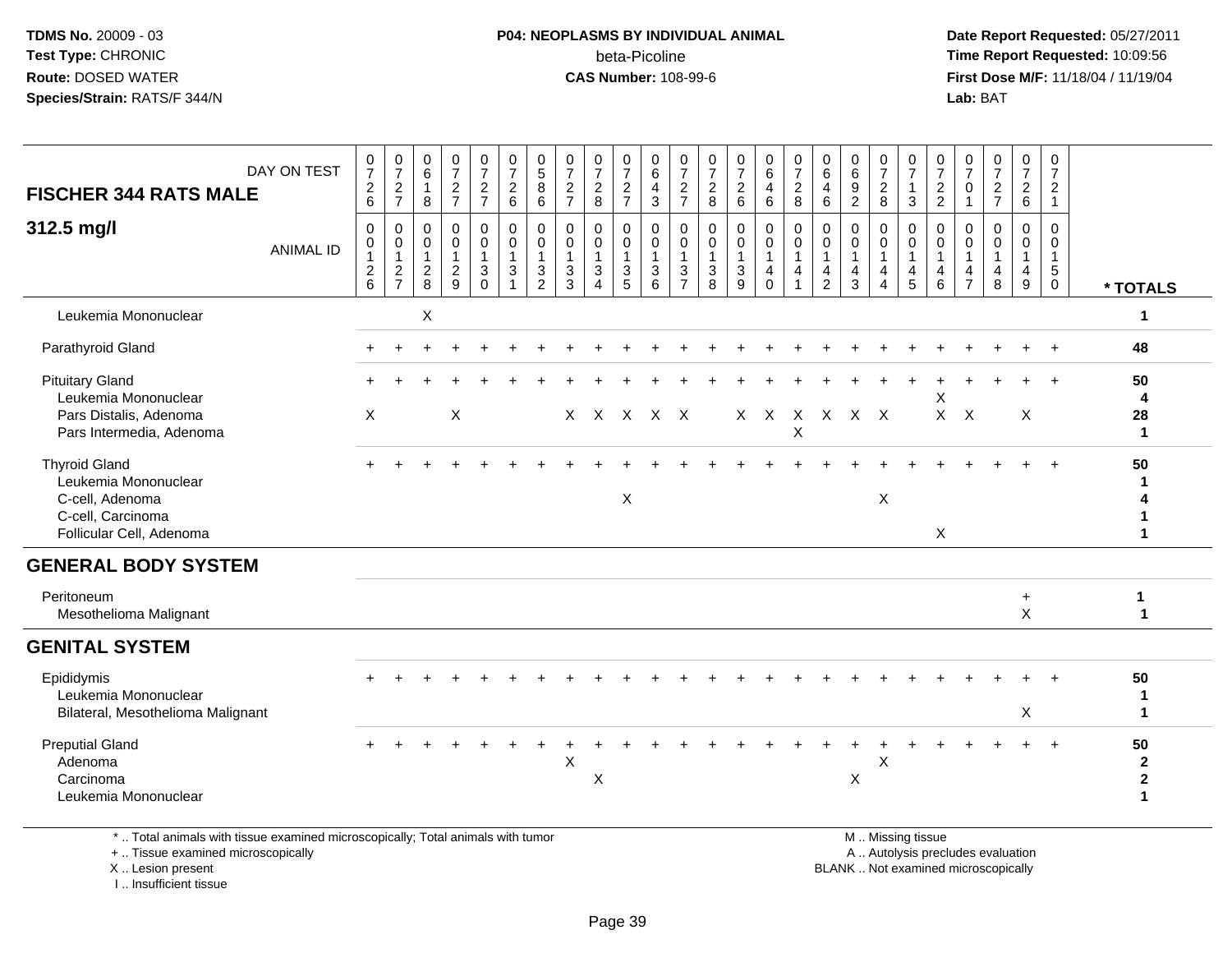#### **P04: NEOPLASMS BY INDIVIDUAL ANIMAL**beta-Picoline<br>CAS Number: 108-99-6

 **Date Report Requested:** 05/27/2011 **Time Report Requested:** 10:09:56 **First Dose M/F:** 11/18/04 / 11/19/04 Lab: BAT **Lab:** BAT

| DAY ON TEST<br><b>FISCHER 344 RATS MALE</b><br>312.5 mg/l<br><b>ANIMAL ID</b>                                                                                   | $\begin{array}{c} 0 \\ 7 \end{array}$<br>$\sqrt{2}$<br>6<br>$\mathbf 0$<br>0<br>$\mathbf 1$<br>$\overline{c}$<br>6 | $\frac{0}{7}$<br>$\overline{c}$<br>$\overline{7}$<br>$\Omega$<br>0<br>$\mathbf{1}$<br>$\overline{2}$<br>$\overline{7}$ | 0<br>6<br>$\mathbf{1}$<br>8<br>$\Omega$<br>0<br>$\overline{1}$<br>$\overline{c}$<br>8 | $\frac{0}{7}$<br>$\frac{2}{7}$<br>0<br>0<br>$\mathbf{1}$<br>$\overline{c}$<br>9 | $\begin{smallmatrix}0\\7\end{smallmatrix}$<br>$\frac{2}{7}$<br>$\mathbf 0$<br>$\mathbf 0$<br>$\mathbf{1}$<br>3<br>$\Omega$ | $\frac{0}{7}$<br>$\sqrt{2}$<br>6<br>$\mathbf 0$<br>$\mathbf 0$<br>$\mathbf{1}$<br>3<br>$\overline{1}$ | $\begin{array}{c} 0 \\ 5 \end{array}$<br>8<br>$\,6\,$<br>$\mathbf 0$<br>0<br>$\overline{1}$<br>3<br>$\overline{2}$ | $\frac{0}{7}$<br>$\sqrt{2}$<br>$\overline{7}$<br>$\Omega$<br>$\mathbf 0$<br>$\mathbf{1}$<br>$\sqrt{3}$<br>3 | $\frac{0}{7}$<br>$\overline{\mathbf{c}}$<br>8<br>0<br>0<br>$\mathbf{1}$<br>3<br>4 | $\frac{0}{7}$<br>$\sqrt{2}$<br>$\overline{7}$<br>$\mathbf 0$<br>$\mathbf 0$<br>$\mathbf{1}$<br>$\sqrt{3}$<br>5 | 0<br>$\,6\,$<br>$\overline{\mathbf{4}}$<br>3<br>$\mathbf 0$<br>0<br>$\mathbf{1}$<br>3<br>6 | $\frac{0}{7}$<br>$\sqrt{2}$<br>$\overline{7}$<br>$\mathbf 0$<br>$\mathbf 0$<br>$\overline{1}$<br>$\mathbf{3}$<br>$\overline{7}$ | $\frac{0}{7}$<br>$\boldsymbol{2}$<br>8<br>$\mathbf 0$<br>$\mathbf 0$<br>$\mathbf{1}$<br>$\sqrt{3}$<br>8 | $\frac{0}{7}$<br>$\overline{a}$<br>6<br>0<br>0<br>1<br>3<br>9 | $_{6}^{\rm 0}$<br>$\overline{4}$<br>6<br>$\mathbf 0$<br>$\mathbf 0$<br>$\mathbf{1}$<br>$\overline{\mathbf{4}}$<br>$\Omega$ | $\frac{0}{7}$<br>$\overline{c}$<br>8<br>$\mathbf 0$<br>0<br>$\mathbf{1}$<br>4<br>1 | 0<br>$\,6$<br>$\overline{4}$<br>$\,6$<br>$\Omega$<br>0<br>4<br>$\overline{c}$ | $\begin{array}{c} 0 \\ 6 \end{array}$<br>$9$<br>$\overline{2}$<br>$\mathbf 0$<br>$\mathbf 0$<br>$\mathbf{1}$<br>4<br>3 | $\frac{0}{7}$<br>$\boldsymbol{2}$<br>8<br>0<br>$\mathbf 0$<br>$\mathbf{1}$<br>4<br>4 | 0<br>$\overline{7}$<br>$\mathbf{1}$<br>3<br>$\Omega$<br>$\mathbf 0$<br>$\mathbf{1}$<br>4<br>5 | 0<br>$\overline{7}$<br>$\overline{c}$<br>$\overline{2}$<br>$\Omega$<br>0<br>$\mathbf{1}$<br>4<br>6 | 0<br>$\overline{7}$<br>0<br>$\overline{1}$<br>$\Omega$<br>0<br>$\mathbf 1$<br>4<br>$\overline{7}$ | $\begin{smallmatrix}0\\7\end{smallmatrix}$<br>$\frac{2}{7}$<br>$\Omega$<br>$\mathbf 0$<br>$\mathbf{1}$<br>$\overline{4}$<br>8 | $\begin{array}{c} 0 \\ 7 \end{array}$<br>$\sqrt{2}$<br>$6\phantom{a}$<br>$\Omega$<br>$\mathbf 0$<br>$\mathbf{1}$<br>4<br>9 | $\mathbf 0$<br>$\overline{7}$<br>$\overline{2}$<br>$\overline{1}$<br>$\Omega$<br>$\mathbf 0$<br>$\overline{1}$<br>$\sqrt{5}$<br>$\mathbf 0$ |                                                    |
|-----------------------------------------------------------------------------------------------------------------------------------------------------------------|--------------------------------------------------------------------------------------------------------------------|------------------------------------------------------------------------------------------------------------------------|---------------------------------------------------------------------------------------|---------------------------------------------------------------------------------|----------------------------------------------------------------------------------------------------------------------------|-------------------------------------------------------------------------------------------------------|--------------------------------------------------------------------------------------------------------------------|-------------------------------------------------------------------------------------------------------------|-----------------------------------------------------------------------------------|----------------------------------------------------------------------------------------------------------------|--------------------------------------------------------------------------------------------|---------------------------------------------------------------------------------------------------------------------------------|---------------------------------------------------------------------------------------------------------|---------------------------------------------------------------|----------------------------------------------------------------------------------------------------------------------------|------------------------------------------------------------------------------------|-------------------------------------------------------------------------------|------------------------------------------------------------------------------------------------------------------------|--------------------------------------------------------------------------------------|-----------------------------------------------------------------------------------------------|----------------------------------------------------------------------------------------------------|---------------------------------------------------------------------------------------------------|-------------------------------------------------------------------------------------------------------------------------------|----------------------------------------------------------------------------------------------------------------------------|---------------------------------------------------------------------------------------------------------------------------------------------|----------------------------------------------------|
|                                                                                                                                                                 |                                                                                                                    |                                                                                                                        |                                                                                       |                                                                                 |                                                                                                                            |                                                                                                       |                                                                                                                    |                                                                                                             |                                                                                   |                                                                                                                |                                                                                            |                                                                                                                                 |                                                                                                         |                                                               |                                                                                                                            |                                                                                    |                                                                               |                                                                                                                        |                                                                                      |                                                                                               |                                                                                                    |                                                                                                   |                                                                                                                               |                                                                                                                            |                                                                                                                                             | * TOTALS                                           |
| Prostate<br>Leukemia Mononuclear                                                                                                                                |                                                                                                                    |                                                                                                                        |                                                                                       |                                                                                 |                                                                                                                            |                                                                                                       |                                                                                                                    |                                                                                                             |                                                                                   |                                                                                                                |                                                                                            |                                                                                                                                 |                                                                                                         |                                                               |                                                                                                                            |                                                                                    |                                                                               |                                                                                                                        |                                                                                      |                                                                                               |                                                                                                    |                                                                                                   |                                                                                                                               |                                                                                                                            |                                                                                                                                             | 50<br>$\mathbf 1$                                  |
| <b>Seminal Vesicle</b><br>Leukemia Mononuclear                                                                                                                  |                                                                                                                    |                                                                                                                        |                                                                                       |                                                                                 |                                                                                                                            |                                                                                                       |                                                                                                                    |                                                                                                             |                                                                                   |                                                                                                                |                                                                                            |                                                                                                                                 |                                                                                                         |                                                               |                                                                                                                            |                                                                                    |                                                                               |                                                                                                                        |                                                                                      |                                                                                               |                                                                                                    |                                                                                                   |                                                                                                                               |                                                                                                                            | $\overline{+}$                                                                                                                              | 50<br>1                                            |
| <b>Testes</b><br>Leukemia Mononuclear<br>Mesothelioma Malignant<br>Bilateral, Interstitial Cell, Adenoma<br>Interstitial Cell, Adenoma<br>Tunic, Leiomyosarcoma | X                                                                                                                  |                                                                                                                        |                                                                                       |                                                                                 |                                                                                                                            |                                                                                                       |                                                                                                                    | X X X X X X X X                                                                                             |                                                                                   |                                                                                                                | $X$ $X$                                                                                    |                                                                                                                                 | $X$ $X$                                                                                                 |                                                               | $\boldsymbol{\mathsf{X}}$                                                                                                  | $\times$                                                                           |                                                                               |                                                                                                                        | X                                                                                    | X                                                                                             |                                                                                                    | X                                                                                                 | X                                                                                                                             | X<br>$\boldsymbol{\mathsf{X}}$                                                                                             | X                                                                                                                                           | 50<br>1<br>$\mathbf 1$<br>26<br>16<br>$\mathbf{1}$ |
| <b>HEMATOPOIETIC SYSTEM</b>                                                                                                                                     |                                                                                                                    |                                                                                                                        |                                                                                       |                                                                                 |                                                                                                                            |                                                                                                       |                                                                                                                    |                                                                                                             |                                                                                   |                                                                                                                |                                                                                            |                                                                                                                                 |                                                                                                         |                                                               |                                                                                                                            |                                                                                    |                                                                               |                                                                                                                        |                                                                                      |                                                                                               |                                                                                                    |                                                                                                   |                                                                                                                               |                                                                                                                            |                                                                                                                                             |                                                    |
| <b>Bone Marrow</b><br>Leukemia Mononuclear<br>Lymphoma Malignant                                                                                                |                                                                                                                    |                                                                                                                        | X                                                                                     |                                                                                 |                                                                                                                            |                                                                                                       | $\boldsymbol{\mathsf{X}}$                                                                                          |                                                                                                             |                                                                                   | $\times$                                                                                                       |                                                                                            |                                                                                                                                 |                                                                                                         |                                                               |                                                                                                                            | X                                                                                  |                                                                               | X                                                                                                                      |                                                                                      |                                                                                               | $\mathsf X$                                                                                        |                                                                                                   |                                                                                                                               |                                                                                                                            |                                                                                                                                             | 50<br>11<br>$\mathbf{1}$                           |
| Lymph Node<br>Deep Cervical, Leukemia Mononuclear<br>Lumbar, Leukemia Mononuclear<br>Mediastinal, Leukemia Mononuclear<br>Pancreatic, Leukemia Mononuclear      |                                                                                                                    |                                                                                                                        | ÷<br>$\mathsf{X}$                                                                     |                                                                                 |                                                                                                                            |                                                                                                       |                                                                                                                    | ÷                                                                                                           |                                                                                   | X<br>$\mathsf{X}$                                                                                              |                                                                                            |                                                                                                                                 |                                                                                                         | $\ddot{}$<br>X                                                |                                                                                                                            |                                                                                    |                                                                               | $\ddot{}$<br>X                                                                                                         |                                                                                      |                                                                                               |                                                                                                    |                                                                                                   |                                                                                                                               |                                                                                                                            |                                                                                                                                             | 11<br>1<br>3<br>1                                  |
| Lymph Node, Mandibular                                                                                                                                          | м                                                                                                                  | м                                                                                                                      | M                                                                                     | $M_{\odot}$                                                                     | M                                                                                                                          | M                                                                                                     | м                                                                                                                  | M                                                                                                           | M                                                                                 | M                                                                                                              | M                                                                                          | M                                                                                                                               | M M                                                                                                     |                                                               | M                                                                                                                          | M                                                                                  | M M                                                                           |                                                                                                                        | M                                                                                    | M                                                                                             | M                                                                                                  |                                                                                                   | M M                                                                                                                           | M M                                                                                                                        |                                                                                                                                             | $\mathbf 0$                                        |
| Lymph Node, Mesenteric<br>Carcinoma, Metastatic, Uncertain Primary Site<br>Leukemia Mononuclear                                                                 |                                                                                                                    |                                                                                                                        | X                                                                                     |                                                                                 |                                                                                                                            |                                                                                                       | X                                                                                                                  |                                                                                                             |                                                                                   | X                                                                                                              |                                                                                            |                                                                                                                                 |                                                                                                         |                                                               |                                                                                                                            |                                                                                    |                                                                               |                                                                                                                        |                                                                                      |                                                                                               | X                                                                                                  |                                                                                                   |                                                                                                                               |                                                                                                                            |                                                                                                                                             | 50<br>1<br>6                                       |
| * Total animals with tissue examined microsconically: Total animals with tumor                                                                                  |                                                                                                                    |                                                                                                                        |                                                                                       |                                                                                 |                                                                                                                            |                                                                                                       |                                                                                                                    |                                                                                                             |                                                                                   |                                                                                                                |                                                                                            |                                                                                                                                 |                                                                                                         |                                                               |                                                                                                                            |                                                                                    |                                                                               |                                                                                                                        |                                                                                      | M Miccinaticcup                                                                               |                                                                                                    |                                                                                                   |                                                                                                                               |                                                                                                                            |                                                                                                                                             |                                                    |

\* .. Total animals with tissue examined microscopically; Total animals with tumor

+ .. Tissue examined microscopically

X .. Lesion present

I .. Insufficient tissue

M .. Missing tissue

y the contract of the contract of the contract of the contract of the contract of the contract of the contract of  $A$ . Autolysis precludes evaluation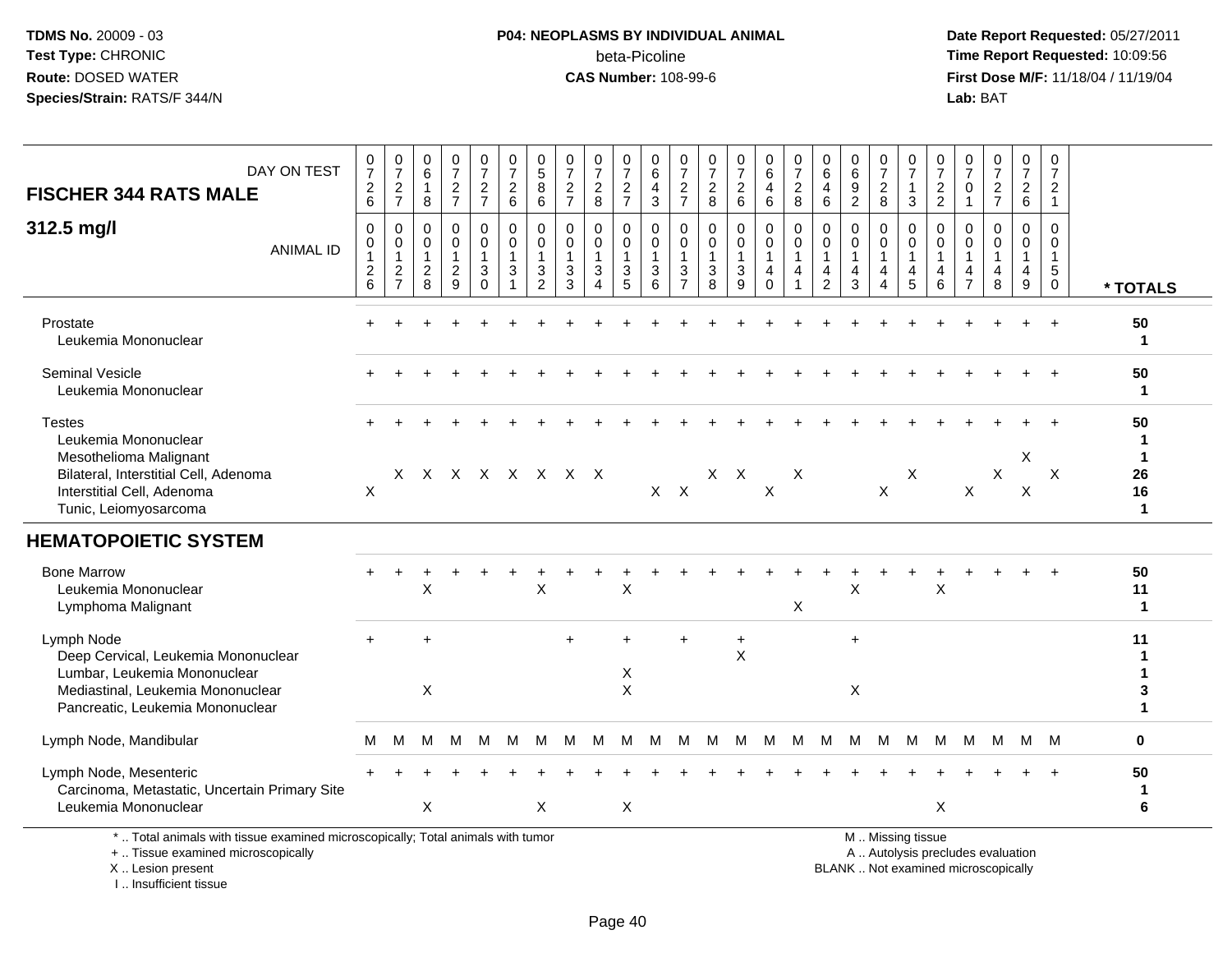## **P04: NEOPLASMS BY INDIVIDUAL ANIMAL**beta-Picoline<br>CAS Number: 108-99-6

| DAY ON TEST<br><b>FISCHER 344 RATS MALE</b>                                                                                                                                    | $\frac{0}{7}$<br>$\sqrt{2}$<br>6                          | $\frac{0}{7}$<br>$\frac{2}{7}$                            | $\begin{array}{c} 0 \\ 6 \end{array}$<br>$\overline{1}$<br>8 | $\frac{0}{7}$<br>$\frac{2}{7}$                            | $\boldsymbol{0}$<br>$\overline{7}$<br>$\frac{2}{7}$                       | $\frac{0}{7}$<br>$\sqrt{2}$<br>6                                               | $\pmb{0}$<br>$\overline{5}$<br>8<br>6                                                       | $\frac{0}{7}$<br>$\boldsymbol{2}$<br>$\overline{7}$         | $\frac{0}{7}$<br>$_{\rm 8}^2$                           | $\begin{array}{c} 0 \\ 7 \end{array}$<br>$\frac{2}{7}$      | $\mathbf 0$<br>$6\phantom{a}$<br>$\overline{4}$<br>$\mathbf{3}$ | $\pmb{0}$<br>$\overline{7}$<br>$\frac{2}{7}$                  | $\begin{array}{c} 0 \\ 7 \end{array}$<br>$\boldsymbol{2}$<br>8               | $\frac{0}{7}$<br>$\begin{array}{c} 2 \\ 6 \end{array}$ | $_{6}^{\rm 0}$<br>4<br>6                                       | $\frac{0}{7}$<br>$\overline{\mathbf{c}}$<br>8   | 0<br>$\,6$<br>$\overline{4}$<br>6                                              | $\mathbf 0$<br>$\overline{6}$<br>$\frac{9}{2}$              | $\frac{0}{7}$<br>$\frac{2}{8}$                                                | $\begin{array}{c} 0 \\ 7 \end{array}$<br>$\mathbf{1}$<br>3                            | 0<br>$\overline{7}$<br>$\frac{2}{2}$ | $\frac{0}{7}$<br>$\mathbf 0$<br>$\mathbf{1}$   | $\frac{0}{7}$<br>$\frac{2}{7}$                                           | 0<br>$\overline{7}$<br>$\frac{2}{6}$ | $\mathbf 0$<br>$\overline{7}$<br>$\sqrt{2}$<br>$\mathbf{1}$                 |                                                                            |
|--------------------------------------------------------------------------------------------------------------------------------------------------------------------------------|-----------------------------------------------------------|-----------------------------------------------------------|--------------------------------------------------------------|-----------------------------------------------------------|---------------------------------------------------------------------------|--------------------------------------------------------------------------------|---------------------------------------------------------------------------------------------|-------------------------------------------------------------|---------------------------------------------------------|-------------------------------------------------------------|-----------------------------------------------------------------|---------------------------------------------------------------|------------------------------------------------------------------------------|--------------------------------------------------------|----------------------------------------------------------------|-------------------------------------------------|--------------------------------------------------------------------------------|-------------------------------------------------------------|-------------------------------------------------------------------------------|---------------------------------------------------------------------------------------|--------------------------------------|------------------------------------------------|--------------------------------------------------------------------------|--------------------------------------|-----------------------------------------------------------------------------|----------------------------------------------------------------------------|
| 312.5 mg/l<br><b>ANIMAL ID</b>                                                                                                                                                 | $\mathbf 0$<br>$\pmb{0}$<br>$\mathbf{1}$<br>$\frac{2}{6}$ | $\mathbf 0$<br>$\pmb{0}$<br>$\mathbf{1}$<br>$\frac{2}{7}$ | 0<br>0<br>$\mathbf{1}$<br>$\frac{2}{8}$                      | $\mathbf 0$<br>$\pmb{0}$<br>$\mathbf{1}$<br>$\frac{2}{9}$ | 0<br>$\mathbf 0$<br>$\mathbf{1}$<br>$\ensuremath{\mathsf{3}}$<br>$\Omega$ | $\mathbf 0$<br>$\mathbf 0$<br>$\overline{1}$<br>$\mathbf{3}$<br>$\overline{1}$ | $\mathbf 0$<br>$\mathbf 0$<br>$\overline{1}$<br>$\ensuremath{\mathsf{3}}$<br>$\overline{2}$ | $\mathbf 0$<br>$\mathbf 0$<br>$\mathbf{1}$<br>$\frac{3}{3}$ | 0<br>$\mathbf 0$<br>$\mathbf{1}$<br>3<br>$\overline{A}$ | $\mathbf 0$<br>$\mathbf 0$<br>$\mathbf{1}$<br>$\frac{3}{5}$ | $\mathbf 0$<br>$\pmb{0}$<br>$\overline{1}$<br>$\frac{3}{6}$     | $\mathbf 0$<br>$\mathbf 0$<br>$\overline{1}$<br>$\frac{3}{7}$ | $\mathbf 0$<br>$\mathbf 0$<br>$\mathbf{1}$<br>$\ensuremath{\mathsf{3}}$<br>8 | 0<br>$\pmb{0}$<br>$\mathbf{1}$<br>$\frac{3}{9}$        | 0<br>$\mathbf 0$<br>$\mathbf{1}$<br>$\overline{4}$<br>$\Omega$ | $\mathbf 0$<br>$\mathbf 0$<br>$\mathbf{1}$<br>4 | $\mathbf 0$<br>$\mathbf 0$<br>$\mathbf{1}$<br>$\overline{4}$<br>$\overline{2}$ | $\mathbf 0$<br>$\mathbf 0$<br>$\mathbf{1}$<br>$\frac{4}{3}$ | 0<br>$\mathbf 0$<br>$\mathbf{1}$<br>$\overline{\mathbf{4}}$<br>$\overline{4}$ | $\mathbf 0$<br>$\mathbf 0$<br>$\overline{1}$<br>$\begin{array}{c} 4 \\ 5 \end{array}$ | 0<br>$\mathbf{0}$<br>4<br>6          | 0<br>$\Omega$<br>$\mathbf{1}$<br>$\frac{4}{7}$ | $\mathbf 0$<br>$\mathbf 0$<br>$\mathbf{1}$<br>$\frac{4}{8}$              | 0<br>$\Omega$<br>$\overline{4}$<br>9 | $\mathbf 0$<br>$\mathbf 0$<br>$\mathbf{1}$<br>$\overline{5}$<br>$\mathbf 0$ | * TOTALS                                                                   |
| Spleen<br>Leukemia Mononuclear<br>Lymphoma Malignant                                                                                                                           |                                                           |                                                           | X                                                            |                                                           |                                                                           |                                                                                | X                                                                                           |                                                             |                                                         | X                                                           |                                                                 |                                                               |                                                                              | $\sf X$                                                | $\boldsymbol{\mathsf{X}}$                                      | Χ                                               |                                                                                | $\mathsf X$                                                 |                                                                               |                                                                                       | X                                    |                                                | X                                                                        |                                      | $+$                                                                         | 50<br>16<br>$\mathbf{1}$                                                   |
| Thymus<br>Leukemia Mononuclear                                                                                                                                                 |                                                           |                                                           | X                                                            |                                                           |                                                                           |                                                                                | X                                                                                           |                                                             |                                                         |                                                             |                                                                 |                                                               |                                                                              |                                                        |                                                                | М                                               |                                                                                |                                                             |                                                                               |                                                                                       | Χ                                    |                                                |                                                                          |                                      | $+$                                                                         | 45<br>4                                                                    |
| <b>INTEGUMENTARY SYSTEM</b>                                                                                                                                                    |                                                           |                                                           |                                                              |                                                           |                                                                           |                                                                                |                                                                                             |                                                             |                                                         |                                                             |                                                                 |                                                               |                                                                              |                                                        |                                                                |                                                 |                                                                                |                                                             |                                                                               |                                                                                       |                                      |                                                |                                                                          |                                      |                                                                             |                                                                            |
| Mammary Gland<br>Adenoma<br>Fibroadenoma                                                                                                                                       |                                                           |                                                           |                                                              |                                                           |                                                                           |                                                                                |                                                                                             |                                                             |                                                         |                                                             |                                                                 |                                                               |                                                                              |                                                        |                                                                | $\boldsymbol{\mathsf{X}}$                       |                                                                                |                                                             |                                                                               |                                                                                       |                                      |                                                |                                                                          |                                      |                                                                             | 50<br>1<br>$\mathbf{2}$                                                    |
| Skin<br><b>Basal Cell Adenoma</b><br>Keratoacanthoma<br>Squamous Cell Papilloma<br>Subcutaneous Tissue, Fibroma<br>Subcutaneous Tissue, Lipoma<br>Subcutaneous Tissue, Sarcoma |                                                           |                                                           |                                                              |                                                           |                                                                           |                                                                                |                                                                                             | X                                                           |                                                         | X                                                           |                                                                 | X                                                             |                                                                              |                                                        | X                                                              |                                                 | $\mathsf X$                                                                    |                                                             |                                                                               | $\boldsymbol{\mathsf{X}}$                                                             | X                                    |                                                |                                                                          |                                      | X                                                                           | 50<br>$\mathbf{2}$<br>7<br>1<br>$\mathbf 2$<br>$\mathbf 2$<br>$\mathbf{1}$ |
| <b>MUSCULOSKELETAL SYSTEM</b>                                                                                                                                                  |                                                           |                                                           |                                                              |                                                           |                                                                           |                                                                                |                                                                                             |                                                             |                                                         |                                                             |                                                                 |                                                               |                                                                              |                                                        |                                                                |                                                 |                                                                                |                                                             |                                                                               |                                                                                       |                                      |                                                |                                                                          |                                      |                                                                             |                                                                            |
| Bone<br>Sarcoma                                                                                                                                                                |                                                           |                                                           |                                                              |                                                           |                                                                           |                                                                                |                                                                                             | $\sf X$                                                     |                                                         |                                                             |                                                                 |                                                               |                                                                              |                                                        |                                                                |                                                 |                                                                                |                                                             |                                                                               |                                                                                       |                                      |                                                |                                                                          |                                      |                                                                             | 50<br>$\mathbf 1$                                                          |
| <b>NERVOUS SYSTEM</b>                                                                                                                                                          |                                                           |                                                           |                                                              |                                                           |                                                                           |                                                                                |                                                                                             |                                                             |                                                         |                                                             |                                                                 |                                                               |                                                                              |                                                        |                                                                |                                                 |                                                                                |                                                             |                                                                               |                                                                                       |                                      |                                                |                                                                          |                                      |                                                                             |                                                                            |
| <b>Brain</b><br>Leukemia Mononuclear                                                                                                                                           |                                                           |                                                           |                                                              |                                                           |                                                                           |                                                                                |                                                                                             |                                                             |                                                         |                                                             |                                                                 |                                                               |                                                                              |                                                        |                                                                |                                                 |                                                                                |                                                             |                                                                               |                                                                                       |                                      |                                                |                                                                          |                                      |                                                                             | 50<br>$\mathbf{2}$                                                         |
| *  Total animals with tissue examined microscopically; Total animals with tumor<br>+  Tissue examined microscopically<br>X  Lesion present<br>I., Insufficient tissue          |                                                           |                                                           |                                                              |                                                           |                                                                           |                                                                                |                                                                                             |                                                             |                                                         |                                                             |                                                                 |                                                               |                                                                              |                                                        |                                                                |                                                 |                                                                                |                                                             |                                                                               | M  Missing tissue                                                                     |                                      |                                                | A  Autolysis precludes evaluation<br>BLANK  Not examined microscopically |                                      |                                                                             |                                                                            |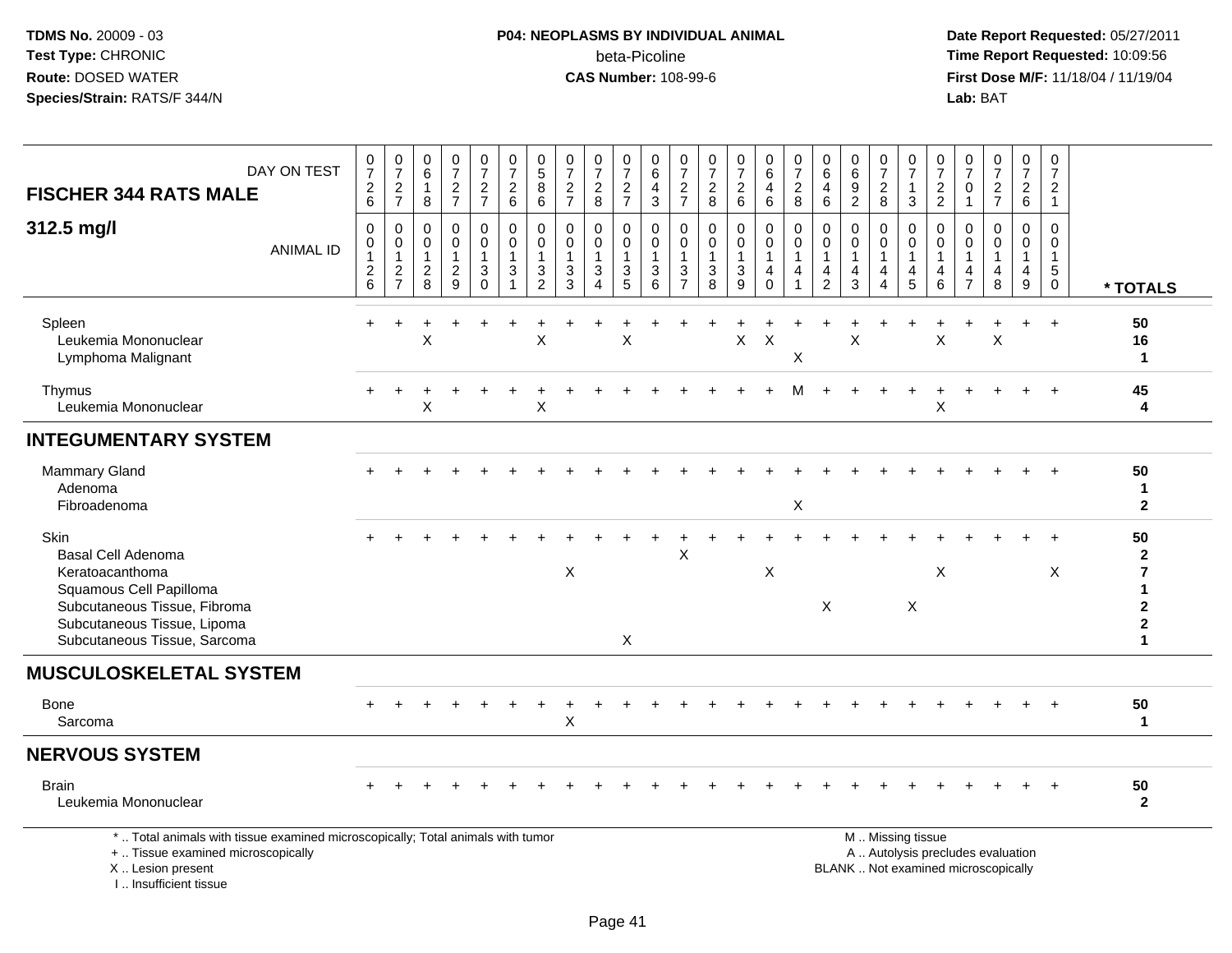#### **P04: NEOPLASMS BY INDIVIDUAL ANIMAL**beta-Picoline<br>CAS Number: 108-99-6

| DAY ON TEST<br><b>FISCHER 344 RATS MALE</b>                                                                                                                                                                                                                                               | $\frac{0}{7}$<br>$^2\phantom{1}6$                                                        | $\frac{0}{7}$<br>$\frac{2}{7}$                              | 0<br>$\,6\,$<br>$\mathbf{1}$<br>8            | $\frac{0}{7}$<br>$\frac{2}{7}$                              | $\frac{0}{7}$<br>$\frac{2}{7}$         | $\frac{0}{7}$<br>$\overline{a}$<br>6                   | $\pmb{0}$<br>$\overline{5}$<br>$\,8\,$<br>6                   | 0<br>$\overline{7}$<br>$\overline{\mathbf{c}}$<br>$\overline{7}$ | 0<br>$\overline{7}$<br>$\sqrt{2}$<br>8                                                            | 0<br>$\overline{7}$<br>$\frac{2}{7}$ | $_{6}^{\rm 0}$<br>$\overline{4}$<br>3                              | $\frac{0}{7}$<br>$\frac{2}{7}$                            | 0<br>$\boldsymbol{7}$<br>$\overline{a}$<br>8                      | $\frac{0}{7}$<br>$\sqrt{2}$<br>$\,6\,$                      | 0<br>6<br>$\overline{4}$<br>6                                   | 0<br>$\overline{7}$<br>$\boldsymbol{2}$<br>8 | 0<br>$\overline{6}$<br>4<br>6                                                  | 0<br>$\,6\,$<br>9<br>$\overline{2}$                  | 0<br>$\overline{7}$<br>$\overline{\mathbf{c}}$<br>8    | $\mathbf 0$<br>$\overline{7}$<br>$\mathbf{1}$<br>3  | 0<br>$\overline{7}$<br>$\frac{2}{2}$                      | 0<br>$\overline{7}$<br>$\mathbf 0$<br>$\overline{1}$ | $\mathbf 0$<br>$\overline{7}$<br>$\frac{2}{7}$ | $\frac{0}{7}$<br>$\overline{a}$<br>6             | $\pmb{0}$<br>$\overline{7}$<br>$\overline{2}$<br>$\mathbf{1}$               |                                   |
|-------------------------------------------------------------------------------------------------------------------------------------------------------------------------------------------------------------------------------------------------------------------------------------------|------------------------------------------------------------------------------------------|-------------------------------------------------------------|----------------------------------------------|-------------------------------------------------------------|----------------------------------------|--------------------------------------------------------|---------------------------------------------------------------|------------------------------------------------------------------|---------------------------------------------------------------------------------------------------|--------------------------------------|--------------------------------------------------------------------|-----------------------------------------------------------|-------------------------------------------------------------------|-------------------------------------------------------------|-----------------------------------------------------------------|----------------------------------------------|--------------------------------------------------------------------------------|------------------------------------------------------|--------------------------------------------------------|-----------------------------------------------------|-----------------------------------------------------------|------------------------------------------------------|------------------------------------------------|--------------------------------------------------|-----------------------------------------------------------------------------|-----------------------------------|
| 312.5 mg/l<br><b>ANIMAL ID</b>                                                                                                                                                                                                                                                            | $\mathbf 0$<br>$\boldsymbol{0}$<br>$\mathbf{1}$<br>$\begin{array}{c} 2 \\ 6 \end{array}$ | $\mathbf 0$<br>$\mathbf 0$<br>$\mathbf{1}$<br>$\frac{2}{7}$ | 0<br>$\mathbf 0$<br>1<br>$\overline{c}$<br>8 | $\mathbf 0$<br>$\mathbf 0$<br>$\mathbf{1}$<br>$\frac{2}{9}$ | 0<br>$\mathbf 0$<br>1<br>$\frac{3}{0}$ | 0<br>$\mathsf{O}\xspace$<br>$\mathbf{1}$<br>$\sqrt{3}$ | $\mathbf 0$<br>$\mathbf 0$<br>$\overline{1}$<br>$\frac{3}{2}$ | 0<br>$\Omega$<br>-1<br>$\ensuremath{\mathsf{3}}$<br>3            | $\mathbf 0$<br>$\mathbf 0$<br>$\mathbf{1}$<br>$\ensuremath{\mathsf{3}}$<br>$\boldsymbol{\Lambda}$ | 0<br>$\Omega$<br>$\frac{3}{5}$       | 0<br>$\mathbf 0$<br>$\mathbf{1}$<br>$\ensuremath{\mathsf{3}}$<br>6 | $\mathbf 0$<br>$\pmb{0}$<br>$\mathbf{1}$<br>$\frac{3}{7}$ | $\mathbf 0$<br>$\mathbf 0$<br>1<br>$\ensuremath{\mathsf{3}}$<br>8 | $\mathbf 0$<br>$\mathbf 0$<br>$\mathbf{1}$<br>$\frac{3}{9}$ | 0<br>$\mathbf{0}$<br>$\mathbf{1}$<br>$\overline{4}$<br>$\Omega$ | $\mathbf 0$<br>$\mathbf 0$<br>1<br>4<br>1    | $\mathbf 0$<br>$\mathbf 0$<br>$\mathbf{1}$<br>$\overline{4}$<br>$\overline{2}$ | $\Omega$<br>0<br>$\mathbf{1}$<br>$\overline{4}$<br>3 | $\Omega$<br>$\mathbf 0$<br>4<br>$\boldsymbol{\Lambda}$ | 0<br>$\mathbf 0$<br>$\overline{1}$<br>$\frac{4}{5}$ | 0<br>$\mathbf 0$<br>$\overline{1}$<br>$\overline{4}$<br>6 | 0<br>$\Omega$<br>$\mathbf{1}$<br>4<br>$\overline{7}$ | 0<br>$\Omega$<br>$\mathbf{1}$<br>4<br>8        | 0<br>$\mathbf 0$<br>$\mathbf 1$<br>$\frac{4}{9}$ | $\mathbf 0$<br>$\mathbf 0$<br>$\mathbf{1}$<br>$\overline{5}$<br>$\mathbf 0$ | * TOTALS                          |
| <b>RESPIRATORY SYSTEM</b>                                                                                                                                                                                                                                                                 |                                                                                          |                                                             |                                              |                                                             |                                        |                                                        |                                                               |                                                                  |                                                                                                   |                                      |                                                                    |                                                           |                                                                   |                                                             |                                                                 |                                              |                                                                                |                                                      |                                                        |                                                     |                                                           |                                                      |                                                |                                                  |                                                                             |                                   |
| Lung<br>Alveolar/Bronchiolar Adenoma<br>Alveolar/Bronchiolar Carcinoma<br>Alveolar/Bronchiolar Carcinoma, Multiple<br>Carcinoma, Metastatic, Thyroid Gland<br>Carcinoma, Metastatic, Zymbal'S Gland<br>Leukemia Mononuclear<br>Pheochromocytoma Malignant, Metastatic,<br>Adrenal Medulla | X                                                                                        |                                                             | $\boldsymbol{\mathsf{X}}$                    |                                                             |                                        | X                                                      | X                                                             |                                                                  |                                                                                                   | X                                    |                                                                    |                                                           |                                                                   |                                                             | $X$ $X$                                                         |                                              | X                                                                              | X                                                    |                                                        |                                                     | $\times$                                                  |                                                      |                                                |                                                  |                                                                             | 50<br>3<br>1<br>13<br>$\mathbf 1$ |
| Nose<br>Leukemia Mononuclear                                                                                                                                                                                                                                                              |                                                                                          |                                                             |                                              |                                                             |                                        |                                                        |                                                               |                                                                  |                                                                                                   |                                      |                                                                    |                                                           |                                                                   |                                                             |                                                                 |                                              |                                                                                |                                                      |                                                        |                                                     |                                                           |                                                      |                                                |                                                  |                                                                             | 50<br>$\mathbf 1$                 |
| Trachea                                                                                                                                                                                                                                                                                   |                                                                                          |                                                             |                                              |                                                             |                                        |                                                        |                                                               |                                                                  |                                                                                                   |                                      |                                                                    |                                                           |                                                                   |                                                             |                                                                 |                                              |                                                                                |                                                      |                                                        |                                                     |                                                           |                                                      |                                                |                                                  |                                                                             | 50                                |
| <b>SPECIAL SENSES SYSTEM</b>                                                                                                                                                                                                                                                              |                                                                                          |                                                             |                                              |                                                             |                                        |                                                        |                                                               |                                                                  |                                                                                                   |                                      |                                                                    |                                                           |                                                                   |                                                             |                                                                 |                                              |                                                                                |                                                      |                                                        |                                                     |                                                           |                                                      |                                                |                                                  |                                                                             |                                   |
| Eye                                                                                                                                                                                                                                                                                       |                                                                                          |                                                             |                                              |                                                             |                                        |                                                        |                                                               |                                                                  |                                                                                                   |                                      |                                                                    |                                                           |                                                                   |                                                             |                                                                 |                                              |                                                                                |                                                      |                                                        |                                                     |                                                           |                                                      |                                                |                                                  |                                                                             | 50                                |
| Harderian Gland<br>Leukemia Mononuclear                                                                                                                                                                                                                                                   |                                                                                          |                                                             |                                              |                                                             |                                        |                                                        | X                                                             |                                                                  |                                                                                                   |                                      |                                                                    |                                                           |                                                                   |                                                             |                                                                 |                                              |                                                                                |                                                      |                                                        |                                                     |                                                           |                                                      |                                                |                                                  |                                                                             | 50<br>$\mathbf{2}$                |
| Zymbal's Gland<br>Carcinoma                                                                                                                                                                                                                                                               |                                                                                          |                                                             |                                              |                                                             |                                        |                                                        |                                                               |                                                                  |                                                                                                   |                                      |                                                                    |                                                           |                                                                   |                                                             |                                                                 |                                              |                                                                                |                                                      |                                                        |                                                     |                                                           |                                                      |                                                |                                                  |                                                                             | $\mathbf 1$<br>$\mathbf 1$        |
| <b>URINARY SYSTEM</b>                                                                                                                                                                                                                                                                     |                                                                                          |                                                             |                                              |                                                             |                                        |                                                        |                                                               |                                                                  |                                                                                                   |                                      |                                                                    |                                                           |                                                                   |                                                             |                                                                 |                                              |                                                                                |                                                      |                                                        |                                                     |                                                           |                                                      |                                                |                                                  |                                                                             |                                   |
| Kidney<br>Leukemia Mononuclear                                                                                                                                                                                                                                                            |                                                                                          | $\pm$                                                       | X                                            |                                                             |                                        | $\ddot{}$                                              | X                                                             |                                                                  |                                                                                                   | $\mathsf X$                          |                                                                    |                                                           |                                                                   |                                                             |                                                                 |                                              |                                                                                |                                                      |                                                        |                                                     | $\times$                                                  |                                                      |                                                |                                                  |                                                                             | 50<br>10                          |
| *  Total animals with tissue examined microscopically; Total animals with tumor<br>+  Tissue examined microscopically<br>X  Lesion present<br>I Insufficient tissue                                                                                                                       |                                                                                          |                                                             |                                              |                                                             |                                        |                                                        |                                                               |                                                                  |                                                                                                   |                                      |                                                                    |                                                           |                                                                   |                                                             |                                                                 |                                              |                                                                                | BLANK  Not examined microscopically                  |                                                        | M  Missing tissue                                   |                                                           |                                                      | A  Autolysis precludes evaluation              |                                                  |                                                                             |                                   |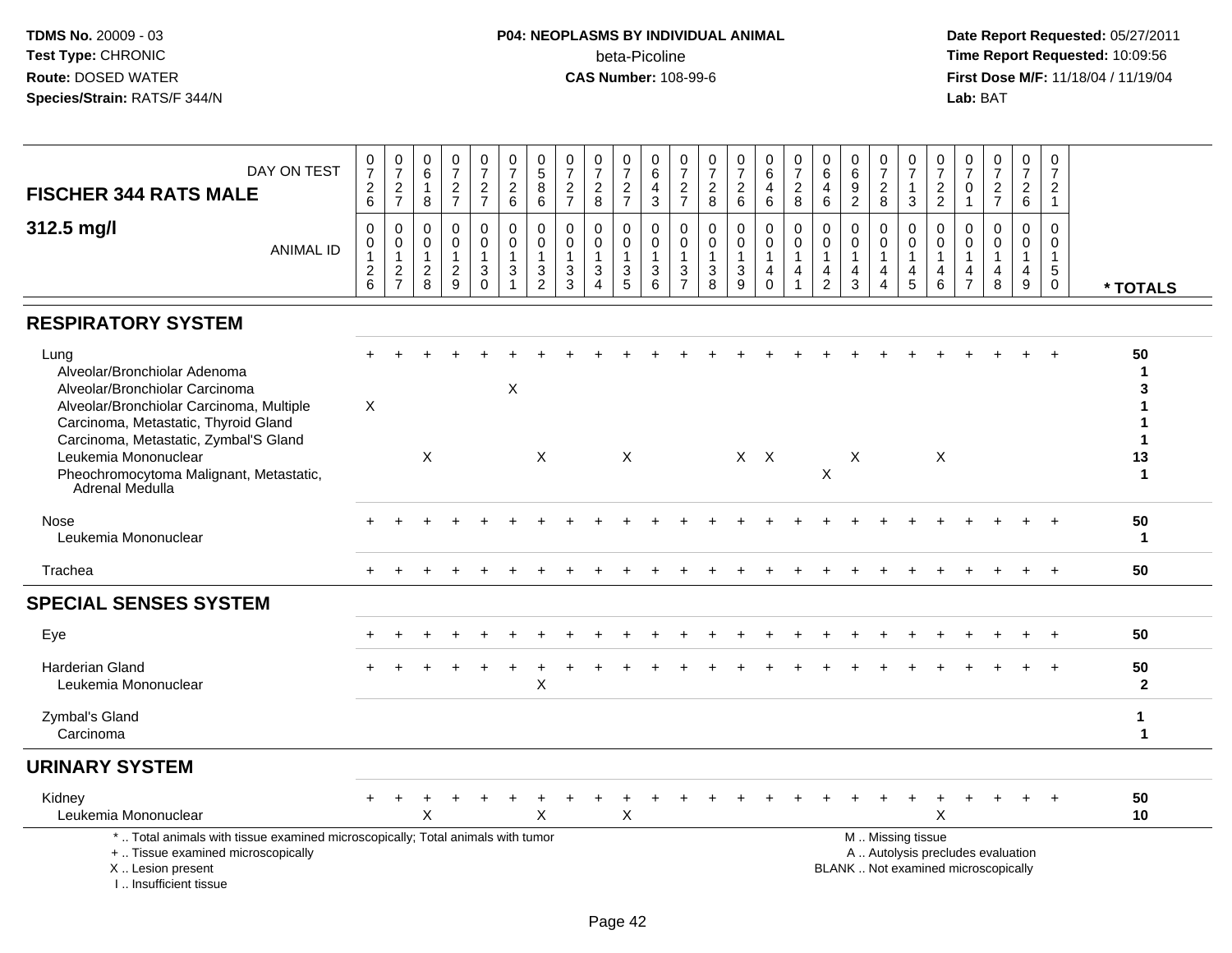#### **P04: NEOPLASMS BY INDIVIDUAL ANIMAL**beta-Picoline<br>CAS Number: 108-99-6

 **Date Report Requested:** 05/27/2011 **Time Report Requested:** 10:09:56 **First Dose M/F:** 11/18/04 / 11/19/04 Lab: BAT **Lab:** BAT

| <b>FISCHER 344 RATS MALE</b>                                                           | DAY ON TEST | $\frac{0}{7}$<br>$^2\phantom{1}6$                              | $\frac{0}{7}$<br>$\sqrt{2}$<br>$\rightarrow$ | $\begin{array}{c} 0 \\ 6 \end{array}$<br>8                    | $\begin{array}{c} 0 \\ 7 \end{array}$<br>$\frac{2}{7}$      | 0<br>$\overline{ }$<br>$\frac{2}{7}$ | $\frac{0}{7}$<br>$\frac{2}{6}$                             | $\begin{array}{c} 0 \\ 5 \end{array}$<br>8<br>6 | $\rightarrow$<br>$\overline{\mathbf{c}}$<br>$\rightarrow$ | $\frac{0}{7}$<br>$\frac{2}{8}$                 | $\frac{0}{7}$<br>$\frac{2}{7}$           | $\begin{array}{c} 0 \\ 6 \end{array}$<br>$\overline{4}$<br>$\mathbf{3}$   | $\overline{ }$<br>$\frac{2}{7}$    | $\overline{7}$<br>$\frac{2}{8}$  | $\frac{0}{7}$<br>$\overline{2}$<br>6     | 0<br>6<br>$\overline{4}$<br>6 | $\frac{0}{7}$<br>$\frac{2}{8}$                | $\begin{array}{c} 0 \\ 6 \end{array}$<br>4<br>$\,6\,$ | $\,6$<br>9<br>$\overline{2}$ | $\overline{ }$<br>2<br>8 | $\frac{0}{7}$<br>3                      | $\frac{0}{7}$<br>$\overline{c}$<br>$\Omega$ | $\frac{0}{7}$<br>0                 | $\frac{0}{7}$<br>$\frac{2}{7}$ | $\mathbf 0$<br>$\overline{ }$<br>$\frac{2}{6}$ | $\mathbf 0$<br>$\overline{7}$<br>$\overline{c}$<br>$\overline{A}$ |          |
|----------------------------------------------------------------------------------------|-------------|----------------------------------------------------------------|----------------------------------------------|---------------------------------------------------------------|-------------------------------------------------------------|--------------------------------------|------------------------------------------------------------|-------------------------------------------------|-----------------------------------------------------------|------------------------------------------------|------------------------------------------|---------------------------------------------------------------------------|------------------------------------|----------------------------------|------------------------------------------|-------------------------------|-----------------------------------------------|-------------------------------------------------------|------------------------------|--------------------------|-----------------------------------------|---------------------------------------------|------------------------------------|--------------------------------|------------------------------------------------|-------------------------------------------------------------------|----------|
| 312.5 mg/l                                                                             | ANIMAL ID   | $\pmb{0}$<br>$\mathbf 0$<br>$\overline{A}$<br>$^2\phantom{1}6$ | 0<br>$\mathbf 0$<br>$\frac{2}{7}$            | $\begin{smallmatrix} 0\\0 \end{smallmatrix}$<br>$\frac{2}{8}$ | $\begin{smallmatrix}0\\0\end{smallmatrix}$<br>$\frac{2}{9}$ | 0<br>0<br>3<br>$\Omega$              | $\mathbf 0$<br>$\ensuremath{\mathsf{3}}$<br>$\overline{A}$ | 0<br>$\pmb{0}$<br>$\sqrt{3}$<br>$\overline{2}$  | 3<br>3                                                    | 0<br>$\pmb{0}$<br>$\sqrt{3}$<br>$\overline{4}$ | 0<br>0<br>$\ensuremath{\mathsf{3}}$<br>5 | $\begin{matrix} 0 \\ 0 \end{matrix}$<br>$\overline{1}$<br>$\sqrt{3}$<br>6 | $\mathbf 0$<br>3<br>$\overline{ }$ | $\mathbf 0$<br>$\mathbf{3}$<br>8 | 0<br>0<br>$\ensuremath{\mathsf{3}}$<br>9 | 0<br>0<br>4<br>0              | $_{\rm 0}^{\rm 0}$<br>$\overline{\mathbf{4}}$ | 0<br>$\pmb{0}$<br>$\overline{4}$<br>$\overline{2}$    | $\mathbf 0$<br>3             | 0<br>4                   | $\overline{0}$<br>$\mathsf 0$<br>4<br>5 | $\mathbf 0$<br>4<br>6                       | $\mathbf 0$<br>4<br>$\overline{ }$ | 4<br>8                         | 0<br>0<br>4<br>9                               | 0<br>$\mathbf 0$<br>1<br>$\overline{5}$<br>$\mathbf 0$            | * TOTALS |
| Renal Tubule, Adenoma, Multiple                                                        |             |                                                                |                                              |                                                               |                                                             |                                      |                                                            |                                                 |                                                           |                                                |                                          |                                                                           |                                    | X                                |                                          |                               |                                               |                                                       |                              |                          |                                         |                                             |                                    |                                |                                                |                                                                   |          |
| <b>Urinary Bladder</b><br>Leiomyoma<br>Leukemia Mononuclear                            |             |                                                                |                                              |                                                               |                                                             |                                      |                                                            |                                                 |                                                           |                                                |                                          |                                                                           |                                    |                                  |                                          |                               |                                               |                                                       |                              |                          |                                         | X                                           |                                    |                                |                                                | X                                                                 | 50<br>2  |
| <b>SYSTEMIC LESIONS</b>                                                                |             |                                                                |                                              |                                                               |                                                             |                                      |                                                            |                                                 |                                                           |                                                |                                          |                                                                           |                                    |                                  |                                          |                               |                                               |                                                       |                              |                          |                                         |                                             |                                    |                                |                                                |                                                                   |          |
| Multiple Organ<br>Leukemia Mononuclear<br>Lymphoma Malignant<br>Mesothelioma Malignant |             |                                                                |                                              | X                                                             |                                                             |                                      |                                                            | X                                               |                                                           |                                                | X                                        |                                                                           |                                    |                                  | $\times$                                 | X                             | X                                             |                                                       | X                            |                          |                                         | X                                           |                                    | X                              | х                                              |                                                                   | 50<br>16 |

\* .. Total animals with tissue examined microscopically; Total animals with tumor

+ .. Tissue examined microscopically

X .. Lesion present

I .. Insufficient tissue

 M .. Missing tissuey the contract of the contract of the contract of the contract of the contract of the contract of the contract of  $A$ . Autolysis precludes evaluation Lesion present BLANK .. Not examined microscopically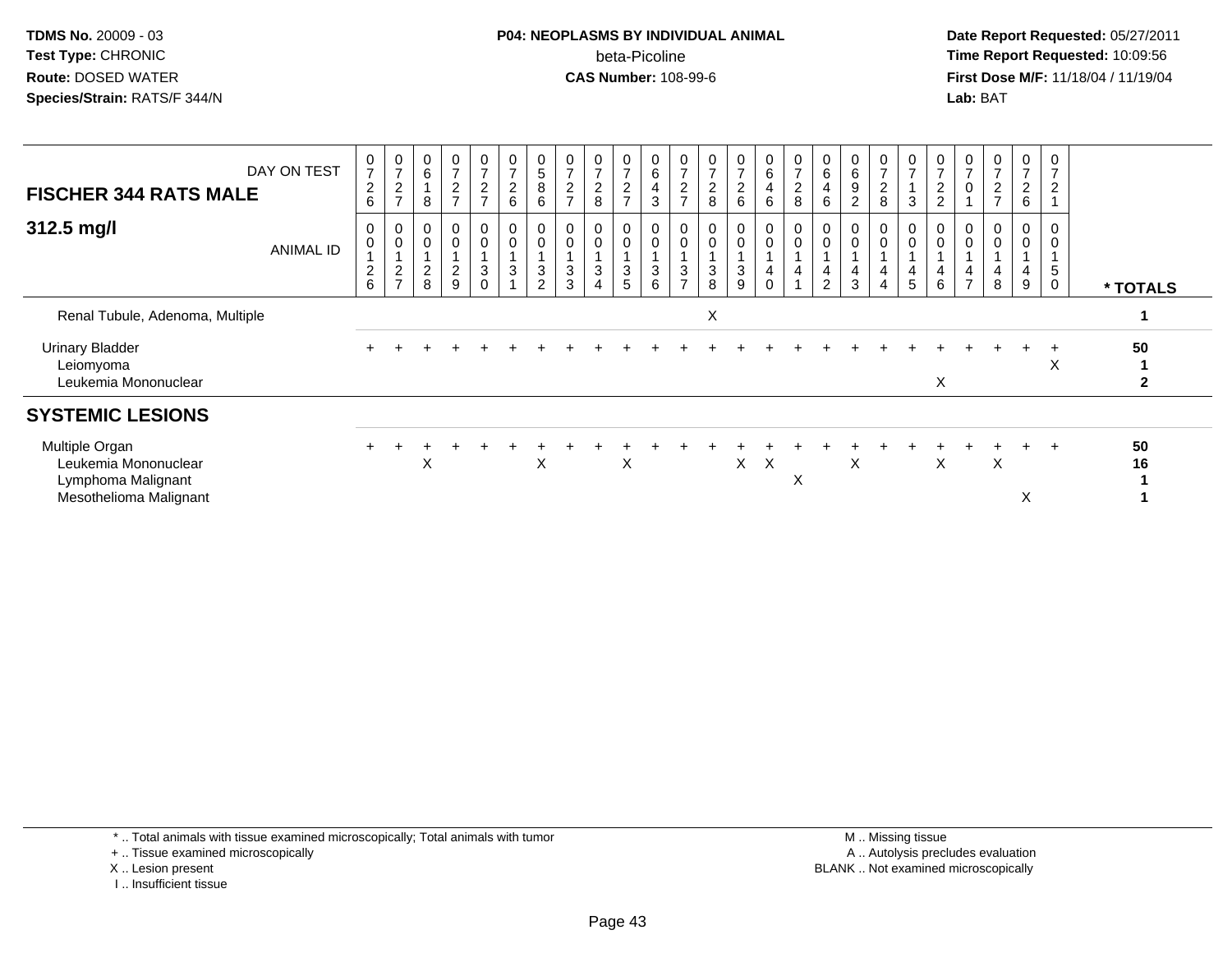## **P04: NEOPLASMS BY INDIVIDUAL ANIMAL**beta-Picoline<br>CAS Number: 108-99-6

| DAY ON TEST<br><b>FISCHER 344 RATS MALE</b>                                                                                                                           | $\frac{0}{7}$<br>$\mathbf 0$<br>$\overline{2}$                         | $\frac{0}{7}$<br>$\overline{c}$<br>$\overline{7}$ | $\begin{smallmatrix}0\\7\end{smallmatrix}$<br>$\frac{2}{7}$    | $\frac{0}{7}$<br>$\overline{a}$<br>$\overline{7}$                    | $\frac{0}{7}$<br>$\overline{a}$<br>6                                     | $\frac{0}{7}$<br>$\boldsymbol{2}$<br>6                                                | $\frac{0}{7}$<br>$\sqrt{2}$<br>$\overline{7}$                    | $\pmb{0}$<br>$\sqrt{5}$<br>$\overline{4}$<br>5                 | $\frac{0}{7}$<br>$\overline{c}$<br>$\overline{7}$ | $\begin{array}{c} 0 \\ 7 \end{array}$<br>$\mathbf 0$<br>$\overline{1}$ | $\frac{0}{7}$<br>$\overline{c}$<br>8                                      | $\frac{0}{7}$<br>$\overline{c}$<br>$\,6\,$                    | $\begin{array}{c} 0 \\ 5 \\ 5 \end{array}$<br>$\sqrt{2}$ | $\begin{array}{c} 0 \\ 5 \end{array}$<br>$\overline{6}$<br>$\bf8$ | $\frac{0}{7}$<br>$\overline{c}$<br>$\overline{7}$ | $\frac{0}{7}$<br>$\overline{2}$<br>6                                    | 0<br>$^6_6$<br>$\overline{4}$                                  | $_{6}^{\rm 0}$<br>$\overline{7}$<br>$\sqrt{3}$       | $\begin{array}{c} 0 \\ 7 \end{array}$<br>$\boldsymbol{2}$<br>$\overline{7}$ | 0<br>6<br>9<br>$\overline{4}$                                                                 | $\pmb{0}$<br>$\overline{7}$<br>$\overline{c}$<br>$\overline{7}$ | $\pmb{0}$<br>$\sqrt{5}$<br>8<br>6                                           | $\frac{0}{7}$<br>$\mathbf{1}$<br>3                                | $\begin{smallmatrix}0\\7\end{smallmatrix}$<br>$\overline{2}$<br>$\overline{7}$   | $\pmb{0}$<br>$\,6\,$<br>$\sqrt{5}$<br>$\overline{7}$                    |                       |
|-----------------------------------------------------------------------------------------------------------------------------------------------------------------------|------------------------------------------------------------------------|---------------------------------------------------|----------------------------------------------------------------|----------------------------------------------------------------------|--------------------------------------------------------------------------|---------------------------------------------------------------------------------------|------------------------------------------------------------------|----------------------------------------------------------------|---------------------------------------------------|------------------------------------------------------------------------|---------------------------------------------------------------------------|---------------------------------------------------------------|----------------------------------------------------------|-------------------------------------------------------------------|---------------------------------------------------|-------------------------------------------------------------------------|----------------------------------------------------------------|------------------------------------------------------|-----------------------------------------------------------------------------|-----------------------------------------------------------------------------------------------|-----------------------------------------------------------------|-----------------------------------------------------------------------------|-------------------------------------------------------------------|----------------------------------------------------------------------------------|-------------------------------------------------------------------------|-----------------------|
| 625 mg/l<br><b>ANIMAL ID</b>                                                                                                                                          | $\mathbf 0$<br>$\pmb{0}$<br>$\mathbf{1}$<br>$\sqrt{5}$<br>$\mathbf{1}$ | 0<br>0<br>$\mathbf{1}$<br>5<br>$\overline{c}$     | $\Omega$<br>0<br>$\mathbf{1}$<br>$\,$ 5 $\,$<br>$\overline{3}$ | $\mathbf 0$<br>$\mathsf 0$<br>$\mathbf{1}$<br>$\sqrt{5}$<br>$\Delta$ | $\mathbf 0$<br>$\mathbf 0$<br>1<br>$\begin{array}{c} 5 \\ 5 \end{array}$ | $\mathbf 0$<br>$\mathbf 0$<br>$\overline{1}$<br>$\begin{array}{c} 5 \\ 6 \end{array}$ | $\Omega$<br>$\mathbf 0$<br>$\overline{1}$<br>5<br>$\overline{7}$ | $\Omega$<br>$\mathbf 0$<br>$\mathbf{1}$<br>$\overline{5}$<br>8 | 0<br>$\mathbf 0$<br>$\mathbf{1}$<br>5<br>9        | $\Omega$<br>0<br>$\overline{1}$<br>6<br>$\mathbf 0$                    | $\mathbf 0$<br>$\mathsf{O}\xspace$<br>$\mathbf{1}$<br>6<br>$\overline{1}$ | $\mathbf 0$<br>$\mathbf 0$<br>$\mathbf{1}$<br>6<br>$\sqrt{2}$ | $\mathbf 0$<br>$\mathbf 0$<br>$\overline{1}$<br>6<br>3   | $\mathbf 0$<br>$\mathbf 0$<br>$\mathbf{1}$<br>6<br>$\overline{4}$ | $\Omega$<br>0<br>$\mathbf{1}$<br>6<br>$\sqrt{5}$  | $\mathbf 0$<br>$\mathbf 0$<br>$\mathbf{1}$<br>$\,6\,$<br>$6\phantom{1}$ | $\Omega$<br>$\mathbf 0$<br>$\mathbf{1}$<br>6<br>$\overline{7}$ | $\mathbf 0$<br>$\mathbf 0$<br>$\mathbf{1}$<br>6<br>8 | $\mathbf 0$<br>$\mathbf 0$<br>$\mathbf{1}$<br>$\,6$<br>9                    | $\Omega$<br>$\mathbf 0$<br>$\overline{1}$<br>$\overline{7}$<br>$\mathbf 0$                    | $\Omega$<br>$\mathbf 0$<br>$\mathbf{1}$<br>7<br>$\mathbf{1}$    | $\Omega$<br>$\mathbf 0$<br>$\mathbf{1}$<br>$\overline{7}$<br>$\overline{2}$ | $\mathbf 0$<br>$\mathbf 0$<br>$\mathbf{1}$<br>$\overline{7}$<br>3 | $\mathbf 0$<br>$\mathbf 0$<br>$\mathbf{1}$<br>$\boldsymbol{7}$<br>$\overline{4}$ | $\Omega$<br>$\mathbf 0$<br>$\mathbf{1}$<br>$\overline{7}$<br>$\sqrt{5}$ | males<br>$($ cont $)$ |
| <b>ALIMENTARY SYSTEM</b>                                                                                                                                              |                                                                        |                                                   |                                                                |                                                                      |                                                                          |                                                                                       |                                                                  |                                                                |                                                   |                                                                        |                                                                           |                                                               |                                                          |                                                                   |                                                   |                                                                         |                                                                |                                                      |                                                                             |                                                                                               |                                                                 |                                                                             |                                                                   |                                                                                  |                                                                         |                       |
| Esophagus                                                                                                                                                             |                                                                        |                                                   |                                                                |                                                                      |                                                                          |                                                                                       |                                                                  |                                                                |                                                   |                                                                        |                                                                           |                                                               |                                                          |                                                                   |                                                   |                                                                         |                                                                |                                                      |                                                                             |                                                                                               |                                                                 |                                                                             |                                                                   |                                                                                  |                                                                         |                       |
| Intestine Large, Cecum                                                                                                                                                |                                                                        |                                                   |                                                                |                                                                      |                                                                          |                                                                                       |                                                                  |                                                                |                                                   |                                                                        |                                                                           |                                                               |                                                          |                                                                   |                                                   |                                                                         |                                                                |                                                      |                                                                             |                                                                                               |                                                                 |                                                                             |                                                                   |                                                                                  | $\overline{1}$                                                          |                       |
| Intestine Large, Colon                                                                                                                                                |                                                                        |                                                   |                                                                |                                                                      |                                                                          |                                                                                       |                                                                  |                                                                |                                                   |                                                                        |                                                                           |                                                               |                                                          |                                                                   |                                                   |                                                                         |                                                                |                                                      |                                                                             |                                                                                               |                                                                 |                                                                             |                                                                   |                                                                                  | $+$                                                                     |                       |
| Intestine Large, Rectum<br>Fibrous Histiocytoma, Metastatic, Skeletal<br>Muscle                                                                                       |                                                                        |                                                   |                                                                |                                                                      |                                                                          |                                                                                       |                                                                  |                                                                |                                                   |                                                                        |                                                                           |                                                               |                                                          |                                                                   |                                                   |                                                                         |                                                                |                                                      |                                                                             | $\boldsymbol{\mathsf{X}}$                                                                     |                                                                 |                                                                             |                                                                   |                                                                                  | $\overline{ }$                                                          |                       |
| Intestine Small, Duodenum                                                                                                                                             |                                                                        |                                                   |                                                                |                                                                      |                                                                          |                                                                                       |                                                                  |                                                                |                                                   |                                                                        |                                                                           |                                                               |                                                          |                                                                   |                                                   |                                                                         |                                                                |                                                      |                                                                             |                                                                                               |                                                                 |                                                                             |                                                                   |                                                                                  |                                                                         |                       |
| Intestine Small, Ileum<br>Leukemia Mononuclear                                                                                                                        |                                                                        |                                                   |                                                                |                                                                      |                                                                          |                                                                                       |                                                                  |                                                                |                                                   |                                                                        |                                                                           |                                                               |                                                          |                                                                   |                                                   |                                                                         |                                                                |                                                      |                                                                             |                                                                                               |                                                                 |                                                                             |                                                                   |                                                                                  | $+$                                                                     |                       |
| Intestine Small, Jejunum<br>Leiomyoma                                                                                                                                 |                                                                        |                                                   |                                                                |                                                                      |                                                                          |                                                                                       |                                                                  |                                                                |                                                   |                                                                        |                                                                           |                                                               |                                                          |                                                                   |                                                   |                                                                         |                                                                |                                                      |                                                                             |                                                                                               |                                                                 |                                                                             |                                                                   |                                                                                  | $+$                                                                     |                       |
| Liver<br>Fibrous Histiocytoma, Metastatic, Skeletal<br>Muscle                                                                                                         |                                                                        |                                                   |                                                                |                                                                      |                                                                          |                                                                                       |                                                                  |                                                                |                                                   |                                                                        |                                                                           |                                                               |                                                          |                                                                   |                                                   |                                                                         |                                                                |                                                      |                                                                             | X                                                                                             |                                                                 |                                                                             |                                                                   | $+$                                                                              | $+$                                                                     |                       |
| Hepatocellular Adenoma<br>Leukemia Mononuclear                                                                                                                        |                                                                        | X                                                 |                                                                |                                                                      |                                                                          | X                                                                                     |                                                                  |                                                                |                                                   | X X X                                                                  |                                                                           |                                                               | $X$ $X$                                                  |                                                                   |                                                   |                                                                         |                                                                |                                                      |                                                                             |                                                                                               |                                                                 |                                                                             |                                                                   |                                                                                  | X                                                                       |                       |
| Mesentery<br>Fibrous Histiocytoma, Metastatic, Skeletal<br>Muscle                                                                                                     |                                                                        |                                                   |                                                                |                                                                      |                                                                          |                                                                                       |                                                                  |                                                                | $+$                                               | $+$                                                                    |                                                                           |                                                               |                                                          |                                                                   |                                                   |                                                                         |                                                                |                                                      |                                                                             | $\ddot{}$<br>$\times$                                                                         |                                                                 |                                                                             | $\ddot{}$                                                         |                                                                                  |                                                                         |                       |
| Pancreas                                                                                                                                                              |                                                                        |                                                   |                                                                |                                                                      |                                                                          |                                                                                       |                                                                  |                                                                |                                                   |                                                                        |                                                                           |                                                               |                                                          |                                                                   |                                                   |                                                                         |                                                                |                                                      |                                                                             |                                                                                               |                                                                 |                                                                             |                                                                   |                                                                                  | $+$                                                                     |                       |
| *  Total animals with tissue examined microscopically; Total animals with tumor<br>+  Tissue examined microscopically<br>X  Lesion present<br>I., Insufficient tissue |                                                                        |                                                   |                                                                |                                                                      |                                                                          |                                                                                       |                                                                  |                                                                |                                                   |                                                                        |                                                                           |                                                               |                                                          |                                                                   |                                                   |                                                                         |                                                                |                                                      |                                                                             | M  Missing tissue<br>A  Autolysis precludes evaluation<br>BLANK  Not examined microscopically |                                                                 |                                                                             |                                                                   |                                                                                  |                                                                         |                       |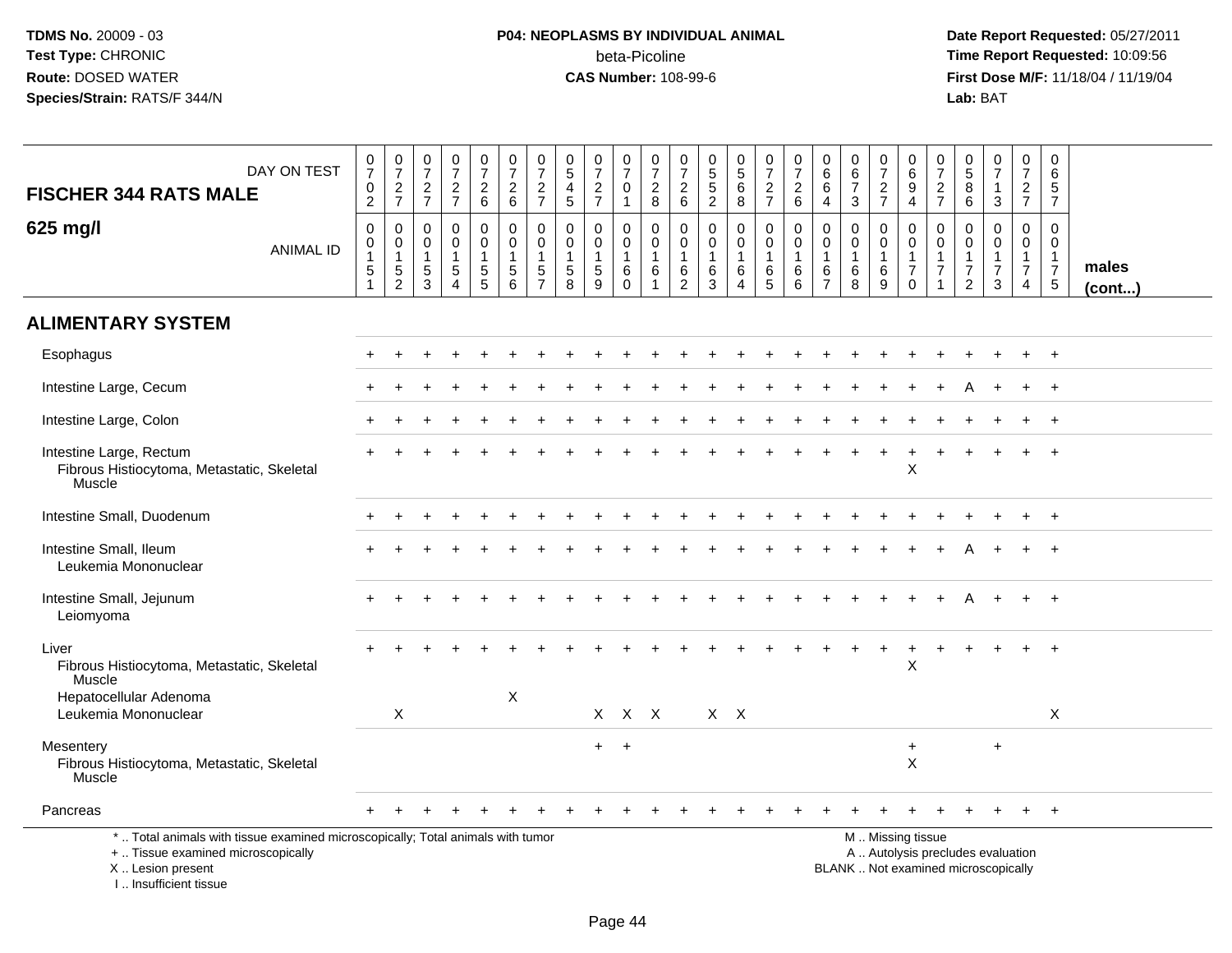| DAY ON TEST<br><b>FISCHER 344 RATS MALE</b>                                                                                                                         | $\frac{0}{7}$<br>$\pmb{0}$<br>$\overline{2}$                      | $\begin{array}{c} 0 \\ 7 \end{array}$<br>$\frac{2}{7}$            | $\begin{smallmatrix}0\\7\end{smallmatrix}$<br>$\frac{2}{7}$          | $\frac{0}{7}$<br>$\frac{2}{7}$                                 | $\begin{smallmatrix}0\\7\end{smallmatrix}$<br>$\begin{array}{c} 2 \\ 6 \end{array}$   | $\frac{0}{7}$<br>$\frac{2}{6}$                                | $\frac{0}{7}$<br>$\frac{2}{7}$                                             | $\begin{array}{c} 0 \\ 5 \end{array}$<br>$\begin{array}{c} 4 \\ 5 \end{array}$ | $\frac{0}{7}$<br>$\frac{2}{7}$               | $\frac{0}{7}$<br>$\boldsymbol{0}$<br>$\mathbf{1}$ | $\begin{array}{c} 0 \\ 7 \end{array}$<br>$_{\rm 8}^2$        | $\pmb{0}$<br>$\overline{7}$<br>$\begin{array}{c} 2 \\ 6 \end{array}$ | $\begin{array}{c} 0 \\ 5 \end{array}$<br>$\frac{5}{2}$ | $\pmb{0}$<br>$\overline{5}$<br>$\,6\,$<br>8                 | 0<br>$\overline{7}$<br>$rac{2}{7}$                                | $\frac{0}{7}$<br>$\boldsymbol{2}$<br>6         | 0<br>$\,6\,$<br>$\,6$<br>$\overline{4}$                | $\pmb{0}$<br>$\,6$<br>$\overline{7}$<br>3                                 | 0<br>$\overline{7}$<br>$\frac{2}{7}$ | $\mathbf 0$<br>$\,6\,$<br>$\boldsymbol{9}$<br>$\overline{4}$                                  | 0<br>$\overline{7}$<br>$\frac{2}{7}$            | 0<br>$\sqrt{5}$<br>8<br>$\,6\,$                                   | $\frac{0}{7}$<br>$\mathbf{1}$<br>$\mathbf{3}$                      | 0<br>$\overline{7}$<br>$\frac{2}{7}$                                         | 0<br>6<br>5<br>$\overline{7}$                                              |                 |
|---------------------------------------------------------------------------------------------------------------------------------------------------------------------|-------------------------------------------------------------------|-------------------------------------------------------------------|----------------------------------------------------------------------|----------------------------------------------------------------|---------------------------------------------------------------------------------------|---------------------------------------------------------------|----------------------------------------------------------------------------|--------------------------------------------------------------------------------|----------------------------------------------|---------------------------------------------------|--------------------------------------------------------------|----------------------------------------------------------------------|--------------------------------------------------------|-------------------------------------------------------------|-------------------------------------------------------------------|------------------------------------------------|--------------------------------------------------------|---------------------------------------------------------------------------|--------------------------------------|-----------------------------------------------------------------------------------------------|-------------------------------------------------|-------------------------------------------------------------------|--------------------------------------------------------------------|------------------------------------------------------------------------------|----------------------------------------------------------------------------|-----------------|
| 625 mg/l<br><b>ANIMAL ID</b>                                                                                                                                        | $\pmb{0}$<br>$\mathbf 0$<br>$\mathbf{1}$<br>$5\,$<br>$\mathbf{1}$ | $\mathbf 0$<br>$\mathbf 0$<br>$\mathbf{1}$<br>5<br>$\overline{2}$ | $\pmb{0}$<br>0<br>$\overline{1}$<br>$\overline{5}$<br>$\overline{3}$ | $\pmb{0}$<br>$\mathbf 0$<br>1<br>$\,$ 5 $\,$<br>$\overline{4}$ | $\mathbf 0$<br>$\mathbf 0$<br>$\overline{1}$<br>$\begin{array}{c} 5 \\ 5 \end{array}$ | $\mathbf 0$<br>$\mathbf 0$<br>$\mathbf{1}$<br>$\sqrt{5}$<br>6 | $\mathbf 0$<br>$\mathbf 0$<br>$\mathbf{1}$<br>$\sqrt{5}$<br>$\overline{7}$ | $\mathbf 0$<br>$\mathbf 0$<br>$\mathbf{1}$<br>$\sqrt{5}$<br>8                  | 0<br>$\mathbf 0$<br>1<br>5<br>$\overline{9}$ | 0<br>$\mathbf 0$<br>$\mathbf{1}$<br>6<br>0        | 0<br>$\mathsf{O}\xspace$<br>$\mathbf{1}$<br>6<br>$\mathbf 1$ | $\mathbf 0$<br>$\mathbf 0$<br>$\mathbf{1}$<br>6<br>$\overline{2}$    | $\pmb{0}$<br>$\pmb{0}$<br>$\mathbf{1}$<br>6<br>3       | 0<br>$\mathbf 0$<br>$\mathbf{1}$<br>$\,6$<br>$\overline{4}$ | $\mathbf 0$<br>$\mathbf 0$<br>$\mathbf{1}$<br>6<br>$\overline{5}$ | 0<br>0<br>$\mathbf{1}$<br>6<br>$6\overline{6}$ | $\mathbf 0$<br>$\mathbf 0$<br>1<br>6<br>$\overline{7}$ | $\mathbf 0$<br>$\mathsf{O}\xspace$<br>$\mathbf{1}$<br>6<br>$\overline{8}$ | 0<br>$\mathbf 0$<br>1<br>6<br>9      | 0<br>$\mathbf 0$<br>$\mathbf{1}$<br>$\overline{7}$<br>$\mathbf 0$                             | $\mathbf 0$<br>$\Omega$<br>-1<br>$\overline{7}$ | $\mathbf 0$<br>$\Omega$<br>-1<br>$\overline{7}$<br>$\overline{2}$ | $\mathbf{0}$<br>$\mathbf 0$<br>1<br>$\overline{7}$<br>$\mathbf{3}$ | $\pmb{0}$<br>$\mathbf 0$<br>$\mathbf{1}$<br>$\overline{7}$<br>$\overline{4}$ | $\mathbf 0$<br>$\mathbf 0$<br>$\mathbf{1}$<br>$\overline{7}$<br>$\sqrt{5}$ | males<br>(cont) |
| Fibrous Histiocytoma, Metastatic, Skeletal<br>Muscle<br>Leukemia Mononuclear<br>Acinus, Adenoma                                                                     |                                                                   |                                                                   |                                                                      |                                                                |                                                                                       |                                                               |                                                                            |                                                                                | X                                            |                                                   |                                                              |                                                                      |                                                        |                                                             |                                                                   |                                                |                                                        |                                                                           |                                      | X                                                                                             |                                                 |                                                                   |                                                                    |                                                                              | X                                                                          |                 |
| Salivary Glands<br>Carcinoma                                                                                                                                        |                                                                   |                                                                   |                                                                      |                                                                |                                                                                       |                                                               |                                                                            | Χ                                                                              |                                              |                                                   |                                                              |                                                                      |                                                        |                                                             |                                                                   |                                                |                                                        |                                                                           |                                      |                                                                                               |                                                 |                                                                   |                                                                    |                                                                              |                                                                            |                 |
| Stomach, Forestomach<br>Squamous Cell Papilloma                                                                                                                     |                                                                   |                                                                   |                                                                      |                                                                |                                                                                       |                                                               |                                                                            |                                                                                |                                              |                                                   |                                                              |                                                                      |                                                        |                                                             |                                                                   |                                                |                                                        |                                                                           |                                      |                                                                                               |                                                 |                                                                   |                                                                    |                                                                              | $\overline{+}$                                                             |                 |
| Stomach, Glandular                                                                                                                                                  |                                                                   |                                                                   |                                                                      |                                                                |                                                                                       |                                                               |                                                                            |                                                                                |                                              |                                                   |                                                              |                                                                      |                                                        |                                                             |                                                                   |                                                |                                                        |                                                                           |                                      |                                                                                               |                                                 |                                                                   |                                                                    |                                                                              | $^{+}$                                                                     |                 |
| Tongue<br>Squamous Cell Carcinoma                                                                                                                                   |                                                                   |                                                                   |                                                                      |                                                                |                                                                                       |                                                               |                                                                            |                                                                                |                                              |                                                   |                                                              |                                                                      |                                                        |                                                             |                                                                   |                                                |                                                        |                                                                           |                                      |                                                                                               |                                                 |                                                                   |                                                                    |                                                                              |                                                                            |                 |
| <b>CARDIOVASCULAR SYSTEM</b>                                                                                                                                        |                                                                   |                                                                   |                                                                      |                                                                |                                                                                       |                                                               |                                                                            |                                                                                |                                              |                                                   |                                                              |                                                                      |                                                        |                                                             |                                                                   |                                                |                                                        |                                                                           |                                      |                                                                                               |                                                 |                                                                   |                                                                    |                                                                              |                                                                            |                 |
| <b>Blood Vessel</b>                                                                                                                                                 |                                                                   |                                                                   |                                                                      |                                                                |                                                                                       |                                                               |                                                                            |                                                                                |                                              |                                                   |                                                              |                                                                      |                                                        |                                                             |                                                                   |                                                |                                                        |                                                                           |                                      |                                                                                               |                                                 |                                                                   |                                                                    |                                                                              | $\overline{1}$                                                             |                 |
| Heart<br>Alveolar/Bronchiolar Carcinoma, Metastatic,<br>Lung                                                                                                        |                                                                   |                                                                   |                                                                      |                                                                |                                                                                       |                                                               |                                                                            |                                                                                |                                              |                                                   |                                                              |                                                                      |                                                        |                                                             |                                                                   |                                                |                                                        |                                                                           |                                      |                                                                                               |                                                 |                                                                   |                                                                    |                                                                              |                                                                            |                 |
| Carcinoma, Metastatic, Salivary Glands<br>Fibrous Histiocytoma, Metastatic, Skeletal<br>Muscle                                                                      |                                                                   |                                                                   |                                                                      |                                                                |                                                                                       |                                                               |                                                                            | $\mathsf X$                                                                    |                                              |                                                   |                                                              |                                                                      |                                                        |                                                             |                                                                   |                                                |                                                        |                                                                           |                                      | X                                                                                             |                                                 |                                                                   |                                                                    |                                                                              |                                                                            |                 |
| Leukemia Mononuclear                                                                                                                                                |                                                                   |                                                                   |                                                                      |                                                                |                                                                                       |                                                               |                                                                            |                                                                                |                                              | X                                                 |                                                              |                                                                      |                                                        | X                                                           |                                                                   |                                                |                                                        |                                                                           |                                      |                                                                                               |                                                 |                                                                   |                                                                    |                                                                              | X                                                                          |                 |
| <b>ENDOCRINE SYSTEM</b>                                                                                                                                             |                                                                   |                                                                   |                                                                      |                                                                |                                                                                       |                                                               |                                                                            |                                                                                |                                              |                                                   |                                                              |                                                                      |                                                        |                                                             |                                                                   |                                                |                                                        |                                                                           |                                      |                                                                                               |                                                 |                                                                   |                                                                    |                                                                              |                                                                            |                 |
| <b>Adrenal Cortex</b><br>Adenoma                                                                                                                                    |                                                                   |                                                                   |                                                                      |                                                                |                                                                                       |                                                               |                                                                            |                                                                                |                                              |                                                   |                                                              |                                                                      |                                                        |                                                             |                                                                   |                                                |                                                        |                                                                           |                                      |                                                                                               |                                                 |                                                                   |                                                                    |                                                                              |                                                                            |                 |
| *  Total animals with tissue examined microscopically; Total animals with tumor<br>+  Tissue examined microscopically<br>X  Lesion present<br>I Insufficient tissue |                                                                   |                                                                   |                                                                      |                                                                |                                                                                       |                                                               |                                                                            |                                                                                |                                              |                                                   |                                                              |                                                                      |                                                        |                                                             |                                                                   |                                                |                                                        |                                                                           |                                      | M  Missing tissue<br>A  Autolysis precludes evaluation<br>BLANK  Not examined microscopically |                                                 |                                                                   |                                                                    |                                                                              |                                                                            |                 |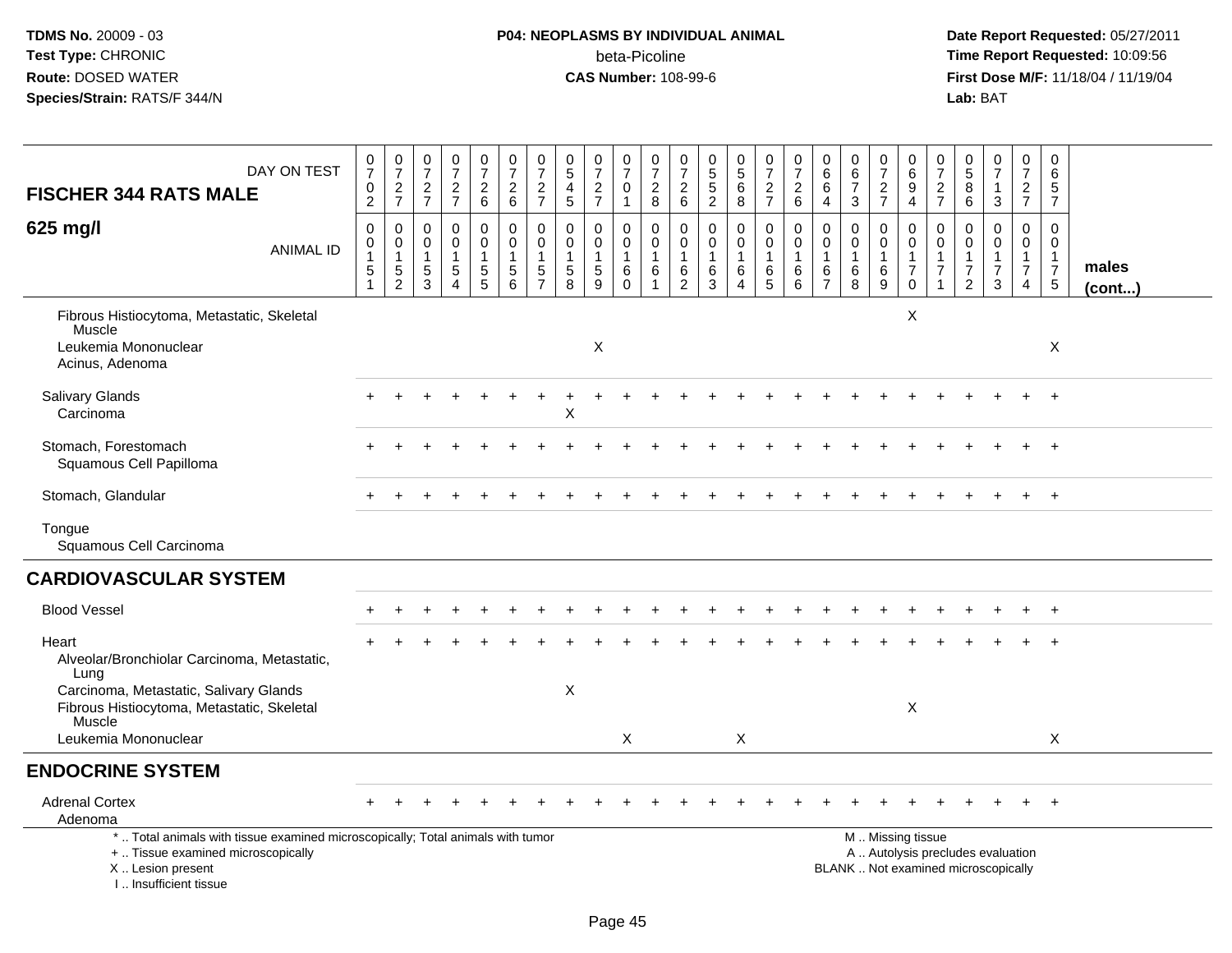### **P04: NEOPLASMS BY INDIVIDUAL ANIMAL**beta-Picoline<br>CAS Number: 108-99-6

 **Date Report Requested:** 05/27/2011 **Time Report Requested:** 10:09:56 **First Dose M/F:** 11/18/04 / 11/19/04<br>Lab: BAT **Lab:** BAT

| <b>FISCHER 344 RATS MALE</b>                                                    | DAY ON TEST      | $\frac{0}{7}$<br>$^{\rm 0}_{\rm 2}$                     | $\begin{array}{c} 0 \\ 7 \end{array}$<br>$\frac{2}{7}$  | $\frac{0}{7}$<br>$\frac{2}{7}$                                     | $\frac{0}{7}$<br>$\frac{2}{7}$                                                 | $\frac{0}{7}$<br>$\frac{2}{6}$                            | $\frac{0}{7}$<br>$\begin{array}{c} 2 \\ 6 \end{array}$      | $\frac{0}{7}$<br>$\frac{2}{7}$                                    | $\begin{smallmatrix}0\0\5\end{smallmatrix}$<br>$\frac{4}{5}$ | $\begin{array}{c} 0 \\ 7 \end{array}$<br>$\frac{2}{7}$             | $\frac{0}{7}$<br>$\mathbf 0$<br>$\overline{1}$                                   | $\frac{0}{7}$<br>$\frac{2}{8}$                                    | $\frac{0}{7}$<br>$\begin{array}{c} 2 \\ 6 \end{array}$      | $\begin{array}{c} 0 \\ 5 \\ 2 \end{array}$                        | $\begin{array}{c} 0 \\ 5 \end{array}$<br>6<br>8                 | $\begin{smallmatrix}0\\7\end{smallmatrix}$<br>$\frac{2}{7}$    | $\begin{smallmatrix}0\\7\end{smallmatrix}$<br>$\begin{array}{c} 2 \\ 6 \end{array}$ | $\begin{array}{c} 0 \\ 6 \end{array}$<br>$\,6\,$<br>$\overline{4}$           | $\begin{array}{c} 0 \\ 6 \end{array}$<br>$\overline{7}$<br>3 | $\frac{0}{7}$<br>$\frac{2}{7}$ | $_{6}^{\rm 0}$<br>$\boldsymbol{9}$<br>$\overline{4}$                      | 0<br>$\overline{7}$<br>$\frac{2}{7}$                   | 0<br>$\,$ 5 $\,$<br>$\bf 8$<br>6                                       | $\begin{array}{c} 0 \\ 7 \end{array}$<br>$\mathbf{1}$<br>$\mathbf{3}$ | $\pmb{0}$<br>$\overline{7}$<br>$rac{2}{7}$                                       | $\mathbf 0$<br>6<br>$\sqrt{5}$<br>$\overline{7}$                                |                 |
|---------------------------------------------------------------------------------|------------------|---------------------------------------------------------|---------------------------------------------------------|--------------------------------------------------------------------|--------------------------------------------------------------------------------|-----------------------------------------------------------|-------------------------------------------------------------|-------------------------------------------------------------------|--------------------------------------------------------------|--------------------------------------------------------------------|----------------------------------------------------------------------------------|-------------------------------------------------------------------|-------------------------------------------------------------|-------------------------------------------------------------------|-----------------------------------------------------------------|----------------------------------------------------------------|-------------------------------------------------------------------------------------|------------------------------------------------------------------------------|--------------------------------------------------------------|--------------------------------|---------------------------------------------------------------------------|--------------------------------------------------------|------------------------------------------------------------------------|-----------------------------------------------------------------------|----------------------------------------------------------------------------------|---------------------------------------------------------------------------------|-----------------|
| 625 mg/l                                                                        | <b>ANIMAL ID</b> | $\pmb{0}$<br>$\pmb{0}$<br>$\mathbf{1}$<br>$\frac{5}{1}$ | $\pmb{0}$<br>$\pmb{0}$<br>$\mathbf{1}$<br>$\frac{5}{2}$ | $\mathbf 0$<br>$\boldsymbol{0}$<br>$\overline{1}$<br>$\frac{5}{3}$ | $\pmb{0}$<br>$\pmb{0}$<br>$\mathbf{1}$<br>$\sqrt{5}$<br>$\boldsymbol{\Lambda}$ | $\mathbf 0$<br>$\pmb{0}$<br>$\mathbf{1}$<br>$\frac{5}{5}$ | $\pmb{0}$<br>$\mathbf 0$<br>$\mathbf{1}$<br>$\sqrt{5}$<br>6 | $\mathbf 0$<br>$\mathbf 0$<br>$\mathbf{1}$<br>5<br>$\overline{7}$ | 0<br>$\pmb{0}$<br>$\mathbf{1}$<br>$\,$ 5 $\,$<br>8           | $\mathbf 0$<br>$\mathsf 0$<br>$\mathbf{1}$<br>$\,$ 5 $\,$<br>$9\,$ | $\boldsymbol{0}$<br>$\boldsymbol{0}$<br>$\overline{1}$<br>$\,6\,$<br>$\mathbf 0$ | $\pmb{0}$<br>$\mathbf 0$<br>$\mathbf{1}$<br>$\,6$<br>$\mathbf{1}$ | $\mathbf 0$<br>$\mathbf 0$<br>-1<br>$\,6$<br>$\overline{2}$ | $\pmb{0}$<br>$\pmb{0}$<br>$\mathbf{1}$<br>$\,6\,$<br>$\mathbf{3}$ | $\mathbf 0$<br>0<br>$\mathbf{1}$<br>6<br>$\boldsymbol{\Lambda}$ | $\pmb{0}$<br>$\boldsymbol{0}$<br>$\mathbf{1}$<br>$\frac{6}{5}$ | $\mathbf 0$<br>$\pmb{0}$<br>$\mathbf{1}$<br>$\,6\,$<br>6                            | $\mathbf 0$<br>$\boldsymbol{0}$<br>$\overline{1}$<br>$\,6$<br>$\overline{7}$ | $\pmb{0}$<br>$\pmb{0}$<br>$\mathbf{1}$<br>$\,6\,$<br>8       | 0<br>0<br>1<br>$\,6$<br>9      | $\pmb{0}$<br>$\pmb{0}$<br>$\mathbf{1}$<br>$\boldsymbol{7}$<br>$\mathbf 0$ | $\mathbf 0$<br>0<br>$\mathbf 1$<br>$\overline{7}$<br>1 | $\mathbf 0$<br>0<br>$\mathbf{1}$<br>$\boldsymbol{7}$<br>$\overline{2}$ | $\mathbf 0$<br>$\mathbf 0$<br>$\mathbf{1}$<br>$\overline{7}$<br>3     | $\mathbf 0$<br>$\mathbf 0$<br>$\overline{1}$<br>$\overline{7}$<br>$\overline{4}$ | $\mathbf 0$<br>$\overline{0}$<br>$\overline{1}$<br>$\overline{7}$<br>$\sqrt{5}$ | males<br>(cont) |
| Leukemia Mononuclear                                                            |                  |                                                         |                                                         |                                                                    |                                                                                |                                                           |                                                             |                                                                   |                                                              | $X$ $X$                                                            |                                                                                  |                                                                   |                                                             |                                                                   | X                                                               |                                                                |                                                                                     |                                                                              |                                                              |                                |                                                                           |                                                        |                                                                        |                                                                       |                                                                                  | $\boldsymbol{\mathsf{X}}$                                                       |                 |
| Adrenal Medulla<br>Leukemia Mononuclear<br>Pheochromocytoma Benign              |                  |                                                         |                                                         | X                                                                  |                                                                                |                                                           |                                                             |                                                                   |                                                              | $\mathsf X$                                                        |                                                                                  |                                                                   |                                                             |                                                                   | $\ddot{}$<br>X                                                  |                                                                | X                                                                                   |                                                                              |                                                              |                                |                                                                           |                                                        | X                                                                      |                                                                       | $\ddot{}$<br>$\boldsymbol{\mathsf{X}}$                                           | $\ddot{}$<br>X                                                                  |                 |
| Islets, Pancreatic<br>Adenoma                                                   |                  | $\ddot{}$                                               |                                                         |                                                                    |                                                                                |                                                           |                                                             | X                                                                 |                                                              |                                                                    |                                                                                  |                                                                   |                                                             |                                                                   |                                                                 |                                                                |                                                                                     |                                                                              |                                                              |                                |                                                                           |                                                        |                                                                        |                                                                       | $\ddot{}$                                                                        | $+$                                                                             |                 |
| Parathyroid Gland                                                               |                  |                                                         |                                                         |                                                                    |                                                                                |                                                           |                                                             |                                                                   |                                                              |                                                                    |                                                                                  | м                                                                 |                                                             |                                                                   |                                                                 |                                                                |                                                                                     |                                                                              |                                                              |                                |                                                                           |                                                        |                                                                        |                                                                       | $\ddot{}$                                                                        | $+$                                                                             |                 |
| <b>Pituitary Gland</b><br>Leukemia Mononuclear<br>Pars Distalis, Adenoma        |                  |                                                         | $X$ $X$                                                 |                                                                    | $X$ $X$                                                                        |                                                           |                                                             | X                                                                 |                                                              | X                                                                  | X                                                                                | $X$ $X$ $X$                                                       |                                                             |                                                                   | X                                                               |                                                                | X X X X X X                                                                         |                                                                              |                                                              |                                |                                                                           |                                                        |                                                                        |                                                                       | X X X                                                                            | $\ddot{}$                                                                       |                 |
| <b>Thyroid Gland</b><br>C-cell, Adenoma                                         |                  | $+$                                                     |                                                         |                                                                    |                                                                                |                                                           |                                                             |                                                                   |                                                              |                                                                    |                                                                                  |                                                                   |                                                             |                                                                   | $\div$<br>X                                                     |                                                                |                                                                                     |                                                                              |                                                              |                                |                                                                           | $\pmb{\times}$                                         |                                                                        | $\mathsf X$                                                           | $+$                                                                              | $+$                                                                             |                 |
| <b>GENERAL BODY SYSTEM</b>                                                      |                  |                                                         |                                                         |                                                                    |                                                                                |                                                           |                                                             |                                                                   |                                                              |                                                                    |                                                                                  |                                                                   |                                                             |                                                                   |                                                                 |                                                                |                                                                                     |                                                                              |                                                              |                                |                                                                           |                                                        |                                                                        |                                                                       |                                                                                  |                                                                                 |                 |
| Peritoneum<br>Leukemia Mononuclear                                              |                  |                                                         |                                                         |                                                                    |                                                                                |                                                           |                                                             |                                                                   |                                                              |                                                                    | $\ddot{}$<br>$\mathsf{X}$                                                        |                                                                   |                                                             |                                                                   |                                                                 |                                                                |                                                                                     |                                                                              |                                                              |                                |                                                                           |                                                        |                                                                        |                                                                       |                                                                                  |                                                                                 |                 |
| <b>GENITAL SYSTEM</b>                                                           |                  |                                                         |                                                         |                                                                    |                                                                                |                                                           |                                                             |                                                                   |                                                              |                                                                    |                                                                                  |                                                                   |                                                             |                                                                   |                                                                 |                                                                |                                                                                     |                                                                              |                                                              |                                |                                                                           |                                                        |                                                                        |                                                                       |                                                                                  |                                                                                 |                 |
| Epididymis                                                                      |                  |                                                         |                                                         |                                                                    |                                                                                |                                                           |                                                             |                                                                   |                                                              |                                                                    |                                                                                  |                                                                   |                                                             |                                                                   |                                                                 |                                                                |                                                                                     |                                                                              |                                                              |                                |                                                                           |                                                        |                                                                        |                                                                       |                                                                                  | $\ddot{}$                                                                       |                 |
| <b>Preputial Gland</b>                                                          |                  |                                                         |                                                         |                                                                    |                                                                                |                                                           |                                                             |                                                                   |                                                              |                                                                    |                                                                                  |                                                                   |                                                             |                                                                   |                                                                 |                                                                |                                                                                     |                                                                              |                                                              |                                |                                                                           |                                                        |                                                                        |                                                                       |                                                                                  | $\ddot{}$                                                                       |                 |
| Prostate                                                                        |                  |                                                         |                                                         |                                                                    |                                                                                |                                                           |                                                             |                                                                   |                                                              |                                                                    |                                                                                  |                                                                   |                                                             |                                                                   |                                                                 |                                                                |                                                                                     |                                                                              |                                                              |                                |                                                                           |                                                        |                                                                        |                                                                       |                                                                                  | $^{+}$                                                                          |                 |
| *  Total animals with tissue examined microscopically; Total animals with tumor |                  |                                                         |                                                         |                                                                    |                                                                                |                                                           |                                                             |                                                                   |                                                              |                                                                    |                                                                                  |                                                                   |                                                             |                                                                   |                                                                 |                                                                |                                                                                     |                                                                              |                                                              |                                | M  Missing tissue                                                         |                                                        |                                                                        |                                                                       |                                                                                  |                                                                                 |                 |

+ .. Tissue examined microscopically

X .. Lesion present

I .. Insufficient tissue

y the contract of the contract of the contract of the contract of the contract of the contract of the contract of  $A$ . Autolysis precludes evaluation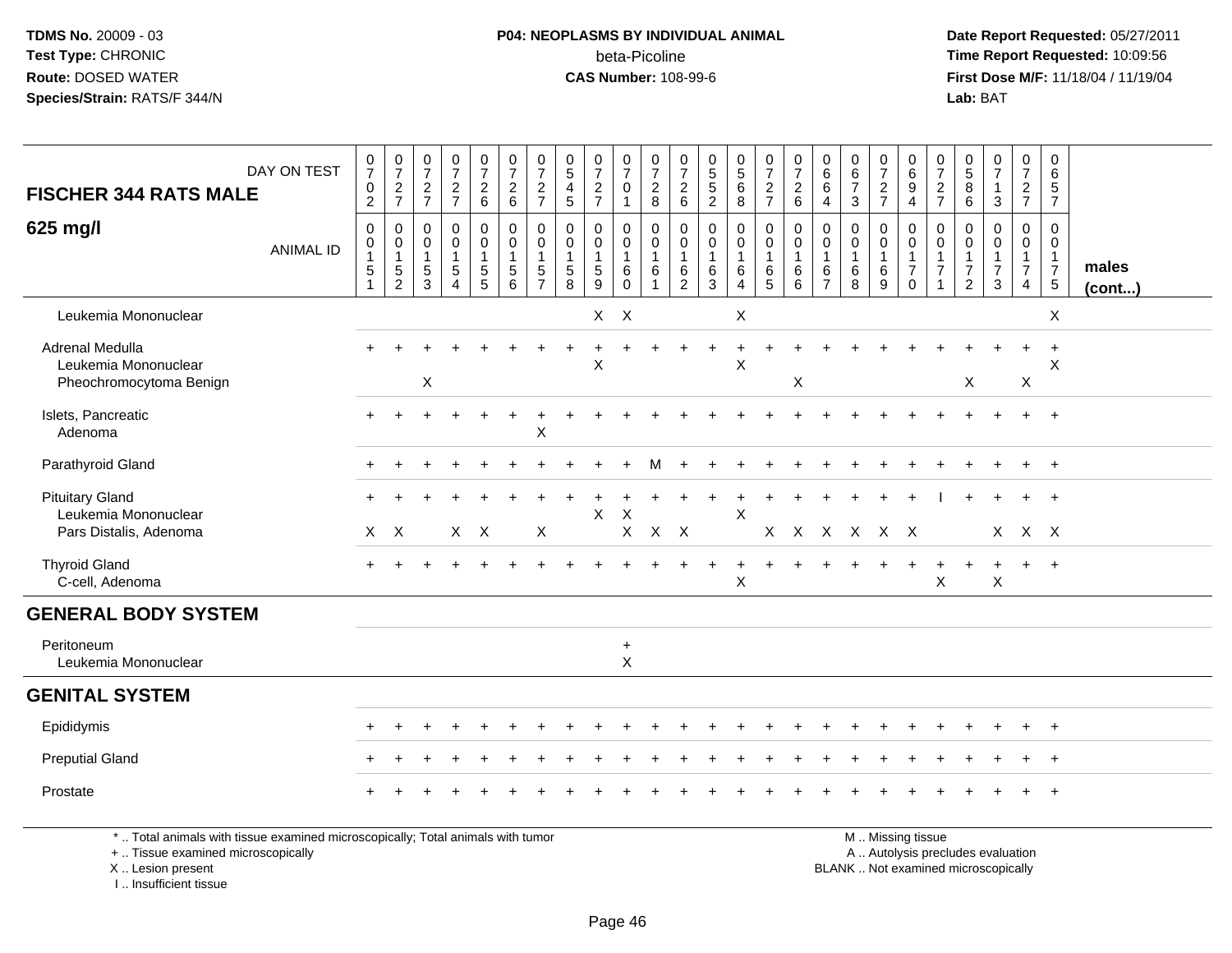### **P04: NEOPLASMS BY INDIVIDUAL ANIMAL**beta-Picoline<br>CAS Number: 108-99-6

 **Date Report Requested:** 05/27/2011 **Time Report Requested:** 10:09:56 **First Dose M/F:** 11/18/04 / 11/19/04<br>Lab: BAT **Lab:** BAT

| DAY ON TEST<br><b>FISCHER 344 RATS MALE</b>                                                                                                | 0<br>$\overline{7}$<br>0<br>$\sqrt{2}$          | $\pmb{0}$<br>$\overline{7}$<br>$\frac{2}{7}$                                | $\frac{0}{7}$<br>$\frac{2}{7}$   | $\frac{0}{7}$<br>$\frac{2}{7}$              | $\frac{0}{7}$<br>$\begin{array}{c} 2 \\ 6 \end{array}$ | $\frac{0}{7}$<br>$\begin{array}{c} 2 \\ 6 \end{array}$ | 0<br>$\overline{7}$<br>$\overline{c}$<br>$\overline{7}$ | 0<br>$\overline{5}$<br>$\overline{4}$<br>$\sqrt{5}$ | $\frac{0}{7}$<br>$\frac{2}{7}$  | $\frac{0}{7}$<br>0<br>$\mathbf{1}$                 | $\frac{0}{7}$<br>$\overline{c}$<br>8 | 0<br>$\overline{7}$<br>$^2\phantom{1}6$ | $\begin{array}{c} 0 \\ 5 \\ 2 \end{array}$     | 0<br>$\overline{5}$<br>6<br>$\bf 8$ | $\frac{0}{7}$<br>$\overline{c}$<br>$\overline{7}$ | 0<br>$\overline{7}$<br>$\overline{\mathbf{c}}$<br>6 | 0<br>6<br>6<br>$\overline{4}$                 | 0<br>$\,6\,$<br>$\overline{7}$<br>3  | $\mathbf 0$<br>$\overline{7}$<br>$\frac{2}{7}$ | $\mathbf 0$<br>$\,6$<br>9<br>$\overline{4}$                                                   | 0<br>$\overline{7}$<br>$\overline{c}$<br>$\overline{7}$            | 0<br>5<br>8<br>6                                          | $\frac{0}{7}$<br>1<br>3            | $\pmb{0}$<br>$\overline{7}$<br>$\overline{2}$<br>$\overline{7}$ | $\mathbf 0$<br>6<br>5<br>$\overline{7}$                          |                 |
|--------------------------------------------------------------------------------------------------------------------------------------------|-------------------------------------------------|-----------------------------------------------------------------------------|----------------------------------|---------------------------------------------|--------------------------------------------------------|--------------------------------------------------------|---------------------------------------------------------|-----------------------------------------------------|---------------------------------|----------------------------------------------------|--------------------------------------|-----------------------------------------|------------------------------------------------|-------------------------------------|---------------------------------------------------|-----------------------------------------------------|-----------------------------------------------|--------------------------------------|------------------------------------------------|-----------------------------------------------------------------------------------------------|--------------------------------------------------------------------|-----------------------------------------------------------|------------------------------------|-----------------------------------------------------------------|------------------------------------------------------------------|-----------------|
| 625 mg/l<br><b>ANIMAL ID</b>                                                                                                               | 0<br>0<br>$\overline{1}$<br>5<br>$\overline{1}$ | $\mathbf 0$<br>$\mathbf 0$<br>$\mathbf{1}$<br>$\,$ 5 $\,$<br>$\overline{c}$ | 0<br>0<br>$\mathbf{1}$<br>5<br>3 | 0<br>$\mathsf{O}$<br>$\mathbf{1}$<br>5<br>4 | 0<br>$\pmb{0}$<br>$\mathbf{1}$<br>$\frac{5}{5}$        | 0<br>$\mathbf 0$<br>$\overline{1}$<br>$\sqrt{5}$<br>6  | 0<br>0<br>-1<br>$\sqrt{5}$<br>$\overline{7}$            | $\mathbf 0$<br>0<br>$\mathbf{1}$<br>$\sqrt{5}$<br>8 | 0<br>$\mathbf 0$<br>1<br>5<br>9 | 0<br>$\pmb{0}$<br>$\mathbf{1}$<br>6<br>$\mathbf 0$ | 0<br>0<br>$\mathbf{1}$<br>6<br>1     | 0<br>0<br>-1<br>$\,6$<br>$\overline{2}$ | 0<br>$\mathbf 0$<br>$\mathbf{1}$<br>$\,6$<br>3 | 0<br>0<br>$\mathbf{1}$<br>6<br>4    | 0<br>$\mathbf 0$<br>$\mathbf{1}$<br>6<br>5        | 0<br>0<br>$\mathbf{1}$<br>6<br>6                    | 0<br>$\mathbf 0$<br>-1<br>6<br>$\overline{7}$ | 0<br>0<br>$\mathbf{1}$<br>$\,6$<br>8 | 0<br>0<br>$\overline{1}$<br>$\,6\,$<br>9       | 0<br>$\mathbf 0$<br>$\overline{1}$<br>$\overline{7}$<br>$\mathbf 0$                           | 0<br>$\mathbf 0$<br>$\mathbf{1}$<br>$\overline{7}$<br>$\mathbf{1}$ | 0<br>$\mathbf 0$<br>1<br>$\overline{7}$<br>$\overline{2}$ | 0<br>0<br>1<br>$\overline{7}$<br>3 | 0<br>$\mathbf 0$<br>$\mathbf{1}$<br>$\overline{7}$<br>4         | $\mathbf 0$<br>0<br>$\mathbf{1}$<br>$\overline{7}$<br>$\sqrt{5}$ | males<br>(cont) |
| Fibrous Histiocytoma, Metastatic, Skeletal<br>Muscle<br>Leukemia Mononuclear                                                               |                                                 |                                                                             |                                  |                                             |                                                        |                                                        |                                                         |                                                     |                                 |                                                    |                                      |                                         |                                                |                                     |                                                   |                                                     |                                               |                                      |                                                | X                                                                                             |                                                                    |                                                           |                                    |                                                                 |                                                                  |                 |
| Seminal Vesicle<br>Leukemia Mononuclear                                                                                                    |                                                 |                                                                             |                                  |                                             |                                                        |                                                        |                                                         |                                                     |                                 |                                                    |                                      |                                         |                                                |                                     |                                                   |                                                     |                                               |                                      |                                                |                                                                                               |                                                                    |                                                           |                                    |                                                                 | $\ddot{}$                                                        |                 |
| <b>Testes</b><br>Leukemia Mononuclear<br>Bilateral, Interstitial Cell, Adenoma<br>Interstitial Cell, Adenoma                               |                                                 | X                                                                           | X                                | X                                           | $X$ $X$                                                |                                                        | $\pmb{\times}$                                          | $X$ $X$                                             |                                 |                                                    | X                                    |                                         | $X$ $X$                                        | X<br>X                              | $\boldsymbol{X}$                                  | X                                                   |                                               | X                                    | X                                              | $X$ $X$                                                                                       |                                                                    |                                                           |                                    | X                                                               | X                                                                |                 |
| <b>HEMATOPOIETIC SYSTEM</b>                                                                                                                |                                                 |                                                                             |                                  |                                             |                                                        |                                                        |                                                         |                                                     |                                 |                                                    |                                      |                                         |                                                |                                     |                                                   |                                                     |                                               |                                      |                                                |                                                                                               |                                                                    |                                                           |                                    |                                                                 |                                                                  |                 |
| <b>Bone Marrow</b><br>Leukemia Mononuclear                                                                                                 |                                                 | X                                                                           |                                  |                                             |                                                        |                                                        |                                                         |                                                     | X.                              | $\mathsf{X}$                                       |                                      |                                         |                                                | X                                   |                                                   |                                                     |                                               |                                      |                                                |                                                                                               |                                                                    |                                                           |                                    |                                                                 | $\ddot{}$<br>X                                                   |                 |
| Lymph Node<br>Iliac, Chordoma, Metastatic, Uncertain Primary<br>Site<br>Pancreatic, Leukemia Mononuclear                                   | $\ddot{}$                                       |                                                                             |                                  |                                             |                                                        |                                                        |                                                         |                                                     |                                 |                                                    |                                      | $\ddot{}$                               |                                                |                                     |                                                   |                                                     | $\ddot{}$                                     |                                      |                                                |                                                                                               |                                                                    |                                                           |                                    | $\ddot{}$                                                       |                                                                  |                 |
| Lymph Node, Mandibular                                                                                                                     | м                                               | M                                                                           | M                                | - M                                         | M .                                                    | M M                                                    |                                                         | M M M                                               |                                 |                                                    | M                                    |                                         | M M M                                          |                                     | M                                                 | M                                                   |                                               |                                      |                                                | M M M M M M M                                                                                 |                                                                    |                                                           |                                    | M M                                                             |                                                                  |                 |
| Lymph Node, Mesenteric<br>Fibrous Histiocytoma, Metastatic, Skeletal<br>Muscle                                                             |                                                 |                                                                             |                                  |                                             |                                                        |                                                        |                                                         |                                                     |                                 |                                                    |                                      |                                         |                                                |                                     |                                                   |                                                     |                                               |                                      | $\ddot{}$                                      | X                                                                                             |                                                                    |                                                           |                                    |                                                                 | $\overline{+}$                                                   |                 |
| Leukemia Mononuclear                                                                                                                       |                                                 |                                                                             |                                  |                                             |                                                        |                                                        |                                                         |                                                     |                                 |                                                    |                                      |                                         | $X$ $X$                                        |                                     |                                                   |                                                     |                                               |                                      |                                                |                                                                                               |                                                                    |                                                           |                                    |                                                                 | Χ                                                                |                 |
| Spleen<br>Leukemia Mononuclear                                                                                                             |                                                 | Χ                                                                           |                                  |                                             |                                                        |                                                        |                                                         |                                                     | X.                              | $\mathsf{X}$                                       | $\mathsf{X}$                         |                                         | $X$ $X$                                        |                                     |                                                   |                                                     |                                               |                                      |                                                |                                                                                               |                                                                    |                                                           |                                    |                                                                 | $\ddot{}$<br>X                                                   |                 |
| *  Total animals with tissue examined microscopically; Total animals with tumor<br>+  Tissue examined microscopically<br>X  Lesion present |                                                 |                                                                             |                                  |                                             |                                                        |                                                        |                                                         |                                                     |                                 |                                                    |                                      |                                         |                                                |                                     |                                                   |                                                     |                                               |                                      |                                                | M  Missing tissue<br>A  Autolysis precludes evaluation<br>BLANK  Not examined microscopically |                                                                    |                                                           |                                    |                                                                 |                                                                  |                 |

I .. Insufficient tissue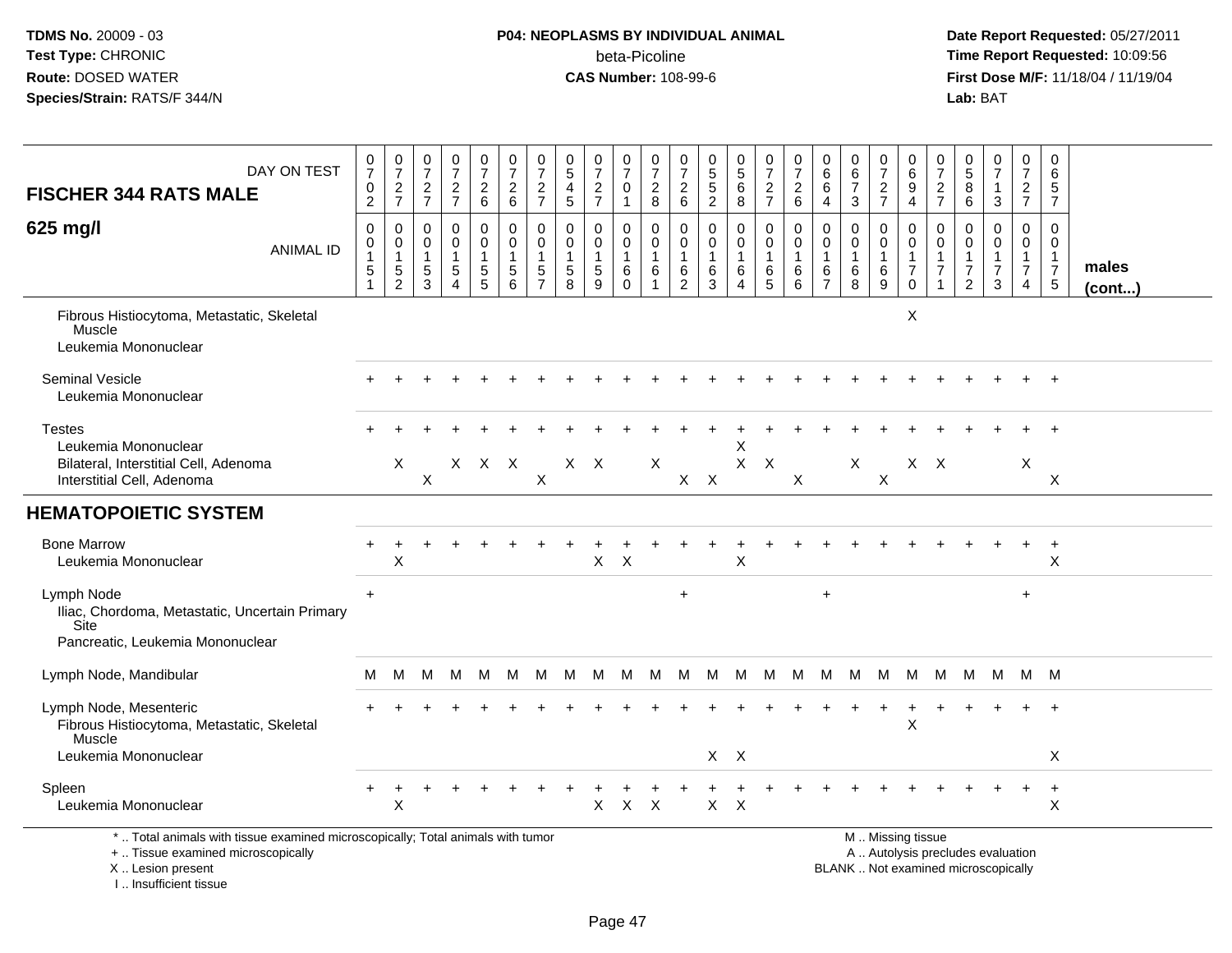## **P04: NEOPLASMS BY INDIVIDUAL ANIMAL**beta-Picoline<br>CAS Number: 108-99-6

| DAY ON TEST<br><b>FISCHER 344 RATS MALE</b>                                                                                                                           | 0<br>$\overline{7}$<br>$\pmb{0}$<br>$\overline{2}$ | $\pmb{0}$<br>$\overline{7}$<br>$\frac{2}{7}$             | $\begin{smallmatrix}0\\7\end{smallmatrix}$<br>$\frac{2}{7}$                    | $\frac{0}{7}$<br>$\frac{2}{7}$                    | $\pmb{0}$<br>$\overline{7}$<br>$\boldsymbol{2}$<br>$\,6\,$                      | $\frac{0}{7}$<br>$\overline{c}$<br>6 | 0<br>$\overline{7}$<br>$\overline{c}$<br>$\overline{7}$ | $\begin{array}{c} 0 \\ 5 \end{array}$<br>$\overline{4}$<br>5 | 0<br>$\overline{7}$<br>$\frac{2}{7}$                      | $\pmb{0}$<br>$\overline{7}$<br>0<br>$\overline{1}$     | 0<br>$\overline{7}$<br>$\overline{c}$<br>$\boldsymbol{8}$      | 0<br>$\overline{7}$<br>$\overline{c}$<br>$6\phantom{1}$ | $\begin{array}{c} 0 \\ 5 \\ 5 \end{array}$<br>$\overline{2}$ | $\begin{array}{c} 0 \\ 5 \\ 6 \end{array}$<br>$\overline{8}$ | $\frac{0}{7}$<br>$\frac{2}{7}$                       | $\boldsymbol{0}$<br>$\overline{7}$<br>$\frac{2}{6}$ | 0<br>$\,6\,$<br>$\,6$<br>$\overline{4}$                           | 0<br>$\,6\,$<br>$\overline{7}$<br>3                      | 0<br>$\overline{7}$<br>$\frac{2}{7}$                              | 0<br>6<br>9<br>$\overline{4}$ | 0<br>7<br>$\frac{2}{7}$ | $\begin{array}{c} 0 \\ 5 \end{array}$<br>$\, 8$<br>$\,6\,$           | $\pmb{0}$<br>$\overline{7}$<br>$\mathbf{1}$<br>3        | $\pmb{0}$<br>$\overline{7}$<br>$\frac{2}{7}$                                   | 0<br>6<br>5<br>$\overline{7}$                      |                       |
|-----------------------------------------------------------------------------------------------------------------------------------------------------------------------|----------------------------------------------------|----------------------------------------------------------|--------------------------------------------------------------------------------|---------------------------------------------------|---------------------------------------------------------------------------------|--------------------------------------|---------------------------------------------------------|--------------------------------------------------------------|-----------------------------------------------------------|--------------------------------------------------------|----------------------------------------------------------------|---------------------------------------------------------|--------------------------------------------------------------|--------------------------------------------------------------|------------------------------------------------------|-----------------------------------------------------|-------------------------------------------------------------------|----------------------------------------------------------|-------------------------------------------------------------------|-------------------------------|-------------------------|----------------------------------------------------------------------|---------------------------------------------------------|--------------------------------------------------------------------------------|----------------------------------------------------|-----------------------|
| 625 mg/l<br><b>ANIMAL ID</b>                                                                                                                                          | 0<br>0<br>$\mathbf{1}$<br>5<br>$\mathbf 1$         | 0<br>0<br>$\overline{1}$<br>$\sqrt{5}$<br>$\overline{c}$ | $\mathbf 0$<br>$\mathbf 0$<br>$\mathbf{1}$<br>$\overline{5}$<br>$\overline{3}$ | 0<br>$\mathsf{O}\xspace$<br>$\mathbf 1$<br>5<br>4 | $\mathbf 0$<br>$\boldsymbol{0}$<br>$\mathbf{1}$<br>$\sqrt{5}$<br>$\overline{5}$ | $\mathbf 0$<br>0<br>1<br>5<br>6      | $\mathbf 0$<br>$\mathbf 0$<br>5<br>$\overline{7}$       | $\mathbf 0$<br>$\mathbf 0$<br>$\,$ 5 $\,$<br>8               | 0<br>$\mathbf 0$<br>$\overline{1}$<br>$\overline{5}$<br>9 | 0<br>$\mathbf 0$<br>$\overline{1}$<br>6<br>$\mathbf 0$ | $\mathbf 0$<br>$\mathbf 0$<br>$\mathbf{1}$<br>6<br>$\mathbf 1$ | 0<br>$\mathbf 0$<br>1<br>6<br>$\overline{c}$            | 0<br>$\mathbf 0$<br>6<br>3                                   | 0<br>$\overline{0}$<br>$\mathbf{1}$<br>6<br>$\overline{4}$   | $\mathbf 0$<br>$\pmb{0}$<br>1<br>6<br>$\overline{5}$ | 0<br>0<br>$\overline{1}$<br>6<br>$6\phantom{1}6$    | $\mathbf 0$<br>$\mathbf 0$<br>$\mathbf{1}$<br>6<br>$\overline{7}$ | 0<br>$\mathbf 0$<br>6<br>8                               | 0<br>$\mathsf{O}\xspace$<br>$\mathbf{1}$<br>6<br>$\boldsymbol{9}$ | 0<br>0<br>1<br>7<br>0         | $\mathbf 0$<br>0<br>7   | 0<br>$\mathbf 0$<br>$\mathbf{1}$<br>$\overline{7}$<br>$\overline{2}$ | 0<br>$\mathbf 0$<br>$\mathbf{1}$<br>$\overline{7}$<br>3 | $\mathbf 0$<br>$\mathbf 0$<br>$\mathbf{1}$<br>$\overline{7}$<br>$\overline{4}$ | 0<br>$\Omega$<br>1<br>$\overline{7}$<br>$\sqrt{5}$ | males<br>$($ cont $)$ |
| Thymus<br>Alveolar/Bronchiolar Carcinoma, Metastatic,<br>Lung<br>Fibrous Histiocytoma, Metastatic, Skeletal                                                           |                                                    |                                                          |                                                                                |                                                   |                                                                                 |                                      |                                                         |                                                              |                                                           |                                                        |                                                                |                                                         |                                                              |                                                              |                                                      |                                                     |                                                                   |                                                          |                                                                   | $\boldsymbol{\mathsf{X}}$     |                         |                                                                      |                                                         |                                                                                | $\ddot{}$                                          |                       |
| Muscle<br>Leukemia Mononuclear                                                                                                                                        |                                                    |                                                          |                                                                                |                                                   |                                                                                 |                                      |                                                         |                                                              |                                                           |                                                        |                                                                |                                                         |                                                              | X                                                            |                                                      |                                                     |                                                                   |                                                          |                                                                   |                               |                         |                                                                      |                                                         |                                                                                |                                                    |                       |
| <b>INTEGUMENTARY SYSTEM</b>                                                                                                                                           |                                                    |                                                          |                                                                                |                                                   |                                                                                 |                                      |                                                         |                                                              |                                                           |                                                        |                                                                |                                                         |                                                              |                                                              |                                                      |                                                     |                                                                   |                                                          |                                                                   |                               |                         |                                                                      |                                                         |                                                                                |                                                    |                       |
| Mammary Gland                                                                                                                                                         |                                                    |                                                          |                                                                                |                                                   |                                                                                 |                                      |                                                         |                                                              |                                                           |                                                        |                                                                |                                                         |                                                              |                                                              |                                                      |                                                     |                                                                   |                                                          |                                                                   |                               |                         |                                                                      |                                                         |                                                                                | $\overline{1}$                                     |                       |
| <b>Skin</b><br>Keratoacanthoma<br>Subcutaneous Tissue, Fibroma                                                                                                        |                                                    |                                                          |                                                                                |                                                   | X                                                                               |                                      |                                                         |                                                              |                                                           |                                                        |                                                                | X                                                       |                                                              |                                                              |                                                      |                                                     | X                                                                 |                                                          |                                                                   | X                             |                         |                                                                      |                                                         | X                                                                              |                                                    |                       |
| <b>MUSCULOSKELETAL SYSTEM</b>                                                                                                                                         |                                                    |                                                          |                                                                                |                                                   |                                                                                 |                                      |                                                         |                                                              |                                                           |                                                        |                                                                |                                                         |                                                              |                                                              |                                                      |                                                     |                                                                   |                                                          |                                                                   |                               |                         |                                                                      |                                                         |                                                                                |                                                    |                       |
| <b>Bone</b>                                                                                                                                                           |                                                    |                                                          |                                                                                |                                                   |                                                                                 |                                      |                                                         |                                                              |                                                           |                                                        |                                                                |                                                         |                                                              |                                                              |                                                      |                                                     |                                                                   |                                                          |                                                                   |                               |                         |                                                                      |                                                         |                                                                                |                                                    |                       |
| <b>Skeletal Muscle</b><br>Fibrous Histiocytoma                                                                                                                        |                                                    |                                                          |                                                                                |                                                   |                                                                                 |                                      |                                                         |                                                              |                                                           |                                                        |                                                                |                                                         |                                                              |                                                              |                                                      |                                                     |                                                                   |                                                          |                                                                   | $\ddot{}$<br>$\mathsf{X}$     |                         |                                                                      |                                                         |                                                                                |                                                    |                       |
| <b>NERVOUS SYSTEM</b>                                                                                                                                                 |                                                    |                                                          |                                                                                |                                                   |                                                                                 |                                      |                                                         |                                                              |                                                           |                                                        |                                                                |                                                         |                                                              |                                                              |                                                      |                                                     |                                                                   |                                                          |                                                                   |                               |                         |                                                                      |                                                         |                                                                                |                                                    |                       |
| <b>Brain</b><br>Leukemia Mononuclear                                                                                                                                  |                                                    |                                                          |                                                                                |                                                   |                                                                                 |                                      |                                                         |                                                              |                                                           |                                                        |                                                                |                                                         |                                                              | +<br>X                                                       |                                                      |                                                     |                                                                   |                                                          |                                                                   |                               |                         |                                                                      |                                                         |                                                                                | $\div$                                             |                       |
| <b>RESPIRATORY SYSTEM</b>                                                                                                                                             |                                                    |                                                          |                                                                                |                                                   |                                                                                 |                                      |                                                         |                                                              |                                                           |                                                        |                                                                |                                                         |                                                              |                                                              |                                                      |                                                     |                                                                   |                                                          |                                                                   |                               |                         |                                                                      |                                                         |                                                                                |                                                    |                       |
| Lung<br>Alveolar/Bronchiolar Adenoma                                                                                                                                  |                                                    |                                                          |                                                                                |                                                   |                                                                                 |                                      |                                                         |                                                              |                                                           |                                                        |                                                                |                                                         |                                                              |                                                              |                                                      |                                                     |                                                                   |                                                          |                                                                   |                               |                         |                                                                      |                                                         |                                                                                |                                                    |                       |
| *  Total animals with tissue examined microscopically; Total animals with tumor<br>+  Tissue examined microscopically<br>X  Lesion present<br>I., Insufficient tissue |                                                    |                                                          |                                                                                |                                                   |                                                                                 |                                      |                                                         |                                                              |                                                           |                                                        |                                                                |                                                         |                                                              |                                                              |                                                      |                                                     |                                                                   | M  Missing tissue<br>BLANK  Not examined microscopically |                                                                   |                               |                         |                                                                      | A  Autolysis precludes evaluation                       |                                                                                |                                                    |                       |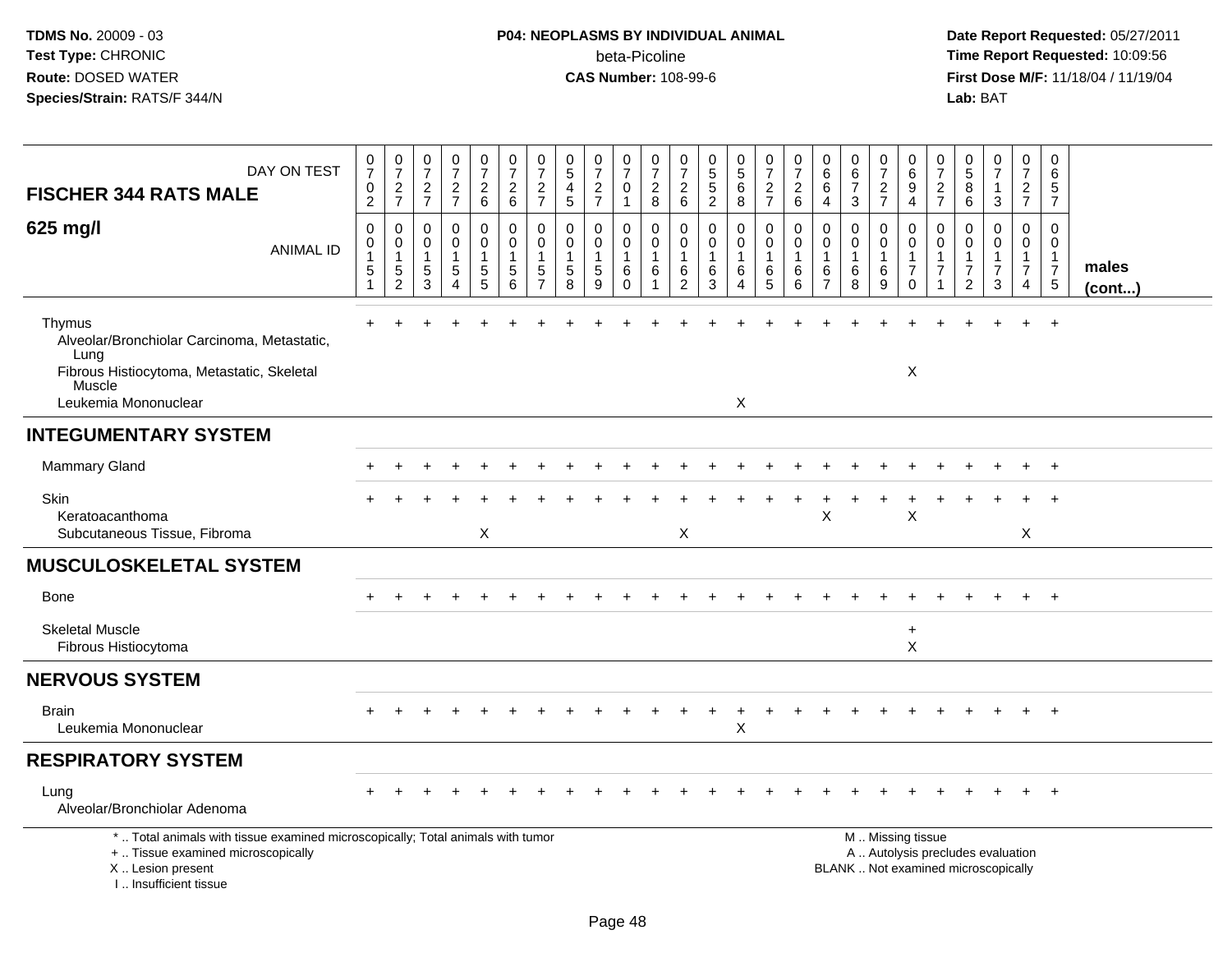I .. Insufficient tissue

| DAY ON TEST<br><b>FISCHER 344 RATS MALE</b>                                                                                                | 0<br>$\overline{7}$<br>0<br>$\overline{c}$        | $\frac{0}{7}$<br>$\frac{2}{7}$                                   | $\frac{0}{7}$<br>$\frac{2}{7}$                                | $\frac{0}{7}$<br>$\frac{2}{7}$                       | $\frac{0}{7}$<br>$\frac{2}{6}$                                            | $\frac{0}{7}$<br>$\begin{array}{c} 2 \\ 6 \end{array}$                     | $\frac{0}{7}$<br>$\frac{2}{7}$                                              | $\pmb{0}$<br>$\overline{5}$<br>$\overline{a}$<br>$\overline{5}$   | $\frac{0}{7}$<br>$\frac{2}{7}$            | 0<br>$\overline{7}$<br>0<br>$\mathbf{1}$             | $\frac{0}{7}$<br>$\overline{c}$<br>8 | 0<br>$\overline{7}$<br>$^2\phantom{1}6$                          | $\begin{smallmatrix} 0\\5 \end{smallmatrix}$<br>$\frac{5}{2}$ | $\begin{array}{c} 0 \\ 5 \end{array}$<br>$\,6\,$<br>8                   | $\frac{0}{7}$<br>$\frac{2}{7}$                                        | 0<br>$\overline{7}$<br>$\overline{2}$<br>6 | 0<br>6<br>6<br>$\overline{4}$                                     | $\begin{array}{c} 0 \\ 6 \end{array}$<br>$\overline{7}$<br>3 | $\frac{0}{7}$<br>$\frac{2}{7}$                                  | 0<br>$\,6$<br>9<br>$\overline{4}$                                                             | $\frac{0}{7}$<br>$\frac{2}{7}$                                       | $\pmb{0}$<br>$\overline{5}$<br>8<br>6                                       | $\frac{0}{7}$<br>$\mathbf 1$<br>3                                 | 0<br>$\overline{7}$<br>$\frac{2}{7}$                                | 0<br>6<br>5<br>$\overline{7}$                                            |                       |
|--------------------------------------------------------------------------------------------------------------------------------------------|---------------------------------------------------|------------------------------------------------------------------|---------------------------------------------------------------|------------------------------------------------------|---------------------------------------------------------------------------|----------------------------------------------------------------------------|-----------------------------------------------------------------------------|-------------------------------------------------------------------|-------------------------------------------|------------------------------------------------------|--------------------------------------|------------------------------------------------------------------|---------------------------------------------------------------|-------------------------------------------------------------------------|-----------------------------------------------------------------------|--------------------------------------------|-------------------------------------------------------------------|--------------------------------------------------------------|-----------------------------------------------------------------|-----------------------------------------------------------------------------------------------|----------------------------------------------------------------------|-----------------------------------------------------------------------------|-------------------------------------------------------------------|---------------------------------------------------------------------|--------------------------------------------------------------------------|-----------------------|
| 625 mg/l<br><b>ANIMAL ID</b>                                                                                                               | $\mathbf 0$<br>$\mathbf 0$<br>1<br>$\overline{5}$ | $\mathbf 0$<br>$\mathbf 0$<br>1<br>$\,$ 5 $\,$<br>$\overline{c}$ | $\mathbf 0$<br>$\mathbf 0$<br>$\mathbf{1}$<br>$\sqrt{5}$<br>3 | $\mathbf 0$<br>$\mathbf 0$<br>$\mathbf{1}$<br>5<br>4 | 0<br>$\mathbf 0$<br>$\mathbf{1}$<br>$\begin{array}{c} 5 \\ 5 \end{array}$ | $\mathbf 0$<br>$\mathbf 0$<br>$\mathbf{1}$<br>$\sqrt{5}$<br>$6\phantom{1}$ | $\mathbf 0$<br>$\mathbf 0$<br>$\mathbf{1}$<br>$\,$ 5 $\,$<br>$\overline{7}$ | $\mathbf 0$<br>$\mathbf 0$<br>$\mathbf{1}$<br>$\overline{5}$<br>8 | 0<br>$\mathbf 0$<br>$\mathbf 1$<br>5<br>9 | 0<br>$\mathbf 0$<br>$\mathbf{1}$<br>6<br>$\mathbf 0$ | 0<br>0<br>$\mathbf{1}$<br>6<br>1     | $\mathbf 0$<br>$\mathbf 0$<br>$\mathbf 1$<br>6<br>$\overline{2}$ | $\pmb{0}$<br>$\mathbf 0$<br>$\,6\,$<br>3                      | $\mathbf 0$<br>$\mathbf 0$<br>$\mathbf{1}$<br>$\,6\,$<br>$\overline{4}$ | $\mathbf 0$<br>$\mathbf 0$<br>$\mathbf{1}$<br>$\,6$<br>$5\phantom{1}$ | $\mathbf 0$<br>$\mathbf 0$<br>1<br>6<br>6  | $\mathbf 0$<br>$\mathbf 0$<br>$\mathbf{1}$<br>6<br>$\overline{7}$ | $\mathbf 0$<br>$\mathbf 0$<br>$\mathbf{1}$<br>6<br>8         | 0<br>$\mathbf 0$<br>$\mathbf{1}$<br>$\,6\,$<br>$\boldsymbol{9}$ | $\mathbf 0$<br>$\mathbf 0$<br>$\mathbf{1}$<br>$\overline{7}$<br>$\mathbf 0$                   | $\mathbf 0$<br>$\mathbf 0$<br>$\overline{1}$<br>$\overline{7}$<br>-1 | $\mathbf 0$<br>$\Omega$<br>$\mathbf{1}$<br>$\overline{7}$<br>$\overline{2}$ | $\mathbf 0$<br>$\mathbf 0$<br>$\mathbf{1}$<br>$\overline{7}$<br>3 | $\mathbf 0$<br>$\mathbf 0$<br>$\mathbf{1}$<br>$\boldsymbol{7}$<br>4 | $\Omega$<br>$\Omega$<br>$\mathbf{1}$<br>$\overline{7}$<br>$\overline{5}$ | males<br>$($ cont $)$ |
| Alveolar/Bronchiolar Carcinoma<br>Fibrous Histiocytoma, Metastatic, Skeletal<br>Muscle<br>Leukemia Mononuclear                             |                                                   |                                                                  |                                                               |                                                      |                                                                           |                                                                            |                                                                             |                                                                   |                                           | X X X                                                |                                      |                                                                  |                                                               | X                                                                       |                                                                       |                                            |                                                                   |                                                              |                                                                 | X                                                                                             |                                                                      |                                                                             |                                                                   |                                                                     | X                                                                        |                       |
| Nose<br>Leukemia Mononuclear                                                                                                               |                                                   |                                                                  |                                                               |                                                      |                                                                           |                                                                            |                                                                             |                                                                   |                                           |                                                      |                                      |                                                                  |                                                               | Х                                                                       |                                                                       |                                            |                                                                   |                                                              |                                                                 |                                                                                               |                                                                      |                                                                             |                                                                   |                                                                     |                                                                          |                       |
| Trachea                                                                                                                                    |                                                   |                                                                  |                                                               |                                                      |                                                                           |                                                                            |                                                                             |                                                                   |                                           |                                                      |                                      |                                                                  |                                                               |                                                                         |                                                                       |                                            |                                                                   |                                                              |                                                                 |                                                                                               |                                                                      |                                                                             |                                                                   |                                                                     | $+$                                                                      |                       |
| <b>SPECIAL SENSES SYSTEM</b>                                                                                                               |                                                   |                                                                  |                                                               |                                                      |                                                                           |                                                                            |                                                                             |                                                                   |                                           |                                                      |                                      |                                                                  |                                                               |                                                                         |                                                                       |                                            |                                                                   |                                                              |                                                                 |                                                                                               |                                                                      |                                                                             |                                                                   |                                                                     |                                                                          |                       |
| Eye                                                                                                                                        |                                                   |                                                                  |                                                               |                                                      |                                                                           |                                                                            |                                                                             |                                                                   |                                           |                                                      |                                      |                                                                  |                                                               |                                                                         |                                                                       |                                            |                                                                   |                                                              |                                                                 |                                                                                               |                                                                      |                                                                             |                                                                   |                                                                     | $^{+}$                                                                   |                       |
| <b>Harderian Gland</b><br>Leukemia Mononuclear                                                                                             |                                                   |                                                                  |                                                               |                                                      |                                                                           |                                                                            |                                                                             |                                                                   |                                           |                                                      |                                      |                                                                  |                                                               | $\mathsf X$                                                             |                                                                       |                                            |                                                                   |                                                              |                                                                 |                                                                                               |                                                                      |                                                                             |                                                                   |                                                                     | $+$                                                                      |                       |
| Zymbal's Gland<br>Adenoma                                                                                                                  |                                                   |                                                                  |                                                               |                                                      |                                                                           |                                                                            |                                                                             |                                                                   |                                           |                                                      |                                      |                                                                  |                                                               |                                                                         |                                                                       |                                            |                                                                   |                                                              |                                                                 |                                                                                               |                                                                      |                                                                             |                                                                   |                                                                     |                                                                          |                       |
| <b>URINARY SYSTEM</b>                                                                                                                      |                                                   |                                                                  |                                                               |                                                      |                                                                           |                                                                            |                                                                             |                                                                   |                                           |                                                      |                                      |                                                                  |                                                               |                                                                         |                                                                       |                                            |                                                                   |                                                              |                                                                 |                                                                                               |                                                                      |                                                                             |                                                                   |                                                                     |                                                                          |                       |
| Kidney<br>Fibrous Histiocytoma, Metastatic, Skeletal<br>Muscle                                                                             |                                                   |                                                                  |                                                               |                                                      |                                                                           |                                                                            |                                                                             |                                                                   |                                           |                                                      |                                      |                                                                  |                                                               |                                                                         |                                                                       |                                            |                                                                   |                                                              |                                                                 | X                                                                                             |                                                                      |                                                                             |                                                                   |                                                                     |                                                                          |                       |
| Leukemia Mononuclear<br>Renal Tubule, Adenoma                                                                                              |                                                   |                                                                  | Χ                                                             |                                                      |                                                                           |                                                                            |                                                                             |                                                                   |                                           |                                                      | $X \times$                           |                                                                  |                                                               | X                                                                       |                                                                       |                                            |                                                                   |                                                              |                                                                 |                                                                                               |                                                                      |                                                                             |                                                                   |                                                                     | X                                                                        |                       |
| <b>Urinary Bladder</b><br>Fibrous Histiocytoma, Metastatic, Skeletal<br>Muscle                                                             |                                                   |                                                                  |                                                               |                                                      |                                                                           |                                                                            |                                                                             |                                                                   |                                           |                                                      |                                      |                                                                  |                                                               |                                                                         |                                                                       |                                            |                                                                   |                                                              |                                                                 | Χ                                                                                             |                                                                      |                                                                             |                                                                   |                                                                     | $\overline{1}$                                                           |                       |
| *  Total animals with tissue examined microscopically; Total animals with tumor<br>+  Tissue examined microscopically<br>X  Lesion present |                                                   |                                                                  |                                                               |                                                      |                                                                           |                                                                            |                                                                             |                                                                   |                                           |                                                      |                                      |                                                                  |                                                               |                                                                         |                                                                       |                                            |                                                                   |                                                              |                                                                 | M  Missing tissue<br>A  Autolysis precludes evaluation<br>BLANK  Not examined microscopically |                                                                      |                                                                             |                                                                   |                                                                     |                                                                          |                       |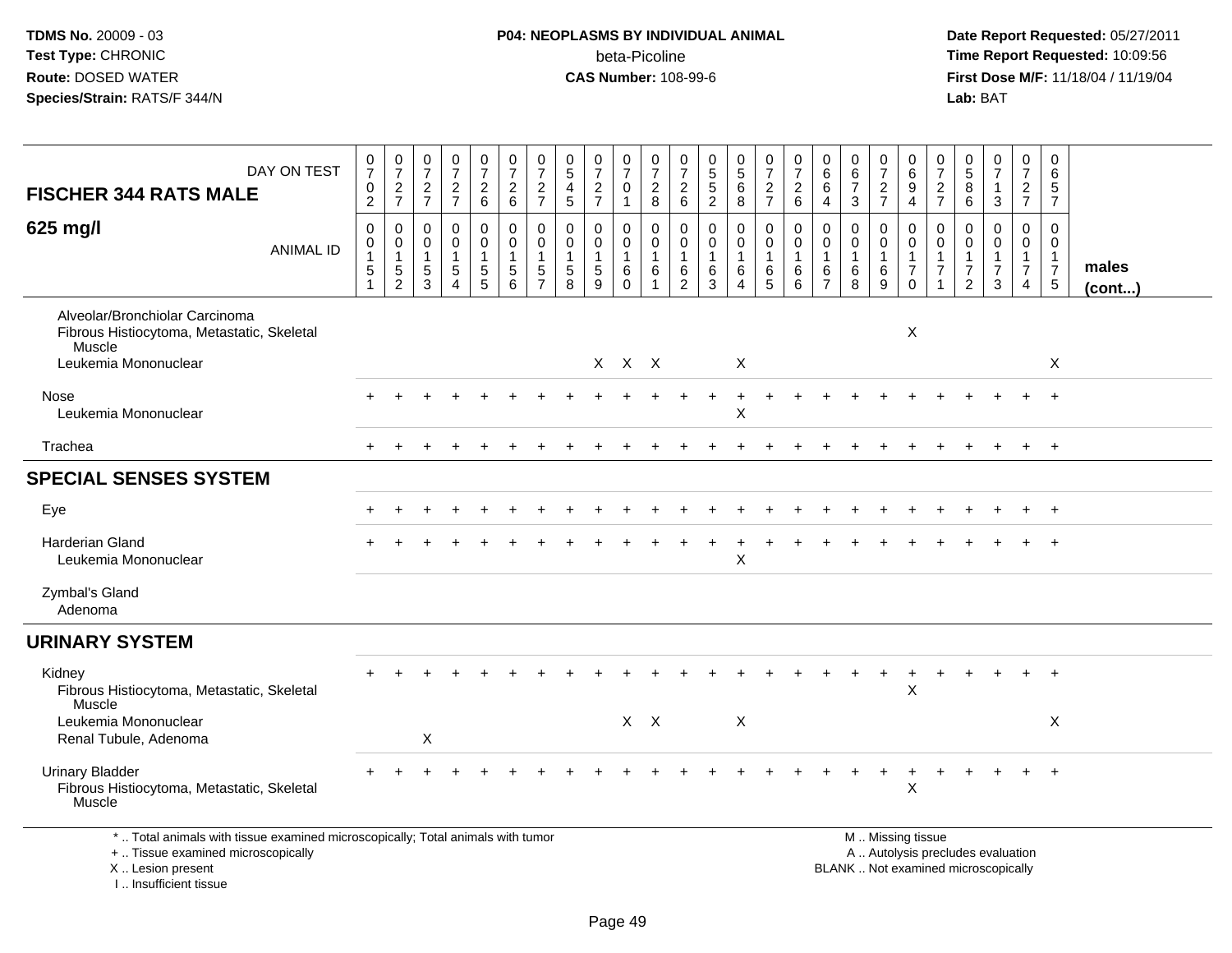#### **P04: NEOPLASMS BY INDIVIDUAL ANIMAL** beta-Picoline**beta-Picoline**<br> **CAS Number:** 108-99-6<br> **CAS Number:** 108-99-6<br> **CAS Number:** 108-99-6

 **Date Report Requested:** 05/27/2011 **First Dose M/F:** 11/18/04 / 11/19/04 Lab: BAT **Lab:** BAT

| DAY ON TEST<br><b>FISCHER 344 RATS MALE</b> | 0<br>$\rightarrow$<br>$\mathbf 0$<br>$\sim$<br><u>_</u> | ◡<br><u>.</u>            | 0 | 0<br>ີ<br><u>.</u><br>6     | $\mathbf{0}$<br>ົ<br><u>.</u><br>6 | U<br>$\rightarrow$<br>∼<br>$\rightarrow$ | 0<br>G<br><sub>5</sub> | <u>.</u> |   | 0<br>∼<br>8 | U<br><u>_</u><br>6 | 0<br>$\mathbf{p}$<br>$\mathbf{p}$<br>2 | 0<br>ີວ<br>6<br>8        | 0<br><sup>o</sup><br>_ | $\epsilon$<br>6 | ⌒      | υ<br>ี<br>د. | 0<br>$\epsilon$  | $\mathbf 0$<br>6<br>9<br>4 | 0<br><u>_</u> | υ<br>ັ<br>8<br>6 | 0      | 0<br>$\rightarrow$<br>$\sim$<br>$\epsilon$<br>$\rightarrow$ | 0<br>6<br>5  |                       |
|---------------------------------------------|---------------------------------------------------------|--------------------------|---|-----------------------------|------------------------------------|------------------------------------------|------------------------|----------|---|-------------|--------------------|----------------------------------------|--------------------------|------------------------|-----------------|--------|--------------|------------------|----------------------------|---------------|------------------|--------|-------------------------------------------------------------|--------------|-----------------------|
| 625 mg/l<br>ANIMAL ID                       | 0<br>0<br>.5                                            | υ<br>.5<br>$\mathcal{D}$ |   | 0<br>0<br><sub>5</sub><br>5 | 0<br>0<br>$\mathbf b$<br>6         | U<br>$\mathbf{p}$<br>$\rightarrow$       | 0<br>0<br>.5<br>8      | G<br>9   | 6 | υ<br>U<br>6 | U<br>6<br>∼        | 0<br>0<br>6<br>$\sim$<br>ು             | 0<br>6<br>$\overline{4}$ | 0<br>0<br>6<br>G       | 6               | 6<br>- | U<br>6<br>8  | 0<br>0<br>6<br>9 | 0<br>0<br>0                | U<br>U        | 0<br>$\sim$<br>- | 0<br>3 | 0<br>0<br>4                                                 | 0<br>0<br>.5 | males<br>$($ cont $)$ |

Leukemia Mononuclear

#### **SYSTEMIC LESIONS**

| vluitiple<br>Organ   |  |  |  |  |  |  |  |  |  |  |  |  |  |
|----------------------|--|--|--|--|--|--|--|--|--|--|--|--|--|
| Leukemia Mononuclear |  |  |  |  |  |  |  |  |  |  |  |  |  |

\* .. Total animals with tissue examined microscopically; Total animals with tumor

- + .. Tissue examined microscopically
- X .. Lesion present
- I .. Insufficient tissue

 M .. Missing tissuey the contract of the contract of the contract of the contract of the contract of the contract of the contract of  $A$ . Autolysis precludes evaluation Lesion present BLANK .. Not examined microscopically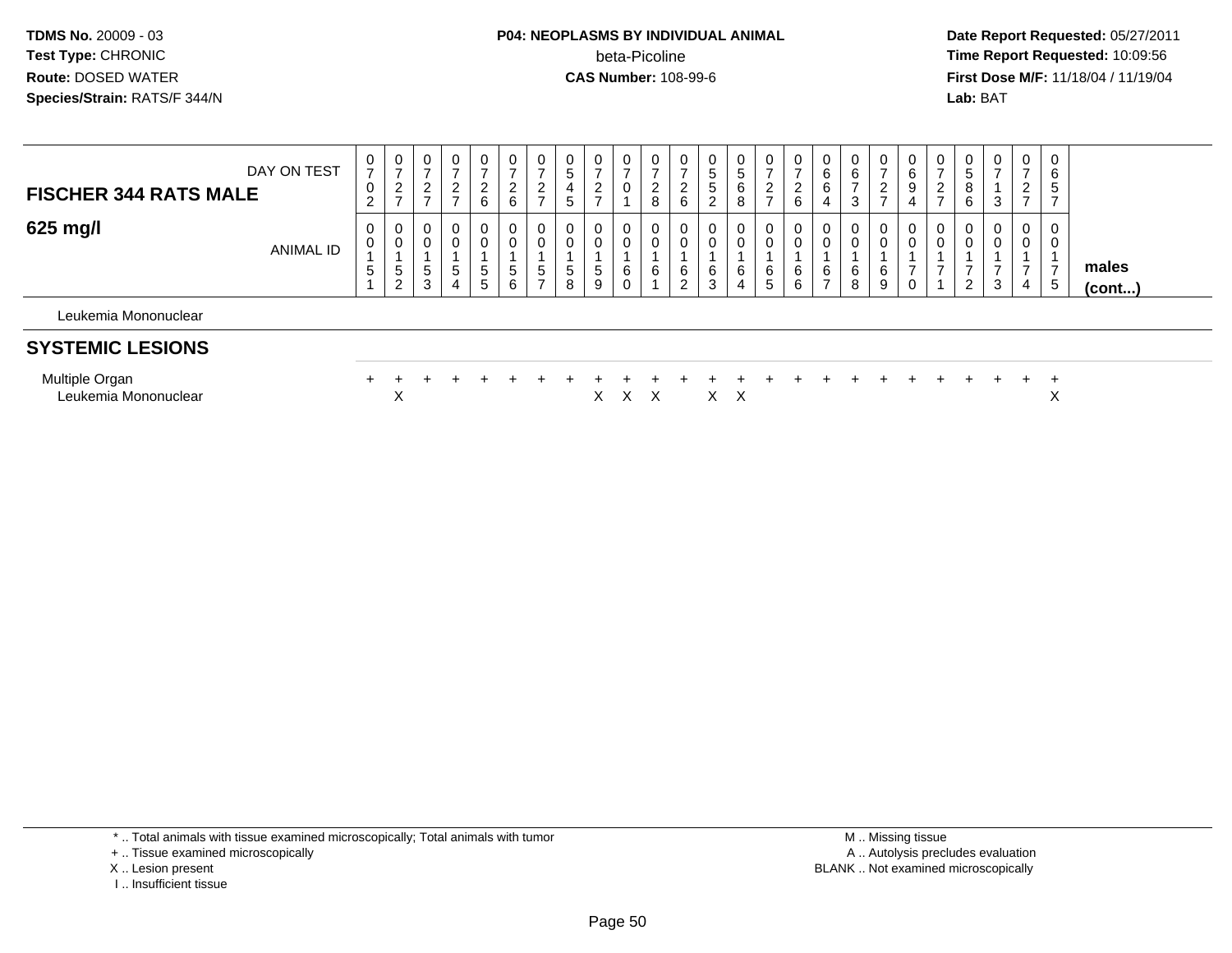## **P04: NEOPLASMS BY INDIVIDUAL ANIMAL**beta-Picoline<br>CAS Number: 108-99-6

| DAY ON TEST<br><b>FISCHER 344 RATS MALE</b>                                                                                                                          | $\frac{0}{7}$<br>$\frac{2}{6}$                                     | $\frac{0}{7}$<br>$\frac{2}{7}$                                             | $\begin{array}{c} 0 \\ 7 \end{array}$<br>$\frac{2}{7}$    | $\pmb{0}$<br>$6\phantom{a}$<br>$\mathbf{1}$<br>8                | 0<br>$6\phantom{a}$<br>3<br>$\mathbf{1}$             | 0<br>$\frac{4}{9}$<br>$\overline{9}$                          | $\mathbf 0$<br>$6\phantom{a}$<br>9<br>$\mathbf{1}$ | $\pmb{0}$<br>$\,6\,$<br>8<br>$\mathbf{1}$             | $\frac{0}{7}$<br>$\frac{2}{7}$                                          | 0<br>$6\phantom{a}$<br>$\mathsf 0$<br>$\overline{7}$ | $\frac{0}{7}$<br>$\frac{2}{6}$                                            | 0<br>$\overline{7}$<br>$^2_{\rm 0}$           | $\frac{0}{7}$<br>$\frac{2}{3}$             | $\frac{0}{7}$<br>1<br>$\mathfrak{S}$                        | $\begin{array}{c} 0 \\ 7 \end{array}$<br>$\frac{2}{7}$              | $\begin{array}{c} 0 \\ 7 \end{array}$<br>$\frac{2}{6}$                             | $\pmb{0}$<br>$\overline{7}$<br>$\frac{2}{8}$                    | $\begin{array}{c} 0 \\ 6 \end{array}$<br>$\frac{2}{4}$    | $\frac{0}{7}$<br>$\frac{2}{7}$                                    | 0, 5, 5, 1                                                                          | $\begin{array}{c} 0 \\ 7 \end{array}$<br>$\frac{2}{7}$ | 0<br>$\frac{6}{8}$                                            | $\begin{array}{c} 0 \\ 5 \end{array}$<br>$\overline{4}$<br>$\overline{3}$        | 0<br>$6\overline{6}$<br>9<br>$6^{\circ}$                       | $\mathbf 0$<br>6<br>$\overline{4}$<br>$\boldsymbol{9}$                     |                    |
|----------------------------------------------------------------------------------------------------------------------------------------------------------------------|--------------------------------------------------------------------|----------------------------------------------------------------------------|-----------------------------------------------------------|-----------------------------------------------------------------|------------------------------------------------------|---------------------------------------------------------------|----------------------------------------------------|-------------------------------------------------------|-------------------------------------------------------------------------|------------------------------------------------------|---------------------------------------------------------------------------|-----------------------------------------------|--------------------------------------------|-------------------------------------------------------------|---------------------------------------------------------------------|------------------------------------------------------------------------------------|-----------------------------------------------------------------|-----------------------------------------------------------|-------------------------------------------------------------------|-------------------------------------------------------------------------------------|--------------------------------------------------------|---------------------------------------------------------------|----------------------------------------------------------------------------------|----------------------------------------------------------------|----------------------------------------------------------------------------|--------------------|
| 625 mg/l<br><b>ANIMAL ID</b>                                                                                                                                         | $\pmb{0}$<br>0<br>$\mathbf{1}$<br>$\overline{7}$<br>$\overline{6}$ | $\pmb{0}$<br>$\pmb{0}$<br>$\mathbf{1}$<br>$\overline{7}$<br>$\overline{7}$ | $\mathbf 0$<br>0<br>$\overline{1}$<br>$\overline{7}$<br>8 | $\pmb{0}$<br>$\mathbf 0$<br>$\mathbf{1}$<br>$\overline{7}$<br>9 | 0<br>$\mathbf 0$<br>$\mathbf{1}$<br>8<br>$\mathbf 0$ | $\pmb{0}$<br>$\mathbf 0$<br>$\mathbf{1}$<br>8<br>$\mathbf{1}$ | $\mathbf 0$<br>0<br>$\mathbf{1}$<br>$\frac{8}{2}$  | $\mathbf 0$<br>0<br>$\mathbf{1}$<br>8<br>$\mathbf{3}$ | $\pmb{0}$<br>$\mathbf 0$<br>$\mathbf{1}$<br>8<br>$\boldsymbol{\Lambda}$ | 0<br>$\mathbf 0$<br>$\overline{1}$<br>$^8$ 5         | $\boldsymbol{0}$<br>$\mathbf 0$<br>$\overline{1}$<br>8<br>$6\phantom{1}6$ | 0<br>0<br>$\mathbf{1}$<br>8<br>$\overline{7}$ | 0<br>$\mathbf 0$<br>$\mathbf{1}$<br>8<br>8 | $\pmb{0}$<br>0<br>$\mathbf{1}$<br>$\bf 8$<br>$\overline{9}$ | 0<br>$\mathbf 0$<br>$\mathbf{1}$<br>$\boldsymbol{9}$<br>$\mathbf 0$ | $\mathbf 0$<br>$\mathbf 0$<br>$\overline{1}$<br>$\boldsymbol{9}$<br>$\overline{1}$ | $\pmb{0}$<br>$\mathbf 0$<br>$\mathbf{1}$<br>9<br>$\overline{2}$ | $\pmb{0}$<br>$\mathbf 0$<br>$\mathbf{1}$<br>$\frac{9}{3}$ | $\mathbf 0$<br>$\mathbf 0$<br>$\mathbf{1}$<br>9<br>$\overline{4}$ | $\mathbf 0$<br>$\mathbf 0$<br>$\mathbf{1}$<br>$\begin{array}{c} 9 \\ 5 \end{array}$ | $\mathbf 0$<br>0<br>$\mathbf{1}$<br>$^9$ 6             | $\mathbf 0$<br>$\mathbf 0$<br>$\overline{1}$<br>$\frac{9}{7}$ | $\mathbf 0$<br>$\mathbf 0$<br>$\mathbf{1}$<br>$\boldsymbol{9}$<br>$\overline{8}$ | $\mathbf 0$<br>$\Omega$<br>$\mathbf{1}$<br>9<br>$\overline{9}$ | $\mathbf 0$<br>$\mathbf 0$<br>$\overline{2}$<br>$\mathbf 0$<br>$\mathbf 0$ | * TOTALS           |
| <b>ALIMENTARY SYSTEM</b>                                                                                                                                             |                                                                    |                                                                            |                                                           |                                                                 |                                                      |                                                               |                                                    |                                                       |                                                                         |                                                      |                                                                           |                                               |                                            |                                                             |                                                                     |                                                                                    |                                                                 |                                                           |                                                                   |                                                                                     |                                                        |                                                               |                                                                                  |                                                                |                                                                            |                    |
| Esophagus                                                                                                                                                            |                                                                    |                                                                            |                                                           |                                                                 |                                                      |                                                               |                                                    |                                                       |                                                                         |                                                      |                                                                           |                                               |                                            |                                                             |                                                                     |                                                                                    |                                                                 |                                                           |                                                                   |                                                                                     |                                                        |                                                               |                                                                                  |                                                                |                                                                            | 50                 |
| Intestine Large, Cecum                                                                                                                                               |                                                                    |                                                                            |                                                           |                                                                 |                                                      |                                                               |                                                    |                                                       |                                                                         |                                                      |                                                                           |                                               |                                            |                                                             |                                                                     |                                                                                    |                                                                 |                                                           |                                                                   |                                                                                     |                                                        |                                                               |                                                                                  |                                                                | $\div$                                                                     | 48                 |
| Intestine Large, Colon                                                                                                                                               |                                                                    |                                                                            |                                                           |                                                                 |                                                      |                                                               |                                                    |                                                       |                                                                         |                                                      |                                                                           |                                               |                                            |                                                             |                                                                     |                                                                                    |                                                                 |                                                           |                                                                   |                                                                                     |                                                        |                                                               |                                                                                  |                                                                |                                                                            | 49                 |
| Intestine Large, Rectum<br>Fibrous Histiocytoma, Metastatic, Skeletal<br>Muscle                                                                                      |                                                                    |                                                                            |                                                           |                                                                 |                                                      |                                                               |                                                    |                                                       |                                                                         |                                                      |                                                                           |                                               |                                            |                                                             |                                                                     |                                                                                    |                                                                 |                                                           |                                                                   |                                                                                     |                                                        |                                                               |                                                                                  |                                                                |                                                                            | 50<br>-1           |
| Intestine Small, Duodenum                                                                                                                                            |                                                                    |                                                                            |                                                           |                                                                 |                                                      |                                                               |                                                    |                                                       |                                                                         |                                                      |                                                                           |                                               |                                            |                                                             |                                                                     |                                                                                    |                                                                 |                                                           |                                                                   |                                                                                     |                                                        |                                                               |                                                                                  |                                                                |                                                                            | 50                 |
| Intestine Small, Ileum<br>Leukemia Mononuclear                                                                                                                       |                                                                    |                                                                            |                                                           |                                                                 |                                                      | X                                                             |                                                    |                                                       |                                                                         |                                                      |                                                                           |                                               |                                            |                                                             |                                                                     |                                                                                    |                                                                 |                                                           |                                                                   |                                                                                     |                                                        |                                                               |                                                                                  |                                                                |                                                                            | 49<br>$\mathbf 1$  |
| Intestine Small, Jejunum<br>Leiomyoma                                                                                                                                |                                                                    |                                                                            |                                                           |                                                                 |                                                      |                                                               |                                                    |                                                       |                                                                         |                                                      |                                                                           |                                               | х                                          |                                                             |                                                                     |                                                                                    |                                                                 |                                                           |                                                                   |                                                                                     |                                                        |                                                               |                                                                                  |                                                                |                                                                            | 49<br>$\mathbf{1}$ |
| Liver<br>Fibrous Histiocytoma, Metastatic, Skeletal<br>Muscle                                                                                                        |                                                                    |                                                                            |                                                           |                                                                 |                                                      |                                                               |                                                    |                                                       |                                                                         |                                                      |                                                                           |                                               |                                            |                                                             |                                                                     |                                                                                    |                                                                 |                                                           |                                                                   |                                                                                     |                                                        |                                                               |                                                                                  |                                                                |                                                                            | 50<br>-1           |
| Hepatocellular Adenoma<br>Leukemia Mononuclear                                                                                                                       |                                                                    |                                                                            | X                                                         |                                                                 |                                                      | $\mathsf{X}$                                                  |                                                    |                                                       |                                                                         |                                                      |                                                                           | $\boldsymbol{\mathsf{X}}$                     | $\times$                                   | $\mathsf{X}$                                                |                                                                     |                                                                                    |                                                                 |                                                           |                                                                   | $\times$                                                                            |                                                        |                                                               | $\times$                                                                         |                                                                | $\times$                                                                   | $\mathbf{2}$<br>14 |
| Mesentery<br>Fibrous Histiocytoma, Metastatic, Skeletal<br>Muscle                                                                                                    |                                                                    |                                                                            |                                                           |                                                                 |                                                      |                                                               |                                                    |                                                       |                                                                         |                                                      |                                                                           |                                               | $\ddot{}$                                  |                                                             |                                                                     |                                                                                    |                                                                 |                                                           |                                                                   | $+$                                                                                 |                                                        |                                                               |                                                                                  |                                                                |                                                                            | 6<br>-1            |
| Pancreas                                                                                                                                                             |                                                                    |                                                                            |                                                           |                                                                 |                                                      |                                                               |                                                    |                                                       |                                                                         |                                                      |                                                                           |                                               |                                            |                                                             |                                                                     |                                                                                    |                                                                 |                                                           |                                                                   |                                                                                     |                                                        |                                                               |                                                                                  |                                                                | $+$                                                                        | 48                 |
| *  Total animals with tissue examined microscopically; Total animals with tumor<br>+  Tissue examined microscopically<br>X  Lesion present<br>L. Insufficient tissue |                                                                    |                                                                            |                                                           |                                                                 |                                                      |                                                               |                                                    |                                                       |                                                                         |                                                      |                                                                           |                                               |                                            |                                                             |                                                                     |                                                                                    |                                                                 |                                                           |                                                                   | M  Missing tissue                                                                   |                                                        |                                                               | A  Autolysis precludes evaluation<br>BLANK  Not examined microscopically         |                                                                |                                                                            |                    |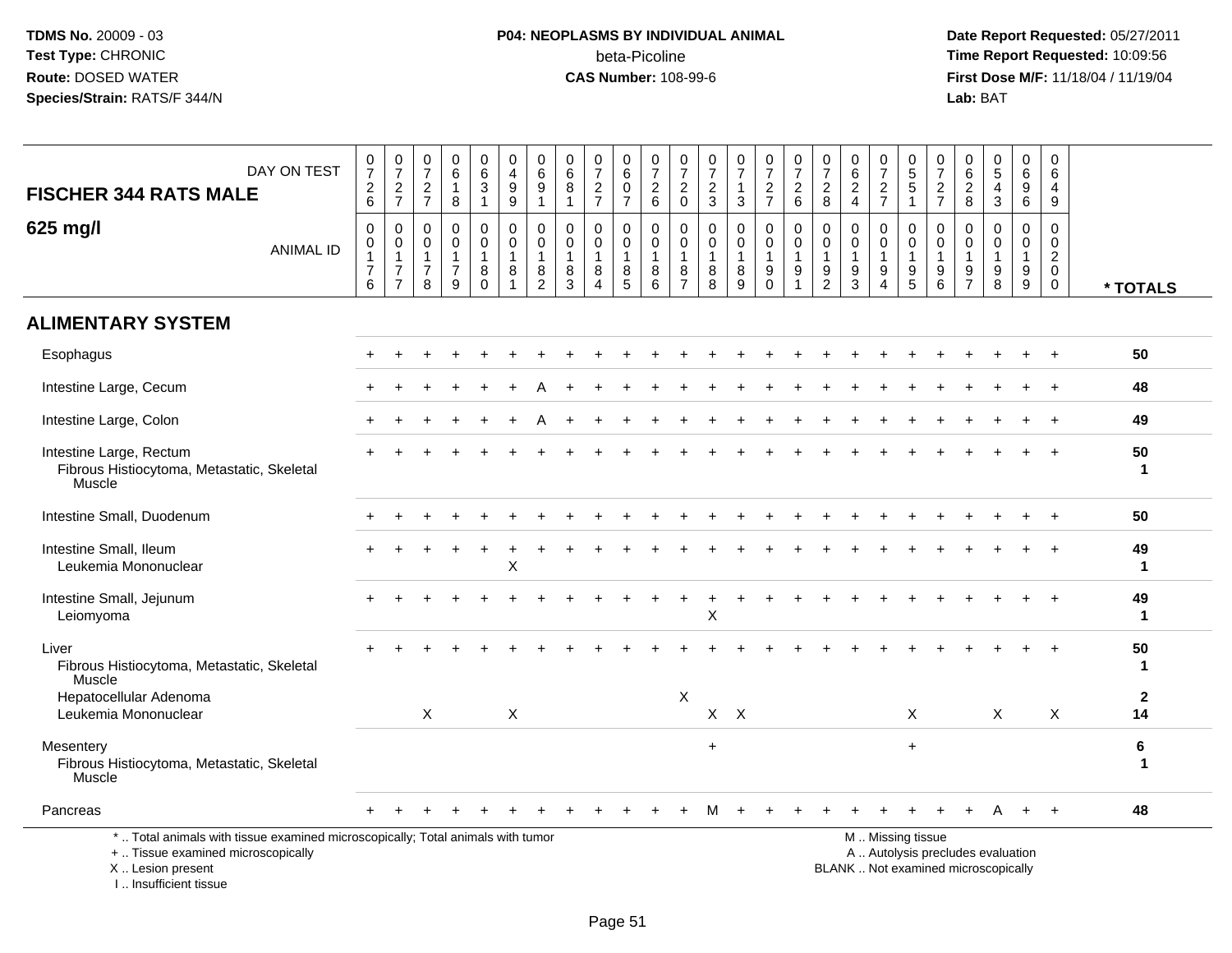#### **P04: NEOPLASMS BY INDIVIDUAL ANIMAL**beta-Picoline<br>CAS Number: 108-99-6

 **Date Report Requested:** 05/27/2011 **Time Report Requested:** 10:09:56 **First Dose M/F:** 11/18/04 / 11/19/04<br>Lab: BAT **Lab:** BAT

| DAY ON TEST<br><b>FISCHER 344 RATS MALE</b>                                                                                                | 0<br>$\overline{7}$<br>$^2\phantom{1}6$                 | $\frac{0}{7}$<br>$\frac{2}{7}$                                                           | 0<br>$\overline{7}$<br>$\frac{2}{7}$                              | 0<br>$\,6\,$<br>1<br>$\bf 8$                           | $\begin{matrix} 0 \\ 6 \end{matrix}$<br>3<br>$\mathbf{1}$ | 0<br>$\overline{4}$<br>$^9_9$                               | $\pmb{0}$<br>$\,6$<br>9<br>1                 | $\mathbf 0$<br>$6\phantom{a}$<br>$\, 8$<br>$\mathbf{1}$ | $\boldsymbol{0}$<br>$\overline{7}$<br>$\frac{2}{7}$                       | 0<br>$\,6\,$<br>$\pmb{0}$<br>$\overline{7}$ | 0<br>$\overline{7}$<br>$\frac{2}{6}$             | $\frac{0}{7}$<br>$\overline{2}$<br>$\overline{0}$                 | 0<br>$\overline{7}$<br>$\frac{2}{3}$ | $\frac{0}{7}$<br>$\mathbf{1}$<br>$\sqrt{3}$              | $\frac{0}{7}$<br>$\frac{2}{7}$                       | $\frac{0}{7}$<br>$\boldsymbol{2}$<br>$\overline{6}$     | 0<br>$\overline{7}$<br>$\overline{c}$<br>$\overline{8}$ | 0<br>$\,6$<br>$\frac{2}{4}$                            | $\frac{0}{7}$<br>$\overline{c}$<br>$\overline{7}$ | 0<br>$\sqrt{5}$<br>$\sqrt{5}$<br>$\overline{1}$ | 0<br>$\overline{7}$<br>$\frac{2}{7}$             | 0<br>6<br>$_{\rm 8}^2$                                            | 0<br>$\sqrt{5}$<br>$\overline{4}$<br>$\mathbf{3}$                        | 0<br>$6\phantom{1}$<br>9<br>$6^{\circ}$    | 0<br>$6\phantom{1}6$<br>$\overline{4}$<br>9                      |                   |
|--------------------------------------------------------------------------------------------------------------------------------------------|---------------------------------------------------------|------------------------------------------------------------------------------------------|-------------------------------------------------------------------|--------------------------------------------------------|-----------------------------------------------------------|-------------------------------------------------------------|----------------------------------------------|---------------------------------------------------------|---------------------------------------------------------------------------|---------------------------------------------|--------------------------------------------------|-------------------------------------------------------------------|--------------------------------------|----------------------------------------------------------|------------------------------------------------------|---------------------------------------------------------|---------------------------------------------------------|--------------------------------------------------------|---------------------------------------------------|-------------------------------------------------|--------------------------------------------------|-------------------------------------------------------------------|--------------------------------------------------------------------------|--------------------------------------------|------------------------------------------------------------------|-------------------|
| 625 mg/l<br><b>ANIMAL ID</b>                                                                                                               | 0<br>$\mathbf 0$<br>$\mathbf{1}$<br>$\overline{7}$<br>6 | $\mathbf 0$<br>$\mathsf{O}\xspace$<br>$\overline{1}$<br>$\overline{7}$<br>$\overline{7}$ | $\mathbf 0$<br>$\mathbf 0$<br>$\mathbf{1}$<br>$\overline{7}$<br>8 | $\mathbf 0$<br>$\mathbf 0$<br>1<br>$\overline{7}$<br>9 | 0<br>$\mathbf 0$<br>8<br>0                                | 0<br>$\mathbf 0$<br>$\mathbf{1}$<br>$\,8\,$<br>$\mathbf{1}$ | 0<br>$\mathbf 0$<br>1<br>8<br>$\overline{2}$ | 0<br>$\mathbf 0$<br>$\overline{1}$<br>8<br>3            | $\mathbf 0$<br>$\mathbf 0$<br>$\mathbf{1}$<br>8<br>$\boldsymbol{\Lambda}$ | 0<br>$\mathbf 0$<br>$\mathbf{1}$<br>8<br>5  | 0<br>$\mathbf 0$<br>$\mathbf{1}$<br>$\bf 8$<br>6 | $\mathbf 0$<br>$\mathbf 0$<br>$\mathbf{1}$<br>8<br>$\overline{7}$ | 0<br>$\mathbf 0$<br>-1<br>8<br>8     | $\pmb{0}$<br>$\mathbf 0$<br>$\mathbf{1}$<br>$\,8\,$<br>9 | 0<br>$\mathbf 0$<br>$\mathbf{1}$<br>9<br>$\mathbf 0$ | $\mathbf 0$<br>$\mathsf{O}\xspace$<br>$\mathbf{1}$<br>9 | 0<br>$\mathbf 0$<br>$\mathbf{1}$<br>9<br>$\overline{2}$ | $\mathbf 0$<br>$\mathbf 0$<br>$\overline{1}$<br>9<br>3 | $\mathbf 0$<br>$\mathbf 0$<br>9<br>4              | 0<br>$\mathbf 0$<br>$\overline{1}$<br>9<br>5    | 0<br>$\mathbf 0$<br>$\overline{1}$<br>$9\,$<br>6 | $\mathbf 0$<br>$\mathbf 0$<br>$\mathbf{1}$<br>9<br>$\overline{7}$ | $\mathbf 0$<br>$\Omega$<br>1<br>9<br>8                                   | 0<br>$\mathbf 0$<br>$\mathbf{1}$<br>9<br>9 | $\mathbf 0$<br>0<br>$\overline{2}$<br>$\mathbf 0$<br>$\mathbf 0$ | * TOTALS          |
| Fibrous Histiocytoma, Metastatic, Skeletal                                                                                                 |                                                         |                                                                                          |                                                                   |                                                        |                                                           |                                                             |                                              |                                                         |                                                                           |                                             |                                                  |                                                                   |                                      |                                                          |                                                      |                                                         |                                                         |                                                        |                                                   |                                                 |                                                  |                                                                   |                                                                          |                                            |                                                                  |                   |
| Muscle<br>Leukemia Mononuclear<br>Acinus, Adenoma                                                                                          |                                                         |                                                                                          |                                                                   |                                                        |                                                           | X                                                           |                                              |                                                         |                                                                           |                                             |                                                  |                                                                   |                                      |                                                          |                                                      |                                                         | X                                                       |                                                        |                                                   |                                                 |                                                  |                                                                   |                                                                          |                                            | X                                                                |                   |
| <b>Salivary Glands</b><br>Carcinoma                                                                                                        |                                                         |                                                                                          |                                                                   |                                                        |                                                           |                                                             |                                              |                                                         |                                                                           |                                             |                                                  |                                                                   |                                      |                                                          |                                                      |                                                         |                                                         |                                                        |                                                   |                                                 |                                                  |                                                                   |                                                                          |                                            |                                                                  | 50<br>-1          |
| Stomach, Forestomach<br>Squamous Cell Papilloma                                                                                            |                                                         |                                                                                          |                                                                   |                                                        |                                                           |                                                             |                                              |                                                         |                                                                           |                                             |                                                  |                                                                   | Χ                                    |                                                          |                                                      |                                                         |                                                         |                                                        |                                                   |                                                 |                                                  |                                                                   |                                                                          |                                            |                                                                  | 50<br>-1          |
| Stomach, Glandular                                                                                                                         |                                                         |                                                                                          |                                                                   |                                                        |                                                           |                                                             |                                              |                                                         |                                                                           |                                             |                                                  |                                                                   |                                      |                                                          |                                                      |                                                         |                                                         |                                                        |                                                   |                                                 |                                                  |                                                                   |                                                                          |                                            |                                                                  | 50                |
| Tongue<br>Squamous Cell Carcinoma                                                                                                          |                                                         |                                                                                          |                                                                   |                                                        | $\ddot{}$<br>$\sf X$                                      |                                                             |                                              |                                                         |                                                                           |                                             |                                                  |                                                                   |                                      |                                                          |                                                      |                                                         |                                                         |                                                        |                                                   |                                                 |                                                  |                                                                   |                                                                          |                                            |                                                                  | 1<br>$\mathbf 1$  |
| <b>CARDIOVASCULAR SYSTEM</b>                                                                                                               |                                                         |                                                                                          |                                                                   |                                                        |                                                           |                                                             |                                              |                                                         |                                                                           |                                             |                                                  |                                                                   |                                      |                                                          |                                                      |                                                         |                                                         |                                                        |                                                   |                                                 |                                                  |                                                                   |                                                                          |                                            |                                                                  |                   |
| <b>Blood Vessel</b>                                                                                                                        |                                                         |                                                                                          |                                                                   |                                                        |                                                           |                                                             |                                              |                                                         |                                                                           |                                             |                                                  |                                                                   |                                      |                                                          |                                                      |                                                         |                                                         |                                                        |                                                   |                                                 |                                                  |                                                                   |                                                                          |                                            |                                                                  | 50                |
| Heart<br>Alveolar/Bronchiolar Carcinoma, Metastatic,<br>Lung                                                                               |                                                         |                                                                                          |                                                                   |                                                        |                                                           |                                                             |                                              |                                                         |                                                                           | X                                           |                                                  |                                                                   |                                      |                                                          |                                                      |                                                         |                                                         |                                                        |                                                   |                                                 |                                                  |                                                                   |                                                                          |                                            |                                                                  | 50                |
| Carcinoma, Metastatic, Salivary Glands<br>Fibrous Histiocytoma, Metastatic, Skeletal<br>Muscle                                             |                                                         |                                                                                          |                                                                   |                                                        |                                                           |                                                             |                                              |                                                         |                                                                           |                                             |                                                  |                                                                   |                                      |                                                          |                                                      |                                                         |                                                         |                                                        |                                                   |                                                 |                                                  |                                                                   |                                                                          |                                            |                                                                  |                   |
| Leukemia Mononuclear                                                                                                                       |                                                         |                                                                                          | $\times$                                                          |                                                        |                                                           |                                                             |                                              |                                                         |                                                                           |                                             |                                                  |                                                                   |                                      | $\times$                                                 |                                                      |                                                         |                                                         |                                                        |                                                   | X                                               |                                                  |                                                                   |                                                                          |                                            | X                                                                | $\overline{7}$    |
| <b>ENDOCRINE SYSTEM</b>                                                                                                                    |                                                         |                                                                                          |                                                                   |                                                        |                                                           |                                                             |                                              |                                                         |                                                                           |                                             |                                                  |                                                                   |                                      |                                                          |                                                      |                                                         |                                                         |                                                        |                                                   |                                                 |                                                  |                                                                   |                                                                          |                                            |                                                                  |                   |
| <b>Adrenal Cortex</b><br>Adenoma                                                                                                           |                                                         |                                                                                          |                                                                   |                                                        |                                                           |                                                             |                                              |                                                         |                                                                           | X                                           |                                                  |                                                                   |                                      |                                                          |                                                      |                                                         |                                                         |                                                        |                                                   |                                                 |                                                  |                                                                   |                                                                          |                                            |                                                                  | 50<br>$\mathbf 1$ |
| *  Total animals with tissue examined microscopically; Total animals with tumor<br>+  Tissue examined microscopically<br>X  Lesion present |                                                         |                                                                                          |                                                                   |                                                        |                                                           |                                                             |                                              |                                                         |                                                                           |                                             |                                                  |                                                                   |                                      |                                                          |                                                      |                                                         |                                                         |                                                        | M  Missing tissue                                 |                                                 |                                                  |                                                                   | A  Autolysis precludes evaluation<br>BLANK  Not examined microscopically |                                            |                                                                  |                   |

I .. Insufficient tissue

Page 52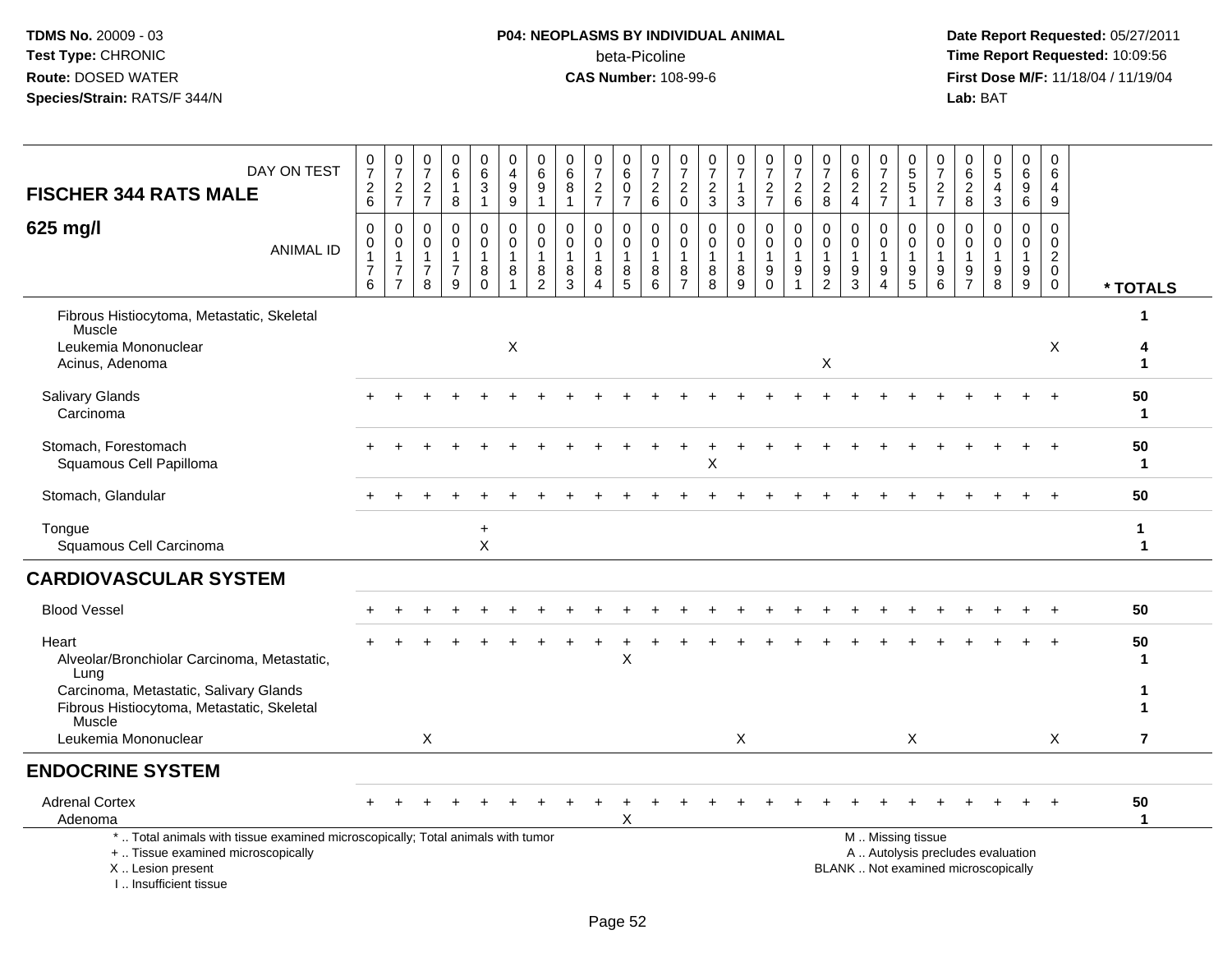#### **P04: NEOPLASMS BY INDIVIDUAL ANIMAL**beta-Picoline<br>CAS Number: 108-99-6

 **Date Report Requested:** 05/27/2011 **Time Report Requested:** 10:09:56 **First Dose M/F:** 11/18/04 / 11/19/04 Lab: BAT **Lab:** BAT

| <b>FISCHER 344 RATS MALE</b>                                                      | DAY ON TEST      | $\frac{0}{7}$<br>$\frac{2}{6}$                        | $\frac{0}{7}$<br>$\frac{2}{7}$                                       | $\frac{0}{7}$<br>$\frac{2}{7}$                            | $\begin{array}{c} 0 \\ 6 \end{array}$<br>$\mathbf{1}$<br>8                                                                                                                                                                     | $\begin{array}{c} 0 \\ 6 \end{array}$<br>$\mathbf{3}$ | $\pmb{0}$<br>$\overline{4}$<br>$\boldsymbol{9}$<br>$\boldsymbol{9}$     | $\begin{array}{c} 0 \\ 6 \end{array}$<br>$\boldsymbol{9}$<br>$\mathbf{1}$ | $\pmb{0}$<br>$\,6$<br>$\bf 8$              | $\begin{array}{c} 0 \\ 7 \end{array}$<br>$\frac{2}{7}$                      | 0<br>$\,6\,$<br>$\mathbf 0$<br>$\overline{7}$ | $\begin{array}{c} 0 \\ 7 \end{array}$<br>$\frac{2}{6}$               | $\begin{smallmatrix}0\\7\end{smallmatrix}$<br>$\frac{2}{0}$ | 0<br>$\overline{7}$<br>$\frac{2}{3}$   | $\frac{0}{7}$<br>$\mathbf{1}$<br>$\mathbf{3}$    | $\begin{array}{c} 0 \\ 7 \end{array}$<br>$\frac{2}{7}$                       | $\frac{0}{7}$<br>$\frac{2}{6}$                                                   | $\frac{0}{7}$<br>$\frac{2}{8}$                          | $_{6}^{\rm 0}$<br>$\frac{2}{4}$                                     | $\frac{0}{7}$<br>$\frac{2}{7}$             | 0<br>$\,$ 5 $\,$<br>$\overline{5}$                        | $\begin{array}{c} 0 \\ 7 \end{array}$<br>$\frac{2}{7}$                | 0<br>$\,6\,$<br>$\frac{2}{8}$                                     | $\mathbf 0$<br>$\overline{5}$<br>$\overline{\mathbf{4}}$<br>$\mathbf{3}$ | 0<br>$6\overline{6}$<br>$\boldsymbol{9}$<br>6 | $\mathsf 0$<br>$\,6\,$<br>$\overline{4}$<br>9                    |                                    |
|-----------------------------------------------------------------------------------|------------------|-------------------------------------------------------|----------------------------------------------------------------------|-----------------------------------------------------------|--------------------------------------------------------------------------------------------------------------------------------------------------------------------------------------------------------------------------------|-------------------------------------------------------|-------------------------------------------------------------------------|---------------------------------------------------------------------------|--------------------------------------------|-----------------------------------------------------------------------------|-----------------------------------------------|----------------------------------------------------------------------|-------------------------------------------------------------|----------------------------------------|--------------------------------------------------|------------------------------------------------------------------------------|----------------------------------------------------------------------------------|---------------------------------------------------------|---------------------------------------------------------------------|--------------------------------------------|-----------------------------------------------------------|-----------------------------------------------------------------------|-------------------------------------------------------------------|--------------------------------------------------------------------------|-----------------------------------------------|------------------------------------------------------------------|------------------------------------|
| 625 mg/l                                                                          | <b>ANIMAL ID</b> | 0<br>$\pmb{0}$<br>$\mathbf{1}$<br>$\overline{7}$<br>6 | 0<br>$\mathbf 0$<br>$\mathbf{1}$<br>$\overline{7}$<br>$\overline{7}$ | $\mathbf 0$<br>0<br>$\overline{1}$<br>$\overline{7}$<br>8 | $\mathbf 0$<br>$\mathbf 0$<br>$\mathbf{1}$<br>$\overline{7}$<br>9                                                                                                                                                              | 0<br>0<br>1<br>8<br>$\Omega$                          | $\mathbf 0$<br>$\mathbf 0$<br>$\mathbf{1}$<br>$\bf 8$<br>$\overline{1}$ | $\mathbf 0$<br>$\mathbf 0$<br>$\mathbf{1}$<br>$\bf 8$<br>$\overline{2}$   | $\mathbf 0$<br>0<br>$\mathbf{1}$<br>8<br>3 | $\mathbf 0$<br>$\mathbf 0$<br>$\overline{1}$<br>8<br>$\boldsymbol{\Lambda}$ | 0<br>0<br>$\mathbf{1}$<br>8<br>5              | $\mathbf 0$<br>$\mathbf 0$<br>$\overline{1}$<br>8<br>$6\phantom{1}6$ | 0<br>$\mathsf{O}$<br>$\mathbf{1}$<br>8<br>$\overline{7}$    | 0<br>0<br>$\mathbf{1}$<br>$\bf 8$<br>8 | $\mathbf 0$<br>0<br>$\mathbf{1}$<br>$\bf 8$<br>9 | $\mathbf 0$<br>$\mathbf 0$<br>$\overline{1}$<br>$\boldsymbol{9}$<br>$\Omega$ | $\mathbf 0$<br>$\mathbf 0$<br>$\mathbf{1}$<br>$\boldsymbol{9}$<br>$\overline{1}$ | $\mathbf 0$<br>0<br>$\mathbf{1}$<br>9<br>$\overline{2}$ | $\mathbf 0$<br>$\mathbf 0$<br>$\mathbf{1}$<br>$\boldsymbol{9}$<br>3 | 0<br>$\mathbf 0$<br>$\mathbf{1}$<br>9<br>4 | 0<br>$\mathbf 0$<br>$\mathbf{1}$<br>$\boldsymbol{9}$<br>5 | $\mathbf 0$<br>$\mathbf 0$<br>$\overline{1}$<br>$\boldsymbol{9}$<br>6 | $\mathbf 0$<br>$\mathbf 0$<br>$\mathbf{1}$<br>9<br>$\overline{7}$ | $\mathbf 0$<br>$\mathbf 0$<br>$\mathbf{1}$<br>9<br>8                     | 0<br>0<br>$\mathbf{1}$<br>9<br>9              | 0<br>$\mathbf 0$<br>$\overline{c}$<br>$\mathbf 0$<br>$\mathbf 0$ | * TOTALS                           |
| Leukemia Mononuclear                                                              |                  |                                                       |                                                                      | X                                                         |                                                                                                                                                                                                                                |                                                       |                                                                         |                                                                           |                                            |                                                                             |                                               |                                                                      |                                                             |                                        | X                                                |                                                                              |                                                                                  |                                                         |                                                                     |                                            |                                                           |                                                                       |                                                                   |                                                                          |                                               | X                                                                | $\overline{7}$                     |
| Adrenal Medulla<br>Leukemia Mononuclear<br>Pheochromocytoma Benign                |                  |                                                       |                                                                      | X                                                         |                                                                                                                                                                                                                                |                                                       |                                                                         |                                                                           | $\boldsymbol{\mathsf{X}}$                  |                                                                             |                                               |                                                                      |                                                             |                                        |                                                  |                                                                              |                                                                                  |                                                         |                                                                     |                                            |                                                           |                                                                       |                                                                   |                                                                          |                                               | $\ddot{}$<br>X                                                   | 50<br>$\sqrt{5}$<br>$5\phantom{1}$ |
| Islets, Pancreatic<br>Adenoma                                                     |                  | $+$                                                   |                                                                      |                                                           |                                                                                                                                                                                                                                |                                                       |                                                                         | $\ddot{}$<br>X                                                            |                                            |                                                                             |                                               |                                                                      |                                                             |                                        |                                                  |                                                                              |                                                                                  |                                                         |                                                                     |                                            |                                                           |                                                                       |                                                                   |                                                                          |                                               | $\ddot{+}$                                                       | 50<br>$\mathbf{2}$                 |
| Parathyroid Gland                                                                 |                  |                                                       |                                                                      |                                                           |                                                                                                                                                                                                                                |                                                       |                                                                         |                                                                           |                                            |                                                                             |                                               |                                                                      |                                                             |                                        |                                                  |                                                                              |                                                                                  |                                                         |                                                                     |                                            |                                                           |                                                                       |                                                                   |                                                                          |                                               | $\div$                                                           | 48                                 |
| <b>Pituitary Gland</b><br>Leukemia Mononuclear<br>Pars Distalis, Adenoma          |                  | $\times$                                              | $\mathsf{X}$                                                         |                                                           |                                                                                                                                                                                                                                |                                                       | X X X X X                                                               |                                                                           | X X                                        |                                                                             |                                               |                                                                      | X                                                           |                                        | X<br>$\mathsf{X}$                                | $\sf X$                                                                      | $\mathsf{X}$                                                                     |                                                         | $X$ $X$                                                             |                                            |                                                           |                                                                       | $X$ $X$                                                           |                                                                          | $\mathsf{X}$                                  | $\ddot{}$<br>X<br>$\mathsf{X}$                                   | 49<br>5<br>36                      |
| <b>Thyroid Gland</b><br>C-cell, Adenoma                                           |                  | $\ddot{}$<br>X                                        |                                                                      |                                                           |                                                                                                                                                                                                                                |                                                       |                                                                         |                                                                           |                                            |                                                                             | $\ddot{}$                                     | $\mathsf X$                                                          |                                                             |                                        | $\ddot{}$                                        | +<br>$\mathsf{X}$                                                            | +<br>$X$ $X$                                                                     | $\ddot{}$                                               |                                                                     |                                            |                                                           |                                                                       |                                                                   |                                                                          |                                               | $\overline{+}$                                                   | 50<br>8                            |
| <b>GENERAL BODY SYSTEM</b>                                                        |                  |                                                       |                                                                      |                                                           |                                                                                                                                                                                                                                |                                                       |                                                                         |                                                                           |                                            |                                                                             |                                               |                                                                      |                                                             |                                        |                                                  |                                                                              |                                                                                  |                                                         |                                                                     |                                            |                                                           |                                                                       |                                                                   |                                                                          |                                               |                                                                  |                                    |
| Peritoneum<br>Leukemia Mononuclear                                                |                  |                                                       |                                                                      |                                                           |                                                                                                                                                                                                                                |                                                       |                                                                         |                                                                           | $\ddot{}$                                  |                                                                             |                                               |                                                                      |                                                             |                                        |                                                  |                                                                              |                                                                                  |                                                         |                                                                     |                                            |                                                           |                                                                       |                                                                   |                                                                          |                                               |                                                                  | $\boldsymbol{2}$<br>$\mathbf 1$    |
| <b>GENITAL SYSTEM</b>                                                             |                  |                                                       |                                                                      |                                                           |                                                                                                                                                                                                                                |                                                       |                                                                         |                                                                           |                                            |                                                                             |                                               |                                                                      |                                                             |                                        |                                                  |                                                                              |                                                                                  |                                                         |                                                                     |                                            |                                                           |                                                                       |                                                                   |                                                                          |                                               |                                                                  |                                    |
| Epididymis                                                                        |                  |                                                       |                                                                      |                                                           |                                                                                                                                                                                                                                |                                                       |                                                                         |                                                                           |                                            |                                                                             |                                               |                                                                      |                                                             |                                        |                                                  |                                                                              |                                                                                  |                                                         |                                                                     |                                            |                                                           |                                                                       |                                                                   |                                                                          |                                               |                                                                  | 50                                 |
| <b>Preputial Gland</b>                                                            |                  |                                                       |                                                                      |                                                           |                                                                                                                                                                                                                                |                                                       |                                                                         |                                                                           |                                            |                                                                             |                                               |                                                                      |                                                             |                                        |                                                  |                                                                              |                                                                                  |                                                         |                                                                     |                                            |                                                           |                                                                       |                                                                   |                                                                          |                                               | $\ddot{}$                                                        | 50                                 |
| Prostate                                                                          |                  |                                                       |                                                                      |                                                           |                                                                                                                                                                                                                                |                                                       |                                                                         |                                                                           |                                            |                                                                             |                                               |                                                                      |                                                             |                                        |                                                  |                                                                              |                                                                                  |                                                         |                                                                     |                                            |                                                           |                                                                       |                                                                   |                                                                          |                                               |                                                                  | 50                                 |
| the transportation of the control of the control of the control of the control of |                  |                                                       |                                                                      |                                                           | the contractor of the contractor of the contractor of the contractor of the contractor of the contractor of the contractor of the contractor of the contractor of the contractor of the contractor of the contractor of the co |                                                       |                                                                         |                                                                           |                                            |                                                                             |                                               |                                                                      |                                                             |                                        |                                                  |                                                                              |                                                                                  |                                                         |                                                                     |                                            | $\mathbf{A}$ and $\mathbf{A}$ are the set of $\mathbf{A}$ |                                                                       |                                                                   |                                                                          |                                               |                                                                  |                                    |

\* .. Total animals with tissue examined microscopically; Total animals with tumor

+ .. Tissue examined microscopically

X .. Lesion present

I .. Insufficient tissue

M .. Missing tissue

y the contract of the contract of the contract of the contract of the contract of the contract of the contract of  $A$ . Autolysis precludes evaluation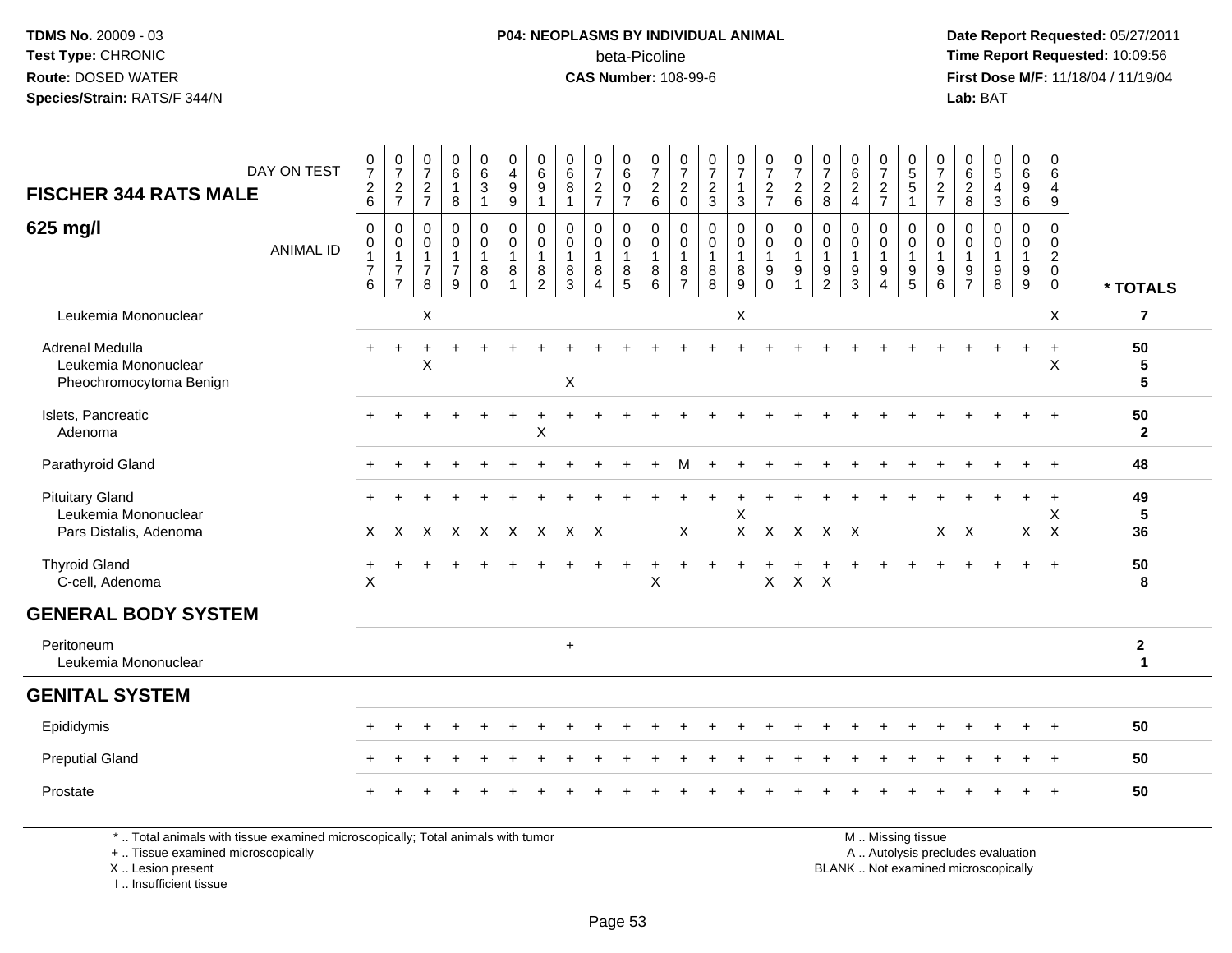#### **P04: NEOPLASMS BY INDIVIDUAL ANIMAL**beta-Picoline<br>CAS Number: 108-99-6

 **Date Report Requested:** 05/27/2011 **Time Report Requested:** 10:09:56 **First Dose M/F:** 11/18/04 / 11/19/04<br>Lab: BAT **Lab:** BAT

| DAY ON TEST<br><b>FISCHER 344 RATS MALE</b>                                                                                                | 0<br>$\boldsymbol{7}$<br>$^2\phantom{1}6$             | $\frac{0}{7}$<br>$\frac{2}{7}$                                       | 0<br>$\overline{7}$<br>$\overline{c}$<br>$\overline{7}$ | 0<br>$\,6\,$<br>1<br>$\bf8$                                       | 0<br>$\,6\,$<br>3<br>$\mathbf{1}$          | 0<br>$\overline{4}$<br>9<br>9                                   | 0<br>6<br>9<br>$\mathbf{1}$        | 0<br>6<br>8<br>$\overline{1}$                  | 0<br>$\overline{7}$<br>$\frac{2}{7}$ | 0<br>$\,6$<br>$\mathbf 0$<br>$\overline{7}$                   | 0<br>$\overline{7}$<br>$\begin{array}{c} 2 \\ 6 \end{array}$ | 0<br>$\overline{7}$<br>$\boldsymbol{2}$<br>$\mathbf 0$ | 0<br>$\boldsymbol{7}$<br>$\frac{2}{3}$                     | $\frac{0}{7}$<br>$\mathbf{1}$<br>$\mathbf{3}$ | 0<br>$\overline{7}$<br>$\frac{2}{7}$      | 0<br>$\overline{7}$<br>$\frac{2}{6}$                    | 0<br>$\overline{7}$<br>$\sqrt{2}$<br>8                   | $\Omega$<br>6<br>$\overline{2}$<br>$\overline{4}$ | 0<br>$\overline{7}$<br>$\frac{2}{7}$ | 0<br>5<br>5<br>$\mathbf{1}$     | 0<br>$\overline{7}$<br>$\frac{2}{7}$             | 0<br>$\,6\,$<br>$\frac{2}{8}$                        | 0<br>$\sqrt{5}$<br>$\overline{4}$<br>$\sqrt{3}$                          | 0<br>$\,6\,$<br>9<br>6                                | 0<br>$\,6\,$<br>4<br>9                                                       |                    |
|--------------------------------------------------------------------------------------------------------------------------------------------|-------------------------------------------------------|----------------------------------------------------------------------|---------------------------------------------------------|-------------------------------------------------------------------|--------------------------------------------|-----------------------------------------------------------------|------------------------------------|------------------------------------------------|--------------------------------------|---------------------------------------------------------------|--------------------------------------------------------------|--------------------------------------------------------|------------------------------------------------------------|-----------------------------------------------|-------------------------------------------|---------------------------------------------------------|----------------------------------------------------------|---------------------------------------------------|--------------------------------------|---------------------------------|--------------------------------------------------|------------------------------------------------------|--------------------------------------------------------------------------|-------------------------------------------------------|------------------------------------------------------------------------------|--------------------|
| 625 mg/l<br><b>ANIMAL ID</b>                                                                                                               | $\pmb{0}$<br>0<br>$\mathbf{1}$<br>$\overline{7}$<br>6 | 0<br>$\mathbf 0$<br>$\mathbf{1}$<br>$\overline{7}$<br>$\overline{7}$ | 0<br>$\mathbf 0$<br>-1<br>7<br>8                        | $\mathbf 0$<br>$\mathbf 0$<br>$\mathbf{1}$<br>$\overline{7}$<br>9 | 0<br>$\mathbf 0$<br>$\mathbf{1}$<br>8<br>0 | $\mathbf 0$<br>$\mathbf 0$<br>$\mathbf{1}$<br>8<br>$\mathbf{1}$ | 0<br>0<br>1<br>8<br>$\overline{c}$ | $\Omega$<br>$\Omega$<br>$\mathbf{1}$<br>8<br>3 | $\mathbf 0$<br>$\Omega$<br>8<br>Δ    | $\mathbf 0$<br>$\mathbf 0$<br>$\mathbf{1}$<br>8<br>$\sqrt{5}$ | 0<br>$\mathbf 0$<br>$\mathbf{1}$<br>8<br>6                   | 0<br>$\mathbf 0$<br>1<br>8<br>$\overline{7}$           | $\mathbf 0$<br>$\mathbf 0$<br>$\mathbf{1}$<br>$\,8\,$<br>8 | 0<br>$\mathbf 0$<br>$\mathbf 1$<br>8<br>9     | 0<br>$\mathbf 0$<br>1<br>9<br>$\mathbf 0$ | $\mathbf 0$<br>$\mathbf 0$<br>$\overline{1}$<br>9<br>-1 | 0<br>$\mathbf{0}$<br>$\mathbf{1}$<br>9<br>$\overline{c}$ | $\Omega$<br>$\Omega$<br>$\mathbf{1}$<br>9<br>3    | 0<br>$\Omega$<br>9<br>4              | 0<br>$\mathbf 0$<br>1<br>9<br>5 | $\mathbf 0$<br>$\mathbf 0$<br>-1<br>9<br>$\,6\,$ | $\mathbf 0$<br>$\Omega$<br>-1<br>9<br>$\overline{7}$ | $\mathbf 0$<br>$\Omega$<br>$\mathbf{1}$<br>9<br>$\,8\,$                  | 0<br>$\Omega$<br>$\mathbf 1$<br>9<br>$\boldsymbol{9}$ | $\mathbf 0$<br>$\mathbf 0$<br>$\boldsymbol{2}$<br>$\mathbf 0$<br>$\mathbf 0$ | * TOTALS           |
| Fibrous Histiocytoma, Metastatic, Skeletal                                                                                                 |                                                       |                                                                      |                                                         |                                                                   |                                            |                                                                 |                                    |                                                |                                      |                                                               |                                                              |                                                        |                                                            |                                               |                                           |                                                         |                                                          |                                                   |                                      |                                 |                                                  |                                                      |                                                                          |                                                       |                                                                              | $\mathbf 1$        |
| Muscle<br>Leukemia Mononuclear                                                                                                             |                                                       |                                                                      |                                                         |                                                                   |                                            |                                                                 |                                    |                                                |                                      |                                                               |                                                              |                                                        |                                                            |                                               |                                           |                                                         |                                                          |                                                   |                                      |                                 |                                                  |                                                      |                                                                          |                                                       | X                                                                            | $\mathbf 1$        |
| <b>Seminal Vesicle</b><br>Leukemia Mononuclear                                                                                             |                                                       |                                                                      |                                                         |                                                                   |                                            |                                                                 |                                    |                                                |                                      |                                                               |                                                              |                                                        |                                                            |                                               |                                           |                                                         |                                                          |                                                   |                                      |                                 |                                                  |                                                      |                                                                          |                                                       | $\ddot{}$<br>X                                                               | 50<br>-1           |
| <b>Testes</b><br>Leukemia Mononuclear                                                                                                      |                                                       |                                                                      |                                                         |                                                                   |                                            |                                                                 |                                    |                                                |                                      |                                                               |                                                              |                                                        |                                                            |                                               |                                           |                                                         |                                                          |                                                   |                                      | X                               |                                                  |                                                      |                                                                          |                                                       |                                                                              | 50<br>$\mathbf{2}$ |
| Bilateral, Interstitial Cell, Adenoma<br>Interstitial Cell, Adenoma                                                                        | X                                                     | X                                                                    | X                                                       | X                                                                 | X                                          |                                                                 | X                                  | X                                              | $X$ $X$                              |                                                               | X                                                            | X                                                      |                                                            | $X$ $X$                                       |                                           |                                                         | $X$ $X$                                                  |                                                   | $X$ $X$                              | X                               | X                                                |                                                      |                                                                          | $X$ $X$                                               | X                                                                            | 24<br>18           |
| <b>HEMATOPOIETIC SYSTEM</b>                                                                                                                |                                                       |                                                                      |                                                         |                                                                   |                                            |                                                                 |                                    |                                                |                                      |                                                               |                                                              |                                                        |                                                            |                                               |                                           |                                                         |                                                          |                                                   |                                      |                                 |                                                  |                                                      |                                                                          |                                                       |                                                                              |                    |
| <b>Bone Marrow</b><br>Leukemia Mononuclear                                                                                                 |                                                       |                                                                      | X                                                       |                                                                   |                                            | X                                                               |                                    |                                                |                                      |                                                               |                                                              |                                                        | X                                                          | $\times$                                      |                                           |                                                         |                                                          |                                                   |                                      | X                               |                                                  |                                                      | $\times$                                                                 |                                                       | X                                                                            | 50<br>12           |
| Lymph Node<br>Iliac, Chordoma, Metastatic, Uncertain Primary<br>Site                                                                       |                                                       |                                                                      |                                                         |                                                                   |                                            | $\ddot{}$                                                       |                                    |                                                |                                      |                                                               |                                                              |                                                        | +<br>X                                                     | $\ddot{}$                                     |                                           |                                                         |                                                          |                                                   |                                      |                                 |                                                  |                                                      |                                                                          |                                                       | $\ddot{}$                                                                    | 8                  |
| Pancreatic, Leukemia Mononuclear                                                                                                           |                                                       |                                                                      |                                                         |                                                                   |                                            | X                                                               |                                    |                                                |                                      |                                                               |                                                              |                                                        |                                                            |                                               |                                           |                                                         |                                                          |                                                   |                                      |                                 |                                                  |                                                      |                                                                          |                                                       | X                                                                            | $\mathbf{2}$       |
| Lymph Node, Mandibular                                                                                                                     | M                                                     | м                                                                    | M                                                       | M                                                                 | м                                          | М                                                               | м                                  | м                                              | M                                    | M                                                             | M                                                            | M                                                      |                                                            | M M                                           | M                                         | M                                                       | M                                                        |                                                   | M M                                  | M                               | M                                                | м                                                    |                                                                          |                                                       | M M M                                                                        | $\bf{0}$           |
| Lymph Node, Mesenteric<br>Fibrous Histiocytoma, Metastatic, Skeletal<br>Muscle                                                             |                                                       |                                                                      |                                                         |                                                                   |                                            |                                                                 |                                    |                                                |                                      |                                                               |                                                              |                                                        |                                                            |                                               |                                           |                                                         |                                                          |                                                   |                                      |                                 |                                                  |                                                      |                                                                          |                                                       |                                                                              | 50<br>-1           |
| Leukemia Mononuclear                                                                                                                       |                                                       |                                                                      | X                                                       |                                                                   |                                            | X                                                               |                                    |                                                |                                      |                                                               |                                                              |                                                        |                                                            |                                               |                                           |                                                         |                                                          |                                                   |                                      | X                               |                                                  |                                                      |                                                                          |                                                       | X                                                                            | $\overline{7}$     |
| Spleen<br>Leukemia Mononuclear                                                                                                             |                                                       |                                                                      | X                                                       |                                                                   |                                            | $\boldsymbol{\mathsf{X}}$                                       |                                    |                                                |                                      |                                                               |                                                              |                                                        | X.                                                         | $\times$                                      |                                           |                                                         |                                                          |                                                   |                                      | $\pmb{\times}$                  |                                                  |                                                      | X                                                                        |                                                       | $\boldsymbol{\mathsf{X}}$                                                    | 50<br>14           |
| *  Total animals with tissue examined microscopically; Total animals with tumor<br>+  Tissue examined microscopically<br>X  Lesion present |                                                       |                                                                      |                                                         |                                                                   |                                            |                                                                 |                                    |                                                |                                      |                                                               |                                                              |                                                        |                                                            |                                               |                                           |                                                         |                                                          |                                                   |                                      | M  Missing tissue               |                                                  |                                                      | A  Autolysis precludes evaluation<br>BLANK  Not examined microscopically |                                                       |                                                                              |                    |

I .. Insufficient tissue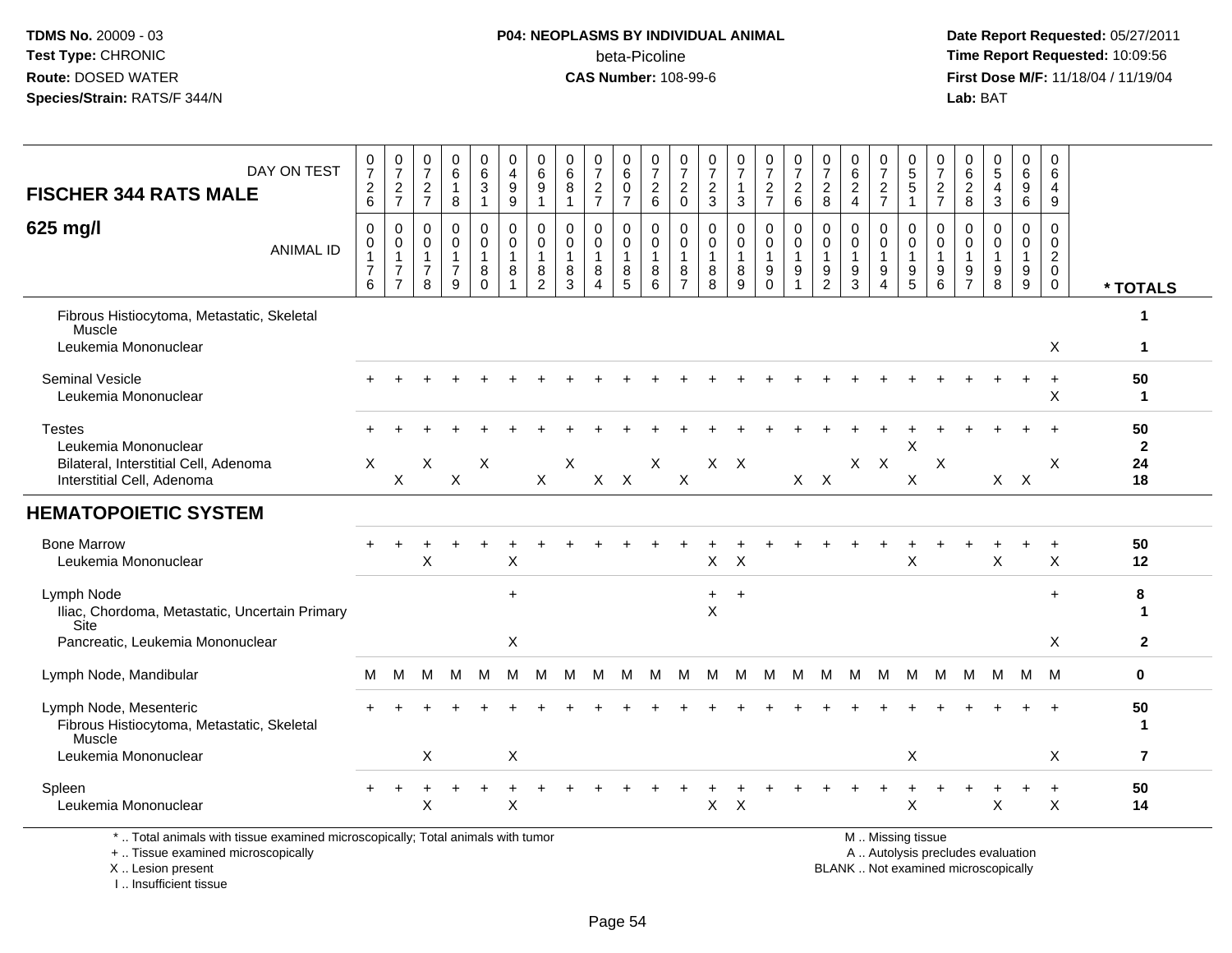### **P04: NEOPLASMS BY INDIVIDUAL ANIMAL**beta-Picoline<br>CAS Number: 108-99-6

| DAY ON TEST<br><b>FISCHER 344 RATS MALE</b>                                                                                                                         | $\frac{0}{7}$<br>$\frac{2}{6}$                                   | $\frac{0}{7}$<br>$\frac{2}{7}$                                                 | $\frac{0}{7}$<br>$\frac{2}{7}$                                              | $_6^0$<br>$\mathbf{1}$<br>8                             | 0<br>$6\phantom{a}$<br>$\sqrt{3}$<br>$\mathbf{1}$ | 0<br>$\overline{4}$<br>$9\,$<br>9                                | 0<br>6<br>$\boldsymbol{9}$<br>$\overline{1}$  | 0<br>6<br>8<br>$\mathbf{1}$            | $\frac{0}{7}$<br>$\frac{2}{7}$  | 0<br>$\overline{6}$<br>$\pmb{0}$<br>$\overline{7}$ | $\frac{0}{7}$<br>$^2\phantom{1}6$          | $\frac{0}{7}$<br>$^2_{\rm 0}$                                       | $\frac{0}{7}$<br>$\frac{2}{3}$                             | $\frac{0}{7}$<br>$\mathbf{3}$   | 0<br>$\overline{7}$<br>$\frac{2}{7}$                   | $\frac{0}{7}$<br>$\begin{array}{c} 2 \\ 6 \end{array}$ | $\frac{0}{7}$<br>$\frac{2}{8}$                                       | 0<br>$\,6\,$<br>$\sqrt{2}$<br>$\overline{4}$ | $\frac{0}{7}$<br>$\frac{2}{7}$                            | 0<br>$\overline{5}$<br>$\sqrt{5}$<br>$\mathbf{1}$ | 0<br>$\overline{7}$<br>$\frac{2}{7}$    | 0<br>6<br>$_{\rm 8}^2$               | $\begin{array}{c} 0 \\ 5 \end{array}$<br>$\overline{4}$<br>$\mathbf{3}$  | 0<br>$\,6\,$<br>9<br>6                                     | 0<br>6<br>4<br>9                                                             |                                     |
|---------------------------------------------------------------------------------------------------------------------------------------------------------------------|------------------------------------------------------------------|--------------------------------------------------------------------------------|-----------------------------------------------------------------------------|---------------------------------------------------------|---------------------------------------------------|------------------------------------------------------------------|-----------------------------------------------|----------------------------------------|---------------------------------|----------------------------------------------------|--------------------------------------------|---------------------------------------------------------------------|------------------------------------------------------------|---------------------------------|--------------------------------------------------------|--------------------------------------------------------|----------------------------------------------------------------------|----------------------------------------------|-----------------------------------------------------------|---------------------------------------------------|-----------------------------------------|--------------------------------------|--------------------------------------------------------------------------|------------------------------------------------------------|------------------------------------------------------------------------------|-------------------------------------|
| 625 mg/l<br><b>ANIMAL ID</b>                                                                                                                                        | $\mathbf 0$<br>$\mathbf 0$<br>$\mathbf 1$<br>$\overline{7}$<br>6 | $\mathbf 0$<br>$\mathbf 0$<br>$\mathbf{1}$<br>$\overline{7}$<br>$\overline{7}$ | $\mathbf 0$<br>$\mathbf 0$<br>$\mathbf{1}$<br>$\overline{\mathcal{I}}$<br>8 | 0<br>$\mathbf 0$<br>$\mathbf{1}$<br>$\overline{7}$<br>9 | 0<br>0<br>$\mathbf{1}$<br>8<br>$\Omega$           | $\mathbf 0$<br>$\mathbf 0$<br>$\mathbf 1$<br>8<br>$\overline{1}$ | 0<br>$\mathbf{0}$<br>$\overline{1}$<br>8<br>2 | $\mathbf 0$<br>$\Omega$<br>1<br>8<br>3 | 0<br>$\mathbf 0$<br>1<br>8<br>4 | 0<br>$\mathbf 0$<br>1<br>$\bf 8$<br>$\overline{5}$ | 0<br>$\mathbf 0$<br>$\mathbf{1}$<br>8<br>6 | $\mathbf 0$<br>$\mathbf 0$<br>$\overline{1}$<br>8<br>$\overline{7}$ | $\mathbf 0$<br>$\mathbf 0$<br>$\mathbf{1}$<br>$\bf 8$<br>8 | 0<br>$\mathbf 0$<br>1<br>8<br>9 | 0<br>0<br>$\mathbf{1}$<br>$\boldsymbol{9}$<br>$\Omega$ | $\mathbf 0$<br>0<br>$\mathbf 1$<br>9                   | $\mathbf 0$<br>$\mathbf 0$<br>$\mathbf 1$<br>$9\,$<br>$\overline{2}$ | $\mathbf 0$<br>$\Omega$<br>-1<br>9<br>3      | 0<br>$\mathbf 0$<br>$\mathbf{1}$<br>$\boldsymbol{9}$<br>4 | 0<br>0<br>$\mathbf{1}$<br>$\boldsymbol{9}$<br>5   | 0<br>$\Omega$<br>$\mathbf{1}$<br>9<br>6 | 0<br>$\Omega$<br>9<br>$\overline{7}$ | $\mathbf 0$<br>$\mathbf 0$<br>$\mathbf{1}$<br>$\boldsymbol{9}$<br>8      | 0<br>$\mathbf{0}$<br>$\mathbf{1}$<br>$\boldsymbol{9}$<br>9 | $\mathbf 0$<br>$\mathbf 0$<br>$\boldsymbol{2}$<br>$\mathbf 0$<br>$\mathbf 0$ | * TOTALS                            |
| Thymus<br>Alveolar/Bronchiolar Carcinoma, Metastatic,<br>Lung                                                                                                       |                                                                  |                                                                                |                                                                             |                                                         |                                                   |                                                                  |                                               |                                        |                                 | Χ                                                  |                                            |                                                                     |                                                            |                                 |                                                        |                                                        |                                                                      |                                              |                                                           |                                                   |                                         |                                      |                                                                          | $\ddot{}$                                                  | $\ddot{}$                                                                    | 50<br>-1                            |
| Fibrous Histiocytoma, Metastatic, Skeletal<br>Muscle<br>Leukemia Mononuclear                                                                                        |                                                                  |                                                                                |                                                                             |                                                         |                                                   | X                                                                |                                               |                                        |                                 |                                                    |                                            |                                                                     |                                                            |                                 |                                                        |                                                        |                                                                      |                                              |                                                           |                                                   |                                         |                                      |                                                                          |                                                            | X                                                                            | -1<br>3                             |
| <b>INTEGUMENTARY SYSTEM</b>                                                                                                                                         |                                                                  |                                                                                |                                                                             |                                                         |                                                   |                                                                  |                                               |                                        |                                 |                                                    |                                            |                                                                     |                                                            |                                 |                                                        |                                                        |                                                                      |                                              |                                                           |                                                   |                                         |                                      |                                                                          |                                                            |                                                                              |                                     |
| <b>Mammary Gland</b>                                                                                                                                                |                                                                  |                                                                                |                                                                             |                                                         |                                                   |                                                                  |                                               |                                        |                                 |                                                    |                                            |                                                                     |                                                            |                                 |                                                        |                                                        |                                                                      |                                              |                                                           |                                                   |                                         |                                      |                                                                          |                                                            | $\ddot{}$                                                                    | 50                                  |
| Skin<br>Keratoacanthoma<br>Subcutaneous Tissue, Fibroma                                                                                                             |                                                                  |                                                                                |                                                                             | X                                                       |                                                   |                                                                  |                                               |                                        | X                               |                                                    | X                                          |                                                                     |                                                            |                                 | X                                                      |                                                        |                                                                      |                                              |                                                           |                                                   | X                                       |                                      |                                                                          |                                                            |                                                                              | 50<br>$\sqrt{5}$<br>$5\phantom{.0}$ |
| <b>MUSCULOSKELETAL SYSTEM</b>                                                                                                                                       |                                                                  |                                                                                |                                                                             |                                                         |                                                   |                                                                  |                                               |                                        |                                 |                                                    |                                            |                                                                     |                                                            |                                 |                                                        |                                                        |                                                                      |                                              |                                                           |                                                   |                                         |                                      |                                                                          |                                                            |                                                                              |                                     |
| <b>Bone</b>                                                                                                                                                         |                                                                  |                                                                                |                                                                             |                                                         |                                                   |                                                                  |                                               |                                        |                                 |                                                    |                                            |                                                                     |                                                            |                                 |                                                        |                                                        |                                                                      |                                              |                                                           |                                                   |                                         |                                      |                                                                          |                                                            |                                                                              | 50                                  |
| <b>Skeletal Muscle</b><br>Fibrous Histiocytoma                                                                                                                      |                                                                  |                                                                                |                                                                             |                                                         |                                                   |                                                                  |                                               |                                        |                                 |                                                    |                                            |                                                                     |                                                            |                                 |                                                        |                                                        |                                                                      |                                              |                                                           |                                                   |                                         |                                      |                                                                          |                                                            |                                                                              | $\mathbf{1}$<br>$\mathbf{1}$        |
| <b>NERVOUS SYSTEM</b>                                                                                                                                               |                                                                  |                                                                                |                                                                             |                                                         |                                                   |                                                                  |                                               |                                        |                                 |                                                    |                                            |                                                                     |                                                            |                                 |                                                        |                                                        |                                                                      |                                              |                                                           |                                                   |                                         |                                      |                                                                          |                                                            |                                                                              |                                     |
| <b>Brain</b><br>Leukemia Mononuclear                                                                                                                                |                                                                  |                                                                                |                                                                             |                                                         |                                                   |                                                                  |                                               |                                        |                                 |                                                    |                                            |                                                                     |                                                            |                                 |                                                        |                                                        |                                                                      |                                              |                                                           |                                                   |                                         |                                      | X                                                                        | $\ddot{}$                                                  | $\ddot{}$<br>X                                                               | 50<br>3                             |
| <b>RESPIRATORY SYSTEM</b>                                                                                                                                           |                                                                  |                                                                                |                                                                             |                                                         |                                                   |                                                                  |                                               |                                        |                                 |                                                    |                                            |                                                                     |                                                            |                                 |                                                        |                                                        |                                                                      |                                              |                                                           |                                                   |                                         |                                      |                                                                          |                                                            |                                                                              |                                     |
| Lung<br>Alveolar/Bronchiolar Adenoma                                                                                                                                |                                                                  |                                                                                |                                                                             |                                                         |                                                   |                                                                  |                                               |                                        |                                 |                                                    |                                            |                                                                     |                                                            |                                 | X                                                      |                                                        |                                                                      |                                              |                                                           |                                                   |                                         | X                                    |                                                                          | $\ddot{}$                                                  | $+$                                                                          | 50<br>$\mathbf{2}$                  |
| *  Total animals with tissue examined microscopically; Total animals with tumor<br>+  Tissue examined microscopically<br>X  Lesion present<br>I Insufficient tissue |                                                                  |                                                                                |                                                                             |                                                         |                                                   |                                                                  |                                               |                                        |                                 |                                                    |                                            |                                                                     |                                                            |                                 |                                                        |                                                        |                                                                      |                                              |                                                           | M  Missing tissue                                 |                                         |                                      | A  Autolysis precludes evaluation<br>BLANK  Not examined microscopically |                                                            |                                                                              |                                     |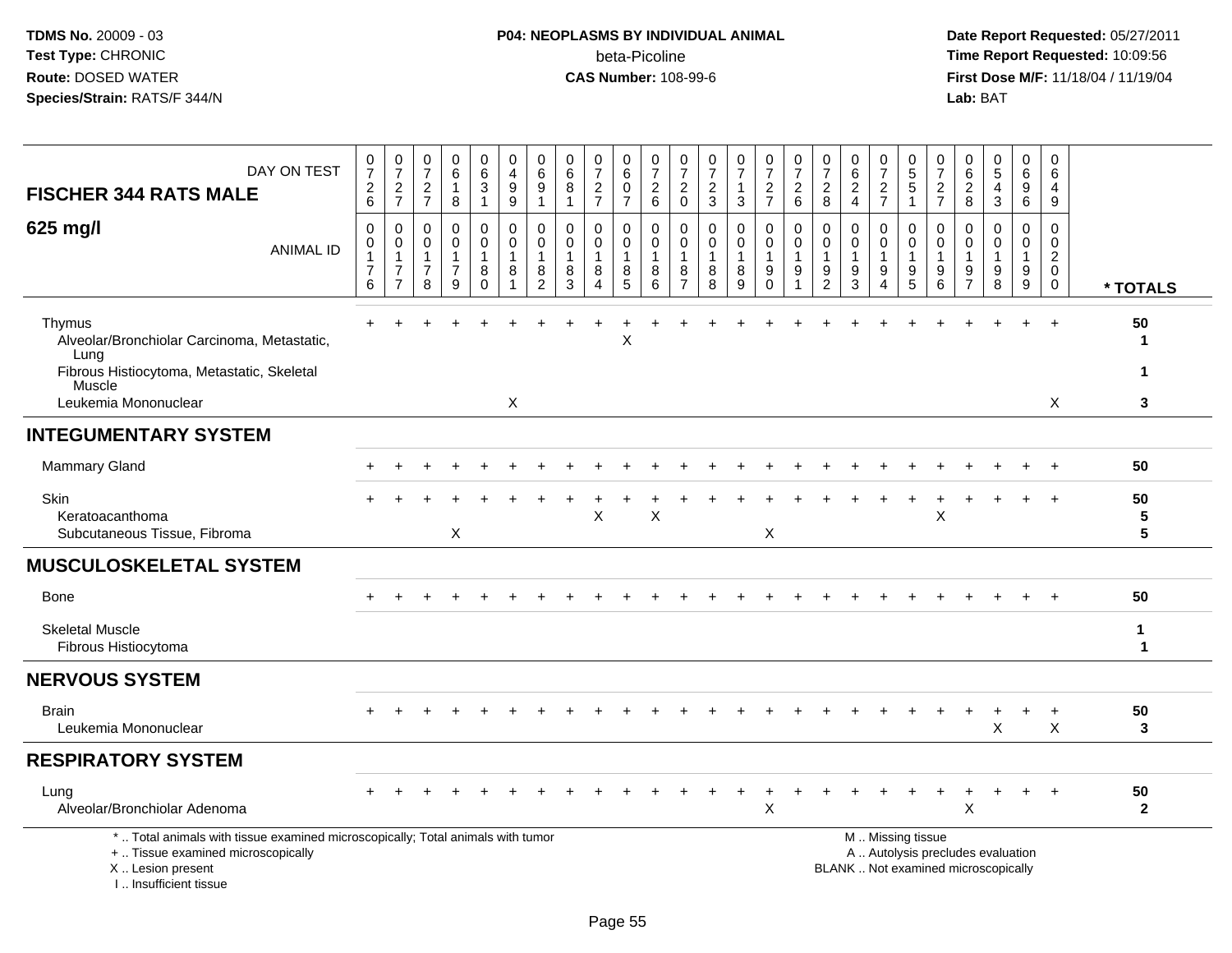### **P04: NEOPLASMS BY INDIVIDUAL ANIMAL**beta-Picoline<br>CAS Number: 108-99-6

 **Date Report Requested:** 05/27/2011 **Time Report Requested:** 10:09:56 **First Dose M/F:** 11/18/04 / 11/19/04<br>Lab: BAT **Lab:** BAT

|                                                                                                                                            |                  |                                              |                                                                              |                                                           |                                                         | 0                                                         |                                                    |                                                                |                                                      |                                                           | 0                                                                           |                                                        |                                                                   |                                |                                                      |                                                              |                                                   |                                                                   |                                                      | 0                                                                 |                                                                                               |                                                  |                                   |                                                        | 0                                                          | $\mathbf 0$                                                          |                                 |
|--------------------------------------------------------------------------------------------------------------------------------------------|------------------|----------------------------------------------|------------------------------------------------------------------------------|-----------------------------------------------------------|---------------------------------------------------------|-----------------------------------------------------------|----------------------------------------------------|----------------------------------------------------------------|------------------------------------------------------|-----------------------------------------------------------|-----------------------------------------------------------------------------|--------------------------------------------------------|-------------------------------------------------------------------|--------------------------------|------------------------------------------------------|--------------------------------------------------------------|---------------------------------------------------|-------------------------------------------------------------------|------------------------------------------------------|-------------------------------------------------------------------|-----------------------------------------------------------------------------------------------|--------------------------------------------------|-----------------------------------|--------------------------------------------------------|------------------------------------------------------------|----------------------------------------------------------------------|---------------------------------|
| DAY ON TEST                                                                                                                                |                  | $\frac{0}{7}$                                | $\frac{0}{7}$                                                                | $\frac{0}{7}$                                             | 0<br>6                                                  | 6                                                         | 0<br>$\overline{\mathbf{4}}$                       | 0<br>$6\phantom{a}$                                            | 0<br>$6\phantom{a}$                                  | 0<br>$\overline{7}$                                       | $\,6\,$                                                                     | 0<br>$\overline{7}$                                    | $\mathbf 0$<br>$\overline{7}$                                     | $\frac{0}{7}$                  | 0<br>$\overline{7}$                                  | $\frac{0}{7}$                                                | 0<br>$\overline{7}$                               | 0<br>$\overline{7}$                                               | 0<br>$6\phantom{a}$                                  | $\overline{7}$                                                    | 0<br>$\overline{5}$                                                                           | 0<br>$\overline{7}$                              | $_{6}^{\rm 0}$                    | 0<br>$\overline{5}$                                    | $6\,$                                                      | 6                                                                    |                                 |
| <b>FISCHER 344 RATS MALE</b>                                                                                                               |                  | $\overline{c}$<br>6                          | $\sqrt{2}$<br>$\overline{7}$                                                 | $\sqrt{2}$<br>$\overline{7}$                              | $\mathbf{1}$<br>8                                       | $\mathbf{3}$<br>$\mathbf{1}$                              | $\boldsymbol{9}$<br>9                              | 9<br>$\mathbf{1}$                                              | 8                                                    | $\sqrt{2}$<br>$\overline{7}$                              | $\mathbf 0$<br>$\overline{7}$                                               | $\sqrt{2}$<br>6                                        | $\overline{2}$<br>$\mathbf 0$                                     | $\overline{c}$<br>$\mathbf{3}$ | $\mathbf{1}$<br>3                                    | $\sqrt{2}$<br>$\overline{7}$                                 | $\overline{2}$<br>6                               | $\sqrt{2}$<br>8                                                   | $\sqrt{2}$<br>$\overline{4}$                         | $\sqrt{2}$<br>$\overline{7}$                                      | $\sqrt{5}$<br>$\mathbf{1}$                                                                    | $\sqrt{2}$<br>$\overline{7}$                     | $\sqrt{2}$<br>8                   | $\overline{4}$<br>3                                    | 9<br>6                                                     | 4<br>9                                                               |                                 |
| 625 mg/l                                                                                                                                   | <b>ANIMAL ID</b> | 0<br>$\mathbf 0$<br>1<br>$\overline{7}$<br>6 | $\mathbf 0$<br>$\pmb{0}$<br>$\mathbf{1}$<br>$\overline{7}$<br>$\overline{7}$ | 0<br>$\mathbf 0$<br>$\overline{1}$<br>$\overline{7}$<br>8 | 0<br>$\mathbf 0$<br>$\mathbf{1}$<br>$\overline{7}$<br>9 | $\mathbf 0$<br>$\pmb{0}$<br>$\mathbf{1}$<br>8<br>$\Omega$ | $\mathbf 0$<br>$\pmb{0}$<br>$\mathbf{1}$<br>8<br>1 | $\Omega$<br>$\mathbf 0$<br>$\mathbf{1}$<br>8<br>$\overline{2}$ | $\mathbf 0$<br>$\mathbf 0$<br>$\mathbf{1}$<br>8<br>3 | 0<br>$\mathbf 0$<br>$\overline{1}$<br>8<br>$\overline{4}$ | $\mathbf 0$<br>$\mathsf{O}\xspace$<br>$\overline{1}$<br>8<br>$\overline{5}$ | $\mathbf 0$<br>$\mathbf 0$<br>$\overline{1}$<br>8<br>6 | $\mathbf 0$<br>$\mathbf 0$<br>$\mathbf{1}$<br>8<br>$\overline{7}$ | 0<br>$\mathbf 0$<br>8<br>8     | $\mathbf 0$<br>$\mathbf 0$<br>$\mathbf{1}$<br>8<br>9 | $\mathbf 0$<br>$\pmb{0}$<br>$\mathbf{1}$<br>9<br>$\mathsf 0$ | $\mathbf 0$<br>$\mathbf 0$<br>$\overline{1}$<br>9 | $\mathbf 0$<br>$\mathbf 0$<br>$\mathbf{1}$<br>9<br>$\overline{2}$ | 0<br>$\mathbf 0$<br>$\mathbf{1}$<br>9<br>$\mathsf 3$ | $\mathbf 0$<br>$\mathbf 0$<br>$\mathbf{1}$<br>9<br>$\overline{4}$ | 0<br>$\mathbf 0$<br>$\mathbf{1}$<br>9<br>5                                                    | $\Omega$<br>$\Omega$<br>1<br>9<br>$6\phantom{1}$ | 0<br>$\mathbf 0$<br>$\frac{9}{7}$ | $\mathbf 0$<br>$\mathbf 0$<br>$\overline{1}$<br>9<br>8 | $\mathbf 0$<br>$\mathbf 0$<br>$\overline{1}$<br>9<br>$9\,$ | $\Omega$<br>$\Omega$<br>$\overline{2}$<br>$\mathbf 0$<br>$\mathbf 0$ | * TOTALS                        |
| Alveolar/Bronchiolar Carcinoma<br>Fibrous Histiocytoma, Metastatic, Skeletal<br>Muscle                                                     |                  |                                              |                                                                              |                                                           |                                                         |                                                           |                                                    |                                                                |                                                      |                                                           | X                                                                           |                                                        |                                                                   |                                |                                                      |                                                              |                                                   | X                                                                 |                                                      |                                                                   |                                                                                               |                                                  |                                   |                                                        |                                                            |                                                                      | $\boldsymbol{2}$<br>$\mathbf 1$ |
| Leukemia Mononuclear                                                                                                                       |                  |                                              |                                                                              | X                                                         |                                                         |                                                           | $\mathsf X$                                        |                                                                |                                                      |                                                           |                                                                             |                                                        |                                                                   |                                | X                                                    |                                                              |                                                   |                                                                   |                                                      |                                                                   | X                                                                                             |                                                  |                                   | X                                                      |                                                            | X                                                                    | 11                              |
| Nose<br>Leukemia Mononuclear                                                                                                               |                  |                                              |                                                                              |                                                           |                                                         |                                                           |                                                    |                                                                |                                                      |                                                           |                                                                             |                                                        |                                                                   |                                |                                                      |                                                              |                                                   |                                                                   |                                                      |                                                                   |                                                                                               |                                                  |                                   |                                                        |                                                            | $\overline{+}$                                                       | 50<br>1                         |
| Trachea                                                                                                                                    |                  |                                              |                                                                              |                                                           |                                                         |                                                           |                                                    |                                                                |                                                      |                                                           |                                                                             |                                                        |                                                                   |                                |                                                      |                                                              |                                                   |                                                                   |                                                      |                                                                   |                                                                                               |                                                  |                                   |                                                        |                                                            |                                                                      | 50                              |
| <b>SPECIAL SENSES SYSTEM</b>                                                                                                               |                  |                                              |                                                                              |                                                           |                                                         |                                                           |                                                    |                                                                |                                                      |                                                           |                                                                             |                                                        |                                                                   |                                |                                                      |                                                              |                                                   |                                                                   |                                                      |                                                                   |                                                                                               |                                                  |                                   |                                                        |                                                            |                                                                      |                                 |
| Eye                                                                                                                                        |                  |                                              |                                                                              |                                                           |                                                         |                                                           |                                                    |                                                                |                                                      |                                                           |                                                                             |                                                        |                                                                   |                                |                                                      |                                                              |                                                   |                                                                   |                                                      |                                                                   |                                                                                               |                                                  |                                   |                                                        |                                                            |                                                                      | 50                              |
| <b>Harderian Gland</b><br>Leukemia Mononuclear                                                                                             |                  |                                              |                                                                              |                                                           |                                                         |                                                           |                                                    |                                                                |                                                      |                                                           |                                                                             |                                                        |                                                                   |                                |                                                      |                                                              |                                                   |                                                                   |                                                      |                                                                   |                                                                                               |                                                  |                                   |                                                        |                                                            | $\ddot{}$<br>$\times$                                                | 50<br>$\overline{2}$            |
| Zymbal's Gland<br>Adenoma                                                                                                                  |                  |                                              |                                                                              |                                                           |                                                         |                                                           |                                                    |                                                                |                                                      |                                                           |                                                                             |                                                        |                                                                   |                                |                                                      |                                                              |                                                   |                                                                   |                                                      |                                                                   |                                                                                               |                                                  | $\ddot{}$<br>X                    |                                                        |                                                            |                                                                      | 1<br>$\mathbf 1$                |
| <b>URINARY SYSTEM</b>                                                                                                                      |                  |                                              |                                                                              |                                                           |                                                         |                                                           |                                                    |                                                                |                                                      |                                                           |                                                                             |                                                        |                                                                   |                                |                                                      |                                                              |                                                   |                                                                   |                                                      |                                                                   |                                                                                               |                                                  |                                   |                                                        |                                                            |                                                                      |                                 |
| Kidney<br>Fibrous Histiocytoma, Metastatic, Skeletal<br>Muscle                                                                             |                  |                                              |                                                                              |                                                           |                                                         |                                                           |                                                    |                                                                |                                                      |                                                           |                                                                             |                                                        |                                                                   |                                |                                                      |                                                              |                                                   |                                                                   |                                                      |                                                                   |                                                                                               |                                                  |                                   |                                                        |                                                            |                                                                      | 50<br>1                         |
| Leukemia Mononuclear<br>Renal Tubule, Adenoma                                                                                              |                  |                                              |                                                                              | X                                                         |                                                         |                                                           | $\times$                                           |                                                                |                                                      |                                                           |                                                                             |                                                        |                                                                   |                                | $\boldsymbol{\mathsf{X}}$                            |                                                              |                                                   |                                                                   |                                                      |                                                                   | $\sf X$                                                                                       |                                                  |                                   | $\times$                                               |                                                            | $\boldsymbol{\mathsf{X}}$                                            | 10<br>1                         |
| <b>Urinary Bladder</b><br>Fibrous Histiocytoma, Metastatic, Skeletal<br>Muscle                                                             |                  |                                              |                                                                              |                                                           |                                                         |                                                           |                                                    |                                                                |                                                      |                                                           |                                                                             |                                                        |                                                                   |                                |                                                      |                                                              |                                                   |                                                                   |                                                      |                                                                   |                                                                                               |                                                  |                                   |                                                        |                                                            |                                                                      | 50<br>$\mathbf{1}$              |
| *  Total animals with tissue examined microscopically; Total animals with tumor<br>+  Tissue examined microscopically<br>X  Lesion present |                  |                                              |                                                                              |                                                           |                                                         |                                                           |                                                    |                                                                |                                                      |                                                           |                                                                             |                                                        |                                                                   |                                |                                                      |                                                              |                                                   |                                                                   |                                                      |                                                                   | M  Missing tissue<br>A  Autolysis precludes evaluation<br>BLANK  Not examined microscopically |                                                  |                                   |                                                        |                                                            |                                                                      |                                 |

X .. Lesion present

I .. Insufficient tissue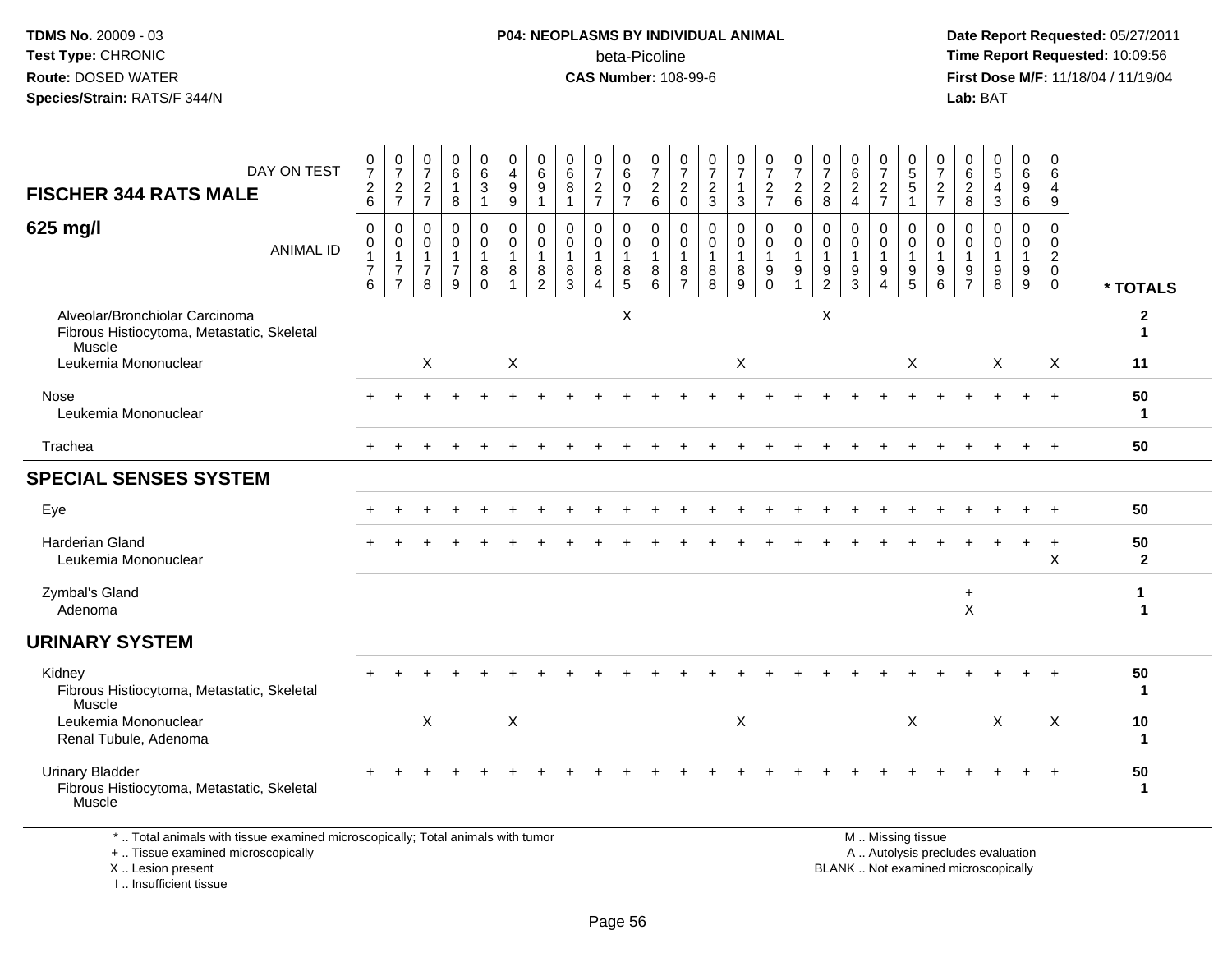#### **P04: NEOPLASMS BY INDIVIDUAL ANIMAL** beta-Picoline**beta-Picoline**<br> **CAS Number:** 108-99-6<br> **CAS Number:** 108-99-6<br> **CAS Number:** 108-99-6

 **Date Report Requested:** 05/27/2011 **First Dose M/F:** 11/18/04 / 11/19/04 Lab: BAT **Lab:** BAT

| <b>FISCHER 344 RATS MALE</b>           | DAY ON TEST      | 0<br>$\overline{ }$<br>2<br>6           | $\pmb{0}$<br>$\overline{ }$<br>$\overline{c}$<br>$\overline{ }$ | 0<br>$\rightarrow$<br>$\sim$<br>▃<br>- | $\mathbf 0$<br>6<br>8                                | 0<br>$\frac{6}{3}$                              | 0<br>4<br>9<br>9 | 0<br>$\,6\,$<br>$\boldsymbol{9}$      | 0<br>6<br>8      | 0<br>$\overline{ }$<br>$\overline{c}$<br>$\rightarrow$ | 6<br>0      | $\mathbf 0$<br>$\overline{ }$<br>$\sim$<br>∠<br>6 | 0<br>$\sim$<br><u>.</u> | 0<br>$\rightarrow$<br>ົ<br>$\epsilon$<br>3 | 0<br>$\overline{ }$<br>3                  | 0<br>$\overline{ }$<br>$\overline{2}$<br>$\rightarrow$ | 0<br>$\overline{ }$<br>$\overline{2}$<br>6 | 0<br>$\overline{ }$<br>$\overline{c}$<br>8 | 0<br>6<br>$\Omega$<br>ے | 0<br>$\overline{ }$<br>$\overline{2}$<br>$\rightarrow$ | 0<br>5<br>$\sqrt{5}$ | 0<br>$\overline{c}$<br>$\rightarrow$ | 6<br>$\sim$<br>∠<br>8 | 5<br>3 | 0<br>6<br>$\boldsymbol{9}$<br>6 | 0<br>6<br>4<br>9                   |                |
|----------------------------------------|------------------|-----------------------------------------|-----------------------------------------------------------------|----------------------------------------|------------------------------------------------------|-------------------------------------------------|------------------|---------------------------------------|------------------|--------------------------------------------------------|-------------|---------------------------------------------------|-------------------------|--------------------------------------------|-------------------------------------------|--------------------------------------------------------|--------------------------------------------|--------------------------------------------|-------------------------|--------------------------------------------------------|----------------------|--------------------------------------|-----------------------|--------|---------------------------------|------------------------------------|----------------|
| 625 mg/l                               | <b>ANIMAL ID</b> | $\mathbf 0$<br>0<br>$\overline{ }$<br>6 | 0<br>$\pmb{0}$<br>$\overline{ }$<br>$\overline{ }$              | 0<br>0<br>⇁<br>8                       | $\overline{0}$<br>$\mathbf 0$<br>$\overline{ }$<br>9 | $\mathbf 0$<br>$\mathsf{O}$<br>8<br>$\mathbf 0$ | 0<br>0<br>8      | 0<br>$\pmb{0}$<br>8<br>$\overline{2}$ | 0<br>0<br>8<br>3 | 0<br>$\mathbf 0$<br>8<br>4                             | 0<br>8<br>5 | 0<br>$\mathbf 0$<br>8<br>6                        | 0<br>0<br>8             | 0<br>0<br>8<br>8                           | 0<br>$\mathbf 0$<br>8<br>$\boldsymbol{9}$ | $\mathbf{0}$<br>0<br>9<br>$\mathbf 0$                  | 9                                          | 0<br>0<br>9<br>$\overline{c}$              | 0<br>9<br>3             | 0<br>0<br>9<br>$\overline{4}$                          | 0<br>0<br>9<br>5     | 0<br>0<br>9<br>6                     | 9<br>$\overline{ }$   | 9<br>8 | 0<br>0<br>9<br>9                | 0<br>0<br>$\overline{2}$<br>0<br>0 | * TOTALS       |
| Leukemia Mononuclear                   |                  |                                         |                                                                 |                                        |                                                      |                                                 | X                |                                       |                  |                                                        |             |                                                   |                         |                                            |                                           |                                                        |                                            |                                            |                         |                                                        | X                    |                                      |                       |        |                                 |                                    | $\overline{2}$ |
| <b>SYSTEMIC LESIONS</b>                |                  |                                         |                                                                 |                                        |                                                      |                                                 |                  |                                       |                  |                                                        |             |                                                   |                         |                                            |                                           |                                                        |                                            |                                            |                         |                                                        |                      |                                      |                       |        |                                 |                                    |                |
| Multiple Organ<br>Leukemia Mononuclear |                  |                                         |                                                                 | X                                      |                                                      |                                                 | X                |                                       |                  |                                                        |             |                                                   |                         | X                                          | $\times$                                  |                                                        |                                            |                                            |                         |                                                        | X                    |                                      |                       | х      | $+$                             | X                                  | 50<br>14       |

\*\*\* END OF MALE DATA \*\*\*

\* .. Total animals with tissue examined microscopically; Total animals with tumor

+ .. Tissue examined microscopically

X .. Lesion present

I .. Insufficient tissue

 M .. Missing tissuey the contract of the contract of the contract of the contract of the contract of the contract of the contract of  $A$ . Autolysis precludes evaluation Lesion present BLANK .. Not examined microscopically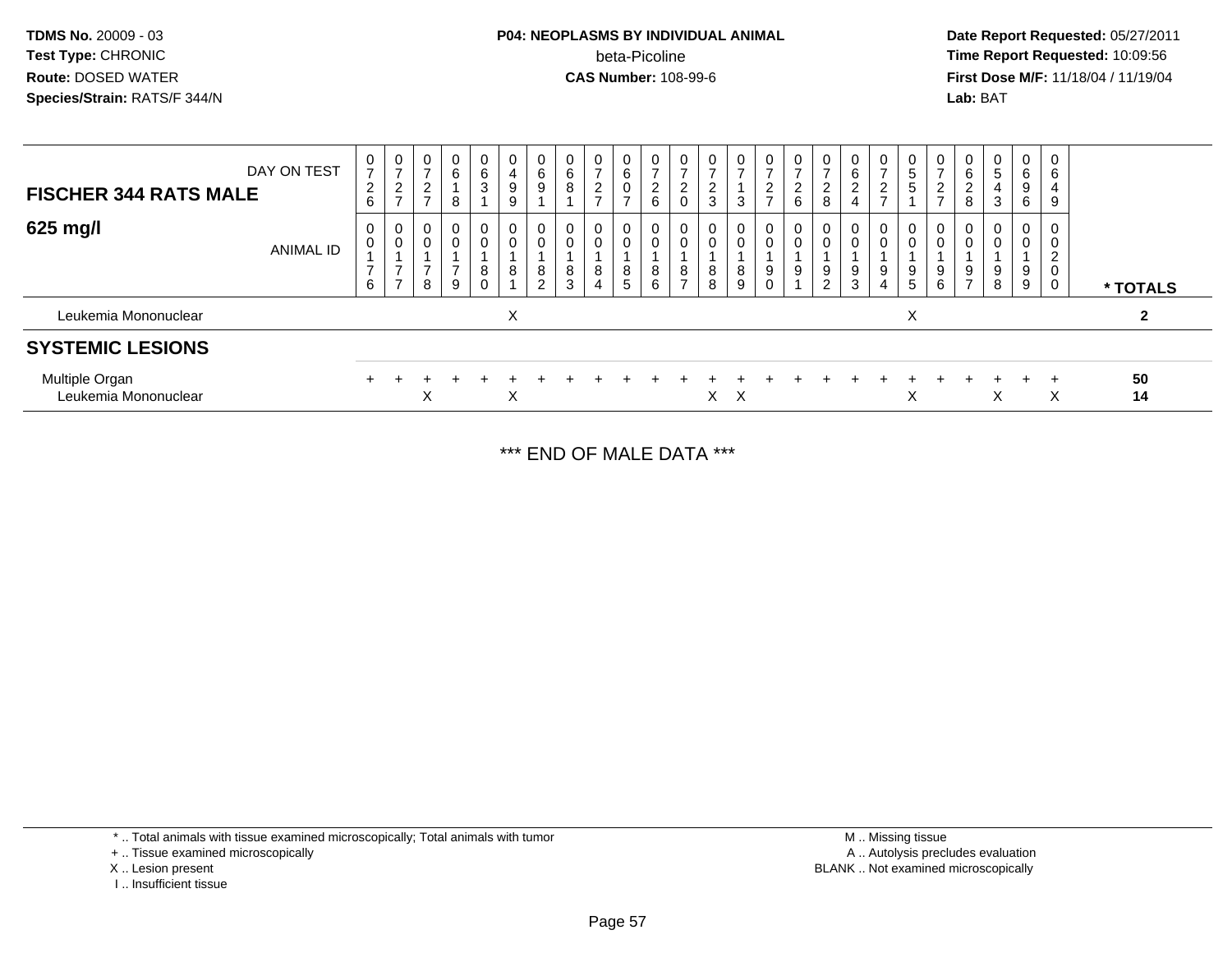#### **P04: NEOPLASMS BY INDIVIDUAL ANIMAL**beta-Picoline<br>CAS Number: 108-99-6

 **Date Report Requested:** 05/27/2011 **Time Report Requested:** 10:09:56 **First Dose M/F:** 11/18/04 / 11/19/04 Lab: BAT **Lab:** BAT

| DAY ON TEST<br><b>FISCHER 344 RATS FEMALE</b>                 | $\frac{0}{7}$<br>$\mathbf{1}$<br>$\overline{2}$           | $\begin{array}{c} 0 \\ 5 \end{array}$<br>$\mathbf{1}$<br>4 | $\begin{array}{c} 0 \\ 6 \end{array}$<br>$\overline{4}$<br>$\overline{4}$ | $\frac{0}{7}$<br>$\boldsymbol{2}$<br>9                    | $\begin{array}{c} 0 \\ 7 \end{array}$<br>$\mathbf{1}$<br>$\sqrt{5}$ | $\begin{array}{c} 0 \\ 7 \end{array}$<br>$\sqrt{2}$<br>8     | $\frac{0}{7}$<br>$\sqrt{2}$<br>8                                    | $\frac{0}{7}$<br>$\mathbf{1}$<br>$\boldsymbol{9}$ | 0<br>$\overline{4}$<br>8<br>8                      | $\frac{0}{7}$<br>$\frac{2}{7}$                                     | $\frac{0}{7}$<br>$\frac{2}{9}$                                   | 0<br>$\overline{7}$<br>$\mathbf 0$<br>0                                | $\frac{0}{7}$<br>$\frac{2}{7}$                            | 0<br>$\frac{4}{5}$<br>$\overline{4}$                                           | $\begin{smallmatrix}0\\7\end{smallmatrix}$<br>$\boldsymbol{2}$<br>9    | $\frac{0}{7}$<br>$\frac{2}{7}$                                      | $\boldsymbol{0}$<br>$\overline{7}$<br>$\sqrt{2}$<br>8          | $\begin{array}{c} 0 \\ 7 \end{array}$<br>$\sqrt{2}$<br>9    | $\frac{0}{7}$<br>$\frac{2}{8}$                          | $\frac{0}{7}$<br>$\mathbf{1}$<br>$\overline{2}$                | $\frac{0}{7}$<br>$\overline{c}$<br>8              | $\frac{0}{7}$<br>$\sqrt{2}$<br>8 | $\frac{0}{7}$<br>$\boldsymbol{2}$<br>$\bf 8$ | $\begin{array}{c} 0 \\ 7 \end{array}$<br>$\frac{2}{9}$ | 0<br>$\sqrt{5}$<br>$\mathbf 0$<br>9         |                   |
|---------------------------------------------------------------|-----------------------------------------------------------|------------------------------------------------------------|---------------------------------------------------------------------------|-----------------------------------------------------------|---------------------------------------------------------------------|--------------------------------------------------------------|---------------------------------------------------------------------|---------------------------------------------------|----------------------------------------------------|--------------------------------------------------------------------|------------------------------------------------------------------|------------------------------------------------------------------------|-----------------------------------------------------------|--------------------------------------------------------------------------------|------------------------------------------------------------------------|---------------------------------------------------------------------|----------------------------------------------------------------|-------------------------------------------------------------|---------------------------------------------------------|----------------------------------------------------------------|---------------------------------------------------|----------------------------------|----------------------------------------------|--------------------------------------------------------|---------------------------------------------|-------------------|
| $0$ mg/l<br><b>ANIMAL ID</b>                                  | $\mathbf 0$<br>$\pmb{0}$<br>$\frac{2}{0}$<br>$\mathbf{1}$ | $\mathbf 0$<br>$\mathbf 0$<br>$\frac{2}{0}$<br>$\sqrt{2}$  | $\boldsymbol{0}$<br>$\boldsymbol{0}$<br>$\frac{2}{0}$<br>3                | $\pmb{0}$<br>$\pmb{0}$<br>$\frac{2}{0}$<br>$\overline{4}$ | $\pmb{0}$<br>$\pmb{0}$<br>$\frac{2}{0}$                             | $\pmb{0}$<br>$\mathbf 0$<br>$\frac{2}{0}$<br>$6\phantom{1}6$ | 0<br>$\mathbf 0$<br>$\overline{2}$<br>$\mathbf 0$<br>$\overline{7}$ | $\mathbf 0$<br>$\pmb{0}$<br>$\frac{2}{0}$<br>8    | 0<br>$\pmb{0}$<br>$\overline{2}$<br>$\pmb{0}$<br>9 | 0<br>$\mathsf{O}$<br>$\overline{c}$<br>$\mathbf{1}$<br>$\mathbf 0$ | $\boldsymbol{0}$<br>$\mathbf 0$<br>$\frac{2}{1}$<br>$\mathbf{1}$ | 0<br>$\mathbf 0$<br>$\overline{c}$<br>$\overline{1}$<br>$\overline{2}$ | $\mathbf 0$<br>$\pmb{0}$<br>$\frac{2}{1}$<br>$\mathbf{3}$ | $\mathbf 0$<br>$\mathbf 0$<br>$\overline{2}$<br>$\mathbf{1}$<br>$\overline{4}$ | $\mathbf 0$<br>$\boldsymbol{0}$<br>$\overline{2}$<br>$\mathbf{1}$<br>5 | $\pmb{0}$<br>$\pmb{0}$<br>$\overline{2}$<br>$\mathbf{1}$<br>$\,6\,$ | $\mathbf 0$<br>$\mathbf 0$<br>$\overline{c}$<br>$\overline{7}$ | $\mathbf 0$<br>$\pmb{0}$<br>$\sqrt{2}$<br>$\mathbf{1}$<br>8 | 0<br>$\mathbf 0$<br>$\overline{2}$<br>$\mathbf{1}$<br>9 | $\pmb{0}$<br>$\pmb{0}$<br>$\frac{2}{2}$<br>$\mathsf{O}\xspace$ | 0<br>$\pmb{0}$<br>$\frac{2}{2}$<br>$\overline{1}$ | 0<br>0<br>$\frac{2}{2}$          | $\mathbf 0$<br>$\pmb{0}$<br>$\frac{2}{3}$    | $\mathbf 0$<br>$\mathbf 0$<br>$\frac{2}{2}$            | $\mathbf 0$<br>$\mathbf 0$<br>$\frac{2}{2}$ | females<br>(cont) |
| <b>ALIMENTARY SYSTEM</b>                                      |                                                           |                                                            |                                                                           |                                                           |                                                                     |                                                              |                                                                     |                                                   |                                                    |                                                                    |                                                                  |                                                                        |                                                           |                                                                                |                                                                        |                                                                     |                                                                |                                                             |                                                         |                                                                |                                                   |                                  |                                              |                                                        |                                             |                   |
| Esophagus                                                     |                                                           |                                                            |                                                                           |                                                           |                                                                     |                                                              |                                                                     |                                                   |                                                    |                                                                    |                                                                  |                                                                        |                                                           |                                                                                |                                                                        |                                                                     |                                                                |                                                             |                                                         |                                                                |                                                   |                                  |                                              |                                                        | $\ddot{}$                                   |                   |
| Intestine Large, Cecum                                        | $+$                                                       | A                                                          |                                                                           |                                                           |                                                                     |                                                              |                                                                     |                                                   |                                                    |                                                                    |                                                                  |                                                                        |                                                           |                                                                                |                                                                        |                                                                     |                                                                |                                                             |                                                         |                                                                |                                                   |                                  |                                              |                                                        | $^{+}$                                      |                   |
| Intestine Large, Colon                                        |                                                           |                                                            |                                                                           |                                                           |                                                                     |                                                              |                                                                     |                                                   |                                                    |                                                                    |                                                                  |                                                                        |                                                           |                                                                                |                                                                        |                                                                     |                                                                |                                                             |                                                         |                                                                |                                                   |                                  |                                              |                                                        | $^{+}$                                      |                   |
| Intestine Large, Rectum<br>Leiomyosarcoma, Metastatic, Uterus |                                                           |                                                            |                                                                           |                                                           |                                                                     |                                                              |                                                                     |                                                   |                                                    |                                                                    |                                                                  |                                                                        |                                                           |                                                                                |                                                                        |                                                                     |                                                                |                                                             |                                                         |                                                                |                                                   |                                  |                                              |                                                        | $^{+}$                                      |                   |
| Intestine Small, Duodenum                                     |                                                           |                                                            |                                                                           |                                                           |                                                                     |                                                              |                                                                     |                                                   |                                                    |                                                                    |                                                                  |                                                                        |                                                           |                                                                                |                                                                        |                                                                     |                                                                |                                                             |                                                         |                                                                |                                                   |                                  |                                              |                                                        | $+$                                         |                   |
| Intestine Small, Ileum                                        |                                                           |                                                            |                                                                           |                                                           |                                                                     |                                                              |                                                                     |                                                   |                                                    |                                                                    |                                                                  |                                                                        |                                                           |                                                                                |                                                                        |                                                                     |                                                                |                                                             |                                                         |                                                                |                                                   |                                  |                                              |                                                        | $+$                                         |                   |
| Intestine Small, Jejunum                                      |                                                           |                                                            |                                                                           |                                                           |                                                                     |                                                              |                                                                     |                                                   |                                                    |                                                                    |                                                                  |                                                                        |                                                           |                                                                                |                                                                        |                                                                     |                                                                |                                                             |                                                         |                                                                | А                                                 |                                  |                                              |                                                        | $+$                                         |                   |
| Liver<br>Hepatocellular Adenoma                               |                                                           |                                                            |                                                                           |                                                           |                                                                     |                                                              |                                                                     |                                                   |                                                    |                                                                    | $\ddot{}$                                                        | X                                                                      |                                                           |                                                                                |                                                                        |                                                                     |                                                                |                                                             |                                                         |                                                                |                                                   |                                  |                                              |                                                        | $+$                                         |                   |
| Leukemia Mononuclear                                          |                                                           |                                                            |                                                                           |                                                           |                                                                     |                                                              |                                                                     |                                                   |                                                    |                                                                    |                                                                  | X                                                                      |                                                           |                                                                                | X X X                                                                  |                                                                     |                                                                | $\mathsf{X}$                                                |                                                         | $\boldsymbol{\mathsf{X}}$                                      |                                                   |                                  |                                              |                                                        |                                             |                   |
| Mesentery                                                     |                                                           |                                                            |                                                                           |                                                           |                                                                     |                                                              |                                                                     |                                                   | $\ddot{}$                                          |                                                                    |                                                                  |                                                                        |                                                           |                                                                                |                                                                        |                                                                     |                                                                |                                                             |                                                         |                                                                | $\ddot{}$                                         |                                  |                                              |                                                        |                                             |                   |
| Pancreas<br>Leukemia Mononuclear                              |                                                           |                                                            |                                                                           |                                                           |                                                                     |                                                              |                                                                     |                                                   |                                                    |                                                                    |                                                                  |                                                                        |                                                           |                                                                                |                                                                        |                                                                     |                                                                | $\pmb{\times}$                                              | $\ddot{}$                                               | +<br>$\mathsf X$                                               | $\ddot{}$                                         |                                  |                                              | $\ddot{}$                                              | $+$                                         |                   |
| <b>Salivary Glands</b>                                        |                                                           |                                                            |                                                                           |                                                           |                                                                     |                                                              |                                                                     |                                                   |                                                    |                                                                    |                                                                  |                                                                        |                                                           |                                                                                |                                                                        |                                                                     |                                                                |                                                             |                                                         |                                                                |                                                   |                                  |                                              |                                                        | $+$                                         |                   |
| Stomach, Forestomach                                          |                                                           |                                                            |                                                                           |                                                           |                                                                     |                                                              |                                                                     |                                                   |                                                    |                                                                    |                                                                  |                                                                        |                                                           |                                                                                |                                                                        |                                                                     |                                                                |                                                             |                                                         |                                                                |                                                   |                                  |                                              |                                                        |                                             |                   |

\* .. Total animals with tissue examined microscopically; Total animals with tumor

+ .. Tissue examined microscopically

 Lesion present BLANK .. Not examined microscopicallyX .. Lesion present

I .. Insufficient tissue

M .. Missing tissue

y the contract of the contract of the contract of the contract of the contract of the contract of the contract of  $A$ . Autolysis precludes evaluation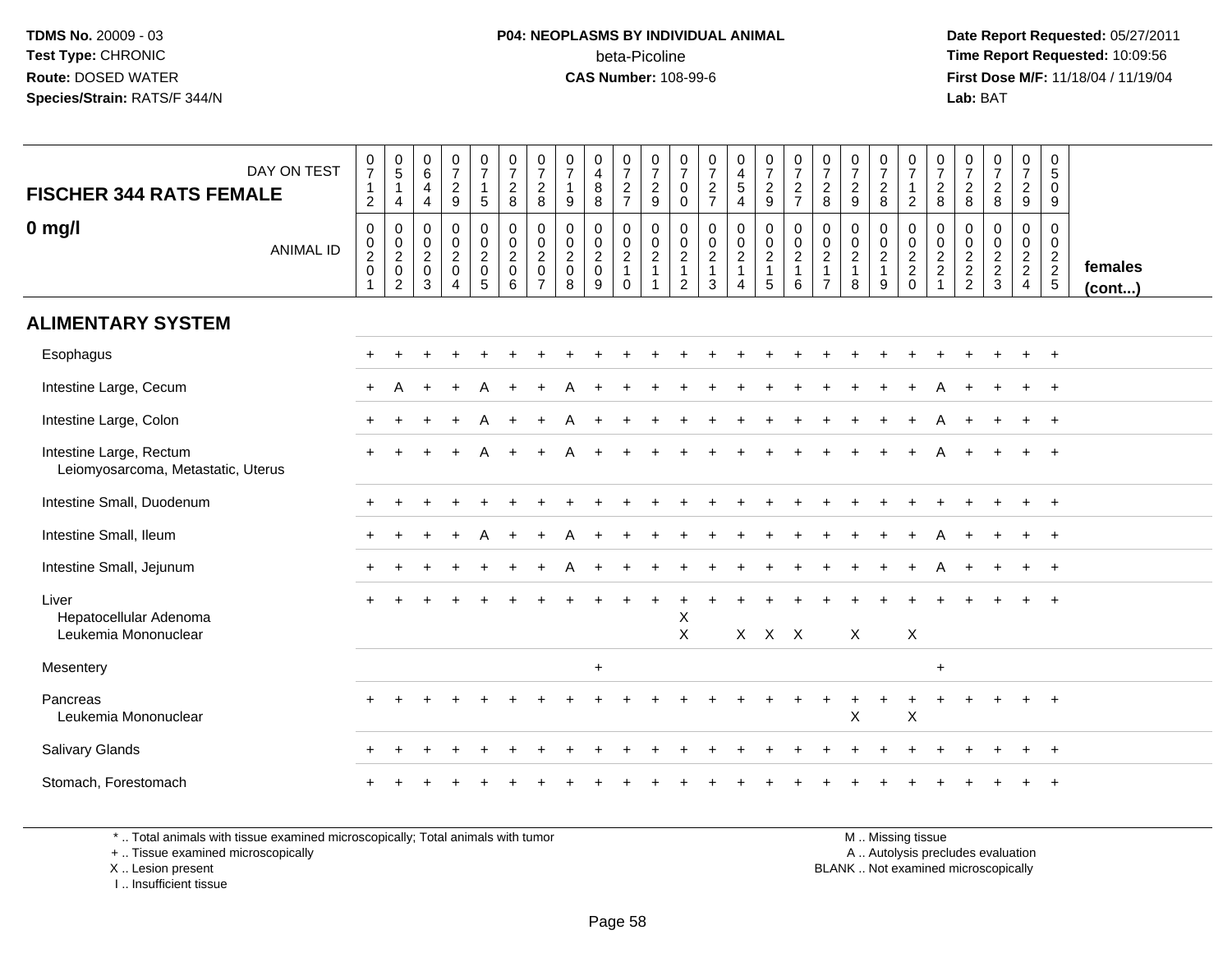#### **P04: NEOPLASMS BY INDIVIDUAL ANIMAL**beta-Picoline<br>CAS Number: 108-99-6

 **Date Report Requested:** 05/27/2011 **Time Report Requested:** 10:09:56 **First Dose M/F:** 11/18/04 / 11/19/04 Lab: BAT **Lab:** BAT

| DAY ON TEST<br><b>FISCHER 344 RATS FEMALE</b><br>$0$ mg/l<br><b>ANIMAL ID</b> | 0<br>$\overline{7}$<br>$\mathbf{1}$<br>$\overline{c}$<br>$\mathbf 0$<br>0<br>$\boldsymbol{2}$<br>$\mathbf 0$<br>1 | $\begin{matrix} 0 \\ 5 \end{matrix}$<br>$\mathbf{1}$<br>4<br>$\mathbf 0$<br>$\boldsymbol{0}$<br>$\frac{2}{0}$<br>$\overline{c}$ | $\begin{array}{c} 0 \\ 6 \end{array}$<br>$\overline{4}$<br>$\overline{4}$<br>$\pmb{0}$<br>$\boldsymbol{0}$<br>$\sqrt{2}$<br>$\mathsf{O}\xspace$<br>3 | $\frac{0}{7}$<br>$\overline{2}$<br>$\boldsymbol{9}$<br>$\pmb{0}$<br>$\pmb{0}$<br>$\boldsymbol{2}$<br>$\mathsf{O}\xspace$<br>$\Lambda$ | 0<br>$\overline{7}$<br>$\mathbf{1}$<br>$\overline{5}$<br>$\pmb{0}$<br>$\mathsf{O}\xspace$<br>$\mathbf{2}$<br>$\mathbf 0$<br>5 | $\frac{0}{7}$<br>$\overline{2}$<br>8<br>$\pmb{0}$<br>$\mathbf 0$<br>$\boldsymbol{2}$<br>$\mathbf 0$<br>6 | 0<br>$\overline{7}$<br>$\overline{2}$<br>$\,8\,$<br>0<br>$\boldsymbol{0}$<br>$\sqrt{2}$<br>$\mathbf 0$<br>7 | $\frac{0}{7}$<br>$\mathbf{1}$<br>$\boldsymbol{9}$<br>$\mathbf 0$<br>$\mathbf 0$<br>$\overline{c}$<br>$\mathsf{O}\xspace$<br>8 | 0<br>$\overline{4}$<br>$\bf 8$<br>8<br>$\mathbf 0$<br>$\pmb{0}$<br>$\boldsymbol{2}$<br>$\pmb{0}$<br>9 | $\frac{0}{7}$<br>$\frac{2}{7}$<br>$\mathbf 0$<br>$\pmb{0}$<br>$\overline{c}$<br>$\mathbf{1}$<br>$\Omega$ | $\frac{0}{7}$<br>$\sqrt{2}$<br>9<br>$\mathsf 0$<br>$\mathbf 0$<br>$\overline{c}$<br>$\mathbf{1}$<br>-1 | 0<br>$\overline{7}$<br>$\mathbf 0$<br>$\mathbf 0$<br>0<br>$\pmb{0}$<br>$\boldsymbol{2}$<br>$\overline{1}$<br>2 | $\frac{0}{7}$<br>$rac{2}{7}$<br>$\pmb{0}$<br>$\begin{smallmatrix} 0\\2 \end{smallmatrix}$<br>$\mathbf{1}$<br>3 | $\begin{smallmatrix}0\0\4\end{smallmatrix}$<br>5<br>$\overline{4}$<br>$\mathbf 0$<br>$\mathbf 0$<br>$\frac{2}{1}$<br>4 | $\frac{0}{7}$<br>$\overline{c}$<br>9<br>0<br>$\mathbf 0$<br>$\overline{2}$<br>$\mathbf{1}$<br>5 | $\frac{0}{7}$<br>$\frac{2}{7}$<br>$\pmb{0}$<br>$\pmb{0}$<br>$\boldsymbol{2}$<br>$\overline{1}$<br>6 | 0<br>$\overline{7}$<br>$\overline{2}$<br>8<br>$\mathbf 0$<br>$\boldsymbol{0}$<br>$\overline{c}$<br>$\mathbf{1}$<br>$\overline{7}$ | $\frac{0}{7}$<br>$\overline{2}$<br>$9\,$<br>$\pmb{0}$<br>$\mathbf 0$<br>$\sqrt{2}$<br>$\mathbf{1}$<br>8 | $\frac{0}{7}$<br>$\overline{c}$<br>8<br>0<br>$\mathbf 0$<br>$\overline{c}$<br>$\mathbf{1}$<br>9 | $\frac{0}{7}$<br>$\mathbf{1}$<br>$\overline{2}$<br>$\,0\,$<br>$\begin{array}{c} 0 \\ 2 \\ 2 \\ 0 \end{array}$ | $\frac{0}{7}$<br>$\sqrt{2}$<br>8<br>0<br>$\mathbf 0$<br>$\frac{2}{2}$<br>$\overline{1}$ | 0<br>$\overline{7}$<br>$\overline{2}$<br>$\,8\,$<br>0<br>0<br>$\frac{2}{2}$ | $\frac{0}{7}$<br>$\overline{2}$<br>$\boldsymbol{8}$<br>$\mathbf 0$<br>$\mathbf 0$<br>$\overline{c}$<br>$\overline{2}$<br>3 | 0<br>$\overline{7}$<br>$\overline{2}$<br>9<br>0<br>$\mathbf 0$<br>$\frac{2}{2}$<br>$\overline{4}$ | 0<br>$5\phantom{.0}$<br>$\mathsf{O}\xspace$<br>$9\,$<br>$\mathbf 0$<br>$\pmb{0}$<br>$\frac{2}{2}$<br>5 | females<br>$($ cont $)$ |
|-------------------------------------------------------------------------------|-------------------------------------------------------------------------------------------------------------------|---------------------------------------------------------------------------------------------------------------------------------|------------------------------------------------------------------------------------------------------------------------------------------------------|---------------------------------------------------------------------------------------------------------------------------------------|-------------------------------------------------------------------------------------------------------------------------------|----------------------------------------------------------------------------------------------------------|-------------------------------------------------------------------------------------------------------------|-------------------------------------------------------------------------------------------------------------------------------|-------------------------------------------------------------------------------------------------------|----------------------------------------------------------------------------------------------------------|--------------------------------------------------------------------------------------------------------|----------------------------------------------------------------------------------------------------------------|----------------------------------------------------------------------------------------------------------------|------------------------------------------------------------------------------------------------------------------------|-------------------------------------------------------------------------------------------------|-----------------------------------------------------------------------------------------------------|-----------------------------------------------------------------------------------------------------------------------------------|---------------------------------------------------------------------------------------------------------|-------------------------------------------------------------------------------------------------|---------------------------------------------------------------------------------------------------------------|-----------------------------------------------------------------------------------------|-----------------------------------------------------------------------------|----------------------------------------------------------------------------------------------------------------------------|---------------------------------------------------------------------------------------------------|--------------------------------------------------------------------------------------------------------|-------------------------|
| Stomach, Glandular                                                            |                                                                                                                   |                                                                                                                                 |                                                                                                                                                      |                                                                                                                                       |                                                                                                                               |                                                                                                          |                                                                                                             |                                                                                                                               |                                                                                                       |                                                                                                          |                                                                                                        |                                                                                                                |                                                                                                                |                                                                                                                        |                                                                                                 |                                                                                                     |                                                                                                                                   |                                                                                                         |                                                                                                 |                                                                                                               |                                                                                         |                                                                             |                                                                                                                            | $\div$                                                                                            | $+$                                                                                                    |                         |
| <b>CARDIOVASCULAR SYSTEM</b>                                                  |                                                                                                                   |                                                                                                                                 |                                                                                                                                                      |                                                                                                                                       |                                                                                                                               |                                                                                                          |                                                                                                             |                                                                                                                               |                                                                                                       |                                                                                                          |                                                                                                        |                                                                                                                |                                                                                                                |                                                                                                                        |                                                                                                 |                                                                                                     |                                                                                                                                   |                                                                                                         |                                                                                                 |                                                                                                               |                                                                                         |                                                                             |                                                                                                                            |                                                                                                   |                                                                                                        |                         |
| <b>Blood Vessel</b>                                                           |                                                                                                                   |                                                                                                                                 |                                                                                                                                                      |                                                                                                                                       |                                                                                                                               |                                                                                                          |                                                                                                             |                                                                                                                               |                                                                                                       |                                                                                                          |                                                                                                        |                                                                                                                |                                                                                                                |                                                                                                                        |                                                                                                 |                                                                                                     |                                                                                                                                   |                                                                                                         |                                                                                                 |                                                                                                               |                                                                                         |                                                                             |                                                                                                                            |                                                                                                   | $+$                                                                                                    |                         |
| Heart<br>Leukemia Mononuclear                                                 |                                                                                                                   |                                                                                                                                 |                                                                                                                                                      |                                                                                                                                       |                                                                                                                               |                                                                                                          |                                                                                                             |                                                                                                                               |                                                                                                       |                                                                                                          |                                                                                                        |                                                                                                                |                                                                                                                |                                                                                                                        | X                                                                                               | $\mathsf{X}$                                                                                        |                                                                                                                                   | X                                                                                                       |                                                                                                 | $\boldsymbol{\mathsf{X}}$                                                                                     |                                                                                         |                                                                             |                                                                                                                            |                                                                                                   | $\overline{1}$                                                                                         |                         |
| <b>ENDOCRINE SYSTEM</b>                                                       |                                                                                                                   |                                                                                                                                 |                                                                                                                                                      |                                                                                                                                       |                                                                                                                               |                                                                                                          |                                                                                                             |                                                                                                                               |                                                                                                       |                                                                                                          |                                                                                                        |                                                                                                                |                                                                                                                |                                                                                                                        |                                                                                                 |                                                                                                     |                                                                                                                                   |                                                                                                         |                                                                                                 |                                                                                                               |                                                                                         |                                                                             |                                                                                                                            |                                                                                                   |                                                                                                        |                         |
| <b>Adrenal Cortex</b><br>Adenoma<br>Leukemia Mononuclear                      |                                                                                                                   |                                                                                                                                 |                                                                                                                                                      |                                                                                                                                       |                                                                                                                               |                                                                                                          |                                                                                                             |                                                                                                                               | ÷                                                                                                     | X                                                                                                        |                                                                                                        |                                                                                                                |                                                                                                                | $X$ $X$                                                                                                                |                                                                                                 |                                                                                                     |                                                                                                                                   | $\sf X$                                                                                                 |                                                                                                 | X                                                                                                             |                                                                                         |                                                                             |                                                                                                                            |                                                                                                   | $\ddot{}$                                                                                              |                         |
| Adrenal Medulla<br>Leukemia Mononuclear<br>Pheochromocytoma Benign            |                                                                                                                   |                                                                                                                                 |                                                                                                                                                      |                                                                                                                                       |                                                                                                                               |                                                                                                          |                                                                                                             |                                                                                                                               |                                                                                                       |                                                                                                          |                                                                                                        |                                                                                                                | X                                                                                                              |                                                                                                                        | $\boldsymbol{\mathsf{X}}$                                                                       |                                                                                                     |                                                                                                                                   | X                                                                                                       |                                                                                                 | $\boldsymbol{\mathsf{X}}$                                                                                     | Χ                                                                                       |                                                                             |                                                                                                                            |                                                                                                   | $\ddot{}$                                                                                              |                         |
| Islets, Pancreatic                                                            |                                                                                                                   |                                                                                                                                 |                                                                                                                                                      |                                                                                                                                       |                                                                                                                               |                                                                                                          |                                                                                                             |                                                                                                                               |                                                                                                       |                                                                                                          |                                                                                                        |                                                                                                                |                                                                                                                |                                                                                                                        |                                                                                                 |                                                                                                     |                                                                                                                                   |                                                                                                         |                                                                                                 |                                                                                                               |                                                                                         |                                                                             |                                                                                                                            | $\ddot{}$                                                                                         | $+$                                                                                                    |                         |
| Parathyroid Gland                                                             | М                                                                                                                 | $\ddot{}$                                                                                                                       |                                                                                                                                                      |                                                                                                                                       |                                                                                                                               |                                                                                                          |                                                                                                             |                                                                                                                               |                                                                                                       |                                                                                                          |                                                                                                        |                                                                                                                |                                                                                                                |                                                                                                                        |                                                                                                 |                                                                                                     |                                                                                                                                   | м                                                                                                       |                                                                                                 |                                                                                                               |                                                                                         |                                                                             |                                                                                                                            |                                                                                                   | $^{+}$                                                                                                 |                         |
| <b>Pituitary Gland</b><br>Leukemia Mononuclear<br>Pars Distalis, Adenoma      | $\times$                                                                                                          |                                                                                                                                 | X                                                                                                                                                    |                                                                                                                                       | X                                                                                                                             |                                                                                                          |                                                                                                             | $X$ $X$                                                                                                                       |                                                                                                       |                                                                                                          |                                                                                                        |                                                                                                                |                                                                                                                |                                                                                                                        |                                                                                                 | X X X X X X                                                                                         |                                                                                                                                   | X                                                                                                       | X                                                                                               | $\boldsymbol{\mathsf{X}}$                                                                                     |                                                                                         | $X$ $X$                                                                     |                                                                                                                            | $\ddot{}$                                                                                         | $+$<br>$X$ $X$                                                                                         |                         |
| <b>Thyroid Gland</b><br>Bilateral, C-cell, Adenoma<br>C-cell, Adenoma         |                                                                                                                   |                                                                                                                                 |                                                                                                                                                      |                                                                                                                                       |                                                                                                                               |                                                                                                          |                                                                                                             |                                                                                                                               | X                                                                                                     |                                                                                                          | X                                                                                                      |                                                                                                                |                                                                                                                |                                                                                                                        |                                                                                                 |                                                                                                     | $\boldsymbol{\mathsf{X}}$                                                                                                         | $X$ $X$                                                                                                 |                                                                                                 |                                                                                                               |                                                                                         |                                                                             |                                                                                                                            | X                                                                                                 | $\ddot{}$                                                                                              |                         |

\* .. Total animals with tissue examined microscopically; Total animals with tumor

+ .. Tissue examined microscopically

X .. Lesion present

I .. Insufficient tissue

M .. Missing tissue

y the contract of the contract of the contract of the contract of the contract of the contract of the contract of  $A$ . Autolysis precludes evaluation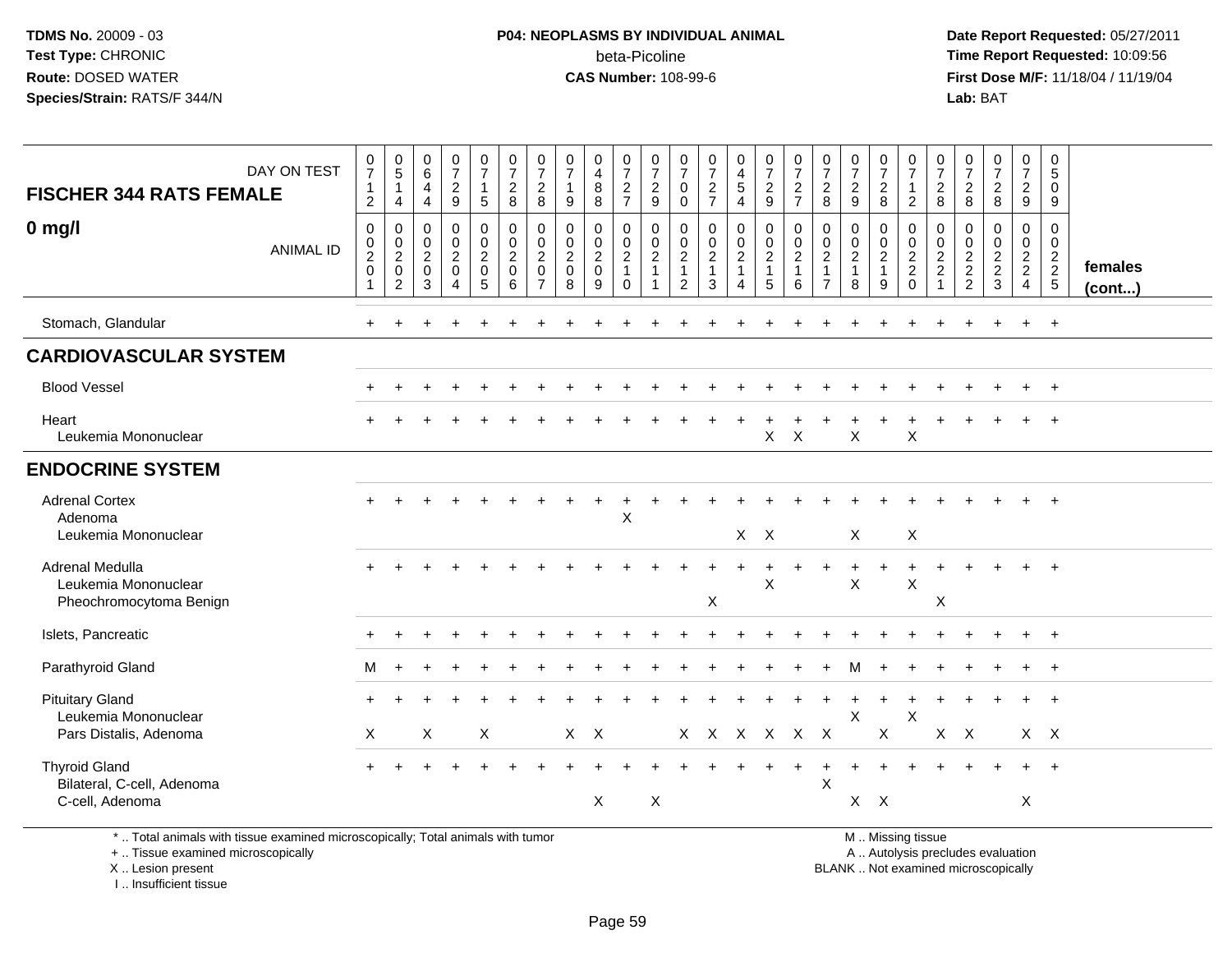|                                                                                                                                                                     | DAY ON TEST      | 0<br>$\overline{7}$<br>$\mathbf 1$ | $\frac{0}{5}$<br>$\overline{1}$                | 0<br>6<br>$\overline{4}$                        | 0<br>$\overline{7}$<br>$\overline{2}$                                          | 0<br>$\overline{7}$<br>1                                       | 0<br>$\overline{7}$<br>$\overline{a}$                                                   | $\frac{0}{7}$<br>$\boldsymbol{2}$                                             | 0<br>$\overline{7}$<br>$\mathbf{1}$                              | 0<br>$\overline{\mathbf{4}}$<br>$\, 8$                       | 0<br>$\overline{7}$                                   | 0<br>$\overline{7}$<br>$\sqrt{2}$                                | 0<br>$\overline{7}$<br>0                                                       | 0<br>$\overline{7}$<br>$\overline{c}$                               | 0<br>$\overline{4}$<br>$\,$ 5 $\,$                      | $\frac{0}{7}$                                       | 0<br>$\overline{7}$                                             | 0<br>$\overline{7}$<br>$\overline{2}$                                            | 0<br>$\overline{7}$<br>$\mathbf{2}$                               | $\frac{0}{7}$<br>$\overline{\mathbf{c}}$      | $\frac{0}{7}$<br>$\mathbf{1}$          | $\frac{0}{7}$                                       | 0<br>$\overline{7}$                         | 0<br>$\overline{7}$<br>$\overline{c}$                                    | 0<br>$\overline{7}$<br>$\sqrt{2}$ | 0<br>$\overline{5}$<br>0          |                   |
|---------------------------------------------------------------------------------------------------------------------------------------------------------------------|------------------|------------------------------------|------------------------------------------------|-------------------------------------------------|--------------------------------------------------------------------------------|----------------------------------------------------------------|-----------------------------------------------------------------------------------------|-------------------------------------------------------------------------------|------------------------------------------------------------------|--------------------------------------------------------------|-------------------------------------------------------|------------------------------------------------------------------|--------------------------------------------------------------------------------|---------------------------------------------------------------------|---------------------------------------------------------|-----------------------------------------------------|-----------------------------------------------------------------|----------------------------------------------------------------------------------|-------------------------------------------------------------------|-----------------------------------------------|----------------------------------------|-----------------------------------------------------|---------------------------------------------|--------------------------------------------------------------------------|-----------------------------------|-----------------------------------|-------------------|
| <b>FISCHER 344 RATS FEMALE</b>                                                                                                                                      |                  | $\overline{2}$                     | $\overline{4}$                                 | $\overline{4}$                                  | 9                                                                              | $5\phantom{.0}$                                                | 8                                                                                       | 8                                                                             | 9                                                                | 8                                                            | $\frac{2}{7}$                                         | 9                                                                | $\mathbf 0$                                                                    | $\overline{7}$                                                      | $\overline{4}$                                          | $\frac{2}{9}$                                       | $\frac{2}{7}$                                                   | 8                                                                                | 9                                                                 | 8                                             | $\overline{2}$                         | $_{8}^{\rm 2}$                                      | $_{\rm 8}^2$                                | 8                                                                        | $\boldsymbol{9}$                  | 9                                 |                   |
| $0$ mg/l                                                                                                                                                            | <b>ANIMAL ID</b> | 0<br>0<br>$^2_{\rm 0}$             | $\mathbf 0$<br>$\frac{0}{2}$<br>$\overline{c}$ | $\Omega$<br>$\mathbf 0$<br>$\sqrt{2}$<br>0<br>3 | $\Omega$<br>$\mathbf 0$<br>$\sqrt{2}$<br>$\mathbf 0$<br>$\boldsymbol{\Lambda}$ | 0<br>$\mathbf 0$<br>$\overline{c}$<br>$\mathsf{O}\xspace$<br>5 | $\mathbf 0$<br>$\mathbf 0$<br>$\boldsymbol{2}$<br>$\mathsf{O}\xspace$<br>$6\phantom{1}$ | $\mathbf 0$<br>$\mathbf 0$<br>$\overline{c}$<br>$\mathbf 0$<br>$\overline{7}$ | $\mathbf 0$<br>$\mathbf 0$<br>$\overline{2}$<br>$\mathbf 0$<br>8 | $\mathbf 0$<br>$\mathbf 0$<br>$\sqrt{2}$<br>$\mathsf 0$<br>9 | 0<br>$\pmb{0}$<br>$\overline{c}$<br>$\mathbf{1}$<br>0 | $\Omega$<br>$\mathbf 0$<br>$\boldsymbol{2}$<br>$\mathbf{1}$<br>1 | $\mathbf 0$<br>$\mathbf 0$<br>$\overline{c}$<br>$\mathbf{1}$<br>$\overline{2}$ | $\mathbf 0$<br>$\mathbf 0$<br>$\boldsymbol{2}$<br>$\mathbf{1}$<br>3 | 0<br>$\pmb{0}$<br>$\overline{c}$<br>1<br>$\overline{4}$ | 0<br>$\mathbf 0$<br>$\sqrt{2}$<br>$\mathbf{1}$<br>5 | $\mathbf 0$<br>$\pmb{0}$<br>$\overline{c}$<br>$\mathbf{1}$<br>6 | $\mathbf 0$<br>$\mathbf 0$<br>$\boldsymbol{2}$<br>$\mathbf{1}$<br>$\overline{7}$ | $\mathbf 0$<br>$\mathbf 0$<br>$\overline{2}$<br>$\mathbf{1}$<br>8 | 0<br>0<br>$\overline{a}$<br>$\mathbf{1}$<br>9 | 0<br>$\mathbf 0$<br>$\frac{2}{2}$<br>0 | 0<br>$\mathbf 0$<br>$\frac{2}{2}$<br>$\overline{1}$ | $\mathbf 0$<br>$\mathbf 0$<br>$\frac{2}{2}$ | $\mathbf 0$<br>$\mathbf 0$<br>$\frac{2}{3}$                              | 0<br>$\mathbf 0$<br>$\frac{2}{4}$ | 0<br>$\mathbf 0$<br>$\frac{2}{2}$ | females<br>(cont) |
| C-cell, Carcinoma                                                                                                                                                   |                  |                                    |                                                |                                                 |                                                                                |                                                                |                                                                                         |                                                                               |                                                                  |                                                              |                                                       |                                                                  |                                                                                |                                                                     |                                                         |                                                     |                                                                 |                                                                                  |                                                                   |                                               |                                        |                                                     |                                             |                                                                          |                                   |                                   |                   |
| <b>GENERAL BODY SYSTEM</b>                                                                                                                                          |                  |                                    |                                                |                                                 |                                                                                |                                                                |                                                                                         |                                                                               |                                                                  |                                                              |                                                       |                                                                  |                                                                                |                                                                     |                                                         |                                                     |                                                                 |                                                                                  |                                                                   |                                               |                                        |                                                     |                                             |                                                                          |                                   |                                   |                   |
| <b>NONE</b>                                                                                                                                                         |                  |                                    |                                                |                                                 |                                                                                |                                                                |                                                                                         |                                                                               |                                                                  |                                                              |                                                       |                                                                  |                                                                                |                                                                     |                                                         |                                                     |                                                                 |                                                                                  |                                                                   |                                               |                                        |                                                     |                                             |                                                                          |                                   |                                   |                   |
| <b>GENITAL SYSTEM</b>                                                                                                                                               |                  |                                    |                                                |                                                 |                                                                                |                                                                |                                                                                         |                                                                               |                                                                  |                                                              |                                                       |                                                                  |                                                                                |                                                                     |                                                         |                                                     |                                                                 |                                                                                  |                                                                   |                                               |                                        |                                                     |                                             |                                                                          |                                   |                                   |                   |
| <b>Clitoral Gland</b><br>Adenoma<br>Sarcoma                                                                                                                         |                  |                                    |                                                |                                                 |                                                                                |                                                                |                                                                                         |                                                                               |                                                                  |                                                              |                                                       |                                                                  |                                                                                | X                                                                   |                                                         |                                                     |                                                                 | X                                                                                |                                                                   |                                               |                                        |                                                     |                                             |                                                                          |                                   | $+$                               |                   |
| Ovary<br>Leukemia Mononuclear<br>Schwannoma Malignant                                                                                                               |                  |                                    | X                                              |                                                 |                                                                                |                                                                |                                                                                         |                                                                               |                                                                  |                                                              |                                                       |                                                                  |                                                                                |                                                                     |                                                         |                                                     |                                                                 |                                                                                  |                                                                   |                                               | X                                      |                                                     |                                             |                                                                          |                                   | $+$                               |                   |
| Uterus<br>Leiomyosarcoma<br>Polyp Stromal<br>Endometrium, Carcinoma                                                                                                 |                  | $+$                                | $\ddot{}$                                      | $\ddot{}$                                       |                                                                                |                                                                |                                                                                         | $X$ $X$                                                                       |                                                                  |                                                              |                                                       | $\boldsymbol{\mathsf{X}}$                                        |                                                                                |                                                                     |                                                         |                                                     |                                                                 |                                                                                  | X                                                                 |                                               |                                        |                                                     |                                             |                                                                          | $+$                               | $+$                               |                   |
| Vagina<br>Leukemia Mononuclear<br>Polyp                                                                                                                             |                  |                                    |                                                |                                                 |                                                                                |                                                                |                                                                                         |                                                                               |                                                                  |                                                              |                                                       |                                                                  |                                                                                |                                                                     |                                                         |                                                     |                                                                 |                                                                                  |                                                                   |                                               |                                        |                                                     |                                             |                                                                          |                                   |                                   |                   |
| <b>HEMATOPOIETIC SYSTEM</b>                                                                                                                                         |                  |                                    |                                                |                                                 |                                                                                |                                                                |                                                                                         |                                                                               |                                                                  |                                                              |                                                       |                                                                  |                                                                                |                                                                     |                                                         |                                                     |                                                                 |                                                                                  |                                                                   |                                               |                                        |                                                     |                                             |                                                                          |                                   |                                   |                   |
| <b>Bone Marrow</b><br>Leukemia Mononuclear                                                                                                                          |                  |                                    |                                                |                                                 |                                                                                |                                                                |                                                                                         |                                                                               |                                                                  |                                                              |                                                       |                                                                  | X                                                                              |                                                                     | $\pmb{\times}$                                          | $\mathsf{X}$                                        | $\mathsf{X}$                                                    |                                                                                  | X                                                                 |                                               | X                                      |                                                     |                                             |                                                                          |                                   |                                   |                   |
| Lymph Node                                                                                                                                                          |                  |                                    |                                                |                                                 |                                                                                |                                                                |                                                                                         | $\ddot{}$                                                                     |                                                                  |                                                              |                                                       |                                                                  |                                                                                |                                                                     |                                                         | $\ddot{}$                                           |                                                                 |                                                                                  |                                                                   |                                               | $\ddot{}$                              |                                                     |                                             |                                                                          |                                   |                                   |                   |
| *  Total animals with tissue examined microscopically; Total animals with tumor<br>+  Tissue examined microscopically<br>X  Lesion present<br>I Insufficient tissue |                  |                                    |                                                |                                                 |                                                                                |                                                                |                                                                                         |                                                                               |                                                                  |                                                              |                                                       |                                                                  |                                                                                |                                                                     |                                                         |                                                     |                                                                 |                                                                                  |                                                                   | M  Missing tissue                             |                                        |                                                     |                                             | A  Autolysis precludes evaluation<br>BLANK  Not examined microscopically |                                   |                                   |                   |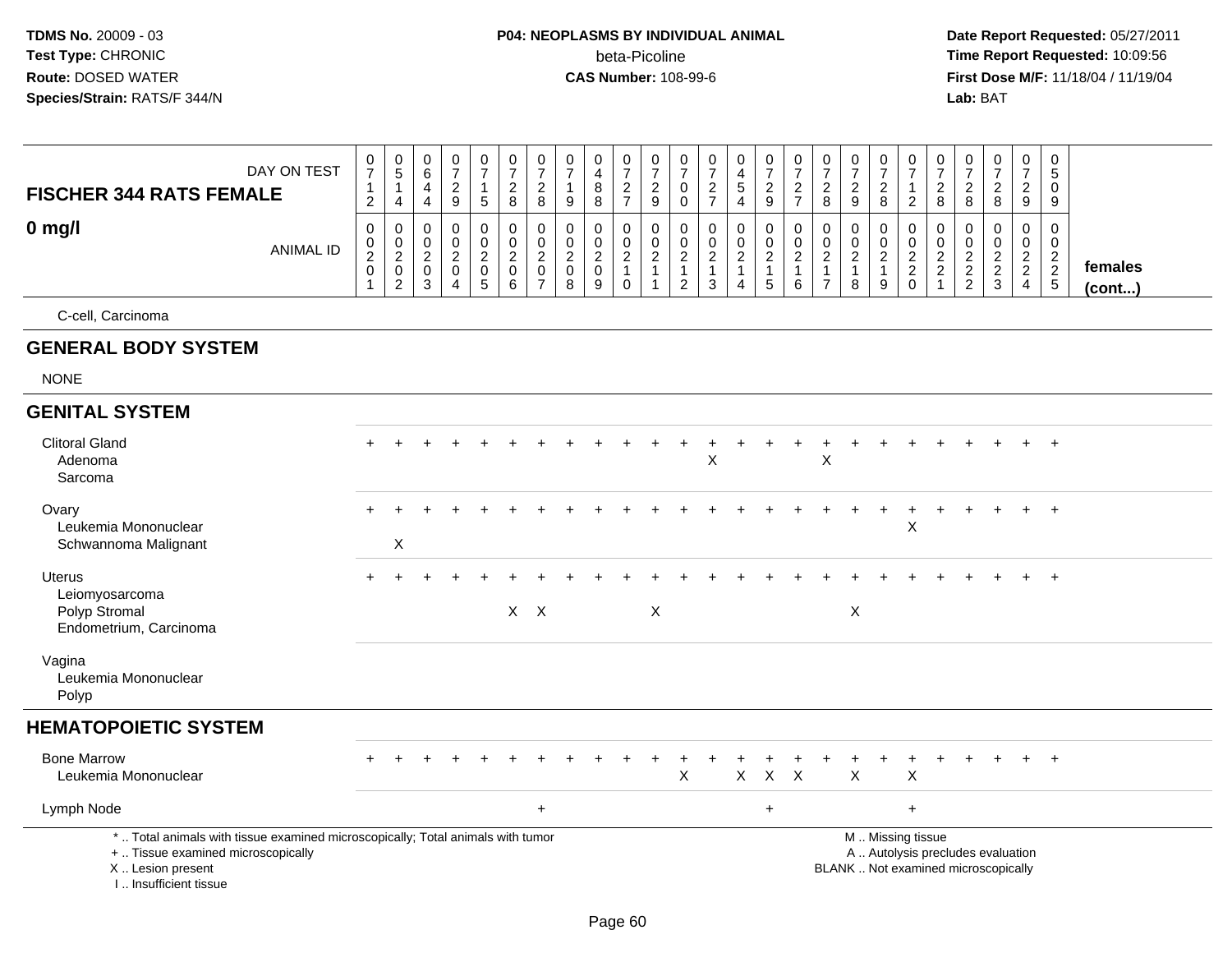I .. Insufficient tissue

## **P04: NEOPLASMS BY INDIVIDUAL ANIMAL**beta-Picoline<br>CAS Number: 108-99-6

| <b>FISCHER 344 RATS FEMALE</b>                                                                                                             | DAY ON TEST      | $\begin{array}{c} 0 \\ 7 \end{array}$<br>$\overline{1}$<br>$\boldsymbol{2}$ | $\begin{array}{c} 0 \\ 5 \end{array}$<br>$\mathbf{1}$<br>4                 | $\begin{array}{c} 0 \\ 6 \end{array}$<br>$\overline{4}$<br>$\overline{4}$ | $\begin{array}{c} 0 \\ 7 \end{array}$<br>$\overline{\mathbf{c}}$<br>9 | $\mathbf 0$<br>$\overline{7}$<br>$\mathbf{1}$<br>$\sqrt{5}$ | $\mathbf 0$<br>$\overline{7}$<br>$\overline{c}$<br>8   | $\mathbf 0$<br>$\overline{7}$<br>$\overline{2}$<br>8                | $\pmb{0}$<br>$\overline{7}$<br>9                                   | 0<br>$\overline{4}$<br>8<br>8                        | $\begin{smallmatrix}0\\7\end{smallmatrix}$<br>$\sqrt{2}$<br>$\overline{7}$ | 0<br>$\overline{7}$<br>$\sqrt{2}$<br>$\boldsymbol{9}$ | $\mathbf 0$<br>$\overline{7}$<br>0<br>$\mathbf 0$                  | $\frac{0}{7}$<br>$\frac{2}{7}$                            | $\pmb{0}$<br>$\overline{4}$<br>$\,$ 5 $\,$<br>$\overline{4}$     | $\begin{smallmatrix}0\\7\end{smallmatrix}$<br>$\sqrt{2}$<br>9         | $\frac{0}{7}$<br>$\overline{a}$<br>$\overline{7}$       | $\frac{0}{7}$<br>$\sqrt{2}$<br>8                           | $\begin{array}{c} 0 \\ 7 \end{array}$<br>$\sqrt{2}$<br>$\boldsymbol{9}$ | $\frac{0}{7}$<br>$\overline{c}$<br>8                       | 0<br>$\overline{7}$<br>$\mathbf{1}$<br>$\overline{2}$             | 0<br>$\overline{7}$<br>$\boldsymbol{2}$<br>$\, 8$ | 0<br>$\overline{7}$<br>$\overline{c}$<br>8                | $\frac{0}{7}$<br>$\overline{a}$<br>8                                     | $\begin{smallmatrix}0\\7\end{smallmatrix}$<br>$\sqrt{2}$<br>9 | $\mathbf 0$<br>$\overline{5}$<br>$\mathbf 0$<br>9 |                   |
|--------------------------------------------------------------------------------------------------------------------------------------------|------------------|-----------------------------------------------------------------------------|----------------------------------------------------------------------------|---------------------------------------------------------------------------|-----------------------------------------------------------------------|-------------------------------------------------------------|--------------------------------------------------------|---------------------------------------------------------------------|--------------------------------------------------------------------|------------------------------------------------------|----------------------------------------------------------------------------|-------------------------------------------------------|--------------------------------------------------------------------|-----------------------------------------------------------|------------------------------------------------------------------|-----------------------------------------------------------------------|---------------------------------------------------------|------------------------------------------------------------|-------------------------------------------------------------------------|------------------------------------------------------------|-------------------------------------------------------------------|---------------------------------------------------|-----------------------------------------------------------|--------------------------------------------------------------------------|---------------------------------------------------------------|---------------------------------------------------|-------------------|
| $0$ mg/l                                                                                                                                   | <b>ANIMAL ID</b> | $\mathbf 0$<br>0<br>$\boldsymbol{2}$<br>$\mathbf 0$<br>1                    | 0<br>$\boldsymbol{0}$<br>$\boldsymbol{2}$<br>$\mathbf 0$<br>$\overline{2}$ | 0<br>$\mathbf 0$<br>$\sqrt{2}$<br>0<br>3                                  | 0<br>$\pmb{0}$<br>$\overline{c}$<br>$\pmb{0}$<br>$\overline{4}$       | 0<br>$\mathbf 0$<br>$\overline{c}$<br>$\mathbf 0$<br>5      | 0<br>$\mathbf 0$<br>$\overline{c}$<br>$\mathbf 0$<br>6 | 0<br>$\mathbf 0$<br>$\overline{c}$<br>$\mathbf 0$<br>$\overline{7}$ | $\mathbf 0$<br>$\mathbf 0$<br>$\boldsymbol{2}$<br>$\mathbf 0$<br>8 | 0<br>0<br>$\overline{c}$<br>$\mathsf{O}\xspace$<br>9 | 0<br>$\mathbf 0$<br>$\sqrt{2}$<br>$\mathbf{1}$<br>$\mathbf 0$              | 0<br>$\pmb{0}$<br>$\overline{c}$<br>1                 | 0<br>$\mathbf 0$<br>$\sqrt{2}$<br>$\overline{1}$<br>$\overline{2}$ | 0<br>$\mathbf 0$<br>$\boldsymbol{2}$<br>$\mathbf{1}$<br>3 | 0<br>$\mathbf 0$<br>$\sqrt{2}$<br>$\mathbf{1}$<br>$\overline{4}$ | 0<br>$\mathbf 0$<br>$\overline{c}$<br>$\mathbf{1}$<br>$5\phantom{.0}$ | 0<br>$\mathbf 0$<br>$\overline{a}$<br>$\mathbf{1}$<br>6 | 0<br>0<br>$\overline{2}$<br>$\mathbf{1}$<br>$\overline{7}$ | 0<br>$\mathbf 0$<br>$\sqrt{2}$<br>$\mathbf{1}$<br>8                     | 0<br>$\boldsymbol{0}$<br>$\sqrt{2}$<br>$\overline{1}$<br>9 | 0<br>$\mathbf 0$<br>$\sqrt{2}$<br>$\boldsymbol{2}$<br>$\mathbf 0$ | 0<br>0<br>$\overline{c}$<br>$\boldsymbol{2}$<br>1 | $\mathbf 0$<br>$\mathbf 0$<br>$\sqrt{2}$<br>$\frac{2}{2}$ | 0<br>$\mathbf 0$<br>$\overline{a}$<br>$\frac{2}{3}$                      | 0<br>$\mathbf 0$<br>$\frac{2}{2}$<br>4                        | 0<br>$\mathbf 0$<br>$\frac{2}{2}$                 | females<br>(cont) |
| Mediastinal, Leukemia Mononuclear<br>Mediastinal, Pancreatic, Leukemia<br>Mononuclear<br>Pancreatic, Leukemia Mononuclear                  |                  |                                                                             |                                                                            |                                                                           |                                                                       |                                                             |                                                        |                                                                     |                                                                    |                                                      |                                                                            |                                                       |                                                                    |                                                           |                                                                  | X                                                                     |                                                         |                                                            |                                                                         |                                                            | X                                                                 |                                                   |                                                           |                                                                          |                                                               |                                                   |                   |
| Lymph Node, Mandibular                                                                                                                     |                  | M                                                                           | M                                                                          | M                                                                         | M                                                                     | M                                                           | M                                                      | M                                                                   | M                                                                  | M                                                    | M                                                                          | M                                                     | M                                                                  | M                                                         | M M                                                              |                                                                       | M                                                       | M                                                          | M                                                                       | M                                                          | M                                                                 | M                                                 | M                                                         | - M                                                                      | M M                                                           |                                                   |                   |
| Lymph Node, Mesenteric<br>Leukemia Mononuclear                                                                                             |                  |                                                                             |                                                                            |                                                                           |                                                                       |                                                             |                                                        |                                                                     |                                                                    |                                                      |                                                                            |                                                       |                                                                    |                                                           | X                                                                | $\boldsymbol{\mathsf{X}}$                                             |                                                         |                                                            |                                                                         |                                                            | X                                                                 |                                                   |                                                           |                                                                          |                                                               |                                                   |                   |
| Spleen<br>Leukemia Mononuclear                                                                                                             |                  |                                                                             |                                                                            |                                                                           |                                                                       |                                                             |                                                        |                                                                     |                                                                    |                                                      |                                                                            |                                                       | X                                                                  |                                                           | X                                                                | $\sf X$                                                               | $\times$                                                |                                                            | X                                                                       |                                                            | $\times$                                                          |                                                   |                                                           |                                                                          |                                                               | $\overline{1}$                                    |                   |
| Thymus<br>Leukemia Mononuclear                                                                                                             |                  |                                                                             |                                                                            |                                                                           |                                                                       |                                                             |                                                        |                                                                     |                                                                    |                                                      |                                                                            |                                                       |                                                                    |                                                           |                                                                  |                                                                       |                                                         |                                                            | $\ddot{}$<br>X                                                          | $\ddot{}$                                                  | $\ddot{}$<br>X                                                    |                                                   |                                                           |                                                                          |                                                               | $+$                                               |                   |
| <b>INTEGUMENTARY SYSTEM</b>                                                                                                                |                  |                                                                             |                                                                            |                                                                           |                                                                       |                                                             |                                                        |                                                                     |                                                                    |                                                      |                                                                            |                                                       |                                                                    |                                                           |                                                                  |                                                                       |                                                         |                                                            |                                                                         |                                                            |                                                                   |                                                   |                                                           |                                                                          |                                                               |                                                   |                   |
| <b>Mammary Gland</b><br>Carcinoma                                                                                                          |                  |                                                                             |                                                                            |                                                                           |                                                                       |                                                             |                                                        |                                                                     |                                                                    |                                                      |                                                                            |                                                       |                                                                    |                                                           |                                                                  | Χ                                                                     |                                                         |                                                            |                                                                         |                                                            |                                                                   |                                                   |                                                           |                                                                          |                                                               | $+$                                               |                   |
| Fibroadenoma<br>Fibroadenoma, Multiple                                                                                                     |                  | X                                                                           |                                                                            | X                                                                         |                                                                       | $\pmb{\times}$                                              |                                                        | X X X                                                               |                                                                    |                                                      |                                                                            |                                                       | X                                                                  |                                                           |                                                                  | $\boldsymbol{\mathsf{X}}$                                             | X                                                       | X                                                          | $\mathsf{X}$                                                            | X                                                          | $\mathsf{X}^-$                                                    | $X$ $X$                                           |                                                           |                                                                          | X X                                                           |                                                   |                   |
| Skin<br><b>Basal Cell Adenoma</b><br>Subcutaneous Tissue, Fibroma                                                                          |                  |                                                                             |                                                                            |                                                                           |                                                                       |                                                             |                                                        |                                                                     |                                                                    |                                                      |                                                                            |                                                       |                                                                    |                                                           |                                                                  | $\boldsymbol{\mathsf{X}}$                                             |                                                         |                                                            |                                                                         |                                                            | X                                                                 |                                                   |                                                           |                                                                          |                                                               | $^{+}$                                            |                   |
| <b>MUSCULOSKELETAL SYSTEM</b>                                                                                                              |                  |                                                                             |                                                                            |                                                                           |                                                                       |                                                             |                                                        |                                                                     |                                                                    |                                                      |                                                                            |                                                       |                                                                    |                                                           |                                                                  |                                                                       |                                                         |                                                            |                                                                         |                                                            |                                                                   |                                                   |                                                           |                                                                          |                                                               |                                                   |                   |
| <b>Bone</b>                                                                                                                                |                  |                                                                             |                                                                            |                                                                           |                                                                       |                                                             |                                                        |                                                                     |                                                                    |                                                      |                                                                            |                                                       |                                                                    |                                                           |                                                                  |                                                                       |                                                         |                                                            |                                                                         |                                                            |                                                                   |                                                   |                                                           |                                                                          |                                                               |                                                   |                   |
| *  Total animals with tissue examined microscopically; Total animals with tumor<br>+  Tissue examined microscopically<br>X  Lesion present |                  |                                                                             |                                                                            |                                                                           |                                                                       |                                                             |                                                        |                                                                     |                                                                    |                                                      |                                                                            |                                                       |                                                                    |                                                           |                                                                  |                                                                       |                                                         |                                                            |                                                                         |                                                            | M  Missing tissue                                                 |                                                   |                                                           | A  Autolysis precludes evaluation<br>BLANK  Not examined microscopically |                                                               |                                                   |                   |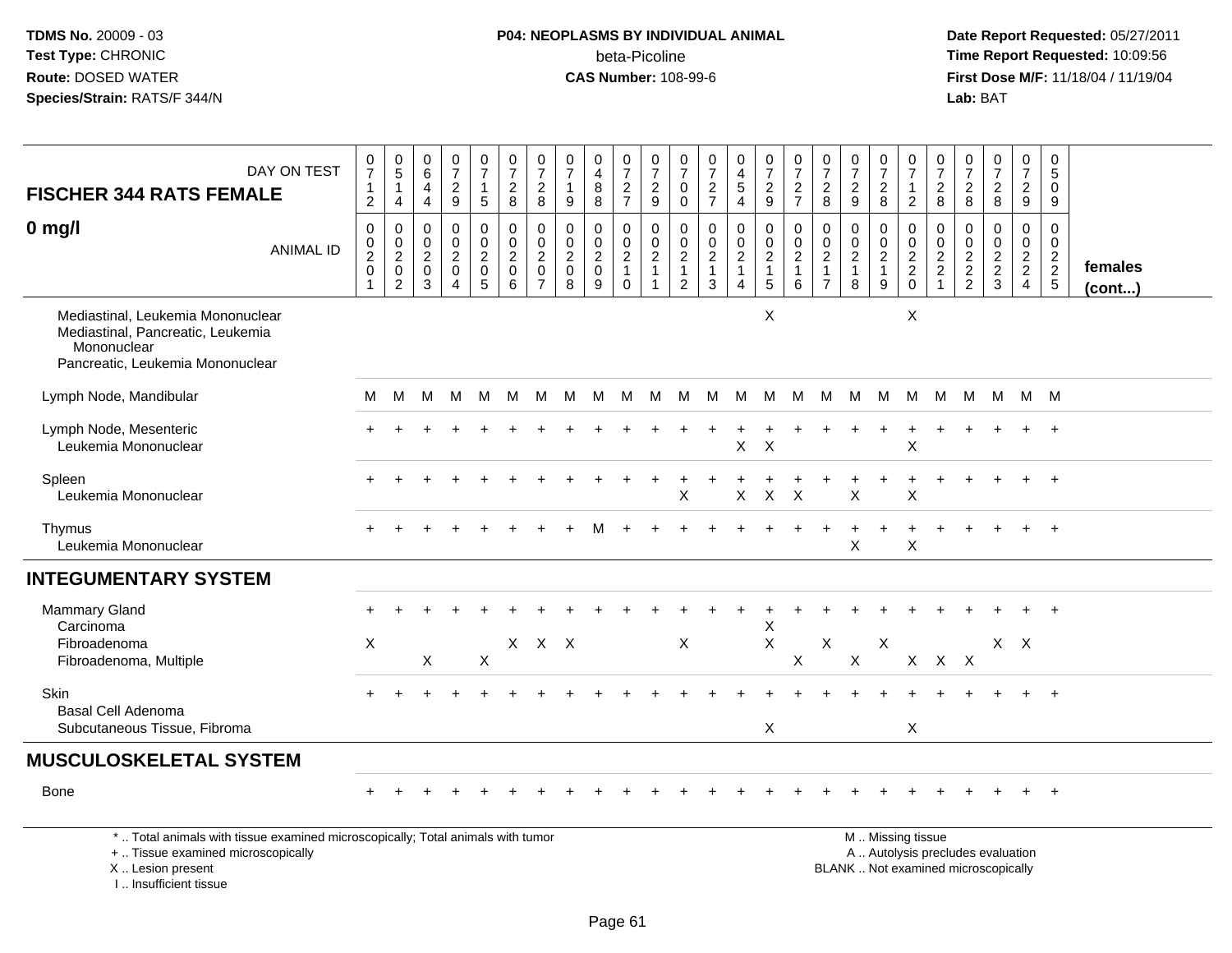**Date Report Requested:** 05/27/2011 **Time Report Requested:** 10:09:56 **First Dose M/F:** 11/18/04 / 11/19/04<br>Lab: BAT **Lab:** BAT

| DAY ON TEST<br><b>FISCHER 344 RATS FEMALE</b>                                                                                             | $\frac{0}{7}$<br>$\mathbf{1}$<br>$\overline{2}$              | $\begin{array}{c} 0 \\ 5 \end{array}$<br>$\mathbf{1}$<br>4                         | 0<br>6<br>4<br>4                                       | $\frac{0}{7}$<br>$\frac{2}{9}$                                                            | 0<br>$\overline{7}$<br>$\mathbf{1}$<br>$\sqrt{5}$          | 0<br>$\overline{7}$<br>$\overline{a}$<br>8                         | $\frac{0}{7}$<br>$\overline{c}$<br>8                              | 0<br>$\overline{7}$<br>$\mathbf{1}$<br>9                       | 0<br>4<br>$\bf 8$<br>8                                      | 0<br>$\overline{7}$<br>$\sqrt{2}$<br>$\overline{7}$                     | 0<br>$\overline{7}$<br>$\sqrt{2}$<br>9                                 | 0<br>$\overline{7}$<br>$\overline{0}$<br>$\mathbf 0$                           | $\frac{0}{7}$<br>$\boldsymbol{2}$<br>$\overline{7}$     | 0<br>$\tilde{4}$<br>5<br>$\overline{4}$       | $\begin{smallmatrix}0\\7\end{smallmatrix}$<br>$\frac{2}{9}$ | $\begin{array}{c} 0 \\ 7 \end{array}$<br>$\frac{2}{7}$      | $\frac{0}{7}$<br>$\overline{2}$<br>8                             | $\frac{0}{7}$<br>$\sqrt{2}$<br>9                     | 0<br>$\overline{7}$<br>$\overline{c}$<br>8 | 0<br>$\overline{7}$<br>$\mathbf{1}$<br>$\overline{2}$  | 0<br>$\overline{7}$<br>$\boldsymbol{2}$<br>8          | 0<br>$\overline{7}$<br>$\overline{a}$<br>8                  | $\begin{smallmatrix}0\\7\end{smallmatrix}$<br>$\frac{2}{8}$ | 0<br>$\overline{7}$<br>$\overline{a}$<br>9                             | 0<br>5<br>$\Omega$<br>9                                    |                   |
|-------------------------------------------------------------------------------------------------------------------------------------------|--------------------------------------------------------------|------------------------------------------------------------------------------------|--------------------------------------------------------|-------------------------------------------------------------------------------------------|------------------------------------------------------------|--------------------------------------------------------------------|-------------------------------------------------------------------|----------------------------------------------------------------|-------------------------------------------------------------|-------------------------------------------------------------------------|------------------------------------------------------------------------|--------------------------------------------------------------------------------|---------------------------------------------------------|-----------------------------------------------|-------------------------------------------------------------|-------------------------------------------------------------|------------------------------------------------------------------|------------------------------------------------------|--------------------------------------------|--------------------------------------------------------|-------------------------------------------------------|-------------------------------------------------------------|-------------------------------------------------------------|------------------------------------------------------------------------|------------------------------------------------------------|-------------------|
| $0$ mg/l<br><b>ANIMAL ID</b>                                                                                                              | $\mathbf 0$<br>$\mathsf{O}$<br>$\overline{c}$<br>$\mathbf 0$ | $\,0\,$<br>$\boldsymbol{0}$<br>$\sqrt{2}$<br>$\mathsf{O}\xspace$<br>$\overline{2}$ | 0<br>$\mathbf 0$<br>$\overline{a}$<br>$\mathbf 0$<br>3 | $\mathbf 0$<br>$\mathbf 0$<br>$\sqrt{2}$<br>$\mathsf{O}\xspace$<br>$\boldsymbol{\Lambda}$ | 0<br>0<br>$\overline{c}$<br>$\mathbf 0$<br>$5\phantom{.0}$ | $\mathbf 0$<br>$\mathbf 0$<br>$\boldsymbol{2}$<br>$\mathbf 0$<br>6 | 0<br>0<br>$\overline{c}$<br>$\mathsf{O}\xspace$<br>$\overline{7}$ | $\Omega$<br>$\mathbf{0}$<br>$\overline{2}$<br>$\mathbf 0$<br>8 | $\Omega$<br>0<br>$\overline{c}$<br>$\mathsf{O}\xspace$<br>9 | $\mathbf 0$<br>$\mathbf 0$<br>$\sqrt{2}$<br>$\mathbf{1}$<br>$\mathbf 0$ | 0<br>$\mathbf 0$<br>$\overline{c}$<br>$\overline{1}$<br>$\overline{1}$ | $\mathbf 0$<br>$\mathbf 0$<br>$\overline{c}$<br>$\mathbf{1}$<br>$\overline{c}$ | 0<br>$\mathbf 0$<br>$\overline{c}$<br>$\mathbf{1}$<br>3 | 0<br>0<br>$\overline{a}$<br>$\mathbf{1}$<br>4 | 0<br>$\mathbf 0$<br>$\sqrt{2}$<br>$\mathbf{1}$<br>5         | $\pmb{0}$<br>$\mathbf 0$<br>$\sqrt{2}$<br>$\mathbf{1}$<br>6 | 0<br>$\mathbf 0$<br>$\sqrt{2}$<br>$\mathbf{1}$<br>$\overline{7}$ | $\mathbf{0}$<br>0<br>$\sqrt{2}$<br>$\mathbf{1}$<br>8 | 0<br>$\mathbf 0$<br>$\mathbf{2}$<br>1<br>9 | 0<br>$\mathbf 0$<br>$\frac{2}{2}$<br>0                 | 0<br>$\mathbf 0$<br>$\sqrt{2}$<br>$\overline{a}$<br>1 | $\Omega$<br>0<br>$\begin{array}{c} 2 \\ 2 \\ 2 \end{array}$ | $\mathbf 0$<br>$\mathbf 0$<br>$\sqrt{2}$<br>$\frac{2}{3}$   | 0<br>$\mathbf 0$<br>$\overline{2}$<br>$\overline{2}$<br>$\overline{4}$ | $\Omega$<br>$\mathbf 0$<br>$\overline{2}$<br>$\frac{2}{5}$ | females<br>(cont) |
| <b>NERVOUS SYSTEM</b>                                                                                                                     |                                                              |                                                                                    |                                                        |                                                                                           |                                                            |                                                                    |                                                                   |                                                                |                                                             |                                                                         |                                                                        |                                                                                |                                                         |                                               |                                                             |                                                             |                                                                  |                                                      |                                            |                                                        |                                                       |                                                             |                                                             |                                                                        |                                                            |                   |
| <b>Brain</b><br>Glioma Benign                                                                                                             |                                                              |                                                                                    |                                                        |                                                                                           |                                                            |                                                                    |                                                                   |                                                                |                                                             |                                                                         |                                                                        |                                                                                |                                                         |                                               |                                                             |                                                             |                                                                  |                                                      |                                            |                                                        |                                                       |                                                             |                                                             |                                                                        | $+$                                                        |                   |
| <b>RESPIRATORY SYSTEM</b>                                                                                                                 |                                                              |                                                                                    |                                                        |                                                                                           |                                                            |                                                                    |                                                                   |                                                                |                                                             |                                                                         |                                                                        |                                                                                |                                                         |                                               |                                                             |                                                             |                                                                  |                                                      |                                            |                                                        |                                                       |                                                             |                                                             |                                                                        |                                                            |                   |
| Lung<br>Carcinoma, Metastatic, Thyroid Gland<br>Leukemia Mononuclear                                                                      |                                                              |                                                                                    |                                                        |                                                                                           |                                                            |                                                                    |                                                                   |                                                                |                                                             |                                                                         |                                                                        | Χ                                                                              |                                                         |                                               | X X X                                                       |                                                             |                                                                  | Χ                                                    |                                            | Χ                                                      |                                                       |                                                             |                                                             |                                                                        | $\ddot{}$                                                  |                   |
| Nose                                                                                                                                      |                                                              |                                                                                    |                                                        |                                                                                           |                                                            |                                                                    |                                                                   |                                                                |                                                             |                                                                         |                                                                        |                                                                                |                                                         |                                               |                                                             |                                                             |                                                                  |                                                      |                                            |                                                        |                                                       |                                                             |                                                             |                                                                        | $+$                                                        |                   |
| Trachea                                                                                                                                   |                                                              |                                                                                    |                                                        |                                                                                           |                                                            |                                                                    |                                                                   |                                                                |                                                             |                                                                         |                                                                        |                                                                                |                                                         |                                               |                                                             |                                                             |                                                                  |                                                      |                                            |                                                        |                                                       |                                                             |                                                             | $+$                                                                    | $+$                                                        |                   |
| <b>SPECIAL SENSES SYSTEM</b>                                                                                                              |                                                              |                                                                                    |                                                        |                                                                                           |                                                            |                                                                    |                                                                   |                                                                |                                                             |                                                                         |                                                                        |                                                                                |                                                         |                                               |                                                             |                                                             |                                                                  |                                                      |                                            |                                                        |                                                       |                                                             |                                                             |                                                                        |                                                            |                   |
| Eye                                                                                                                                       |                                                              |                                                                                    |                                                        |                                                                                           |                                                            |                                                                    |                                                                   |                                                                |                                                             |                                                                         |                                                                        |                                                                                |                                                         |                                               |                                                             |                                                             |                                                                  |                                                      |                                            |                                                        |                                                       |                                                             |                                                             |                                                                        | $+$                                                        |                   |
| Harderian Gland                                                                                                                           |                                                              |                                                                                    |                                                        |                                                                                           |                                                            |                                                                    |                                                                   |                                                                |                                                             |                                                                         |                                                                        |                                                                                |                                                         |                                               |                                                             |                                                             |                                                                  |                                                      |                                            |                                                        |                                                       |                                                             |                                                             | $\ddot{}$                                                              | $+$                                                        |                   |
| <b>URINARY SYSTEM</b>                                                                                                                     |                                                              |                                                                                    |                                                        |                                                                                           |                                                            |                                                                    |                                                                   |                                                                |                                                             |                                                                         |                                                                        |                                                                                |                                                         |                                               |                                                             |                                                             |                                                                  |                                                      |                                            |                                                        |                                                       |                                                             |                                                             |                                                                        |                                                            |                   |
| Kidney<br>Leukemia Mononuclear                                                                                                            |                                                              |                                                                                    |                                                        |                                                                                           |                                                            |                                                                    |                                                                   |                                                                |                                                             |                                                                         |                                                                        |                                                                                |                                                         |                                               | +<br>X                                                      | $\sf X$                                                     |                                                                  | X                                                    | $\ddot{}$                                  | $\ddot{}$<br>$\boldsymbol{\mathsf{X}}$                 | $\ddot{}$                                             | $\ddot{}$                                                   | $+$                                                         | $+$                                                                    | $+$                                                        |                   |
| <b>Urinary Bladder</b><br>Leiomyosarcoma, Metastatic, Uterus<br>Leukemia Mononuclear                                                      |                                                              |                                                                                    |                                                        |                                                                                           |                                                            |                                                                    |                                                                   |                                                                |                                                             |                                                                         |                                                                        |                                                                                |                                                         |                                               |                                                             |                                                             |                                                                  |                                                      |                                            |                                                        |                                                       |                                                             |                                                             |                                                                        | $\pm$                                                      |                   |
| <b>SYSTEMIC LESIONS</b>                                                                                                                   |                                                              |                                                                                    |                                                        |                                                                                           |                                                            |                                                                    |                                                                   |                                                                |                                                             |                                                                         |                                                                        |                                                                                |                                                         |                                               |                                                             |                                                             |                                                                  |                                                      |                                            |                                                        |                                                       |                                                             |                                                             |                                                                        |                                                            |                   |
| *  Total animals with tissue examined microscopically; Total animals with tumor<br>+  Tissue examined microscopically<br>X Lesion present |                                                              |                                                                                    |                                                        |                                                                                           |                                                            |                                                                    |                                                                   |                                                                |                                                             |                                                                         |                                                                        |                                                                                |                                                         |                                               |                                                             |                                                             |                                                                  | BLANK Not examined microscopically                   |                                            | M  Missing tissue<br>A  Autolysis precludes evaluation |                                                       |                                                             |                                                             |                                                                        |                                                            |                   |

I .. Insufficient tissue

ot examined microscopically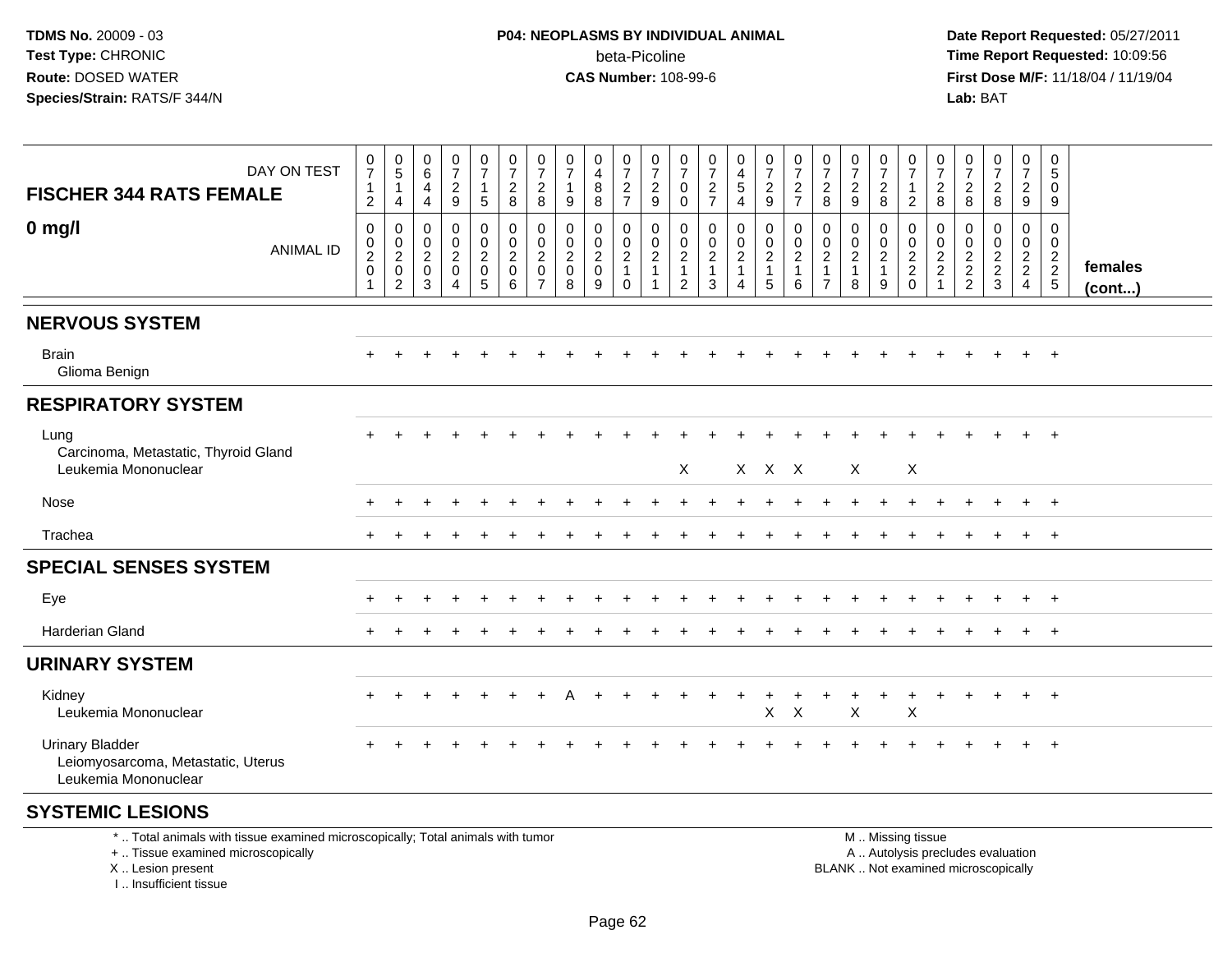## **P04: NEOPLASMS BY INDIVIDUAL ANIMAL**beta-Picoline<br>CAS Number: 108-99-6

 **Date Report Requested:** 05/27/2011 **Time Report Requested:** 10:09:56 **First Dose M/F:** 11/18/04 / 11/19/04 Lab: BAT **Lab:** BAT

| <b>FISCHER 344 RATS FEMALE</b>         | DAY ON TEST      | 0<br>$\overline{2}$                   | 0<br>5<br>4                             | 0<br>6<br>4<br>4           | $\mathbf 0$<br>2<br>9                             | 0<br>$\overline{\phantom{a}}$<br>5       | 0<br>◠<br>∠<br>8           | 0<br>ാ<br>L<br>8                       | 0<br>$\overline{\phantom{a}}$<br>9             | 0<br>4<br>8<br>8                             | ◠<br><u>_</u>              | 2<br>9 | 0<br>0<br>0                | Ü<br><u>_</u>              | 0<br><sub>5</sub><br>4 | 0<br>-<br>◠<br>$\epsilon$<br>9   | 2                       | $\epsilon$<br>8                                  | 0<br><u>.</u><br>$\boldsymbol{9}$ | $\mathbf{0}$<br><u>.</u><br>8 | $\mathbf 0$<br>2           | 0<br>2<br>8                  | 0<br><u>.</u><br>8                             | 0<br>8                               | 0<br>$\rightarrow$<br>◠<br>$\epsilon$<br>9                 | 0<br>5<br>0<br>9                                           |                         |
|----------------------------------------|------------------|---------------------------------------|-----------------------------------------|----------------------------|---------------------------------------------------|------------------------------------------|----------------------------|----------------------------------------|------------------------------------------------|----------------------------------------------|----------------------------|--------|----------------------------|----------------------------|------------------------|----------------------------------|-------------------------|--------------------------------------------------|-----------------------------------|-------------------------------|----------------------------|------------------------------|------------------------------------------------|--------------------------------------|------------------------------------------------------------|------------------------------------------------------------|-------------------------|
| $0$ mg/l                               | <b>ANIMAL ID</b> | 0<br>0<br>$\Omega$<br>$\epsilon$<br>0 | 0<br>0<br>ົ<br>∠<br>0<br>$\overline{2}$ | 0<br>0<br>ົ<br>∼<br>0<br>3 | $\mathbf 0$<br>$\overline{2}$<br>$\mathbf 0$<br>4 | 0<br>0<br>$\sim$<br>$\epsilon$<br>0<br>5 | 0<br>0<br>ົ<br>∠<br>0<br>6 | 0<br>0<br>ົ<br>L<br>0<br>$\rightarrow$ | 0<br>$\mathbf 0$<br>ົ<br>∼<br>$\mathbf 0$<br>8 | 0<br>0<br>$\overline{2}$<br>$\mathbf 0$<br>9 | $\sim$<br>$\sim$<br>$\sim$ | 2      | 0<br>0<br>ົ<br>▵<br>$\sim$ | 0<br>U<br>$\sim$<br>∼<br>3 | 0<br>0<br>റ<br>4       | 0<br>0<br>ົ<br>∠<br><sub>5</sub> | $\mathcal{D}$<br>ے<br>6 | ◡<br>ັບ<br>$\sim$<br>$\epsilon$<br>$\rightarrow$ | 0<br>0<br>$\sim$<br>▵<br>8        | 0<br>0<br>$\sim$<br>9         | 0<br>0<br>ົ<br>∠<br>2<br>0 | 0<br>0<br>ົ<br>$\mathcal{D}$ | 0<br>υ<br>$\sim$<br>$\sim$<br>∼<br>$\sim$<br>∼ | 0<br>$\mathbf 0$<br>$\sim$<br>2<br>3 | $\mathbf 0$<br>0<br>ົ<br>$\epsilon$<br>$\overline{2}$<br>4 | 0<br>0<br>ົ<br>$\epsilon$<br>$\epsilon$<br>$5\phantom{.0}$ | females<br>$($ cont $)$ |
| Multiple Organ<br>Leukemia Mononuclear |                  |                                       |                                         |                            |                                                   |                                          |                            |                                        |                                                |                                              |                            |        | $\checkmark$<br>⌒          |                            |                        | ㅅ                                |                         |                                                  | X                                 |                               | X                          |                              |                                                |                                      | $+$                                                        | $+$                                                        |                         |

- + .. Tissue examined microscopically
- X .. Lesion present
- I .. Insufficient tissue

 M .. Missing tissuey the contract of the contract of the contract of the contract of the contract of the contract of the contract of  $A$ . Autolysis precludes evaluation Lesion present BLANK .. Not examined microscopically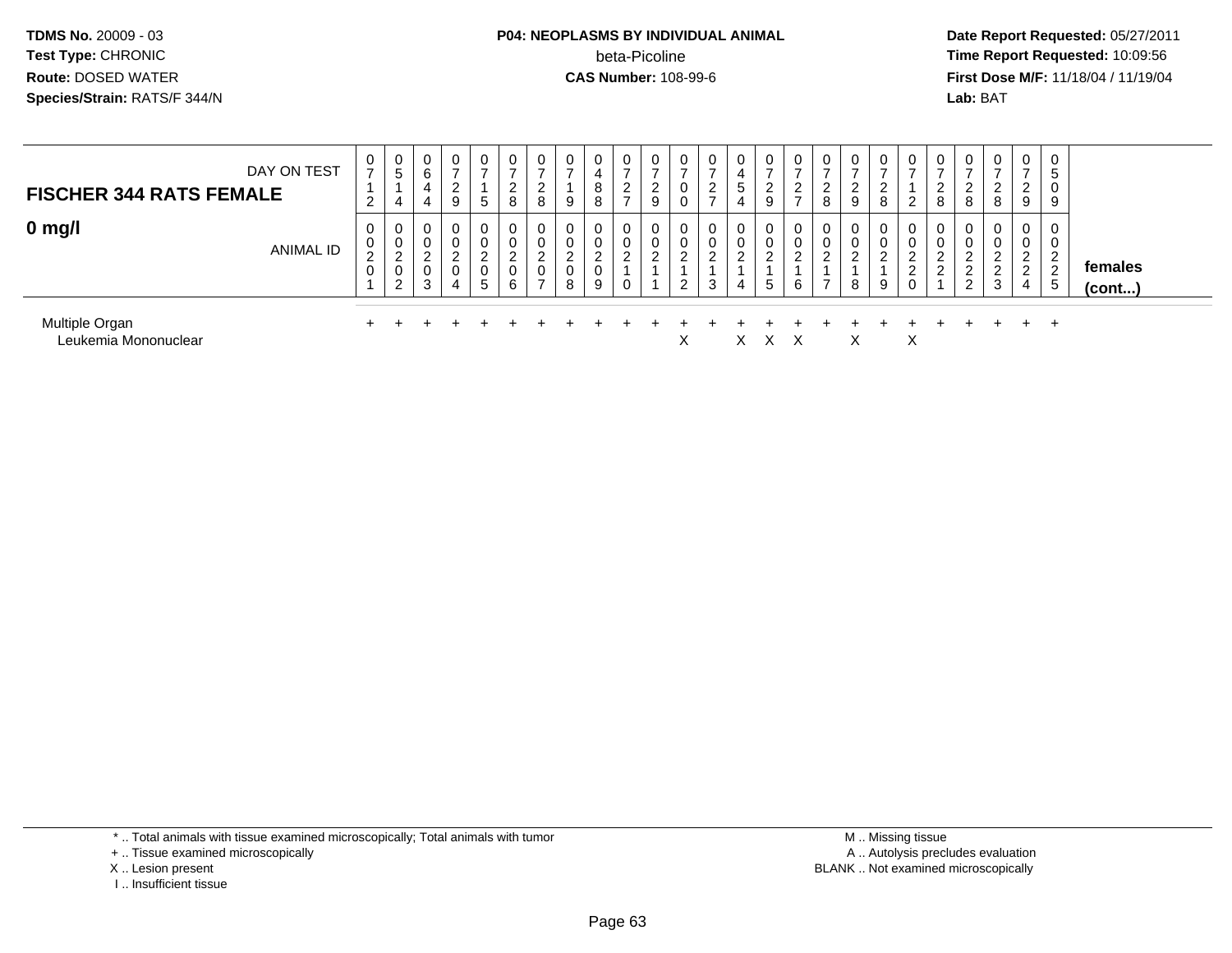#### **P04: NEOPLASMS BY INDIVIDUAL ANIMAL**beta-Picoline<br>CAS Number: 108-99-6

 **Date Report Requested:** 05/27/2011 **Time Report Requested:** 10:09:56 **First Dose M/F:** 11/18/04 / 11/19/04 Lab: BAT **Lab:** BAT

| DAY ON TEST<br><b>FISCHER 344 RATS FEMALE</b>                 | $\frac{0}{7}$<br>$\frac{2}{9}$  | $\begin{smallmatrix}0\\7\end{smallmatrix}$<br>0<br>$\mathbf{1}$ | $\frac{0}{7}$<br>$\frac{2}{9}$       | $\begin{array}{c} 0 \\ 5 \\ 3 \end{array}$<br>$\overline{1}$ | $\begin{matrix} 0 \\ 5 \end{matrix}$<br>$\overline{7}$<br>$\boldsymbol{9}$ | 0<br>6<br>$\frac{2}{1}$                                | $\frac{0}{7}$<br>$_{8}^2$                               | 0<br>$\boldsymbol{7}$<br>$\frac{2}{7}$              | $\frac{0}{7}$<br>$\frac{2}{9}$ | $\frac{0}{7}$<br>$_{\rm 8}^2$                     | 0<br>$\,6\,$<br>$\mathbf 0$<br>8 | 0<br>$\overline{7}$<br>$\mathbf 0$<br>$\mathbf{1}$ | $\frac{0}{7}$<br>$\frac{2}{9}$                 | $\frac{0}{7}$<br>$\frac{2}{7}$ | $_{\rm 6}^{\rm 0}$<br>$\frac{9}{1}$           | $\begin{array}{c} 0 \\ 6 \end{array}$<br>$\frac{8}{2}$                                 | $0\over 6$<br>$\frac{2}{5}$                             | $\frac{0}{7}$<br>$\frac{2}{9}$             | $\frac{0}{7}$<br>$_{\rm 8}^2$                           | 0<br>$\boldsymbol{7}$<br>$_{\rm 8}^2$                   | $\frac{0}{7}$<br>$\frac{2}{9}$                                           | $\frac{0}{7}$<br>$\frac{2}{9}$                    | $\begin{matrix} 0 \\ 6 \end{matrix}$<br>8<br>$\overline{3}$ | $\frac{0}{7}$<br>$\frac{2}{9}$ | 0<br>$\boldsymbol{7}$<br>$\frac{2}{8}$                   |                    |
|---------------------------------------------------------------|---------------------------------|-----------------------------------------------------------------|--------------------------------------|--------------------------------------------------------------|----------------------------------------------------------------------------|--------------------------------------------------------|---------------------------------------------------------|-----------------------------------------------------|--------------------------------|---------------------------------------------------|----------------------------------|----------------------------------------------------|------------------------------------------------|--------------------------------|-----------------------------------------------|----------------------------------------------------------------------------------------|---------------------------------------------------------|--------------------------------------------|---------------------------------------------------------|---------------------------------------------------------|--------------------------------------------------------------------------|---------------------------------------------------|-------------------------------------------------------------|--------------------------------|----------------------------------------------------------|--------------------|
| $0$ mg/l<br><b>ANIMAL ID</b>                                  | $\pmb{0}$<br>$\frac{0}{2}$<br>6 | 0<br>$_{2}^{\rm 0}$<br>$\overline{c}$<br>$\overline{7}$         | 0<br>$\pmb{0}$<br>$\frac{2}{2}$<br>8 | $\pmb{0}$<br>$\frac{0}{2}$<br>9                              | 0<br>$\mathsf 0$<br>$\frac{2}{3}$<br>$\Omega$                              | $\pmb{0}$<br>$\pmb{0}$<br>$\overline{c}$<br>$\sqrt{3}$ | 0<br>$\pmb{0}$<br>$\overline{c}$<br>3<br>$\overline{2}$ | 0<br>$\pmb{0}$<br>$\overline{2}$<br>$\sqrt{3}$<br>3 | 0<br>$\frac{0}{2}$<br>$\Delta$ | 0<br>$\pmb{0}$<br>$\frac{2}{3}$<br>$\overline{5}$ | 0<br>$\frac{0}{2}$<br>6          | 0<br>$\pmb{0}$<br>$\frac{2}{3}$<br>$\overline{7}$  | $\mathbf 0$<br>$\pmb{0}$<br>$\frac{2}{3}$<br>8 | 0<br>$\frac{0}{2}$<br>9        | $\boldsymbol{0}$<br>$\frac{0}{2}$<br>$\Omega$ | $\begin{matrix} 0 \\ 0 \\ 2 \end{matrix}$<br>$\overline{\mathbf{4}}$<br>$\overline{1}$ | 0<br>$\pmb{0}$<br>$\overline{2}$<br>4<br>$\overline{2}$ | 0<br>$\pmb{0}$<br>$\overline{2}$<br>4<br>3 | 0<br>$_2^0$<br>$\overline{4}$<br>$\boldsymbol{\Lambda}$ | 0<br>$\pmb{0}$<br>$\overline{2}$<br>$\overline{4}$<br>5 | 0<br>$\begin{smallmatrix} 0\\2 \end{smallmatrix}$<br>$\overline{4}$<br>6 | 0<br>0<br>$\boldsymbol{2}$<br>4<br>$\overline{7}$ | 0<br>$\frac{0}{2}$<br>8                                     | 0<br>$\frac{0}{2}$<br>9        | 0<br>$\mathsf{O}\xspace$<br>$\frac{2}{5}$<br>$\mathbf 0$ | * TOTALS           |
| <b>ALIMENTARY SYSTEM</b>                                      |                                 |                                                                 |                                      |                                                              |                                                                            |                                                        |                                                         |                                                     |                                |                                                   |                                  |                                                    |                                                |                                |                                               |                                                                                        |                                                         |                                            |                                                         |                                                         |                                                                          |                                                   |                                                             |                                |                                                          |                    |
| Esophagus                                                     |                                 |                                                                 |                                      |                                                              |                                                                            |                                                        |                                                         |                                                     |                                |                                                   |                                  |                                                    |                                                |                                |                                               |                                                                                        |                                                         |                                            |                                                         |                                                         |                                                                          |                                                   |                                                             |                                |                                                          | 50                 |
| Intestine Large, Cecum                                        |                                 |                                                                 |                                      |                                                              |                                                                            |                                                        |                                                         |                                                     |                                |                                                   |                                  |                                                    |                                                |                                |                                               |                                                                                        |                                                         |                                            |                                                         |                                                         |                                                                          |                                                   |                                                             |                                |                                                          | 46                 |
| Intestine Large, Colon                                        |                                 |                                                                 |                                      |                                                              |                                                                            |                                                        |                                                         |                                                     |                                |                                                   |                                  |                                                    |                                                |                                |                                               |                                                                                        |                                                         |                                            |                                                         |                                                         |                                                                          |                                                   |                                                             |                                |                                                          | 47                 |
| Intestine Large, Rectum<br>Leiomyosarcoma, Metastatic, Uterus |                                 |                                                                 |                                      |                                                              |                                                                            | X                                                      |                                                         |                                                     |                                |                                                   |                                  |                                                    |                                                |                                |                                               |                                                                                        |                                                         |                                            |                                                         |                                                         |                                                                          |                                                   |                                                             |                                |                                                          | 47<br>1            |
| Intestine Small, Duodenum                                     |                                 |                                                                 |                                      |                                                              |                                                                            |                                                        |                                                         |                                                     |                                |                                                   |                                  |                                                    |                                                |                                |                                               |                                                                                        |                                                         |                                            |                                                         |                                                         |                                                                          |                                                   |                                                             |                                |                                                          | 50                 |
| Intestine Small, Ileum                                        |                                 |                                                                 |                                      |                                                              |                                                                            |                                                        |                                                         |                                                     |                                |                                                   |                                  |                                                    |                                                |                                |                                               |                                                                                        |                                                         |                                            |                                                         |                                                         |                                                                          |                                                   |                                                             |                                | $\overline{+}$                                           | 47                 |
| Intestine Small, Jejunum                                      |                                 |                                                                 |                                      |                                                              |                                                                            |                                                        |                                                         |                                                     |                                |                                                   |                                  |                                                    |                                                |                                |                                               |                                                                                        |                                                         |                                            |                                                         |                                                         |                                                                          |                                                   |                                                             |                                | $\div$                                                   | 48                 |
| Liver<br>Hepatocellular Adenoma                               |                                 |                                                                 |                                      |                                                              |                                                                            |                                                        |                                                         |                                                     |                                |                                                   |                                  |                                                    |                                                |                                |                                               |                                                                                        |                                                         |                                            | $\pmb{\times}$                                          |                                                         |                                                                          |                                                   |                                                             |                                |                                                          | 50<br>$\mathbf{2}$ |
| Leukemia Mononuclear                                          |                                 |                                                                 |                                      |                                                              |                                                                            |                                                        |                                                         | X                                                   |                                |                                                   | $X$ $X$ $X$                      |                                                    |                                                |                                | X                                             |                                                                                        | X                                                       |                                            |                                                         |                                                         |                                                                          |                                                   |                                                             |                                |                                                          | 12                 |
| Mesentery                                                     |                                 |                                                                 |                                      | $\ddot{}$                                                    |                                                                            |                                                        |                                                         |                                                     |                                |                                                   |                                  |                                                    |                                                |                                |                                               |                                                                                        |                                                         | $+$                                        |                                                         |                                                         |                                                                          |                                                   |                                                             |                                |                                                          | 4                  |
| Pancreas<br>Leukemia Mononuclear                              |                                 |                                                                 |                                      |                                                              |                                                                            |                                                        |                                                         |                                                     |                                |                                                   |                                  |                                                    |                                                |                                | $\ddot{}$<br>X                                |                                                                                        |                                                         |                                            |                                                         |                                                         |                                                                          |                                                   |                                                             |                                |                                                          | 50<br>3            |
| <b>Salivary Glands</b>                                        |                                 |                                                                 |                                      |                                                              |                                                                            |                                                        |                                                         |                                                     |                                |                                                   |                                  |                                                    |                                                |                                |                                               |                                                                                        |                                                         |                                            |                                                         |                                                         |                                                                          |                                                   |                                                             |                                |                                                          | 50                 |
| Stomach, Forestomach                                          |                                 |                                                                 |                                      |                                                              |                                                                            |                                                        |                                                         |                                                     |                                |                                                   |                                  |                                                    |                                                |                                |                                               |                                                                                        |                                                         |                                            |                                                         |                                                         |                                                                          |                                                   |                                                             |                                |                                                          | 50                 |

\* .. Total animals with tissue examined microscopically; Total animals with tumor

+ .. Tissue examined microscopically

 Lesion present BLANK .. Not examined microscopicallyX .. Lesion present

I .. Insufficient tissue

M .. Missing tissue

y the contract of the contract of the contract of the contract of the contract of the contract of the contract of  $A$ . Autolysis precludes evaluation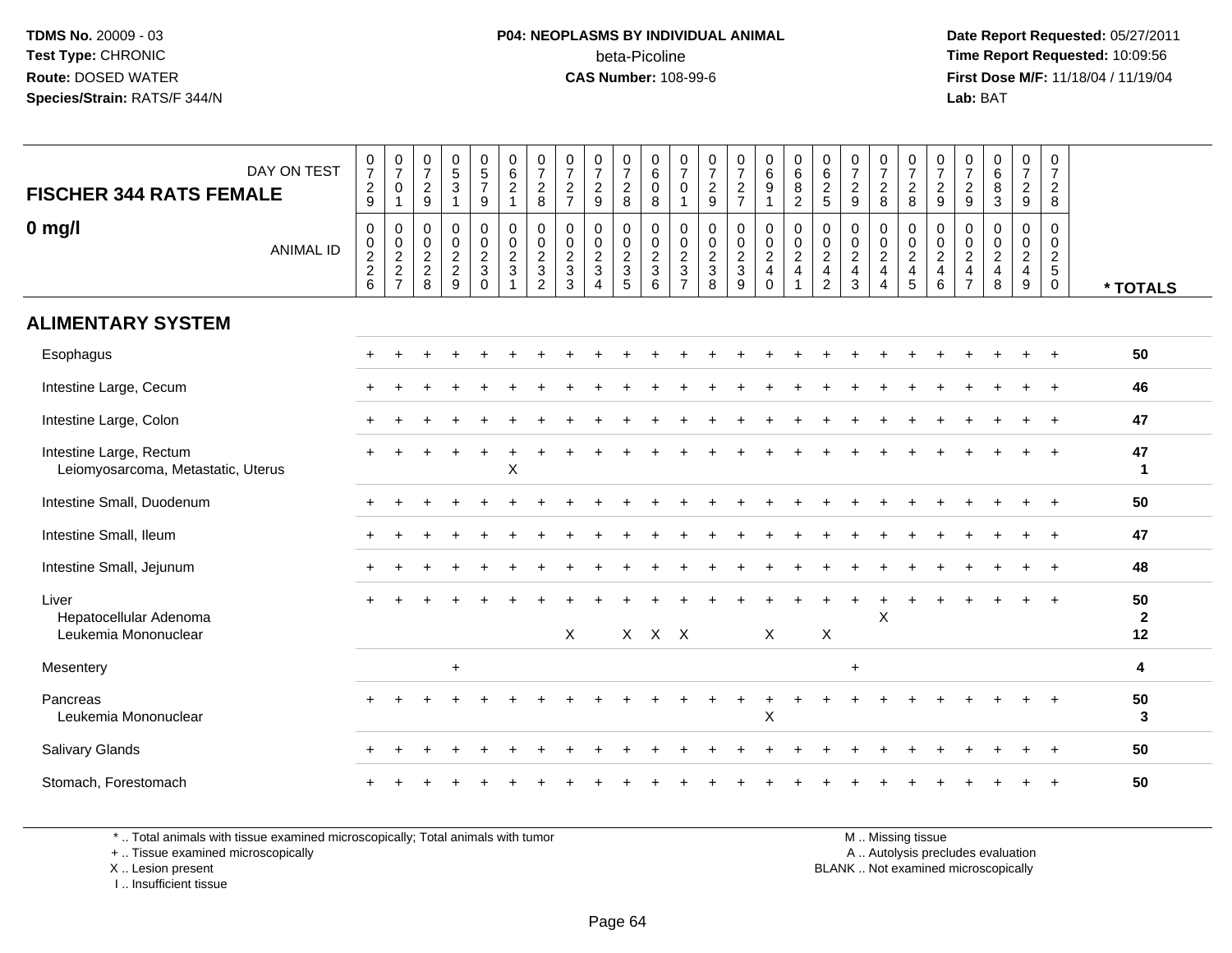## **P04: NEOPLASMS BY INDIVIDUAL ANIMAL**beta-Picoline<br>CAS Number: 108-99-6

 **Date Report Requested:** 05/27/2011 **Time Report Requested:** 10:09:56 **First Dose M/F:** 11/18/04 / 11/19/04 Lab: BAT **Lab:** BAT

| DAY ON TEST<br><b>FISCHER 344 RATS FEMALE</b><br>$0$ mg/l<br><b>ANIMAL ID</b> | $\frac{0}{7}$<br>$\frac{2}{9}$<br>0<br>$\pmb{0}$<br>$\frac{2}{2}$<br>$\,6\,$ | $\frac{0}{7}$<br>0<br>$\mathbf{1}$<br>$\mathbf 0$<br>$\frac{0}{2}$<br>$\overline{7}$ | $\frac{0}{7}$<br>$\frac{2}{9}$<br>$\mathbf 0$<br>$\mathbf 0$<br>$\frac{2}{2}$<br>8 | $\begin{array}{c} 0 \\ 5 \\ 3 \end{array}$<br>$\mathbf{1}$<br>0<br>$\mathsf{O}\xspace$<br>$\frac{2}{2}$<br>9 | 0<br>$\frac{5}{7}$<br>9<br>$\mathbf 0$<br>$\pmb{0}$<br>$\overline{c}$<br>3<br>$\mathbf 0$ | 0<br>$\overline{6}$<br>$\overline{2}$<br>$\mathbf{1}$<br>0<br>$\pmb{0}$<br>$\boldsymbol{2}$<br>3 | $\frac{0}{7}$<br>$\sqrt{2}$<br>8<br>$\mathbf 0$<br>$\mathbf 0$<br>$\sqrt{2}$<br>3<br>$\overline{2}$ | 0<br>$\overline{7}$<br>$\overline{\mathbf{c}}$<br>$\overline{7}$<br>0<br>$\mathsf{O}\xspace$<br>$\overline{2}$<br>$\mathbf{3}$<br>3 | 0<br>$\overline{7}$<br>$\frac{2}{9}$<br>0<br>$\mathsf{O}\xspace$<br>$\frac{2}{3}$<br>$\overline{4}$ | $\frac{0}{7}$<br>$\frac{2}{8}$<br>$\mathbf 0$<br>$\pmb{0}$<br>$\frac{2}{3}$<br>$\sqrt{5}$ | 0<br>$\,6\,$<br>$\mathbf 0$<br>8<br>$\mathbf 0$<br>$\mathbf 0$<br>$\overline{c}$<br>$\mathbf{3}$<br>$\,6\,$ | $\frac{0}{7}$<br>$\mathbf 0$<br>1<br>0<br>$\mathsf 0$<br>$\sqrt{2}$<br>3<br>$\overline{7}$ | $\frac{0}{7}$<br>$\frac{2}{9}$<br>0<br>$\mathbf 0$<br>$\overline{a}$<br>$\overline{3}$<br>8 | $\frac{0}{7}$<br>$\frac{2}{7}$<br>$\pmb{0}$<br>$\ddot{\mathbf{0}}$<br>$\overline{2}$<br>3<br>9 | 0<br>$\overline{6}$<br>$\overline{9}$<br>$\pmb{0}$<br>$\ddot{\mathbf{0}}$<br>$\boldsymbol{2}$<br>$\overline{4}$<br>$\mathbf 0$ | 0<br>$6\phantom{a}$<br>$\overline{8}$<br>$\overline{2}$<br>0<br>$\mathbf 0$<br>$\sqrt{2}$<br>$\overline{4}$ | $\mathbf 0$<br>$\overline{6}$<br>$\frac{2}{5}$<br>$\mathbf 0$<br>$\mathsf 0$<br>$\overline{2}$<br>$\overline{4}$<br>$\overline{2}$ | 0<br>$\overline{7}$<br>$\frac{2}{9}$<br>0<br>$\pmb{0}$<br>$\overline{2}$<br>$\overline{4}$<br>3 | 0<br>$\overline{7}$<br>$\overline{\mathbf{c}}$<br>8<br>$\mathbf 0$<br>$\mathsf{O}\xspace$<br>$\sqrt{2}$<br>$\overline{4}$<br>$\overline{4}$ | 0<br>$\overline{7}$<br>$\overline{c}$<br>8<br>$\mathbf 0$<br>0<br>$\overline{c}$<br>$\overline{4}$<br>$\sqrt{5}$ | $\frac{0}{7}$<br>$\overline{\mathbf{c}}$<br>9<br>$\mathbf 0$<br>0<br>$\sqrt{2}$<br>$\overline{4}$<br>6 | $\frac{0}{7}$<br>$\frac{2}{9}$<br>0<br>$\pmb{0}$<br>$\overline{c}$<br>$\overline{4}$<br>$\overline{7}$ | 0<br>$6\overline{6}$<br>8<br>3<br>0<br>$\overline{0}$<br>$\overline{2}$<br>$\overline{4}$<br>8 | 0<br>$\overline{7}$<br>$\frac{2}{9}$<br>$\mathbf 0$<br>$\mathbf 0$<br>$\overline{2}$<br>$\overline{4}$<br>9 | 0<br>$\overline{7}$<br>$\overline{2}$<br>8<br>$\Omega$<br>$\mathbf 0$<br>$\overline{2}$<br>$5\phantom{.0}$<br>$\mathbf 0$ | * TOTALS                |
|-------------------------------------------------------------------------------|------------------------------------------------------------------------------|--------------------------------------------------------------------------------------|------------------------------------------------------------------------------------|--------------------------------------------------------------------------------------------------------------|-------------------------------------------------------------------------------------------|--------------------------------------------------------------------------------------------------|-----------------------------------------------------------------------------------------------------|-------------------------------------------------------------------------------------------------------------------------------------|-----------------------------------------------------------------------------------------------------|-------------------------------------------------------------------------------------------|-------------------------------------------------------------------------------------------------------------|--------------------------------------------------------------------------------------------|---------------------------------------------------------------------------------------------|------------------------------------------------------------------------------------------------|--------------------------------------------------------------------------------------------------------------------------------|-------------------------------------------------------------------------------------------------------------|------------------------------------------------------------------------------------------------------------------------------------|-------------------------------------------------------------------------------------------------|---------------------------------------------------------------------------------------------------------------------------------------------|------------------------------------------------------------------------------------------------------------------|--------------------------------------------------------------------------------------------------------|--------------------------------------------------------------------------------------------------------|------------------------------------------------------------------------------------------------|-------------------------------------------------------------------------------------------------------------|---------------------------------------------------------------------------------------------------------------------------|-------------------------|
| Stomach, Glandular                                                            |                                                                              |                                                                                      |                                                                                    |                                                                                                              |                                                                                           |                                                                                                  |                                                                                                     |                                                                                                                                     |                                                                                                     |                                                                                           |                                                                                                             |                                                                                            |                                                                                             |                                                                                                |                                                                                                                                |                                                                                                             |                                                                                                                                    |                                                                                                 |                                                                                                                                             |                                                                                                                  |                                                                                                        |                                                                                                        |                                                                                                |                                                                                                             |                                                                                                                           | 50                      |
| <b>CARDIOVASCULAR SYSTEM</b>                                                  |                                                                              |                                                                                      |                                                                                    |                                                                                                              |                                                                                           |                                                                                                  |                                                                                                     |                                                                                                                                     |                                                                                                     |                                                                                           |                                                                                                             |                                                                                            |                                                                                             |                                                                                                |                                                                                                                                |                                                                                                             |                                                                                                                                    |                                                                                                 |                                                                                                                                             |                                                                                                                  |                                                                                                        |                                                                                                        |                                                                                                |                                                                                                             |                                                                                                                           |                         |
| <b>Blood Vessel</b>                                                           |                                                                              |                                                                                      |                                                                                    |                                                                                                              |                                                                                           |                                                                                                  |                                                                                                     |                                                                                                                                     |                                                                                                     |                                                                                           |                                                                                                             |                                                                                            |                                                                                             |                                                                                                |                                                                                                                                |                                                                                                             |                                                                                                                                    |                                                                                                 |                                                                                                                                             |                                                                                                                  |                                                                                                        |                                                                                                        |                                                                                                |                                                                                                             |                                                                                                                           | 50                      |
| Heart<br>Leukemia Mononuclear                                                 |                                                                              |                                                                                      |                                                                                    |                                                                                                              |                                                                                           |                                                                                                  |                                                                                                     |                                                                                                                                     |                                                                                                     | $\mathsf{X}$                                                                              | $X$ $X$                                                                                                     |                                                                                            |                                                                                             |                                                                                                |                                                                                                                                |                                                                                                             | $\pmb{\times}$                                                                                                                     |                                                                                                 |                                                                                                                                             |                                                                                                                  |                                                                                                        |                                                                                                        |                                                                                                |                                                                                                             | $\overline{+}$                                                                                                            | 50<br>8                 |
| <b>ENDOCRINE SYSTEM</b>                                                       |                                                                              |                                                                                      |                                                                                    |                                                                                                              |                                                                                           |                                                                                                  |                                                                                                     |                                                                                                                                     |                                                                                                     |                                                                                           |                                                                                                             |                                                                                            |                                                                                             |                                                                                                |                                                                                                                                |                                                                                                             |                                                                                                                                    |                                                                                                 |                                                                                                                                             |                                                                                                                  |                                                                                                        |                                                                                                        |                                                                                                |                                                                                                             |                                                                                                                           |                         |
| <b>Adrenal Cortex</b><br>Adenoma<br>Leukemia Mononuclear                      |                                                                              |                                                                                      |                                                                                    |                                                                                                              |                                                                                           |                                                                                                  |                                                                                                     | $\times$                                                                                                                            |                                                                                                     |                                                                                           | $X$ $X$                                                                                                     |                                                                                            |                                                                                             |                                                                                                | Х<br>$\mathsf{X}$                                                                                                              |                                                                                                             | $\boldsymbol{\mathsf{X}}$                                                                                                          |                                                                                                 |                                                                                                                                             |                                                                                                                  |                                                                                                        |                                                                                                        |                                                                                                |                                                                                                             |                                                                                                                           | 50<br>$\mathbf{2}$<br>9 |
| Adrenal Medulla<br>Leukemia Mononuclear<br>Pheochromocytoma Benign            |                                                                              |                                                                                      |                                                                                    |                                                                                                              |                                                                                           |                                                                                                  |                                                                                                     | X                                                                                                                                   |                                                                                                     |                                                                                           | X                                                                                                           | $\times$                                                                                   |                                                                                             |                                                                                                | X                                                                                                                              |                                                                                                             | X                                                                                                                                  |                                                                                                 |                                                                                                                                             |                                                                                                                  |                                                                                                        |                                                                                                        |                                                                                                |                                                                                                             | $\ddot{}$                                                                                                                 | 50<br>8<br>$\mathbf{2}$ |
| Islets, Pancreatic                                                            |                                                                              |                                                                                      |                                                                                    |                                                                                                              |                                                                                           |                                                                                                  |                                                                                                     |                                                                                                                                     |                                                                                                     |                                                                                           |                                                                                                             |                                                                                            |                                                                                             |                                                                                                |                                                                                                                                |                                                                                                             |                                                                                                                                    |                                                                                                 |                                                                                                                                             |                                                                                                                  |                                                                                                        |                                                                                                        |                                                                                                |                                                                                                             | $\overline{+}$                                                                                                            | 50                      |
| Parathyroid Gland                                                             |                                                                              |                                                                                      |                                                                                    |                                                                                                              |                                                                                           |                                                                                                  |                                                                                                     |                                                                                                                                     |                                                                                                     |                                                                                           |                                                                                                             |                                                                                            |                                                                                             |                                                                                                |                                                                                                                                |                                                                                                             |                                                                                                                                    |                                                                                                 |                                                                                                                                             |                                                                                                                  | м                                                                                                      |                                                                                                        |                                                                                                |                                                                                                             | $+$                                                                                                                       | 47                      |
| <b>Pituitary Gland</b><br>Leukemia Mononuclear<br>Pars Distalis, Adenoma      |                                                                              |                                                                                      | X X X X X X X                                                                      |                                                                                                              |                                                                                           |                                                                                                  |                                                                                                     |                                                                                                                                     |                                                                                                     |                                                                                           |                                                                                                             | Х<br>$\mathsf{X}$                                                                          |                                                                                             |                                                                                                | X                                                                                                                              |                                                                                                             | X                                                                                                                                  | X                                                                                               |                                                                                                                                             |                                                                                                                  |                                                                                                        | X X X X                                                                                                |                                                                                                |                                                                                                             |                                                                                                                           | 50<br>4<br>30           |
| <b>Thyroid Gland</b><br>Bilateral, C-cell, Adenoma<br>C-cell, Adenoma         | $\times$                                                                     |                                                                                      | X                                                                                  |                                                                                                              |                                                                                           |                                                                                                  |                                                                                                     |                                                                                                                                     | X                                                                                                   |                                                                                           |                                                                                                             |                                                                                            | X                                                                                           |                                                                                                |                                                                                                                                |                                                                                                             |                                                                                                                                    |                                                                                                 |                                                                                                                                             |                                                                                                                  |                                                                                                        |                                                                                                        |                                                                                                |                                                                                                             | $+$                                                                                                                       | 50<br>1<br>9            |

\* .. Total animals with tissue examined microscopically; Total animals with tumor

+ .. Tissue examined microscopically

X .. Lesion present

I .. Insufficient tissue

M .. Missing tissue

y the contract of the contract of the contract of the contract of the contract of the contract of the contract of  $A$ . Autolysis precludes evaluation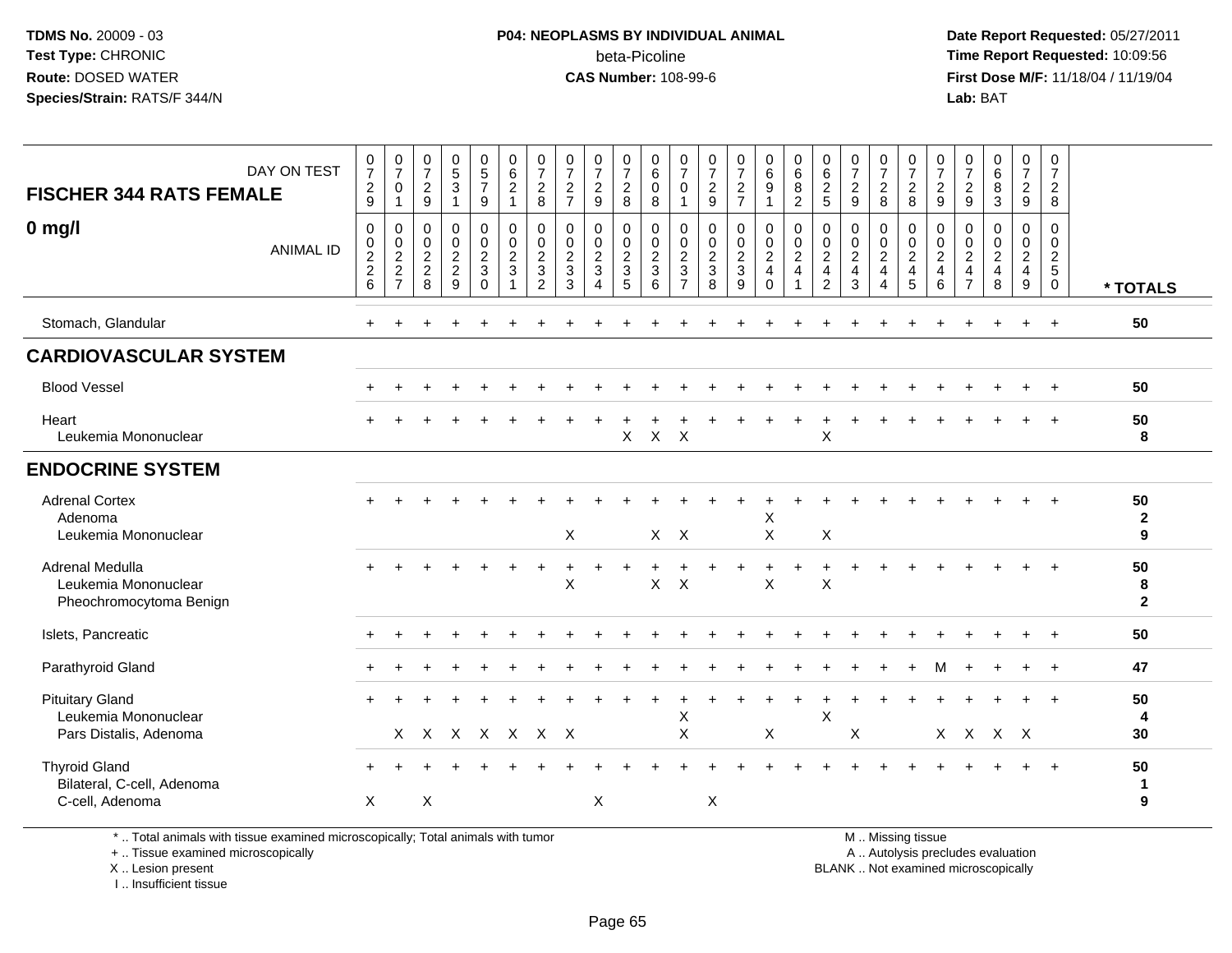# **P04: NEOPLASMS BY INDIVIDUAL ANIMAL**beta-Picoline<br>CAS Number: 108-99-6

 **Date Report Requested:** 05/27/2011 **Time Report Requested:** 10:09:56 **First Dose M/F:** 11/18/04 / 11/19/04<br>Lab: BAT **Lab:** BAT

| <b>FISCHER 344 RATS FEMALE</b>                                                                                                             | DAY ON TEST      | 0<br>$\overline{7}$<br>$\overline{c}$<br>9                       | $\begin{array}{c} 0 \\ 7 \end{array}$<br>$\mathbf 0$<br>$\mathbf{1}$ | $\pmb{0}$<br>$\overline{7}$<br>$\boldsymbol{2}$<br>9 | 0<br>5<br>$\mathbf{3}$<br>1                         | $\begin{array}{c} 0 \\ 5 \end{array}$<br>$\overline{7}$<br>9       | $_{6}^{\rm 0}$<br>$\overline{a}$<br>$\mathbf{1}$ | $\frac{0}{7}$<br>$\sqrt{2}$<br>$\,8\,$                                                    | $\begin{array}{c} 0 \\ 7 \end{array}$<br>$\boldsymbol{2}$<br>$\overline{7}$ | $\begin{array}{c} 0 \\ 7 \end{array}$<br>$\sqrt{2}$<br>9       | $\frac{0}{7}$<br>$\boldsymbol{2}$<br>8                              | $\pmb{0}$<br>6<br>0<br>8                                             | $\frac{0}{7}$<br>0<br>$\mathbf{1}$              | $\pmb{0}$<br>$\overline{7}$<br>$\overline{c}$<br>9              | $\begin{array}{c} 0 \\ 7 \end{array}$<br>$\boldsymbol{2}$<br>$\overline{7}$ | $\pmb{0}$<br>6<br>$9\,$<br>$\overline{1}$                           | $\mathbf 0$<br>$\,6\,$<br>$\, 8$<br>$\overline{c}$                               | 0<br>6<br>$\sqrt{2}$<br>$\sqrt{5}$                                | 0<br>$\overline{7}$<br>$\sqrt{2}$<br>$9\,$      | $\begin{array}{c} 0 \\ 7 \end{array}$<br>$\boldsymbol{2}$<br>8         | $\frac{0}{7}$<br>$\overline{c}$<br>8                        | $\pmb{0}$<br>$\overline{7}$<br>$\overline{c}$<br>9 | 0<br>$\overline{7}$<br>$\boldsymbol{2}$<br>9             | $\begin{array}{c} 0 \\ 6 \end{array}$<br>$\overline{8}$<br>$\sqrt{3}$    | $\begin{smallmatrix}0\\7\end{smallmatrix}$<br>$\overline{2}$<br>$9\,$ | $\mathbf 0$<br>$\overline{7}$<br>$\overline{2}$<br>8             |                             |
|--------------------------------------------------------------------------------------------------------------------------------------------|------------------|------------------------------------------------------------------|----------------------------------------------------------------------|------------------------------------------------------|-----------------------------------------------------|--------------------------------------------------------------------|--------------------------------------------------|-------------------------------------------------------------------------------------------|-----------------------------------------------------------------------------|----------------------------------------------------------------|---------------------------------------------------------------------|----------------------------------------------------------------------|-------------------------------------------------|-----------------------------------------------------------------|-----------------------------------------------------------------------------|---------------------------------------------------------------------|----------------------------------------------------------------------------------|-------------------------------------------------------------------|-------------------------------------------------|------------------------------------------------------------------------|-------------------------------------------------------------|----------------------------------------------------|----------------------------------------------------------|--------------------------------------------------------------------------|-----------------------------------------------------------------------|------------------------------------------------------------------|-----------------------------|
| $0$ mg/l                                                                                                                                   | <b>ANIMAL ID</b> | 0<br>$\pmb{0}$<br>$\overline{2}$<br>$\sqrt{2}$<br>$6\phantom{1}$ | $\mathbf 0$<br>$\frac{0}{2}$<br>$\sqrt{2}$<br>$\overline{7}$         | 0<br>0<br>$\sqrt{2}$<br>$\boldsymbol{2}$<br>8        | 0<br>0<br>$\boldsymbol{2}$<br>$\boldsymbol{2}$<br>9 | 0<br>$\boldsymbol{0}$<br>$\overline{c}$<br>$\mathbf 3$<br>$\Omega$ | 0<br>$\mathbf 0$<br>$\overline{2}$<br>3          | $\mathbf 0$<br>$\pmb{0}$<br>$\overline{2}$<br>$\ensuremath{\mathsf{3}}$<br>$\overline{c}$ | 0<br>0<br>$\overline{2}$<br>$\mathbf 3$<br>3                                | 0<br>$\mathbf 0$<br>$\sqrt{2}$<br>$\sqrt{3}$<br>$\overline{4}$ | 0<br>0<br>$\sqrt{2}$<br>$\ensuremath{\mathsf{3}}$<br>$\overline{5}$ | 0<br>$\mathbf 0$<br>$\overline{2}$<br>$\ensuremath{\mathsf{3}}$<br>6 | 0<br>0<br>$\overline{c}$<br>3<br>$\overline{7}$ | 0<br>0<br>$\overline{c}$<br>$\ensuremath{\mathsf{3}}$<br>$\bf8$ | 0<br>$\pmb{0}$<br>$\overline{2}$<br>$\ensuremath{\mathsf{3}}$<br>9          | 0<br>$\mathbf 0$<br>$\overline{2}$<br>$\overline{4}$<br>$\mathbf 0$ | $\mathbf 0$<br>$\mathbf 0$<br>$\overline{c}$<br>$\overline{4}$<br>$\overline{1}$ | 0<br>0<br>$\sqrt{2}$<br>$\overline{\mathbf{4}}$<br>$\overline{2}$ | 0<br>0<br>$\overline{2}$<br>$\overline{4}$<br>3 | 0<br>$\mathbf 0$<br>$\overline{c}$<br>$\overline{4}$<br>$\overline{4}$ | 0<br>$\mathsf{O}\xspace$<br>$\overline{2}$<br>$\frac{4}{5}$ | 0<br>0<br>$\overline{c}$<br>$\overline{4}$<br>6    | 0<br>0<br>$\sqrt{2}$<br>$\overline{4}$<br>$\overline{7}$ | $\mathbf 0$<br>$\mathbf 0$<br>$\overline{2}$<br>$\overline{4}$<br>8      | 0<br>$\mathbf 0$<br>$\boldsymbol{2}$<br>$\overline{4}$<br>9           | 0<br>$\mathbf 0$<br>$\sqrt{2}$<br>$5\phantom{.0}$<br>$\mathbf 0$ | * TOTALS                    |
| C-cell, Carcinoma                                                                                                                          |                  |                                                                  |                                                                      |                                                      |                                                     |                                                                    |                                                  |                                                                                           |                                                                             |                                                                |                                                                     |                                                                      |                                                 |                                                                 |                                                                             |                                                                     |                                                                                  |                                                                   |                                                 |                                                                        |                                                             | X                                                  |                                                          |                                                                          |                                                                       |                                                                  | 1                           |
| <b>GENERAL BODY SYSTEM</b>                                                                                                                 |                  |                                                                  |                                                                      |                                                      |                                                     |                                                                    |                                                  |                                                                                           |                                                                             |                                                                |                                                                     |                                                                      |                                                 |                                                                 |                                                                             |                                                                     |                                                                                  |                                                                   |                                                 |                                                                        |                                                             |                                                    |                                                          |                                                                          |                                                                       |                                                                  |                             |
| <b>NONE</b>                                                                                                                                |                  |                                                                  |                                                                      |                                                      |                                                     |                                                                    |                                                  |                                                                                           |                                                                             |                                                                |                                                                     |                                                                      |                                                 |                                                                 |                                                                             |                                                                     |                                                                                  |                                                                   |                                                 |                                                                        |                                                             |                                                    |                                                          |                                                                          |                                                                       |                                                                  |                             |
| <b>GENITAL SYSTEM</b>                                                                                                                      |                  |                                                                  |                                                                      |                                                      |                                                     |                                                                    |                                                  |                                                                                           |                                                                             |                                                                |                                                                     |                                                                      |                                                 |                                                                 |                                                                             |                                                                     |                                                                                  |                                                                   |                                                 |                                                                        |                                                             |                                                    |                                                          |                                                                          |                                                                       |                                                                  |                             |
| <b>Clitoral Gland</b><br>Adenoma<br>Sarcoma                                                                                                |                  | $+$                                                              |                                                                      |                                                      |                                                     |                                                                    |                                                  |                                                                                           |                                                                             |                                                                | X                                                                   |                                                                      |                                                 | X                                                               | X                                                                           | X                                                                   |                                                                                  |                                                                   |                                                 |                                                                        |                                                             |                                                    |                                                          |                                                                          |                                                                       | $\ddot{}$<br>$X$ $X$                                             | 50<br>7<br>$\mathbf{1}$     |
| Ovary<br>Leukemia Mononuclear<br>Schwannoma Malignant                                                                                      |                  |                                                                  |                                                                      |                                                      |                                                     |                                                                    |                                                  |                                                                                           |                                                                             |                                                                |                                                                     |                                                                      |                                                 |                                                                 |                                                                             |                                                                     |                                                                                  |                                                                   |                                                 |                                                                        |                                                             |                                                    |                                                          |                                                                          |                                                                       | $+$                                                              | 50<br>1<br>$\mathbf 1$      |
| Uterus<br>Leiomyosarcoma<br>Polyp Stromal<br>Endometrium, Carcinoma                                                                        |                  | $\boldsymbol{\mathsf{X}}$                                        |                                                                      |                                                      |                                                     |                                                                    | X                                                |                                                                                           |                                                                             |                                                                |                                                                     |                                                                      |                                                 |                                                                 |                                                                             |                                                                     |                                                                                  |                                                                   |                                                 |                                                                        | $X$ $X$                                                     |                                                    | X                                                        |                                                                          | X                                                                     | $\ddot{}$                                                        | 50<br>$\mathbf 1$<br>8<br>1 |
| Vagina<br>Leukemia Mononuclear<br>Polyp                                                                                                    |                  |                                                                  |                                                                      |                                                      |                                                     |                                                                    |                                                  |                                                                                           |                                                                             |                                                                | $\ddot{}$<br>Х<br>X                                                 |                                                                      |                                                 |                                                                 |                                                                             |                                                                     |                                                                                  |                                                                   |                                                 |                                                                        |                                                             |                                                    |                                                          |                                                                          |                                                                       |                                                                  | 1<br>1                      |
| <b>HEMATOPOIETIC SYSTEM</b>                                                                                                                |                  |                                                                  |                                                                      |                                                      |                                                     |                                                                    |                                                  |                                                                                           |                                                                             |                                                                |                                                                     |                                                                      |                                                 |                                                                 |                                                                             |                                                                     |                                                                                  |                                                                   |                                                 |                                                                        |                                                             |                                                    |                                                          |                                                                          |                                                                       |                                                                  |                             |
| <b>Bone Marrow</b><br>Leukemia Mononuclear                                                                                                 |                  |                                                                  |                                                                      |                                                      |                                                     |                                                                    |                                                  |                                                                                           | $\pmb{\times}$                                                              |                                                                | X                                                                   | $\mathsf{X}$                                                         | $\times$                                        |                                                                 |                                                                             | X                                                                   |                                                                                  | $\mathsf X$                                                       |                                                 |                                                                        |                                                             |                                                    |                                                          |                                                                          |                                                                       | $+$                                                              | 50<br>12                    |
| Lymph Node                                                                                                                                 |                  |                                                                  |                                                                      |                                                      |                                                     |                                                                    |                                                  |                                                                                           |                                                                             |                                                                | $\ddot{}$                                                           |                                                                      |                                                 |                                                                 |                                                                             | $\ddot{}$                                                           |                                                                                  |                                                                   |                                                 |                                                                        |                                                             |                                                    |                                                          |                                                                          |                                                                       |                                                                  | $5\phantom{.0}$             |
| *  Total animals with tissue examined microscopically; Total animals with tumor<br>+  Tissue examined microscopically<br>X  Lesion present |                  |                                                                  |                                                                      |                                                      |                                                     |                                                                    |                                                  |                                                                                           |                                                                             |                                                                |                                                                     |                                                                      |                                                 |                                                                 |                                                                             |                                                                     |                                                                                  |                                                                   |                                                 |                                                                        | M  Missing tissue                                           |                                                    |                                                          | A  Autolysis precludes evaluation<br>BLANK  Not examined microscopically |                                                                       |                                                                  |                             |

X .. Lesion present I .. Insufficient tissue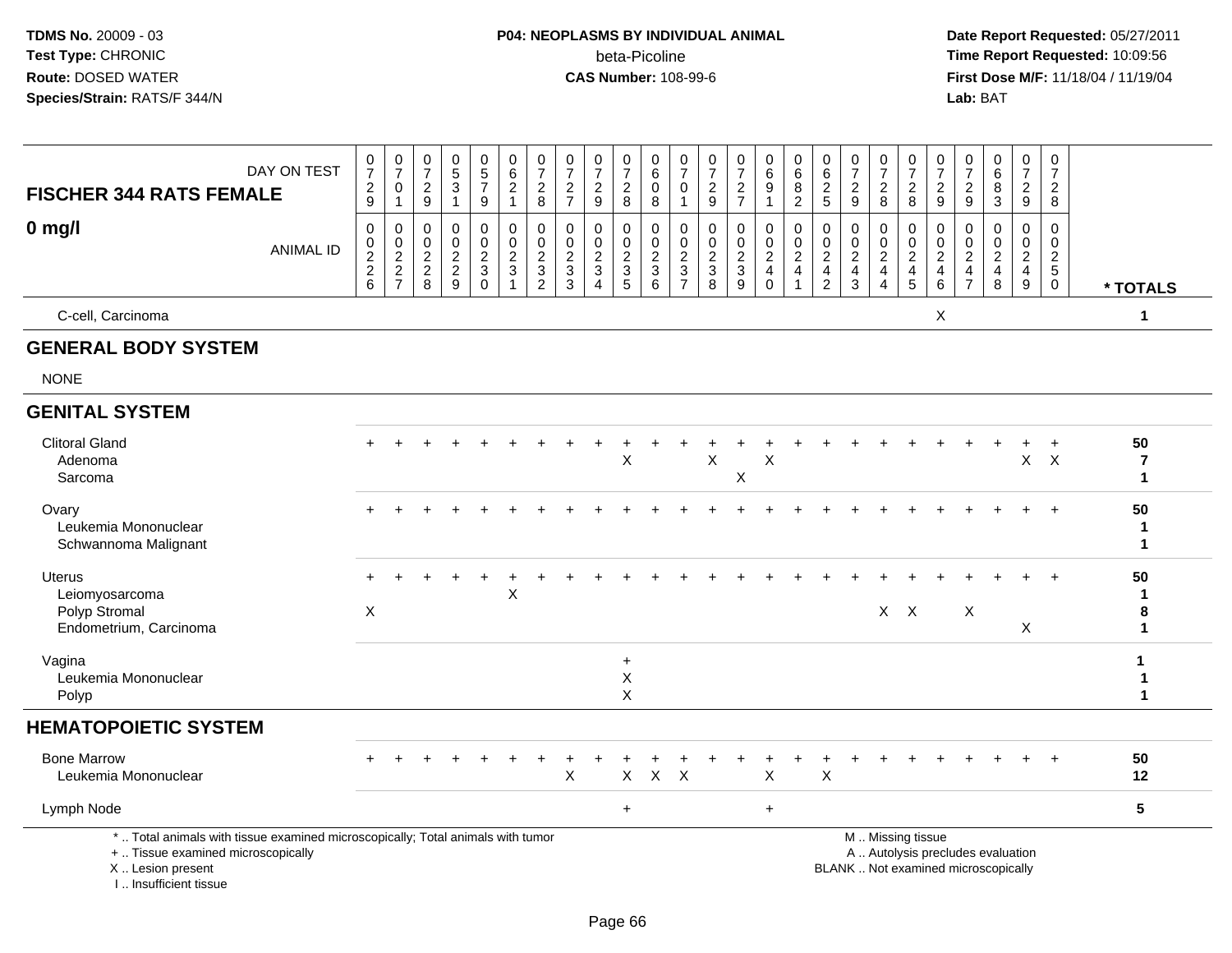## **P04: NEOPLASMS BY INDIVIDUAL ANIMAL**beta-Picoline<br>CAS Number: 108-99-6

 **Date Report Requested:** 05/27/2011 **Time Report Requested:** 10:09:56 **First Dose M/F:** 11/18/04 / 11/19/04<br>Lab: BAT **Lab:** BAT

| DAY ON TEST<br><b>FISCHER 344 RATS FEMALE</b>                                                                             | $\frac{0}{7}$<br>$\frac{2}{9}$ | $\frac{0}{7}$<br>$\mathbf 0$<br>$\mathbf{1}$ | 0<br>$\overline{7}$<br>$\overline{c}$<br>9                        | 0<br>$\overline{5}$<br>$\mathbf{3}$<br>$\overline{1}$     | $\begin{array}{c} 0 \\ 5 \\ 7 \end{array}$<br>9                        | 0<br>6<br>$\overline{c}$<br>$\mathbf{1}$                       | $\frac{0}{7}$<br>$\frac{2}{8}$                                                 | 0<br>$\overline{7}$<br>$\overline{2}$<br>$\overline{7}$         | 0<br>$\overline{7}$<br>$\boldsymbol{2}$<br>$9\,$                               | $\frac{0}{7}$<br>$\overline{c}$<br>8                 | 0<br>$6\phantom{a}$<br>$\mathsf{O}\xspace$<br>8                      | $\frac{0}{7}$<br>0<br>$\mathbf{1}$                                           | $\frac{0}{7}$<br>$\frac{2}{9}$    | $\frac{0}{7}$<br>$\frac{2}{7}$                   | 0<br>$\overline{6}$<br>9                               | 0<br>$6\phantom{a}$<br>$\bf 8$<br>$\overline{2}$       | 0625                                                                      | 0<br>$\overline{7}$<br>$\frac{2}{9}$                                                   | $\frac{0}{7}$<br>$\frac{2}{8}$                                                           | 0<br>$\overline{7}$<br>$\overline{c}$<br>8      | 0<br>$\overline{7}$<br>$\frac{2}{9}$                                                            | 0<br>$\overline{7}$<br>$\overline{c}$<br>9           | 0<br>$\,6\,$<br>8<br>3                                             | $\frac{0}{7}$<br>$\boldsymbol{2}$<br>$\overline{9}$                                | 0<br>$\overline{7}$<br>$\frac{2}{8}$                                      |                                                     |
|---------------------------------------------------------------------------------------------------------------------------|--------------------------------|----------------------------------------------|-------------------------------------------------------------------|-----------------------------------------------------------|------------------------------------------------------------------------|----------------------------------------------------------------|--------------------------------------------------------------------------------|-----------------------------------------------------------------|--------------------------------------------------------------------------------|------------------------------------------------------|----------------------------------------------------------------------|------------------------------------------------------------------------------|-----------------------------------|--------------------------------------------------|--------------------------------------------------------|--------------------------------------------------------|---------------------------------------------------------------------------|----------------------------------------------------------------------------------------|------------------------------------------------------------------------------------------|-------------------------------------------------|-------------------------------------------------------------------------------------------------|------------------------------------------------------|--------------------------------------------------------------------|------------------------------------------------------------------------------------|---------------------------------------------------------------------------|-----------------------------------------------------|
| $0$ mg/l<br><b>ANIMAL ID</b>                                                                                              | 0<br>0<br>$\frac{2}{2}$ 6      | $\mathbf 0$<br>$\frac{0}{2}$<br>7            | $\mathbf 0$<br>$\pmb{0}$<br>$\overline{2}$<br>$\overline{c}$<br>8 | 0<br>$\pmb{0}$<br>$\boldsymbol{2}$<br>$\overline{c}$<br>9 | $\mathbf 0$<br>$\pmb{0}$<br>$\overline{2}$<br>$\mathbf{3}$<br>$\Omega$ | $\mathbf 0$<br>$\overline{0}$<br>$\overline{2}$<br>$\mathsf 3$ | $\mathbf 0$<br>$\mathsf 0$<br>$\overline{2}$<br>$\mathbf{3}$<br>$\overline{2}$ | $\mathbf 0$<br>$\mathbf 0$<br>$\overline{2}$<br>$\sqrt{3}$<br>3 | $\mathbf 0$<br>$\pmb{0}$<br>$\overline{2}$<br>$\mathfrak{Z}$<br>$\overline{4}$ | 0<br>$\mathsf{O}$<br>$\frac{2}{3}$<br>$\overline{5}$ | 0<br>$\mathbf 0$<br>$\overline{2}$<br>$\mathbf{3}$<br>$6\phantom{1}$ | $\mathbf 0$<br>$\mathbf 0$<br>$\overline{2}$<br>$\sqrt{3}$<br>$\overline{7}$ | 0<br>$\mathbf 0$<br>$\frac{2}{3}$ | $\mathbf 0$<br>$\mathbf 0$<br>$\frac{2}{3}$<br>9 | 0<br>$\mathbf 0$<br>$\overline{2}$<br>4<br>$\mathbf 0$ | 0<br>$\frac{0}{2}$<br>$\overline{4}$<br>$\overline{1}$ | $\mathbf 0$<br>$\frac{0}{2}$<br>$\overline{\mathbf{4}}$<br>$\overline{2}$ | $\mathbf 0$<br>$\mathbf 0$<br>$\overline{2}$<br>$\overline{\mathbf{4}}$<br>$\mathsf 3$ | $\mathbf 0$<br>$\mathbf 0$<br>$\overline{2}$<br>$\overline{4}$<br>$\boldsymbol{\Lambda}$ | 0<br>0<br>$\overline{2}$<br>$\overline{4}$<br>5 | $\mathbf 0$<br>$\begin{smallmatrix} 0\\2 \end{smallmatrix}$<br>$\overline{4}$<br>$6\phantom{1}$ | $\Omega$<br>0<br>$\mathbf{2}$<br>4<br>$\overline{7}$ | $\mathbf 0$<br>0<br>$\overline{2}$<br>$\overline{\mathbf{4}}$<br>8 | $\mathbf 0$<br>$\mathbf 0$<br>$\overline{2}$<br>$\overline{4}$<br>$\boldsymbol{9}$ | $\mathbf 0$<br>$\mathbf 0$<br>$\overline{c}$<br>$\sqrt{5}$<br>$\mathbf 0$ | * TOTALS                                            |
| Mediastinal, Leukemia Mononuclear<br>Mediastinal, Pancreatic, Leukemia<br>Mononuclear<br>Pancreatic, Leukemia Mononuclear |                                |                                              |                                                                   |                                                           |                                                                        |                                                                |                                                                                |                                                                 |                                                                                | X                                                    |                                                                      |                                                                              |                                   |                                                  | X                                                      |                                                        |                                                                           |                                                                                        |                                                                                          |                                                 |                                                                                                 |                                                      |                                                                    |                                                                                    |                                                                           | $\mathbf{2}$<br>$\blacktriangleleft$<br>$\mathbf 1$ |
| Lymph Node, Mandibular                                                                                                    | M                              | M                                            | М                                                                 | м                                                         | M                                                                      | M                                                              | м                                                                              | M                                                               | M                                                                              | M                                                    | M                                                                    | м                                                                            | М                                 | M                                                | М                                                      | M                                                      | M                                                                         | м                                                                                      | м                                                                                        | M                                               | M                                                                                               | M                                                    | M                                                                  |                                                                                    | M M                                                                       | $\mathbf 0$                                         |
| Lymph Node, Mesenteric<br>Leukemia Mononuclear                                                                            |                                |                                              |                                                                   |                                                           |                                                                        |                                                                |                                                                                |                                                                 |                                                                                | X                                                    |                                                                      |                                                                              |                                   |                                                  | X                                                      |                                                        |                                                                           |                                                                                        |                                                                                          |                                                 |                                                                                                 |                                                      |                                                                    |                                                                                    | $\ddot{}$                                                                 | 50<br>$5\phantom{1}$                                |
| Spleen<br>Leukemia Mononuclear                                                                                            |                                |                                              |                                                                   |                                                           |                                                                        |                                                                |                                                                                | Χ                                                               |                                                                                | X                                                    | X                                                                    | $\boldsymbol{\mathsf{X}}$                                                    |                                   |                                                  | Χ                                                      |                                                        | X                                                                         |                                                                                        |                                                                                          |                                                 |                                                                                                 |                                                      |                                                                    |                                                                                    |                                                                           | 50<br>12                                            |
| Thymus<br>Leukemia Mononuclear                                                                                            |                                |                                              |                                                                   |                                                           |                                                                        |                                                                |                                                                                |                                                                 |                                                                                | X                                                    |                                                                      |                                                                              |                                   |                                                  |                                                        |                                                        |                                                                           |                                                                                        |                                                                                          |                                                 |                                                                                                 |                                                      |                                                                    |                                                                                    |                                                                           | 49<br>3                                             |
| <b>INTEGUMENTARY SYSTEM</b>                                                                                               |                                |                                              |                                                                   |                                                           |                                                                        |                                                                |                                                                                |                                                                 |                                                                                |                                                      |                                                                      |                                                                              |                                   |                                                  |                                                        |                                                        |                                                                           |                                                                                        |                                                                                          |                                                 |                                                                                                 |                                                      |                                                                    |                                                                                    |                                                                           |                                                     |
| Mammary Gland<br>Carcinoma<br>Fibroadenoma<br>Fibroadenoma, Multiple                                                      |                                | $X$ $X$                                      |                                                                   |                                                           | X                                                                      |                                                                | $\mathsf X$                                                                    | X                                                               | $X$ $X$                                                                        | X                                                    |                                                                      |                                                                              |                                   | $\mathsf X$                                      |                                                        | X                                                      | X                                                                         |                                                                                        | $X$ $X$                                                                                  |                                                 | X                                                                                               | X                                                    |                                                                    | $X$ $X$ $X$                                                                        |                                                                           | 50<br>$\mathbf{2}$<br>22<br>12                      |
| Skin<br><b>Basal Cell Adenoma</b><br>Subcutaneous Tissue, Fibroma                                                         | $+$                            |                                              |                                                                   |                                                           |                                                                        |                                                                |                                                                                |                                                                 |                                                                                |                                                      |                                                                      |                                                                              |                                   |                                                  |                                                        |                                                        |                                                                           |                                                                                        |                                                                                          | ÷<br>$\mathsf X$                                |                                                                                                 |                                                      |                                                                    | $\ddot{}$                                                                          | $+$                                                                       | 50<br>$\mathbf{1}$<br>$\mathbf{2}$                  |
| <b>MUSCULOSKELETAL SYSTEM</b>                                                                                             |                                |                                              |                                                                   |                                                           |                                                                        |                                                                |                                                                                |                                                                 |                                                                                |                                                      |                                                                      |                                                                              |                                   |                                                  |                                                        |                                                        |                                                                           |                                                                                        |                                                                                          |                                                 |                                                                                                 |                                                      |                                                                    |                                                                                    |                                                                           |                                                     |
| Bone                                                                                                                      |                                |                                              |                                                                   |                                                           |                                                                        |                                                                |                                                                                |                                                                 |                                                                                |                                                      |                                                                      |                                                                              |                                   |                                                  |                                                        |                                                        |                                                                           |                                                                                        |                                                                                          |                                                 |                                                                                                 |                                                      |                                                                    |                                                                                    |                                                                           | 50                                                  |
| *  Total animals with tissue examined microscopically; Total animals with tumor                                           |                                |                                              |                                                                   |                                                           |                                                                        |                                                                |                                                                                |                                                                 |                                                                                |                                                      |                                                                      |                                                                              |                                   |                                                  |                                                        |                                                        |                                                                           |                                                                                        |                                                                                          | M  Missing tissue                               |                                                                                                 |                                                      |                                                                    |                                                                                    |                                                                           |                                                     |

+ .. Tissue examined microscopically

 Lesion present BLANK .. Not examined microscopicallyX .. Lesion present

I .. Insufficient tissue

y the contract of the contract of the contract of the contract of the contract of the contract of the contract of  $A$ . Autolysis precludes evaluation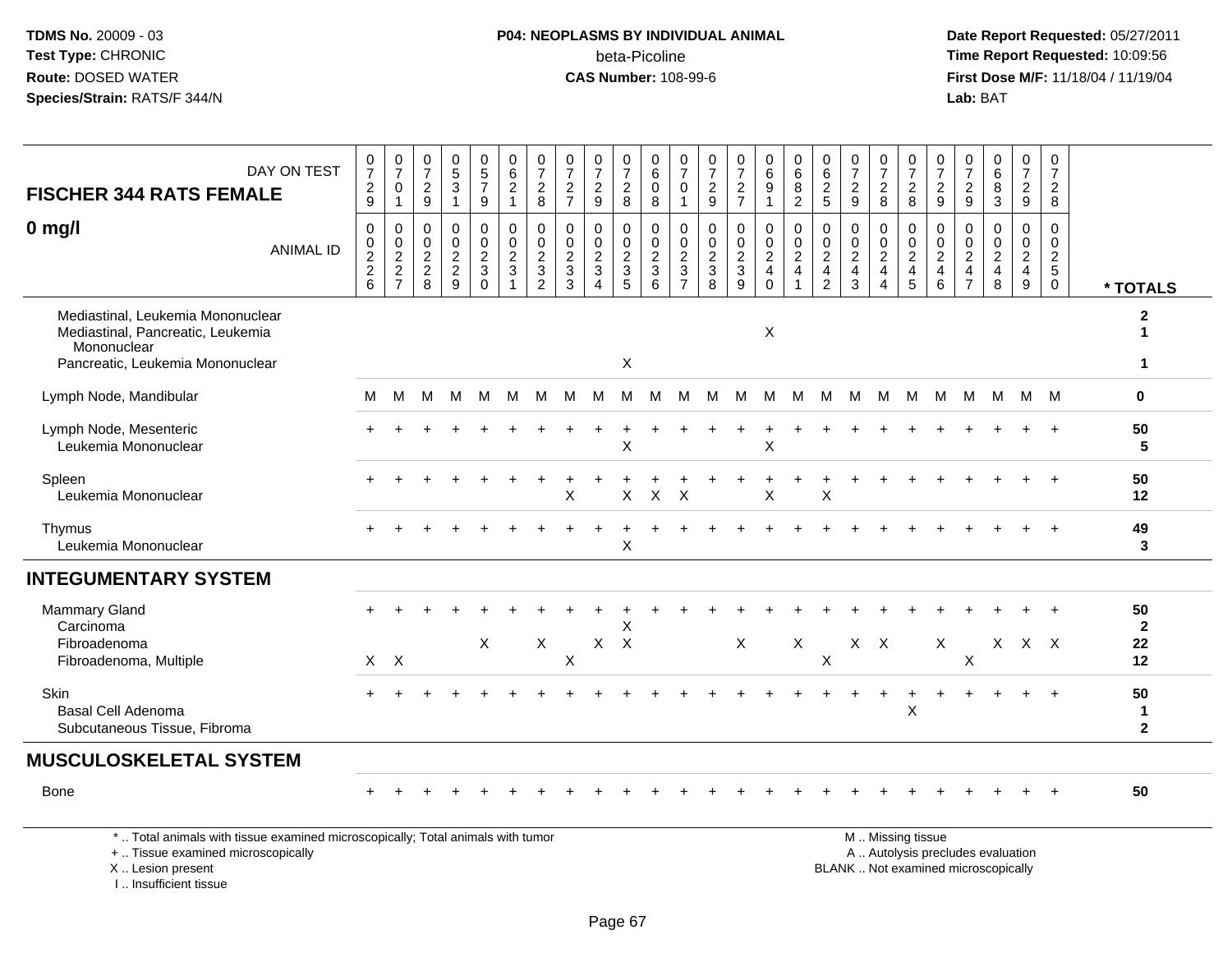#### **P04: NEOPLASMS BY INDIVIDUAL ANIMAL**beta-Picoline<br>CAS Number: 108-99-6

 **Date Report Requested:** 05/27/2011 **Time Report Requested:** 10:09:56 **First Dose M/F:** 11/18/04 / 11/19/04 Lab: BAT **Lab:** BAT

| DAY ON TEST<br><b>FISCHER 344 RATS FEMALE</b>                                        | 0729                                  | $\frac{0}{7}$<br>$\pmb{0}$<br>$\mathbf{1}$ | $\frac{0}{7}$<br>$\frac{2}{9}$ | $\begin{array}{c} 0 \\ 5 \\ 3 \end{array}$<br>$\overline{\mathbf{1}}$ | $\begin{array}{c} 0 \\ 5 \\ 7 \end{array}$<br>$\boldsymbol{9}$ | 0<br>$\frac{6}{2}$<br>$\mathbf{1}$                        | $\frac{0}{7}$<br>$\frac{2}{8}$            | $\frac{0}{7}$<br>$\overline{c}$<br>$\overline{7}$       | $\frac{0}{7}$<br>$\frac{2}{9}$                          | $\frac{0}{7}$<br>$\boldsymbol{2}$<br>8 | 0<br>$6\phantom{a}$<br>$\pmb{0}$<br>8   | $\frac{0}{7}$<br>$\pmb{0}$<br>$\mathbf{1}$                      | $\frac{0}{7}$<br>$\frac{2}{9}$                               | $\frac{0}{7}$<br>$\frac{2}{7}$                         | $_{6}^{\rm 0}$<br>$\boldsymbol{9}$<br>$\overline{1}$ | $\begin{matrix}0\\6\end{matrix}$<br>$\, 8$<br>$\overline{2}$   | 0<br>$6\phantom{a}$<br>$\frac{2}{5}$                                   | $\frac{0}{7}$<br>$\sqrt{2}$<br>$\boldsymbol{9}$                   | $\frac{0}{7}$<br>$\overline{c}$<br>8                | $\frac{0}{7}$<br>$_{\rm 8}^2$        | 0<br>$\overline{7}$<br>$\boldsymbol{2}$<br>$9\,$ | $\frac{0}{7}$<br>$\boldsymbol{2}$<br>$\boldsymbol{9}$ | $\begin{matrix} 0 \\ 6 \end{matrix}$<br>$\bf 8$<br>$\mathfrak{S}$ | $\frac{0}{7}$<br>$\overline{c}$<br>$\mathsf g$           | 0<br>$\overline{7}$<br>$_{\rm 8}^2$    |                        |
|--------------------------------------------------------------------------------------|---------------------------------------|--------------------------------------------|--------------------------------|-----------------------------------------------------------------------|----------------------------------------------------------------|-----------------------------------------------------------|-------------------------------------------|---------------------------------------------------------|---------------------------------------------------------|----------------------------------------|-----------------------------------------|-----------------------------------------------------------------|--------------------------------------------------------------|--------------------------------------------------------|------------------------------------------------------|----------------------------------------------------------------|------------------------------------------------------------------------|-------------------------------------------------------------------|-----------------------------------------------------|--------------------------------------|--------------------------------------------------|-------------------------------------------------------|-------------------------------------------------------------------|----------------------------------------------------------|----------------------------------------|------------------------|
| $0 \text{ mg/l}$<br><b>ANIMAL ID</b>                                                 | $\pmb{0}$<br>$0$<br>$2$<br>$2$<br>$6$ | $\,0\,$<br>$\frac{0}{2}$<br>$\frac{2}{7}$  | 0<br>$\frac{0}{2}$<br>8        | $\mathbf 0$<br>$\pmb{0}$<br>$\overline{2}$<br>$\overline{c}$<br>9     | 0<br>$\frac{0}{2}$<br>$\sqrt{3}$<br>$\Omega$                   | $\pmb{0}$<br>$\frac{0}{2}$<br>$\mathbf{3}$<br>$\mathbf 1$ | 0<br>$\frac{0}{2}$<br>3<br>$\overline{2}$ | $\mathbf 0$<br>0<br>$\overline{c}$<br>$\mathbf{3}$<br>3 | $\mathbf 0$<br>$\frac{0}{2}$<br>$\mathbf 3$<br>$\Delta$ | 0<br>$\pmb{0}$<br>$\frac{2}{3}$<br>5   | 0<br>$\frac{0}{2}$<br>$\mathbf{3}$<br>6 | $\mathbf 0$<br>$_{2}^{\rm 0}$<br>$\mathbf{3}$<br>$\overline{7}$ | $\pmb{0}$<br>$\begin{array}{c} 0 \\ 2 \\ 3 \\ 8 \end{array}$ | $\mathsf{O}\xspace$<br>$\frac{0}{2}$<br>$\overline{9}$ | 0<br>$\frac{0}{2}$<br>$\mathbf 0$                    | $\pmb{0}$<br>$\frac{0}{2}$<br>$\overline{4}$<br>$\overline{1}$ | 0<br>$\mathbf 0$<br>$\overline{2}$<br>$\overline{4}$<br>$\overline{2}$ | $\mathbf 0$<br>$\pmb{0}$<br>$\overline{2}$<br>$\overline{4}$<br>3 | $\mathbf 0$<br>$_2^0$<br>$\overline{4}$<br>$\Delta$ | 0<br>$\frac{0}{2}$<br>$\overline{5}$ | 0<br>$\frac{0}{2}$<br>$\overline{4}$<br>6        | 0<br>0<br>$\overline{2}$<br>4<br>$\overline{7}$       | $\mathbf 0$<br>$\frac{0}{2}$<br>8                                 | $\mathbf 0$<br>$^{\rm 0}_{\rm 2}$<br>$\overline{4}$<br>9 | $\mathbf 0$<br>0<br>$\frac{2}{5}$<br>0 | * TOTALS               |
| <b>NERVOUS SYSTEM</b>                                                                |                                       |                                            |                                |                                                                       |                                                                |                                                           |                                           |                                                         |                                                         |                                        |                                         |                                                                 |                                                              |                                                        |                                                      |                                                                |                                                                        |                                                                   |                                                     |                                      |                                                  |                                                       |                                                                   |                                                          |                                        |                        |
| <b>Brain</b><br>Glioma Benign                                                        |                                       |                                            |                                |                                                                       |                                                                |                                                           |                                           |                                                         |                                                         |                                        |                                         |                                                                 |                                                              |                                                        |                                                      |                                                                |                                                                        |                                                                   |                                                     | X                                    |                                                  |                                                       |                                                                   |                                                          |                                        | 50<br>$\mathbf{1}$     |
| <b>RESPIRATORY SYSTEM</b>                                                            |                                       |                                            |                                |                                                                       |                                                                |                                                           |                                           |                                                         |                                                         |                                        |                                         |                                                                 |                                                              |                                                        |                                                      |                                                                |                                                                        |                                                                   |                                                     |                                      |                                                  |                                                       |                                                                   |                                                          |                                        |                        |
| Lung<br>Carcinoma, Metastatic, Thyroid Gland<br>Leukemia Mononuclear                 |                                       |                                            |                                |                                                                       |                                                                |                                                           |                                           | X                                                       |                                                         |                                        | X X X                                   |                                                                 |                                                              |                                                        | X                                                    |                                                                | X                                                                      |                                                                   |                                                     |                                      | $\ddot{}$<br>X                                   |                                                       |                                                                   | $\ddot{}$                                                | $+$                                    | 50<br>-1<br>12         |
| Nose                                                                                 |                                       |                                            |                                |                                                                       |                                                                |                                                           |                                           |                                                         |                                                         |                                        |                                         |                                                                 |                                                              |                                                        |                                                      |                                                                |                                                                        |                                                                   |                                                     |                                      |                                                  |                                                       |                                                                   |                                                          |                                        | 50                     |
| Trachea                                                                              |                                       |                                            |                                |                                                                       |                                                                |                                                           |                                           |                                                         |                                                         |                                        |                                         |                                                                 |                                                              |                                                        |                                                      |                                                                |                                                                        |                                                                   |                                                     |                                      |                                                  |                                                       |                                                                   | $\ddot{}$                                                | $+$                                    | 50                     |
| <b>SPECIAL SENSES SYSTEM</b>                                                         |                                       |                                            |                                |                                                                       |                                                                |                                                           |                                           |                                                         |                                                         |                                        |                                         |                                                                 |                                                              |                                                        |                                                      |                                                                |                                                                        |                                                                   |                                                     |                                      |                                                  |                                                       |                                                                   |                                                          |                                        |                        |
| Eye                                                                                  |                                       |                                            |                                |                                                                       |                                                                |                                                           |                                           |                                                         |                                                         |                                        |                                         |                                                                 |                                                              |                                                        |                                                      |                                                                |                                                                        |                                                                   |                                                     |                                      |                                                  |                                                       |                                                                   |                                                          |                                        | 50                     |
| <b>Harderian Gland</b>                                                               |                                       |                                            |                                |                                                                       |                                                                |                                                           |                                           |                                                         |                                                         |                                        |                                         |                                                                 |                                                              |                                                        |                                                      |                                                                |                                                                        |                                                                   |                                                     |                                      |                                                  |                                                       |                                                                   |                                                          | $\ddot{}$                              | 50                     |
| <b>URINARY SYSTEM</b>                                                                |                                       |                                            |                                |                                                                       |                                                                |                                                           |                                           |                                                         |                                                         |                                        |                                         |                                                                 |                                                              |                                                        |                                                      |                                                                |                                                                        |                                                                   |                                                     |                                      |                                                  |                                                       |                                                                   |                                                          |                                        |                        |
| Kidney<br>Leukemia Mononuclear                                                       |                                       |                                            |                                |                                                                       |                                                                |                                                           |                                           | X                                                       |                                                         | X                                      | $\mathsf{X}$                            | $\mathsf{X}$                                                    |                                                              |                                                        | $\boldsymbol{\mathsf{X}}$                            |                                                                | X                                                                      |                                                                   |                                                     |                                      |                                                  |                                                       |                                                                   |                                                          | $\overline{+}$                         | 49<br>10               |
| <b>Urinary Bladder</b><br>Leiomyosarcoma, Metastatic, Uterus<br>Leukemia Mononuclear |                                       |                                            |                                |                                                                       |                                                                | $\boldsymbol{\mathsf{X}}$                                 |                                           |                                                         |                                                         | X                                      |                                         |                                                                 |                                                              |                                                        |                                                      |                                                                |                                                                        |                                                                   |                                                     |                                      |                                                  |                                                       |                                                                   |                                                          | $\overline{1}$                         | 50<br>1<br>$\mathbf 1$ |

#### **SYSTEMIC LESIONS**

\* .. Total animals with tissue examined microscopically; Total animals with tumor

+ .. Tissue examined microscopically

X .. Lesion present

I .. Insufficient tissue

 M .. Missing tissuey the contract of the contract of the contract of the contract of the contract of the contract of the contract of  $A$ . Autolysis precludes evaluation Lesion present BLANK .. Not examined microscopically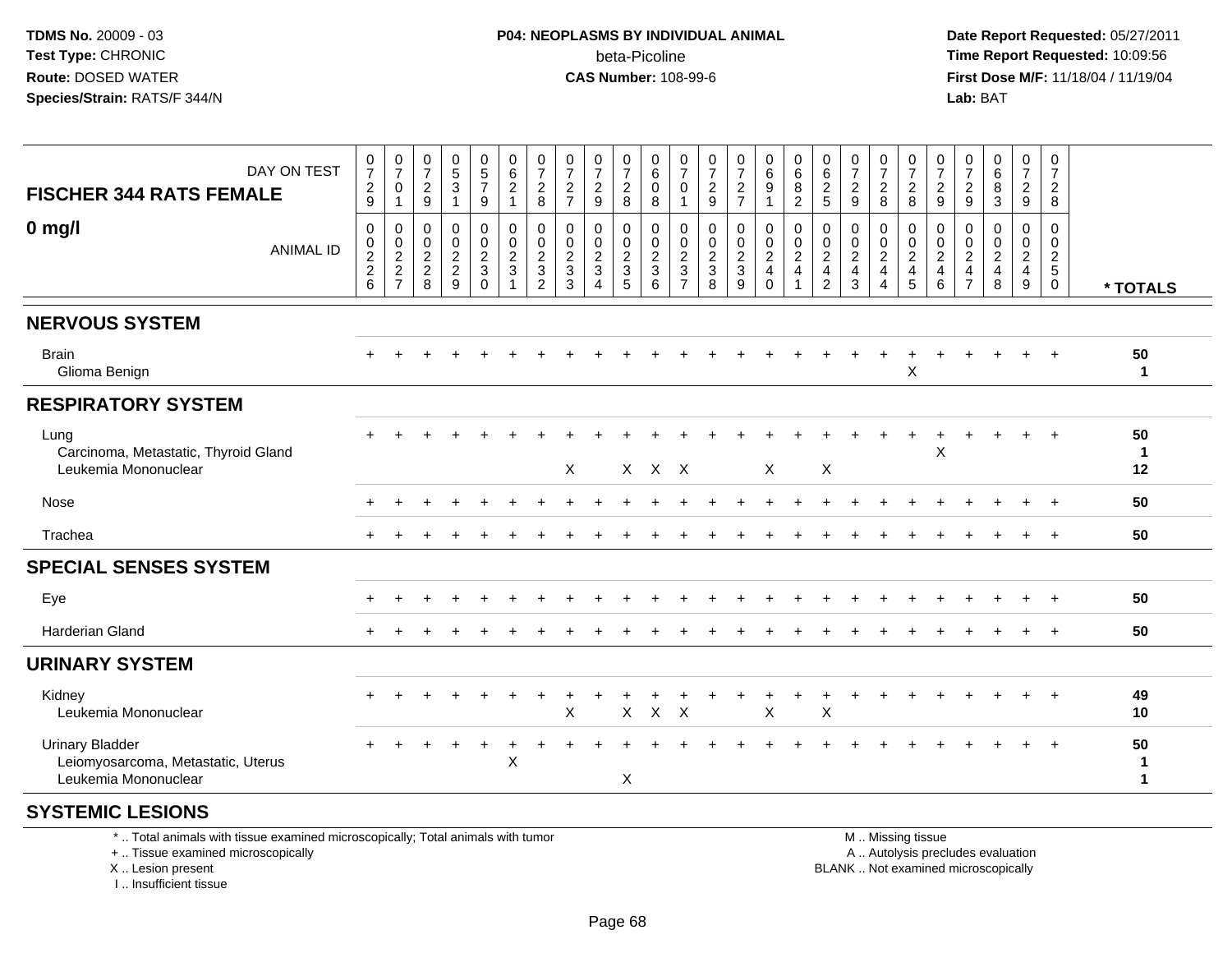#### **P04: NEOPLASMS BY INDIVIDUAL ANIMAL**beta-Picoline<br>CAS Number: 108-99-6

 **Date Report Requested:** 05/27/2011 **Time Report Requested:** 10:09:56 **First Dose M/F:** 11/18/04 / 11/19/04 Lab: BAT **Lab:** BAT

| DAY ON TEST<br><b>FISCHER 344 RATS FEMALE</b> | U<br>$\overline{ }$<br>2<br>9                                          | U<br>U                                             | 0<br>ົ<br>∠<br>9                            | 0<br><sub>5</sub><br>3                                      | 0<br>5<br>$\rightarrow$<br>9        | 6<br>2              | $\rightarrow$<br>$\sim$<br>$\epsilon$<br>8 | ົ<br>-           | $\mathbf{0}$<br>-<br>$\sqrt{2}$<br>9 | 0<br>$\overline{ }$<br>2<br>8   | 0<br>6<br>U<br>8      | 0                           | 9           | 0<br>-<br>ົ<br>-                 | U<br>6<br>9 | 0<br>6<br>8<br>∠           | U<br>6<br>ົ<br>∠<br>5 | 0<br>$\overline{ }$<br>$\mathcal{P}$<br>9 | 8           | 8                | 0<br>-<br>ົ<br>9                 | 9 | 0<br>6<br>8<br>3      | $\mathbf{0}$<br>$\rightarrow$<br>ົ<br>∠<br>9      | 0<br>$\rightarrow$<br>-2<br>∠<br>8 |          |
|-----------------------------------------------|------------------------------------------------------------------------|----------------------------------------------------|---------------------------------------------|-------------------------------------------------------------|-------------------------------------|---------------------|--------------------------------------------|------------------|--------------------------------------|---------------------------------|-----------------------|-----------------------------|-------------|----------------------------------|-------------|----------------------------|-----------------------|-------------------------------------------|-------------|------------------|----------------------------------|---|-----------------------|---------------------------------------------------|------------------------------------|----------|
| $0$ mg/l<br>ANIMAL ID                         | 0<br>$\mathbf{0}$<br>$\sim$<br>$\epsilon$<br>$\sim$<br>$\epsilon$<br>6 | 0<br>U<br>ີ<br>▃<br>ີ<br><u>_</u><br>$\rightarrow$ | 0<br>0<br>ົ<br>L<br>$\sim$<br><u>_</u><br>8 | 0<br>0<br>$\overline{2}$<br>$\mathcal{P}$<br>$\overline{9}$ | 0<br>0<br>ົ<br>$\epsilon$<br>3<br>0 | $\overline{2}$<br>3 | $\sim$<br>۷<br>$\Omega$<br>C.<br>$\sim$    | ີ<br>ے<br>3<br>3 | 0<br>0<br>റ<br>3<br>$\overline{4}$   | 0<br>0<br>ົ<br>$rac{2}{3}$<br>5 | 0<br>0<br>ົ<br>3<br>6 | 0<br>U<br>$\sim$<br>ົ<br>C. | っ<br>3<br>8 | $\mathbf{0}$<br>0<br>ົ<br>3<br>9 | ⌒           | $\mathbf 0$<br>0<br>ົ<br>4 | ົ<br>4<br>2           | 0<br>0<br>ົ<br>$\overline{4}$<br>3        | ົ<br>4<br>4 | 4<br>$\mathbf b$ | $\mathbf{0}$<br>0<br>$\sim$<br>6 | ີ | 0<br>0<br>റ<br>4<br>8 | $\mathbf{0}$<br>U<br>$\sim$<br><u>_</u><br>4<br>9 | 0<br>0<br>ົາ<br>∼<br>5<br>0        | * TOTALS |
| Multiple Organ<br>Leukemia Mononuclear        |                                                                        |                                                    |                                             |                                                             |                                     |                     |                                            | X                |                                      | $\times$                        | $X \times$            |                             |             |                                  | х           |                            | X                     |                                           |             |                  |                                  |   |                       | $\div$                                            | $+$                                | 50<br>12 |

\* .. Total animals with tissue examined microscopically; Total animals with tumor

+ .. Tissue examined microscopically

X .. Lesion present

I .. Insufficient tissue

 M .. Missing tissuey the contract of the contract of the contract of the contract of the contract of the contract of the contract of  $A$ . Autolysis precludes evaluation Lesion present BLANK .. Not examined microscopically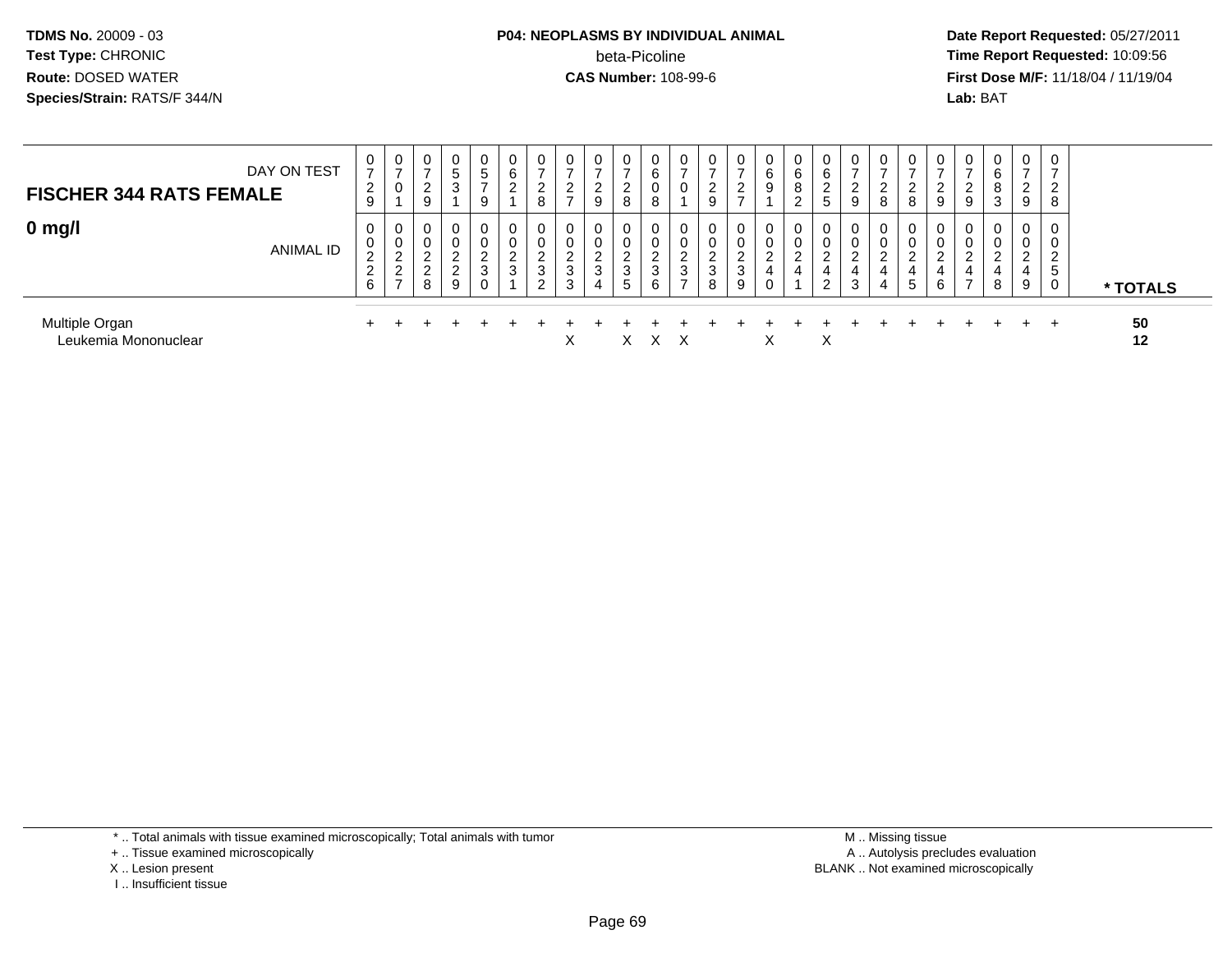#### **P04: NEOPLASMS BY INDIVIDUAL ANIMAL**beta-Picoline<br>CAS Number: 108-99-6

 **Date Report Requested:** 05/27/2011 **Time Report Requested:** 10:09:56 **First Dose M/F:** 11/18/04 / 11/19/04<br>**Lab:** BAT **Lab:** BAT

| <b>FISCHER 344 RATS FEMALE</b>                              | DAY ON TEST      | $_{6}^{\rm 0}$<br>$\overline{1}$<br>4 | $\begin{array}{c} 0 \\ 7 \end{array}$<br>$\pmb{0}$<br>6 | $\begin{array}{c} 0 \\ 5 \end{array}$<br>3<br>-1      | $\frac{0}{7}$<br>$\overline{c}$<br>9                          | $\frac{0}{7}$<br>$\frac{2}{9}$                        | $\begin{array}{c} 0 \\ 6 \end{array}$<br>$\mathbf{1}$<br>6         | $\frac{0}{7}$<br>$\frac{2}{9}$                     | $\frac{0}{7}$<br>$\frac{2}{7}$                              | $\begin{array}{c} 0 \\ 7 \end{array}$<br>$rac{2}{7}$              | $\frac{0}{7}$<br>$_{\rm 8}^2$                                 | $\frac{0}{7}$<br>$\frac{2}{8}$                      | $\frac{0}{7}$<br>$\frac{2}{9}$                            | $\frac{0}{7}$<br>$\mathbf 0$<br>6                            | $\frac{0}{7}$<br>$\mathbf{1}$<br>$\overline{2}$                                          | $\begin{smallmatrix}0\\7\end{smallmatrix}$<br>$\frac{2}{9}$           | $\begin{array}{c} 0 \\ 7 \end{array}$<br>$\frac{2}{8}$ | $\begin{array}{c} 0 \\ 7 \end{array}$<br>$\frac{2}{8}$                  | $\frac{0}{7}$<br>$\frac{2}{7}$                             | $_{6}^{\rm 0}$<br>$\mathbf{1}$<br>6                | $\begin{array}{c} 0 \\ 7 \end{array}$<br>$\frac{2}{7}$        | $\frac{0}{7}$<br>$\frac{2}{8}$                                         | $\frac{0}{7}$<br>$_{8}^{\rm 2}$                | $\begin{array}{c} 0 \\ 7 \end{array}$<br>$\frac{2}{7}$ | $\pmb{0}$<br>$\frac{6}{4}$<br>$\overline{2}$   | $\begin{array}{c} 0 \\ 7 \\ 2 \\ 8 \end{array}$                         |                   |
|-------------------------------------------------------------|------------------|---------------------------------------|---------------------------------------------------------|-------------------------------------------------------|---------------------------------------------------------------|-------------------------------------------------------|--------------------------------------------------------------------|----------------------------------------------------|-------------------------------------------------------------|-------------------------------------------------------------------|---------------------------------------------------------------|-----------------------------------------------------|-----------------------------------------------------------|--------------------------------------------------------------|------------------------------------------------------------------------------------------|-----------------------------------------------------------------------|--------------------------------------------------------|-------------------------------------------------------------------------|------------------------------------------------------------|----------------------------------------------------|---------------------------------------------------------------|------------------------------------------------------------------------|------------------------------------------------|--------------------------------------------------------|------------------------------------------------|-------------------------------------------------------------------------|-------------------|
| 156.25 mg/l                                                 | <b>ANIMAL ID</b> | 0<br>$\pmb{0}$<br>$\frac{2}{5}$       | $\boldsymbol{0}$<br>$\frac{0}{2}$<br>2                  | 0<br>$\mathbf 0$<br>$\overline{2}$<br>$\sqrt{5}$<br>3 | $\mathbf 0$<br>$\pmb{0}$<br>$\overline{2}$<br>$\sqrt{5}$<br>4 | 0<br>$\mathbf 0$<br>$\overline{c}$<br>$\sqrt{5}$<br>5 | $\mathbf 0$<br>$\pmb{0}$<br>$\overline{2}$<br>$5\phantom{.0}$<br>6 | 0<br>$\frac{0}{2}$<br>$\sqrt{5}$<br>$\overline{7}$ | $\mathbf 0$<br>$\mathbf 0$<br>$\sqrt{2}$<br>$\sqrt{5}$<br>8 | $\mathbf 0$<br>$\pmb{0}$<br>$\overline{2}$<br>$\overline{5}$<br>9 | 0<br>$\mathsf{O}\xspace$<br>$\sqrt{2}$<br>$\,6\,$<br>$\Omega$ | $\mathbf 0$<br>$\frac{0}{2}$<br>6<br>$\overline{1}$ | 0<br>$\mathbf 0$<br>$\overline{2}$<br>6<br>$\overline{2}$ | $\mathbf 0$<br>$\mathsf 0$<br>$\overline{2}$<br>$\,6\,$<br>3 | $\mathbf 0$<br>$\begin{smallmatrix} 0\\2 \end{smallmatrix}$<br>$\,6\,$<br>$\overline{4}$ | $\mathbf 0$<br>$\mathbf 0$<br>$\overline{2}$<br>$\,6\,$<br>$\sqrt{5}$ | $\mathbf 0$<br>$\frac{0}{2}$<br>$\,6\,$<br>6           | $\mathbf 0$<br>$\pmb{0}$<br>$\overline{2}$<br>$\,6\,$<br>$\overline{7}$ | $\mathbf 0$<br>$\pmb{0}$<br>$\overline{2}$<br>$\,6\,$<br>8 | 0<br>$\mathbf 0$<br>$\overline{2}$<br>$\,6\,$<br>9 | $\mathbf 0$<br>$\frac{0}{2}$<br>$\overline{7}$<br>$\mathbf 0$ | $\mathbf 0$<br>$\frac{0}{2}$<br>$\overline{7}$<br>$\blacktriangleleft$ | $\mathbf 0$<br>$\frac{0}{2}$<br>$\overline{2}$ | $\mathbf 0$<br>$\mathbf 0$<br>$\frac{2}{7}$<br>3       | $\mathbf 0$<br>$\mathbf 0$<br>$rac{2}{7}$<br>4 | 0<br>$\boldsymbol{0}$<br>$\overline{2}$<br>$\overline{7}$<br>$\sqrt{5}$ | females<br>(cont) |
| <b>ALIMENTARY SYSTEM</b>                                    |                  |                                       |                                                         |                                                       |                                                               |                                                       |                                                                    |                                                    |                                                             |                                                                   |                                                               |                                                     |                                                           |                                                              |                                                                                          |                                                                       |                                                        |                                                                         |                                                            |                                                    |                                                               |                                                                        |                                                |                                                        |                                                |                                                                         |                   |
| Esophagus                                                   |                  |                                       |                                                         |                                                       |                                                               |                                                       |                                                                    |                                                    |                                                             |                                                                   |                                                               |                                                     |                                                           |                                                              |                                                                                          |                                                                       |                                                        |                                                                         |                                                            |                                                    |                                                               |                                                                        |                                                |                                                        |                                                |                                                                         |                   |
| Intestine Large, Cecum<br>Mesothelioma Malignant            |                  |                                       |                                                         | А                                                     |                                                               |                                                       |                                                                    |                                                    |                                                             |                                                                   |                                                               |                                                     |                                                           |                                                              |                                                                                          |                                                                       |                                                        |                                                                         |                                                            |                                                    |                                                               |                                                                        |                                                |                                                        |                                                | $\overline{+}$                                                          |                   |
| Intestine Large, Colon<br>Mesothelioma Malignant            |                  |                                       |                                                         |                                                       |                                                               |                                                       |                                                                    |                                                    |                                                             |                                                                   |                                                               |                                                     |                                                           |                                                              |                                                                                          |                                                                       |                                                        |                                                                         |                                                            |                                                    |                                                               |                                                                        |                                                |                                                        |                                                | A +                                                                     |                   |
| Intestine Large, Rectum                                     |                  |                                       |                                                         |                                                       |                                                               |                                                       |                                                                    |                                                    |                                                             |                                                                   |                                                               |                                                     |                                                           |                                                              |                                                                                          |                                                                       |                                                        |                                                                         |                                                            |                                                    |                                                               |                                                                        |                                                |                                                        | A                                              | $+$                                                                     |                   |
| Intestine Small, Duodenum<br>Mesothelioma Malignant         |                  | $+$                                   |                                                         |                                                       |                                                               |                                                       |                                                                    |                                                    |                                                             |                                                                   |                                                               |                                                     |                                                           |                                                              |                                                                                          |                                                                       |                                                        |                                                                         |                                                            | A                                                  |                                                               | $\div$                                                                 |                                                |                                                        | A                                              | $+$                                                                     |                   |
| Intestine Small, Ileum<br>Mesothelioma Malignant            |                  |                                       |                                                         |                                                       |                                                               |                                                       |                                                                    |                                                    |                                                             |                                                                   |                                                               |                                                     |                                                           |                                                              |                                                                                          |                                                                       |                                                        |                                                                         |                                                            |                                                    |                                                               |                                                                        |                                                |                                                        | A                                              | $+$                                                                     |                   |
| Intestine Small, Jejunum<br>Mesothelioma Malignant          |                  | $+$                                   |                                                         | А                                                     |                                                               |                                                       |                                                                    |                                                    |                                                             |                                                                   |                                                               |                                                     |                                                           |                                                              |                                                                                          |                                                                       |                                                        |                                                                         |                                                            |                                                    |                                                               |                                                                        |                                                |                                                        | A                                              | $+$                                                                     |                   |
| Liver<br>Leukemia Mononuclear                               |                  | $+$<br>X                              |                                                         |                                                       |                                                               |                                                       |                                                                    |                                                    |                                                             |                                                                   | $\mathsf{X}$                                                  | $\times$                                            |                                                           | $\mathsf{X}$                                                 | $\times$                                                                                 |                                                                       |                                                        |                                                                         | X                                                          |                                                    |                                                               | $\mathsf{X}$                                                           |                                                |                                                        | $\ddot{}$<br>X                                 | $+$                                                                     |                   |
| Mesentery<br>Leukemia Mononuclear<br>Mesothelioma Malignant |                  | $+$                                   |                                                         |                                                       | $\ddot{}$                                                     |                                                       |                                                                    |                                                    |                                                             |                                                                   |                                                               |                                                     |                                                           | $+$                                                          | $+$                                                                                      |                                                                       |                                                        |                                                                         |                                                            | +<br>$\sf X$                                       |                                                               |                                                                        |                                                |                                                        |                                                |                                                                         |                   |
| Pancreas<br>Leukemia Mononuclear                            |                  | $+$<br>X                              | $\overline{ }$                                          |                                                       |                                                               |                                                       |                                                                    |                                                    |                                                             |                                                                   |                                                               |                                                     |                                                           |                                                              |                                                                                          |                                                                       |                                                        |                                                                         |                                                            |                                                    |                                                               |                                                                        |                                                |                                                        |                                                | $^{+}$                                                                  |                   |

\* .. Total animals with tissue examined microscopically; Total animals with tumor

+ .. Tissue examined microscopically

 Lesion present BLANK .. Not examined microscopicallyX .. Lesion present

I .. Insufficient tissue

M .. Missing tissue

y the contract of the contract of the contract of the contract of the contract of the contract of the contract of  $A$ . Autolysis precludes evaluation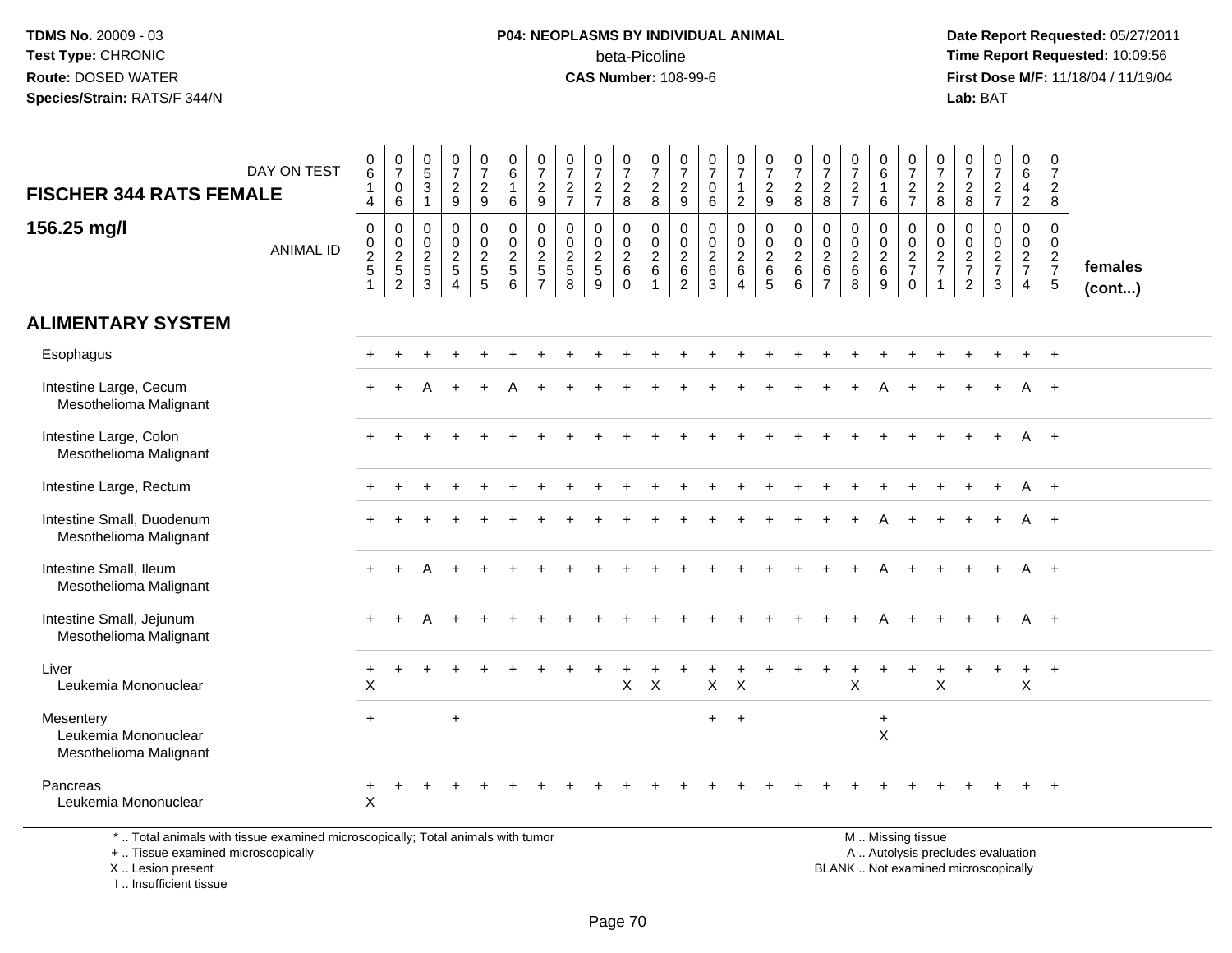#### **P04: NEOPLASMS BY INDIVIDUAL ANIMAL**beta-Picoline<br>CAS Number: 108-99-6

 **Date Report Requested:** 05/27/2011 **Time Report Requested:** 10:09:56 **First Dose M/F:** 11/18/04 / 11/19/04 Lab: BAT **Lab:** BAT

| <b>FISCHER 344 RATS FEMALE</b>                                                     | DAY ON TEST      | $\begin{array}{c} 0 \\ 6 \end{array}$<br>1<br>$\overline{4}$ | $\begin{smallmatrix}0\\7\end{smallmatrix}$<br>$\pmb{0}$<br>$\,6\,$ | $\begin{array}{c} 0 \\ 5 \end{array}$<br>3<br>$\overline{1}$ | $\frac{0}{7}$<br>$\overline{2}$<br>9                                 | $\frac{0}{7}$<br>$\overline{2}$<br>$\boldsymbol{9}$ | $\begin{array}{c} 0 \\ 6 \\ 1 \end{array}$<br>6 | $\begin{array}{c} 0 \\ 7 \end{array}$<br>$\frac{2}{9}$ | $\frac{0}{7}$<br>$\frac{2}{7}$                                    | $\frac{0}{7}$<br>$\frac{2}{7}$    | $\frac{0}{7}$<br>$\frac{2}{8}$                                    | $\begin{array}{c} 0 \\ 7 \\ 2 \\ 8 \end{array}$ | $\frac{0}{7}$<br>$\sqrt{2}$<br>$\boldsymbol{9}$   | $\frac{0}{7}$<br>$\mathbf 0$<br>6 | $\frac{0}{7}$<br>$\mathbf{1}$<br>$\overline{2}$ | $\frac{0}{7}$<br>9                     | $\frac{0}{7}$<br>8        | $\frac{0}{7}$<br>$\overline{c}$<br>8                            | $\frac{0}{7}$<br>$\overline{2}$<br>$\overline{7}$          | 0<br>$\overline{6}$<br>6               | $\frac{0}{7}$<br>$\frac{2}{7}$      | $\frac{0}{7}$<br>$\overline{2}$<br>8   | $\frac{0}{7}$<br>$_{\rm 8}^2$                       | $\frac{0}{7}$<br>$\frac{2}{7}$ | $_{6}^{\rm 0}$<br>$\overline{4}$<br>$\overline{2}$          | 0<br>$\overline{7}$<br>$\overline{2}$<br>8                     |                   |
|------------------------------------------------------------------------------------|------------------|--------------------------------------------------------------|--------------------------------------------------------------------|--------------------------------------------------------------|----------------------------------------------------------------------|-----------------------------------------------------|-------------------------------------------------|--------------------------------------------------------|-------------------------------------------------------------------|-----------------------------------|-------------------------------------------------------------------|-------------------------------------------------|---------------------------------------------------|-----------------------------------|-------------------------------------------------|----------------------------------------|---------------------------|-----------------------------------------------------------------|------------------------------------------------------------|----------------------------------------|-------------------------------------|----------------------------------------|-----------------------------------------------------|--------------------------------|-------------------------------------------------------------|----------------------------------------------------------------|-------------------|
| 156.25 mg/l                                                                        | <b>ANIMAL ID</b> | 0<br>$\begin{array}{c} 0 \\ 2 \\ 5 \end{array}$              | 0<br>$\frac{0}{2}$<br>$\overline{2}$                               | 0<br>$\mathbf 0$<br>$\frac{2}{5}$<br>3                       | $\mathbf 0$<br>$\pmb{0}$<br>$\overline{2}$<br>$\sqrt{5}$<br>$\Delta$ | 0<br>$\mathsf 0$<br>$\frac{2}{5}$<br>5              | $\mathbf 0$<br>$\frac{0}{2}$<br>6               | 0<br>$\frac{0}{2}$<br>5<br>$\overline{7}$              | $\mathbf 0$<br>$\pmb{0}$<br>$\overline{2}$<br>$\overline{5}$<br>8 | $\mathbf 0$<br>$\frac{0}{2}$<br>9 | 0<br>$\mathsf{O}\xspace$<br>$\overline{2}$<br>$\,6\,$<br>$\Omega$ | $\mathbf 0$<br>$\frac{0}{2}$ 6<br>$\mathbf{1}$  | 0<br>$\pmb{0}$<br>$\frac{2}{6}$<br>$\overline{2}$ | 0<br>$\frac{0}{2}$ 6<br>3         | 0<br>$\frac{0}{2}$                              | 0<br>$\frac{0}{2}$ 6<br>$\overline{5}$ | 0<br>$\frac{0}{2}$ 6<br>6 | 0<br>$\mathbf 0$<br>$\overline{2}$<br>$\,6\,$<br>$\overline{7}$ | $\mathbf 0$<br>$\pmb{0}$<br>$\overline{2}$<br>$\,6\,$<br>8 | 0<br>$\mathbf 0$<br>$\frac{2}{6}$<br>9 | 0<br>$\frac{0}{2}$<br>7<br>$\Omega$ | 0<br>$\mathbf 0$<br>$\frac{2}{7}$<br>1 | $\mathbf 0$<br>0<br>$\frac{2}{7}$<br>$\overline{2}$ | 0<br>$\frac{0}{2}$<br>3        | 0<br>$\mathsf{O}\xspace$<br>$\frac{2}{7}$<br>$\overline{4}$ | $\mathbf 0$<br>$\mathbf 0$<br>$\frac{2}{7}$<br>$5\phantom{.0}$ | females<br>(cont) |
| Mesothelioma Malignant                                                             |                  |                                                              |                                                                    |                                                              |                                                                      |                                                     |                                                 |                                                        |                                                                   |                                   |                                                                   |                                                 |                                                   |                                   |                                                 |                                        |                           |                                                                 |                                                            |                                        |                                     |                                        |                                                     |                                |                                                             |                                                                |                   |
| <b>Salivary Glands</b>                                                             |                  |                                                              |                                                                    |                                                              |                                                                      |                                                     |                                                 |                                                        |                                                                   |                                   |                                                                   |                                                 |                                                   |                                   |                                                 |                                        |                           |                                                                 |                                                            |                                        |                                     |                                        |                                                     |                                |                                                             | $+$                                                            |                   |
| Stomach, Forestomach                                                               |                  |                                                              |                                                                    |                                                              |                                                                      |                                                     |                                                 |                                                        |                                                                   |                                   |                                                                   |                                                 |                                                   |                                   |                                                 |                                        |                           |                                                                 |                                                            |                                        |                                     |                                        |                                                     |                                |                                                             | $\ddot{}$                                                      |                   |
| Stomach, Glandular                                                                 |                  | $+$                                                          |                                                                    |                                                              |                                                                      |                                                     |                                                 |                                                        |                                                                   |                                   |                                                                   |                                                 |                                                   |                                   |                                                 |                                        |                           |                                                                 |                                                            |                                        |                                     |                                        |                                                     |                                |                                                             | $\overline{+}$                                                 |                   |
| <b>CARDIOVASCULAR SYSTEM</b>                                                       |                  |                                                              |                                                                    |                                                              |                                                                      |                                                     |                                                 |                                                        |                                                                   |                                   |                                                                   |                                                 |                                                   |                                   |                                                 |                                        |                           |                                                                 |                                                            |                                        |                                     |                                        |                                                     |                                |                                                             |                                                                |                   |
| <b>Blood Vessel</b>                                                                |                  |                                                              |                                                                    |                                                              |                                                                      |                                                     |                                                 |                                                        |                                                                   |                                   |                                                                   |                                                 |                                                   |                                   |                                                 |                                        |                           |                                                                 |                                                            |                                        |                                     |                                        |                                                     |                                |                                                             | $+$                                                            |                   |
| Heart<br>Leukemia Mononuclear                                                      |                  | $\pmb{\times}$                                               |                                                                    |                                                              |                                                                      |                                                     |                                                 |                                                        |                                                                   |                                   |                                                                   |                                                 |                                                   | X                                 |                                                 |                                        |                           |                                                                 |                                                            |                                        |                                     |                                        |                                                     |                                |                                                             |                                                                |                   |
| <b>ENDOCRINE SYSTEM</b>                                                            |                  |                                                              |                                                                    |                                                              |                                                                      |                                                     |                                                 |                                                        |                                                                   |                                   |                                                                   |                                                 |                                                   |                                   |                                                 |                                        |                           |                                                                 |                                                            |                                        |                                     |                                        |                                                     |                                |                                                             |                                                                |                   |
| <b>Adrenal Cortex</b><br>Adenoma<br>Leukemia Mononuclear<br>Mesothelioma Malignant |                  | X                                                            |                                                                    |                                                              |                                                                      |                                                     |                                                 |                                                        |                                                                   |                                   |                                                                   |                                                 |                                                   | X                                 |                                                 |                                        |                           |                                                                 | X                                                          |                                        | $\boldsymbol{\mathsf{X}}$           |                                        |                                                     |                                | $\ddot{}$<br>X                                              | $+$                                                            |                   |
| Adrenal Medulla<br>Leukemia Mononuclear                                            |                  | +<br>X                                                       |                                                                    |                                                              |                                                                      |                                                     |                                                 |                                                        |                                                                   |                                   |                                                                   |                                                 |                                                   | X                                 |                                                 |                                        |                           |                                                                 | $\boldsymbol{\mathsf{X}}$                                  |                                        |                                     |                                        |                                                     |                                | $\ddot{}$<br>$\mathsf X$                                    | $+$                                                            |                   |
| Islets, Pancreatic<br>Adenoma<br>Leukemia Mononuclear                              |                  | X                                                            |                                                                    |                                                              |                                                                      |                                                     |                                                 |                                                        |                                                                   |                                   |                                                                   |                                                 |                                                   |                                   |                                                 |                                        |                           |                                                                 | $\ddot{}$<br>X                                             |                                        |                                     |                                        |                                                     |                                |                                                             | $+$                                                            |                   |
| Parathyroid Gland                                                                  |                  | $+$                                                          |                                                                    |                                                              |                                                                      |                                                     |                                                 |                                                        |                                                                   |                                   |                                                                   |                                                 |                                                   |                                   |                                                 |                                        |                           |                                                                 |                                                            |                                        |                                     |                                        |                                                     |                                |                                                             | $+$                                                            |                   |

\* .. Total animals with tissue examined microscopically; Total animals with tumor

+ .. Tissue examined microscopically

 Lesion present BLANK .. Not examined microscopicallyX .. Lesion present

I .. Insufficient tissue

 M .. Missing tissuey the contract of the contract of the contract of the contract of the contract of the contract of the contract of  $A$ . Autolysis precludes evaluation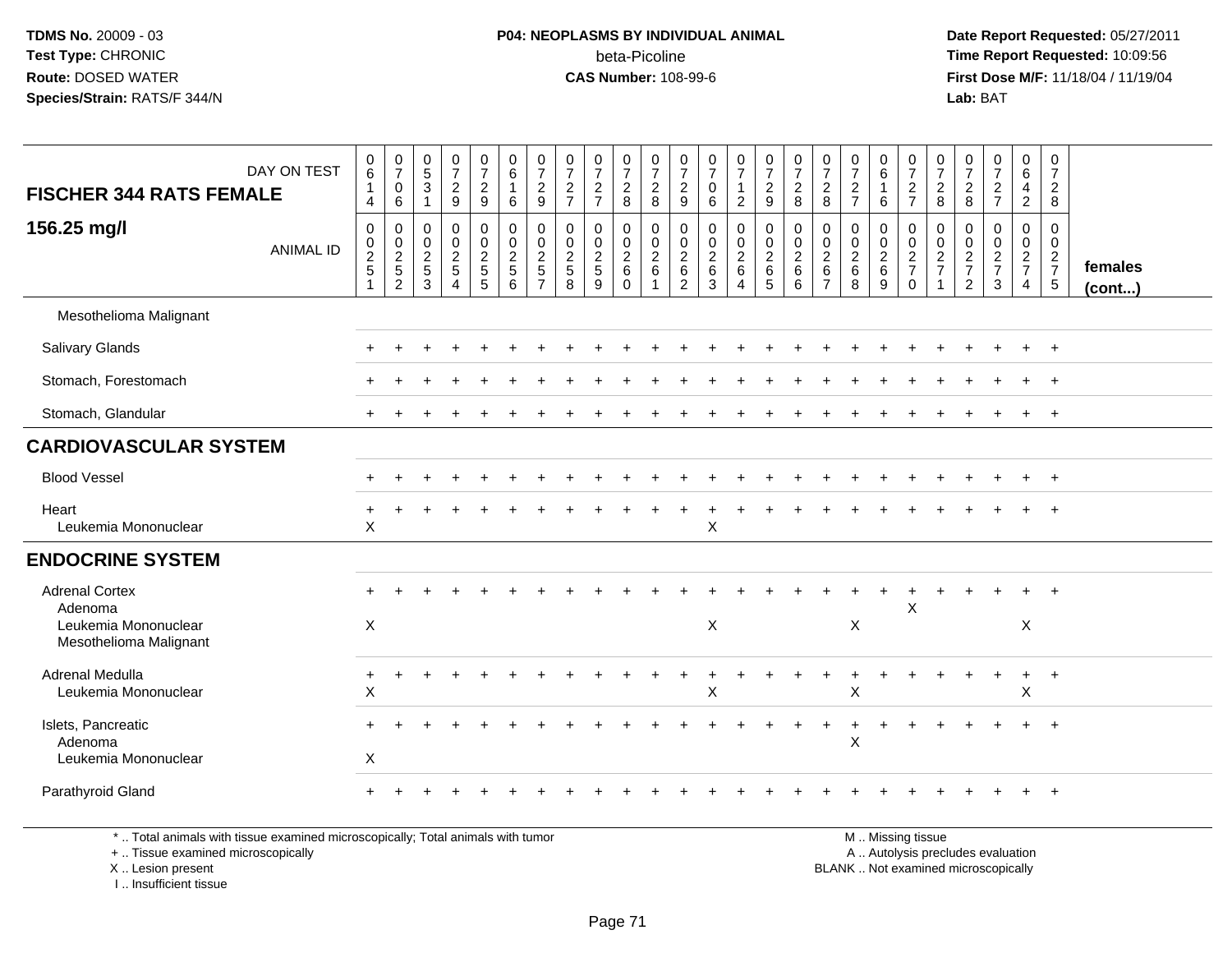#### **P04: NEOPLASMS BY INDIVIDUAL ANIMAL**beta-Picoline<br>CAS Number: 108-99-6

 **Date Report Requested:** 05/27/2011 **Time Report Requested:** 10:09:56 **First Dose M/F:** 11/18/04 / 11/19/04 Lab: BAT **Lab:** BAT

| DAY ON TEST<br><b>FISCHER 344 RATS FEMALE</b>                             | $\begin{matrix} 0 \\ 6 \end{matrix}$<br>$\mathbf{1}$<br>4 | $\frac{0}{7}$<br>$\pmb{0}$<br>$\,6$            | $\begin{array}{c} 0 \\ 5 \end{array}$<br>$\mathsf 3$<br>$\mathbf{1}$ | $\frac{0}{7}$<br>$\overline{c}$<br>9                                        | $\frac{0}{7}$<br>$\overline{2}$<br>$\boldsymbol{9}$ | $_{6}^{\rm 0}$<br>$\mathbf{1}$<br>6 | $\begin{array}{c} 0 \\ 7 \end{array}$<br>$\overline{c}$<br>9        | $\frac{0}{7}$<br>$\overline{c}$<br>$\overline{7}$ | $\frac{0}{7}$<br>$\sqrt{2}$<br>$\overline{7}$             | 0<br>$\overline{7}$<br>$\boldsymbol{2}$<br>$\bf 8$ | $\pmb{0}$<br>$\overline{7}$<br>$\overline{c}$<br>8     | $\frac{0}{7}$<br>$\boldsymbol{2}$<br>9 | $\frac{0}{7}$<br>$\mathbf 0$<br>$\,6$                | $\begin{smallmatrix}0\\7\end{smallmatrix}$<br>$\mathbf{1}$<br>$\sqrt{2}$ | $\frac{0}{7}$<br>$\overline{c}$<br>$9\,$ | $\frac{0}{7}$<br>$\overline{c}$<br>8         | 0<br>$\overline{7}$<br>$\overline{2}$<br>8                | $\frac{0}{7}$<br>$\sqrt{2}$<br>$\overline{7}$ | 0<br>$6\phantom{a}$<br>$\mathbf{1}$<br>$\,6\,$ | $\frac{0}{7}$<br>$\overline{c}$<br>$\overline{7}$              | $\frac{0}{7}$<br>$\sqrt{2}$<br>8                  | 0<br>$\overline{7}$<br>$\boldsymbol{2}$<br>8 | $\frac{0}{7}$<br>$\boldsymbol{2}$<br>$\overline{7}$ | $\pmb{0}$<br>$6\phantom{a}$<br>$\overline{4}$<br>$\overline{c}$ | $\mathbf 0$<br>$\boldsymbol{7}$<br>$\overline{c}$<br>8 |                   |
|---------------------------------------------------------------------------|-----------------------------------------------------------|------------------------------------------------|----------------------------------------------------------------------|-----------------------------------------------------------------------------|-----------------------------------------------------|-------------------------------------|---------------------------------------------------------------------|---------------------------------------------------|-----------------------------------------------------------|----------------------------------------------------|--------------------------------------------------------|----------------------------------------|------------------------------------------------------|--------------------------------------------------------------------------|------------------------------------------|----------------------------------------------|-----------------------------------------------------------|-----------------------------------------------|------------------------------------------------|----------------------------------------------------------------|---------------------------------------------------|----------------------------------------------|-----------------------------------------------------|-----------------------------------------------------------------|--------------------------------------------------------|-------------------|
| 156.25 mg/l<br><b>ANIMAL ID</b>                                           | $\mathbf 0$<br>$\begin{array}{c} 0 \\ 2 \\ 5 \end{array}$ | $\pmb{0}$<br>$\frac{0}{2}$<br>$\overline{2}$   | 0<br>0<br>$\boldsymbol{2}$<br>$\sqrt{5}$<br>3                        | $\mathbf 0$<br>$\mathbf 0$<br>$\overline{2}$<br>5<br>$\boldsymbol{\Lambda}$ | 0<br>0<br>$\frac{2}{5}$<br>5                        | 0<br>$\frac{0}{2}$<br>6             | $\mathbf 0$<br>$\mathbf 0$<br>$\overline{2}$<br>5<br>$\overline{7}$ | 0<br>0<br>$\boldsymbol{2}$<br>$\sqrt{5}$<br>8     | $\mathbf 0$<br>0<br>$\overline{2}$<br>$\overline{5}$<br>9 | 0<br>$\mathbf 0$<br>$\frac{2}{6}$<br>$\mathbf{0}$  | $\mathbf 0$<br>$\mathbf 0$<br>$\overline{2}$<br>6<br>1 | 0<br>$^{\rm 0}_{\rm 2}$<br>$\,6$<br>2  | 0<br>$\begin{array}{c} 0 \\ 2 \\ 6 \end{array}$<br>3 | $\pmb{0}$<br>$\frac{0}{2}$<br>$\boldsymbol{\Lambda}$                     | 0<br>$\frac{0}{2}$ 6<br>$\sqrt{5}$       | $\mathbf 0$<br>$\frac{0}{2}$<br>$\,6\,$<br>6 | 0<br>$\mathbf 0$<br>$\overline{2}$<br>6<br>$\overline{7}$ | 0<br>0<br>$\overline{2}$<br>$\,6\,$<br>8      | 0<br>0<br>$\boldsymbol{2}$<br>$\,6\,$<br>9     | 0<br>$\begin{array}{c} 0 \\ 2 \\ 7 \end{array}$<br>$\mathbf 0$ | 0<br>$\mathbf 0$<br>$\frac{2}{7}$<br>$\mathbf{1}$ | 0<br>0<br>$\frac{2}{7}$<br>$\overline{c}$    | 0<br>$\mathbf 0$<br>$\frac{2}{7}$<br>3              | 0<br>0<br>$\frac{2}{7}$<br>$\overline{4}$                       | 0<br>$\mathbf 0$<br>$rac{2}{7}$<br>$\sqrt{5}$          | females<br>(cont) |
| <b>Pituitary Gland</b><br>Leukemia Mononuclear<br>Pars Distalis, Adenoma  | $\ddot{}$<br>X                                            | $\ddot{}$<br>Χ                                 |                                                                      |                                                                             |                                                     | x x x x x                           |                                                                     |                                                   |                                                           |                                                    | $\mathsf{X}$                                           |                                        |                                                      | $X$ $X$                                                                  |                                          |                                              | $\mathsf X$                                               |                                               |                                                | X                                                              |                                                   | $\boldsymbol{\mathsf{X}}$                    |                                                     |                                                                 | $\ddot{}$                                              |                   |
| <b>Thyroid Gland</b><br>C-cell, Adenoma<br>C-cell, Carcinoma              |                                                           |                                                |                                                                      |                                                                             |                                                     |                                     |                                                                     |                                                   |                                                           | $\mathsf X$                                        |                                                        | Χ                                      |                                                      |                                                                          |                                          |                                              |                                                           |                                               |                                                | X                                                              |                                                   |                                              |                                                     | $+$                                                             | $+$                                                    |                   |
| <b>GENERAL BODY SYSTEM</b>                                                |                                                           |                                                |                                                                      |                                                                             |                                                     |                                     |                                                                     |                                                   |                                                           |                                                    |                                                        |                                        |                                                      |                                                                          |                                          |                                              |                                                           |                                               |                                                |                                                                |                                                   |                                              |                                                     |                                                                 |                                                        |                   |
| Peritoneum<br>Mesothelioma Malignant                                      |                                                           |                                                |                                                                      |                                                                             |                                                     |                                     |                                                                     |                                                   |                                                           |                                                    |                                                        |                                        |                                                      |                                                                          |                                          |                                              |                                                           |                                               |                                                |                                                                |                                                   |                                              |                                                     |                                                                 |                                                        |                   |
| <b>GENITAL SYSTEM</b>                                                     |                                                           |                                                |                                                                      |                                                                             |                                                     |                                     |                                                                     |                                                   |                                                           |                                                    |                                                        |                                        |                                                      |                                                                          |                                          |                                              |                                                           |                                               |                                                |                                                                |                                                   |                                              |                                                     |                                                                 |                                                        |                   |
| <b>Clitoral Gland</b><br>Adenoma<br>Carcinoma<br>Bilateral, Adenoma       | $\sf X$                                                   |                                                |                                                                      |                                                                             | $\sf X$                                             |                                     |                                                                     | X                                                 |                                                           | $\boldsymbol{\mathsf{X}}$                          |                                                        |                                        |                                                      |                                                                          |                                          | $\times$                                     |                                                           |                                               |                                                | $\mathsf X$                                                    | Χ                                                 |                                              |                                                     | $\ddot{}$                                                       | $\ddot{}$                                              |                   |
| Ovary<br>Granulosa Cell Tumor Malignant<br>Mesothelioma Malignant         |                                                           |                                                |                                                                      |                                                                             |                                                     |                                     |                                                                     |                                                   |                                                           |                                                    |                                                        |                                        |                                                      |                                                                          |                                          |                                              |                                                           | $\ddot{}$<br>X                                | $\ddot{}$                                      | $\ddot{}$                                                      |                                                   |                                              |                                                     | $+$                                                             | $+$                                                    |                   |
| Uterus<br>Leukemia Mononuclear<br>Mesothelioma Malignant<br>Polyp Stromal | +<br>$\mathsf{X}$                                         | $\div$                                         |                                                                      |                                                                             |                                                     |                                     | X                                                                   |                                                   | X                                                         |                                                    |                                                        | X                                      |                                                      |                                                                          | X X X                                    |                                              |                                                           | X                                             |                                                |                                                                |                                                   |                                              | X                                                   |                                                                 | $^{+}$                                                 |                   |
| Vagina<br>$\star$ . The final production of the state of $\star$          | $\ddot{}$                                                 | وبريه والإنزاد والمستنفرة المهما تربر بالمستمر |                                                                      |                                                                             |                                                     |                                     |                                                                     |                                                   |                                                           |                                                    |                                                        |                                        |                                                      |                                                                          |                                          |                                              |                                                           | $M = M_{\text{total}}$                        |                                                |                                                                |                                                   |                                              |                                                     |                                                                 |                                                        |                   |

\* .. Total animals with tissue examined microscopically; Total animals with tumor

+ .. Tissue examined microscopically

X .. Lesion present

I .. Insufficient tissue

 M .. Missing tissuey the contract of the contract of the contract of the contract of the contract of the contract of the contract of  $A$ . Autolysis precludes evaluation Lesion present BLANK .. Not examined microscopically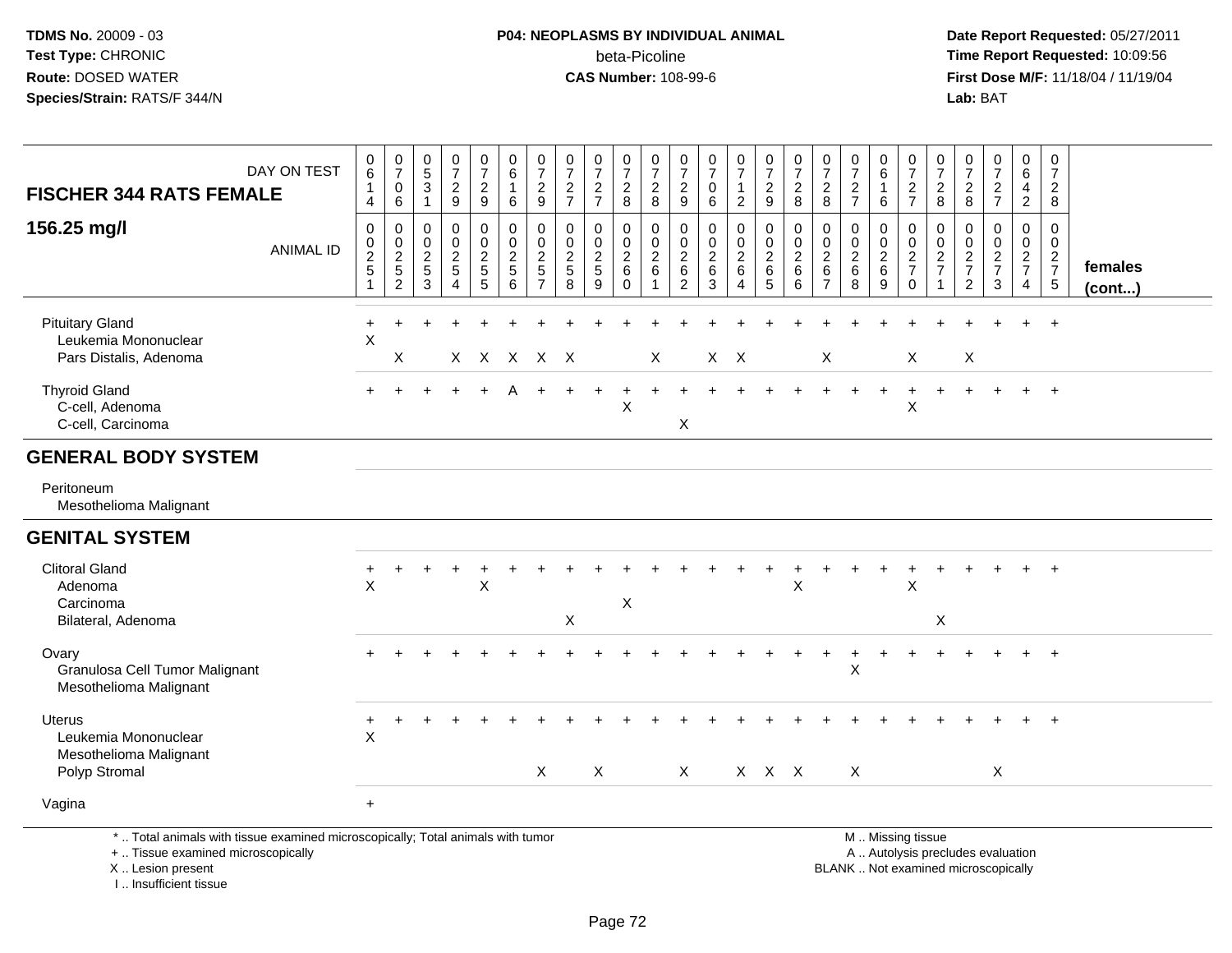# **P04: NEOPLASMS BY INDIVIDUAL ANIMAL**beta-Picoline<br>CAS Number: 108-99-6

| DAY ON TEST<br><b>FISCHER 344 RATS FEMALE</b>                                                                                                                       | $_{6}^{\rm 0}$<br>$\mathbf{1}$<br>4         | $\frac{0}{7}$<br>$\pmb{0}$<br>6                                                      | 0<br>$\sqrt{5}$<br>$\mathbf{3}$<br>$\mathbf{1}$        | $\frac{0}{7}$<br>$\boldsymbol{2}$<br>$9\,$                     | $\frac{0}{7}$<br>$\overline{c}$<br>9                    | $\mathbf 0$<br>$\,6\,$<br>$\overline{1}$<br>6            | 0<br>$\overline{7}$<br>$\overline{c}$<br>9                | $\frac{0}{7}$<br>$\overline{c}$<br>$\overline{7}$                           | $\frac{0}{7}$<br>$\boldsymbol{2}$<br>$\overline{7}$ | $\frac{0}{7}$<br>$\overline{c}$<br>8                         | $\frac{0}{7}$<br>$\sqrt{2}$<br>8                                    | $\frac{0}{7}$<br>$\overline{2}$<br>$\boldsymbol{9}$ | $\frac{0}{7}$<br>$\mathbf 0$<br>6                            | $\frac{0}{7}$<br>$\overline{2}$                                           | $\frac{0}{7}$<br>$\overline{c}$<br>$\boldsymbol{9}$                     | $\begin{array}{c} 0 \\ 7 \end{array}$<br>$\boldsymbol{2}$<br>8 | $\begin{array}{c} 0 \\ 7 \end{array}$<br>$\overline{c}$<br>8 | $\frac{0}{7}$<br>$\sqrt{2}$<br>$\overline{7}$          | $_{6}^{\rm 0}$<br>-1<br>6                    | $\begin{array}{c} 0 \\ 7 \end{array}$<br>$\frac{2}{7}$     | 0<br>$\overline{7}$<br>$\overline{c}$<br>8        | $\frac{0}{7}$<br>$\overline{c}$<br>8                        | $\frac{0}{7}$<br>$\overline{c}$<br>$\overline{7}$                        | $\begin{array}{c} 0 \\ 6 \end{array}$<br>4<br>$\overline{2}$  | $\frac{0}{7}$<br>$\overline{c}$<br>8                           |                   |
|---------------------------------------------------------------------------------------------------------------------------------------------------------------------|---------------------------------------------|--------------------------------------------------------------------------------------|--------------------------------------------------------|----------------------------------------------------------------|---------------------------------------------------------|----------------------------------------------------------|-----------------------------------------------------------|-----------------------------------------------------------------------------|-----------------------------------------------------|--------------------------------------------------------------|---------------------------------------------------------------------|-----------------------------------------------------|--------------------------------------------------------------|---------------------------------------------------------------------------|-------------------------------------------------------------------------|----------------------------------------------------------------|--------------------------------------------------------------|--------------------------------------------------------|----------------------------------------------|------------------------------------------------------------|---------------------------------------------------|-------------------------------------------------------------|--------------------------------------------------------------------------|---------------------------------------------------------------|----------------------------------------------------------------|-------------------|
| 156.25 mg/l<br><b>ANIMAL ID</b>                                                                                                                                     | 0<br>$_2^0$<br>$\sqrt{5}$<br>$\overline{1}$ | $\mathbf 0$<br>$\mathsf{O}\xspace$<br>$\overline{2}$<br>$\sqrt{5}$<br>$\overline{2}$ | $\mathbf{0}$<br>0<br>$\overline{2}$<br>$\sqrt{5}$<br>3 | 0<br>$\mathbf 0$<br>$\sqrt{2}$<br>$\sqrt{5}$<br>$\overline{4}$ | 0<br>$\mathbf 0$<br>$\boldsymbol{2}$<br>$\sqrt{5}$<br>5 | $\Omega$<br>$\mathbf 0$<br>$\sqrt{2}$<br>$\sqrt{5}$<br>6 | 0<br>$\mathbf 0$<br>$\overline{c}$<br>5<br>$\overline{7}$ | $\mathbf 0$<br>$\mathsf{O}\xspace$<br>$\overline{2}$<br>$\overline{5}$<br>8 | $\Omega$<br>$\mathbf 0$<br>$\overline{2}$<br>5<br>9 | 0<br>$\mathbf 0$<br>$\overline{2}$<br>$\,6\,$<br>$\mathbf 0$ | $\mathbf 0$<br>$\mathsf 0$<br>$\sqrt{2}$<br>$\,6\,$<br>$\mathbf{1}$ | 0<br>0<br>$\overline{2}$<br>$\,6\,$<br>2            | $\mathbf 0$<br>$\mathbf 0$<br>$\overline{2}$<br>$\,6\,$<br>3 | $\mathbf 0$<br>$\mathsf 0$<br>$\overline{c}$<br>$\,6\,$<br>$\overline{4}$ | $\mathbf 0$<br>$\mathbf 0$<br>$\boldsymbol{2}$<br>$\,6\,$<br>$\sqrt{5}$ | $\mathbf 0$<br>$\mathsf 0$<br>$\overline{c}$<br>6<br>6         | 0<br>0<br>$\overline{2}$<br>$\,6\,$<br>$\overline{7}$        | $\mathbf 0$<br>$\pmb{0}$<br>$\sqrt{2}$<br>$\,6\,$<br>8 | 0<br>$\mathbf 0$<br>$\sqrt{2}$<br>$\,6$<br>9 | $\mathbf 0$<br>$\mathbf 0$<br>$\frac{2}{7}$<br>$\mathbf 0$ | $\Omega$<br>0<br>$\overline{c}$<br>$\overline{7}$ | 0<br>$\mathsf{O}\xspace$<br>$\frac{2}{7}$<br>$\overline{2}$ | $\mathbf 0$<br>$\mathsf{O}$<br>$\overline{c}$<br>$\overline{7}$<br>3     | $\mathbf 0$<br>$\mathbf 0$<br>$\frac{2}{7}$<br>$\overline{4}$ | $\mathbf 0$<br>$\mathbf 0$<br>$\frac{2}{7}$<br>$5\phantom{.0}$ | females<br>(cont) |
| Polyp                                                                                                                                                               | X                                           |                                                                                      |                                                        |                                                                |                                                         |                                                          |                                                           |                                                                             |                                                     |                                                              |                                                                     |                                                     |                                                              |                                                                           |                                                                         |                                                                |                                                              |                                                        |                                              |                                                            |                                                   |                                                             |                                                                          |                                                               |                                                                |                   |
| <b>HEMATOPOIETIC SYSTEM</b>                                                                                                                                         |                                             |                                                                                      |                                                        |                                                                |                                                         |                                                          |                                                           |                                                                             |                                                     |                                                              |                                                                     |                                                     |                                                              |                                                                           |                                                                         |                                                                |                                                              |                                                        |                                              |                                                            |                                                   |                                                             |                                                                          |                                                               |                                                                |                   |
| <b>Bone Marrow</b><br>Leukemia Mononuclear                                                                                                                          | $\div$<br>X                                 |                                                                                      |                                                        |                                                                |                                                         |                                                          |                                                           |                                                                             |                                                     |                                                              |                                                                     |                                                     | X                                                            |                                                                           |                                                                         |                                                                |                                                              | X                                                      |                                              |                                                            |                                                   |                                                             | $\ddot{}$                                                                | $\ddot{}$<br>X                                                | $+$                                                            |                   |
| Lymph Node                                                                                                                                                          | $\ddot{}$                                   |                                                                                      |                                                        |                                                                |                                                         |                                                          |                                                           |                                                                             |                                                     |                                                              |                                                                     |                                                     |                                                              |                                                                           |                                                                         |                                                                |                                                              |                                                        | $\ddot{}$                                    |                                                            |                                                   |                                                             |                                                                          | $+$                                                           |                                                                |                   |
| Mediastinal, Leukemia Mononuclear<br>Mediastinal, Pancreatic, Leukemia<br>Mononuclear<br>Pancreatic, Leukemia Mononuclear                                           | $\sf X$                                     |                                                                                      |                                                        |                                                                |                                                         |                                                          |                                                           |                                                                             |                                                     |                                                              |                                                                     |                                                     |                                                              |                                                                           |                                                                         |                                                                |                                                              |                                                        | X                                            |                                                            |                                                   |                                                             |                                                                          | X                                                             |                                                                |                   |
|                                                                                                                                                                     |                                             |                                                                                      |                                                        |                                                                |                                                         |                                                          |                                                           |                                                                             |                                                     |                                                              |                                                                     |                                                     |                                                              |                                                                           |                                                                         |                                                                |                                                              |                                                        |                                              |                                                            |                                                   |                                                             |                                                                          |                                                               |                                                                |                   |
| Lymph Node, Mandibular                                                                                                                                              | M                                           | M                                                                                    | м                                                      | M                                                              | M                                                       | M                                                        | M                                                         |                                                                             | M M M M M M M M M M M M                             |                                                              |                                                                     |                                                     |                                                              |                                                                           |                                                                         |                                                                |                                                              |                                                        |                                              |                                                            | M                                                 |                                                             | M M                                                                      | M M                                                           |                                                                |                   |
| Lymph Node, Mesenteric<br>Leukemia Mononuclear<br>Mesothelioma Malignant                                                                                            | $\ddot{}$<br>$\times$                       | $\div$                                                                               |                                                        |                                                                |                                                         |                                                          |                                                           |                                                                             |                                                     |                                                              |                                                                     |                                                     |                                                              |                                                                           |                                                                         |                                                                |                                                              | $\ddot{}$                                              | $\ddot{}$<br>X                               |                                                            |                                                   |                                                             | $\ddot{}$                                                                | $+$<br>X                                                      | $+$                                                            |                   |
| Spleen<br>Leukemia Mononuclear<br>Mesothelioma Malignant                                                                                                            | $\div$<br>X                                 |                                                                                      |                                                        |                                                                |                                                         |                                                          |                                                           |                                                                             |                                                     | X                                                            | $\sf X$                                                             |                                                     | $\mathsf{X}$                                                 | $\times$                                                                  |                                                                         |                                                                |                                                              | X                                                      | $\boldsymbol{\mathsf{X}}$                    |                                                            | X                                                 |                                                             |                                                                          | X                                                             | $+$                                                            |                   |
| Thymus<br>Leukemia Mononuclear                                                                                                                                      |                                             |                                                                                      |                                                        |                                                                |                                                         |                                                          |                                                           |                                                                             |                                                     |                                                              |                                                                     |                                                     |                                                              |                                                                           |                                                                         |                                                                |                                                              |                                                        |                                              |                                                            |                                                   |                                                             |                                                                          | $\ddot{}$<br>X                                                | $+$                                                            |                   |
| <b>INTEGUMENTARY SYSTEM</b>                                                                                                                                         |                                             |                                                                                      |                                                        |                                                                |                                                         |                                                          |                                                           |                                                                             |                                                     |                                                              |                                                                     |                                                     |                                                              |                                                                           |                                                                         |                                                                |                                                              |                                                        |                                              |                                                            |                                                   |                                                             |                                                                          |                                                               |                                                                |                   |
| <b>Mammary Gland</b><br>Fibroadenoma                                                                                                                                |                                             |                                                                                      |                                                        |                                                                | $\sf X$                                                 |                                                          |                                                           |                                                                             |                                                     | X                                                            |                                                                     | $\mathsf{X}$                                        |                                                              |                                                                           | $\pmb{\times}$                                                          | $\mathsf{X}$                                                   | $\pmb{\times}$                                               |                                                        |                                              |                                                            | $\mathsf{X}$                                      |                                                             |                                                                          |                                                               | $+$                                                            |                   |
| Fibroadenoma, Multiple                                                                                                                                              |                                             | X                                                                                    |                                                        | X                                                              |                                                         |                                                          |                                                           | $X$ $X$ $X$                                                                 |                                                     |                                                              |                                                                     |                                                     |                                                              | X                                                                         |                                                                         |                                                                |                                                              | X                                                      |                                              |                                                            |                                                   | $\times$                                                    |                                                                          |                                                               | $X$ $X$                                                        |                   |
| *  Total animals with tissue examined microscopically; Total animals with tumor<br>+  Tissue examined microscopically<br>X  Lesion present<br>I Insufficient tissue |                                             |                                                                                      |                                                        |                                                                |                                                         |                                                          |                                                           |                                                                             |                                                     |                                                              |                                                                     |                                                     |                                                              |                                                                           |                                                                         |                                                                |                                                              |                                                        |                                              | M  Missing tissue                                          |                                                   |                                                             | A  Autolysis precludes evaluation<br>BLANK  Not examined microscopically |                                                               |                                                                |                   |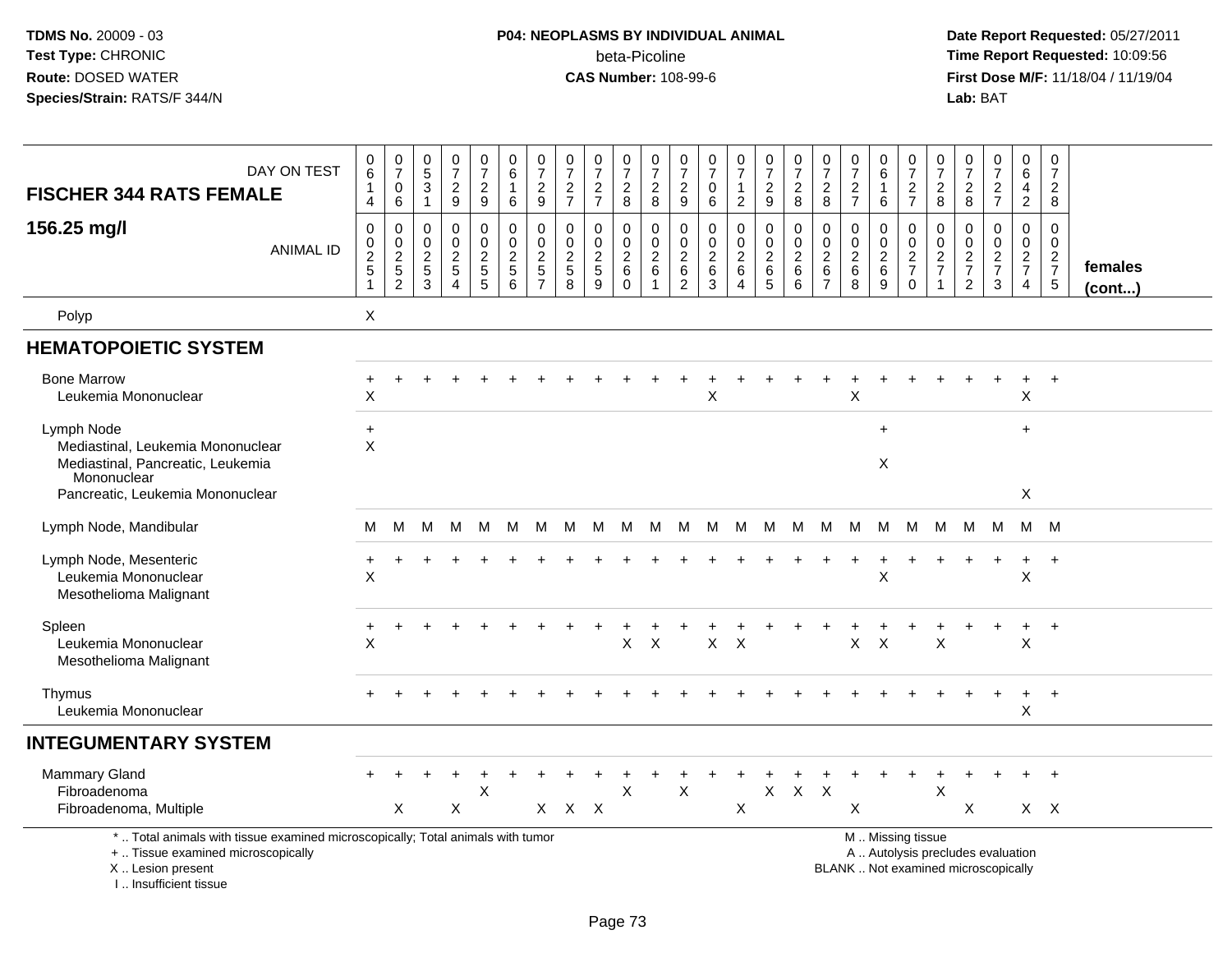| DAY ON TEST<br><b>FISCHER 344 RATS FEMALE</b>                                                                                                                       | 0<br>$6\overline{6}$<br>$\mathbf{1}$<br>$\overline{4}$ | $\begin{array}{c} 0 \\ 7 \end{array}$<br>$\pmb{0}$<br>$\,6$      | $\pmb{0}$<br>$\overline{5}$<br>$\mathsf 3$<br>$\overline{1}$          | $\begin{array}{c} 0 \\ 7 \end{array}$<br>$\frac{2}{9}$           | 0<br>$\overline{7}$<br>$\overline{c}$<br>9      | 0<br>$\,6\,$<br>1<br>6                                            | $\frac{0}{7}$<br>$\overline{c}$<br>9                       | 0<br>$\overline{7}$<br>$\frac{2}{7}$                              | $\begin{array}{c} 0 \\ 7 \end{array}$<br>$\frac{2}{7}$              | $\boldsymbol{0}$<br>$\overline{7}$<br>$_{\rm 8}^2$                 | 0<br>$\overline{7}$<br>$\sqrt{2}$<br>8                  | 0<br>$\overline{7}$<br>$\overline{c}$<br>9                              | 0<br>$\overline{7}$<br>$\pmb{0}$<br>$\,6\,$    | $\frac{0}{7}$<br>$\mathbf{1}$<br>$\overline{2}$              | $\frac{0}{7}$<br>$\overline{c}$<br>9           | $\frac{0}{7}$<br>$\sqrt{2}$<br>8                             | $\frac{0}{7}$<br>$\frac{2}{8}$                  | $\pmb{0}$<br>$\overline{7}$<br>$\frac{2}{7}$       | 0<br>6<br>6                             | $\frac{0}{7}$<br>$\frac{2}{7}$            | 0<br>$\overline{7}$<br>$\overline{c}$<br>8 | 0<br>$\overline{7}$<br>$_{8}^2$                     | $\begin{smallmatrix}0\\7\end{smallmatrix}$<br>$\frac{2}{7}$              | 0<br>6<br>$\overline{\mathbf{4}}$<br>$\overline{2}$ | 0<br>$\overline{7}$<br>$\boldsymbol{2}$<br>8               |                         |
|---------------------------------------------------------------------------------------------------------------------------------------------------------------------|--------------------------------------------------------|------------------------------------------------------------------|-----------------------------------------------------------------------|------------------------------------------------------------------|-------------------------------------------------|-------------------------------------------------------------------|------------------------------------------------------------|-------------------------------------------------------------------|---------------------------------------------------------------------|--------------------------------------------------------------------|---------------------------------------------------------|-------------------------------------------------------------------------|------------------------------------------------|--------------------------------------------------------------|------------------------------------------------|--------------------------------------------------------------|-------------------------------------------------|----------------------------------------------------|-----------------------------------------|-------------------------------------------|--------------------------------------------|-----------------------------------------------------|--------------------------------------------------------------------------|-----------------------------------------------------|------------------------------------------------------------|-------------------------|
| 156.25 mg/l<br><b>ANIMAL ID</b>                                                                                                                                     | $\mathbf 0$<br>$\frac{0}{2}$<br>-1                     | $\boldsymbol{0}$<br>$\pmb{0}$<br>$\frac{2}{5}$<br>$\overline{2}$ | $\mathbf 0$<br>$\mathbf 0$<br>$\boldsymbol{2}$<br>$\overline{5}$<br>3 | $\mathbf 0$<br>$\pmb{0}$<br>$\sqrt{2}$<br>$\sqrt{5}$<br>$\Delta$ | 0<br>$\mathbf 0$<br>$\frac{2}{5}$<br>$\sqrt{5}$ | $\mathbf 0$<br>$\mathbf 0$<br>$\boldsymbol{2}$<br>$\sqrt{5}$<br>6 | 0<br>0<br>$\boldsymbol{2}$<br>$\sqrt{5}$<br>$\overline{7}$ | $\mathbf 0$<br>$\mathbf 0$<br>$\boldsymbol{2}$<br>$\sqrt{5}$<br>8 | $\mathbf 0$<br>$\mathbf 0$<br>$\overline{c}$<br>$\overline{5}$<br>9 | $\mathbf 0$<br>$\mathsf{O}\xspace$<br>$^2\phantom{1}6$<br>$\Omega$ | 0<br>$\mathbf 0$<br>$\overline{2}$<br>6<br>$\mathbf{1}$ | $\mathbf 0$<br>0<br>$\overline{c}$<br>$6\phantom{1}6$<br>$\overline{c}$ | 0<br>$\mathbf 0$<br>$\boldsymbol{2}$<br>6<br>3 | 0<br>$\overline{0}$<br>$\overline{c}$<br>6<br>$\overline{4}$ | 0<br>$\ddot{\mathbf{0}}$<br>$\frac{2}{6}$<br>5 | $\pmb{0}$<br>$\ddot{\mathbf{0}}$<br>$\frac{2}{6}$<br>$\,6\,$ | 0<br>0<br>$\overline{c}$<br>6<br>$\overline{7}$ | $\mathbf 0$<br>$\mathbf 0$<br>$\sqrt{2}$<br>6<br>8 | 0<br>$\mathbf 0$<br>$^{\,2}_{\,6}$<br>9 | 0<br>$\frac{0}{2}$<br>$\mathsf{O}\xspace$ | 0<br>$\mathbf 0$<br>$\frac{2}{7}$<br>1     | $\mathbf 0$<br>0<br>$\frac{2}{7}$<br>$\overline{2}$ | $\mathbf 0$<br>$\mathsf{O}\xspace$<br>$\frac{2}{7}$<br>$\mathbf{3}$      | 0<br>$\mathbf 0$<br>$rac{2}{7}$<br>$\overline{4}$   | $\Omega$<br>$\mathbf 0$<br>$\frac{2}{7}$<br>$\overline{5}$ | females<br>$($ cont $)$ |
| Skin<br>Subcutaneous Tissue, Fibroma<br>Subcutaneous Tissue, Fibrosarcoma                                                                                           |                                                        |                                                                  |                                                                       |                                                                  |                                                 |                                                                   |                                                            |                                                                   |                                                                     |                                                                    |                                                         |                                                                         |                                                |                                                              |                                                |                                                              |                                                 |                                                    |                                         |                                           | Χ                                          | X                                                   |                                                                          | $+$                                                 | $+$                                                        |                         |
| <b>MUSCULOSKELETAL SYSTEM</b>                                                                                                                                       |                                                        |                                                                  |                                                                       |                                                                  |                                                 |                                                                   |                                                            |                                                                   |                                                                     |                                                                    |                                                         |                                                                         |                                                |                                                              |                                                |                                                              |                                                 |                                                    |                                         |                                           |                                            |                                                     |                                                                          |                                                     |                                                            |                         |
| <b>Bone</b>                                                                                                                                                         |                                                        |                                                                  |                                                                       |                                                                  |                                                 |                                                                   |                                                            |                                                                   |                                                                     |                                                                    |                                                         |                                                                         |                                                |                                                              |                                                |                                                              |                                                 |                                                    |                                         |                                           |                                            |                                                     |                                                                          |                                                     | $\overline{+}$                                             |                         |
| <b>Skeletal Muscle</b><br>Mesothelioma Malignant                                                                                                                    |                                                        |                                                                  |                                                                       |                                                                  |                                                 |                                                                   |                                                            |                                                                   |                                                                     |                                                                    |                                                         |                                                                         |                                                |                                                              |                                                |                                                              |                                                 |                                                    |                                         |                                           |                                            |                                                     |                                                                          |                                                     |                                                            |                         |
| <b>NERVOUS SYSTEM</b>                                                                                                                                               |                                                        |                                                                  |                                                                       |                                                                  |                                                 |                                                                   |                                                            |                                                                   |                                                                     |                                                                    |                                                         |                                                                         |                                                |                                                              |                                                |                                                              |                                                 |                                                    |                                         |                                           |                                            |                                                     |                                                                          |                                                     |                                                            |                         |
| <b>Brain</b><br>Leukemia Mononuclear                                                                                                                                | $\ddot{}$<br>$\pmb{\times}$                            | $\ddot{}$                                                        |                                                                       |                                                                  |                                                 |                                                                   |                                                            |                                                                   |                                                                     |                                                                    |                                                         |                                                                         | Χ                                              |                                                              |                                                |                                                              |                                                 |                                                    |                                         |                                           |                                            |                                                     |                                                                          |                                                     | $+$                                                        |                         |
| <b>RESPIRATORY SYSTEM</b>                                                                                                                                           |                                                        |                                                                  |                                                                       |                                                                  |                                                 |                                                                   |                                                            |                                                                   |                                                                     |                                                                    |                                                         |                                                                         |                                                |                                                              |                                                |                                                              |                                                 |                                                    |                                         |                                           |                                            |                                                     |                                                                          |                                                     |                                                            |                         |
| Lung<br>Alveolar/Bronchiolar Adenoma<br>Alveolar/Bronchiolar Carcinoma                                                                                              |                                                        |                                                                  |                                                                       |                                                                  |                                                 | $\times$                                                          |                                                            |                                                                   |                                                                     |                                                                    |                                                         | $\boldsymbol{\mathsf{X}}$                                               |                                                |                                                              |                                                |                                                              | X                                               |                                                    |                                         |                                           |                                            |                                                     |                                                                          |                                                     |                                                            |                         |
| Leukemia Mononuclear                                                                                                                                                | X                                                      |                                                                  |                                                                       |                                                                  |                                                 |                                                                   |                                                            |                                                                   |                                                                     |                                                                    |                                                         |                                                                         |                                                | $X$ $X$                                                      |                                                |                                                              |                                                 | $\mathsf{X}$                                       |                                         |                                           | X                                          |                                                     |                                                                          | X                                                   |                                                            |                         |
| Nose                                                                                                                                                                |                                                        |                                                                  |                                                                       |                                                                  |                                                 |                                                                   |                                                            |                                                                   |                                                                     |                                                                    |                                                         |                                                                         |                                                |                                                              |                                                |                                                              |                                                 |                                                    |                                         |                                           |                                            |                                                     |                                                                          | $\ddot{}$                                           | $\overline{+}$                                             |                         |
| Trachea                                                                                                                                                             |                                                        |                                                                  |                                                                       |                                                                  |                                                 |                                                                   |                                                            |                                                                   |                                                                     |                                                                    |                                                         |                                                                         |                                                |                                                              |                                                |                                                              |                                                 |                                                    |                                         |                                           |                                            |                                                     |                                                                          |                                                     | $\overline{+}$                                             |                         |
| <b>SPECIAL SENSES SYSTEM</b>                                                                                                                                        |                                                        |                                                                  |                                                                       |                                                                  |                                                 |                                                                   |                                                            |                                                                   |                                                                     |                                                                    |                                                         |                                                                         |                                                |                                                              |                                                |                                                              |                                                 |                                                    |                                         |                                           |                                            |                                                     |                                                                          |                                                     |                                                            |                         |
| Eye                                                                                                                                                                 |                                                        |                                                                  |                                                                       |                                                                  |                                                 |                                                                   |                                                            |                                                                   |                                                                     |                                                                    |                                                         |                                                                         |                                                |                                                              |                                                |                                                              |                                                 |                                                    |                                         |                                           |                                            |                                                     |                                                                          | $\ddot{}$                                           | $^{+}$                                                     |                         |
| *  Total animals with tissue examined microscopically; Total animals with tumor<br>+  Tissue examined microscopically<br>X  Lesion present<br>I Insufficient tissue |                                                        |                                                                  |                                                                       |                                                                  |                                                 |                                                                   |                                                            |                                                                   |                                                                     |                                                                    |                                                         |                                                                         |                                                |                                                              |                                                |                                                              |                                                 | M  Missing tissue                                  |                                         |                                           |                                            |                                                     | A  Autolysis precludes evaluation<br>BLANK  Not examined microscopically |                                                     |                                                            |                         |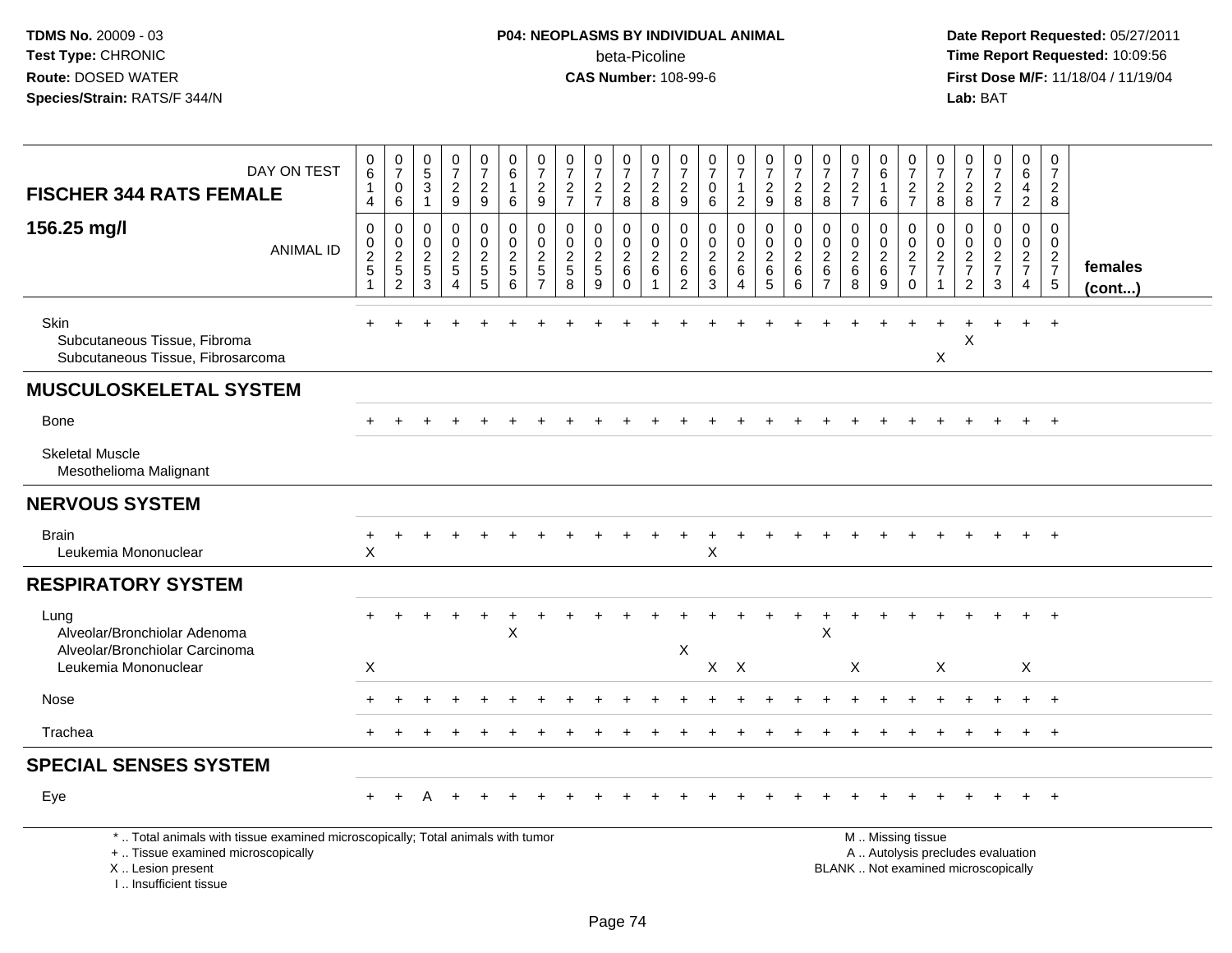### **P04: NEOPLASMS BY INDIVIDUAL ANIMAL**beta-Picoline<br>CAS Number: 108-99-6

 **Date Report Requested:** 05/27/2011 **Time Report Requested:** 10:09:56 **First Dose M/F:** 11/18/04 / 11/19/04<br>**Lab:** BAT **Lab:** BAT

| <b>FISCHER 344 RATS FEMALE</b>                                                    | DAY ON TEST | $\pmb{0}$<br>$\,6\,$<br>$\mathbf{1}$<br>$\overline{4}$         | $\frac{0}{7}$<br>0<br>6                    | $\begin{smallmatrix}0\0\5\end{smallmatrix}$<br>$\sqrt{3}$   | $\frac{0}{7}$<br>$\overline{c}$<br>9                 | $\frac{0}{7}$<br>$\overline{c}$<br>9 | $\begin{array}{c} 0 \\ 6 \end{array}$<br>$\overline{1}$<br>6 | $\frac{0}{7}$<br>$\sqrt{2}$<br>$\boldsymbol{9}$     | $\frac{0}{7}$<br>$\boldsymbol{2}$<br>$\overline{7}$                  | $\frac{0}{7}$<br>$\overline{c}$<br>$\overline{ }$ | $\frac{0}{7}$<br>$\frac{2}{8}$ | $\frac{0}{7}$<br>$\begin{array}{c} 2 \\ 8 \end{array}$ | $\frac{0}{7}$<br>$\overline{c}$<br>9           | $\begin{smallmatrix}0\\7\end{smallmatrix}$<br>$\pmb{0}$<br>6 | $\frac{0}{7}$<br>$\overline{2}$          | $\frac{0}{7}$<br>9      | $\frac{0}{7}$<br>$\frac{2}{8}$             | 0<br>$\overline{7}$<br>$\overline{\mathbf{c}}$<br>8 | $\frac{0}{7}$<br>$\sqrt{2}$<br>$\overline{ }$                 | $0\over 6$<br>6                    | $\begin{array}{c} 0 \\ 7 \\ 2 \end{array}$<br>$\overline{7}$            | 0<br>$\overline{7}$<br>$\overline{\mathbf{c}}$<br>8 | $\frac{0}{7}$<br>$\boldsymbol{2}$<br>8                    | $\frac{0}{7}$<br>$\boldsymbol{2}$<br>$\overline{ }$ | 0<br>6<br>$\overline{a}$<br>$\overline{2}$                             | 0<br>$\overline{7}$<br>$\boldsymbol{2}$<br>8             |                   |
|-----------------------------------------------------------------------------------|-------------|----------------------------------------------------------------|--------------------------------------------|-------------------------------------------------------------|------------------------------------------------------|--------------------------------------|--------------------------------------------------------------|-----------------------------------------------------|----------------------------------------------------------------------|---------------------------------------------------|--------------------------------|--------------------------------------------------------|------------------------------------------------|--------------------------------------------------------------|------------------------------------------|-------------------------|--------------------------------------------|-----------------------------------------------------|---------------------------------------------------------------|------------------------------------|-------------------------------------------------------------------------|-----------------------------------------------------|-----------------------------------------------------------|-----------------------------------------------------|------------------------------------------------------------------------|----------------------------------------------------------|-------------------|
| 156.25 mg/l                                                                       | ANIMAL ID   | 0<br>$\,0\,$<br>$\overline{2}$<br>$\sqrt{5}$<br>$\overline{A}$ | 0<br>$\pmb{0}$<br>$\overline{c}$<br>5<br>2 | 0<br>$\begin{smallmatrix} 0\\2 \end{smallmatrix}$<br>5<br>3 | $\mathbf 0$<br>$\pmb{0}$<br>$\overline{c}$<br>5<br>4 | 0<br>0<br>$\overline{a}$<br>5<br>5   | $_{\rm 0}^{\rm 0}$<br>$\boldsymbol{2}$<br>$\,$ 5 $\,$<br>6   | 0<br>$\pmb{0}$<br>$\sqrt{2}$<br>5<br>$\overline{ }$ | $\boldsymbol{0}$<br>$\pmb{0}$<br>$\boldsymbol{2}$<br>$\sqrt{5}$<br>8 | 0<br>0<br>$\frac{2}{5}$<br>9                      | 0<br>$_2^0$<br>6<br>$\Omega$   | 0<br>$\mathbf 0$<br>$\boldsymbol{2}$<br>$\,6\,$        | $\mathbf 0$<br>$\frac{0}{2}$<br>$\overline{2}$ | $\pmb{0}$<br>$\frac{0}{2}$<br>$\,6\,$<br>3                   | 0<br>0<br>$\overline{a}$<br>$\,6\,$<br>4 | 0<br>$\frac{0}{2}$<br>5 | 0<br>$\pmb{0}$<br>$\overline{c}$<br>6<br>6 | 0<br>0<br>$\overline{c}$<br>6                       | $\pmb{0}$<br>$\mathop{2}\limits^{\mathbb{O}}$<br>$\,6\,$<br>8 | 0<br>0<br>$\overline{2}$<br>6<br>9 | $\begin{matrix} 0 \\ 0 \\ 2 \end{matrix}$<br>$\overline{7}$<br>$\Omega$ | 0<br>0<br>$\overline{\mathbf{c}}$<br>$\overline{ }$ | 0<br>$\boldsymbol{2}$<br>$\overline{7}$<br>$\overline{2}$ | 0<br>0<br>$\overline{c}$<br>$\overline{ }$<br>3     | 0<br>$\mathbf 0$<br>$\overline{c}$<br>$\overline{7}$<br>$\overline{4}$ | 0<br>0<br>$\overline{c}$<br>$\overline{7}$<br>$\sqrt{5}$ | females<br>(cont) |
| Harderian Gland                                                                   |             |                                                                |                                            |                                                             |                                                      |                                      |                                                              |                                                     |                                                                      |                                                   |                                |                                                        |                                                |                                                              |                                          |                         |                                            |                                                     |                                                               |                                    |                                                                         |                                                     |                                                           |                                                     | $\pm$                                                                  | $+$                                                      |                   |
| <b>URINARY SYSTEM</b>                                                             |             |                                                                |                                            |                                                             |                                                      |                                      |                                                              |                                                     |                                                                      |                                                   |                                |                                                        |                                                |                                                              |                                          |                         |                                            |                                                     |                                                               |                                    |                                                                         |                                                     |                                                           |                                                     |                                                                        |                                                          |                   |
| Kidney<br>Leukemia Mononuclear<br>Mesothelioma Malignant<br>Renal Tubule, Adenoma |             | X                                                              |                                            |                                                             |                                                      |                                      |                                                              |                                                     |                                                                      |                                                   |                                |                                                        |                                                | Χ                                                            |                                          | X                       |                                            |                                                     | X                                                             |                                    |                                                                         |                                                     |                                                           | $\ddot{}$                                           | $+$<br>X                                                               | $+$                                                      |                   |
| <b>Urinary Bladder</b><br>Leukemia Mononuclear<br>Mesothelioma Malignant          |             | X                                                              |                                            |                                                             |                                                      |                                      |                                                              |                                                     |                                                                      |                                                   |                                |                                                        |                                                |                                                              |                                          |                         |                                            |                                                     |                                                               |                                    |                                                                         |                                                     |                                                           |                                                     |                                                                        | $+$                                                      |                   |
| <b>SYSTEMIC LESIONS</b>                                                           |             |                                                                |                                            |                                                             |                                                      |                                      |                                                              |                                                     |                                                                      |                                                   |                                |                                                        |                                                |                                                              |                                          |                         |                                            |                                                     |                                                               |                                    |                                                                         |                                                     |                                                           |                                                     |                                                                        |                                                          |                   |
| Multiple Organ<br>Leukemia Mononuclear<br>Mesothelioma Malignant                  |             | X                                                              |                                            |                                                             |                                                      |                                      |                                                              |                                                     |                                                                      |                                                   | X.                             | $\mathsf{X}$                                           |                                                | $\times$                                                     | $\boldsymbol{\mathsf{X}}$                |                         |                                            |                                                     | X.                                                            | X                                  |                                                                         | X                                                   |                                                           |                                                     | $+$<br>X                                                               | $+$                                                      |                   |

+ .. Tissue examined microscopically

X .. Lesion present

I .. Insufficient tissue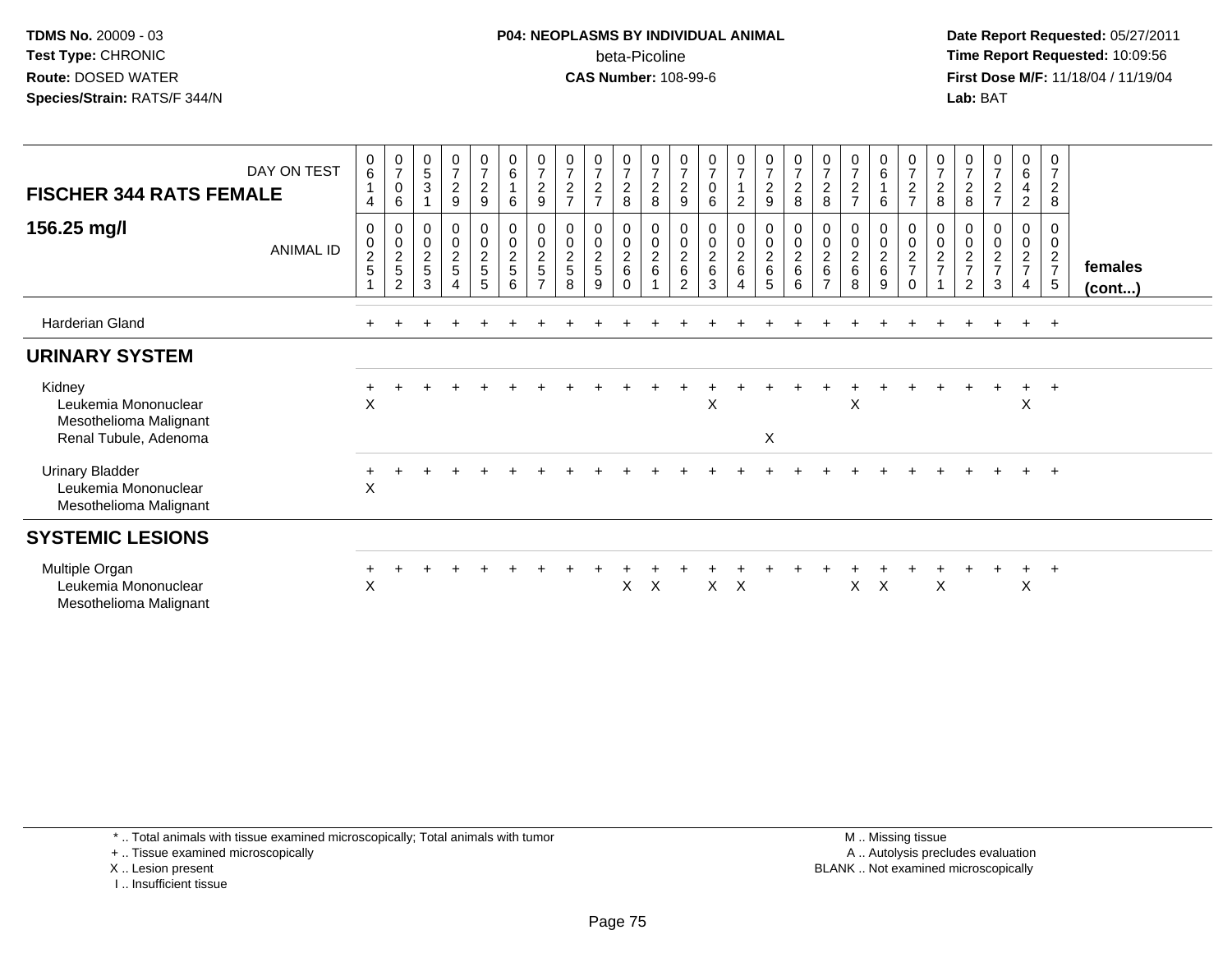# **P04: NEOPLASMS BY INDIVIDUAL ANIMAL**beta-Picoline<br>CAS Number: 108-99-6

 **Date Report Requested:** 05/27/2011 **Time Report Requested:** 10:09:56 **First Dose M/F:** 11/18/04 / 11/19/04<br>**Lab:** BAT **Lab:** BAT

| <b>FISCHER 344 RATS FEMALE</b>                                                  | DAY ON TEST      | $0$<br>5<br>2<br>6                                           | $\frac{0}{7}$<br>$\frac{2}{7}$                                              | $\frac{0}{7}$<br>$\frac{2}{7}$         | $\frac{0}{7}$<br>$\frac{2}{9}$                 | $\frac{0}{7}$<br>$\frac{2}{9}$                              | $\frac{0}{7}$<br>$\mathbf{1}$<br>$5\phantom{.0}$   | $\frac{0}{7}$<br>$\frac{2}{9}$                 | $\begin{smallmatrix}0\0\5\end{smallmatrix}$<br>$\bf 8$<br>8 | $\begin{array}{c} 0 \\ 7 \end{array}$<br>$\frac{2}{8}$ | $\frac{0}{7}$<br>$\frac{2}{8}$                       | $\frac{0}{7}$<br>$\frac{2}{9}$         | $\frac{0}{7}$<br>$\frac{2}{7}$     | $\frac{0}{7}$<br>8                                      | $\begin{array}{c} 0 \\ 6 \\ 7 \end{array}$<br>$\mathbf 0$      | $\frac{0}{7}$<br>$\frac{2}{7}$    | $\frac{0}{7}$<br>$\frac{2}{8}$                                    | $\frac{0}{7}$<br>$\frac{2}{8}$                      | 0<br>$\,6\,$<br>$\overline{4}$<br>$5\phantom{1}$                  | $\frac{0}{7}$<br>$\mathbf 0$<br>6      | 0728                                                      | $_{6}^{\rm 0}$<br>$\overline{4}$<br>5                          | $\frac{0}{7}$<br>$\begin{array}{c} 2 \\ 8 \end{array}$ | $\begin{array}{c} 0 \\ 4 \\ 7 \end{array}$<br>$\overline{4}$   | $\pmb{0}$<br>$\overline{4}$<br>$\frac{8}{8}$ | 0<br>$\sqrt{5}$<br>$\overline{2}$<br>6                        |                                    |
|---------------------------------------------------------------------------------|------------------|--------------------------------------------------------------|-----------------------------------------------------------------------------|----------------------------------------|------------------------------------------------|-------------------------------------------------------------|----------------------------------------------------|------------------------------------------------|-------------------------------------------------------------|--------------------------------------------------------|------------------------------------------------------|----------------------------------------|------------------------------------|---------------------------------------------------------|----------------------------------------------------------------|-----------------------------------|-------------------------------------------------------------------|-----------------------------------------------------|-------------------------------------------------------------------|----------------------------------------|-----------------------------------------------------------|----------------------------------------------------------------|--------------------------------------------------------|----------------------------------------------------------------|----------------------------------------------|---------------------------------------------------------------|------------------------------------|
| 156.25 mg/l                                                                     | <b>ANIMAL ID</b> | $\pmb{0}$<br>$\begin{array}{c} 0 \\ 2 \\ 7 \end{array}$<br>6 | $\mathbf 0$<br>$\begin{array}{c} 0 \\ 2 \\ 7 \end{array}$<br>$\overline{7}$ | $\mathbf 0$<br>0<br>$\frac{2}{7}$<br>8 | $\mathbf 0$<br>$\pmb{0}$<br>$\frac{2}{7}$<br>9 | 0<br>$\begin{array}{c} 0 \\ 2 \\ 8 \end{array}$<br>$\Omega$ | $\boldsymbol{0}$<br>$_{2}^{\rm 0}$<br>$\bf 8$<br>1 | $\mathbf 0$<br>$\frac{0}{2}$<br>$\overline{2}$ | 0<br>0<br>$\sqrt{2}$<br>$\bf 8$<br>3                        | $\pmb{0}$<br>$\frac{0}{2}$<br>$\overline{4}$           | 0<br>$\begin{array}{c} 0 \\ 2 \\ 8 \end{array}$<br>5 | $\boldsymbol{0}$<br>$\frac{0}{2}$<br>6 | 0<br>$_2^0$<br>8<br>$\overline{7}$ | $\pmb{0}$<br>$\begin{array}{c} 0 \\ 2 \\ 8 \end{array}$ | $\mathbf 0$<br>$\begin{array}{c} 0 \\ 2 \\ 8 \\ 9 \end{array}$ | 0<br>$\frac{0}{2}$<br>$\mathbf 0$ | $\begin{array}{c} 0 \\ 0 \\ 2 \\ 9 \end{array}$<br>$\overline{1}$ | 0<br>$\mathbf 0$<br>$\frac{2}{9}$<br>$\overline{2}$ | $\pmb{0}$<br>$\pmb{0}$<br>$\overline{2}$<br>$\boldsymbol{9}$<br>3 | 0<br>$\mathbf 0$<br>$\frac{2}{9}$<br>4 | $\pmb{0}$<br>$\begin{array}{c}\n0 \\ 2 \\ 5\n\end{array}$ | 0<br>$\boldsymbol{0}$<br>$\overline{2}$<br>9<br>$\overline{6}$ | 0<br>0<br>$\begin{array}{c} 2 \\ 9 \\ 7 \end{array}$   | $\mathbf 0$<br>$\begin{array}{c} 0 \\ 2 \\ 9 \\ 8 \end{array}$ | 0<br>0<br>9<br>9                             | $\mathsf 0$<br>$\mathbf 0$<br>3<br>$\mathbf 0$<br>$\mathbf 0$ | * TOTALS                           |
| <b>ALIMENTARY SYSTEM</b>                                                        |                  |                                                              |                                                                             |                                        |                                                |                                                             |                                                    |                                                |                                                             |                                                        |                                                      |                                        |                                    |                                                         |                                                                |                                   |                                                                   |                                                     |                                                                   |                                        |                                                           |                                                                |                                                        |                                                                |                                              |                                                               |                                    |
| Esophagus                                                                       |                  |                                                              |                                                                             |                                        |                                                |                                                             |                                                    |                                                |                                                             |                                                        |                                                      |                                        |                                    |                                                         |                                                                |                                   |                                                                   |                                                     |                                                                   |                                        |                                                           |                                                                |                                                        |                                                                |                                              | $\overline{+}$                                                | 50                                 |
| Intestine Large, Cecum<br>Mesothelioma Malignant                                |                  |                                                              |                                                                             |                                        |                                                |                                                             |                                                    |                                                |                                                             |                                                        |                                                      |                                        |                                    |                                                         |                                                                |                                   |                                                                   |                                                     |                                                                   |                                        |                                                           |                                                                |                                                        |                                                                | +<br>$\sf X$                                 | $+$                                                           | 45<br>1                            |
| Intestine Large, Colon<br>Mesothelioma Malignant                                |                  |                                                              |                                                                             |                                        |                                                |                                                             |                                                    |                                                |                                                             |                                                        |                                                      |                                        |                                    |                                                         |                                                                |                                   |                                                                   |                                                     |                                                                   |                                        |                                                           |                                                                |                                                        |                                                                | $\ddot{}$<br>X                               | $+$                                                           | 48<br>1                            |
| Intestine Large, Rectum                                                         |                  |                                                              |                                                                             |                                        |                                                |                                                             |                                                    |                                                |                                                             |                                                        |                                                      |                                        |                                    |                                                         |                                                                |                                   |                                                                   |                                                     |                                                                   |                                        |                                                           |                                                                |                                                        |                                                                |                                              |                                                               | 48                                 |
| Intestine Small, Duodenum<br>Mesothelioma Malignant                             |                  |                                                              |                                                                             |                                        |                                                |                                                             |                                                    |                                                |                                                             |                                                        |                                                      |                                        |                                    |                                                         |                                                                |                                   |                                                                   |                                                     |                                                                   |                                        |                                                           |                                                                |                                                        |                                                                | $\times$                                     | $\ddot{}$                                                     | 47<br>$\mathbf{1}$                 |
| Intestine Small, Ileum<br>Mesothelioma Malignant                                |                  |                                                              |                                                                             |                                        |                                                |                                                             |                                                    |                                                |                                                             |                                                        |                                                      |                                        |                                    |                                                         |                                                                |                                   |                                                                   |                                                     |                                                                   |                                        |                                                           |                                                                |                                                        |                                                                | $\ddot{}$<br>X                               | $+$                                                           | 46<br>1                            |
| Intestine Small, Jejunum<br>Mesothelioma Malignant                              |                  |                                                              |                                                                             |                                        |                                                |                                                             |                                                    |                                                |                                                             |                                                        |                                                      |                                        |                                    |                                                         |                                                                |                                   |                                                                   |                                                     |                                                                   |                                        |                                                           |                                                                |                                                        |                                                                | $\ddot{}$<br>X                               | $+$                                                           | 46<br>1                            |
| Liver<br>Leukemia Mononuclear                                                   |                  |                                                              |                                                                             |                                        |                                                |                                                             | $\sf X$                                            |                                                |                                                             | $\sf X$                                                |                                                      | $\sf X$                                |                                    |                                                         |                                                                |                                   |                                                                   |                                                     |                                                                   | X                                      |                                                           | $\sf X$                                                        |                                                        |                                                                |                                              |                                                               | 50<br>13                           |
| Mesentery<br>Leukemia Mononuclear<br>Mesothelioma Malignant                     |                  |                                                              |                                                                             |                                        |                                                |                                                             |                                                    |                                                |                                                             |                                                        |                                                      |                                        |                                    |                                                         |                                                                |                                   |                                                                   |                                                     |                                                                   |                                        |                                                           |                                                                | $+$                                                    |                                                                | $+$<br>X                                     |                                                               | $\overline{7}$<br>1<br>$\mathbf 1$ |
| Pancreas<br>Leukemia Mononuclear                                                |                  |                                                              |                                                                             |                                        |                                                |                                                             |                                                    |                                                |                                                             |                                                        |                                                      |                                        |                                    |                                                         |                                                                |                                   |                                                                   |                                                     |                                                                   | X                                      |                                                           |                                                                |                                                        |                                                                |                                              | $+$                                                           | 50<br>$\mathbf{2}$                 |
| *  Total animals with tissue examined microscopically; Total animals with tumor |                  |                                                              |                                                                             |                                        |                                                |                                                             |                                                    |                                                |                                                             |                                                        |                                                      |                                        |                                    |                                                         |                                                                |                                   |                                                                   |                                                     |                                                                   |                                        | M  Missing tissue                                         |                                                                |                                                        |                                                                |                                              |                                                               |                                    |

+ .. Tissue examined microscopically

X .. Lesion present

I .. Insufficient tissue

y the contract of the contract of the contract of the contract of the contract of the contract of the contract of  $A$ . Autolysis precludes evaluation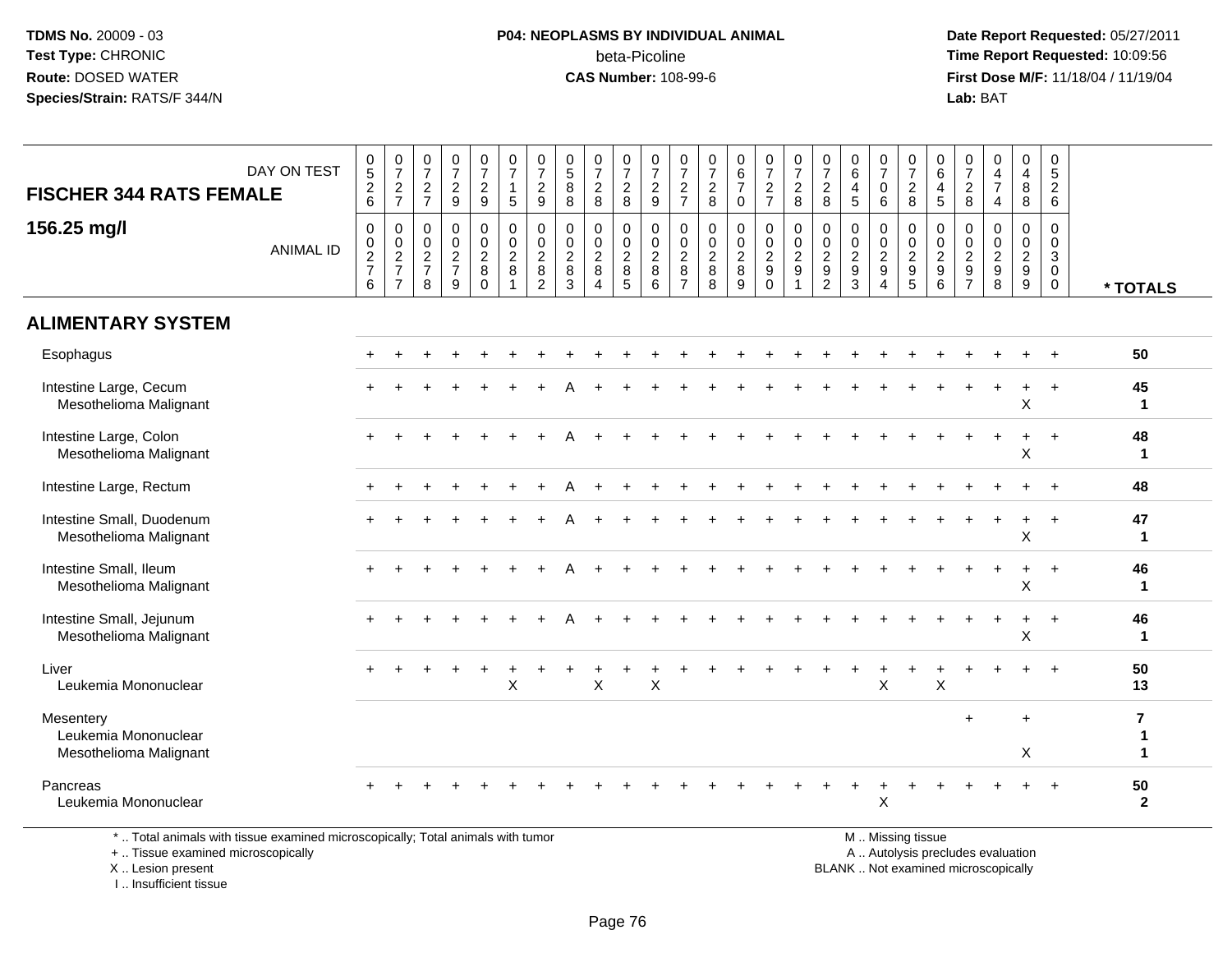### **P04: NEOPLASMS BY INDIVIDUAL ANIMAL**beta-Picoline<br>CAS Number: 108-99-6

 **Date Report Requested:** 05/27/2011 **Time Report Requested:** 10:09:56 **First Dose M/F:** 11/18/04 / 11/19/04<br>**Lab:** BAT **Lab:** BAT

| DAY ON TEST                                                                        | $0$<br>5<br>2<br>6                   | $\frac{0}{7}$                        | $\frac{0}{7}$                     | $\frac{0}{7}$                   | $\frac{0}{7}$                                               | $\frac{0}{7}$<br>$\mathbf{1}$                                     | $\frac{0}{7}$                                           | $\begin{smallmatrix}0\0\5\end{smallmatrix}$          | $\frac{0}{7}$                                                   | $\frac{0}{7}$                                                | $\frac{0}{7}$                                  | $\frac{0}{7}$                                                 | $\frac{0}{7}$           | $\begin{array}{c} 0 \\ 6 \\ 7 \end{array}$ | $\frac{0}{7}$                                                                | $\frac{0}{7}$                                     | $\frac{0}{7}$                                       | $\pmb{0}$<br>$\,6$                                   | $\frac{0}{7}$                                               | $\frac{0}{7}$                                            | $\boldsymbol{0}$<br>$\,6\,$                                         | $\frac{0}{7}$                                                      | 0<br>$\frac{4}{7}$                                          | $\begin{smallmatrix}0\\4\end{smallmatrix}$ | 0<br>$\frac{5}{2}$                                                      |                             |
|------------------------------------------------------------------------------------|--------------------------------------|--------------------------------------|-----------------------------------|---------------------------------|-------------------------------------------------------------|-------------------------------------------------------------------|---------------------------------------------------------|------------------------------------------------------|-----------------------------------------------------------------|--------------------------------------------------------------|------------------------------------------------|---------------------------------------------------------------|-------------------------|--------------------------------------------|------------------------------------------------------------------------------|---------------------------------------------------|-----------------------------------------------------|------------------------------------------------------|-------------------------------------------------------------|----------------------------------------------------------|---------------------------------------------------------------------|--------------------------------------------------------------------|-------------------------------------------------------------|--------------------------------------------|-------------------------------------------------------------------------|-----------------------------|
| <b>FISCHER 344 RATS FEMALE</b>                                                     |                                      | $\frac{2}{7}$                        | $\frac{2}{7}$                     | $\sqrt{2}$<br>$9\,$             | $\overline{a}$<br>$9\,$                                     | $\overline{5}$                                                    | $\frac{2}{9}$                                           | $\bf 8$<br>8                                         | $\frac{2}{8}$                                                   | $\sqrt{2}$<br>$\,8\,$                                        | $\overline{c}$<br>9                            | $\frac{2}{7}$                                                 | $_{8}^2$                | $\mathbf 0$                                | $\frac{2}{7}$                                                                | $\frac{2}{8}$                                     | $\overline{c}$<br>8                                 | $\overline{\mathbf{4}}$<br>$\overline{5}$            | 0<br>6                                                      | $\frac{2}{8}$                                            | $\overline{4}$<br>$\sqrt{5}$                                        | $_{8}^{\rm 2}$                                                     | 4                                                           | $\bf 8$<br>8                               |                                                                         |                             |
| 156.25 mg/l<br><b>ANIMAL ID</b>                                                    | 0<br>$\frac{0}{2}$<br>$6\phantom{a}$ | 0<br>$\frac{0}{2}$<br>$\overline{7}$ | $\mathbf 0$<br>$\frac{0}{2}$<br>8 | $\pmb{0}$<br>$\frac{0}{2}$<br>9 | 0<br>$\mathsf{O}\xspace$<br>$\overline{2}$<br>8<br>$\Omega$ | $\begin{array}{c} 0 \\ 0 \\ 2 \\ 8 \end{array}$<br>$\overline{1}$ | 0<br>$\pmb{0}$<br>$\overline{2}$<br>8<br>$\overline{2}$ | $\mathbf 0$<br>$\pmb{0}$<br>$\overline{c}$<br>8<br>3 | $\pmb{0}$<br>$\frac{0}{2}$<br>$\,8\,$<br>$\boldsymbol{\Lambda}$ | 0<br>$\mathsf{O}\xspace$<br>$\boldsymbol{2}$<br>$\,8\,$<br>5 | $\pmb{0}$<br>$\mathbf 0$<br>$\frac{2}{8}$<br>6 | 0<br>$\pmb{0}$<br>$\overline{c}$<br>$\,8\,$<br>$\overline{7}$ | 0<br>$\frac{0}{2}$<br>8 | 0<br>$\frac{0}{2}$<br>9                    | $\mathbf 0$<br>$\mathbf 0$<br>$\overline{c}$<br>$\boldsymbol{9}$<br>$\Omega$ | $\pmb{0}$<br>$\frac{0}{2}$<br>9<br>$\overline{1}$ | 0<br>$\mathbf 0$<br>$\frac{2}{9}$<br>$\overline{2}$ | $\mathbf 0$<br>$\pmb{0}$<br>$\sqrt{2}$<br>$9\,$<br>3 | 0<br>$\mathbf 0$<br>$\overline{2}$<br>$\boldsymbol{9}$<br>4 | 0<br>$\frac{0}{2}$<br>$\boldsymbol{9}$<br>$\overline{5}$ | $\mathbf 0$<br>$\pmb{0}$<br>$\overline{2}$<br>$\boldsymbol{9}$<br>6 | $\mathbf 0$<br>$\boldsymbol{0}$<br>$\frac{2}{9}$<br>$\overline{7}$ | 0<br>$\mathbf 0$<br>$\overline{2}$<br>$\boldsymbol{9}$<br>8 | 0<br>$\mathbf 0$<br>$\frac{2}{9}$          | $\mathbf 0$<br>$\pmb{0}$<br>$\mathbf{3}$<br>$\mathbf 0$<br>$\mathbf{0}$ | * TOTALS                    |
| Mesothelioma Malignant                                                             |                                      |                                      |                                   |                                 |                                                             |                                                                   |                                                         |                                                      |                                                                 |                                                              |                                                |                                                               |                         |                                            |                                                                              |                                                   |                                                     |                                                      |                                                             |                                                          |                                                                     |                                                                    |                                                             | X                                          |                                                                         | $\mathbf{1}$                |
| <b>Salivary Glands</b>                                                             |                                      |                                      |                                   |                                 |                                                             |                                                                   |                                                         |                                                      |                                                                 |                                                              |                                                |                                                               |                         |                                            |                                                                              |                                                   |                                                     |                                                      |                                                             |                                                          |                                                                     |                                                                    |                                                             |                                            | $\overline{+}$                                                          | 50                          |
| Stomach, Forestomach                                                               |                                      |                                      |                                   |                                 |                                                             |                                                                   |                                                         |                                                      |                                                                 |                                                              |                                                |                                                               |                         |                                            |                                                                              |                                                   |                                                     |                                                      |                                                             |                                                          |                                                                     |                                                                    |                                                             |                                            | $^+$                                                                    | 50                          |
| Stomach, Glandular                                                                 |                                      |                                      |                                   |                                 |                                                             |                                                                   |                                                         |                                                      |                                                                 |                                                              |                                                |                                                               |                         |                                            |                                                                              |                                                   |                                                     |                                                      |                                                             |                                                          |                                                                     |                                                                    |                                                             |                                            |                                                                         | 50                          |
| <b>CARDIOVASCULAR SYSTEM</b>                                                       |                                      |                                      |                                   |                                 |                                                             |                                                                   |                                                         |                                                      |                                                                 |                                                              |                                                |                                                               |                         |                                            |                                                                              |                                                   |                                                     |                                                      |                                                             |                                                          |                                                                     |                                                                    |                                                             |                                            |                                                                         |                             |
| <b>Blood Vessel</b>                                                                |                                      |                                      |                                   |                                 |                                                             |                                                                   |                                                         |                                                      |                                                                 |                                                              |                                                |                                                               |                         |                                            |                                                                              |                                                   |                                                     |                                                      |                                                             |                                                          |                                                                     |                                                                    |                                                             |                                            |                                                                         | 50                          |
| Heart<br>Leukemia Mononuclear                                                      |                                      |                                      |                                   |                                 |                                                             |                                                                   |                                                         |                                                      |                                                                 |                                                              |                                                |                                                               |                         |                                            |                                                                              |                                                   |                                                     |                                                      | X                                                           |                                                          | X                                                                   |                                                                    |                                                             |                                            | $\overline{+}$                                                          | 50<br>4                     |
| <b>ENDOCRINE SYSTEM</b>                                                            |                                      |                                      |                                   |                                 |                                                             |                                                                   |                                                         |                                                      |                                                                 |                                                              |                                                |                                                               |                         |                                            |                                                                              |                                                   |                                                     |                                                      |                                                             |                                                          |                                                                     |                                                                    |                                                             |                                            |                                                                         |                             |
| <b>Adrenal Cortex</b><br>Adenoma<br>Leukemia Mononuclear<br>Mesothelioma Malignant |                                      |                                      | X                                 |                                 |                                                             |                                                                   |                                                         |                                                      |                                                                 |                                                              |                                                |                                                               |                         |                                            | $\mathsf{X}$                                                                 | X                                                 |                                                     |                                                      | X                                                           |                                                          | X                                                                   |                                                                    |                                                             | X                                          |                                                                         | 50<br>4<br>6<br>$\mathbf 1$ |
| <b>Adrenal Medulla</b><br>Leukemia Mononuclear                                     |                                      |                                      |                                   |                                 |                                                             |                                                                   |                                                         |                                                      |                                                                 |                                                              |                                                |                                                               |                         |                                            |                                                                              |                                                   |                                                     |                                                      | X                                                           |                                                          | $\mathsf X$                                                         |                                                                    |                                                             |                                            | $+$                                                                     | 50<br>6                     |
| Islets, Pancreatic<br>Adenoma<br>Leukemia Mononuclear                              |                                      |                                      |                                   |                                 |                                                             |                                                                   |                                                         |                                                      |                                                                 |                                                              |                                                |                                                               |                         |                                            |                                                                              |                                                   |                                                     |                                                      |                                                             |                                                          |                                                                     |                                                                    |                                                             |                                            | M +                                                                     | 49<br>-1<br>$\mathbf 1$     |
| Parathyroid Gland                                                                  |                                      |                                      |                                   |                                 |                                                             |                                                                   |                                                         |                                                      |                                                                 |                                                              |                                                |                                                               |                         |                                            |                                                                              |                                                   |                                                     |                                                      |                                                             |                                                          |                                                                     |                                                                    |                                                             |                                            |                                                                         | 49                          |

\* .. Total animals with tissue examined microscopically; Total animals with tumor

+ .. Tissue examined microscopically

X .. Lesion present

I .. Insufficient tissue

M .. Missing tissue

y the contract of the contract of the contract of the contract of the contract of the contract of the contract of  $A$ . Autolysis precludes evaluation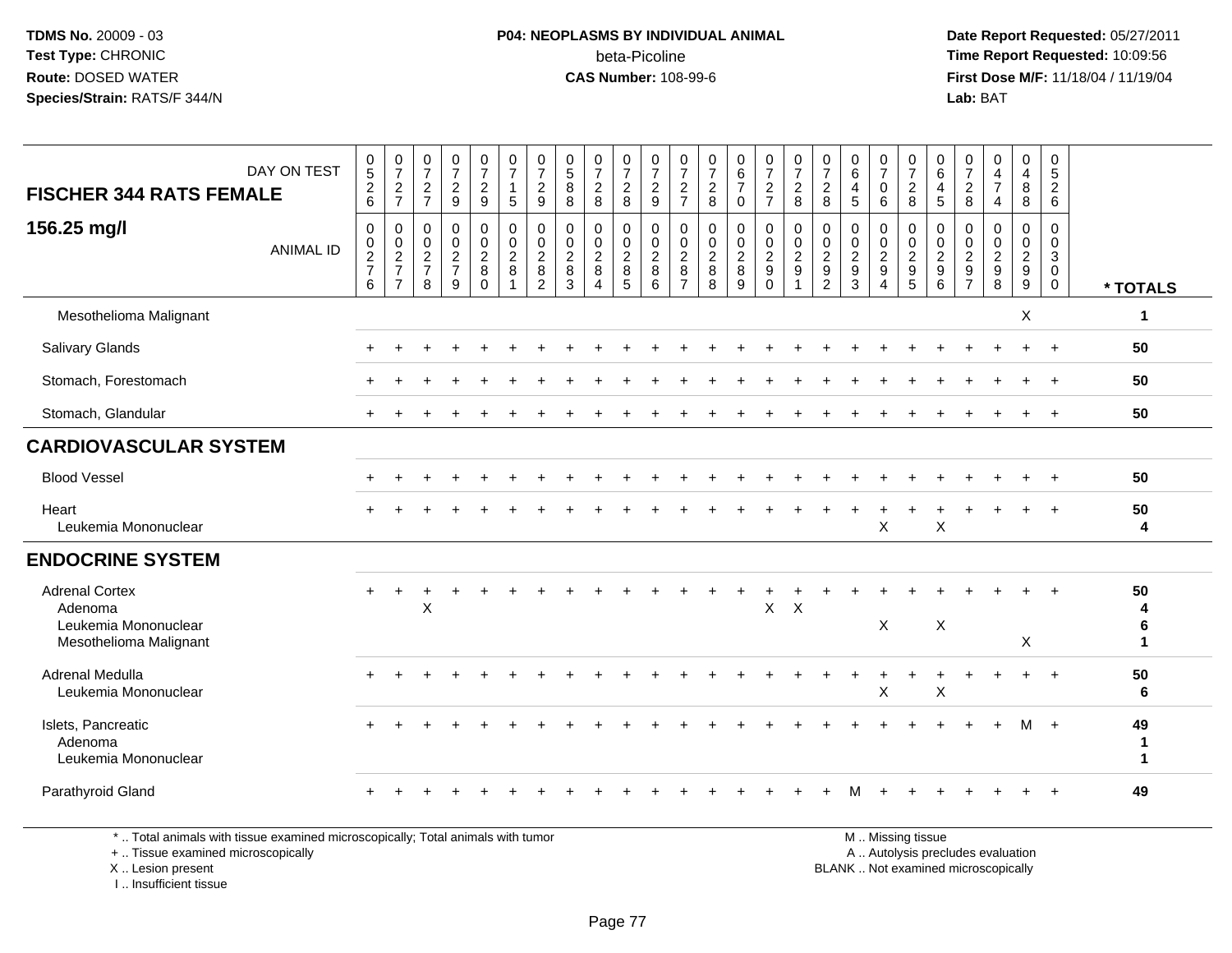# **P04: NEOPLASMS BY INDIVIDUAL ANIMAL**beta-Picoline<br>CAS Number: 108-99-6

 **Date Report Requested:** 05/27/2011 **Time Report Requested:** 10:09:56 **First Dose M/F:** 11/18/04 / 11/19/04<br>**Lab:** BAT **Lab:** BAT

| <b>FISCHER 344 RATS FEMALE</b>                                                                                        | DAY ON TEST      | $\begin{matrix} 0 \\ 5 \end{matrix}$<br>$\frac{2}{6}$            | $\frac{0}{7}$<br>$\overline{a}$<br>$\overline{7}$ | $\frac{0}{7}$<br>$\sqrt{2}$<br>$\overline{7}$ | $\frac{0}{7}$<br>$\boldsymbol{2}$<br>$9\,$ | $\frac{0}{7}$<br>$\overline{c}$<br>$9\,$        | $\begin{array}{c} 0 \\ 7 \end{array}$<br>$\mathbf{1}$<br>$\sqrt{5}$       | $\frac{0}{7}$<br>$\overline{c}$<br>9            | $\begin{array}{c} 0 \\ 5 \end{array}$<br>$\bf 8$<br>8           | $\frac{0}{7}$<br>$\overline{c}$<br>8            | $\frac{0}{7}$<br>$\overline{c}$<br>8                 | $\frac{0}{7}$<br>$\boldsymbol{2}$<br>9                                           | 0<br>$\overline{7}$<br>$\overline{2}$<br>$\overline{7}$   | $\frac{0}{7}$<br>$\overline{c}$<br>8             | $_{6}^{\rm 0}$<br>$\overline{7}$<br>$\mathbf 0$    | $\frac{0}{7}$<br>$\frac{2}{7}$                      | $\frac{0}{7}$<br>$\overline{c}$<br>8                               | 0<br>$\overline{7}$<br>$\overline{c}$<br>8 | $\begin{array}{c} 0 \\ 6 \end{array}$<br>$\overline{4}$<br>5 | 0<br>$\overline{7}$<br>0<br>$\,6\,$    | $\frac{0}{7}$<br>$\overline{c}$<br>8                          | 0<br>$6\overline{6}$<br>4<br>5                                        | $\frac{0}{7}$<br>$\overline{c}$<br>8                           | $_4^{\rm 0}$<br>$\overline{7}$<br>$\overline{4}$ | 0<br>$\overline{4}$<br>8<br>8                                               | $\mathbf 0$<br>$\overline{5}$<br>$\boldsymbol{2}$<br>6        |                                                    |
|-----------------------------------------------------------------------------------------------------------------------|------------------|------------------------------------------------------------------|---------------------------------------------------|-----------------------------------------------|--------------------------------------------|-------------------------------------------------|---------------------------------------------------------------------------|-------------------------------------------------|-----------------------------------------------------------------|-------------------------------------------------|------------------------------------------------------|----------------------------------------------------------------------------------|-----------------------------------------------------------|--------------------------------------------------|----------------------------------------------------|-----------------------------------------------------|--------------------------------------------------------------------|--------------------------------------------|--------------------------------------------------------------|----------------------------------------|---------------------------------------------------------------|-----------------------------------------------------------------------|----------------------------------------------------------------|--------------------------------------------------|-----------------------------------------------------------------------------|---------------------------------------------------------------|----------------------------------------------------|
| 156.25 mg/l                                                                                                           | <b>ANIMAL ID</b> | $\pmb{0}$<br>$\begin{array}{c} 0 \\ 2 \\ 7 \end{array}$<br>$\,6$ | 0<br>0<br>$\frac{2}{7}$<br>$\overline{7}$         | 0<br>$\mathbf 0$<br>$\frac{2}{7}$<br>8        | $\pmb{0}$<br>$\frac{0}{2}$<br>9            | 0<br>$\pmb{0}$<br>$_{8}^{\rm 2}$<br>$\mathbf 0$ | $\mathbf 0$<br>$\begin{array}{c} 0 \\ 2 \\ 8 \end{array}$<br>$\mathbf{1}$ | 0<br>0<br>$\overline{2}$<br>8<br>$\overline{c}$ | 0<br>$\mathbf 0$<br>$\overline{2}$<br>$\bf 8$<br>$\overline{3}$ | 0<br>0<br>$\overline{2}$<br>$\overline{8}$<br>4 | 0<br>$\mathbf 0$<br>$_{8}^{\rm 2}$<br>$\overline{5}$ | $\mathbf 0$<br>$\mathbf 0$<br>$\overline{2}$<br>$\overline{8}$<br>$6\phantom{1}$ | 0<br>$\mathbf 0$<br>$\overline{2}$<br>8<br>$\overline{7}$ | $\mathbf 0$<br>$\mathbf 0$<br>$\frac{2}{8}$<br>8 | 0<br>$\mathbf 0$<br>$\overline{c}$<br>$\bf 8$<br>9 | $\mathbf 0$<br>$\frac{0}{2}$<br>$\ddot{\mathbf{0}}$ | $\pmb{0}$<br>$^{\rm 0}_{\rm 2}$<br>$\boldsymbol{9}$<br>$\mathbf 1$ | 0<br>0<br>$\frac{2}{9}$<br>$\overline{c}$  | $\mathbf 0$<br>$\frac{0}{2}$<br>$\overline{3}$               | 0<br>$\mathbf 0$<br>$\frac{2}{9}$<br>4 | $\mathbf 0$<br>$\mathbf 0$<br>$\frac{2}{9}$<br>$\overline{5}$ | $\mathbf 0$<br>$\mathbf 0$<br>$\overline{2}$<br>$\boldsymbol{9}$<br>6 | 0<br>$\mathbf 0$<br>$\begin{array}{c} 2 \\ 9 \\ 7 \end{array}$ | 0<br>$0$<br>$9$<br>$8$                           | $\mathbf 0$<br>$\overline{0}$<br>$\begin{array}{c} 2 \\ 9 \\ 9 \end{array}$ | $\mathbf 0$<br>$\mathbf 0$<br>3<br>$\mathbf 0$<br>$\mathbf 0$ | * TOTALS                                           |
| <b>Pituitary Gland</b><br>Leukemia Mononuclear<br>Pars Distalis, Adenoma                                              |                  | X.                                                               |                                                   |                                               | X X X X                                    |                                                 |                                                                           |                                                 |                                                                 | $X$ $X$                                         | $X$ $X$                                              |                                                                                  |                                                           |                                                  | X X X                                              |                                                     |                                                                    | X                                          |                                                              |                                        | X                                                             |                                                                       |                                                                | X                                                |                                                                             |                                                               | 49<br>$\mathbf 1$<br>27                            |
| <b>Thyroid Gland</b><br>C-cell, Adenoma<br>C-cell, Carcinoma                                                          |                  |                                                                  |                                                   |                                               | X                                          |                                                 |                                                                           |                                                 |                                                                 |                                                 |                                                      |                                                                                  |                                                           |                                                  |                                                    |                                                     |                                                                    |                                            |                                                              |                                        |                                                               |                                                                       |                                                                |                                                  |                                                                             | $+$                                                           | 48<br>3<br>$\mathbf 1$                             |
| <b>GENERAL BODY SYSTEM</b>                                                                                            |                  |                                                                  |                                                   |                                               |                                            |                                                 |                                                                           |                                                 |                                                                 |                                                 |                                                      |                                                                                  |                                                           |                                                  |                                                    |                                                     |                                                                    |                                            |                                                              |                                        |                                                               |                                                                       |                                                                |                                                  |                                                                             |                                                               |                                                    |
| Peritoneum<br>Mesothelioma Malignant                                                                                  |                  |                                                                  |                                                   |                                               |                                            |                                                 |                                                                           |                                                 |                                                                 |                                                 |                                                      |                                                                                  |                                                           |                                                  |                                                    |                                                     |                                                                    |                                            |                                                              |                                        |                                                               |                                                                       |                                                                |                                                  | $\ddot{}$<br>X                                                              |                                                               | 1<br>$\mathbf{1}$                                  |
| <b>GENITAL SYSTEM</b>                                                                                                 |                  |                                                                  |                                                   |                                               |                                            |                                                 |                                                                           |                                                 |                                                                 |                                                 |                                                      |                                                                                  |                                                           |                                                  |                                                    |                                                     |                                                                    |                                            |                                                              |                                        |                                                               |                                                                       |                                                                |                                                  |                                                                             |                                                               |                                                    |
| <b>Clitoral Gland</b><br>Adenoma<br>Carcinoma<br>Bilateral, Adenoma                                                   |                  | $+$                                                              |                                                   |                                               |                                            | X                                               |                                                                           |                                                 |                                                                 |                                                 |                                                      |                                                                                  | X                                                         |                                                  |                                                    |                                                     |                                                                    |                                            |                                                              |                                        |                                                               |                                                                       |                                                                | X                                                |                                                                             | $\ddot{}$                                                     | 50<br>$\overline{7}$<br>$\mathbf 1$<br>$\mathbf 2$ |
| Ovary<br>Granulosa Cell Tumor Malignant<br>Mesothelioma Malignant                                                     |                  |                                                                  |                                                   |                                               |                                            |                                                 |                                                                           |                                                 |                                                                 |                                                 |                                                      |                                                                                  |                                                           |                                                  |                                                    |                                                     |                                                                    |                                            |                                                              | $+$                                    | $\ddot{}$<br>X                                                |                                                                       |                                                                |                                                  | X                                                                           | $+$                                                           | 50<br>$\mathbf{2}$<br>$\blacktriangleleft$         |
| <b>Uterus</b><br>Leukemia Mononuclear<br>Mesothelioma Malignant<br>Polyp Stromal                                      |                  |                                                                  |                                                   |                                               |                                            | X                                               |                                                                           |                                                 | X                                                               |                                                 |                                                      |                                                                                  |                                                           | $\sf X$                                          |                                                    | X                                                   |                                                                    |                                            |                                                              |                                        |                                                               |                                                                       |                                                                |                                                  | X                                                                           | $+$<br>X                                                      | 50<br>1<br>$\mathbf 1$<br>13                       |
| Vagina                                                                                                                |                  |                                                                  |                                                   |                                               |                                            |                                                 |                                                                           |                                                 |                                                                 |                                                 |                                                      |                                                                                  |                                                           |                                                  |                                                    |                                                     |                                                                    |                                            |                                                              |                                        |                                                               |                                                                       |                                                                |                                                  |                                                                             |                                                               | $\mathbf{1}$                                       |
| *  Total animals with tissue examined microscopically; Total animals with tumor<br>+  Tissue examined microscopically |                  |                                                                  |                                                   |                                               |                                            |                                                 |                                                                           |                                                 |                                                                 |                                                 |                                                      |                                                                                  |                                                           |                                                  |                                                    |                                                     |                                                                    |                                            |                                                              |                                        | M  Missing tissue<br>A  Autolysis precludes evaluation        |                                                                       |                                                                |                                                  |                                                                             |                                                               |                                                    |

X .. Lesion present

I .. Insufficient tissue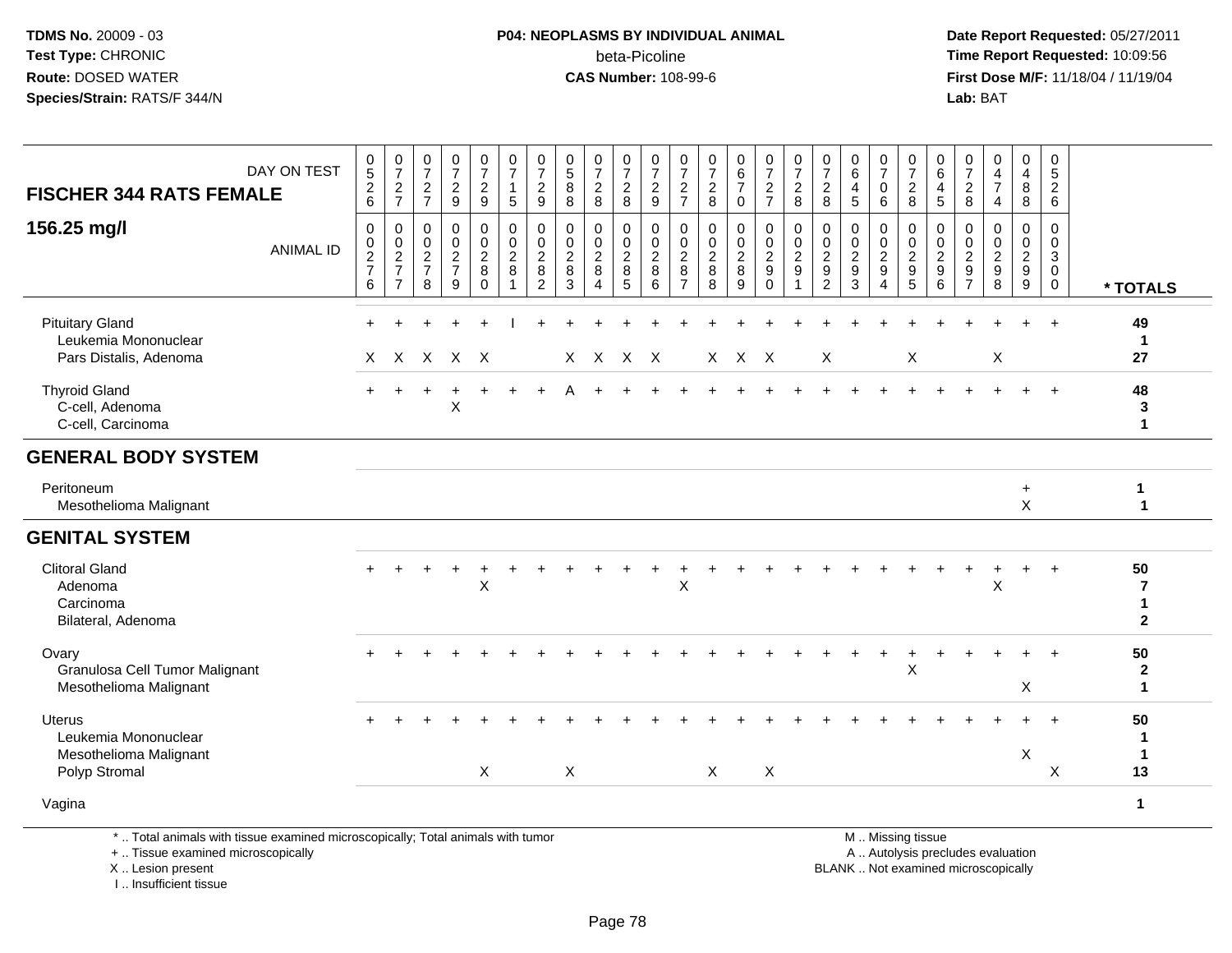# **P04: NEOPLASMS BY INDIVIDUAL ANIMAL**beta-Picoline<br>CAS Number: 108-99-6

 **Date Report Requested:** 05/27/2011 **Time Report Requested:** 10:09:56 **First Dose M/F:** 11/18/04 / 11/19/04<br>**Lab:** BAT **Lab:** BAT

| DAY ON TEST<br><b>FISCHER 344 RATS FEMALE</b>                                                                                              | $\begin{array}{c} 0 \\ 5 \end{array}$<br>$^2\phantom{1}6$ | $\frac{0}{7}$<br>$\frac{2}{7}$                                | $\pmb{0}$<br>$\overline{7}$<br>$\frac{2}{7}$     | $\frac{0}{7}$<br>$\frac{2}{9}$                   | $\frac{0}{7}$<br>$\frac{2}{9}$                                         | $\frac{0}{7}$<br>$\mathbf{1}$<br>$\overline{5}$ | $\frac{0}{7}$<br>$\frac{2}{9}$                               | 0<br>$\overline{5}$<br>8<br>8                       | $\pmb{0}$<br>$\overline{7}$<br>$\frac{2}{8}$                                    | $\frac{0}{7}$<br>$\frac{2}{8}$        | 0<br>$\overline{7}$<br>$\frac{2}{9}$             | $\frac{0}{7}$<br>$\frac{2}{7}$                                 | 0<br>$\overline{7}$<br>$\frac{2}{8}$   | $\begin{array}{c} 0 \\ 6 \end{array}$<br>$\overline{7}$<br>$\mathbf 0$ | $\frac{0}{7}$<br>$\frac{2}{7}$                   | 0<br>$\overline{7}$<br>$\frac{2}{8}$             | $\frac{0}{7}$<br>$\overline{2}$<br>8                        | 0<br>6<br>$\overline{\mathbf{4}}$<br>$\sqrt{5}$ | $\frac{0}{7}$<br>0<br>6                                                            | 0<br>$\overline{7}$<br>$_{\rm 8}^2$                       | 0<br>$\,6\,$<br>4<br>$\overline{5}$                                    | 0<br>$\overline{7}$<br>$\overline{c}$<br>8                 | 0<br>$\overline{4}$<br>$\overline{7}$<br>$\overline{4}$                  | 0<br>$\overline{4}$<br>8<br>8                    | 0<br>5<br>$\overline{c}$<br>6                                 |                                |
|--------------------------------------------------------------------------------------------------------------------------------------------|-----------------------------------------------------------|---------------------------------------------------------------|--------------------------------------------------|--------------------------------------------------|------------------------------------------------------------------------|-------------------------------------------------|--------------------------------------------------------------|-----------------------------------------------------|---------------------------------------------------------------------------------|---------------------------------------|--------------------------------------------------|----------------------------------------------------------------|----------------------------------------|------------------------------------------------------------------------|--------------------------------------------------|--------------------------------------------------|-------------------------------------------------------------|-------------------------------------------------|------------------------------------------------------------------------------------|-----------------------------------------------------------|------------------------------------------------------------------------|------------------------------------------------------------|--------------------------------------------------------------------------|--------------------------------------------------|---------------------------------------------------------------|--------------------------------|
| 156.25 mg/l<br><b>ANIMAL ID</b>                                                                                                            | $\mathbf 0$<br>$\mathbf 0$<br>$\frac{2}{7}$<br>6          | $\mathbf 0$<br>$\mathbf 0$<br>$\frac{2}{7}$<br>$\overline{7}$ | $\mathbf 0$<br>$\mathbf 0$<br>$\frac{2}{7}$<br>8 | $\mathbf 0$<br>$\mathbf 0$<br>$\frac{2}{7}$<br>9 | $\mathsf 0$<br>$\mathbf 0$<br>$\overline{c}$<br>$\bf 8$<br>$\mathbf 0$ | 0<br>$\mathbf 0$<br>$_{8}^2$                    | $\mathbf 0$<br>$\mathbf 0$<br>$_{\rm 8}^2$<br>$\overline{c}$ | $\mathbf 0$<br>$\Omega$<br>$\overline{c}$<br>8<br>3 | $\Omega$<br>$\mathbf 0$<br>$\boldsymbol{2}$<br>$\, 8$<br>$\boldsymbol{\Lambda}$ | 0<br>$\mathbf 0$<br>$_{\rm 8}^2$<br>5 | $\mathbf 0$<br>$\mathbf 0$<br>$\frac{2}{8}$<br>6 | $\mathbf 0$<br>$\mathbf 0$<br>$_{8}^{\rm 2}$<br>$\overline{7}$ | 0<br>$\mathbf 0$<br>$\frac{2}{8}$<br>8 | $\mathbf 0$<br>$\pmb{0}$<br>$\frac{2}{8}$<br>$\overline{9}$            | 0<br>$\mathbf 0$<br>$\frac{2}{9}$<br>$\mathbf 0$ | $\mathbf 0$<br>$\mathbf 0$<br>$\frac{2}{9}$<br>1 | $\mathbf 0$<br>$\pmb{0}$<br>$\frac{2}{9}$<br>$\overline{c}$ | $\Omega$<br>$\mathbf 0$<br>$\frac{2}{9}$<br>3   | $\mathbf 0$<br>$\mathbf 0$<br>$\overline{c}$<br>$\boldsymbol{9}$<br>$\overline{4}$ | $\mathbf 0$<br>$\mathbf 0$<br>$\frac{2}{9}$<br>$\sqrt{5}$ | 0<br>$\Omega$<br>$\overline{c}$<br>$\boldsymbol{9}$<br>$6\phantom{1}6$ | $\mathbf 0$<br>$\Omega$<br>$\frac{2}{9}$<br>$\overline{7}$ | $\mathbf 0$<br>$\mathbf 0$<br>$\frac{2}{9}$<br>8                         | $\mathbf 0$<br>$\mathbf 0$<br>$\frac{2}{9}$<br>9 | $\mathbf 0$<br>$\mathbf 0$<br>3<br>$\mathbf 0$<br>$\mathbf 0$ | * TOTALS                       |
| Polyp                                                                                                                                      |                                                           |                                                               |                                                  |                                                  |                                                                        |                                                 |                                                              |                                                     |                                                                                 |                                       |                                                  |                                                                |                                        |                                                                        |                                                  |                                                  |                                                             |                                                 |                                                                                    |                                                           |                                                                        |                                                            |                                                                          |                                                  |                                                               | $\mathbf 1$                    |
| <b>HEMATOPOIETIC SYSTEM</b>                                                                                                                |                                                           |                                                               |                                                  |                                                  |                                                                        |                                                 |                                                              |                                                     |                                                                                 |                                       |                                                  |                                                                |                                        |                                                                        |                                                  |                                                  |                                                             |                                                 |                                                                                    |                                                           |                                                                        |                                                            |                                                                          |                                                  |                                                               |                                |
| <b>Bone Marrow</b><br>Leukemia Mononuclear                                                                                                 |                                                           |                                                               |                                                  |                                                  |                                                                        | $\sf X$                                         |                                                              |                                                     |                                                                                 |                                       | X                                                |                                                                |                                        |                                                                        |                                                  |                                                  |                                                             |                                                 | X                                                                                  |                                                           | X                                                                      | $\times$                                                   |                                                                          |                                                  |                                                               | 50<br>9                        |
| Lymph Node<br>Mediastinal, Leukemia Mononuclear<br>Mediastinal, Pancreatic, Leukemia<br>Mononuclear<br>Pancreatic, Leukemia Mononuclear    |                                                           | $\ddot{}$                                                     |                                                  |                                                  |                                                                        |                                                 |                                                              |                                                     |                                                                                 |                                       |                                                  |                                                                | $\ddot{}$                              | $\overline{1}$                                                         |                                                  |                                                  |                                                             |                                                 |                                                                                    |                                                           |                                                                        |                                                            |                                                                          | $\ddot{}$                                        |                                                               | $\overline{7}$<br>-1<br>1<br>1 |
| Lymph Node, Mandibular                                                                                                                     | м                                                         | м                                                             | М                                                | M                                                | M                                                                      | M                                               | M                                                            | м                                                   | M                                                                               | M                                     | M                                                |                                                                | M M M M M M                            |                                                                        |                                                  |                                                  |                                                             |                                                 | M M M                                                                              |                                                           | M                                                                      | M                                                          |                                                                          | M M M                                            |                                                               | 0                              |
| Lymph Node, Mesenteric<br>Leukemia Mononuclear<br>Mesothelioma Malignant                                                                   |                                                           |                                                               |                                                  |                                                  |                                                                        |                                                 |                                                              |                                                     |                                                                                 |                                       |                                                  |                                                                |                                        |                                                                        |                                                  |                                                  |                                                             |                                                 |                                                                                    |                                                           |                                                                        |                                                            |                                                                          | X                                                |                                                               | 50<br>3<br>$\mathbf 1$         |
| Spleen<br>Leukemia Mononuclear<br>Mesothelioma Malignant                                                                                   |                                                           |                                                               |                                                  |                                                  | $\ddot{}$                                                              | $\ddot{}$<br>X                                  |                                                              |                                                     | X                                                                               |                                       | $\sf X$                                          |                                                                |                                        |                                                                        |                                                  |                                                  |                                                             |                                                 | X                                                                                  |                                                           | $\mathsf{X}$                                                           | X                                                          |                                                                          | X                                                | $\div$                                                        | 50<br>15<br>$\mathbf{1}$       |
| Thymus<br>Leukemia Mononuclear                                                                                                             |                                                           |                                                               |                                                  |                                                  |                                                                        |                                                 |                                                              |                                                     |                                                                                 |                                       |                                                  |                                                                |                                        |                                                                        |                                                  |                                                  |                                                             |                                                 |                                                                                    |                                                           |                                                                        |                                                            |                                                                          |                                                  |                                                               | 50<br>$\mathbf{1}$             |
| <b>INTEGUMENTARY SYSTEM</b>                                                                                                                |                                                           |                                                               |                                                  |                                                  |                                                                        |                                                 |                                                              |                                                     |                                                                                 |                                       |                                                  |                                                                |                                        |                                                                        |                                                  |                                                  |                                                             |                                                 |                                                                                    |                                                           |                                                                        |                                                            |                                                                          |                                                  |                                                               |                                |
| <b>Mammary Gland</b><br>Fibroadenoma<br>Fibroadenoma, Multiple                                                                             |                                                           |                                                               |                                                  | X                                                |                                                                        |                                                 | $\times$                                                     | X                                                   |                                                                                 | $\times$                              | X                                                | X                                                              |                                        | $X -$                                                                  | $\boldsymbol{\mathsf{X}}$                        | $\mathsf{X}$                                     | $\pmb{\times}$                                              | X                                               | X                                                                                  |                                                           |                                                                        | X                                                          |                                                                          |                                                  | $\ddot{}$<br>X                                                | 50<br>15<br>16                 |
| *  Total animals with tissue examined microscopically; Total animals with tumor<br>+  Tissue examined microscopically<br>X  Lesion present |                                                           |                                                               |                                                  |                                                  |                                                                        |                                                 |                                                              |                                                     |                                                                                 |                                       |                                                  |                                                                |                                        |                                                                        |                                                  |                                                  |                                                             |                                                 |                                                                                    | M  Missing tissue                                         |                                                                        |                                                            | A  Autolysis precludes evaluation<br>BLANK  Not examined microscopically |                                                  |                                                               |                                |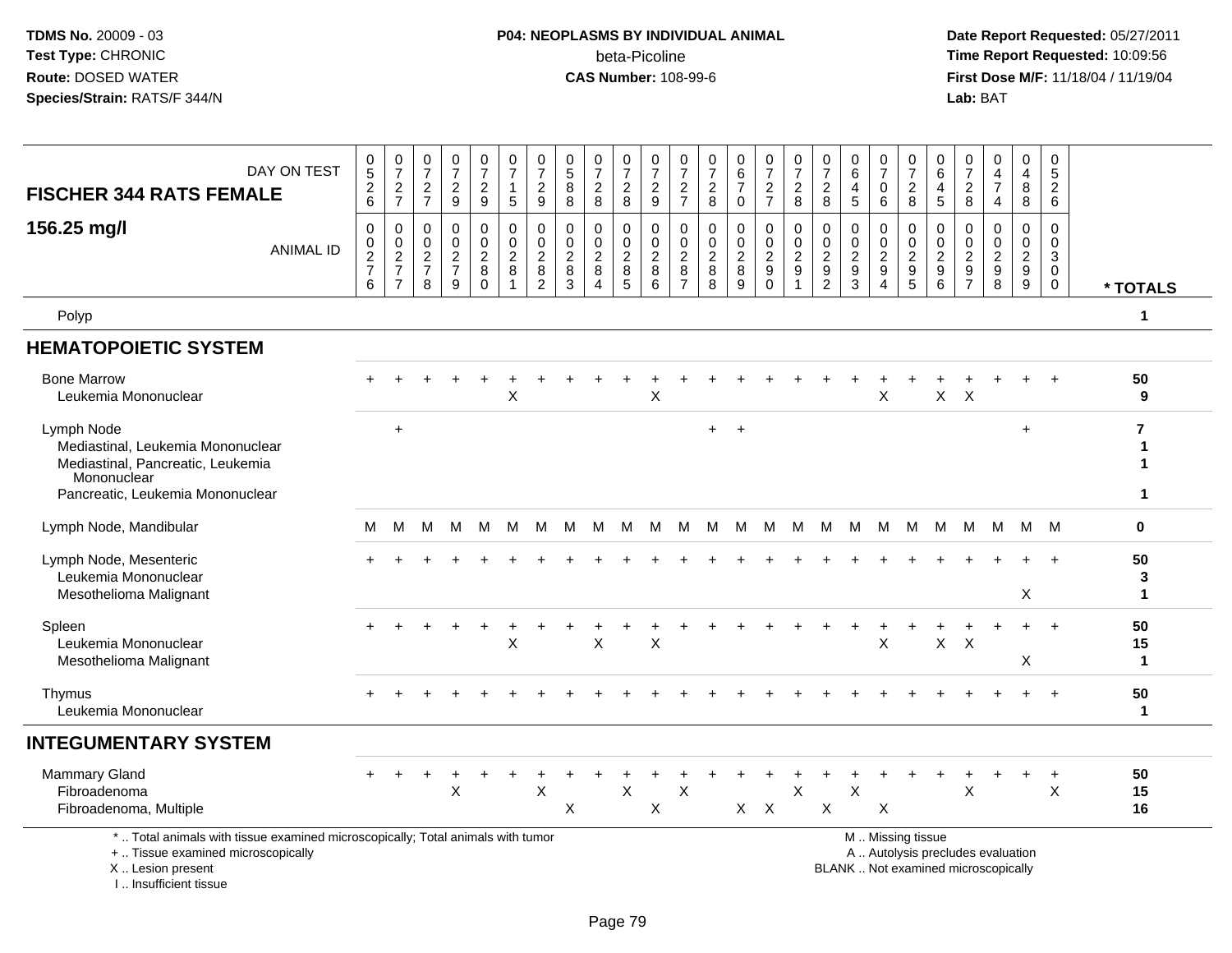# **P04: NEOPLASMS BY INDIVIDUAL ANIMAL**beta-Picoline<br>CAS Number: 108-99-6

| DAY ON TEST<br><b>FISCHER 344 RATS FEMALE</b>                                                                                                                       | $\begin{array}{c} 0 \\ 5 \end{array}$<br>$\frac{2}{6}$ | $\begin{smallmatrix} 0\\7 \end{smallmatrix}$<br>$rac{2}{7}$ | 0<br>$\overline{7}$<br>$\sqrt{2}$<br>$\overline{7}$   | $\frac{0}{7}$<br>$\frac{2}{9}$                   | $\frac{0}{7}$<br>$\sqrt{2}$<br>9                      | $\begin{array}{c} 0 \\ 7 \end{array}$<br>$\mathbf{1}$<br>$\sqrt{5}$ | $\frac{0}{7}$<br>$\overline{c}$<br>9                    | $\begin{array}{c} 0 \\ 5 \end{array}$<br>$\bf8$<br>$\bf8$      | $\frac{0}{7}$<br>$\overline{c}$<br>8                              | $\begin{smallmatrix}0\\7\end{smallmatrix}$<br>$\frac{2}{8}$ | 0<br>$\overline{7}$<br>$\sqrt{2}$<br>9   | $\pmb{0}$<br>$\overline{7}$<br>$\frac{2}{7}$           | $\frac{0}{7}$<br>$\frac{2}{8}$                          | $\begin{array}{c} 0 \\ 6 \\ 7 \end{array}$<br>$\mathbf 0$ | $\frac{0}{7}$<br>$\overline{2}$<br>$\overline{7}$     | $\frac{0}{7}$<br>$\sqrt{2}$<br>8                     | 0<br>$\overline{7}$<br>$\overline{c}$<br>8                                         | 0<br>6<br>4<br>5                                                      | $\frac{0}{7}$<br>0<br>6                                                  | $\frac{0}{7}$<br>$\boldsymbol{2}$<br>8                                              | $\mathbf 0$<br>$\,6\,$<br>$\overline{4}$<br>$5\phantom{.0}$ | 0<br>$\overline{7}$<br>$\overline{c}$<br>8                                         | $\mathbf 0$<br>$\overline{\mathbf{4}}$<br>$\overline{7}$<br>4         | $\mathbf 0$<br>$\overline{4}$<br>$\bf 8$<br>8               | $\mathbf 0$<br>$\sqrt{5}$<br>$\overline{2}$<br>6                  |                                          |
|---------------------------------------------------------------------------------------------------------------------------------------------------------------------|--------------------------------------------------------|-------------------------------------------------------------|-------------------------------------------------------|--------------------------------------------------|-------------------------------------------------------|---------------------------------------------------------------------|---------------------------------------------------------|----------------------------------------------------------------|-------------------------------------------------------------------|-------------------------------------------------------------|------------------------------------------|--------------------------------------------------------|---------------------------------------------------------|-----------------------------------------------------------|-------------------------------------------------------|------------------------------------------------------|------------------------------------------------------------------------------------|-----------------------------------------------------------------------|--------------------------------------------------------------------------|-------------------------------------------------------------------------------------|-------------------------------------------------------------|------------------------------------------------------------------------------------|-----------------------------------------------------------------------|-------------------------------------------------------------|-------------------------------------------------------------------|------------------------------------------|
| 156.25 mg/l<br><b>ANIMAL ID</b>                                                                                                                                     | $\pmb{0}$<br>$\frac{0}{2}$<br>6                        | $\mathbf 0$<br>$\frac{0}{2}$<br>$\overline{7}$              | $\mathbf 0$<br>0<br>$\sqrt{2}$<br>$\overline{7}$<br>8 | $\mathbf 0$<br>$\mathbf 0$<br>$\frac{2}{7}$<br>9 | 0<br>$\mathbf 0$<br>$\sqrt{2}$<br>$\bf 8$<br>$\Omega$ | $\mathbf 0$<br>$\mathbf 0$<br>$\overline{c}$<br>8<br>$\overline{1}$ | 0<br>$\pmb{0}$<br>$\overline{c}$<br>8<br>$\overline{2}$ | $\mathbf 0$<br>$\mathbf 0$<br>$\boldsymbol{2}$<br>$\,8\,$<br>3 | $\mathbf 0$<br>$\pmb{0}$<br>$\overline{c}$<br>$\bf 8$<br>$\Delta$ | 0<br>$\mathbf 0$<br>$\sqrt{2}$<br>$\bf 8$<br>5              | 0<br>$\mathbf 0$<br>$\sqrt{2}$<br>8<br>6 | $\mathbf 0$<br>$\mathbf 0$<br>2<br>8<br>$\overline{7}$ | $\mathbf 0$<br>$\mathbf 0$<br>$\sqrt{2}$<br>$\, 8$<br>8 | 0<br>$\mathbf 0$<br>$\overline{a}$<br>8<br>9              | 0<br>$\frac{0}{2}$<br>$\boldsymbol{9}$<br>$\mathbf 0$ | 0<br>$\pmb{0}$<br>$\overline{2}$<br>$\boldsymbol{9}$ | $\mathbf 0$<br>$\mathbf 0$<br>$\overline{2}$<br>$\boldsymbol{9}$<br>$\overline{2}$ | $\mathbf 0$<br>$\mathbf 0$<br>$\overline{2}$<br>$\boldsymbol{9}$<br>3 | 0<br>$\mathbf 0$<br>$\overline{c}$<br>$\boldsymbol{9}$<br>$\overline{4}$ | 0<br>$\mathsf{O}\xspace$<br>$\overline{2}$<br>$\begin{array}{c} 9 \\ 5 \end{array}$ | 0<br>$^{\rm 0}_{\rm 2}$<br>$\boldsymbol{9}$<br>6            | $\mathbf 0$<br>$\mathbf 0$<br>$\overline{2}$<br>$\boldsymbol{9}$<br>$\overline{7}$ | $\mathbf 0$<br>$\mathbf 0$<br>$\overline{c}$<br>$\boldsymbol{9}$<br>8 | 0<br>$\mathbf 0$<br>$\overline{2}$<br>$\boldsymbol{9}$<br>9 | $\mathbf 0$<br>0<br>$\mathbf{3}$<br>$\mathbf 0$<br>$\overline{0}$ | * TOTALS                                 |
| Skin<br>Subcutaneous Tissue, Fibroma<br>Subcutaneous Tissue, Fibrosarcoma                                                                                           |                                                        |                                                             |                                                       |                                                  |                                                       |                                                                     | X                                                       |                                                                |                                                                   |                                                             |                                          |                                                        |                                                         |                                                           |                                                       |                                                      |                                                                                    |                                                                       |                                                                          |                                                                                     |                                                             |                                                                                    |                                                                       | $+$                                                         | $\overline{+}$                                                    | 50<br>$\boldsymbol{2}$<br>$\mathbf{1}$   |
| <b>MUSCULOSKELETAL SYSTEM</b>                                                                                                                                       |                                                        |                                                             |                                                       |                                                  |                                                       |                                                                     |                                                         |                                                                |                                                                   |                                                             |                                          |                                                        |                                                         |                                                           |                                                       |                                                      |                                                                                    |                                                                       |                                                                          |                                                                                     |                                                             |                                                                                    |                                                                       |                                                             |                                                                   |                                          |
| <b>Bone</b>                                                                                                                                                         |                                                        |                                                             |                                                       |                                                  |                                                       |                                                                     |                                                         |                                                                |                                                                   |                                                             |                                          |                                                        |                                                         |                                                           |                                                       |                                                      |                                                                                    |                                                                       |                                                                          |                                                                                     |                                                             |                                                                                    |                                                                       |                                                             |                                                                   | 50                                       |
| <b>Skeletal Muscle</b><br>Mesothelioma Malignant                                                                                                                    |                                                        |                                                             |                                                       |                                                  |                                                       |                                                                     |                                                         |                                                                |                                                                   |                                                             |                                          |                                                        |                                                         |                                                           |                                                       |                                                      |                                                                                    |                                                                       |                                                                          |                                                                                     |                                                             |                                                                                    |                                                                       | $\ddot{}$<br>$\pmb{\times}$                                 |                                                                   | $\mathbf{1}$<br>$\mathbf{1}$             |
| <b>NERVOUS SYSTEM</b>                                                                                                                                               |                                                        |                                                             |                                                       |                                                  |                                                       |                                                                     |                                                         |                                                                |                                                                   |                                                             |                                          |                                                        |                                                         |                                                           |                                                       |                                                      |                                                                                    |                                                                       |                                                                          |                                                                                     |                                                             |                                                                                    |                                                                       |                                                             |                                                                   |                                          |
| <b>Brain</b><br>Leukemia Mononuclear                                                                                                                                |                                                        |                                                             |                                                       |                                                  |                                                       |                                                                     |                                                         |                                                                |                                                                   |                                                             |                                          |                                                        |                                                         |                                                           |                                                       |                                                      |                                                                                    |                                                                       |                                                                          |                                                                                     |                                                             |                                                                                    |                                                                       |                                                             |                                                                   | 50<br>$\mathbf{2}$                       |
| <b>RESPIRATORY SYSTEM</b>                                                                                                                                           |                                                        |                                                             |                                                       |                                                  |                                                       |                                                                     |                                                         |                                                                |                                                                   |                                                             |                                          |                                                        |                                                         |                                                           |                                                       |                                                      |                                                                                    |                                                                       |                                                                          |                                                                                     |                                                             |                                                                                    |                                                                       |                                                             |                                                                   |                                          |
| Lung<br>Alveolar/Bronchiolar Adenoma<br>Alveolar/Bronchiolar Carcinoma<br>Leukemia Mononuclear                                                                      |                                                        |                                                             |                                                       |                                                  |                                                       | $\mathsf{X}$                                                        |                                                         |                                                                | $\times$                                                          |                                                             | X                                        |                                                        |                                                         |                                                           |                                                       |                                                      |                                                                                    |                                                                       | Χ                                                                        |                                                                                     | X                                                           |                                                                                    |                                                                       | $+$                                                         | $^{+}$<br>X                                                       | 50<br>$\mathbf{3}$<br>$\mathbf{1}$<br>11 |
| Nose                                                                                                                                                                |                                                        |                                                             |                                                       |                                                  |                                                       |                                                                     |                                                         |                                                                |                                                                   |                                                             |                                          |                                                        |                                                         |                                                           |                                                       |                                                      |                                                                                    |                                                                       |                                                                          |                                                                                     |                                                             |                                                                                    |                                                                       |                                                             |                                                                   | 50                                       |
| Trachea                                                                                                                                                             |                                                        |                                                             |                                                       |                                                  |                                                       |                                                                     |                                                         |                                                                |                                                                   |                                                             |                                          |                                                        |                                                         |                                                           |                                                       |                                                      |                                                                                    |                                                                       |                                                                          |                                                                                     |                                                             |                                                                                    |                                                                       |                                                             |                                                                   | 50                                       |
| <b>SPECIAL SENSES SYSTEM</b>                                                                                                                                        |                                                        |                                                             |                                                       |                                                  |                                                       |                                                                     |                                                         |                                                                |                                                                   |                                                             |                                          |                                                        |                                                         |                                                           |                                                       |                                                      |                                                                                    |                                                                       |                                                                          |                                                                                     |                                                             |                                                                                    |                                                                       |                                                             |                                                                   |                                          |
| Eye                                                                                                                                                                 |                                                        |                                                             |                                                       |                                                  |                                                       |                                                                     |                                                         |                                                                |                                                                   |                                                             |                                          |                                                        |                                                         |                                                           |                                                       |                                                      |                                                                                    |                                                                       |                                                                          |                                                                                     |                                                             |                                                                                    |                                                                       |                                                             |                                                                   | 48                                       |
| *  Total animals with tissue examined microscopically; Total animals with tumor<br>+  Tissue examined microscopically<br>X  Lesion present<br>I Insufficient tissue |                                                        |                                                             |                                                       |                                                  |                                                       |                                                                     |                                                         |                                                                |                                                                   |                                                             |                                          |                                                        |                                                         |                                                           |                                                       |                                                      |                                                                                    | M  Missing tissue<br>BLANK  Not examined microscopically              |                                                                          |                                                                                     |                                                             |                                                                                    | A  Autolysis precludes evaluation                                     |                                                             |                                                                   |                                          |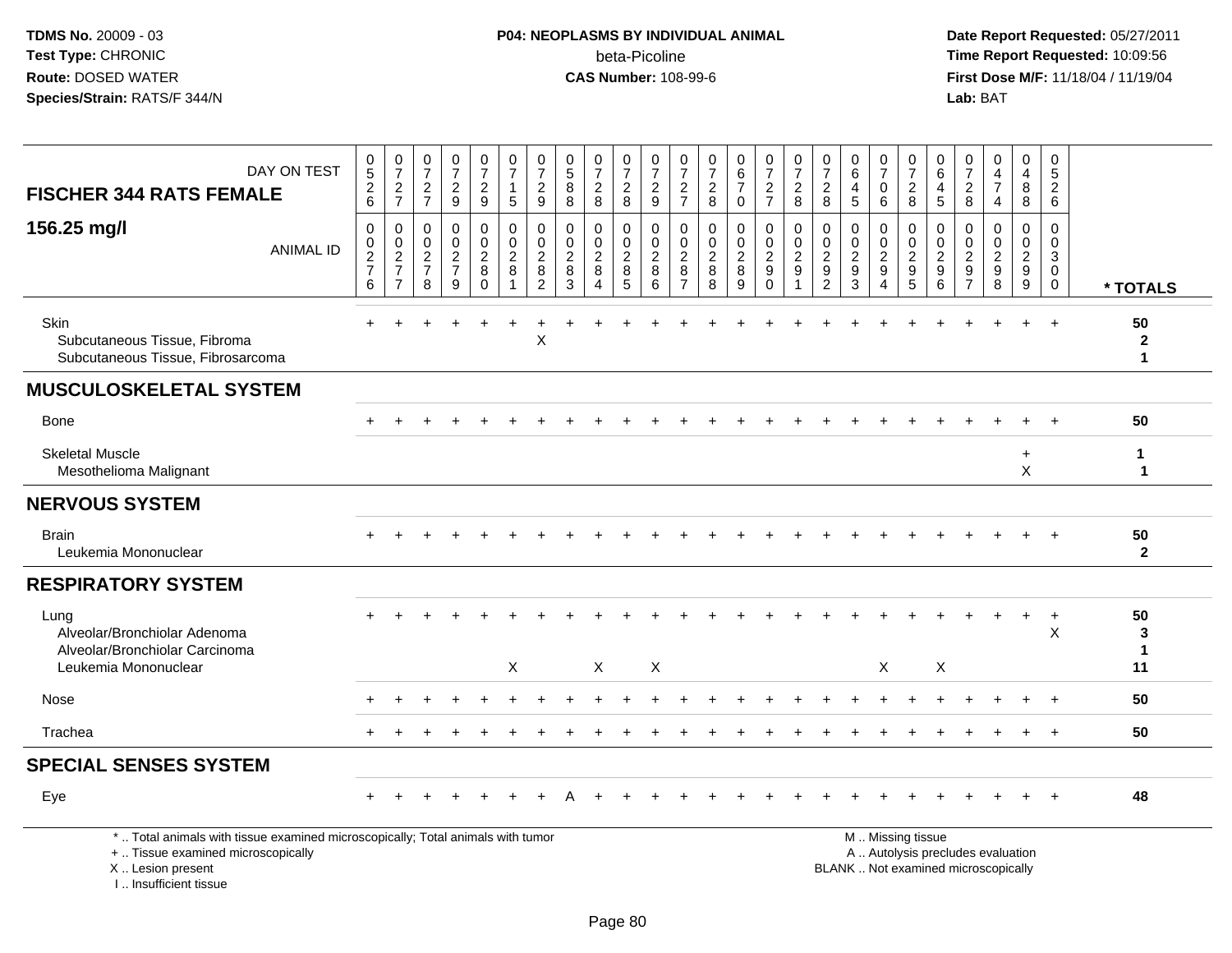### **P04: NEOPLASMS BY INDIVIDUAL ANIMAL**beta-Picoline<br>CAS Number: 108-99-6

 **Date Report Requested:** 05/27/2011 **Time Report Requested:** 10:09:56 **First Dose M/F:** 11/18/04 / 11/19/04<br>**Lab:** BAT **Lab:** BAT

| <b>FISCHER 344 RATS FEMALE</b>                                                    | DAY ON TEST      | $\pmb{0}$<br>$\overline{5}$<br>$\overline{c}$<br>6 | $\frac{0}{7}$<br>$\overline{c}$<br>$\overline{ }$      | 0<br>$\overline{7}$<br>$\boldsymbol{2}$<br>$\overline{ }$ | $\frac{0}{7}$<br>$\boldsymbol{2}$<br>9 | $\frac{0}{7}$<br>$\overline{c}$<br>9             | 0<br>$\overline{7}$<br>$\mathbf{1}$<br>5      | $\frac{0}{7}$<br>$\overline{a}$<br>9                              | $\begin{matrix} 0 \\ 5 \end{matrix}$<br>$\bf8$<br>8 | $\frac{0}{7}$<br>$\boldsymbol{2}$<br>8                | $\frac{0}{7}$<br>$\boldsymbol{2}$<br>8         | $\begin{array}{c} 0 \\ 7 \end{array}$<br>$\overline{c}$<br>9       | 0<br>$\overline{7}$<br>$\overline{c}$<br>$\overline{ }$   | $\begin{array}{c} 0 \\ 7 \end{array}$<br>$\sqrt{2}$<br>8         | $\begin{array}{c} 0 \\ 6 \\ 7 \end{array}$<br>$\mathbf 0$ | $\frac{0}{7}$<br>$\boldsymbol{2}$<br>$\overline{7}$         | $\frac{0}{7}$<br>$\overline{c}$<br>8                     | 0<br>$\overline{7}$<br>$\overline{c}$<br>8              | $_{6}^{\rm 0}$<br>$\overline{4}$<br>5                        | 0<br>$\overline{7}$<br>0<br>6                                            | $\begin{smallmatrix}0\\7\end{smallmatrix}$<br>$\boldsymbol{2}$<br>8 | 0<br>$6\phantom{a}$<br>$\overline{4}$<br>5                            | 0<br>$\overline{7}$<br>$\overline{c}$<br>8                          | 0<br>4<br>$\overline{7}$                                | 0<br>$\overline{4}$<br>8<br>8                             | 0<br>5<br>$\overline{c}$<br>6                      |               |
|-----------------------------------------------------------------------------------|------------------|----------------------------------------------------|--------------------------------------------------------|-----------------------------------------------------------|----------------------------------------|--------------------------------------------------|-----------------------------------------------|-------------------------------------------------------------------|-----------------------------------------------------|-------------------------------------------------------|------------------------------------------------|--------------------------------------------------------------------|-----------------------------------------------------------|------------------------------------------------------------------|-----------------------------------------------------------|-------------------------------------------------------------|----------------------------------------------------------|---------------------------------------------------------|--------------------------------------------------------------|--------------------------------------------------------------------------|---------------------------------------------------------------------|-----------------------------------------------------------------------|---------------------------------------------------------------------|---------------------------------------------------------|-----------------------------------------------------------|----------------------------------------------------|---------------|
| 156.25 mg/l                                                                       | <b>ANIMAL ID</b> | $\pmb{0}$<br>$\pmb{0}$<br>$\frac{2}{7}$<br>6       | 0<br>$\frac{0}{2}$<br>$\overline{7}$<br>$\overline{ }$ | 0<br>$\,0\,$<br>$\sqrt{2}$<br>$\overline{7}$<br>8         | 00027<br>9                             | 0<br>$\overline{0}$<br>$\frac{2}{8}$<br>$\Omega$ | $\,0\,$<br>$\mathbf 0$<br>$\overline{2}$<br>8 | 0<br>$\ddot{\mathbf{0}}$<br>$\overline{c}$<br>8<br>$\overline{2}$ | $\mathbf 0$<br>$\sqrt{2}$<br>$\, 8$<br>3            | $_{\rm 0}^{\rm 0}$<br>$\frac{2}{8}$<br>$\overline{4}$ | 0<br>$\mathsf{O}\xspace$<br>$\frac{2}{8}$<br>5 | $\begin{smallmatrix}0\\0\end{smallmatrix}$<br>$\sqrt{2}$<br>8<br>6 | 0<br>$\pmb{0}$<br>$\boldsymbol{2}$<br>8<br>$\overline{ }$ | $\begin{smallmatrix}0\\0\end{smallmatrix}$<br>$\frac{2}{8}$<br>8 | 0<br>$\overline{0}$<br>$\overline{2}$<br>8<br>9           | $\begin{array}{c} 0 \\ 0 \\ 2 \\ 9 \end{array}$<br>$\Omega$ | $\begin{smallmatrix} 0\\0\\2 \end{smallmatrix}$<br>$9\,$ | 0<br>$\pmb{0}$<br>$\overline{c}$<br>9<br>$\overline{2}$ | 0<br>$\ddot{o}$<br>$\boldsymbol{2}$<br>$\boldsymbol{9}$<br>3 | 0<br>$\mathsf 0$<br>$\overline{2}$<br>$\boldsymbol{9}$<br>$\overline{A}$ | 0<br>$\mathsf{O}\xspace$<br>$\sqrt{2}$<br>$\boldsymbol{9}$<br>5     | $\mathbf 0$<br>$\pmb{0}$<br>$\boldsymbol{2}$<br>$\boldsymbol{9}$<br>6 | 0<br>$\pmb{0}$<br>$\boldsymbol{2}$<br>9<br>$\overline{\phantom{a}}$ | $\boldsymbol{0}$<br>$\sqrt{2}$<br>$\boldsymbol{9}$<br>8 | 0<br>$\pmb{0}$<br>$\overline{2}$<br>$\boldsymbol{9}$<br>9 | 0<br>0<br>$\mathbf{3}$<br>$\pmb{0}$<br>$\mathbf 0$ | * TOTALS      |
| Harderian Gland                                                                   |                  |                                                    |                                                        |                                                           |                                        |                                                  |                                               |                                                                   |                                                     |                                                       |                                                |                                                                    |                                                           |                                                                  |                                                           |                                                             |                                                          |                                                         |                                                              |                                                                          |                                                                     |                                                                       |                                                                     |                                                         |                                                           | $+$                                                | 50            |
| <b>URINARY SYSTEM</b>                                                             |                  |                                                    |                                                        |                                                           |                                        |                                                  |                                               |                                                                   |                                                     |                                                       |                                                |                                                                    |                                                           |                                                                  |                                                           |                                                             |                                                          |                                                         |                                                              |                                                                          |                                                                     |                                                                       |                                                                     |                                                         |                                                           |                                                    |               |
| Kidney<br>Leukemia Mononuclear<br>Mesothelioma Malignant<br>Renal Tubule, Adenoma |                  |                                                    |                                                        |                                                           |                                        |                                                  | X                                             |                                                                   |                                                     | X                                                     |                                                |                                                                    |                                                           |                                                                  |                                                           |                                                             |                                                          |                                                         |                                                              | X                                                                        |                                                                     |                                                                       |                                                                     |                                                         | X                                                         | $\div$                                             | 50            |
| <b>Urinary Bladder</b><br>Leukemia Mononuclear<br>Mesothelioma Malignant          |                  |                                                    |                                                        |                                                           |                                        |                                                  |                                               |                                                                   |                                                     |                                                       |                                                |                                                                    |                                                           |                                                                  |                                                           |                                                             |                                                          |                                                         |                                                              |                                                                          |                                                                     |                                                                       |                                                                     |                                                         | X                                                         |                                                    | 50            |
| <b>SYSTEMIC LESIONS</b>                                                           |                  |                                                    |                                                        |                                                           |                                        |                                                  |                                               |                                                                   |                                                     |                                                       |                                                |                                                                    |                                                           |                                                                  |                                                           |                                                             |                                                          |                                                         |                                                              |                                                                          |                                                                     |                                                                       |                                                                     |                                                         |                                                           |                                                    |               |
| Multiple Organ<br>Leukemia Mononuclear<br>Mesothelioma Malignant                  |                  |                                                    |                                                        |                                                           |                                        |                                                  | X                                             |                                                                   |                                                     | X                                                     |                                                | X                                                                  |                                                           |                                                                  |                                                           |                                                             |                                                          |                                                         |                                                              | X                                                                        |                                                                     | X                                                                     | X                                                                   |                                                         | $\div$<br>X                                               | $\ddot{}$                                          | 50<br>15<br>1 |

\* .. Total animals with tissue examined microscopically; Total animals with tumor

+ .. Tissue examined microscopically

X .. Lesion present

I .. Insufficient tissue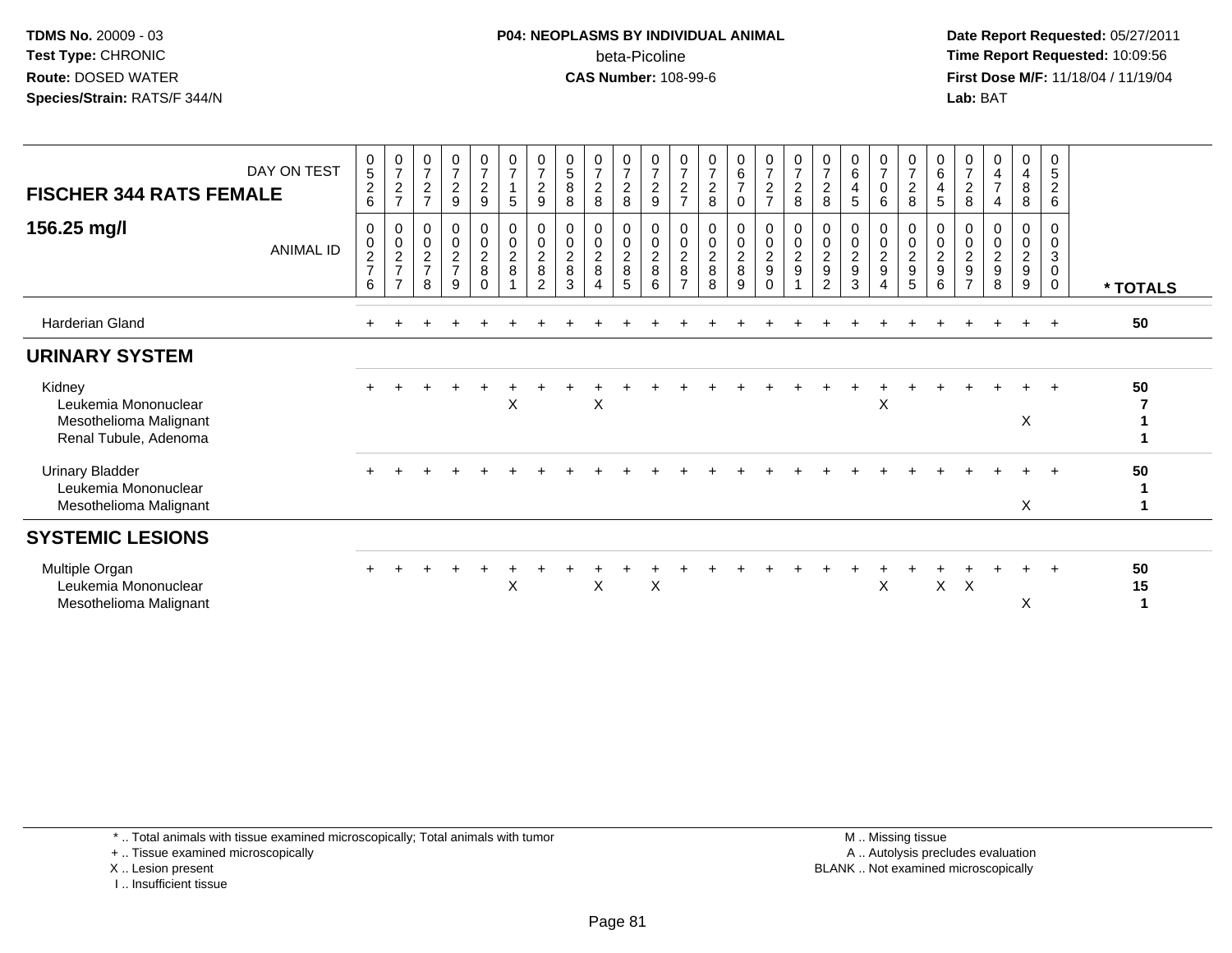# **P04: NEOPLASMS BY INDIVIDUAL ANIMAL**beta-Picoline<br>CAS Number: 108-99-6

| DAY ON TEST<br><b>FISCHER 344 RATS FEMALE</b>                                                                                                                        | $\boldsymbol{0}$<br>6<br>$\mathsf g$<br>$\mathbf{1}$ | $\frac{0}{7}$<br>$\frac{2}{9}$                                        | $\begin{array}{c} 0 \\ 6 \end{array}$<br>$\boldsymbol{9}$<br>$\mathbf 0$ | $\begin{array}{c} 0 \\ 7 \end{array}$<br>$\frac{2}{9}$         | $\begin{smallmatrix}0\\7\end{smallmatrix}$<br>$\frac{2}{7}$ | $\frac{0}{7}$<br>$\frac{2}{9}$           | $\frac{0}{7}$<br>$\frac{2}{7}$                                | $\frac{0}{7}$<br>$\frac{2}{9}$                       | $\frac{0}{7}$<br>$\frac{2}{7}$                           | $\begin{array}{c} 0 \\ 7 \end{array}$<br>$\frac{2}{1}$                  | $\frac{0}{7}$<br>$\frac{2}{8}$                                            | 0<br>$\,6\,$<br>$\overline{4}$<br>$\sqrt{2}$        | $\frac{0}{7}$<br>$\frac{2}{8}$                       | $\begin{array}{c} 0 \\ 6 \\ 7 \end{array}$<br>$\,6\,$ | $\begin{array}{c} 0 \\ 7 \end{array}$<br>$\frac{2}{7}$        | $\frac{0}{7}$<br>$\frac{2}{8}$                              | 0,526                                                 | $\frac{0}{7}$<br>$\sqrt{2}$<br>8                                | $\frac{0}{7}$<br>$_{\rm 8}^2$                               | $\begin{array}{c} 0 \\ 6 \end{array}$<br>$\pmb{0}$<br>3 | $\frac{0}{7}$<br>$\overline{c}$<br>9                    | $\pmb{0}$<br>$\overline{7}$<br>$\frac{2}{9}$    | $\begin{smallmatrix}0\\7\end{smallmatrix}$<br>$\frac{2}{7}$ | $\begin{array}{c} 0 \\ 5 \end{array}$<br>$\frac{8}{2}$                            | $\pmb{0}$<br>$\overline{7}$<br>$\sqrt{2}$<br>9            |                         |
|----------------------------------------------------------------------------------------------------------------------------------------------------------------------|------------------------------------------------------|-----------------------------------------------------------------------|--------------------------------------------------------------------------|----------------------------------------------------------------|-------------------------------------------------------------|------------------------------------------|---------------------------------------------------------------|------------------------------------------------------|----------------------------------------------------------|-------------------------------------------------------------------------|---------------------------------------------------------------------------|-----------------------------------------------------|------------------------------------------------------|-------------------------------------------------------|---------------------------------------------------------------|-------------------------------------------------------------|-------------------------------------------------------|-----------------------------------------------------------------|-------------------------------------------------------------|---------------------------------------------------------|---------------------------------------------------------|-------------------------------------------------|-------------------------------------------------------------|-----------------------------------------------------------------------------------|-----------------------------------------------------------|-------------------------|
| 312.5 mg/l<br><b>ANIMAL ID</b>                                                                                                                                       | 0<br>$_{3}^{\rm 0}$<br>$\mathsf 0$<br>1              | $\boldsymbol{0}$<br>$\frac{0}{3}$<br>$\overline{0}$<br>$\overline{c}$ | $\mathbf 0$<br>$\mathbf 0$<br>$\mathsf 3$<br>0<br>3                      | $\mathbf 0$<br>$\mathsf{O}\xspace$<br>3<br>0<br>$\overline{4}$ | 0<br>$\mathbf 0$<br>$\mathbf{3}$<br>$\pmb{0}$<br>5          | 0<br>$\mathbf 0$<br>$\sqrt{3}$<br>0<br>6 | 0<br>$\pmb{0}$<br>$\mathbf{3}$<br>$\pmb{0}$<br>$\overline{7}$ | 0<br>$\mathbf 0$<br>$\mathbf{3}$<br>$\mathbf 0$<br>8 | 0<br>$\mathsf{O}\xspace$<br>$\sqrt{3}$<br>$\pmb{0}$<br>9 | $\mathbf 0$<br>$\mathbf 0$<br>$\sqrt{3}$<br>$\mathbf{1}$<br>$\mathbf 0$ | 0<br>$\mathsf{O}\xspace$<br>$\mathbf 3$<br>$\mathbf{1}$<br>$\overline{1}$ | 0<br>$\mathbf 0$<br>3<br>$\mathbf{1}$<br>$\sqrt{2}$ | $\mathbf 0$<br>$\mathbf 0$<br>3<br>$\mathbf{1}$<br>3 | 0<br>$\mathbf 0$<br>3<br>$\mathbf{1}$<br>4            | 0<br>$\mathsf{O}\xspace$<br>$\mathbf{3}$<br>$\mathbf{1}$<br>5 | $\mathbf 0$<br>$\pmb{0}$<br>$\sqrt{3}$<br>$\mathbf{1}$<br>6 | 0<br>$\pmb{0}$<br>3<br>$\mathbf{1}$<br>$\overline{7}$ | $\mathbf 0$<br>$\mathbf 0$<br>$\mathbf{3}$<br>$\mathbf{1}$<br>8 | 0<br>$\mathsf{O}\xspace$<br>$\sqrt{3}$<br>$\mathbf{1}$<br>9 | 0<br>$_{3}^{\rm 0}$<br>$\overline{2}$<br>$\mathbf 0$    | 0<br>$\mathbf 0$<br>3<br>$\overline{2}$<br>$\mathbf{1}$ | 0<br>$\mathbf 0$<br>$\sqrt{3}$<br>$\frac{2}{2}$ | $\pmb{0}$<br>$\mathbf 0$<br>$\frac{3}{2}$                   | 0<br>$\mathbf 0$<br>$\ensuremath{\mathsf{3}}$<br>$\overline{2}$<br>$\overline{4}$ | $\mathbf 0$<br>$\mathbf 0$<br>$\frac{3}{2}$<br>$\sqrt{5}$ | females<br>$($ cont $)$ |
| <b>ALIMENTARY SYSTEM</b>                                                                                                                                             |                                                      |                                                                       |                                                                          |                                                                |                                                             |                                          |                                                               |                                                      |                                                          |                                                                         |                                                                           |                                                     |                                                      |                                                       |                                                               |                                                             |                                                       |                                                                 |                                                             |                                                         |                                                         |                                                 |                                                             |                                                                                   |                                                           |                         |
| Esophagus                                                                                                                                                            |                                                      |                                                                       |                                                                          |                                                                |                                                             |                                          |                                                               |                                                      |                                                          |                                                                         |                                                                           |                                                     |                                                      |                                                       |                                                               |                                                             |                                                       |                                                                 |                                                             |                                                         |                                                         |                                                 |                                                             |                                                                                   |                                                           |                         |
| Intestine Large, Cecum                                                                                                                                               |                                                      |                                                                       |                                                                          |                                                                |                                                             |                                          |                                                               |                                                      |                                                          |                                                                         |                                                                           |                                                     |                                                      |                                                       |                                                               |                                                             |                                                       |                                                                 |                                                             |                                                         |                                                         |                                                 |                                                             | A                                                                                 | $+$                                                       |                         |
| Intestine Large, Colon                                                                                                                                               |                                                      |                                                                       |                                                                          |                                                                |                                                             |                                          |                                                               |                                                      |                                                          |                                                                         |                                                                           |                                                     |                                                      |                                                       |                                                               |                                                             |                                                       |                                                                 |                                                             |                                                         |                                                         |                                                 |                                                             |                                                                                   |                                                           |                         |
| Intestine Large, Rectum<br>Sarcoma, Metastatic, Uncertain Primary Site                                                                                               |                                                      |                                                                       |                                                                          |                                                                |                                                             |                                          |                                                               |                                                      |                                                          |                                                                         |                                                                           |                                                     |                                                      |                                                       |                                                               |                                                             |                                                       |                                                                 |                                                             |                                                         |                                                         |                                                 |                                                             |                                                                                   |                                                           |                         |
| Intestine Small, Duodenum                                                                                                                                            |                                                      |                                                                       |                                                                          |                                                                |                                                             |                                          |                                                               |                                                      |                                                          |                                                                         |                                                                           |                                                     |                                                      |                                                       |                                                               |                                                             |                                                       |                                                                 |                                                             |                                                         |                                                         |                                                 |                                                             |                                                                                   |                                                           |                         |
| Intestine Small, Ileum                                                                                                                                               |                                                      |                                                                       |                                                                          |                                                                |                                                             |                                          |                                                               |                                                      |                                                          |                                                                         |                                                                           |                                                     |                                                      |                                                       |                                                               |                                                             |                                                       |                                                                 |                                                             |                                                         |                                                         |                                                 |                                                             |                                                                                   |                                                           |                         |
| Intestine Small, Jejunum                                                                                                                                             |                                                      |                                                                       |                                                                          |                                                                |                                                             |                                          |                                                               |                                                      |                                                          |                                                                         |                                                                           |                                                     |                                                      |                                                       |                                                               |                                                             |                                                       |                                                                 |                                                             |                                                         |                                                         |                                                 |                                                             | A                                                                                 | $+$                                                       |                         |
| Liver<br>Leukemia Mononuclear                                                                                                                                        | X                                                    |                                                                       |                                                                          | X                                                              |                                                             |                                          |                                                               | X                                                    |                                                          | $\mathsf X$                                                             |                                                                           |                                                     |                                                      | Χ                                                     |                                                               |                                                             |                                                       |                                                                 |                                                             |                                                         |                                                         |                                                 | X                                                           |                                                                                   | $\ddot{}$<br>$\mathsf X$                                  |                         |
| Mesentery<br>Sarcoma, Metastatic, Uncertain Primary Site                                                                                                             |                                                      |                                                                       |                                                                          |                                                                |                                                             |                                          |                                                               | $+$                                                  |                                                          |                                                                         |                                                                           | $+$                                                 |                                                      |                                                       | $+$                                                           |                                                             |                                                       |                                                                 |                                                             |                                                         |                                                         |                                                 | $+$                                                         |                                                                                   | $\ddot{}$                                                 |                         |
| Oral Mucosa<br>Squamous Cell Papilloma                                                                                                                               |                                                      |                                                                       |                                                                          |                                                                |                                                             |                                          |                                                               |                                                      |                                                          |                                                                         |                                                                           |                                                     |                                                      |                                                       |                                                               |                                                             |                                                       |                                                                 |                                                             |                                                         |                                                         |                                                 |                                                             |                                                                                   |                                                           |                         |
| Pancreas<br>Sarcoma, Metastatic, Uncertain Primary Site                                                                                                              |                                                      |                                                                       |                                                                          |                                                                |                                                             |                                          |                                                               |                                                      |                                                          |                                                                         |                                                                           |                                                     |                                                      |                                                       |                                                               |                                                             |                                                       |                                                                 |                                                             |                                                         |                                                         |                                                 |                                                             | A                                                                                 | $+$                                                       |                         |
| Salivary Glands                                                                                                                                                      |                                                      |                                                                       |                                                                          |                                                                |                                                             |                                          |                                                               |                                                      |                                                          |                                                                         |                                                                           |                                                     |                                                      |                                                       |                                                               |                                                             |                                                       |                                                                 |                                                             |                                                         |                                                         |                                                 |                                                             |                                                                                   |                                                           |                         |
| *  Total animals with tissue examined microscopically; Total animals with tumor<br>+  Tissue examined microscopically<br>X  Lesion present<br>L. Insufficient tissue |                                                      |                                                                       |                                                                          |                                                                |                                                             |                                          |                                                               |                                                      |                                                          |                                                                         |                                                                           |                                                     |                                                      |                                                       |                                                               |                                                             |                                                       | BLANK  Not examined microscopically                             |                                                             | M  Missing tissue                                       | A  Autolysis precludes evaluation                       |                                                 |                                                             |                                                                                   |                                                           |                         |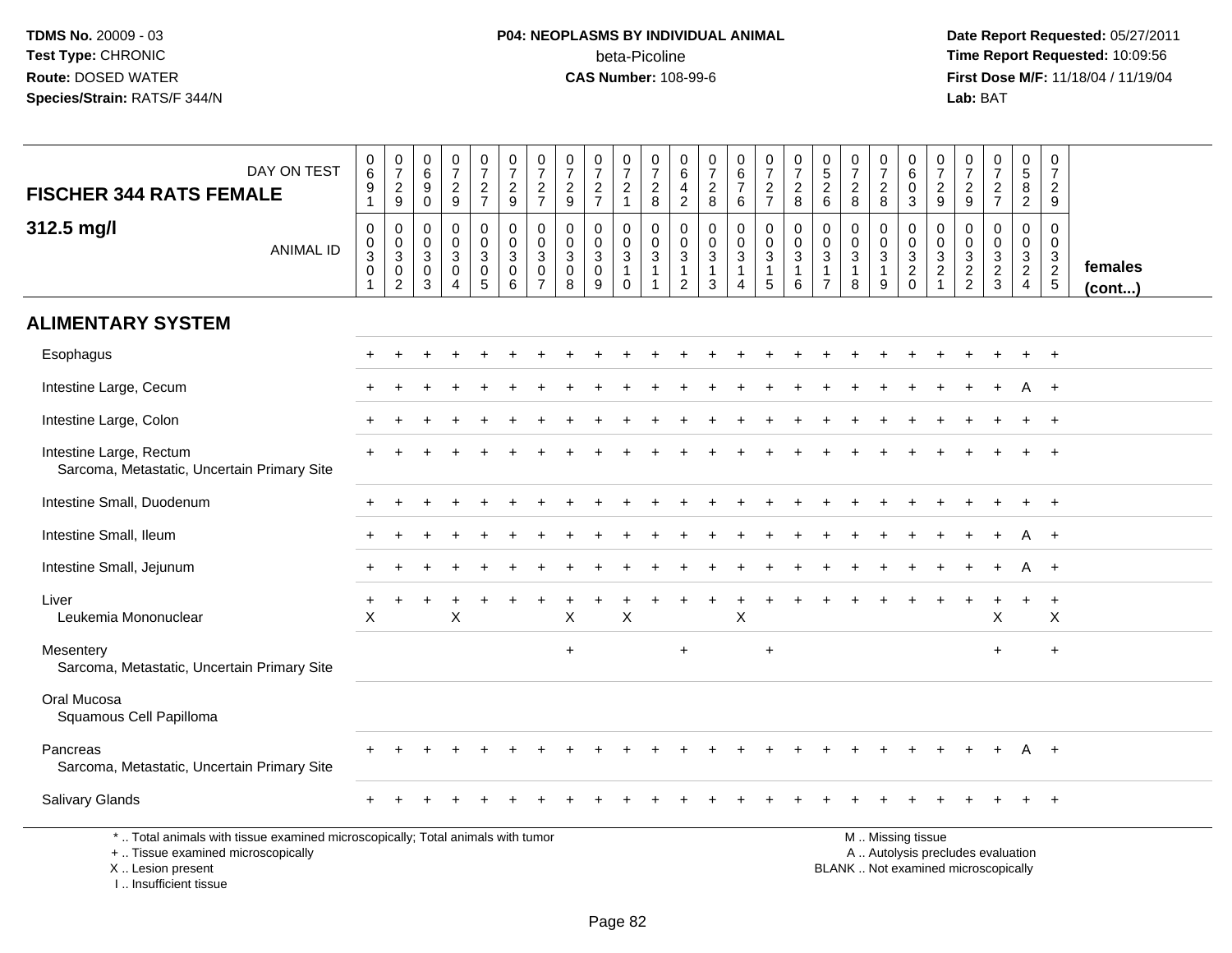# **P04: NEOPLASMS BY INDIVIDUAL ANIMAL**beta-Picoline<br>CAS Number: 108-99-6

 **Date Report Requested:** 05/27/2011 **Time Report Requested:** 10:09:56 **First Dose M/F:** 11/18/04 / 11/19/04<br>**Lab:** BAT **Lab:** BAT

| <b>FISCHER 344 RATS FEMALE</b>                                                                                                             | DAY ON TEST      | $\pmb{0}$<br>$\,6\,$<br>9<br>$\mathbf{1}$                 | $\begin{smallmatrix}0\\7\end{smallmatrix}$<br>$\frac{2}{9}$                    | $\begin{array}{c} 0 \\ 6 \end{array}$<br>9<br>$\mathbf 0$ | $\frac{0}{7}$<br>$\frac{2}{9}$            | $\frac{0}{7}$<br>$\frac{2}{7}$            | $\begin{smallmatrix}0\\7\end{smallmatrix}$<br>$\frac{2}{9}$  | 0<br>$\overline{7}$<br>$\frac{2}{7}$         | $\frac{0}{7}$<br>$\frac{2}{9}$                       | 0<br>$\boldsymbol{7}$<br>$rac{2}{7}$              | 0<br>$\overline{7}$<br>$\frac{2}{1}$                                         | 0<br>$\overline{7}$<br>$_{8}^2$                 | 0<br>6<br>$\frac{4}{2}$                                                         | $\frac{0}{7}$<br>$\frac{2}{8}$                                      | $\begin{array}{c} 0 \\ 6 \end{array}$<br>$\overline{7}$<br>$\,6\,$ | $\frac{0}{7}$<br>$\frac{2}{7}$                              | 0<br>$\overline{7}$<br>$_{8}^2$            | 0<br>$\sqrt{5}$<br>$\overline{c}$<br>$6\phantom{a}$               | $\frac{0}{7}$<br>$\overline{c}$<br>8 | $\mathbf 0$<br>$\overline{7}$<br>$_{\rm 8}^2$          | 0<br>$\,6\,$<br>$\mathbf 0$<br>$\mathbf{3}$                                                   | 0<br>$\overline{7}$<br>$\frac{2}{9}$                     | 0<br>$\boldsymbol{7}$<br>$\frac{2}{9}$      | $\frac{0}{7}$<br>$\frac{2}{7}$                    | 0<br>5<br>8<br>$\overline{2}$                          | 0<br>$\overline{7}$<br>$\overline{2}$<br>$\boldsymbol{9}$ |                         |
|--------------------------------------------------------------------------------------------------------------------------------------------|------------------|-----------------------------------------------------------|--------------------------------------------------------------------------------|-----------------------------------------------------------|-------------------------------------------|-------------------------------------------|--------------------------------------------------------------|----------------------------------------------|------------------------------------------------------|---------------------------------------------------|------------------------------------------------------------------------------|-------------------------------------------------|---------------------------------------------------------------------------------|---------------------------------------------------------------------|--------------------------------------------------------------------|-------------------------------------------------------------|--------------------------------------------|-------------------------------------------------------------------|--------------------------------------|--------------------------------------------------------|-----------------------------------------------------------------------------------------------|----------------------------------------------------------|---------------------------------------------|---------------------------------------------------|--------------------------------------------------------|-----------------------------------------------------------|-------------------------|
| 312.5 mg/l                                                                                                                                 | <b>ANIMAL ID</b> | $\mathbf 0$<br>$\pmb{0}$<br>$\overline{3}$<br>$\mathbf 0$ | $\pmb{0}$<br>$\mathbf 0$<br>$\overline{3}$<br>$\overline{0}$<br>$\overline{2}$ | $\mathbf 0$<br>$\mathbf 0$<br>$\mathbf{3}$<br>0<br>3      | 0<br>$\mathbf 0$<br>3<br>$\mathbf 0$<br>4 | 0<br>$\mathbf 0$<br>$\overline{3}$ 0<br>5 | 0<br>$\mathbf 0$<br>$\mathbf{3}$<br>$\mathsf{O}\xspace$<br>6 | 0<br>$\mathbf 0$<br>3<br>0<br>$\overline{7}$ | 0<br>$\mathbf 0$<br>$\mathbf{3}$<br>$\mathbf 0$<br>8 | 0<br>$\mathbf 0$<br>$\mathbf 3$<br>$\pmb{0}$<br>9 | 0<br>$\mathbf 0$<br>$\ensuremath{\mathsf{3}}$<br>$\mathbf{1}$<br>$\mathbf 0$ | $\mathbf 0$<br>$\mathbf 0$<br>3<br>$\mathbf{1}$ | 0<br>$\mathbf 0$<br>$\ensuremath{\mathsf{3}}$<br>$\mathbf{1}$<br>$\overline{2}$ | $\pmb{0}$<br>$\mathsf{O}\xspace$<br>$\sqrt{3}$<br>$\mathbf{1}$<br>3 | 0<br>0<br>3<br>$\overline{1}$<br>4                                 | $\pmb{0}$<br>$\mathbf 0$<br>$\sqrt{3}$<br>$\mathbf{1}$<br>5 | 0<br>$\mathbf 0$<br>3<br>$\mathbf{1}$<br>6 | $\mathbf 0$<br>$\mathbf 0$<br>3<br>$\mathbf{1}$<br>$\overline{7}$ | 0<br>0<br>$\sqrt{3}$<br>8            | 0<br>$\mathbf 0$<br>$\mathbf 3$<br>$\overline{1}$<br>9 | 0<br>$\mathbf 0$<br>$\sqrt{3}$<br>$\overline{2}$<br>$\mathbf 0$                               | $\mathbf 0$<br>$\mathbf 0$<br>3<br>$\boldsymbol{2}$<br>1 | $\mathbf 0$<br>$\mathbf 0$<br>$\frac{3}{2}$ | 0<br>$\mathbf 0$<br>$\mathbf{3}$<br>$\frac{2}{3}$ | 0<br>$\overline{0}$<br>$\frac{3}{2}$<br>$\overline{4}$ | $\mathbf 0$<br>$\mathbf 0$<br>$\frac{3}{2}$               | females<br>$($ cont $)$ |
| Stomach, Forestomach                                                                                                                       |                  |                                                           |                                                                                |                                                           |                                           |                                           |                                                              |                                              |                                                      |                                                   |                                                                              |                                                 |                                                                                 |                                                                     |                                                                    |                                                             |                                            |                                                                   |                                      |                                                        |                                                                                               |                                                          |                                             |                                                   | $\ddot{}$                                              | $+$                                                       |                         |
| Stomach, Glandular                                                                                                                         |                  |                                                           |                                                                                |                                                           |                                           |                                           |                                                              |                                              |                                                      |                                                   |                                                                              |                                                 |                                                                                 |                                                                     |                                                                    |                                                             |                                            |                                                                   |                                      |                                                        |                                                                                               |                                                          |                                             | $\div$                                            | A                                                      | $+$                                                       |                         |
| <b>CARDIOVASCULAR SYSTEM</b>                                                                                                               |                  |                                                           |                                                                                |                                                           |                                           |                                           |                                                              |                                              |                                                      |                                                   |                                                                              |                                                 |                                                                                 |                                                                     |                                                                    |                                                             |                                            |                                                                   |                                      |                                                        |                                                                                               |                                                          |                                             |                                                   |                                                        |                                                           |                         |
| <b>Blood Vessel</b>                                                                                                                        |                  |                                                           |                                                                                |                                                           |                                           |                                           |                                                              |                                              |                                                      |                                                   |                                                                              |                                                 |                                                                                 |                                                                     |                                                                    |                                                             |                                            |                                                                   |                                      |                                                        |                                                                                               |                                                          |                                             |                                                   |                                                        | $\pm$                                                     |                         |
| Heart<br>Leukemia Mononuclear                                                                                                              |                  | $\ddot{}$<br>X                                            |                                                                                |                                                           |                                           |                                           |                                                              |                                              |                                                      |                                                   | $\mathsf X$                                                                  |                                                 |                                                                                 | $\overline{1}$                                                      | $\ddot{}$<br>$\sf X$                                               |                                                             |                                            |                                                                   |                                      |                                                        |                                                                                               |                                                          |                                             |                                                   |                                                        | $\overline{+}$                                            |                         |
| <b>ENDOCRINE SYSTEM</b>                                                                                                                    |                  |                                                           |                                                                                |                                                           |                                           |                                           |                                                              |                                              |                                                      |                                                   |                                                                              |                                                 |                                                                                 |                                                                     |                                                                    |                                                             |                                            |                                                                   |                                      |                                                        |                                                                                               |                                                          |                                             |                                                   |                                                        |                                                           |                         |
| <b>Adrenal Cortex</b><br>Adenoma<br>Leukemia Mononuclear                                                                                   |                  | X                                                         |                                                                                |                                                           | X                                         |                                           |                                                              |                                              | X                                                    |                                                   | X                                                                            |                                                 |                                                                                 |                                                                     | X                                                                  |                                                             |                                            |                                                                   |                                      |                                                        |                                                                                               |                                                          |                                             |                                                   |                                                        | X                                                         |                         |
| Adrenal Medulla<br>Leukemia Mononuclear<br>Pheochromocytoma Benign                                                                         |                  | $\ddot{}$<br>X                                            |                                                                                |                                                           |                                           |                                           |                                                              |                                              | X                                                    |                                                   | X                                                                            |                                                 |                                                                                 |                                                                     | X                                                                  |                                                             |                                            |                                                                   |                                      |                                                        |                                                                                               |                                                          |                                             |                                                   |                                                        | $\ddot{}$<br>X<br>X                                       |                         |
| Islets, Pancreatic                                                                                                                         |                  |                                                           |                                                                                |                                                           |                                           |                                           |                                                              |                                              |                                                      |                                                   |                                                                              |                                                 |                                                                                 |                                                                     |                                                                    |                                                             |                                            |                                                                   |                                      |                                                        |                                                                                               |                                                          |                                             |                                                   |                                                        | $\ddot{+}$                                                |                         |
| Parathyroid Gland                                                                                                                          |                  |                                                           |                                                                                |                                                           |                                           |                                           |                                                              |                                              |                                                      |                                                   |                                                                              |                                                 |                                                                                 |                                                                     |                                                                    |                                                             |                                            |                                                                   |                                      |                                                        |                                                                                               |                                                          |                                             |                                                   |                                                        |                                                           |                         |
| <b>Pituitary Gland</b><br>Leukemia Mononuclear<br>Pars Distalis, Adenoma                                                                   |                  |                                                           |                                                                                | $X$ $X$                                                   |                                           | X                                         |                                                              | $X$ $X$                                      |                                                      |                                                   | $\mathsf{X}$                                                                 | $\mathsf{X}$                                    | $X$ $X$                                                                         |                                                                     | $\times$                                                           | X X                                                         |                                            |                                                                   | $X$ $X$                              |                                                        |                                                                                               |                                                          | $\boldsymbol{\mathsf{X}}$                   |                                                   |                                                        | $\pm$<br>X                                                |                         |
| <b>Thyroid Gland</b><br>Carcinoma                                                                                                          |                  |                                                           |                                                                                |                                                           |                                           |                                           |                                                              |                                              |                                                      |                                                   |                                                                              |                                                 |                                                                                 |                                                                     |                                                                    |                                                             |                                            |                                                                   |                                      |                                                        |                                                                                               |                                                          |                                             | $\ddot{}$                                         | $\ddot{}$<br>X                                         | $+$                                                       |                         |
| *  Total animals with tissue examined microscopically; Total animals with tumor<br>+  Tissue examined microscopically<br>X  Lesion present |                  |                                                           |                                                                                |                                                           |                                           |                                           |                                                              |                                              |                                                      |                                                   |                                                                              |                                                 |                                                                                 |                                                                     |                                                                    |                                                             |                                            |                                                                   |                                      |                                                        | M  Missing tissue<br>A  Autolysis precludes evaluation<br>BLANK  Not examined microscopically |                                                          |                                             |                                                   |                                                        |                                                           |                         |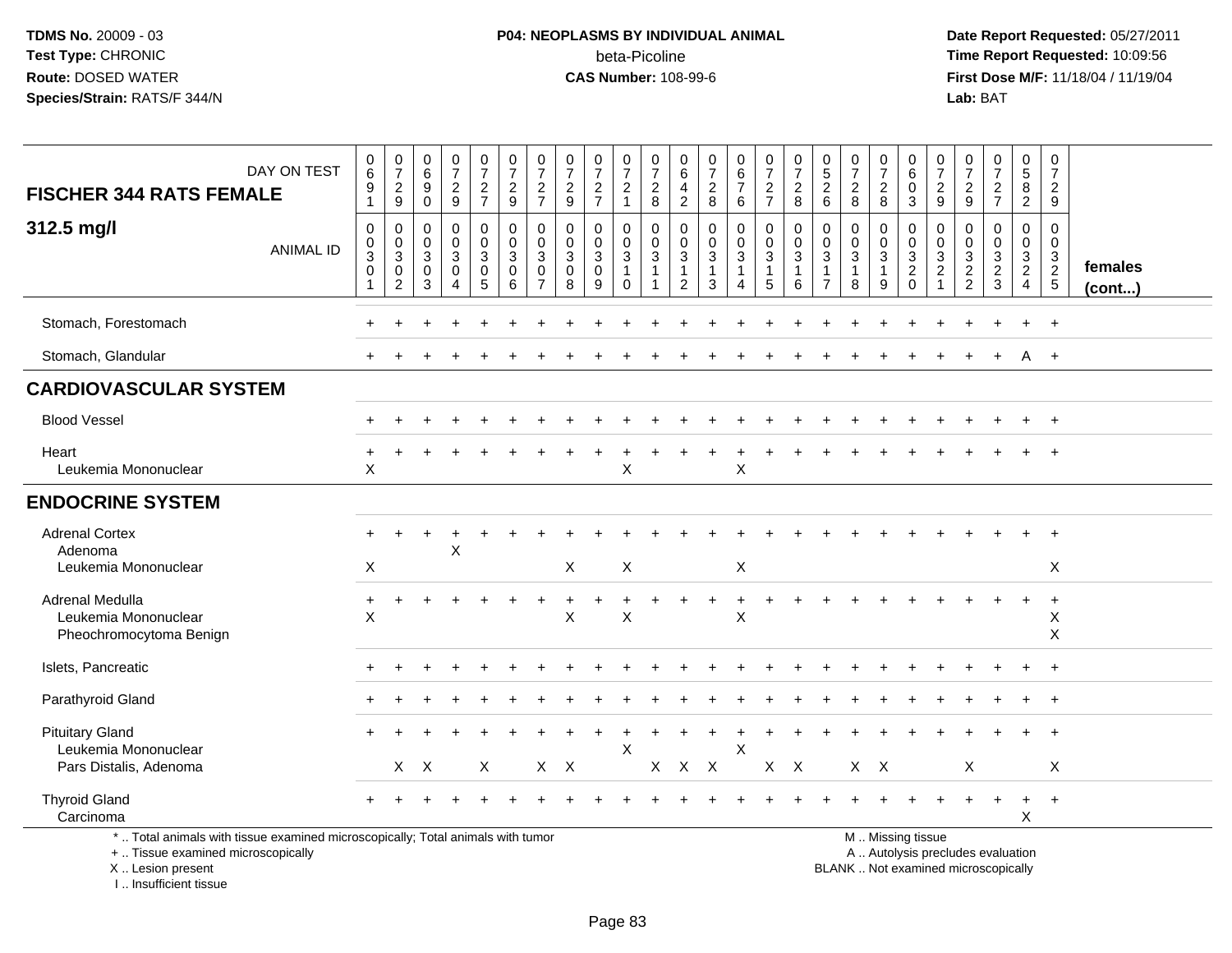# **P04: NEOPLASMS BY INDIVIDUAL ANIMAL**beta-Picoline<br>CAS Number: 108-99-6

 **Date Report Requested:** 05/27/2011 **Time Report Requested:** 10:09:56 **First Dose M/F:** 11/18/04 / 11/19/04<br>**Lab:** BAT **Lab:** BAT

| DAY ON TEST<br><b>FISCHER 344 RATS FEMALE</b>                                                                               | 0<br>$\,6\,$<br>9                            | $\frac{0}{7}$<br>$\overline{2}$                               | 0<br>6<br>9                                    | 0<br>$\overline{7}$<br>$\sqrt{2}$                         | $\frac{0}{7}$<br>$\frac{2}{7}$                                                         | $\begin{smallmatrix}0\\7\end{smallmatrix}$<br>$\frac{2}{9}$                        | $\pmb{0}$<br>$\overline{7}$<br>$\frac{2}{7}$                              | 0<br>$\overline{7}$<br>$\overline{c}$                        | $\pmb{0}$<br>$\overline{7}$<br>$\frac{2}{7}$                 | $\frac{0}{7}$<br>$\overline{2}$                         | $\pmb{0}$<br>$\overline{7}$<br>$\overline{c}$                                             | $\boldsymbol{0}$<br>$\,6\,$<br>$\overline{4}$                                              | 0<br>$\overline{7}$<br>$_{8}^{\rm 2}$                             | $\pmb{0}$<br>$6\phantom{a}$<br>$\overline{7}$                                                     | $\frac{0}{7}$<br>$\frac{2}{7}$                       | 0<br>$\overline{7}$<br>$\overline{c}$                              | $\begin{array}{c} 0 \\ 5 \end{array}$<br>$\overline{2}$      | 0<br>$\overline{7}$<br>$\overline{c}$                          | $\frac{0}{7}$<br>$\overline{c}$                                  | 0<br>$\,6\,$<br>$\mathbf 0$                                      | $\mathbf 0$<br>$\overline{7}$<br>$\frac{2}{9}$   | 0<br>$\overline{7}$<br>$\overline{2}$                                                     | 0<br>$\overline{7}$<br>$\frac{2}{7}$                        | 0<br>$\overline{5}$<br>$\bf 8$                                                   | 0<br>$\overline{7}$<br>$\overline{2}$            |                         |
|-----------------------------------------------------------------------------------------------------------------------------|----------------------------------------------|---------------------------------------------------------------|------------------------------------------------|-----------------------------------------------------------|----------------------------------------------------------------------------------------|------------------------------------------------------------------------------------|---------------------------------------------------------------------------|--------------------------------------------------------------|--------------------------------------------------------------|---------------------------------------------------------|-------------------------------------------------------------------------------------------|--------------------------------------------------------------------------------------------|-------------------------------------------------------------------|---------------------------------------------------------------------------------------------------|------------------------------------------------------|--------------------------------------------------------------------|--------------------------------------------------------------|----------------------------------------------------------------|------------------------------------------------------------------|------------------------------------------------------------------|--------------------------------------------------|-------------------------------------------------------------------------------------------|-------------------------------------------------------------|----------------------------------------------------------------------------------|--------------------------------------------------|-------------------------|
| 312.5 mg/l<br><b>ANIMAL ID</b>                                                                                              | $\mathbf 1$<br>0<br>0<br>$\overline{3}$<br>0 | 9<br>$\,0\,$<br>$_{3}^{\rm 0}$<br>$\pmb{0}$<br>$\overline{2}$ | $\mathbf 0$<br>0<br>$\mathbf 0$<br>3<br>0<br>3 | 9<br>$\mathbf 0$<br>0<br>3<br>$\pmb{0}$<br>$\overline{4}$ | $\mathbf 0$<br>$\mathbf 0$<br>$\ensuremath{\mathsf{3}}$<br>$\pmb{0}$<br>$\overline{5}$ | $\pmb{0}$<br>$\pmb{0}$<br>$\ensuremath{\mathsf{3}}$<br>$\pmb{0}$<br>$6\phantom{a}$ | $\pmb{0}$<br>$\mathbf 0$<br>$\mathbf{3}$<br>$\mathbf 0$<br>$\overline{7}$ | $9\,$<br>$\mathbf 0$<br>$\mathbf 0$<br>3<br>$\mathbf 0$<br>8 | $\mathbf 0$<br>$\mathbf 0$<br>$\sqrt{3}$<br>$\mathbf 0$<br>9 | $\mathbf{1}$<br>0<br>0<br>3<br>$\mathbf{1}$<br>$\Omega$ | 8<br>$\mathsf{O}\xspace$<br>$\mathbf 0$<br>$\overline{3}$<br>$\mathbf{1}$<br>$\mathbf{1}$ | $\overline{c}$<br>$\mathbf 0$<br>$\pmb{0}$<br>$\sqrt{3}$<br>$\mathbf{1}$<br>$\overline{c}$ | $\mathbf 0$<br>$\mathbf 0$<br>$\mathbf{3}$<br>$\overline{1}$<br>3 | $6\phantom{1}6$<br>$\mathbf 0$<br>$\overline{0}$<br>$\mathbf 3$<br>$\mathbf{1}$<br>$\overline{4}$ | 0<br>$\mathbf 0$<br>$\mathsf 3$<br>$\mathbf{1}$<br>5 | 8<br>$\pmb{0}$<br>$\mathbf 0$<br>$\mathbf{3}$<br>$\mathbf{1}$<br>6 | 6<br>$\mathbf 0$<br>0<br>$\mathbf{3}$<br>1<br>$\overline{7}$ | 8<br>$\Omega$<br>$\Omega$<br>$\mathbf{3}$<br>$\mathbf{1}$<br>8 | 8<br>$\mathbf 0$<br>$\pmb{0}$<br>$\sqrt{3}$<br>$\mathbf{1}$<br>9 | 3<br>$\mathbf 0$<br>$\mathbf 0$<br>$\mathbf{3}$<br>$\frac{2}{0}$ | $\mathbf 0$<br>$\mathbf 0$<br>$\frac{3}{2}$<br>1 | $\boldsymbol{9}$<br>$\mathbf 0$<br>$\Omega$<br>$\begin{array}{c} 3 \\ 2 \\ 2 \end{array}$ | $\mathbf 0$<br>$\mathbf 0$<br>$\mathbf{3}$<br>$\frac{2}{3}$ | $\overline{2}$<br>0<br>$\mathbf 0$<br>$\begin{array}{c} 3 \\ 2 \\ 4 \end{array}$ | 9<br>$\mathbf 0$<br>$\mathbf 0$<br>$\frac{3}{2}$ | females<br>$($ cont $)$ |
| Bilateral, C-cell, Adenoma<br>C-cell, Adenoma<br>C-cell, Carcinoma                                                          |                                              |                                                               |                                                |                                                           |                                                                                        |                                                                                    |                                                                           |                                                              |                                                              |                                                         |                                                                                           |                                                                                            |                                                                   |                                                                                                   | $\boldsymbol{\mathsf{X}}$                            | X                                                                  |                                                              |                                                                |                                                                  |                                                                  |                                                  |                                                                                           |                                                             |                                                                                  |                                                  |                         |
| <b>GENERAL BODY SYSTEM</b>                                                                                                  |                                              |                                                               |                                                |                                                           |                                                                                        |                                                                                    |                                                                           |                                                              |                                                              |                                                         |                                                                                           |                                                                                            |                                                                   |                                                                                                   |                                                      |                                                                    |                                                              |                                                                |                                                                  |                                                                  |                                                  |                                                                                           |                                                             |                                                                                  |                                                  |                         |
| <b>NONE</b>                                                                                                                 |                                              |                                                               |                                                |                                                           |                                                                                        |                                                                                    |                                                                           |                                                              |                                                              |                                                         |                                                                                           |                                                                                            |                                                                   |                                                                                                   |                                                      |                                                                    |                                                              |                                                                |                                                                  |                                                                  |                                                  |                                                                                           |                                                             |                                                                                  |                                                  |                         |
| <b>GENITAL SYSTEM</b>                                                                                                       |                                              |                                                               |                                                |                                                           |                                                                                        |                                                                                    |                                                                           |                                                              |                                                              |                                                         |                                                                                           |                                                                                            |                                                                   |                                                                                                   |                                                      |                                                                    |                                                              |                                                                |                                                                  |                                                                  |                                                  |                                                                                           |                                                             |                                                                                  |                                                  |                         |
| <b>Clitoral Gland</b><br>Adenoma<br>Carcinoma<br>Sarcoma                                                                    |                                              |                                                               |                                                |                                                           |                                                                                        |                                                                                    | X                                                                         |                                                              | $\mathsf{X}$                                                 | $\mathsf{X}$                                            | $\mathsf{X}$                                                                              |                                                                                            | $\mathsf{X}$                                                      |                                                                                                   |                                                      | $\boldsymbol{\mathsf{X}}$                                          |                                                              |                                                                | X                                                                |                                                                  |                                                  |                                                                                           |                                                             |                                                                                  | $\ddot{}$                                        |                         |
| Ovary<br>Granulosa Cell Tumor Benign<br>Leukemia Mononuclear                                                                |                                              |                                                               |                                                |                                                           |                                                                                        |                                                                                    |                                                                           |                                                              |                                                              | X                                                       |                                                                                           |                                                                                            |                                                                   |                                                                                                   |                                                      |                                                                    |                                                              |                                                                |                                                                  |                                                                  |                                                  |                                                                                           |                                                             |                                                                                  | $\ddot{}$                                        |                         |
| Uterus<br>Leiomyosarcoma<br>Polyp Stromal<br>Cervix, Sarcoma, Metastatic, Uncertain Primary<br>Site<br>Endometrium, Adenoma |                                              |                                                               |                                                | X                                                         | X                                                                                      |                                                                                    | $\mathsf X$                                                               |                                                              | X                                                            |                                                         |                                                                                           |                                                                                            | $X$ $X$                                                           |                                                                                                   |                                                      | $X$ $X$                                                            |                                                              |                                                                |                                                                  |                                                                  |                                                  |                                                                                           |                                                             |                                                                                  | $\ddot{+}$                                       |                         |
| <b>HEMATOPOIETIC SYSTEM</b>                                                                                                 |                                              |                                                               |                                                |                                                           |                                                                                        |                                                                                    |                                                                           |                                                              |                                                              |                                                         |                                                                                           |                                                                                            |                                                                   |                                                                                                   |                                                      |                                                                    |                                                              |                                                                |                                                                  |                                                                  |                                                  |                                                                                           |                                                             |                                                                                  |                                                  |                         |
| <b>Bone Marrow</b><br>Leukemia Mononuclear                                                                                  | $\mathsf X$                                  |                                                               |                                                |                                                           |                                                                                        |                                                                                    |                                                                           | $\pmb{\times}$                                               |                                                              | X                                                       |                                                                                           |                                                                                            |                                                                   | $\boldsymbol{\mathsf{X}}$                                                                         |                                                      |                                                                    |                                                              |                                                                |                                                                  |                                                                  |                                                  |                                                                                           |                                                             |                                                                                  | $\ddot{}$<br>$\pmb{\times}$                      |                         |
| *  Total animals with tissue examined microscopically; Total animals with tumor<br>+  Tissue examined microscopically       |                                              |                                                               |                                                |                                                           |                                                                                        |                                                                                    |                                                                           |                                                              |                                                              |                                                         |                                                                                           |                                                                                            |                                                                   |                                                                                                   |                                                      |                                                                    |                                                              | M  Missing tissue                                              |                                                                  |                                                                  |                                                  |                                                                                           | A  Autolysis precludes evaluation                           |                                                                                  |                                                  |                         |

X .. Lesion present

I .. Insufficient tissue

 A .. Autolysis precludes evaluationLesion present BLANK .. Not examined microscopically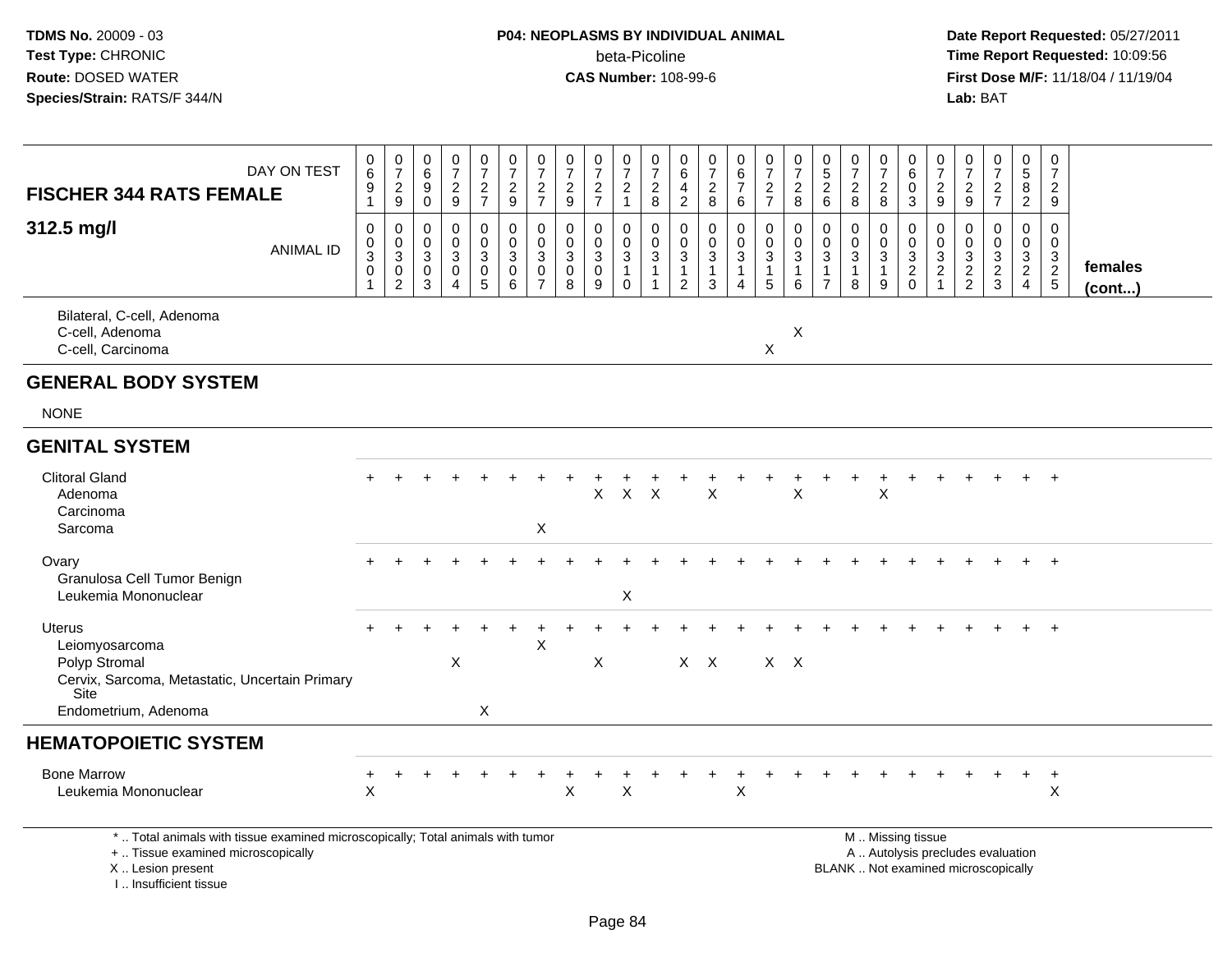### **P04: NEOPLASMS BY INDIVIDUAL ANIMAL**beta-Picoline<br>CAS Number: 108-99-6

 **Date Report Requested:** 05/27/2011 **Time Report Requested:** 10:09:56 **First Dose M/F:** 11/18/04 / 11/19/04<br>**Lab:** BAT **Lab:** BAT

| DAY ON TEST<br><b>FISCHER 344 RATS FEMALE</b><br>312.5 mg/l<br><b>ANIMAL ID</b>                                                                               | $\pmb{0}$<br>6<br>$\boldsymbol{9}$<br>$\mathbf{1}$<br>$\mathbf 0$<br>$\mathbf 0$<br>$\sqrt{3}$<br>$\pmb{0}$<br>$\mathbf{1}$ | $\frac{0}{7}$<br>$\overline{c}$<br>9<br>0<br>$\mathbf 0$<br>3<br>$\,0\,$<br>$\overline{c}$ | $\begin{array}{c} 0 \\ 6 \end{array}$<br>$\boldsymbol{9}$<br>$\ddot{\mathbf{0}}$<br>$\pmb{0}$<br>$\pmb{0}$<br>$\sqrt{3}$<br>$\pmb{0}$<br>3 | $\frac{0}{7}$<br>$\frac{2}{9}$<br>$\mathbf 0$<br>$\mathsf{O}\xspace$<br>$\overline{3}$<br>$\mathsf 0$<br>$\overline{4}$ | $\frac{0}{7}$<br>$\frac{2}{7}$<br>0<br>$\mathbf 0$<br>3<br>$\begin{matrix} 0 \\ 5 \end{matrix}$ | $\frac{0}{7}$<br>$\frac{2}{9}$<br>$_{\rm 0}^{\rm 0}$<br>$\sqrt{3}$<br>$\pmb{0}$<br>6 | $\frac{0}{7}$<br>$\overline{2}$<br>$\overline{7}$<br>0<br>$\mathbf 0$<br>$\mathbf{3}$<br>$\mathbf 0$<br>$\overline{7}$ | $\frac{0}{7}$<br>$\overline{2}$<br>$\boldsymbol{9}$<br>$\pmb{0}$<br>$\mathbf 0$<br>$\mathbf 3$<br>$\pmb{0}$<br>8 | $\frac{0}{7}$<br>$\frac{2}{7}$<br>0<br>$\mathbf 0$<br>$\mathbf{3}$<br>$\pmb{0}$<br>9 | $\frac{0}{7}$<br>$\overline{2}$<br>$\mathbf{1}$<br>0<br>$\mathbf 0$<br>$\mathbf{3}$<br>$\mathbf{1}$<br>$\Omega$ | $\frac{0}{7}$<br>$_{\rm 8}^2$<br>$_{\rm 0}^{\rm 0}$<br>$\sqrt{3}$ | $\begin{array}{c} 0 \\ 6 \end{array}$<br>$\overline{4}$<br>$\overline{2}$<br>$\boldsymbol{0}$<br>$\mathbf 0$<br>$\overline{3}$<br>$\overline{1}$<br>$\overline{2}$ | $\frac{0}{7}$<br>$\frac{2}{8}$<br>$\mathbf 0$<br>$\mathsf 0$<br>$\sqrt{3}$<br>$\mathbf{1}$<br>3 | $\begin{array}{c} 0 \\ 6 \\ 7 \end{array}$<br>6<br>0<br>$\mathbf 0$<br>3<br>1<br>$\overline{4}$ | $\frac{0}{7}$<br>$\frac{2}{7}$<br>$\begin{smallmatrix} 0\\0 \end{smallmatrix}$<br>$\overline{3}$<br>$\mathbf{1}$<br>$5\phantom{.0}$ | $\frac{0}{7}$<br>$\overline{c}$<br>8<br>$\pmb{0}$<br>$\mathbf 0$<br>$\mathbf{3}$<br>$\mathbf{1}$<br>6 | $\begin{smallmatrix}0\0\5\end{smallmatrix}$<br>$\overline{a}$<br>$\,6\,$<br>0<br>$\mathbf 0$<br>3<br>$\overline{7}$ | $\frac{0}{7}$<br>$\frac{2}{8}$<br>$\mathbf 0$<br>$\pmb{0}$<br>$\sqrt{3}$<br>$\mathbf{1}$<br>8 | $\frac{0}{7}$<br>$\overline{2}$<br>$\,8\,$<br>0<br>$\mathbf 0$<br>3<br>1<br>9 | 0<br>$6\overline{6}$<br>$\mathbf 0$<br>$\mathsf 3$<br>0<br>$\mathbf 0$<br>$\frac{3}{2}$<br>$\Omega$ | $\frac{0}{7}$<br>$\frac{2}{9}$<br>0<br>$\mathbf 0$<br>$\ensuremath{\mathsf{3}}$<br>$\overline{\mathbf{c}}$ | $\frac{0}{7}$<br>$\frac{2}{9}$<br>0<br>0<br>$\frac{3}{2}$ | $\frac{0}{7}$<br>$\frac{2}{7}$<br>0<br>$\pmb{0}$<br>$\frac{3}{2}$ | $\mathbf 0$<br>$\overline{5}$<br>8<br>$\overline{2}$<br>0<br>$\mathbf 0$<br>$\frac{3}{2}$<br>$\overline{4}$ | 0<br>$\overline{7}$<br>$\overline{2}$<br>$\boldsymbol{9}$<br>$\mathbf 0$<br>$\mathbf 0$<br>$\frac{3}{2}$<br>$5\phantom{.0}$ | females<br>$($ cont $)$ |
|---------------------------------------------------------------------------------------------------------------------------------------------------------------|-----------------------------------------------------------------------------------------------------------------------------|--------------------------------------------------------------------------------------------|--------------------------------------------------------------------------------------------------------------------------------------------|-------------------------------------------------------------------------------------------------------------------------|-------------------------------------------------------------------------------------------------|--------------------------------------------------------------------------------------|------------------------------------------------------------------------------------------------------------------------|------------------------------------------------------------------------------------------------------------------|--------------------------------------------------------------------------------------|-----------------------------------------------------------------------------------------------------------------|-------------------------------------------------------------------|--------------------------------------------------------------------------------------------------------------------------------------------------------------------|-------------------------------------------------------------------------------------------------|-------------------------------------------------------------------------------------------------|-------------------------------------------------------------------------------------------------------------------------------------|-------------------------------------------------------------------------------------------------------|---------------------------------------------------------------------------------------------------------------------|-----------------------------------------------------------------------------------------------|-------------------------------------------------------------------------------|-----------------------------------------------------------------------------------------------------|------------------------------------------------------------------------------------------------------------|-----------------------------------------------------------|-------------------------------------------------------------------|-------------------------------------------------------------------------------------------------------------|-----------------------------------------------------------------------------------------------------------------------------|-------------------------|
| Lymph Node<br>Mediastinal, Leukemia Mononuclear<br>Pancreatic, Leukemia Mononuclear                                                                           | $\ddot{}$<br>X                                                                                                              |                                                                                            |                                                                                                                                            |                                                                                                                         |                                                                                                 |                                                                                      |                                                                                                                        |                                                                                                                  | $\ddot{}$                                                                            |                                                                                                                 |                                                                   |                                                                                                                                                                    |                                                                                                 |                                                                                                 |                                                                                                                                     |                                                                                                       |                                                                                                                     |                                                                                               |                                                                               |                                                                                                     |                                                                                                            |                                                           |                                                                   |                                                                                                             |                                                                                                                             |                         |
| Lymph Node, Mandibular                                                                                                                                        | м                                                                                                                           | М                                                                                          | M                                                                                                                                          | M                                                                                                                       | M                                                                                               | M                                                                                    | м                                                                                                                      | M                                                                                                                | M                                                                                    | M                                                                                                               | M                                                                 | M                                                                                                                                                                  | M                                                                                               | M                                                                                               | M                                                                                                                                   | M                                                                                                     | M M                                                                                                                 |                                                                                               | M                                                                             | M                                                                                                   | M                                                                                                          | M                                                         | M M M                                                             |                                                                                                             |                                                                                                                             |                         |
| Lymph Node, Mesenteric<br>Leukemia Mononuclear                                                                                                                | $\boldsymbol{\mathsf{X}}$                                                                                                   |                                                                                            |                                                                                                                                            |                                                                                                                         |                                                                                                 |                                                                                      |                                                                                                                        | X                                                                                                                |                                                                                      |                                                                                                                 |                                                                   |                                                                                                                                                                    |                                                                                                 |                                                                                                 |                                                                                                                                     |                                                                                                       |                                                                                                                     |                                                                                               |                                                                               |                                                                                                     |                                                                                                            |                                                           |                                                                   |                                                                                                             |                                                                                                                             |                         |
| Spleen<br>Leukemia Mononuclear                                                                                                                                | X                                                                                                                           |                                                                                            |                                                                                                                                            | X                                                                                                                       |                                                                                                 |                                                                                      |                                                                                                                        | Х                                                                                                                |                                                                                      | Χ                                                                                                               |                                                                   |                                                                                                                                                                    |                                                                                                 | X                                                                                               |                                                                                                                                     |                                                                                                       |                                                                                                                     |                                                                                               |                                                                               |                                                                                                     |                                                                                                            |                                                           | Χ                                                                 |                                                                                                             | $\ddot{}$<br>$\boldsymbol{\mathsf{X}}$                                                                                      |                         |
| Thymus<br>Leukemia Mononuclear                                                                                                                                |                                                                                                                             |                                                                                            |                                                                                                                                            |                                                                                                                         |                                                                                                 |                                                                                      |                                                                                                                        | X                                                                                                                |                                                                                      |                                                                                                                 |                                                                   |                                                                                                                                                                    |                                                                                                 |                                                                                                 |                                                                                                                                     |                                                                                                       |                                                                                                                     |                                                                                               |                                                                               |                                                                                                     |                                                                                                            |                                                           |                                                                   |                                                                                                             | $^{+}$                                                                                                                      |                         |
| <b>INTEGUMENTARY SYSTEM</b>                                                                                                                                   |                                                                                                                             |                                                                                            |                                                                                                                                            |                                                                                                                         |                                                                                                 |                                                                                      |                                                                                                                        |                                                                                                                  |                                                                                      |                                                                                                                 |                                                                   |                                                                                                                                                                    |                                                                                                 |                                                                                                 |                                                                                                                                     |                                                                                                       |                                                                                                                     |                                                                                               |                                                                               |                                                                                                     |                                                                                                            |                                                           |                                                                   |                                                                                                             |                                                                                                                             |                         |
| Mammary Gland<br>Adenoma<br>Carcinoma                                                                                                                         | $\ddot{}$<br>$\sf X$                                                                                                        |                                                                                            |                                                                                                                                            |                                                                                                                         |                                                                                                 |                                                                                      |                                                                                                                        |                                                                                                                  |                                                                                      |                                                                                                                 |                                                                   | X                                                                                                                                                                  |                                                                                                 |                                                                                                 |                                                                                                                                     |                                                                                                       |                                                                                                                     |                                                                                               |                                                                               |                                                                                                     |                                                                                                            |                                                           |                                                                   |                                                                                                             | $\ddot{}$                                                                                                                   |                         |
| Fibroadenoma<br>Fibroadenoma, Multiple                                                                                                                        |                                                                                                                             | X                                                                                          | X                                                                                                                                          |                                                                                                                         |                                                                                                 | $X$ $X$                                                                              |                                                                                                                        |                                                                                                                  | X X X X                                                                              |                                                                                                                 |                                                                   | X                                                                                                                                                                  |                                                                                                 |                                                                                                 | $\mathsf{X}$                                                                                                                        | X                                                                                                     |                                                                                                                     | $\mathsf{X}$                                                                                  |                                                                               |                                                                                                     | $\mathsf X$                                                                                                | X                                                         |                                                                   |                                                                                                             |                                                                                                                             |                         |
| Skin<br>Subcutaneous Tissue, Fibroma<br>Subcutaneous Tissue, Fibrosarcoma<br>Subcutaneous Tissue, Hemangiosarcoma<br>Subcutaneous Tissue, Histiocytic Sarcoma |                                                                                                                             |                                                                                            |                                                                                                                                            |                                                                                                                         |                                                                                                 |                                                                                      |                                                                                                                        |                                                                                                                  |                                                                                      |                                                                                                                 |                                                                   |                                                                                                                                                                    |                                                                                                 |                                                                                                 |                                                                                                                                     |                                                                                                       |                                                                                                                     | X                                                                                             |                                                                               |                                                                                                     |                                                                                                            |                                                           |                                                                   |                                                                                                             |                                                                                                                             |                         |

### **MUSCULOSKELETAL SYSTEM**

\* .. Total animals with tissue examined microscopically; Total animals with tumor

+ .. Tissue examined microscopically

X .. Lesion present

I .. Insufficient tissue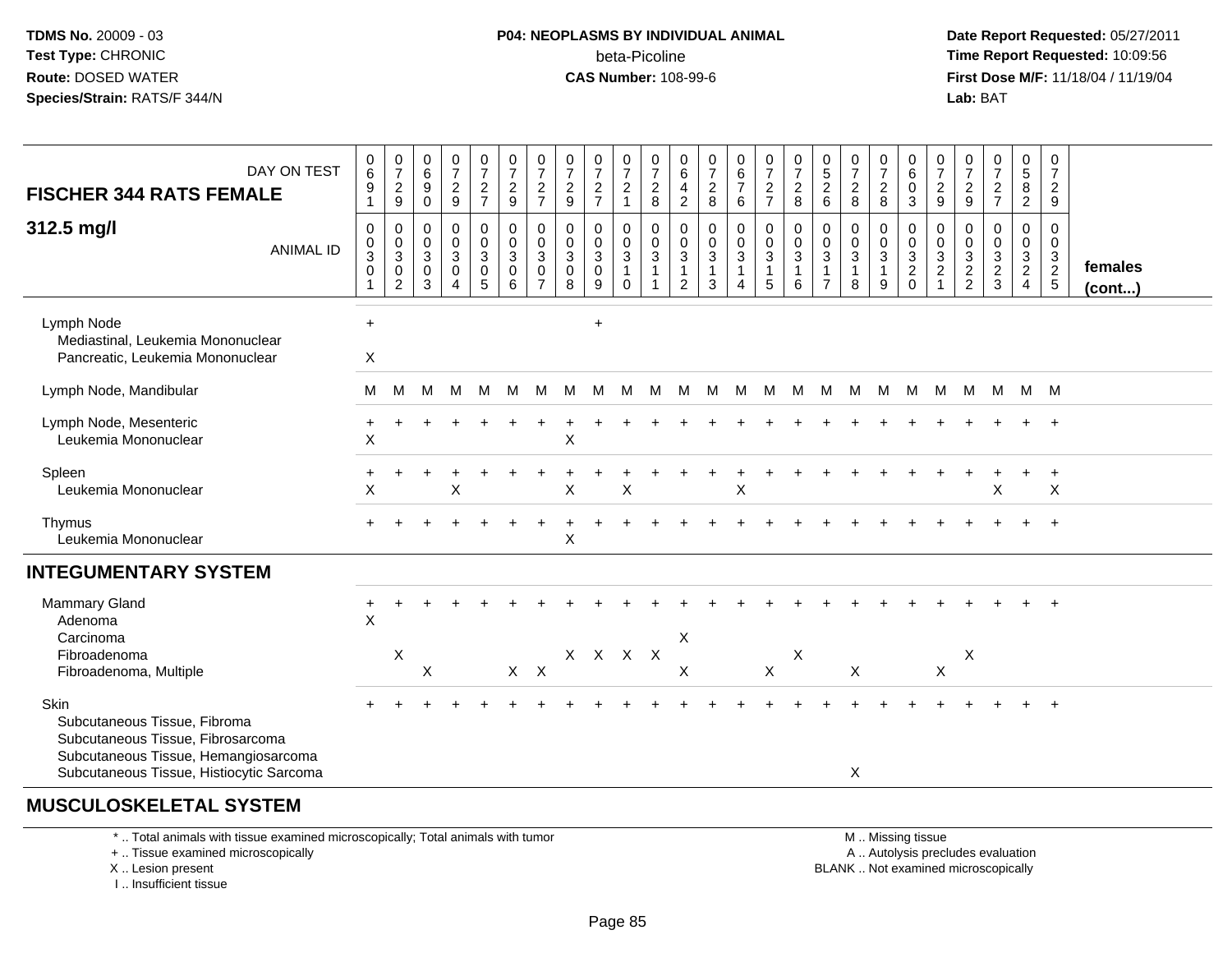# **P04: NEOPLASMS BY INDIVIDUAL ANIMAL**beta-Picoline<br>CAS Number: 108-99-6

| DAY ON TEST<br><b>FISCHER 344 RATS FEMALE</b>                                                                                                                         | $\,0\,$<br>$\,6\,$<br>$9\,$<br>$\overline{1}$                                  | $\frac{0}{7}$<br>$\frac{2}{9}$                                    | $\begin{array}{c} 0 \\ 6 \end{array}$<br>9<br>$\mathbf 0$     | $\frac{0}{7}$<br>$\frac{2}{9}$                                                   | $\begin{array}{c} 0 \\ 7 \end{array}$<br>$\frac{2}{7}$                                  | $\frac{0}{7}$<br>$\frac{2}{9}$             | $\frac{0}{7}$<br>$rac{2}{7}$                                     | $\frac{0}{7}$<br>$\frac{2}{9}$                                  | $\frac{0}{7}$<br>$\frac{2}{7}$                                  | $\frac{0}{7}$<br>$\overline{2}$<br>$\mathbf{1}$       | $\frac{0}{7}$<br>$\begin{array}{c} 2 \\ 8 \end{array}$                        | 0<br>$\,6\,$<br>$\overline{4}$<br>$\overline{2}$                  | $\frac{0}{7}$<br>$\overline{c}$<br>8                            | $\begin{array}{c} 0 \\ 6 \\ 7 \end{array}$<br>6                             | $\begin{array}{c} 0 \\ 7 \end{array}$<br>$\frac{2}{7}$ | $\frac{0}{7}$<br>$\overline{c}$<br>8                            | $0$<br>5<br>2<br>6                                                  | $\frac{0}{7}$<br>$\frac{2}{8}$                                  | $\frac{0}{7}$<br>$\mathbf{2}$<br>8         | $\begin{matrix} 0 \\ 6 \end{matrix}$<br>$\mathbf 0$<br>$\overline{3}$ | $\frac{0}{7}$<br>$\overline{c}$<br>9                               | $\frac{0}{7}$<br>$\frac{2}{9}$                              | $\begin{array}{c} 0 \\ 7 \end{array}$<br>$\frac{2}{7}$                   | 0<br>$\frac{5}{8}$<br>$\overline{2}$                                           | $\pmb{0}$<br>$\overline{7}$<br>$\overline{2}$<br>$\overline{9}$      |                         |
|-----------------------------------------------------------------------------------------------------------------------------------------------------------------------|--------------------------------------------------------------------------------|-------------------------------------------------------------------|---------------------------------------------------------------|----------------------------------------------------------------------------------|-----------------------------------------------------------------------------------------|--------------------------------------------|------------------------------------------------------------------|-----------------------------------------------------------------|-----------------------------------------------------------------|-------------------------------------------------------|-------------------------------------------------------------------------------|-------------------------------------------------------------------|-----------------------------------------------------------------|-----------------------------------------------------------------------------|--------------------------------------------------------|-----------------------------------------------------------------|---------------------------------------------------------------------|-----------------------------------------------------------------|--------------------------------------------|-----------------------------------------------------------------------|--------------------------------------------------------------------|-------------------------------------------------------------|--------------------------------------------------------------------------|--------------------------------------------------------------------------------|----------------------------------------------------------------------|-------------------------|
| 312.5 mg/l<br><b>ANIMAL ID</b>                                                                                                                                        | $\mathbf 0$<br>$\pmb{0}$<br>$\ensuremath{\mathsf{3}}$<br>$\boldsymbol{0}$<br>1 | 0<br>$\mathbf 0$<br>$\mathbf{3}$<br>$\mathbf 0$<br>$\overline{2}$ | $\mathbf 0$<br>$\mathbf 0$<br>$\mathsf 3$<br>$\mathbf 0$<br>3 | $\mathbf 0$<br>$\pmb{0}$<br>$\sqrt{3}$<br>$\mathbf 0$<br>$\overline{\mathbf{4}}$ | $\mathbf 0$<br>$\mathsf{O}\xspace$<br>$\mathbf{3}$<br>$\mathsf{O}\xspace$<br>$\sqrt{5}$ | 0<br>$\mathbf 0$<br>$\mathbf{3}$<br>0<br>6 | $\mathbf 0$<br>$\mathbf 0$<br>3<br>$\mathbf 0$<br>$\overline{7}$ | $\mathbf 0$<br>$\mathbf 0$<br>$\sqrt{3}$<br>$\overline{0}$<br>8 | $\mathbf 0$<br>$\mathbf{0}$<br>$\mathbf{3}$<br>$\mathbf 0$<br>9 | 0<br>$\mathbf 0$<br>$\mathbf{3}$<br>$\mathbf{1}$<br>0 | $\mathbf 0$<br>$\mathbf 0$<br>$\mathsf 3$<br>$\overline{1}$<br>$\overline{1}$ | $\mathbf 0$<br>$\mathbf 0$<br>3<br>$\mathbf{1}$<br>$\overline{2}$ | $\mathbf 0$<br>$\mathbf 0$<br>$\sqrt{3}$<br>$\overline{1}$<br>3 | 0<br>$\mathbf 0$<br>$\mathbf{3}$<br>$\mathbf{1}$<br>$\overline{\mathbf{4}}$ | 0<br>$\mathbf 0$<br>$\mathbf{3}$<br>$\mathbf{1}$<br>5  | $\mathbf 0$<br>$\mathbf 0$<br>$\mathbf{3}$<br>$\mathbf{1}$<br>6 | 0<br>$\mathbf 0$<br>$\mathbf 3$<br>$\overline{1}$<br>$\overline{7}$ | $\mathbf 0$<br>$\mathbf 0$<br>$\mathbf{3}$<br>$\mathbf{1}$<br>8 | 0<br>$\mathbf 0$<br>3<br>$\mathbf{1}$<br>9 | 0<br>$\overline{0}$<br>$\frac{3}{2}$                                  | 0<br>$\mathbf 0$<br>$\mathbf{3}$<br>$\overline{2}$<br>$\mathbf{1}$ | $\mathbf 0$<br>$\mathbf 0$<br>$\mathbf{3}$<br>$\frac{2}{2}$ | $\mathbf 0$<br>$\pmb{0}$<br>$\frac{3}{2}$                                | $\mathbf 0$<br>$\mathbf 0$<br>$\mathbf{3}$<br>$\overline{2}$<br>$\overline{4}$ | $\mathbf 0$<br>$\mathbf 0$<br>3<br>$\overline{2}$<br>$5\phantom{.0}$ | females<br>$($ cont $)$ |
| Bone                                                                                                                                                                  | $+$                                                                            | $\ddot{}$                                                         | $\div$                                                        | $\pm$                                                                            | $\ddot{}$                                                                               | $\div$                                     |                                                                  |                                                                 | $\ddot{}$                                                       | $\ddot{}$                                             |                                                                               | $\ddot{}$                                                         |                                                                 | $\ddot{}$                                                                   | $\ddot{}$                                              | $\ddot{}$                                                       |                                                                     | $\overline{ }$                                                  | $\div$                                     |                                                                       | $\div$                                                             |                                                             |                                                                          | $+$                                                                            | $+$                                                                  |                         |
| <b>NERVOUS SYSTEM</b>                                                                                                                                                 |                                                                                |                                                                   |                                                               |                                                                                  |                                                                                         |                                            |                                                                  |                                                                 |                                                                 |                                                       |                                                                               |                                                                   |                                                                 |                                                                             |                                                        |                                                                 |                                                                     |                                                                 |                                            |                                                                       |                                                                    |                                                             |                                                                          |                                                                                |                                                                      |                         |
| <b>Brain</b>                                                                                                                                                          |                                                                                |                                                                   |                                                               |                                                                                  |                                                                                         |                                            |                                                                  |                                                                 |                                                                 |                                                       |                                                                               |                                                                   |                                                                 |                                                                             |                                                        |                                                                 |                                                                     |                                                                 |                                            |                                                                       |                                                                    |                                                             |                                                                          | $+$                                                                            | $+$                                                                  |                         |
| <b>RESPIRATORY SYSTEM</b>                                                                                                                                             |                                                                                |                                                                   |                                                               |                                                                                  |                                                                                         |                                            |                                                                  |                                                                 |                                                                 |                                                       |                                                                               |                                                                   |                                                                 |                                                                             |                                                        |                                                                 |                                                                     |                                                                 |                                            |                                                                       |                                                                    |                                                             |                                                                          |                                                                                |                                                                      |                         |
| Lung<br>Alveolar/Bronchiolar Adenoma<br>Carcinoma, Metastatic, Thyroid Gland<br>Hemangiosarcoma, Metastatic, Skin                                                     |                                                                                |                                                                   |                                                               |                                                                                  |                                                                                         |                                            |                                                                  |                                                                 |                                                                 |                                                       |                                                                               |                                                                   |                                                                 |                                                                             | $\boldsymbol{\mathsf{X}}$                              |                                                                 |                                                                     |                                                                 |                                            |                                                                       |                                                                    |                                                             |                                                                          |                                                                                |                                                                      |                         |
| Leukemia Mononuclear                                                                                                                                                  | $\mathsf{X}$                                                                   |                                                                   |                                                               | X                                                                                |                                                                                         |                                            |                                                                  | $\mathsf{X}$                                                    |                                                                 | X                                                     |                                                                               |                                                                   |                                                                 | X                                                                           |                                                        |                                                                 |                                                                     |                                                                 |                                            |                                                                       |                                                                    |                                                             | X                                                                        |                                                                                | $\mathsf{X}$                                                         |                         |
| Nose<br>Respiratory Epithelium, Adenoma                                                                                                                               | $\pm$                                                                          |                                                                   |                                                               |                                                                                  |                                                                                         |                                            |                                                                  |                                                                 |                                                                 |                                                       |                                                                               |                                                                   |                                                                 | $\ddot{}$                                                                   | $\ddot{}$<br>$\pmb{\times}$                            | $\ddot{}$                                                       |                                                                     |                                                                 |                                            |                                                                       |                                                                    |                                                             |                                                                          | $\ddot{}$                                                                      | $^{+}$                                                               |                         |
| Trachea                                                                                                                                                               |                                                                                |                                                                   |                                                               |                                                                                  |                                                                                         |                                            |                                                                  |                                                                 |                                                                 |                                                       |                                                                               |                                                                   |                                                                 |                                                                             |                                                        |                                                                 |                                                                     |                                                                 |                                            |                                                                       |                                                                    |                                                             |                                                                          |                                                                                | $+$                                                                  |                         |
| <b>SPECIAL SENSES SYSTEM</b>                                                                                                                                          |                                                                                |                                                                   |                                                               |                                                                                  |                                                                                         |                                            |                                                                  |                                                                 |                                                                 |                                                       |                                                                               |                                                                   |                                                                 |                                                                             |                                                        |                                                                 |                                                                     |                                                                 |                                            |                                                                       |                                                                    |                                                             |                                                                          |                                                                                |                                                                      |                         |
| Eye                                                                                                                                                                   |                                                                                |                                                                   |                                                               |                                                                                  |                                                                                         |                                            |                                                                  |                                                                 |                                                                 |                                                       |                                                                               |                                                                   |                                                                 |                                                                             |                                                        |                                                                 |                                                                     |                                                                 |                                            |                                                                       |                                                                    |                                                             |                                                                          | A                                                                              | $+$                                                                  |                         |
| <b>Harderian Gland</b>                                                                                                                                                |                                                                                |                                                                   |                                                               |                                                                                  |                                                                                         |                                            |                                                                  |                                                                 |                                                                 |                                                       |                                                                               |                                                                   |                                                                 |                                                                             |                                                        |                                                                 |                                                                     |                                                                 |                                            |                                                                       |                                                                    |                                                             |                                                                          | $+$                                                                            | $+$                                                                  |                         |
| Zymbal's Gland<br>Carcinoma                                                                                                                                           |                                                                                |                                                                   |                                                               |                                                                                  |                                                                                         |                                            |                                                                  |                                                                 |                                                                 |                                                       |                                                                               |                                                                   |                                                                 |                                                                             |                                                        |                                                                 |                                                                     |                                                                 |                                            |                                                                       |                                                                    |                                                             |                                                                          |                                                                                |                                                                      |                         |
| <b>URINARY SYSTEM</b>                                                                                                                                                 |                                                                                |                                                                   |                                                               |                                                                                  |                                                                                         |                                            |                                                                  |                                                                 |                                                                 |                                                       |                                                                               |                                                                   |                                                                 |                                                                             |                                                        |                                                                 |                                                                     |                                                                 |                                            |                                                                       |                                                                    |                                                             |                                                                          |                                                                                |                                                                      |                         |
| Kidney                                                                                                                                                                |                                                                                |                                                                   |                                                               |                                                                                  |                                                                                         |                                            |                                                                  |                                                                 |                                                                 |                                                       |                                                                               |                                                                   |                                                                 |                                                                             |                                                        |                                                                 |                                                                     |                                                                 |                                            |                                                                       |                                                                    |                                                             |                                                                          |                                                                                | $+$                                                                  |                         |
| *  Total animals with tissue examined microscopically; Total animals with tumor<br>+  Tissue examined microscopically<br>X  Lesion present<br>I., Insufficient tissue |                                                                                |                                                                   |                                                               |                                                                                  |                                                                                         |                                            |                                                                  |                                                                 |                                                                 |                                                       |                                                                               |                                                                   |                                                                 |                                                                             |                                                        |                                                                 |                                                                     |                                                                 |                                            | M  Missing tissue                                                     |                                                                    |                                                             | A  Autolysis precludes evaluation<br>BLANK  Not examined microscopically |                                                                                |                                                                      |                         |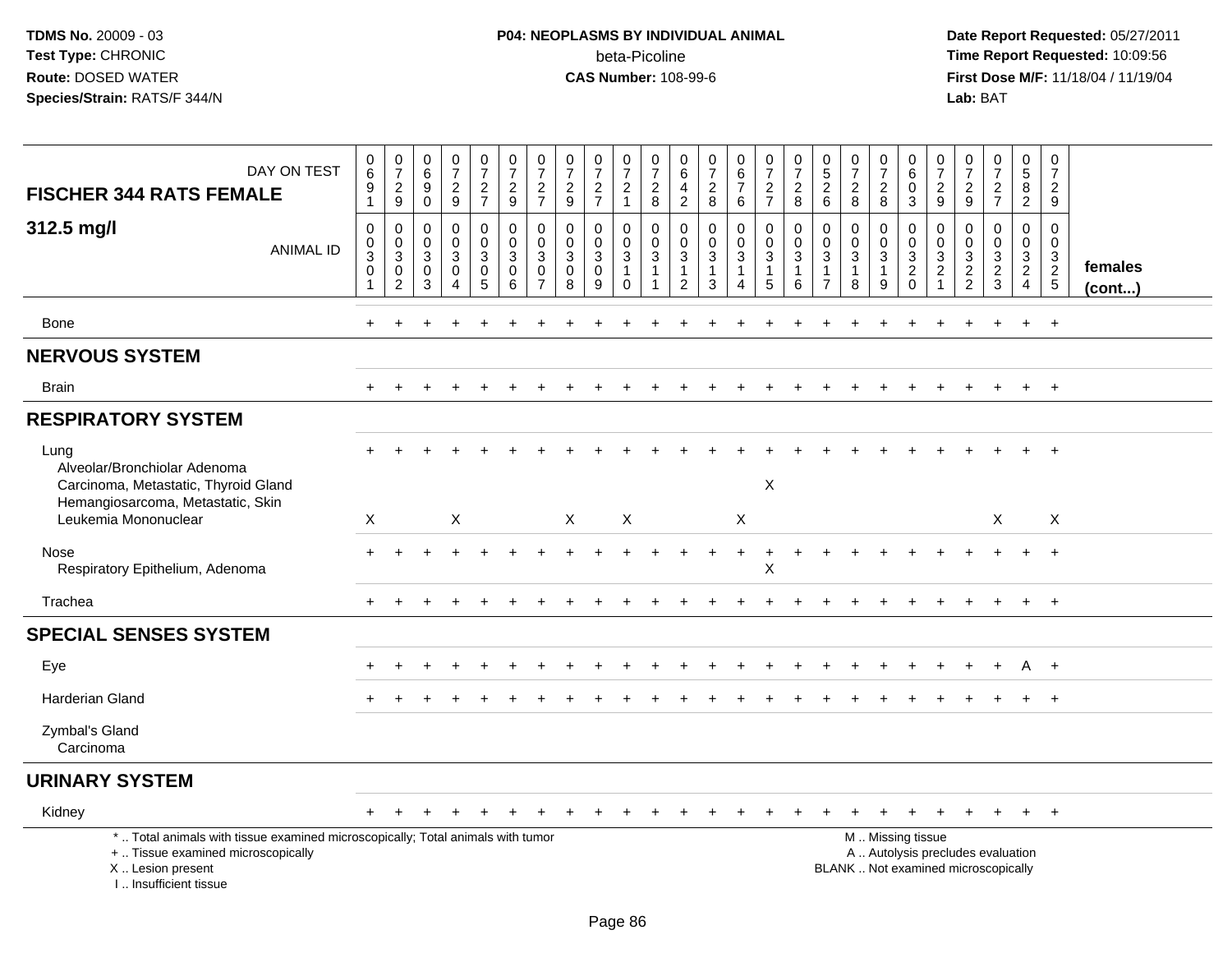**Date Report Requested:** 05/27/2011 **Time Report Requested:** 10:09:56 **First Dose M/F:** 11/18/04 / 11/19/04<br>**Lab:** BAT **Lab:** BAT

| <b>FISCHER 344 RATS FEMALE</b>                                | DAY ON TEST      | 0<br>$\,6\,$<br>9                         | $\frac{0}{7}$<br>$\boldsymbol{2}$<br>9                          | $\,6$<br>9                 | $\overline{ }$<br>$\overline{c}$<br>9     | $\frac{0}{7}$<br>$\overline{c}$<br>$\overline{ }$ | $\frac{0}{7}$<br>$\boldsymbol{2}$<br>9                          | $\overline{c}$      | 0<br>$\rightarrow$<br>$\boldsymbol{2}$<br>9           | $\frac{0}{7}$<br>$\frac{2}{7}$ | $\frac{0}{7}$<br>$\boldsymbol{2}$ | 0<br>$\overline{ }$<br>$\overline{c}$<br>8 | $\,6\,$<br>$\overline{\mathbf{4}}$<br>$\overline{2}$ | 0<br>$\overline{ }$<br>$\overline{a}$<br>8 | $\begin{array}{c} 0 \\ 6 \\ 7 \end{array}$<br>6    | $\mathbf 0$<br>$\rightarrow$<br>$\overline{c}$<br>$\overline{ }$ | $\frac{0}{7}$<br>$\sqrt{2}$<br>8  | $\cup$<br>$\mathbf 5$<br>$\overline{c}$<br>$6\phantom{1}$ | $\frac{0}{7}$<br>$\overline{\mathbf{c}}$<br>8 | $\overline{7}$<br>$\boldsymbol{2}$<br>8 | 6<br>0<br>3                              | $\frac{0}{7}$<br>$\boldsymbol{2}$<br>9 | 0<br>$\rightarrow$<br>$\overline{c}$<br>9 | $\rightarrow$<br>$\frac{2}{7}$ | 0582                                                               | $\overline{c}$<br>9                                    |                   |
|---------------------------------------------------------------|------------------|-------------------------------------------|-----------------------------------------------------------------|----------------------------|-------------------------------------------|---------------------------------------------------|-----------------------------------------------------------------|---------------------|-------------------------------------------------------|--------------------------------|-----------------------------------|--------------------------------------------|------------------------------------------------------|--------------------------------------------|----------------------------------------------------|------------------------------------------------------------------|-----------------------------------|-----------------------------------------------------------|-----------------------------------------------|-----------------------------------------|------------------------------------------|----------------------------------------|-------------------------------------------|--------------------------------|--------------------------------------------------------------------|--------------------------------------------------------|-------------------|
| 312.5 mg/l                                                    | <b>ANIMAL ID</b> | 0<br>$\,0\,$<br>$\sqrt{3}$<br>$\mathbf 0$ | 0<br>$\mathbf 0$<br>$\mathbf{3}$<br>$\pmb{0}$<br>$\overline{c}$ | 0<br>3<br>$\mathbf 0$<br>3 | 0<br>$\mathbf 0$<br>3<br>$\mathbf 0$<br>4 | 0<br>3<br>$\mathbf 0$<br>5                        | 0<br>$\mathbf 0$<br>$\ensuremath{\mathsf{3}}$<br>$\pmb{0}$<br>6 | 3<br>$\overline{ }$ | 0<br>$\pmb{0}$<br>$\ensuremath{\mathsf{3}}$<br>0<br>8 | 0<br>0<br>3<br>0<br>9          | 0<br>$\frac{0}{3}$<br>$\pmb{0}$   | $\pmb{0}$<br>3                             | $\pmb{0}$<br>$\mathbf{3}$<br>$\overline{2}$          | 0<br>0<br>3<br>3                           | 0<br>$\mathbf 0$<br>$\mathbf{3}$<br>$\overline{4}$ | 0<br>$\pmb{0}$<br>$\mathbf{3}$<br>5                              | 0<br>$\pmb{0}$<br>$\sqrt{3}$<br>6 | 0<br>$\pmb{0}$<br>3<br>$\overline{ }$                     | 0<br>0<br>3<br>8                              | $\mathbf 0$<br>3<br>9                   | 3<br>$\overline{\mathbf{c}}$<br>$\Omega$ | $\mathbf{3}$<br>$\overline{c}$         | $\pmb{0}$<br>$\sqrt{3}$<br>$\frac{2}{2}$  | 0<br>3<br>$\frac{2}{3}$        | 0<br>$\pmb{0}$<br>$\sqrt{3}$<br>$\boldsymbol{2}$<br>$\overline{4}$ | 0<br>$\mathbf{3}$<br>$\overline{2}$<br>$5\phantom{.0}$ | females<br>(cont) |
| Leukemia Mononuclear<br>Renal Tubule, Adenoma                 |                  | X                                         |                                                                 |                            |                                           |                                                   |                                                                 |                     | X                                                     |                                | X                                 |                                            |                                                      |                                            | X                                                  |                                                                  |                                   |                                                           |                                               |                                         |                                          |                                        |                                           |                                |                                                                    |                                                        |                   |
| <b>Urinary Bladder</b><br>Leukemia Mononuclear                |                  |                                           |                                                                 |                            |                                           |                                                   |                                                                 |                     |                                                       |                                |                                   |                                            |                                                      |                                            |                                                    |                                                                  |                                   |                                                           |                                               |                                         |                                          |                                        |                                           |                                | $+$                                                                | $+$                                                    |                   |
| <b>SYSTEMIC LESIONS</b>                                       |                  |                                           |                                                                 |                            |                                           |                                                   |                                                                 |                     |                                                       |                                |                                   |                                            |                                                      |                                            |                                                    |                                                                  |                                   |                                                           |                                               |                                         |                                          |                                        |                                           |                                |                                                                    |                                                        |                   |
| Multiple Organ<br>Histiocytic Sarcoma<br>Leukemia Mononuclear |                  | X                                         |                                                                 |                            | X                                         |                                                   |                                                                 |                     | X                                                     |                                | X                                 |                                            |                                                      |                                            | X                                                  |                                                                  |                                   |                                                           | X                                             |                                         |                                          |                                        |                                           | X                              |                                                                    | $+$<br>X                                               |                   |

\* .. Total animals with tissue examined microscopically; Total animals with tumor

- + .. Tissue examined microscopically
- X .. Lesion present
- I .. Insufficient tissue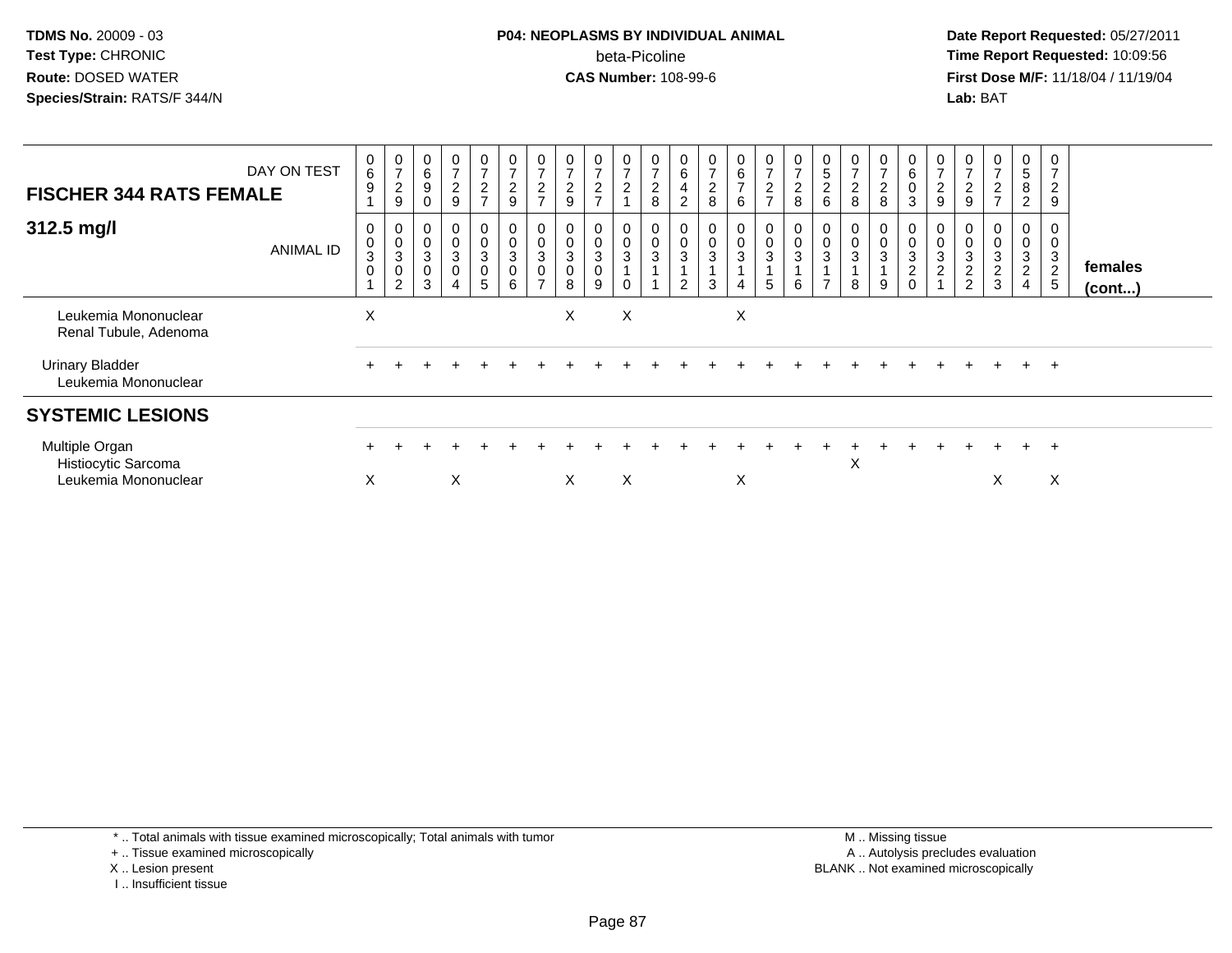# **P04: NEOPLASMS BY INDIVIDUAL ANIMAL**beta-Picoline<br>CAS Number: 108-99-6

 **Date Report Requested:** 05/27/2011 **Time Report Requested:** 10:09:56 **First Dose M/F:** 11/18/04 / 11/19/04<br>**Lab:** BAT **Lab:** BAT

| DAY ON TEST<br><b>FISCHER 344 RATS FEMALE</b>                                                                                              | $\frac{0}{7}$<br>$\frac{2}{8}$          | $\frac{0}{7}$<br>$\frac{2}{7}$    | 0<br>$6\phantom{a}$<br>$\,6$<br>6       | 0<br>$\overline{7}$<br>$\overline{c}$<br>9          | $\frac{0}{7}$<br>$\frac{2}{7}$                             | 0<br>$\overline{5}$<br>$\overline{7}$<br>9                    | $\frac{0}{7}$<br>$\sqrt{2}$<br>$9\,$                                                  | $\pmb{0}$<br>$\overline{7}$<br>$\sqrt{2}$<br>9                | 0<br>$\,6\,$<br>$\overline{7}$<br>$\mathbf 0$ | 0<br>$\,6\,$<br>$\, 8$<br>$\mathbf{3}$                                          | 0<br>$\,6$<br>9<br>$\mathbf{1}$                                 | $\frac{0}{7}$<br>$\overline{c}$<br>9         | 0<br>$\overline{7}$<br>$\sqrt{2}$<br>9                      | $\begin{array}{c} 0 \\ 5 \\ 2 \end{array}$<br>$\overline{7}$ | $\frac{0}{7}$<br>0<br>$\mathbf{1}$         | 0<br>6<br>$\overline{7}$<br>$\overline{7}$                           | 0<br>$\overline{7}$<br>$\boldsymbol{2}$<br>$\overline{7}$ | 0<br>$\overline{7}$<br>$\mathbf{2}$<br>8                               | 0<br>$\,6\,$<br>$\,6$<br>6                                                                                   | 0<br>$\overline{7}$<br>$^2_{\bf 8}$                                           | 0<br>$\overline{7}$<br>$\overline{c}$<br>8                      | 0<br>$\overline{7}$<br>$\overline{c}$<br>9                | $\frac{0}{7}$<br>$\sqrt{2}$<br>9                                          | $\frac{0}{7}$<br>$\overline{c}$<br>8       | 0<br>$\overline{7}$<br>$\overline{a}$<br>8          |                                         |
|--------------------------------------------------------------------------------------------------------------------------------------------|-----------------------------------------|-----------------------------------|-----------------------------------------|-----------------------------------------------------|------------------------------------------------------------|---------------------------------------------------------------|---------------------------------------------------------------------------------------|---------------------------------------------------------------|-----------------------------------------------|---------------------------------------------------------------------------------|-----------------------------------------------------------------|----------------------------------------------|-------------------------------------------------------------|--------------------------------------------------------------|--------------------------------------------|----------------------------------------------------------------------|-----------------------------------------------------------|------------------------------------------------------------------------|--------------------------------------------------------------------------------------------------------------|-------------------------------------------------------------------------------|-----------------------------------------------------------------|-----------------------------------------------------------|---------------------------------------------------------------------------|--------------------------------------------|-----------------------------------------------------|-----------------------------------------|
| 312.5 mg/l<br><b>ANIMAL ID</b>                                                                                                             | $\pmb{0}$<br>$\pmb{0}$<br>$\frac{3}{2}$ | 0<br>$\mathbf 0$<br>$\frac{3}{2}$ | 0<br>0<br>$\mathbf{3}$<br>$\frac{2}{8}$ | $\Omega$<br>$\Omega$<br>$\sqrt{3}$<br>$\frac{2}{9}$ | 0<br>$\pmb{0}$<br>$\mathbf{3}$<br>$\mathbf{3}$<br>$\Omega$ | $\mathbf 0$<br>$\mathbf 0$<br>$\sqrt{3}$<br>$\mathbf{3}$<br>1 | $\mathbf 0$<br>$\pmb{0}$<br>$\ensuremath{\mathsf{3}}$<br>$\sqrt{3}$<br>$\overline{2}$ | $\mathbf 0$<br>$\mathbf 0$<br>$\sqrt{3}$<br>$\mathbf{3}$<br>3 | $\mathbf 0$<br>$\Omega$<br>3<br>3<br>4        | 0<br>$\mathbf 0$<br>$\ensuremath{\mathsf{3}}$<br>$\mathbf{3}$<br>$\overline{5}$ | $\mathbf 0$<br>$\mathbf 0$<br>$\mathbf{3}$<br>$\mathbf{3}$<br>6 | 0<br>$\mathbf 0$<br>3<br>3<br>$\overline{7}$ | $\mathbf 0$<br>$\mathbf 0$<br>$\sqrt{3}$<br>$\sqrt{3}$<br>8 | $\mathbf 0$<br>$\pmb{0}$<br>$_3^3$<br>$\overline{9}$         | 0<br>$\mathbf 0$<br>$\mathbf{3}$<br>4<br>0 | $\mathbf 0$<br>$\overline{0}$<br>$\mathbf{3}$<br>$\overline{4}$<br>1 | 0<br>$\mathbf 0$<br>3<br>4<br>$\overline{2}$              | $\Omega$<br>$\Omega$<br>$\mathbf{3}$<br>$\overline{4}$<br>$\mathbf{3}$ | $\mathbf 0$<br>$\mathbf 0$<br>$\ensuremath{\mathsf{3}}$<br>$\overline{\mathbf{4}}$<br>$\boldsymbol{\Lambda}$ | $\mathbf 0$<br>$\mathbf 0$<br>$\mathsf 3$<br>$\overline{4}$<br>$\overline{5}$ | 0<br>$\Omega$<br>$\sqrt{3}$<br>$\overline{4}$<br>$6\phantom{1}$ | $\mathbf 0$<br>0<br>3<br>$\overline{4}$<br>$\overline{7}$ | $\mathbf 0$<br>$\mathbf 0$<br>$\mathsf 3$<br>$\overline{\mathbf{4}}$<br>8 | $\mathbf 0$<br>$\Omega$<br>3<br>4<br>$9\,$ | $\mathbf 0$<br>$\mathbf 0$<br>3<br>5<br>$\mathbf 0$ | * TOTALS                                |
| <b>ALIMENTARY SYSTEM</b>                                                                                                                   |                                         |                                   |                                         |                                                     |                                                            |                                                               |                                                                                       |                                                               |                                               |                                                                                 |                                                                 |                                              |                                                             |                                                              |                                            |                                                                      |                                                           |                                                                        |                                                                                                              |                                                                               |                                                                 |                                                           |                                                                           |                                            |                                                     |                                         |
| Esophagus                                                                                                                                  |                                         |                                   |                                         |                                                     |                                                            |                                                               |                                                                                       |                                                               |                                               |                                                                                 |                                                                 |                                              |                                                             |                                                              |                                            |                                                                      |                                                           |                                                                        |                                                                                                              |                                                                               |                                                                 |                                                           |                                                                           |                                            |                                                     | 50                                      |
| Intestine Large, Cecum                                                                                                                     |                                         |                                   |                                         |                                                     |                                                            |                                                               |                                                                                       |                                                               |                                               |                                                                                 |                                                                 |                                              |                                                             |                                                              |                                            |                                                                      |                                                           |                                                                        |                                                                                                              |                                                                               |                                                                 |                                                           |                                                                           |                                            |                                                     | 47                                      |
| Intestine Large, Colon                                                                                                                     |                                         |                                   |                                         |                                                     |                                                            |                                                               |                                                                                       |                                                               |                                               |                                                                                 |                                                                 |                                              |                                                             |                                                              |                                            |                                                                      |                                                           |                                                                        |                                                                                                              |                                                                               |                                                                 |                                                           |                                                                           |                                            | $\ddot{}$                                           | 50                                      |
| Intestine Large, Rectum<br>Sarcoma, Metastatic, Uncertain Primary Site                                                                     |                                         |                                   | Χ                                       |                                                     |                                                            |                                                               |                                                                                       |                                                               |                                               |                                                                                 |                                                                 |                                              |                                                             |                                                              |                                            |                                                                      |                                                           |                                                                        |                                                                                                              |                                                                               |                                                                 |                                                           |                                                                           |                                            |                                                     | 50<br>$\blacktriangleleft$              |
| Intestine Small, Duodenum                                                                                                                  |                                         |                                   |                                         |                                                     |                                                            |                                                               |                                                                                       |                                                               |                                               |                                                                                 |                                                                 |                                              |                                                             |                                                              |                                            |                                                                      |                                                           |                                                                        |                                                                                                              |                                                                               |                                                                 |                                                           |                                                                           |                                            |                                                     | 50                                      |
| Intestine Small, Ileum                                                                                                                     |                                         |                                   |                                         |                                                     |                                                            |                                                               |                                                                                       |                                                               |                                               |                                                                                 |                                                                 |                                              |                                                             |                                                              |                                            |                                                                      |                                                           |                                                                        |                                                                                                              |                                                                               |                                                                 |                                                           |                                                                           |                                            |                                                     | 49                                      |
| Intestine Small, Jejunum                                                                                                                   |                                         |                                   |                                         |                                                     |                                                            |                                                               |                                                                                       |                                                               |                                               |                                                                                 |                                                                 |                                              |                                                             |                                                              |                                            |                                                                      |                                                           |                                                                        |                                                                                                              |                                                                               |                                                                 |                                                           |                                                                           |                                            |                                                     | 47                                      |
| Liver<br>Leukemia Mononuclear                                                                                                              |                                         |                                   |                                         | X                                                   | X                                                          |                                                               |                                                                                       | Χ                                                             | $\times$                                      |                                                                                 | X                                                               |                                              |                                                             | X                                                            | $\times$                                   |                                                                      |                                                           |                                                                        | X                                                                                                            | $\pmb{\times}$                                                                | $\boldsymbol{\mathsf{X}}$                                       |                                                           |                                                                           |                                            | $\div$<br>X                                         | 50<br>18                                |
| Mesentery<br>Sarcoma, Metastatic, Uncertain Primary Site                                                                                   |                                         |                                   | $\ddot{}$<br>$\boldsymbol{\mathsf{X}}$  |                                                     |                                                            |                                                               |                                                                                       |                                                               |                                               |                                                                                 |                                                                 |                                              |                                                             | $\ddot{}$                                                    |                                            |                                                                      |                                                           |                                                                        |                                                                                                              |                                                                               |                                                                 |                                                           |                                                                           |                                            |                                                     | $\overline{\mathbf{r}}$<br>$\mathbf{1}$ |
| Oral Mucosa<br>Squamous Cell Papilloma                                                                                                     |                                         |                                   |                                         |                                                     |                                                            |                                                               |                                                                                       |                                                               |                                               |                                                                                 |                                                                 |                                              |                                                             |                                                              |                                            | $\ddot{}$<br>X                                                       |                                                           |                                                                        |                                                                                                              |                                                                               |                                                                 |                                                           |                                                                           |                                            |                                                     | 1<br>$\mathbf{1}$                       |
| Pancreas<br>Sarcoma, Metastatic, Uncertain Primary Site                                                                                    |                                         |                                   | Χ                                       |                                                     |                                                            |                                                               |                                                                                       |                                                               |                                               |                                                                                 |                                                                 |                                              |                                                             |                                                              |                                            |                                                                      |                                                           |                                                                        |                                                                                                              |                                                                               |                                                                 |                                                           |                                                                           |                                            |                                                     | 49<br>$\mathbf 1$                       |
| <b>Salivary Glands</b>                                                                                                                     |                                         |                                   |                                         |                                                     |                                                            |                                                               |                                                                                       |                                                               |                                               |                                                                                 |                                                                 |                                              |                                                             |                                                              |                                            |                                                                      |                                                           |                                                                        |                                                                                                              |                                                                               |                                                                 |                                                           |                                                                           |                                            |                                                     | 50                                      |
| *  Total animals with tissue examined microscopically; Total animals with tumor<br>+  Tissue examined microscopically<br>X  Lesion present |                                         |                                   |                                         |                                                     |                                                            |                                                               |                                                                                       |                                                               |                                               |                                                                                 |                                                                 |                                              |                                                             |                                                              |                                            |                                                                      |                                                           | BLANK  Not examined microscopically                                    |                                                                                                              | M  Missing tissue                                                             |                                                                 |                                                           | A  Autolysis precludes evaluation                                         |                                            |                                                     |                                         |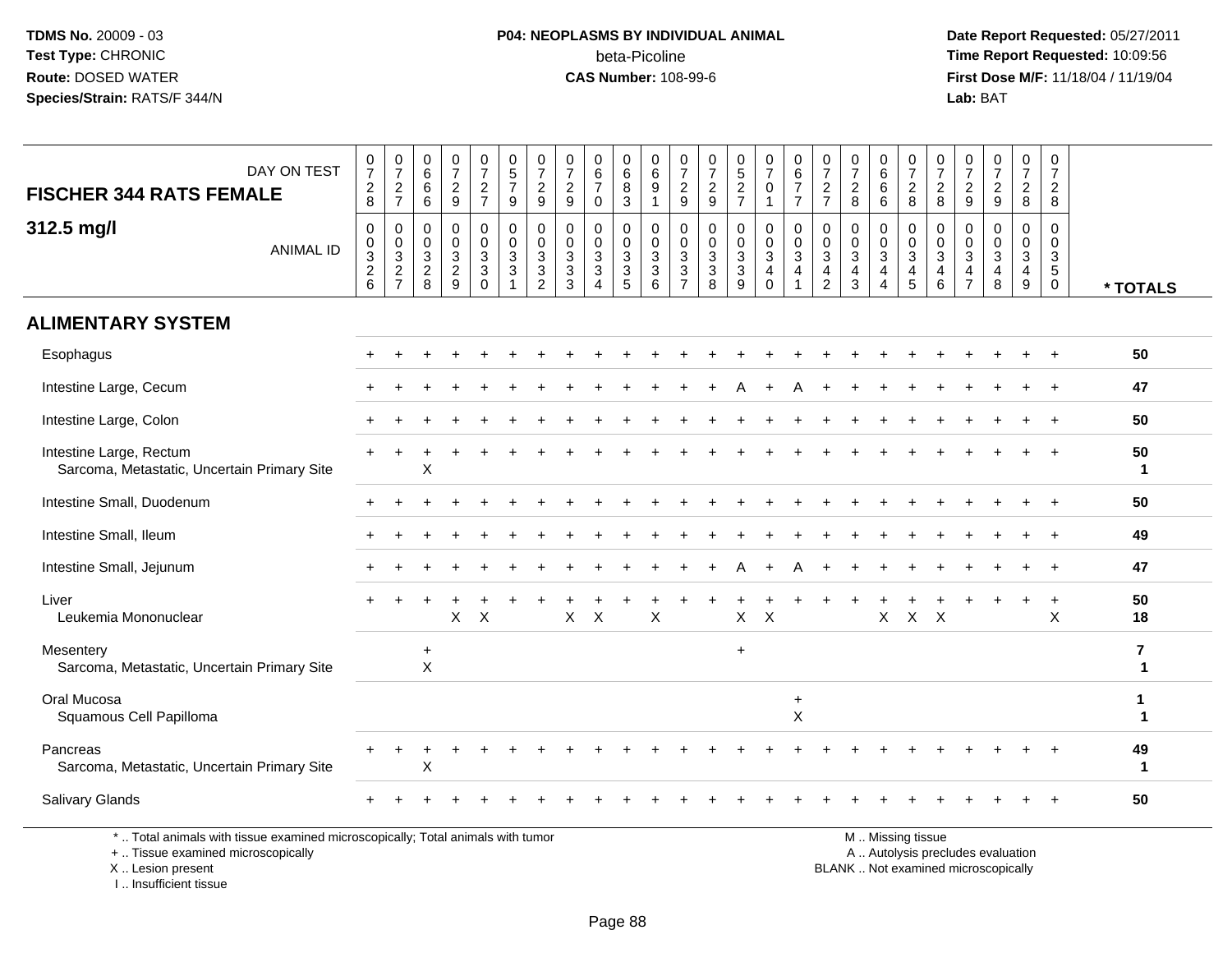# **P04: NEOPLASMS BY INDIVIDUAL ANIMAL**beta-Picoline<br>CAS Number: 108-99-6

 **Date Report Requested:** 05/27/2011 **Time Report Requested:** 10:09:56 **First Dose M/F:** 11/18/04 / 11/19/04<br>Lab: BAT **Lab:** BAT

| <b>FISCHER 344 RATS FEMALE</b>                                           | DAY ON TEST                                                                     | $\frac{0}{7}$<br>$\begin{array}{c} 2 \\ 8 \end{array}$         | $\frac{0}{7}$<br>$\frac{2}{7}$              | $\pmb{0}$<br>$\,6\,$<br>$6\phantom{1}6$<br>6  | $\frac{0}{7}$<br>$\frac{2}{9}$                          | $\frac{0}{7}$<br>$\frac{2}{7}$                                | $\begin{array}{c} 0 \\ 5 \end{array}$<br>$\overline{7}$<br>$\boldsymbol{9}$ | $\begin{smallmatrix}0\\7\end{smallmatrix}$<br>$\frac{2}{9}$         | 0<br>$\overline{7}$<br>$\frac{2}{9}$                                      | 0<br>$\,6\,$<br>7<br>$\mathbf 0$             | 0<br>$\,6\,$<br>8<br>3            | $\begin{array}{c} 0 \\ 6 \end{array}$<br>$\boldsymbol{9}$<br>$\mathbf{1}$ | $\frac{0}{7}$<br>$\frac{2}{9}$                                                 | $\frac{0}{7}$<br>$\frac{2}{9}$                                             | 0<br>5<br>2<br>7                             | $\frac{0}{7}$<br>0<br>$\mathbf{1}$        | $\begin{array}{c} 0 \\ 6 \end{array}$<br>$\overline{7}$<br>$\overline{7}$ | $\frac{0}{7}$<br>$\frac{2}{7}$                                                    | $\begin{smallmatrix}0\\7\end{smallmatrix}$<br>$_{8}^{\rm 2}$   | 0<br>$\,6$<br>6<br>6                                  | $\frac{0}{7}$<br>$_{8}^2$                              | $\frac{0}{7}$<br>$_{\rm 8}^2$                                      | 0<br>$\boldsymbol{7}$<br>$\frac{2}{9}$                               | $\begin{smallmatrix}0\\7\end{smallmatrix}$<br>$\frac{2}{9}$        | $\frac{0}{7}$<br>$\frac{2}{8}$                              | $\mathbf 0$<br>$\overline{7}$<br>$\overline{a}$<br>8       |                         |
|--------------------------------------------------------------------------|---------------------------------------------------------------------------------|----------------------------------------------------------------|---------------------------------------------|-----------------------------------------------|---------------------------------------------------------|---------------------------------------------------------------|-----------------------------------------------------------------------------|---------------------------------------------------------------------|---------------------------------------------------------------------------|----------------------------------------------|-----------------------------------|---------------------------------------------------------------------------|--------------------------------------------------------------------------------|----------------------------------------------------------------------------|----------------------------------------------|-------------------------------------------|---------------------------------------------------------------------------|-----------------------------------------------------------------------------------|----------------------------------------------------------------|-------------------------------------------------------|--------------------------------------------------------|--------------------------------------------------------------------|----------------------------------------------------------------------|--------------------------------------------------------------------|-------------------------------------------------------------|------------------------------------------------------------|-------------------------|
| 312.5 mg/l                                                               | <b>ANIMAL ID</b>                                                                | 0<br>$\mathbf 0$<br>$\ensuremath{\mathsf{3}}$<br>$\frac{2}{6}$ | $\mathbf 0$<br>$\mathbf 0$<br>$\frac{3}{2}$ | $\Omega$<br>$\mathbf 0$<br>3<br>$\frac{2}{8}$ | 0<br>$\mathbf 0$<br>$\mathbf{3}$<br>$\overline{c}$<br>9 | $\mathbf 0$<br>$\mathbf 0$<br>3<br>$\overline{3}$<br>$\Omega$ | 0<br>$\mathbf 0$<br>$\mathbf{3}$<br>$\overline{3}$                          | 0<br>$\mathbf 0$<br>$\mathbf 3$<br>$\overline{3}$<br>$\overline{2}$ | $\Omega$<br>$\mathbf 0$<br>$\mathbf{3}$<br>$\ensuremath{\mathsf{3}}$<br>3 | 0<br>$\mathbf 0$<br>3<br>$\overline{3}$<br>Δ | 0<br>$\mathbf 0$<br>$\frac{3}{3}$ | 0<br>$\mathbf 0$<br>$\mathbf{3}$<br>$\overline{3}$<br>$6\phantom{1}$      | $\mathbf 0$<br>$\mathbf 0$<br>$\mathbf{3}$<br>$\overline{3}$<br>$\overline{7}$ | $\mathbf 0$<br>$\mathbf 0$<br>$\sqrt{3}$<br>$\ensuremath{\mathsf{3}}$<br>8 | 0<br>$\mathbf 0$<br>3<br>$\overline{3}$<br>9 | 0<br>$\mathbf 0$<br>3<br>4<br>$\mathbf 0$ | 0<br>$\mathbf 0$<br>$\sqrt{3}$<br>4                                       | 0<br>$\mathbf 0$<br>$\ensuremath{\mathsf{3}}$<br>$\overline{4}$<br>$\overline{2}$ | $\Omega$<br>$\mathbf 0$<br>$\mathbf{3}$<br>$\overline{4}$<br>3 | 0<br>$\mathbf 0$<br>3<br>$\overline{\mathbf{4}}$<br>4 | $\mathbf 0$<br>$\mathbf 0$<br>$\frac{3}{4}$            | 0<br>$\mathbf 0$<br>$\sqrt{3}$<br>$\overline{4}$<br>$6\phantom{1}$ | $\mathbf 0$<br>$\mathbf{0}$<br>3<br>$\overline{4}$<br>$\overline{7}$ | $\mathbf 0$<br>$\mathbf{0}$<br>$\mathbf{3}$<br>$\overline{4}$<br>8 | 0<br>$\mathbf 0$<br>3<br>$\overline{4}$<br>$\boldsymbol{9}$ | $\mathbf 0$<br>$\mathbf 0$<br>$\frac{3}{5}$<br>$\mathbf 0$ | * TOTALS                |
| Stomach, Forestomach                                                     |                                                                                 |                                                                |                                             |                                               |                                                         |                                                               |                                                                             |                                                                     |                                                                           |                                              |                                   |                                                                           |                                                                                |                                                                            |                                              |                                           |                                                                           |                                                                                   |                                                                |                                                       |                                                        |                                                                    |                                                                      |                                                                    |                                                             | $\ddot{+}$                                                 | 50                      |
| Stomach, Glandular                                                       |                                                                                 |                                                                |                                             |                                               |                                                         |                                                               |                                                                             |                                                                     |                                                                           |                                              |                                   |                                                                           |                                                                                |                                                                            |                                              |                                           |                                                                           |                                                                                   |                                                                |                                                       |                                                        |                                                                    |                                                                      |                                                                    |                                                             |                                                            | 49                      |
| <b>CARDIOVASCULAR SYSTEM</b>                                             |                                                                                 |                                                                |                                             |                                               |                                                         |                                                               |                                                                             |                                                                     |                                                                           |                                              |                                   |                                                                           |                                                                                |                                                                            |                                              |                                           |                                                                           |                                                                                   |                                                                |                                                       |                                                        |                                                                    |                                                                      |                                                                    |                                                             |                                                            |                         |
| <b>Blood Vessel</b>                                                      |                                                                                 |                                                                |                                             |                                               |                                                         |                                                               |                                                                             |                                                                     |                                                                           |                                              |                                   |                                                                           |                                                                                |                                                                            |                                              |                                           |                                                                           |                                                                                   |                                                                |                                                       |                                                        |                                                                    |                                                                      |                                                                    |                                                             |                                                            | 50                      |
| Heart<br>Leukemia Mononuclear                                            |                                                                                 |                                                                |                                             |                                               |                                                         |                                                               |                                                                             |                                                                     | Χ                                                                         |                                              |                                   | Χ                                                                         |                                                                                |                                                                            |                                              | X                                         |                                                                           |                                                                                   |                                                                | Χ                                                     |                                                        |                                                                    |                                                                      |                                                                    |                                                             |                                                            | 50<br>$\overline{7}$    |
| <b>ENDOCRINE SYSTEM</b>                                                  |                                                                                 |                                                                |                                             |                                               |                                                         |                                                               |                                                                             |                                                                     |                                                                           |                                              |                                   |                                                                           |                                                                                |                                                                            |                                              |                                           |                                                                           |                                                                                   |                                                                |                                                       |                                                        |                                                                    |                                                                      |                                                                    |                                                             |                                                            |                         |
| <b>Adrenal Cortex</b><br>Adenoma<br>Leukemia Mononuclear                 |                                                                                 |                                                                |                                             | X                                             |                                                         |                                                               |                                                                             |                                                                     | X                                                                         |                                              |                                   | Χ                                                                         |                                                                                |                                                                            |                                              | X                                         |                                                                           |                                                                                   |                                                                | X                                                     |                                                        |                                                                    |                                                                      |                                                                    |                                                             |                                                            | 50<br>$\mathbf{2}$<br>9 |
| Adrenal Medulla<br>Leukemia Mononuclear<br>Pheochromocytoma Benign       |                                                                                 |                                                                |                                             |                                               |                                                         |                                                               |                                                                             |                                                                     | X                                                                         |                                              | X                                 | X                                                                         |                                                                                |                                                                            |                                              | $\times$                                  |                                                                           | X                                                                                 |                                                                | X                                                     |                                                        |                                                                    |                                                                      |                                                                    |                                                             |                                                            | 50<br>9<br>3            |
| Islets, Pancreatic                                                       |                                                                                 |                                                                |                                             |                                               |                                                         |                                                               |                                                                             |                                                                     |                                                                           |                                              |                                   |                                                                           |                                                                                |                                                                            |                                              |                                           |                                                                           |                                                                                   |                                                                |                                                       |                                                        |                                                                    |                                                                      |                                                                    |                                                             |                                                            | 50                      |
| Parathyroid Gland                                                        |                                                                                 |                                                                |                                             |                                               |                                                         |                                                               |                                                                             |                                                                     |                                                                           |                                              |                                   |                                                                           |                                                                                |                                                                            | м                                            |                                           |                                                                           |                                                                                   |                                                                |                                                       |                                                        |                                                                    |                                                                      |                                                                    |                                                             |                                                            | 48                      |
| <b>Pituitary Gland</b><br>Leukemia Mononuclear<br>Pars Distalis, Adenoma |                                                                                 |                                                                |                                             |                                               |                                                         | $X$ $X$                                                       |                                                                             |                                                                     | $X$ $X$                                                                   |                                              |                                   |                                                                           | X                                                                              |                                                                            | X                                            | $\times$<br>$X$ $X$                       |                                                                           |                                                                                   | X                                                              | $\sf X$                                               | $\mathsf{X}$                                           | $\mathsf{X}$                                                       |                                                                      | X X                                                                | X X                                                         |                                                            | 49<br>4<br>29           |
| <b>Thyroid Gland</b><br>Carcinoma                                        |                                                                                 |                                                                |                                             |                                               |                                                         |                                                               |                                                                             |                                                                     |                                                                           |                                              |                                   |                                                                           |                                                                                |                                                                            |                                              |                                           |                                                                           |                                                                                   |                                                                |                                                       |                                                        |                                                                    |                                                                      |                                                                    |                                                             |                                                            | 50<br>1                 |
| +  Tissue examined microscopically<br>X  Lesion present                  | *  Total animals with tissue examined microscopically; Total animals with tumor |                                                                |                                             |                                               |                                                         |                                                               |                                                                             |                                                                     |                                                                           |                                              |                                   |                                                                           |                                                                                |                                                                            |                                              |                                           |                                                                           |                                                                                   | BLANK  Not examined microscopically                            |                                                       | M  Missing tissue<br>A  Autolysis precludes evaluation |                                                                    |                                                                      |                                                                    |                                                             |                                                            |                         |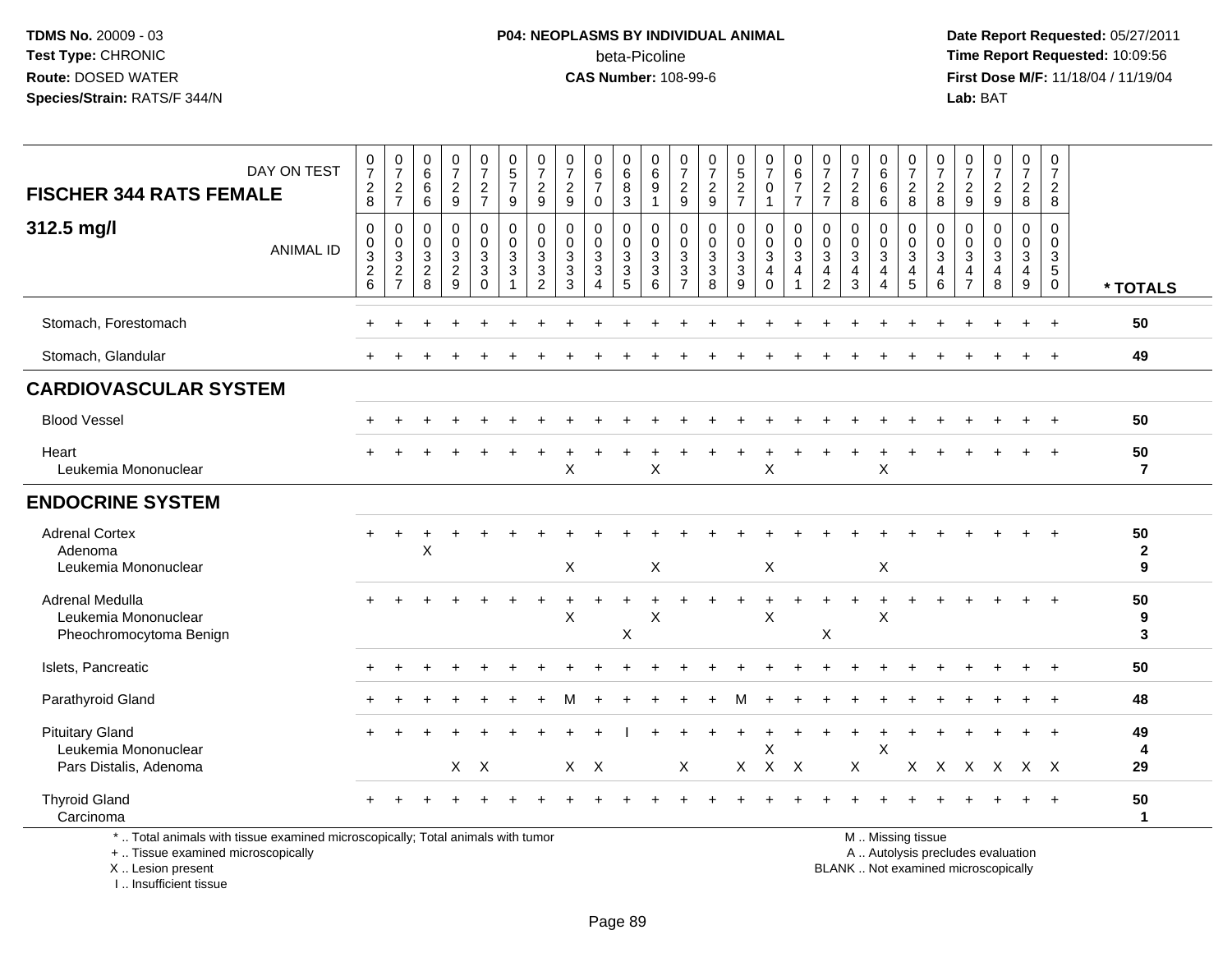# **P04: NEOPLASMS BY INDIVIDUAL ANIMAL**beta-Picoline<br>CAS Number: 108-99-6

 **Date Report Requested:** 05/27/2011 **Time Report Requested:** 10:09:56 **First Dose M/F:** 11/18/04 / 11/19/04<br>**Lab:** BAT **Lab:** BAT

| DAY ON TEST<br><b>FISCHER 344 RATS FEMALE</b>                                                                                      | 0<br>$\overline{7}$<br>$\overline{a}$<br>$\,8\,$ | $\begin{smallmatrix}0\\7\end{smallmatrix}$<br>$\overline{c}$<br>$\overline{7}$ | 0<br>$6\overline{6}$<br>$\,6\,$<br>$\,6\,$  | 0<br>$\overline{7}$<br>$\overline{c}$<br>$\boldsymbol{9}$         | $\frac{0}{7}$<br>$\frac{2}{7}$                                         | 0<br>$\frac{5}{7}$<br>9                   | $\frac{0}{7}$<br>$\overline{2}$<br>9        | $\frac{0}{7}$<br>$\overline{c}$<br>9                                         | 0<br>$\,6\,$<br>$\boldsymbol{7}$<br>$\pmb{0}$                                         | $\begin{array}{c} 0 \\ 6 \end{array}$<br>$\overline{8}$<br>$\sqrt{3}$ | $\begin{matrix} 0 \\ 6 \end{matrix}$<br>$\boldsymbol{9}$<br>$\overline{1}$ | $\frac{0}{7}$<br>$\overline{c}$<br>9                          | 0<br>$\overline{7}$<br>$\overline{2}$<br>$9\,$ | $0$<br>5<br>2<br>7                      | $\frac{0}{7}$<br>$\mathsf 0$<br>$\mathbf 1$                                 | 0<br>$6\overline{6}$<br>$\overline{7}$<br>$\overline{7}$ | 0<br>$\overline{7}$<br>$\sqrt{2}$<br>$\overline{7}$         | 0<br>$\overline{7}$<br>$\overline{2}$<br>8                                   | $\begin{array}{c} 0 \\ 6 \end{array}$<br>$\,6\,$<br>6                            | 0<br>$\overline{7}$<br>$\boldsymbol{2}$<br>$\,8\,$                 | $\frac{0}{7}$<br>$\overline{2}$<br>8 | 0<br>$\overline{7}$<br>$\overline{c}$<br>9   | 0<br>$\overline{7}$<br>$\boldsymbol{2}$<br>$\boldsymbol{9}$ | $\mathbf 0$<br>$\overline{7}$<br>$\overline{c}$<br>$\bf 8$                            | 0<br>$\overline{7}$<br>$\overline{c}$<br>8                  |                                                        |
|------------------------------------------------------------------------------------------------------------------------------------|--------------------------------------------------|--------------------------------------------------------------------------------|---------------------------------------------|-------------------------------------------------------------------|------------------------------------------------------------------------|-------------------------------------------|---------------------------------------------|------------------------------------------------------------------------------|---------------------------------------------------------------------------------------|-----------------------------------------------------------------------|----------------------------------------------------------------------------|---------------------------------------------------------------|------------------------------------------------|-----------------------------------------|-----------------------------------------------------------------------------|----------------------------------------------------------|-------------------------------------------------------------|------------------------------------------------------------------------------|----------------------------------------------------------------------------------|--------------------------------------------------------------------|--------------------------------------|----------------------------------------------|-------------------------------------------------------------|---------------------------------------------------------------------------------------|-------------------------------------------------------------|--------------------------------------------------------|
| 312.5 mg/l<br><b>ANIMAL ID</b>                                                                                                     | 0<br>0<br>$\overline{3}$<br>$\frac{2}{6}$        | $\mathsf{O}\xspace$<br>$\begin{array}{c} 0 \\ 3 \\ 2 \\ 7 \end{array}$         | $\mathbf 0$<br>$\mathbf 0$<br>$\frac{3}{2}$ | $\mathsf{O}\xspace$<br>$\mathbf 0$<br>$\sqrt{3}$<br>$\frac{2}{9}$ | $\mathbf 0$<br>$\mathbf 0$<br>$\sqrt{3}$<br>$\overline{3}$<br>$\Omega$ | $\mathbf 0$<br>$\mathbf 0$<br>3<br>3<br>1 | $\mathbf 0$<br>$\mathbf 0$<br>$\frac{3}{2}$ | $\mathbf 0$<br>$\mathbf 0$<br>$\mathbf{3}$<br>$\ensuremath{\mathsf{3}}$<br>3 | $\mathbf 0$<br>0<br>$\sqrt{3}$<br>$\ensuremath{\mathsf{3}}$<br>$\boldsymbol{\Lambda}$ | $\mathbf 0$<br>$\mathbf 0$<br>$\frac{3}{3}$<br>5                      | $\mathsf{O}\xspace$<br>$\mathbf 0$<br>$\sqrt{3}$<br>$\overline{3}$ 6       | $\mathbf 0$<br>$\mathbf 0$<br>$\overline{3}$<br>$\frac{3}{7}$ | $\mathbf 0$<br>$\mathbf 0$<br>3<br>3<br>8      | $\pmb{0}$<br>$\pmb{0}$<br>$\frac{3}{9}$ | $\mathbf 0$<br>$\mathsf{O}$<br>$\overline{3}$<br>$\overline{4}$<br>$\Omega$ | 0<br>$\mathbf 0$<br>$\overline{3}$<br>$\overline{4}$     | $\mathbf 0$<br>$\pmb{0}$<br>$\overline{3}$<br>$\frac{4}{2}$ | $\mathbf 0$<br>$\mathbf 0$<br>$\mathbf{3}$<br>$\overline{4}$<br>$\mathbf{3}$ | $\mathbf 0$<br>$\mathbf 0$<br>$\overline{3}$<br>$\overline{4}$<br>$\overline{4}$ | 0<br>$\mathbf 0$<br>$\overline{3}$<br>$\overline{\mathbf{4}}$<br>5 | 0<br>$\mathbf 0$<br>$\frac{3}{4}$ 6  | 0<br>$\mathbf 0$<br>3<br>4<br>$\overline{7}$ | $\mathbf 0$<br>0<br>$\mathbf{3}$<br>$\frac{4}{8}$           | $\mathbf 0$<br>$\mathbf 0$<br>$\overline{3}$<br>$\begin{array}{c} 4 \\ 9 \end{array}$ | 0<br>$\mathbf 0$<br>$\sqrt{3}$<br>$\sqrt{5}$<br>$\mathbf 0$ | * TOTALS                                               |
| Bilateral, C-cell, Adenoma<br>C-cell, Adenoma<br>C-cell, Carcinoma                                                                 |                                                  |                                                                                |                                             |                                                                   |                                                                        |                                           |                                             |                                                                              |                                                                                       |                                                                       |                                                                            |                                                               |                                                |                                         |                                                                             |                                                          |                                                             |                                                                              | X                                                                                | X                                                                  |                                      |                                              |                                                             |                                                                                       | X                                                           | $\mathbf{2}$<br>$\mathbf{1}$<br>$\mathbf{2}$           |
| <b>GENERAL BODY SYSTEM</b>                                                                                                         |                                                  |                                                                                |                                             |                                                                   |                                                                        |                                           |                                             |                                                                              |                                                                                       |                                                                       |                                                                            |                                                               |                                                |                                         |                                                                             |                                                          |                                                             |                                                                              |                                                                                  |                                                                    |                                      |                                              |                                                             |                                                                                       |                                                             |                                                        |
| <b>NONE</b>                                                                                                                        |                                                  |                                                                                |                                             |                                                                   |                                                                        |                                           |                                             |                                                                              |                                                                                       |                                                                       |                                                                            |                                                               |                                                |                                         |                                                                             |                                                          |                                                             |                                                                              |                                                                                  |                                                                    |                                      |                                              |                                                             |                                                                                       |                                                             |                                                        |
| <b>GENITAL SYSTEM</b>                                                                                                              |                                                  |                                                                                |                                             |                                                                   |                                                                        |                                           |                                             |                                                                              |                                                                                       |                                                                       |                                                                            |                                                               |                                                |                                         |                                                                             |                                                          |                                                             |                                                                              |                                                                                  |                                                                    |                                      |                                              |                                                             |                                                                                       |                                                             |                                                        |
| <b>Clitoral Gland</b><br>Adenoma<br>Carcinoma<br>Sarcoma                                                                           | $\times$                                         | $\boldsymbol{\mathsf{X}}$                                                      |                                             |                                                                   | $\times$                                                               |                                           |                                             |                                                                              |                                                                                       |                                                                       |                                                                            |                                                               |                                                |                                         |                                                                             |                                                          |                                                             | $\pmb{\times}$<br>$\times$                                                   |                                                                                  |                                                                    | $\mathsf{X}$                         | $\mathsf{X}$                                 |                                                             |                                                                                       |                                                             | 50<br>12<br>$\mathbf 1$<br>$\blacktriangleleft$        |
| Ovary<br>Granulosa Cell Tumor Benign<br>Leukemia Mononuclear                                                                       |                                                  |                                                                                |                                             |                                                                   |                                                                        |                                           |                                             |                                                                              |                                                                                       |                                                                       |                                                                            |                                                               |                                                |                                         |                                                                             |                                                          |                                                             |                                                                              |                                                                                  |                                                                    |                                      |                                              |                                                             |                                                                                       | $\ddot{}$<br>$\boldsymbol{\mathsf{X}}$                      | 50<br>$\mathbf 1$<br>$\mathbf{1}$                      |
| <b>Uterus</b><br>Leiomyosarcoma<br>Polyp Stromal<br>Cervix, Sarcoma, Metastatic, Uncertain Primary<br>Site<br>Endometrium, Adenoma |                                                  |                                                                                | X<br>$\mathsf{X}$                           |                                                                   | X                                                                      |                                           |                                             |                                                                              | $\mathsf X$                                                                           |                                                                       |                                                                            |                                                               |                                                |                                         | X                                                                           |                                                          |                                                             |                                                                              | X                                                                                |                                                                    | $\boldsymbol{\mathsf{X}}$            |                                              | $\times$                                                    |                                                                                       | $\ddot{}$                                                   | 50<br>$\mathbf 1$<br>13<br>$\mathbf 1$<br>$\mathbf{1}$ |
| <b>HEMATOPOIETIC SYSTEM</b>                                                                                                        |                                                  |                                                                                |                                             |                                                                   |                                                                        |                                           |                                             |                                                                              |                                                                                       |                                                                       |                                                                            |                                                               |                                                |                                         |                                                                             |                                                          |                                                             |                                                                              |                                                                                  |                                                                    |                                      |                                              |                                                             |                                                                                       |                                                             |                                                        |
| <b>Bone Marrow</b><br>Leukemia Mononuclear                                                                                         |                                                  |                                                                                |                                             |                                                                   | X                                                                      |                                           |                                             | $\mathsf{X}$                                                                 | $\boldsymbol{X}$                                                                      |                                                                       | $\boldsymbol{\mathsf{X}}$                                                  |                                                               |                                                |                                         | $\sf X$                                                                     |                                                          |                                                             |                                                                              | X                                                                                |                                                                    | $\boldsymbol{\mathsf{X}}$            |                                              |                                                             |                                                                                       | $+$                                                         | 50<br>12                                               |
| *  Total animals with tissue examined microscopically; Total animals with tumor<br>+  Tissue examined microscopically              |                                                  |                                                                                |                                             |                                                                   |                                                                        |                                           |                                             |                                                                              |                                                                                       |                                                                       |                                                                            |                                                               |                                                |                                         |                                                                             |                                                          |                                                             |                                                                              |                                                                                  | M  Missing tissue                                                  |                                      |                                              | A  Autolysis precludes evaluation                           |                                                                                       |                                                             |                                                        |

 Lesion present BLANK .. Not examined microscopicallyX .. Lesion present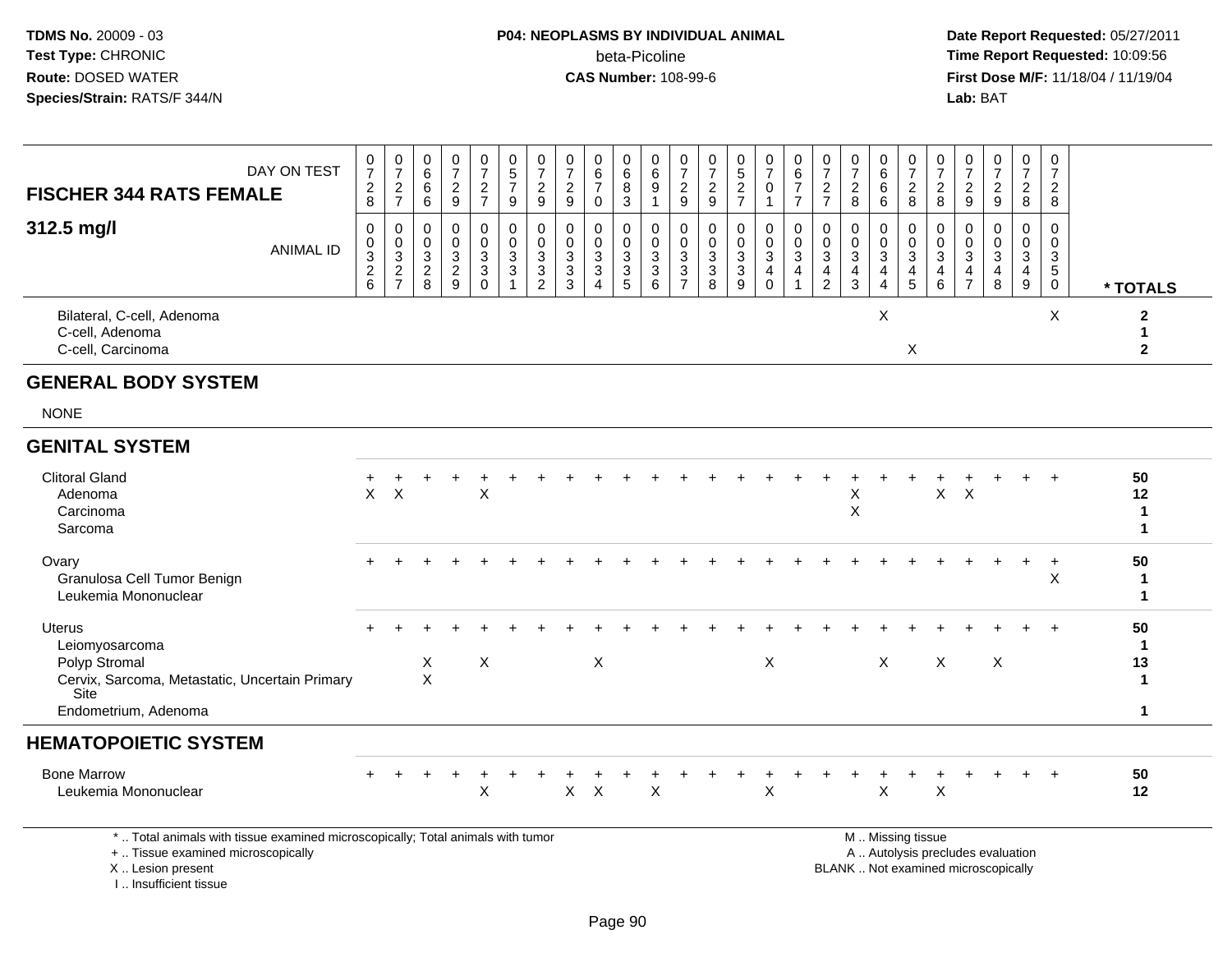#### **P04: NEOPLASMS BY INDIVIDUAL ANIMAL** beta-Picoline**beta-Picoline**<br> **CAS Number:** 108-99-6<br> **CAS Number:** 108-99-6<br> **CAS Number:** 108-99-6

 **Date Report Requested:** 05/27/2011 **First Dose M/F:** 11/18/04 / 11/19/04<br>**Lab:** BAT **Lab:** BAT

| DAY ON TEST<br><b>FISCHER 344 RATS FEMALE</b>                                                                                                                 | $\begin{smallmatrix}0\\7\end{smallmatrix}$<br>$\frac{2}{8}$ | $\frac{0}{7}$<br>$\sqrt{2}$<br>$\overline{7}$                        | $\mathbf 0$<br>$\,6\,$<br>6<br>6                                 | $\frac{0}{7}$<br>$\frac{2}{9}$         | $\begin{smallmatrix}0\\7\end{smallmatrix}$<br>$\frac{2}{7}$      | $\begin{array}{c} 0 \\ 5 \end{array}$<br>$\overline{7}$<br>$\boldsymbol{9}$ | $\frac{0}{7}$<br>$\frac{2}{9}$                                                 | $\frac{0}{7}$<br>$\sqrt{2}$<br>9                                           | 0<br>$\,6$<br>$\overline{7}$<br>0             | $\pmb{0}$<br>$6\phantom{a}$<br>8<br>$\overline{3}$    | 0<br>$6\overline{6}$<br>$\boldsymbol{9}$<br>$\mathbf{1}$                             | 0<br>$\overline{7}$<br>$\boldsymbol{2}$<br>9 | $\frac{0}{7}$<br>$\frac{2}{9}$                                    | $\begin{array}{c} 0 \\ 5 \end{array}$<br>$\frac{2}{7}$             | 0<br>$\overline{7}$<br>$\mathbf 0$<br>1           | $\begin{matrix} 0 \\ 6 \end{matrix}$<br>$\overline{7}$<br>$\overline{7}$ | $\frac{0}{7}$<br>$\frac{2}{7}$                             | $\frac{0}{7}$<br>$\frac{2}{8}$         | 0<br>$6\phantom{a}$<br>$\,6\,$<br>$\,6\,$                                 | $\frac{0}{7}$<br>$\frac{2}{8}$                            | 0<br>$\overline{7}$<br>$\overline{2}$<br>8 | $\frac{0}{7}$<br>$\frac{2}{9}$                                 | $\frac{0}{7}$<br>$\frac{2}{9}$                                  | 0<br>$\overline{7}$<br>$\frac{2}{8}$                  | 0<br>$\overline{7}$<br>$\overline{2}$<br>8                           |                                  |
|---------------------------------------------------------------------------------------------------------------------------------------------------------------|-------------------------------------------------------------|----------------------------------------------------------------------|------------------------------------------------------------------|----------------------------------------|------------------------------------------------------------------|-----------------------------------------------------------------------------|--------------------------------------------------------------------------------|----------------------------------------------------------------------------|-----------------------------------------------|-------------------------------------------------------|--------------------------------------------------------------------------------------|----------------------------------------------|-------------------------------------------------------------------|--------------------------------------------------------------------|---------------------------------------------------|--------------------------------------------------------------------------|------------------------------------------------------------|----------------------------------------|---------------------------------------------------------------------------|-----------------------------------------------------------|--------------------------------------------|----------------------------------------------------------------|-----------------------------------------------------------------|-------------------------------------------------------|----------------------------------------------------------------------|----------------------------------|
| 312.5 mg/l<br><b>ANIMAL ID</b>                                                                                                                                | $\mathbf 0$<br>$_{3}^{\rm 0}$<br>$\frac{2}{6}$              | $\mathbf 0$<br>0<br>$\mathbf{3}$<br>$\overline{2}$<br>$\overline{7}$ | $\mathbf 0$<br>0<br>$\mathbf{3}$<br>$\overline{\mathbf{c}}$<br>8 | 0<br>$\mathbf 0$<br>3<br>$\frac{2}{9}$ | $\boldsymbol{0}$<br>$\mathbf 0$<br>3<br>$\mathbf{3}$<br>$\Omega$ | 0<br>$\pmb{0}$<br>$\mathbf{3}$<br>3                                         | 0<br>$\mathbf 0$<br>$\mathbf 3$<br>$\ensuremath{\mathsf{3}}$<br>$\overline{2}$ | $\mathbf 0$<br>$\mathbf 0$<br>$\sqrt{3}$<br>$\ensuremath{\mathsf{3}}$<br>3 | 0<br>0<br>3<br>$\mathbf{3}$<br>$\overline{A}$ | 0<br>$\pmb{0}$<br>$\mathbf{3}$<br>$\overline{3}$<br>5 | $\mathbf 0$<br>$\mathsf{O}\xspace$<br>$\mathbf{3}$<br>$\ensuremath{\mathsf{3}}$<br>6 | 0<br>0<br>3<br>$\sqrt{3}$<br>$\overline{7}$  | $\mathbf 0$<br>$\overline{0}$ <sub>3</sub><br>$\overline{3}$<br>8 | 0<br>$\mathsf 0$<br>$\ensuremath{\mathsf{3}}$<br>$\mathbf{3}$<br>9 | 0<br>$\mathbf 0$<br>$\mathbf{3}$<br>4<br>$\Omega$ | 0<br>$\mathbf 0$<br>3<br>4                                               | 0<br>0<br>$\mathbf{3}$<br>$\overline{4}$<br>$\overline{2}$ | $\mathbf 0$<br>$\frac{0}{3}$<br>4<br>3 | 0<br>$\pmb{0}$<br>$\sqrt{3}$<br>$\overline{\mathbf{4}}$<br>$\overline{4}$ | 0<br>$\mathbf 0$<br>$\overline{3}$<br>$\overline{4}$<br>5 | $\Omega$<br>0<br>3<br>4<br>6               | $\Omega$<br>$\mathbf 0$<br>$\mathbf{3}$<br>4<br>$\overline{7}$ | $\mathbf 0$<br>$\pmb{0}$<br>$\mathbf{3}$<br>$\overline{4}$<br>8 | $\mathbf{0}$<br>$\mathbf 0$<br>$\mathbf{3}$<br>4<br>9 | $\Omega$<br>$\mathbf 0$<br>$\mathbf{3}$<br>$\sqrt{5}$<br>$\mathbf 0$ | * TOTALS                         |
| Lymph Node<br>Mediastinal, Leukemia Mononuclear<br>Pancreatic, Leukemia Mononuclear                                                                           | $+$                                                         |                                                                      |                                                                  |                                        | $\ddot{}$<br>$\mathsf X$                                         |                                                                             |                                                                                |                                                                            |                                               |                                                       |                                                                                      |                                              |                                                                   |                                                                    |                                                   |                                                                          |                                                            |                                        |                                                                           |                                                           |                                            |                                                                | $\ddot{}$                                                       |                                                       |                                                                      |                                  |
| Lymph Node, Mandibular                                                                                                                                        | м                                                           | м                                                                    | M                                                                | M                                      | M                                                                | M                                                                           | м                                                                              | M                                                                          | M                                             | M                                                     | M                                                                                    | м                                            | M                                                                 | M                                                                  | M                                                 | M                                                                        | M                                                          | M                                      | M                                                                         | M                                                         | M                                          | M                                                              | M                                                               | M                                                     | M                                                                    | 0                                |
| Lymph Node, Mesenteric<br>Leukemia Mononuclear                                                                                                                |                                                             |                                                                      |                                                                  |                                        |                                                                  |                                                                             |                                                                                | $\times$                                                                   |                                               |                                                       |                                                                                      |                                              |                                                                   |                                                                    |                                                   |                                                                          |                                                            |                                        | $\pmb{\times}$                                                            |                                                           |                                            |                                                                |                                                                 |                                                       | $+$                                                                  | 50<br>4                          |
| Spleen<br>Leukemia Mononuclear                                                                                                                                |                                                             |                                                                      |                                                                  | X                                      | $\times$                                                         |                                                                             |                                                                                | $\times$                                                                   | $\times$                                      |                                                       | X                                                                                    |                                              |                                                                   | X                                                                  | $\boldsymbol{\mathsf{X}}$                         |                                                                          |                                                            |                                        | X                                                                         | $\mathsf{X}$                                              | $\boldsymbol{\mathsf{X}}$                  |                                                                |                                                                 |                                                       | X                                                                    | 50<br>18                         |
| Thymus<br>Leukemia Mononuclear                                                                                                                                |                                                             |                                                                      |                                                                  |                                        |                                                                  |                                                                             |                                                                                |                                                                            |                                               |                                                       |                                                                                      |                                              |                                                                   |                                                                    |                                                   |                                                                          |                                                            |                                        |                                                                           |                                                           | X                                          |                                                                |                                                                 |                                                       | $+$                                                                  | 50<br>$\mathbf{2}$               |
| <b>INTEGUMENTARY SYSTEM</b>                                                                                                                                   |                                                             |                                                                      |                                                                  |                                        |                                                                  |                                                                             |                                                                                |                                                                            |                                               |                                                       |                                                                                      |                                              |                                                                   |                                                                    |                                                   |                                                                          |                                                            |                                        |                                                                           |                                                           |                                            |                                                                |                                                                 |                                                       |                                                                      |                                  |
| <b>Mammary Gland</b><br>Adenoma<br>Carcinoma                                                                                                                  |                                                             |                                                                      |                                                                  |                                        |                                                                  |                                                                             |                                                                                |                                                                            |                                               |                                                       |                                                                                      |                                              |                                                                   |                                                                    |                                                   |                                                                          |                                                            |                                        |                                                                           |                                                           |                                            | X                                                              |                                                                 |                                                       |                                                                      | 50<br>$\mathbf 2$<br>$\mathbf 1$ |
| Fibroadenoma<br>Fibroadenoma, Multiple                                                                                                                        | X                                                           |                                                                      |                                                                  |                                        | $X$ $X$                                                          |                                                                             |                                                                                | X X X X                                                                    |                                               |                                                       |                                                                                      | X                                            | X                                                                 |                                                                    |                                                   |                                                                          |                                                            |                                        |                                                                           | $X$ $X$                                                   |                                            | $X$ $X$                                                        |                                                                 | X                                                     |                                                                      | 17<br>11                         |
| Skin<br>Subcutaneous Tissue, Fibroma<br>Subcutaneous Tissue, Fibrosarcoma<br>Subcutaneous Tissue, Hemangiosarcoma<br>Subcutaneous Tissue, Histiocytic Sarcoma | X                                                           |                                                                      |                                                                  |                                        |                                                                  | $\boldsymbol{\mathsf{X}}$                                                   |                                                                                |                                                                            |                                               |                                                       |                                                                                      |                                              |                                                                   |                                                                    |                                                   |                                                                          |                                                            |                                        |                                                                           |                                                           | Χ                                          |                                                                |                                                                 |                                                       |                                                                      | 50                               |

### **MUSCULOSKELETAL SYSTEM**

\* .. Total animals with tissue examined microscopically; Total animals with tumor

+ .. Tissue examined microscopically

X .. Lesion present

I .. Insufficient tissue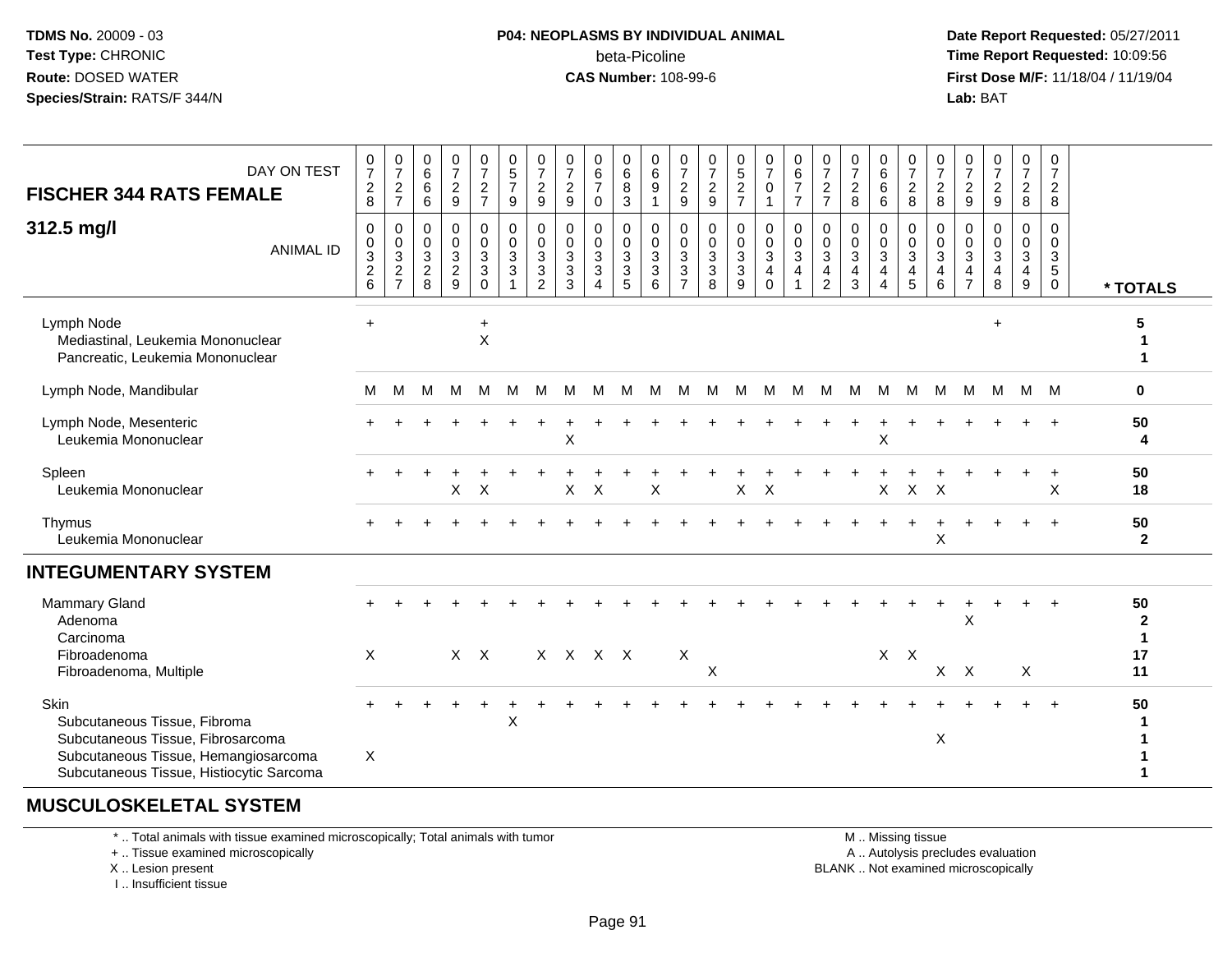# **P04: NEOPLASMS BY INDIVIDUAL ANIMAL**beta-Picoline<br>CAS Number: 108-99-6

| DAY ON TEST<br><b>FISCHER 344 RATS FEMALE</b>                                                                                                                       | $\frac{0}{7}$<br>$\begin{array}{c} 2 \\ 8 \end{array}$                | $\frac{0}{7}$<br>$\frac{2}{7}$                        | $\begin{array}{c} 0 \\ 6 \end{array}$<br>$6\phantom{1}6$<br>$6\phantom{1}6$ | $\frac{0}{7}$<br>$\frac{2}{9}$                        | $\frac{0}{7}$<br>$\frac{2}{7}$                                                         | $\begin{array}{c} 0 \\ 5 \\ 7 \end{array}$<br>9                                      | $\frac{0}{7}$<br>$\overline{c}$<br>9                              | $\frac{0}{7}$<br>$\frac{2}{9}$                                 | $_{6}^{\rm 0}$<br>$\overline{7}$<br>$\mathbf 0$       | $\begin{array}{c} 0 \\ 6 \end{array}$<br>$\, 8$<br>$\mathbf{3}$   | 0<br>$\,6$<br>$\boldsymbol{9}$<br>$\mathbf{1}$ | $\frac{0}{7}$<br>$\frac{2}{9}$                                                           | $\frac{0}{7}$<br>$\frac{2}{9}$  | $0$<br>5<br>2<br>7                                             | $\frac{0}{7}$<br>$\pmb{0}$<br>$\mathbf{1}$                        | $\begin{array}{c} 0 \\ 6 \end{array}$<br>$\overline{7}$<br>$\overline{7}$ | $\frac{0}{7}$<br>$\frac{2}{7}$                                                              | $\frac{0}{7}$<br>$_{\rm 8}^2$              | $\begin{matrix} 0 \\ 6 \end{matrix}$<br>6<br>6                      | 0<br>$\overline{7}$<br>$_{8}^2$                        | $\frac{0}{7}$<br>$_{8}^2$                                                          | $\begin{array}{c} 0 \\ 7 \end{array}$<br>$\frac{2}{9}$                         | $\begin{smallmatrix}0\\7\end{smallmatrix}$<br>$\frac{2}{9}$              | $\frac{0}{7}$<br>$\overline{c}$<br>8                                 |     | $\pmb{0}$<br>$\overline{7}$<br>$\overline{2}$<br>8 |                                                        |
|---------------------------------------------------------------------------------------------------------------------------------------------------------------------|-----------------------------------------------------------------------|-------------------------------------------------------|-----------------------------------------------------------------------------|-------------------------------------------------------|----------------------------------------------------------------------------------------|--------------------------------------------------------------------------------------|-------------------------------------------------------------------|----------------------------------------------------------------|-------------------------------------------------------|-------------------------------------------------------------------|------------------------------------------------|------------------------------------------------------------------------------------------|---------------------------------|----------------------------------------------------------------|-------------------------------------------------------------------|---------------------------------------------------------------------------|---------------------------------------------------------------------------------------------|--------------------------------------------|---------------------------------------------------------------------|--------------------------------------------------------|------------------------------------------------------------------------------------|--------------------------------------------------------------------------------|--------------------------------------------------------------------------|----------------------------------------------------------------------|-----|----------------------------------------------------|--------------------------------------------------------|
| 312.5 mg/l<br><b>ANIMAL ID</b>                                                                                                                                      | $\mathbf 0$<br>$\mathbf 0$<br>$\overline{3}$<br>$\sqrt{2}$<br>$\,6\,$ | 0<br>$\mathbf 0$<br>3<br>$\sqrt{2}$<br>$\overline{7}$ | $\Omega$<br>$\mathbf 0$<br>3<br>$\sqrt{2}$<br>8                             | 0<br>$\mathbf 0$<br>$\sqrt{3}$<br>$\overline{c}$<br>9 | 0<br>$\mathbf 0$<br>$\ensuremath{\mathsf{3}}$<br>$\ensuremath{\mathsf{3}}$<br>$\Omega$ | $\mathbf 0$<br>$\mathsf{O}\xspace$<br>$\ensuremath{\mathsf{3}}$<br>$\mathbf{3}$<br>1 | $\mathbf 0$<br>$\mathbf 0$<br>3<br>$\mathbf{3}$<br>$\overline{2}$ | 0<br>$\mathbf 0$<br>$\ensuremath{\mathsf{3}}$<br>$\frac{3}{3}$ | 0<br>$\mathbf 0$<br>3<br>$\sqrt{3}$<br>$\overline{4}$ | $\mathbf 0$<br>$\mathbf 0$<br>$\mathbf{3}$<br>$\overline{3}$<br>5 | 0<br>$\mathbf 0$<br>3<br>$\sqrt{3}$<br>6       | $\mathbf 0$<br>$\mathbf 0$<br>$\ensuremath{\mathsf{3}}$<br>$\mathbf 3$<br>$\overline{7}$ | 0<br>$\mathbf 0$<br>3<br>3<br>8 | 0<br>$\mathbf 0$<br>$\ensuremath{\mathsf{3}}$<br>$\frac{3}{9}$ | 0<br>$\mathbf 0$<br>$\ensuremath{\mathsf{3}}$<br>4<br>$\mathbf 0$ | $\mathbf 0$<br>$\mathbf 0$<br>3<br>4                                      | $\mathbf 0$<br>$\mathbf 0$<br>$\ensuremath{\mathsf{3}}$<br>$\overline{4}$<br>$\overline{2}$ | 0<br>$\mathbf 0$<br>$\mathbf{3}$<br>4<br>3 | 0<br>$\mathbf 0$<br>$\mathsf 3$<br>$\overline{4}$<br>$\overline{4}$ | $\mathbf 0$<br>$\mathbf 0$<br>3<br>$\overline{4}$<br>5 | $\mathbf 0$<br>$\mathbf 0$<br>$\ensuremath{\mathsf{3}}$<br>$\overline{4}$<br>$\,6$ | $\mathbf 0$<br>$\mathbf 0$<br>$\ensuremath{\mathsf{3}}$<br>4<br>$\overline{7}$ | 0<br>$\mathbf 0$<br>3<br>$\overline{4}$<br>8                             | 0<br>$\mathbf 0$<br>$\ensuremath{\mathsf{3}}$<br>$\overline{4}$<br>9 |     | $\Omega$<br>$\mathbf 0$<br>3<br>5<br>$\mathbf 0$   | * TOTALS                                               |
| Bone                                                                                                                                                                |                                                                       |                                                       |                                                                             |                                                       |                                                                                        |                                                                                      |                                                                   |                                                                |                                                       |                                                                   |                                                |                                                                                          |                                 |                                                                |                                                                   |                                                                           |                                                                                             |                                            |                                                                     |                                                        |                                                                                    |                                                                                |                                                                          | $+$                                                                  |     | $+$                                                | 50                                                     |
| <b>NERVOUS SYSTEM</b>                                                                                                                                               |                                                                       |                                                       |                                                                             |                                                       |                                                                                        |                                                                                      |                                                                   |                                                                |                                                       |                                                                   |                                                |                                                                                          |                                 |                                                                |                                                                   |                                                                           |                                                                                             |                                            |                                                                     |                                                        |                                                                                    |                                                                                |                                                                          |                                                                      |     |                                                    |                                                        |
| <b>Brain</b>                                                                                                                                                        | $+$                                                                   | $\ddot{}$                                             |                                                                             |                                                       |                                                                                        |                                                                                      |                                                                   |                                                                |                                                       |                                                                   |                                                |                                                                                          | $\ddot{}$                       |                                                                |                                                                   |                                                                           | ÷                                                                                           | $\ddot{}$                                  |                                                                     |                                                        |                                                                                    | $\overline{1}$                                                                 | $+$                                                                      | $+$                                                                  | $+$ |                                                    | 50                                                     |
| <b>RESPIRATORY SYSTEM</b>                                                                                                                                           |                                                                       |                                                       |                                                                             |                                                       |                                                                                        |                                                                                      |                                                                   |                                                                |                                                       |                                                                   |                                                |                                                                                          |                                 |                                                                |                                                                   |                                                                           |                                                                                             |                                            |                                                                     |                                                        |                                                                                    |                                                                                |                                                                          |                                                                      |     |                                                    |                                                        |
| Lung<br>Alveolar/Bronchiolar Adenoma<br>Carcinoma, Metastatic, Thyroid Gland<br>Hemangiosarcoma, Metastatic, Skin<br>Leukemia Mononuclear                           | X                                                                     |                                                       |                                                                             |                                                       | $X$ $X$                                                                                |                                                                                      |                                                                   |                                                                | $X$ $X$                                               |                                                                   | $\mathsf{X}$                                   |                                                                                          |                                 |                                                                | $X$ $X$                                                           |                                                                           | X                                                                                           |                                            | $\times$                                                            |                                                        | X                                                                                  |                                                                                |                                                                          |                                                                      |     |                                                    | 50<br>$\mathbf{2}$<br>$\mathbf 1$<br>$\mathbf 1$<br>15 |
| Nose<br>Respiratory Epithelium, Adenoma                                                                                                                             |                                                                       |                                                       |                                                                             |                                                       |                                                                                        |                                                                                      |                                                                   |                                                                |                                                       |                                                                   |                                                |                                                                                          |                                 |                                                                |                                                                   |                                                                           |                                                                                             |                                            |                                                                     |                                                        |                                                                                    |                                                                                |                                                                          |                                                                      |     |                                                    | 50<br>1                                                |
| Trachea                                                                                                                                                             |                                                                       |                                                       |                                                                             |                                                       |                                                                                        |                                                                                      |                                                                   |                                                                |                                                       |                                                                   |                                                |                                                                                          |                                 |                                                                |                                                                   |                                                                           |                                                                                             |                                            |                                                                     |                                                        |                                                                                    |                                                                                |                                                                          |                                                                      |     |                                                    | 50                                                     |
| <b>SPECIAL SENSES SYSTEM</b>                                                                                                                                        |                                                                       |                                                       |                                                                             |                                                       |                                                                                        |                                                                                      |                                                                   |                                                                |                                                       |                                                                   |                                                |                                                                                          |                                 |                                                                |                                                                   |                                                                           |                                                                                             |                                            |                                                                     |                                                        |                                                                                    |                                                                                |                                                                          |                                                                      |     |                                                    |                                                        |
| Eye                                                                                                                                                                 |                                                                       |                                                       |                                                                             |                                                       |                                                                                        |                                                                                      |                                                                   |                                                                |                                                       |                                                                   |                                                |                                                                                          |                                 |                                                                |                                                                   |                                                                           |                                                                                             |                                            |                                                                     |                                                        |                                                                                    |                                                                                |                                                                          |                                                                      |     |                                                    | 48                                                     |
| <b>Harderian Gland</b>                                                                                                                                              |                                                                       |                                                       |                                                                             |                                                       |                                                                                        |                                                                                      |                                                                   |                                                                |                                                       |                                                                   |                                                |                                                                                          |                                 |                                                                |                                                                   |                                                                           |                                                                                             |                                            |                                                                     |                                                        |                                                                                    |                                                                                |                                                                          |                                                                      |     | $\ddot{}$                                          | 50                                                     |
| Zymbal's Gland<br>Carcinoma                                                                                                                                         |                                                                       |                                                       |                                                                             |                                                       |                                                                                        |                                                                                      |                                                                   |                                                                | $\ddot{}$                                             | $+$<br>$X$ $X$                                                    |                                                |                                                                                          |                                 |                                                                |                                                                   |                                                                           |                                                                                             |                                            |                                                                     |                                                        |                                                                                    |                                                                                |                                                                          |                                                                      |     |                                                    | $\mathbf{2}$<br>$\overline{2}$                         |
| <b>URINARY SYSTEM</b>                                                                                                                                               |                                                                       |                                                       |                                                                             |                                                       |                                                                                        |                                                                                      |                                                                   |                                                                |                                                       |                                                                   |                                                |                                                                                          |                                 |                                                                |                                                                   |                                                                           |                                                                                             |                                            |                                                                     |                                                        |                                                                                    |                                                                                |                                                                          |                                                                      |     |                                                    |                                                        |
| Kidney                                                                                                                                                              |                                                                       |                                                       |                                                                             |                                                       |                                                                                        |                                                                                      |                                                                   |                                                                |                                                       |                                                                   |                                                |                                                                                          |                                 |                                                                |                                                                   |                                                                           |                                                                                             |                                            |                                                                     |                                                        |                                                                                    |                                                                                |                                                                          |                                                                      |     |                                                    | 50                                                     |
| *  Total animals with tissue examined microscopically; Total animals with tumor<br>+  Tissue examined microscopically<br>X  Lesion present<br>I Insufficient tissue |                                                                       |                                                       |                                                                             |                                                       |                                                                                        |                                                                                      |                                                                   |                                                                |                                                       |                                                                   |                                                |                                                                                          |                                 |                                                                |                                                                   |                                                                           |                                                                                             |                                            |                                                                     | M  Missing tissue                                      |                                                                                    |                                                                                | A  Autolysis precludes evaluation<br>BLANK  Not examined microscopically |                                                                      |     |                                                    |                                                        |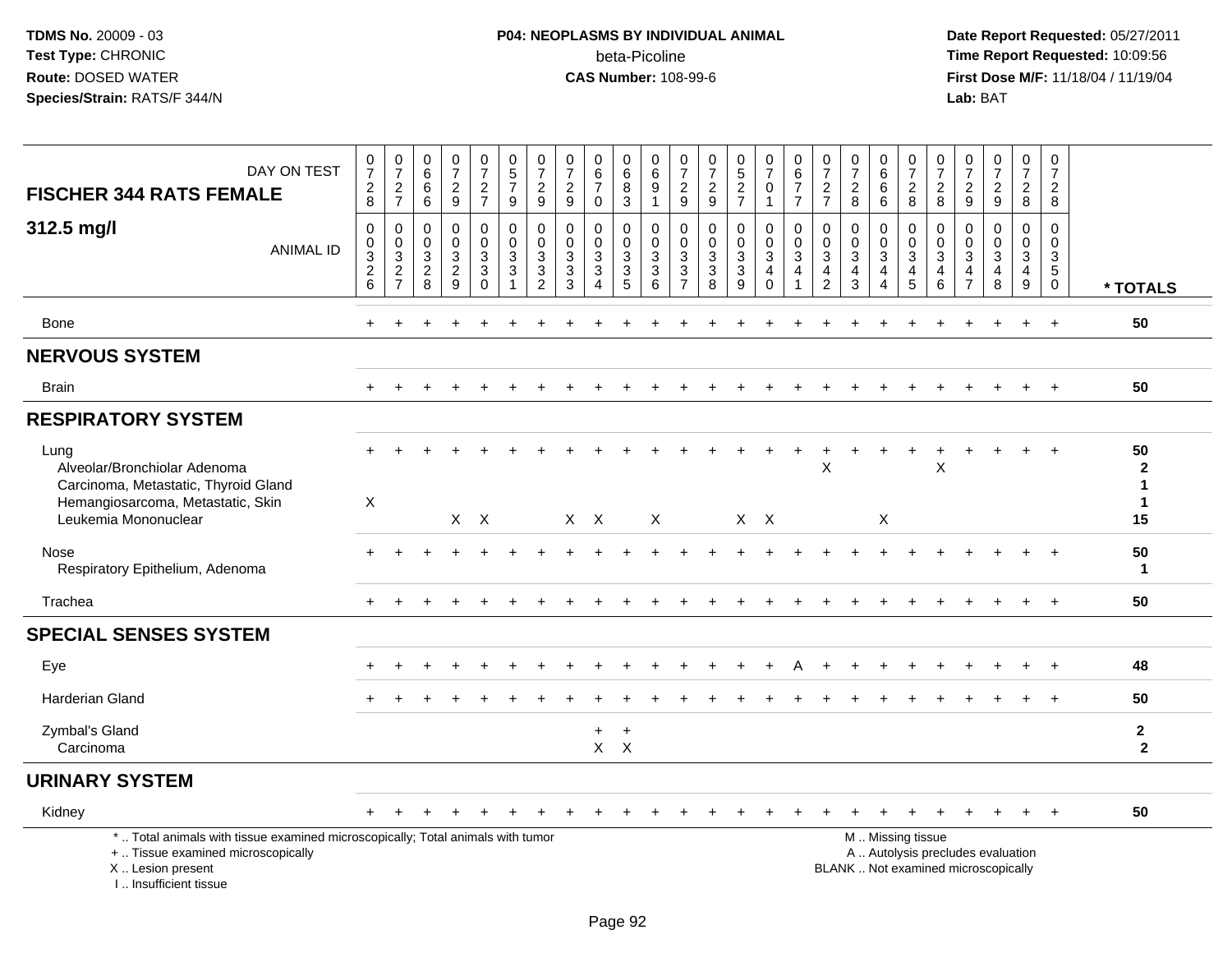### **P04: NEOPLASMS BY INDIVIDUAL ANIMAL**beta-Picoline<br>CAS Number: 108-99-6

 **Date Report Requested:** 05/27/2011 **Time Report Requested:** 10:09:56 **First Dose M/F:** 11/18/04 / 11/19/04<br>**Lab:** BAT **Lab:** BAT

| <b>FISCHER 344 RATS FEMALE</b>                                | DAY ON TEST      | $\frac{0}{7}$<br>$\frac{2}{8}$           | $\frac{0}{7}$<br>$\boldsymbol{2}$<br>$\rightarrow$   | 0<br>6<br>6<br>6                                                                     | $\frac{0}{7}$<br>$\boldsymbol{2}$<br>9 | $\frac{0}{7}$<br>$\frac{2}{7}$                           | 0<br>5<br>7<br>9                                                    | $\frac{0}{7}$<br>$\overline{c}$<br>9 | $\frac{0}{7}$<br>$\overline{c}$<br>9 | $\mathbf 0$<br>$\,6\,$<br>$\rightarrow$<br>0                                          | $\begin{matrix}0\\6\\8\end{matrix}$<br>$\sqrt{3}$ | $\begin{array}{c} 0 \\ 6 \\ 9 \end{array}$                | 0<br>$\overline{ }$<br>2<br>9              | $\frac{0}{7}$<br>$\overline{c}$<br>9                            | $\frac{0}{5}$                             | $\frac{0}{7}$         | $\begin{array}{c} 0 \\ 6 \\ 7 \end{array}$<br>$\rightarrow$        | $\frac{0}{7}$<br>$\overline{c}$<br>$\rightarrow$ | $\overline{7}$<br>$\overline{c}$<br>8 | 6<br>6<br>6 | $\frac{0}{7}$<br>$\boldsymbol{2}$<br>8 | $\frac{0}{7}$<br>$\boldsymbol{2}$<br>8 | 0<br>$\boldsymbol{2}$<br>9              | 0<br>$\overline{7}$<br>$\overline{2}$<br>9 | 0<br>$\overline{7}$<br>$\boldsymbol{2}$<br>8 | 0<br>$\overline{7}$<br>$\overline{\mathbf{c}}$<br>8 |          |
|---------------------------------------------------------------|------------------|------------------------------------------|------------------------------------------------------|--------------------------------------------------------------------------------------|----------------------------------------|----------------------------------------------------------|---------------------------------------------------------------------|--------------------------------------|--------------------------------------|---------------------------------------------------------------------------------------|---------------------------------------------------|-----------------------------------------------------------|--------------------------------------------|-----------------------------------------------------------------|-------------------------------------------|-----------------------|--------------------------------------------------------------------|--------------------------------------------------|---------------------------------------|-------------|----------------------------------------|----------------------------------------|-----------------------------------------|--------------------------------------------|----------------------------------------------|-----------------------------------------------------|----------|
| 312.5 mg/l                                                    | <b>ANIMAL ID</b> | $\pmb{0}$<br>$\sqrt{3}$<br>$\frac{2}{6}$ | $\begin{matrix}0\\0\\3\end{matrix}$<br>$\frac{2}{7}$ | 0<br>$\pmb{0}$<br>$\ensuremath{\mathsf{3}}$<br>$\begin{array}{c} 2 \\ 8 \end{array}$ | 0<br>$\pmb{0}$<br>$\frac{3}{2}$<br>9   | $_{\rm 0}^{\rm 0}$<br>$\overline{3}$<br>3<br>$\mathbf 0$ | $\pmb{0}$<br>$\ensuremath{\mathsf{3}}$<br>$\ensuremath{\mathsf{3}}$ | 0<br>3<br>3<br>$\overline{c}$        | $\mathsf 0$<br>3<br>$\sqrt{3}$<br>3  | 0<br>$\mathsf{O}\xspace$<br>$\ensuremath{\mathsf{3}}$<br>$\sqrt{3}$<br>$\overline{4}$ | 0<br>$\frac{0}{3}$<br>$\mathbf{3}$<br>$\sqrt{5}$  | 0<br>$\mathbf 0$<br>$\overline{3}$<br>$\sqrt{3}$<br>$\,6$ | 0<br>$\pmb{0}$<br>3<br>3<br>$\overline{ }$ | $\mathbf 0$<br>$\overline{3}$<br>$\ensuremath{\mathsf{3}}$<br>8 | $_0^0$<br>$\mathbf 3$<br>$\mathbf 3$<br>9 | 0<br>0<br>3<br>4<br>0 | $\mathbf 0$<br>$\ddot{\mathbf{0}}$<br>$\sqrt{3}$<br>$\overline{4}$ | $\pmb{0}$<br>$\sqrt{3}$<br>4<br>$\overline{2}$   | $\boldsymbol{0}$<br>3<br>3            | 3<br>4      | 0<br>3<br>4<br>5                       | $\pmb{0}$<br>3<br>4<br>6               | $\,0\,$<br>$\sqrt{3}$<br>$\overline{ }$ | $\pmb{0}$<br>$\sqrt{3}$<br>4<br>8          | 0<br>0<br>3<br>4<br>9                        | 0<br>3<br>$\overline{5}$<br>$\mathbf 0$             | * TOTALS |
| Leukemia Mononuclear<br>Renal Tubule, Adenoma                 |                  |                                          |                                                      |                                                                                      | X                                      |                                                          |                                                                     | X                                    |                                      | $X \times$                                                                            |                                                   | X                                                         |                                            |                                                                 |                                           |                       |                                                                    |                                                  |                                       | X           |                                        |                                        |                                         |                                            |                                              |                                                     | 9        |
| <b>Urinary Bladder</b><br>Leukemia Mononuclear                |                  |                                          |                                                      |                                                                                      |                                        |                                                          |                                                                     |                                      |                                      |                                                                                       |                                                   |                                                           |                                            |                                                                 |                                           |                       |                                                                    |                                                  |                                       | Χ           |                                        |                                        |                                         |                                            | $+$                                          | $+$                                                 | 50       |
| <b>SYSTEMIC LESIONS</b>                                       |                  |                                          |                                                      |                                                                                      |                                        |                                                          |                                                                     |                                      |                                      |                                                                                       |                                                   |                                                           |                                            |                                                                 |                                           |                       |                                                                    |                                                  |                                       |             |                                        |                                        |                                         |                                            |                                              |                                                     |          |
| Multiple Organ<br>Histiocytic Sarcoma<br>Leukemia Mononuclear |                  |                                          |                                                      |                                                                                      | X.                                     | $\times$                                                 |                                                                     |                                      |                                      | X X                                                                                   |                                                   | X                                                         |                                            |                                                                 | X                                         | $\times$              |                                                                    |                                                  |                                       | X.          | x x                                    |                                        |                                         |                                            |                                              | $\overline{ }$<br>X                                 | 50<br>18 |

\* .. Total animals with tissue examined microscopically; Total animals with tumor

+ .. Tissue examined microscopically

- X .. Lesion present
- I .. Insufficient tissue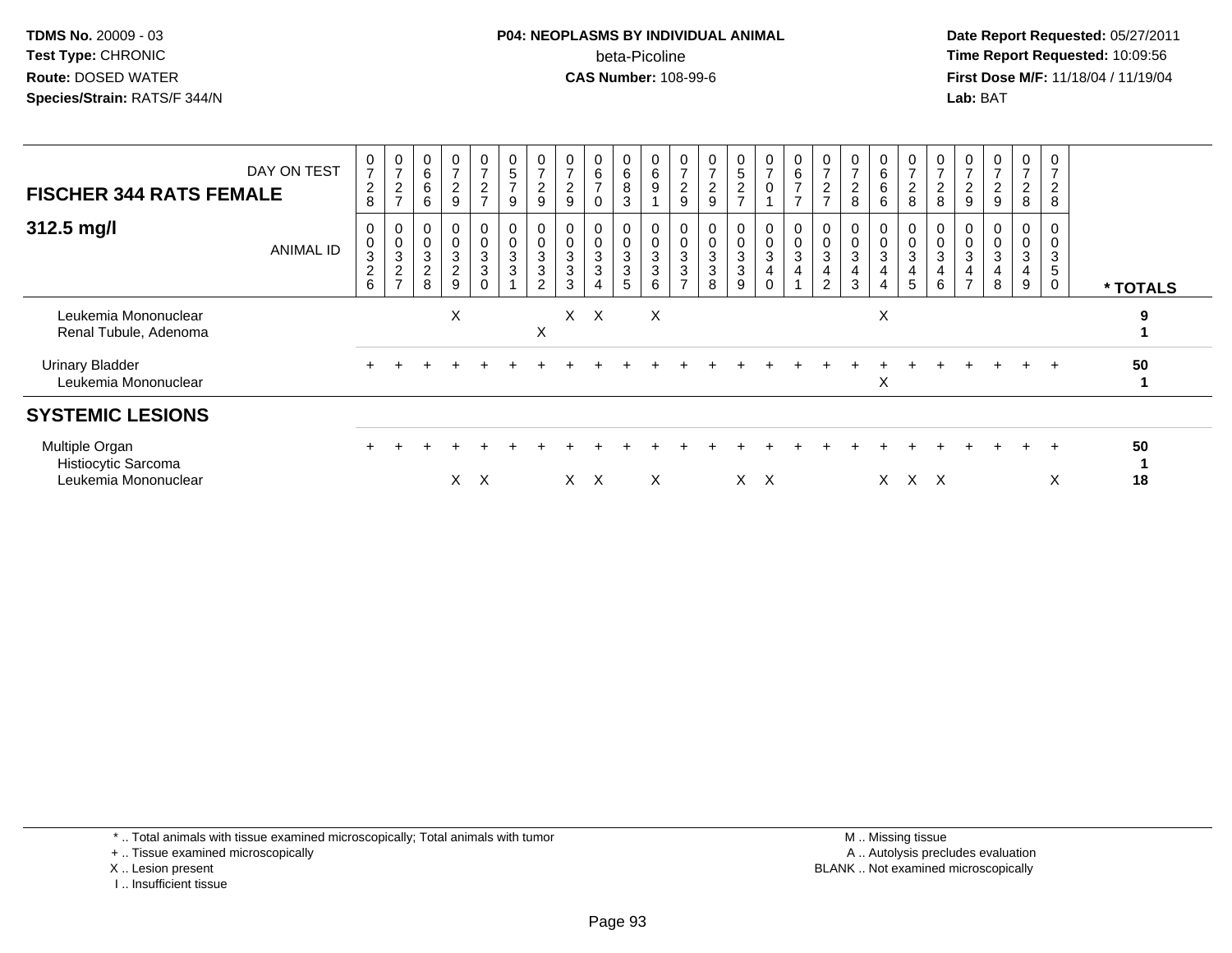# **P04: NEOPLASMS BY INDIVIDUAL ANIMAL**beta-Picoline<br>CAS Number: 108-99-6

|                                                                                                                                            | DAY ON TEST      | $\frac{0}{7}$                                                                 | $\frac{0}{7}$                                       | $_{6}^{\rm 0}$                                                           | $\begin{array}{c} 0 \\ 5 \\ 7 \end{array}$                           | $\begin{array}{c} 0 \\ 5 \end{array}$  | $\frac{0}{7}$                                    | 0<br>$\,6\,$                                                            | 0<br>$\overline{7}$                          | 0<br>$\overline{7}$                                     | 0<br>$\overline{7}$                                               | $\frac{0}{7}$                                                         | 0<br>$\overline{7}$                                               | $\frac{0}{7}$                                                                    | $\begin{array}{c} 0 \\ 5 \end{array}$      | 0<br>$\,6\,$                          | $\frac{0}{7}$                                                | 0<br>$\overline{7}$                              | $\frac{0}{7}$                                            | $\pmb{0}$<br>$\overline{5}$                  | 0<br>$\overline{7}$                                                                           | 0<br>$\overline{7}$                                                         | 0<br>6                                                     | $\frac{0}{7}$                                    | 0<br>$\overline{7}$                                 | 0<br>$\sqrt{5}$                                      |                         |
|--------------------------------------------------------------------------------------------------------------------------------------------|------------------|-------------------------------------------------------------------------------|-----------------------------------------------------|--------------------------------------------------------------------------|----------------------------------------------------------------------|----------------------------------------|--------------------------------------------------|-------------------------------------------------------------------------|----------------------------------------------|---------------------------------------------------------|-------------------------------------------------------------------|-----------------------------------------------------------------------|-------------------------------------------------------------------|----------------------------------------------------------------------------------|--------------------------------------------|---------------------------------------|--------------------------------------------------------------|--------------------------------------------------|----------------------------------------------------------|----------------------------------------------|-----------------------------------------------------------------------------------------------|-----------------------------------------------------------------------------|------------------------------------------------------------|--------------------------------------------------|-----------------------------------------------------|------------------------------------------------------|-------------------------|
| <b>FISCHER 344 RATS FEMALE</b>                                                                                                             |                  | $\sqrt{2}$<br>8                                                               | $\overline{a}$<br>8                                 | 6<br>6                                                                   | 9                                                                    | $\boldsymbol{9}$<br>8                  | $\frac{2}{7}$                                    | $\,8\,$<br>$\sqrt{5}$                                                   | $\overline{2}$<br>8                          | $\frac{2}{9}$                                           | $\frac{2}{9}$                                                     | $\boldsymbol{2}$<br>8                                                 | $\frac{2}{9}$                                                     | $\frac{2}{7}$                                                                    | $\overline{4}$<br>$\mathbf 0$              | 3<br>$\overline{2}$                   | $\frac{2}{7}$                                                | $\sqrt{2}$<br>8                                  | 9                                                        | $\frac{2}{7}$                                | $\sqrt{2}$<br>9                                                                               | $\overline{c}$<br>$\overline{7}$                                            | 5<br>6                                                     | $\mathbf{1}$<br>9                                | $\overline{a}$<br>8                                 | $\mathbf{1}$<br>5                                    |                         |
| 625 mg/l                                                                                                                                   | <b>ANIMAL ID</b> | $\boldsymbol{0}$<br>$\pmb{0}$<br>$\overline{3}$<br>$\sqrt{5}$<br>$\mathbf{1}$ | 0<br>$\mathbf 0$<br>$\frac{3}{5}$<br>$\overline{2}$ | $\mathbf 0$<br>$\mathbf 0$<br>$\ensuremath{\mathsf{3}}$<br>$\frac{5}{3}$ | 0<br>$\mathbf 0$<br>$\mathbf{3}$<br>$\overline{5}$<br>$\overline{A}$ | 0<br>$\mathbf 0$<br>3<br>$\frac{5}{5}$ | $\mathbf 0$<br>$\mathbf 0$<br>$\frac{3}{5}$<br>6 | $\mathbf 0$<br>$\Omega$<br>$\mathbf{3}$<br>$\sqrt{5}$<br>$\overline{7}$ | $\Omega$<br>$\Omega$<br>3<br>$\sqrt{5}$<br>8 | 0<br>$\mathbf 0$<br>$\mathbf{3}$<br>$\overline{5}$<br>9 | $\mathbf 0$<br>$\mathbf 0$<br>$\mathbf{3}$<br>$\,6\,$<br>$\Omega$ | $\mathbf 0$<br>$\mathbf 0$<br>$\ensuremath{\mathsf{3}}$<br>$\,6$<br>1 | $\mathbf 0$<br>$\mathbf 0$<br>$\mathbf{3}$<br>6<br>$\overline{2}$ | $\mathbf 0$<br>$\pmb{0}$<br>$\ensuremath{\mathsf{3}}$<br>$\,6$<br>$\overline{3}$ | 0<br>$\mathbf 0$<br>$\mathbf{3}$<br>6<br>4 | 0<br>$\mathbf 0$<br>3<br>$\,6\,$<br>5 | $\mathbf 0$<br>$\mathbf 0$<br>3<br>$\,6\,$<br>$\overline{6}$ | $\Omega$<br>$\Omega$<br>3<br>6<br>$\overline{7}$ | $\mathbf 0$<br>$\mathbf 0$<br>$\sqrt{3}$<br>$\,6\,$<br>8 | 0<br>$\mathbf 0$<br>$^3$ 6<br>$\overline{9}$ | $\mathbf 0$<br>$\Omega$<br>$\mathbf{3}$<br>$\overline{7}$<br>$\mathbf 0$                      | $\mathbf 0$<br>$\Omega$<br>$\ensuremath{\mathsf{3}}$<br>$\overline{7}$<br>1 | $\mathbf 0$<br>$\Omega$<br>$\frac{3}{7}$<br>$\overline{2}$ | $\mathbf 0$<br>$\mathbf 0$<br>$\frac{3}{7}$<br>3 | 0<br>$\mathbf 0$<br>$\frac{3}{7}$<br>$\overline{4}$ | $\mathbf 0$<br>$\mathbf 0$<br>$\frac{3}{7}$<br>$5\,$ | females<br>$($ cont $)$ |
| <b>ALIMENTARY SYSTEM</b>                                                                                                                   |                  |                                                                               |                                                     |                                                                          |                                                                      |                                        |                                                  |                                                                         |                                              |                                                         |                                                                   |                                                                       |                                                                   |                                                                                  |                                            |                                       |                                                              |                                                  |                                                          |                                              |                                                                                               |                                                                             |                                                            |                                                  |                                                     |                                                      |                         |
| Esophagus                                                                                                                                  |                  |                                                                               |                                                     |                                                                          |                                                                      |                                        |                                                  |                                                                         |                                              |                                                         |                                                                   |                                                                       |                                                                   |                                                                                  |                                            |                                       |                                                              |                                                  |                                                          |                                              |                                                                                               |                                                                             |                                                            |                                                  | $\ddot{}$                                           | $^{+}$                                               |                         |
| Intestine Large, Cecum                                                                                                                     |                  |                                                                               |                                                     |                                                                          |                                                                      |                                        |                                                  |                                                                         |                                              |                                                         |                                                                   |                                                                       |                                                                   |                                                                                  |                                            |                                       |                                                              |                                                  |                                                          |                                              |                                                                                               |                                                                             |                                                            |                                                  |                                                     | A                                                    |                         |
| Intestine Large, Colon                                                                                                                     |                  |                                                                               |                                                     |                                                                          |                                                                      |                                        |                                                  |                                                                         |                                              |                                                         |                                                                   |                                                                       |                                                                   |                                                                                  |                                            |                                       |                                                              |                                                  |                                                          | A                                            |                                                                                               |                                                                             |                                                            |                                                  | $\ddot{}$                                           | $+$                                                  |                         |
| Intestine Large, Rectum                                                                                                                    |                  |                                                                               |                                                     |                                                                          |                                                                      |                                        |                                                  |                                                                         |                                              |                                                         |                                                                   |                                                                       |                                                                   |                                                                                  |                                            |                                       |                                                              |                                                  |                                                          |                                              |                                                                                               |                                                                             |                                                            |                                                  |                                                     | $\overline{1}$                                       |                         |
| Intestine Small, Duodenum                                                                                                                  |                  |                                                                               |                                                     |                                                                          |                                                                      |                                        |                                                  |                                                                         |                                              |                                                         |                                                                   |                                                                       |                                                                   |                                                                                  |                                            |                                       |                                                              |                                                  |                                                          |                                              |                                                                                               |                                                                             |                                                            |                                                  |                                                     |                                                      |                         |
| Intestine Small, Ileum                                                                                                                     |                  | $\div$                                                                        |                                                     |                                                                          |                                                                      |                                        |                                                  |                                                                         |                                              |                                                         |                                                                   |                                                                       |                                                                   |                                                                                  |                                            |                                       |                                                              |                                                  |                                                          |                                              |                                                                                               |                                                                             |                                                            |                                                  | $\pm$                                               | $+$                                                  |                         |
| Intestine Small, Jejunum                                                                                                                   |                  |                                                                               |                                                     |                                                                          |                                                                      |                                        |                                                  |                                                                         |                                              |                                                         |                                                                   |                                                                       |                                                                   |                                                                                  |                                            |                                       |                                                              |                                                  |                                                          |                                              |                                                                                               |                                                                             |                                                            |                                                  |                                                     | $+$                                                  |                         |
| Liver<br>Histiocytic Sarcoma                                                                                                               |                  |                                                                               |                                                     |                                                                          |                                                                      |                                        |                                                  |                                                                         |                                              |                                                         |                                                                   |                                                                       |                                                                   |                                                                                  |                                            |                                       |                                                              |                                                  |                                                          |                                              |                                                                                               |                                                                             |                                                            |                                                  |                                                     |                                                      |                         |
| Leukemia Mononuclear                                                                                                                       |                  | $\mathsf X$                                                                   |                                                     |                                                                          | $\mathsf X$                                                          |                                        |                                                  |                                                                         |                                              | X                                                       |                                                                   |                                                                       |                                                                   |                                                                                  |                                            | $\mathsf X$                           |                                                              |                                                  |                                                          |                                              |                                                                                               |                                                                             |                                                            |                                                  |                                                     | $X$ $X$                                              |                         |
| Mesentery                                                                                                                                  |                  |                                                                               | $+$                                                 | $\overline{+}$                                                           |                                                                      |                                        |                                                  |                                                                         |                                              |                                                         |                                                                   |                                                                       | $\ddot{}$                                                         |                                                                                  |                                            |                                       |                                                              |                                                  |                                                          |                                              |                                                                                               |                                                                             |                                                            |                                                  |                                                     |                                                      |                         |
| Oral Mucosa<br>Squamous Cell Papilloma                                                                                                     |                  |                                                                               |                                                     |                                                                          |                                                                      |                                        |                                                  |                                                                         |                                              |                                                         |                                                                   |                                                                       |                                                                   |                                                                                  |                                            |                                       |                                                              |                                                  |                                                          |                                              |                                                                                               |                                                                             |                                                            |                                                  |                                                     |                                                      |                         |
| Pancreas                                                                                                                                   |                  |                                                                               |                                                     |                                                                          |                                                                      |                                        |                                                  |                                                                         |                                              |                                                         |                                                                   |                                                                       |                                                                   |                                                                                  |                                            |                                       |                                                              |                                                  |                                                          |                                              |                                                                                               |                                                                             |                                                            |                                                  |                                                     | $^+$                                                 |                         |
| <b>Salivary Glands</b>                                                                                                                     |                  |                                                                               |                                                     |                                                                          |                                                                      |                                        |                                                  |                                                                         |                                              |                                                         |                                                                   |                                                                       |                                                                   |                                                                                  |                                            |                                       |                                                              |                                                  |                                                          |                                              |                                                                                               |                                                                             |                                                            |                                                  |                                                     | $\overline{1}$                                       |                         |
| Stomach, Forestomach                                                                                                                       |                  |                                                                               |                                                     |                                                                          |                                                                      |                                        |                                                  |                                                                         |                                              |                                                         |                                                                   |                                                                       |                                                                   |                                                                                  |                                            |                                       |                                                              |                                                  |                                                          |                                              |                                                                                               |                                                                             |                                                            |                                                  |                                                     |                                                      |                         |
| *  Total animals with tissue examined microscopically; Total animals with tumor<br>+  Tissue examined microscopically<br>X  Lesion present |                  |                                                                               |                                                     |                                                                          |                                                                      |                                        |                                                  |                                                                         |                                              |                                                         |                                                                   |                                                                       |                                                                   |                                                                                  |                                            |                                       |                                                              |                                                  |                                                          |                                              | M  Missing tissue<br>A  Autolysis precludes evaluation<br>BLANK  Not examined microscopically |                                                                             |                                                            |                                                  |                                                     |                                                      |                         |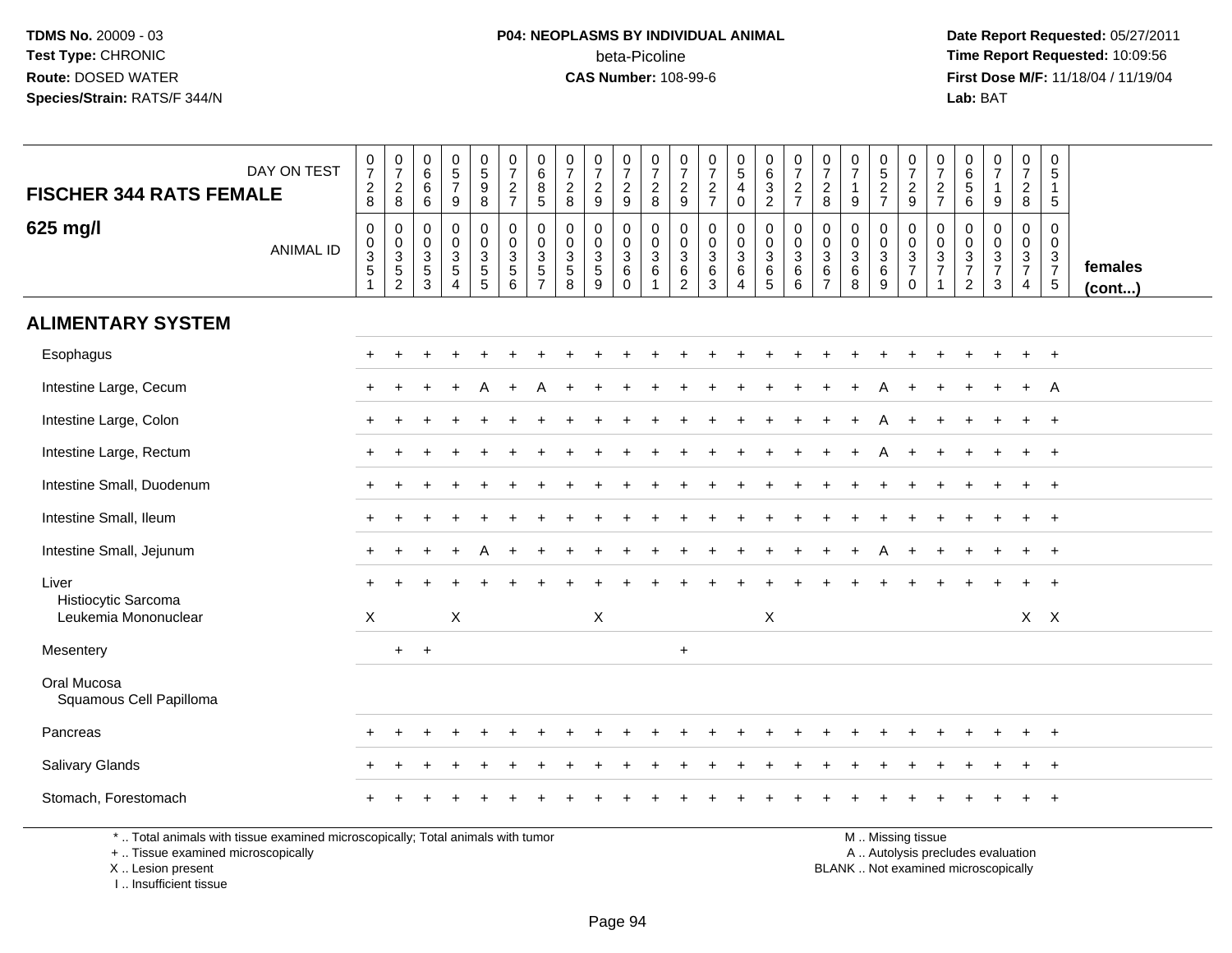### **P04: NEOPLASMS BY INDIVIDUAL ANIMAL**beta-Picoline<br>CAS Number: 108-99-6

 **Date Report Requested:** 05/27/2011 **Time Report Requested:** 10:09:56 **First Dose M/F:** 11/18/04 / 11/19/04<br>**Lab:** BAT **Lab:** BAT

| DAY ON TEST<br><b>FISCHER 344 RATS FEMALE</b><br>625 mg/l                           | $\frac{0}{7}$<br>$\boldsymbol{2}$<br>8<br>$\mathbf 0$ | $\frac{0}{7}$<br>$\overline{c}$<br>8<br>$\mathbf 0$   | $_{6}^{\rm 0}$<br>$6\overline{6}$<br>6<br>$\mathbf 0$ | $\begin{array}{c} 0 \\ 5 \\ 7 \end{array}$<br>9<br>0 | 0<br>9<br>9<br>8<br>$\pmb{0}$                                          | $\frac{0}{7}$<br>$\frac{2}{7}$<br>$\pmb{0}$ | 0<br>$\,6\,$<br>8<br>$\sqrt{5}$<br>0             | $\frac{0}{7}$<br>$\overline{2}$<br>8<br>$\mathbf 0$ | $\frac{0}{7}$<br>$\overline{2}$<br>$\boldsymbol{9}$<br>0 | $\frac{0}{7}$<br>$\sqrt{2}$<br>$\boldsymbol{9}$<br>0 | $\frac{0}{7}$<br>$\sqrt{2}$<br>$\,8\,$<br>$\mathbf 0$ | $\frac{0}{7}$<br>$\frac{2}{9}$<br>$\mathbf 0$ | $\frac{0}{7}$<br>$\frac{2}{7}$<br>$\pmb{0}$          | $\begin{array}{c} 0 \\ 5 \end{array}$<br>$\overline{4}$<br>$\mathsf 0$<br>0 | 0<br>6<br>3<br>2<br>0                                  | $\frac{0}{7}$<br>$\boldsymbol{2}$<br>$\overline{7}$<br>$\pmb{0}$ | 0<br>$\overline{7}$<br>$\sqrt{2}$<br>$\,8\,$<br>$\mathbf 0$ | $\frac{0}{7}$<br>$\mathbf{1}$<br>9<br>$\mathbf 0$ | 0<br>$\frac{5}{2}$<br>0                   | 0<br>$\overline{7}$<br>$\boldsymbol{2}$<br>$\boldsymbol{9}$<br>$\pmb{0}$ | 0<br>$\overline{7}$<br>$\overline{c}$<br>$\overline{7}$<br>$\mathbf 0$ | 0<br>$\,6$<br>$\overline{5}$<br>6<br>0 | $\begin{array}{c} 0 \\ 7 \end{array}$<br>$\mathbf{1}$<br>$9\,$<br>$\mathbf 0$ | 0<br>$\overline{7}$<br>$\boldsymbol{2}$<br>$\bf 8$<br>0 | 0<br>$\sqrt{5}$<br>$\overline{1}$<br>$\sqrt{5}$<br>$\mathbf 0$ |                         |
|-------------------------------------------------------------------------------------|-------------------------------------------------------|-------------------------------------------------------|-------------------------------------------------------|------------------------------------------------------|------------------------------------------------------------------------|---------------------------------------------|--------------------------------------------------|-----------------------------------------------------|----------------------------------------------------------|------------------------------------------------------|-------------------------------------------------------|-----------------------------------------------|------------------------------------------------------|-----------------------------------------------------------------------------|--------------------------------------------------------|------------------------------------------------------------------|-------------------------------------------------------------|---------------------------------------------------|-------------------------------------------|--------------------------------------------------------------------------|------------------------------------------------------------------------|----------------------------------------|-------------------------------------------------------------------------------|---------------------------------------------------------|----------------------------------------------------------------|-------------------------|
| <b>ANIMAL ID</b>                                                                    | $\pmb{0}$<br>$\sqrt{3}$<br>$\sqrt{5}$                 | $\mathbf 0$<br>$\sqrt{3}$<br>$\sqrt{5}$<br>$\sqrt{2}$ | $\pmb{0}$<br>$\sqrt{3}$<br>$\sqrt{5}$<br>3            | 0<br>3<br>5<br>Δ                                     | $\pmb{0}$<br>$\ensuremath{\mathsf{3}}$<br>$\sqrt{5}$<br>$\overline{5}$ | $\pmb{0}$<br>$\frac{3}{5}$<br>6             | $\mathbf 0$<br>3<br>$\sqrt{5}$<br>$\overline{7}$ | $\boldsymbol{0}$<br>$\mathbf{3}$<br>$\sqrt{5}$<br>8 | $\mathbf 0$<br>$\sqrt{3}$<br>$\sqrt{5}$<br>9             | $\pmb{0}$<br>$\mathsf 3$<br>$\,6\,$<br>$\Omega$      | $\pmb{0}$<br>$\sqrt{3}$<br>$\,6\,$                    | $\boldsymbol{0}$<br>$^3$ 6<br>$\overline{2}$  | $\mathbf 0$<br>$\sqrt{3}$<br>$\,6\,$<br>$\mathbf{3}$ | $\pmb{0}$<br>$\mathbf{3}$<br>$\,6\,$<br>4                                   | $\pmb{0}$<br>$\ensuremath{\mathsf{3}}$<br>$\,6\,$<br>5 | $\pmb{0}$<br>$\ensuremath{\mathsf{3}}$<br>$\,6\,$<br>6           | $\mathbf 0$<br>$\mathbf{3}$<br>$\,6\,$<br>$\overline{7}$    | $\mathbf 0$<br>$\mathbf{3}$<br>6<br>8             | $\pmb{0}$<br>$\mathbf{3}$<br>$\,6\,$<br>9 | $\pmb{0}$<br>$\frac{3}{7}$<br>$\mathsf{O}\xspace$                        | 0<br>3<br>$\overline{7}$<br>1                                          | 0<br>$\frac{3}{7}$<br>$\boldsymbol{2}$ | $\mathsf 0$<br>$\frac{3}{7}$<br>$\mathbf{3}$                                  | $\mathbf 0$<br>$\frac{3}{7}$<br>$\overline{4}$          | $\mathbf 0$<br>$\frac{3}{7}$<br>$\sqrt{5}$                     | females<br>$($ cont $)$ |
| Stomach, Glandular                                                                  |                                                       |                                                       |                                                       |                                                      |                                                                        |                                             |                                                  |                                                     |                                                          |                                                      |                                                       |                                               |                                                      |                                                                             |                                                        |                                                                  |                                                             |                                                   |                                           |                                                                          |                                                                        |                                        |                                                                               |                                                         | $+$                                                            |                         |
| Tongue<br>Squamous Cell Papilloma                                                   |                                                       |                                                       |                                                       |                                                      |                                                                        |                                             |                                                  |                                                     |                                                          |                                                      |                                                       |                                               |                                                      |                                                                             |                                                        |                                                                  |                                                             |                                                   |                                           |                                                                          |                                                                        |                                        |                                                                               |                                                         |                                                                |                         |
| <b>CARDIOVASCULAR SYSTEM</b>                                                        |                                                       |                                                       |                                                       |                                                      |                                                                        |                                             |                                                  |                                                     |                                                          |                                                      |                                                       |                                               |                                                      |                                                                             |                                                        |                                                                  |                                                             |                                                   |                                           |                                                                          |                                                                        |                                        |                                                                               |                                                         |                                                                |                         |
| <b>Blood Vessel</b>                                                                 |                                                       |                                                       |                                                       |                                                      |                                                                        |                                             |                                                  |                                                     |                                                          |                                                      |                                                       |                                               |                                                      |                                                                             |                                                        |                                                                  |                                                             |                                                   |                                           |                                                                          |                                                                        |                                        |                                                                               |                                                         | $^{+}$                                                         |                         |
| Heart<br>Leukemia Mononuclear                                                       |                                                       |                                                       |                                                       |                                                      |                                                                        |                                             |                                                  |                                                     |                                                          |                                                      |                                                       |                                               |                                                      |                                                                             | X                                                      |                                                                  |                                                             |                                                   |                                           |                                                                          |                                                                        |                                        |                                                                               | +                                                       | $\ddot{}$<br>X                                                 |                         |
| <b>ENDOCRINE SYSTEM</b>                                                             |                                                       |                                                       |                                                       |                                                      |                                                                        |                                             |                                                  |                                                     |                                                          |                                                      |                                                       |                                               |                                                      |                                                                             |                                                        |                                                                  |                                                             |                                                   |                                           |                                                                          |                                                                        |                                        |                                                                               |                                                         |                                                                |                         |
| <b>Adrenal Cortex</b><br>Adenoma<br>Leukemia Mononuclear                            | X                                                     |                                                       |                                                       |                                                      |                                                                        |                                             |                                                  |                                                     |                                                          | X                                                    |                                                       |                                               |                                                      |                                                                             | X                                                      |                                                                  |                                                             |                                                   |                                           |                                                                          |                                                                        | X                                      |                                                                               | $\ddot{}$                                               | $^{+}$<br>$\sf X$                                              |                         |
| <b>Adrenal Medulla</b><br>Leukemia Mononuclear<br>Pheochromocytoma Malignant        | $\ddot{}$<br>X                                        |                                                       |                                                       |                                                      |                                                                        |                                             |                                                  |                                                     | X                                                        |                                                      |                                                       |                                               |                                                      |                                                                             | $\boldsymbol{\mathsf{X}}$                              |                                                                  |                                                             |                                                   |                                           |                                                                          |                                                                        |                                        |                                                                               |                                                         | $\ddot{}$<br>X                                                 |                         |
| Islets, Pancreatic<br>Adenoma                                                       |                                                       |                                                       |                                                       |                                                      |                                                                        |                                             |                                                  |                                                     |                                                          |                                                      |                                                       |                                               |                                                      |                                                                             |                                                        |                                                                  |                                                             |                                                   |                                           |                                                                          |                                                                        |                                        |                                                                               |                                                         |                                                                |                         |
| Parathyroid Gland                                                                   |                                                       |                                                       |                                                       |                                                      |                                                                        | м                                           |                                                  |                                                     |                                                          |                                                      |                                                       |                                               |                                                      |                                                                             |                                                        |                                                                  |                                                             |                                                   |                                           |                                                                          |                                                                        |                                        | м                                                                             | $+$                                                     | $+$                                                            |                         |
| <b>Pituitary Gland</b><br>Pars Distalis, Adenoma<br>Pars Nervosa, Craniopharyngioma | $\mathsf X$                                           |                                                       | X                                                     | $\times$                                             |                                                                        | $\sf X$                                     |                                                  |                                                     |                                                          |                                                      | $\mathsf X$                                           | $\mathsf X$                                   | X                                                    |                                                                             |                                                        | $\mathsf X$                                                      | $\mathsf X$                                                 | $\times$                                          |                                           |                                                                          |                                                                        | X                                      | $\boldsymbol{\mathsf{X}}$                                                     |                                                         | $\ddot{}$                                                      |                         |

\* .. Total animals with tissue examined microscopically; Total animals with tumor

+ .. Tissue examined microscopically

 Lesion present BLANK .. Not examined microscopicallyX .. Lesion present

I .. Insufficient tissue

M .. Missing tissue

y the contract of the contract of the contract of the contract of the contract of the contract of the contract of  $A$ . Autolysis precludes evaluation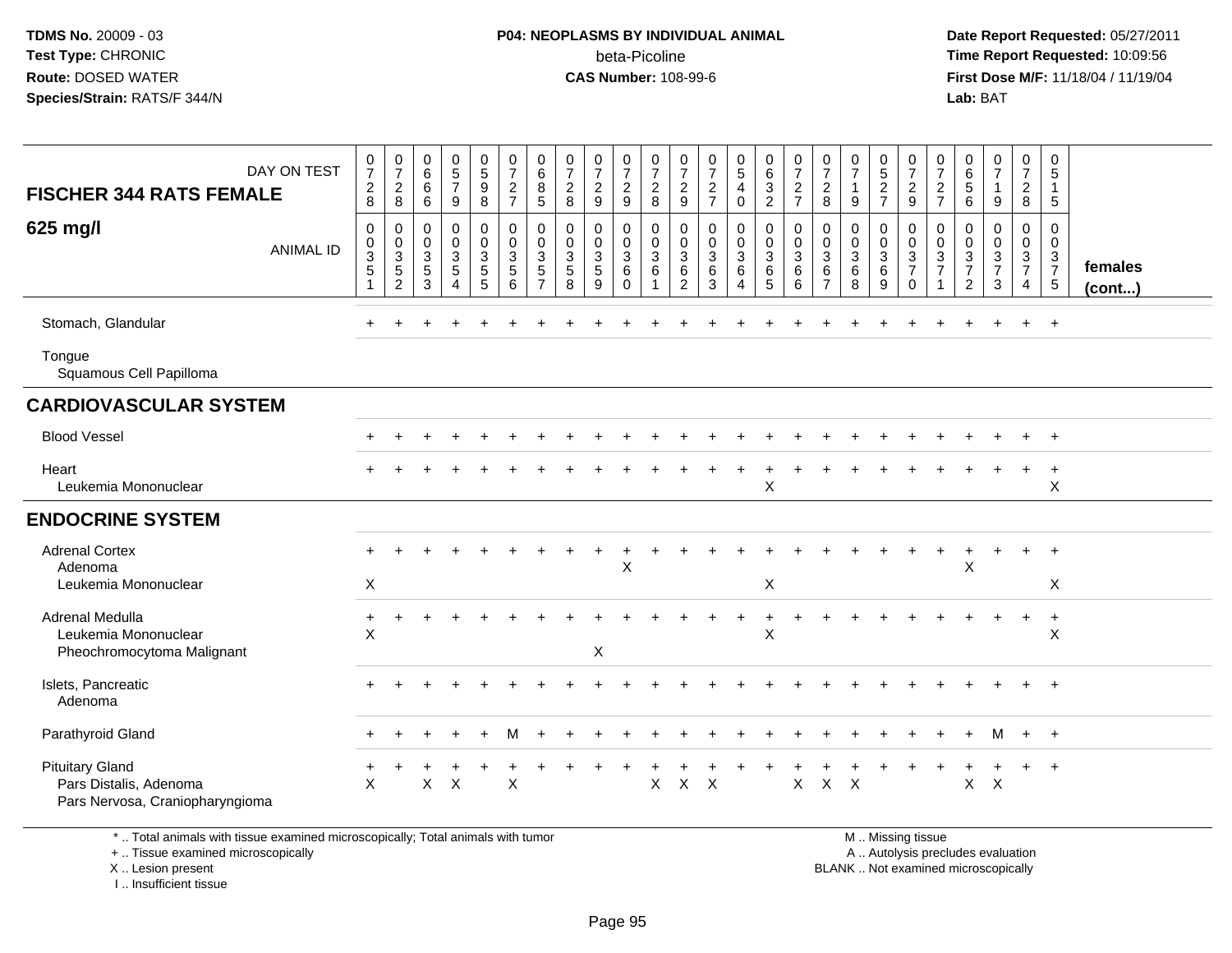# **P04: NEOPLASMS BY INDIVIDUAL ANIMAL**beta-Picoline<br>CAS Number: 108-99-6

| <b>FISCHER 344 RATS FEMALE</b>                                                                                                                                      | DAY ON TEST      | $\frac{0}{7}$<br>$_{\rm 8}^2$               | $\frac{0}{7}$<br>$_{\rm 8}^2$                                  | 0<br>$\,6\,$<br>6<br>$\,6\,$                       | $\pmb{0}$<br>$\sqrt{5}$<br>$\overline{7}$<br>$9\,$           | $\begin{array}{c} 0 \\ 5 \end{array}$<br>$\boldsymbol{9}$<br>8 | $\frac{0}{7}$<br>$\frac{2}{7}$                                         | $\begin{array}{c} 0 \\ 6 \\ 8 \end{array}$<br>5                               | $\frac{0}{7}$<br>$\overline{c}$<br>8                             | $\frac{0}{7}$<br>$\frac{2}{9}$         | $\frac{0}{7}$<br>$\frac{2}{9}$                            | $\frac{0}{7}$<br>$\overline{c}$<br>8                     | $\pmb{0}$<br>$\overline{7}$<br>$\frac{2}{9}$                         | $\frac{0}{7}$<br>$\frac{2}{7}$            | $\begin{array}{c} 0 \\ 5 \\ 4 \end{array}$<br>$\mathbf 0$ | $\begin{matrix} 0 \\ 6 \\ 3 \end{matrix}$<br>$\overline{2}$   | $\frac{0}{7}$<br>$\frac{2}{7}$                                    | $\frac{0}{7}$<br>$\overline{2}$<br>8       | $\frac{0}{7}$<br>$\mathbf{1}$<br>9                        | $\begin{array}{c} 0 \\ 5 \\ 2 \end{array}$<br>$\overline{7}$ | $\frac{0}{7}$<br>$\overline{c}$<br>9                                                          | 0<br>$\overline{7}$<br>$\overline{c}$<br>$\overline{7}$ | $\begin{array}{c} 0 \\ 6 \\ 5 \end{array}$<br>6     | $\frac{0}{7}$<br>$\mathbf{1}$<br>9               | $\frac{0}{7}$<br>$\overline{a}$<br>8                | 0<br>$5\phantom{.0}$<br>$\mathbf{1}$<br>$\overline{5}$        |                         |
|---------------------------------------------------------------------------------------------------------------------------------------------------------------------|------------------|---------------------------------------------|----------------------------------------------------------------|----------------------------------------------------|--------------------------------------------------------------|----------------------------------------------------------------|------------------------------------------------------------------------|-------------------------------------------------------------------------------|------------------------------------------------------------------|----------------------------------------|-----------------------------------------------------------|----------------------------------------------------------|----------------------------------------------------------------------|-------------------------------------------|-----------------------------------------------------------|---------------------------------------------------------------|-------------------------------------------------------------------|--------------------------------------------|-----------------------------------------------------------|--------------------------------------------------------------|-----------------------------------------------------------------------------------------------|---------------------------------------------------------|-----------------------------------------------------|--------------------------------------------------|-----------------------------------------------------|---------------------------------------------------------------|-------------------------|
| 625 mg/l                                                                                                                                                            | <b>ANIMAL ID</b> | $\mathbf 0$<br>$\mathbf 0$<br>$\frac{3}{5}$ | $\mathbf 0$<br>$\begin{array}{c} 0 \\ 3 \\ 5 \\ 2 \end{array}$ | $\mathbf 0$<br>$\mathbf 0$<br>3<br>$\sqrt{5}$<br>3 | $\Omega$<br>$\mathbf 0$<br>3<br>$\sqrt{5}$<br>$\overline{4}$ | 0<br>$\mathbf 0$<br>3<br>$\sqrt{5}$<br>5                       | 0<br>$\mathbf 0$<br>$\ensuremath{\mathsf{3}}$<br>$\sqrt{5}$<br>$\,6\,$ | 0<br>$\mathbf 0$<br>$\ensuremath{\mathsf{3}}$<br>$\sqrt{5}$<br>$\overline{7}$ | $\mathbf 0$<br>0<br>$\ensuremath{\mathsf{3}}$<br>$\sqrt{5}$<br>8 | 0<br>$\mathbf 0$<br>$\frac{3}{5}$<br>9 | 0<br>$\mathbf 0$<br>$\mathsf 3$<br>$\,6\,$<br>$\mathbf 0$ | 0<br>$\mathbf 0$<br>3<br>$\,6\,$<br>$\blacktriangleleft$ | $\mathbf 0$<br>$\mathbf 0$<br>3<br>$6\phantom{1}6$<br>$\overline{c}$ | $\mathbf 0$<br>$\mathbf 0$<br>3<br>6<br>3 | 0<br>$\mathbf 0$<br>3<br>$\,6\,$<br>4                     | 0<br>$\mathbf 0$<br>$\ensuremath{\mathsf{3}}$<br>$\,6\,$<br>5 | 0<br>$\pmb{0}$<br>$\ensuremath{\mathsf{3}}$<br>$\,6\,$<br>$\,6\,$ | $\mathbf 0$<br>$\mathbf 0$<br>3<br>$\,6\,$ | $\mathbf 0$<br>$\mathbf 0$<br>$\mathbf 3$<br>$\,6\,$<br>8 | 0<br>$\mathbf 0$<br>3<br>$\,6\,$<br>9                        | 0<br>$\mathbf 0$<br>$\frac{3}{7}$<br>$\mathbf 0$                                              | 0<br>$\mathbf 0$<br>3<br>$\overline{7}$                 | $\mathbf 0$<br>$\mathsf{O}\xspace$<br>$\frac{3}{7}$ | $\mathbf 0$<br>$\mathbf 0$<br>$\frac{3}{7}$<br>3 | 0<br>$\mathbf 0$<br>$\frac{3}{7}$<br>$\overline{4}$ | $\mathbf 0$<br>$\mathbf 0$<br>$\frac{3}{7}$<br>$\overline{5}$ | females<br>$($ cont $)$ |
| <b>Thyroid Gland</b><br>Carcinoma<br>C-cell, Adenoma<br>C-cell, Carcinoma<br>Follicular Cell, Adenoma                                                               |                  |                                             |                                                                | $\boldsymbol{\mathsf{X}}$                          |                                                              |                                                                |                                                                        |                                                                               |                                                                  |                                        | X                                                         |                                                          | $\pmb{\times}$                                                       |                                           | X                                                         |                                                               |                                                                   |                                            |                                                           |                                                              |                                                                                               |                                                         |                                                     |                                                  |                                                     | $\ddot{}$                                                     |                         |
| <b>GENERAL BODY SYSTEM</b>                                                                                                                                          |                  |                                             |                                                                |                                                    |                                                              |                                                                |                                                                        |                                                                               |                                                                  |                                        |                                                           |                                                          |                                                                      |                                           |                                                           |                                                               |                                                                   |                                            |                                                           |                                                              |                                                                                               |                                                         |                                                     |                                                  |                                                     |                                                               |                         |
| <b>NONE</b>                                                                                                                                                         |                  |                                             |                                                                |                                                    |                                                              |                                                                |                                                                        |                                                                               |                                                                  |                                        |                                                           |                                                          |                                                                      |                                           |                                                           |                                                               |                                                                   |                                            |                                                           |                                                              |                                                                                               |                                                         |                                                     |                                                  |                                                     |                                                               |                         |
| <b>GENITAL SYSTEM</b>                                                                                                                                               |                  |                                             |                                                                |                                                    |                                                              |                                                                |                                                                        |                                                                               |                                                                  |                                        |                                                           |                                                          |                                                                      |                                           |                                                           |                                                               |                                                                   |                                            |                                                           |                                                              |                                                                                               |                                                         |                                                     |                                                  |                                                     |                                                               |                         |
| <b>Clitoral Gland</b><br>Adenoma<br>Carcinoma                                                                                                                       |                  |                                             |                                                                |                                                    |                                                              |                                                                |                                                                        |                                                                               |                                                                  | $\mathsf{X}$                           | $\times$                                                  |                                                          |                                                                      |                                           |                                                           |                                                               | X                                                                 |                                            | X                                                         |                                                              |                                                                                               |                                                         |                                                     |                                                  |                                                     | $\ddot{}$<br>X                                                |                         |
| Ovary<br>Granulosa-Theca Tumor Malignant<br>Leukemia Mononuclear                                                                                                    |                  |                                             |                                                                |                                                    |                                                              |                                                                |                                                                        |                                                                               |                                                                  |                                        |                                                           |                                                          |                                                                      |                                           |                                                           | X                                                             |                                                                   |                                            |                                                           | $\times$                                                     |                                                                                               |                                                         |                                                     |                                                  |                                                     | $\ddot{}$                                                     |                         |
| Uterus<br>Leukemia Mononuclear<br>Polyp Stromal                                                                                                                     |                  |                                             |                                                                |                                                    |                                                              |                                                                | X                                                                      |                                                                               |                                                                  |                                        | $X$ $X$                                                   |                                                          |                                                                      |                                           |                                                           | $\ddot{}$<br>X                                                | X                                                                 |                                            |                                                           |                                                              |                                                                                               |                                                         |                                                     |                                                  |                                                     | $+$                                                           |                         |
| Vagina<br>Polyp                                                                                                                                                     |                  |                                             |                                                                |                                                    |                                                              |                                                                |                                                                        |                                                                               |                                                                  |                                        |                                                           |                                                          |                                                                      |                                           |                                                           |                                                               |                                                                   |                                            |                                                           |                                                              |                                                                                               |                                                         |                                                     |                                                  |                                                     |                                                               |                         |
| <b>HEMATOPOIETIC SYSTEM</b>                                                                                                                                         |                  |                                             |                                                                |                                                    |                                                              |                                                                |                                                                        |                                                                               |                                                                  |                                        |                                                           |                                                          |                                                                      |                                           |                                                           |                                                               |                                                                   |                                            |                                                           |                                                              |                                                                                               |                                                         |                                                     |                                                  |                                                     |                                                               |                         |
| <b>Bone Marrow</b>                                                                                                                                                  |                  |                                             |                                                                |                                                    |                                                              |                                                                |                                                                        |                                                                               |                                                                  |                                        |                                                           |                                                          |                                                                      |                                           |                                                           |                                                               |                                                                   |                                            |                                                           |                                                              |                                                                                               |                                                         |                                                     |                                                  |                                                     | $\overline{ }$                                                |                         |
| *  Total animals with tissue examined microscopically; Total animals with tumor<br>+  Tissue examined microscopically<br>X  Lesion present<br>I Insufficient tissue |                  |                                             |                                                                |                                                    |                                                              |                                                                |                                                                        |                                                                               |                                                                  |                                        |                                                           |                                                          |                                                                      |                                           |                                                           |                                                               |                                                                   |                                            |                                                           |                                                              | M  Missing tissue<br>A  Autolysis precludes evaluation<br>BLANK  Not examined microscopically |                                                         |                                                     |                                                  |                                                     |                                                               |                         |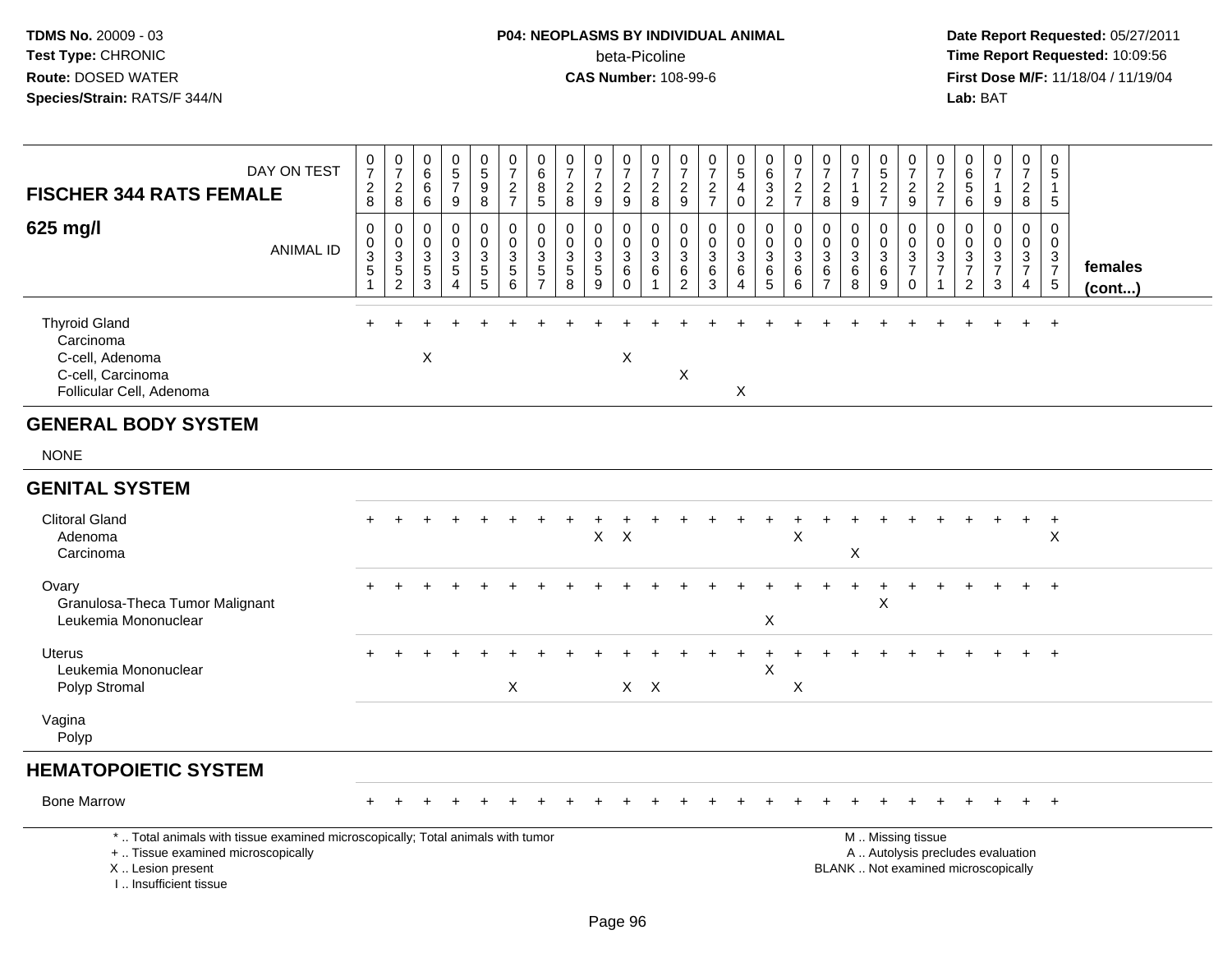# **P04: NEOPLASMS BY INDIVIDUAL ANIMAL**beta-Picoline<br>CAS Number: 108-99-6

| DAY ON TEST<br><b>FISCHER 344 RATS FEMALE</b>                                                                                                                       | $\frac{0}{7}$<br>$\frac{2}{8}$         | $\frac{0}{7}$<br>$\sqrt{2}$<br>8                             | $\begin{array}{c} 0 \\ 6 \end{array}$<br>$\,6\,$<br>6 | $\begin{array}{c} 0 \\ 5 \\ 7 \end{array}$<br>9                                | $\begin{array}{c} 0 \\ 5 \end{array}$<br>$\overline{9}$<br>$\bf8$ | $\frac{0}{7}$<br>$\frac{2}{7}$                                       | $_{6}^{\rm 0}$<br>$\bar{8}$<br>5                       | $\frac{0}{7}$<br>$\sqrt{2}$<br>$\,8\,$                             | $\frac{0}{7}$<br>$\frac{2}{9}$            | $\frac{0}{7}$<br>$\frac{2}{9}$                            | $\frac{0}{7}$<br>$\frac{2}{8}$                              | $\frac{0}{7}$<br>$\frac{2}{9}$               | $\frac{0}{7}$<br>$\frac{2}{7}$                      | $\begin{array}{c} 0 \\ 5 \\ 4 \end{array}$<br>$\mathbf 0$                    | $\begin{array}{c} 0 \\ 6 \end{array}$<br>$\frac{3}{2}$ | $\frac{0}{7}$<br>$\frac{2}{7}$                                                     | $\frac{0}{7}$<br>$\sqrt{2}$<br>8                 | 0<br>$\overline{7}$<br>1<br>9                                      | $\begin{matrix} 0 \\ 5 \end{matrix}$<br>$\overline{2}$<br>$\overline{7}$ | $\frac{0}{7}$<br>$\overline{c}$<br>9                       | $\frac{0}{7}$<br>$\frac{2}{7}$       | $\pmb{0}$<br>$\,6\,$<br>$\overline{5}$<br>6 | $\frac{0}{7}$<br>$\mathbf{1}$<br>9               | $\begin{array}{c} 0 \\ 7 \end{array}$<br>$\frac{2}{8}$ | 0<br>5<br>$\mathbf{1}$<br>$\overline{5}$                                 |                         |
|---------------------------------------------------------------------------------------------------------------------------------------------------------------------|----------------------------------------|--------------------------------------------------------------|-------------------------------------------------------|--------------------------------------------------------------------------------|-------------------------------------------------------------------|----------------------------------------------------------------------|--------------------------------------------------------|--------------------------------------------------------------------|-------------------------------------------|-----------------------------------------------------------|-------------------------------------------------------------|----------------------------------------------|-----------------------------------------------------|------------------------------------------------------------------------------|--------------------------------------------------------|------------------------------------------------------------------------------------|--------------------------------------------------|--------------------------------------------------------------------|--------------------------------------------------------------------------|------------------------------------------------------------|--------------------------------------|---------------------------------------------|--------------------------------------------------|--------------------------------------------------------|--------------------------------------------------------------------------|-------------------------|
| 625 mg/l<br><b>ANIMAL ID</b>                                                                                                                                        | $\mathsf 0$<br>$\frac{0}{3}$<br>5<br>1 | $\pmb{0}$<br>$\begin{array}{c} 0 \\ 3 \\ 5 \\ 2 \end{array}$ | $\mathbf 0$<br>$\mathbf 0$<br>$\frac{3}{5}$           | $\mathbf 0$<br>$\mathbf 0$<br>$\mathbf{3}$<br>$\overline{5}$<br>$\overline{4}$ | 0<br>$\mathbf 0$<br>$\ensuremath{\mathsf{3}}$<br>$\overline{5}$   | 0<br>$\mathbf 0$<br>$\mathbf{3}$<br>$\overline{5}$<br>$6\phantom{1}$ | $\mathsf{O}\xspace$<br>$\pmb{0}$<br>3<br>$\frac{5}{7}$ | 0<br>$\pmb{0}$<br>$\ensuremath{\mathsf{3}}$<br>$\overline{5}$<br>8 | $\mathbf 0$<br>$\mathbf 0$<br>$rac{3}{9}$ | 0<br>$\mathsf{O}\xspace$<br>$\frac{3}{6}$<br>$\mathbf{0}$ | 0<br>$\mathbf 0$<br>$\mathbf{3}$<br>$\,6\,$<br>$\mathbf{1}$ | 0<br>$\mathbf 0$<br>3<br>6<br>$\overline{c}$ | $\mathbf 0$<br>$\frac{0}{3}$<br>$\overline{6}$<br>3 | $\pmb{0}$<br>$\mathbf 0$<br>$\mathbf{3}$<br>$6\phantom{a}$<br>$\overline{4}$ | 0<br>$\overline{0}$<br>$\overline{3}$<br>$rac{6}{5}$   | $\pmb{0}$<br>$\overline{0}$<br>$\overline{3}$<br>$6\phantom{a}$<br>$6\phantom{1}6$ | 0<br>$\mathbf 0$<br>3<br>$\,6$<br>$\overline{7}$ | $\mathbf 0$<br>$\mathbf 0$<br>$\mathbf{3}$<br>$6\phantom{1}6$<br>8 | 0<br>$\mathbf 0$<br>$\sqrt{3}$<br>$6\phantom{a}$<br>9                    | $\mathbf 0$<br>$\mathbf 0$<br>$\frac{3}{7}$<br>$\mathbf 0$ | 0<br>$\frac{0}{3}$<br>$\overline{1}$ | 0<br>$\mathbf 0$<br>$\frac{3}{7}$<br>2      | $\mathbf 0$<br>$\mathbf 0$<br>$\frac{3}{7}$<br>3 | 0<br>$\mathbf 0$<br>$\frac{3}{7}$<br>$\overline{4}$    | $\mathbf 0$<br>$\mathbf 0$<br>$\begin{array}{c} 3 \\ 7 \\ 5 \end{array}$ | females<br>$($ cont $)$ |
| Leukemia Mononuclear                                                                                                                                                | $\sf X$                                |                                                              |                                                       | X                                                                              |                                                                   |                                                                      |                                                        |                                                                    | X                                         |                                                           |                                                             |                                              |                                                     |                                                                              | $\times$                                               |                                                                                    |                                                  |                                                                    |                                                                          |                                                            |                                      |                                             |                                                  |                                                        | $X$ $X$                                                                  |                         |
| Lymph Node                                                                                                                                                          |                                        |                                                              |                                                       |                                                                                | $\ddot{}$                                                         |                                                                      |                                                        |                                                                    |                                           |                                                           |                                                             |                                              |                                                     |                                                                              |                                                        |                                                                                    |                                                  |                                                                    |                                                                          |                                                            |                                      |                                             |                                                  |                                                        |                                                                          |                         |
| Lymph Node, Mandibular                                                                                                                                              | м                                      | M                                                            | м                                                     | м                                                                              | М                                                                 | М                                                                    | M                                                      | M                                                                  | M                                         | M                                                         | M                                                           | М                                            | M                                                   | M                                                                            | M                                                      | M                                                                                  | м                                                | М                                                                  | M                                                                        | M                                                          | M                                    | M                                           | M                                                | M M                                                    |                                                                          |                         |
| Lymph Node, Mesenteric<br>Leukemia Mononuclear                                                                                                                      |                                        |                                                              |                                                       |                                                                                |                                                                   |                                                                      |                                                        |                                                                    |                                           |                                                           |                                                             |                                              |                                                     |                                                                              | X                                                      |                                                                                    |                                                  |                                                                    |                                                                          |                                                            |                                      |                                             |                                                  |                                                        |                                                                          |                         |
| Spleen<br>Histiocytic Sarcoma                                                                                                                                       |                                        |                                                              |                                                       |                                                                                |                                                                   |                                                                      |                                                        |                                                                    |                                           |                                                           |                                                             |                                              |                                                     |                                                                              |                                                        |                                                                                    |                                                  |                                                                    |                                                                          |                                                            |                                      |                                             |                                                  |                                                        |                                                                          |                         |
| Leukemia Mononuclear                                                                                                                                                | Χ                                      |                                                              |                                                       | X                                                                              |                                                                   |                                                                      |                                                        |                                                                    | X                                         |                                                           |                                                             |                                              |                                                     |                                                                              | Χ                                                      |                                                                                    |                                                  |                                                                    |                                                                          |                                                            |                                      |                                             |                                                  |                                                        | X X                                                                      |                         |
| Thymus<br>Lymphoma Malignant                                                                                                                                        | $+$                                    |                                                              |                                                       |                                                                                | $\ddot{}$                                                         | X                                                                    |                                                        |                                                                    |                                           | $+$                                                       | M                                                           | $\ddot{}$                                    |                                                     |                                                                              |                                                        |                                                                                    |                                                  |                                                                    |                                                                          |                                                            |                                      |                                             |                                                  | $\ddot{}$                                              | $^{+}$                                                                   |                         |
| <b>INTEGUMENTARY SYSTEM</b>                                                                                                                                         |                                        |                                                              |                                                       |                                                                                |                                                                   |                                                                      |                                                        |                                                                    |                                           |                                                           |                                                             |                                              |                                                     |                                                                              |                                                        |                                                                                    |                                                  |                                                                    |                                                                          |                                                            |                                      |                                             |                                                  |                                                        |                                                                          |                         |
| Mammary Gland<br>Adenoma                                                                                                                                            |                                        |                                                              |                                                       |                                                                                |                                                                   |                                                                      |                                                        |                                                                    |                                           |                                                           |                                                             |                                              |                                                     |                                                                              |                                                        |                                                                                    |                                                  |                                                                    |                                                                          |                                                            |                                      |                                             |                                                  |                                                        |                                                                          |                         |
| Fibroadenoma<br>Fibroadenoma, Multiple                                                                                                                              | $\mathsf X$                            | X                                                            |                                                       | $\pmb{\times}$                                                                 |                                                                   | $\boldsymbol{\mathsf{X}}$                                            |                                                        |                                                                    |                                           | $\mathsf X$                                               |                                                             | X                                            |                                                     |                                                                              | $X$ $X$                                                |                                                                                    |                                                  | $\mathsf{X}$                                                       |                                                                          |                                                            | $X$ $X$ $X$                          |                                             | $\boldsymbol{\mathsf{X}}$                        |                                                        |                                                                          |                         |
| Skin<br>Keratoacanthoma<br>Subcutaneous Tissue, Lipoma                                                                                                              |                                        |                                                              |                                                       |                                                                                |                                                                   |                                                                      |                                                        |                                                                    |                                           |                                                           |                                                             |                                              |                                                     |                                                                              |                                                        |                                                                                    |                                                  |                                                                    |                                                                          |                                                            |                                      |                                             |                                                  |                                                        |                                                                          |                         |
| Subcutaneous Tissue, Sarcoma                                                                                                                                        |                                        |                                                              |                                                       |                                                                                |                                                                   |                                                                      |                                                        |                                                                    |                                           |                                                           |                                                             |                                              |                                                     |                                                                              |                                                        |                                                                                    |                                                  |                                                                    |                                                                          |                                                            |                                      |                                             |                                                  | $\mathsf{X}$                                           |                                                                          |                         |
| <b>MUSCULOSKELETAL SYSTEM</b>                                                                                                                                       |                                        |                                                              |                                                       |                                                                                |                                                                   |                                                                      |                                                        |                                                                    |                                           |                                                           |                                                             |                                              |                                                     |                                                                              |                                                        |                                                                                    |                                                  |                                                                    |                                                                          |                                                            |                                      |                                             |                                                  |                                                        |                                                                          |                         |
| Bone                                                                                                                                                                |                                        |                                                              |                                                       |                                                                                |                                                                   |                                                                      |                                                        |                                                                    |                                           |                                                           |                                                             |                                              |                                                     |                                                                              |                                                        |                                                                                    |                                                  |                                                                    |                                                                          |                                                            |                                      |                                             |                                                  |                                                        | $^{+}$                                                                   |                         |
| *  Total animals with tissue examined microscopically; Total animals with tumor<br>+  Tissue examined microscopically<br>X  Lesion present<br>I Insufficient tissue |                                        |                                                              |                                                       |                                                                                |                                                                   |                                                                      |                                                        |                                                                    |                                           |                                                           |                                                             |                                              |                                                     |                                                                              |                                                        |                                                                                    |                                                  | BLANK  Not examined microscopically                                |                                                                          | M  Missing tissue                                          |                                      |                                             | A  Autolysis precludes evaluation                |                                                        |                                                                          |                         |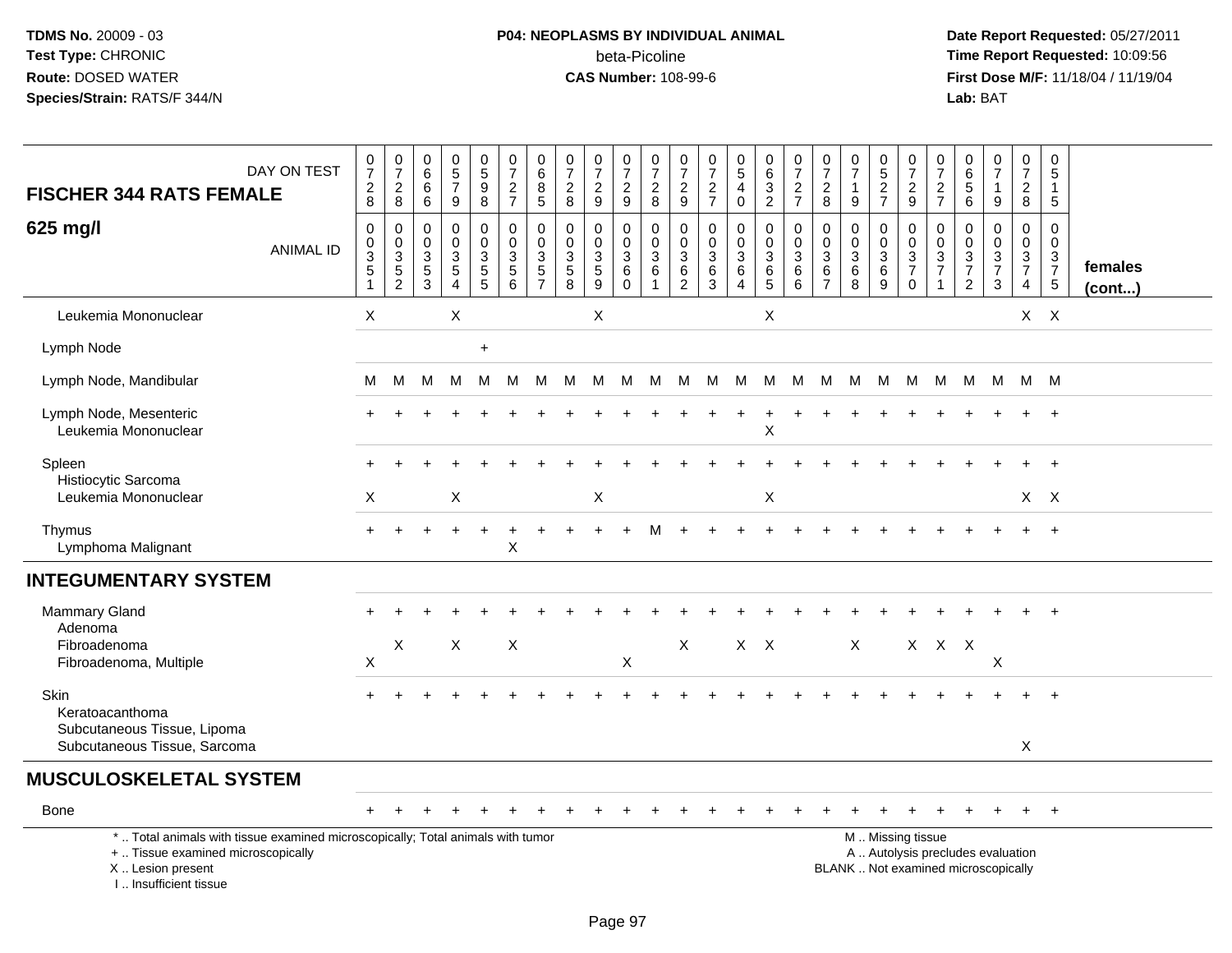# **P04: NEOPLASMS BY INDIVIDUAL ANIMAL**beta-Picoline<br>CAS Number: 108-99-6

| DAY ON TEST<br><b>FISCHER 344 RATS FEMALE</b>                                                                                                                       | $\frac{0}{7}$<br>$_{8}^2$                         | $\frac{0}{7}$<br>$\frac{2}{8}$                               | 0<br>$\,6\,$<br>6<br>6                                         | 0<br>$\overline{5}$<br>$\overline{7}$<br>9                      | $\begin{matrix} 0 \\ 5 \end{matrix}$<br>$\boldsymbol{9}$<br>8  | $\begin{smallmatrix}0\\7\end{smallmatrix}$<br>$\frac{2}{7}$      | $\begin{array}{c} 0 \\ 6 \end{array}$<br>8<br>$\sqrt{5}$    | 0<br>$\overline{7}$<br>$\sqrt{2}$<br>8              | $\begin{array}{c} 0 \\ 7 \end{array}$<br>$\sqrt{2}$<br>9     | 0<br>$\overline{7}$<br>$\boldsymbol{2}$<br>$\boldsymbol{9}$ | $\frac{0}{7}$<br>$\sqrt{2}$<br>8                                        | 0<br>$\overline{7}$<br>$\boldsymbol{2}$<br>9 | $\begin{array}{c} 0 \\ 7 \end{array}$<br>$\boldsymbol{2}$<br>$\overline{7}$ | $\begin{array}{c} 0 \\ 5 \end{array}$<br>$\overline{4}$<br>$\mathbf 0$ | $\pmb{0}$<br>$\overline{6}$<br>$\frac{3}{2}$     | $\frac{0}{7}$<br>$\frac{2}{7}$                            | 0<br>$\overline{7}$<br>$\sqrt{2}$<br>8                      | $\mathbf 0$<br>$\overline{7}$<br>-1<br>9               | $\begin{array}{c} 0 \\ 5 \end{array}$<br>$\frac{2}{7}$        | $\begin{smallmatrix}0\\7\end{smallmatrix}$<br>$\boldsymbol{2}$<br>9            | $\frac{0}{7}$<br>$\frac{2}{7}$                            | 0<br>$\,6\,$<br>$\sqrt{5}$<br>6                                 | $\begin{smallmatrix} 0\\7 \end{smallmatrix}$<br>$\overline{1}$<br>9      | 0<br>$\overline{7}$<br>$\sqrt{2}$<br>8                 | 0<br>5<br>1<br>5                                                               |                         |
|---------------------------------------------------------------------------------------------------------------------------------------------------------------------|---------------------------------------------------|--------------------------------------------------------------|----------------------------------------------------------------|-----------------------------------------------------------------|----------------------------------------------------------------|------------------------------------------------------------------|-------------------------------------------------------------|-----------------------------------------------------|--------------------------------------------------------------|-------------------------------------------------------------|-------------------------------------------------------------------------|----------------------------------------------|-----------------------------------------------------------------------------|------------------------------------------------------------------------|--------------------------------------------------|-----------------------------------------------------------|-------------------------------------------------------------|--------------------------------------------------------|---------------------------------------------------------------|--------------------------------------------------------------------------------|-----------------------------------------------------------|-----------------------------------------------------------------|--------------------------------------------------------------------------|--------------------------------------------------------|--------------------------------------------------------------------------------|-------------------------|
| 625 mg/l<br><b>ANIMAL ID</b>                                                                                                                                        | 0<br>$\mathbf 0$<br>$\overline{3}$<br>$\,$ 5 $\,$ | $\pmb{0}$<br>$\begin{array}{c} 0 \\ 3 \\ 5 \\ 2 \end{array}$ | $\mathbf 0$<br>$\mathbf 0$<br>$\mathbf{3}$<br>$\,$ 5 $\,$<br>3 | $\mathbf 0$<br>$\mathbf 0$<br>3<br>$\sqrt{5}$<br>$\overline{4}$ | 0<br>$\mathbf 0$<br>$\ensuremath{\mathsf{3}}$<br>$\frac{5}{5}$ | 0<br>$\mathsf 0$<br>$\ensuremath{\mathsf{3}}$<br>$\sqrt{5}$<br>6 | $\mathbf 0$<br>$\pmb{0}$<br>$\overline{3}$<br>$\frac{5}{7}$ | 0<br>$\mathbf 0$<br>$\mathsf 3$<br>$\,$ 5 $\,$<br>8 | $\mathbf 0$<br>$\mathbf 0$<br>$\mathbf 3$<br>$\sqrt{5}$<br>9 | 0<br>$\mathbf 0$<br>$\mathbf{3}$<br>$\,6\,$<br>$\Omega$     | $\mathbf 0$<br>$\mathbf 0$<br>$\mathbf{3}$<br>$\,6\,$<br>$\overline{1}$ | 0<br>$\mathbf 0$<br>$\sqrt{3}$<br>$\,6$<br>2 | $\mathbf 0$<br>$\mathbf 0$<br>$\sqrt{3}$<br>$\,6\,$<br>3                    | $\mathbf 0$<br>$\pmb{0}$<br>$\sqrt{3}$<br>$\,6$<br>$\overline{4}$      | 0<br>$\mathbf 0$<br>$\mathsf 3$<br>$\frac{6}{5}$ | $\mathbf 0$<br>$\mathbf 0$<br>$\mathbf 3$<br>$\,6\,$<br>6 | 0<br>$\mathbf 0$<br>$\mathbf{3}$<br>$\,6$<br>$\overline{7}$ | $\mathbf 0$<br>$\mathbf 0$<br>$\sqrt{3}$<br>$\,6$<br>8 | 0<br>$\mathbf 0$<br>$\ensuremath{\mathsf{3}}$<br>$\,6\,$<br>9 | 0<br>$\mathbf 0$<br>$\ensuremath{\mathsf{3}}$<br>$\overline{7}$<br>$\mathbf 0$ | $\mathbf 0$<br>$\begin{array}{c} 0 \\ 3 \\ 7 \end{array}$ | $\mathbf 0$<br>$\mathbf 0$<br>$\sqrt{3}$<br>$\overline{7}$<br>2 | $\mathbf 0$<br>$\mathbf 0$<br>$\frac{3}{7}$<br>3                         | 0<br>$\overline{0}$<br>$\frac{3}{7}$<br>$\overline{4}$ | $\mathbf 0$<br>$\mathbf 0$<br>$\mathbf{3}$<br>$\overline{7}$<br>$\overline{5}$ | females<br>$($ cont $)$ |
| Osteosarcoma                                                                                                                                                        |                                                   |                                                              |                                                                |                                                                 |                                                                |                                                                  |                                                             |                                                     |                                                              |                                                             |                                                                         |                                              |                                                                             |                                                                        |                                                  |                                                           |                                                             |                                                        |                                                               |                                                                                |                                                           |                                                                 |                                                                          |                                                        |                                                                                |                         |
| <b>NERVOUS SYSTEM</b>                                                                                                                                               |                                                   |                                                              |                                                                |                                                                 |                                                                |                                                                  |                                                             |                                                     |                                                              |                                                             |                                                                         |                                              |                                                                             |                                                                        |                                                  |                                                           |                                                             |                                                        |                                                               |                                                                                |                                                           |                                                                 |                                                                          |                                                        |                                                                                |                         |
| <b>Brain</b><br>Leukemia Mononuclear                                                                                                                                |                                                   |                                                              |                                                                |                                                                 |                                                                |                                                                  |                                                             |                                                     |                                                              |                                                             |                                                                         |                                              |                                                                             | $\ddot{}$                                                              | $\ddot{}$<br>X                                   |                                                           |                                                             |                                                        |                                                               |                                                                                |                                                           |                                                                 |                                                                          |                                                        | $^{+}$                                                                         |                         |
| <b>RESPIRATORY SYSTEM</b>                                                                                                                                           |                                                   |                                                              |                                                                |                                                                 |                                                                |                                                                  |                                                             |                                                     |                                                              |                                                             |                                                                         |                                              |                                                                             |                                                                        |                                                  |                                                           |                                                             |                                                        |                                                               |                                                                                |                                                           |                                                                 |                                                                          |                                                        |                                                                                |                         |
| Lung<br>Alveolar/Bronchiolar Adenoma<br>Carcinoma, Metastatic, Thyroid Gland<br>Histiocytic Sarcoma, Metastatic, Uncertain<br>Primary Site                          |                                                   |                                                              |                                                                |                                                                 |                                                                |                                                                  |                                                             |                                                     | X                                                            |                                                             |                                                                         | X<br>X                                       |                                                                             |                                                                        |                                                  |                                                           |                                                             |                                                        |                                                               |                                                                                |                                                           |                                                                 |                                                                          |                                                        |                                                                                |                         |
| Leukemia Mononuclear                                                                                                                                                | X                                                 |                                                              |                                                                |                                                                 |                                                                |                                                                  |                                                             |                                                     |                                                              |                                                             |                                                                         |                                              |                                                                             |                                                                        | X                                                |                                                           |                                                             |                                                        |                                                               |                                                                                |                                                           |                                                                 |                                                                          |                                                        | X                                                                              |                         |
| Nose                                                                                                                                                                |                                                   |                                                              |                                                                |                                                                 |                                                                |                                                                  |                                                             |                                                     |                                                              |                                                             |                                                                         |                                              |                                                                             |                                                                        |                                                  |                                                           |                                                             |                                                        |                                                               |                                                                                |                                                           |                                                                 |                                                                          |                                                        |                                                                                |                         |
| Trachea                                                                                                                                                             |                                                   |                                                              |                                                                |                                                                 |                                                                |                                                                  |                                                             |                                                     |                                                              |                                                             |                                                                         |                                              |                                                                             |                                                                        |                                                  |                                                           |                                                             |                                                        |                                                               |                                                                                |                                                           |                                                                 |                                                                          | $\ddot{}$                                              | $+$                                                                            |                         |
| <b>SPECIAL SENSES SYSTEM</b>                                                                                                                                        |                                                   |                                                              |                                                                |                                                                 |                                                                |                                                                  |                                                             |                                                     |                                                              |                                                             |                                                                         |                                              |                                                                             |                                                                        |                                                  |                                                           |                                                             |                                                        |                                                               |                                                                                |                                                           |                                                                 |                                                                          |                                                        |                                                                                |                         |
| Eye                                                                                                                                                                 |                                                   |                                                              |                                                                |                                                                 |                                                                |                                                                  |                                                             |                                                     |                                                              |                                                             |                                                                         |                                              |                                                                             |                                                                        |                                                  |                                                           |                                                             |                                                        |                                                               |                                                                                |                                                           |                                                                 |                                                                          |                                                        | $\div$                                                                         |                         |
| Harderian Gland                                                                                                                                                     |                                                   |                                                              |                                                                |                                                                 |                                                                |                                                                  |                                                             |                                                     |                                                              |                                                             |                                                                         |                                              |                                                                             |                                                                        |                                                  |                                                           |                                                             |                                                        |                                                               |                                                                                |                                                           |                                                                 |                                                                          |                                                        | $\ddot{}$                                                                      |                         |
| Zymbal's Gland                                                                                                                                                      |                                                   |                                                              |                                                                |                                                                 | $\ddot{}$                                                      |                                                                  |                                                             |                                                     |                                                              |                                                             |                                                                         |                                              |                                                                             |                                                                        |                                                  |                                                           |                                                             |                                                        |                                                               |                                                                                |                                                           |                                                                 |                                                                          |                                                        |                                                                                |                         |
| <b>URINARY SYSTEM</b>                                                                                                                                               |                                                   |                                                              |                                                                |                                                                 |                                                                |                                                                  |                                                             |                                                     |                                                              |                                                             |                                                                         |                                              |                                                                             |                                                                        |                                                  |                                                           |                                                             |                                                        |                                                               |                                                                                |                                                           |                                                                 |                                                                          |                                                        |                                                                                |                         |
| Kidney                                                                                                                                                              |                                                   |                                                              |                                                                |                                                                 |                                                                |                                                                  |                                                             |                                                     |                                                              |                                                             |                                                                         |                                              |                                                                             |                                                                        |                                                  |                                                           |                                                             |                                                        |                                                               |                                                                                |                                                           |                                                                 |                                                                          |                                                        | $^{+}$                                                                         |                         |
| *  Total animals with tissue examined microscopically; Total animals with tumor<br>+  Tissue examined microscopically<br>X  Lesion present<br>I Insufficient tissue |                                                   |                                                              |                                                                |                                                                 |                                                                |                                                                  |                                                             |                                                     |                                                              |                                                             |                                                                         |                                              |                                                                             |                                                                        |                                                  |                                                           |                                                             |                                                        |                                                               | M  Missing tissue                                                              |                                                           |                                                                 | A  Autolysis precludes evaluation<br>BLANK  Not examined microscopically |                                                        |                                                                                |                         |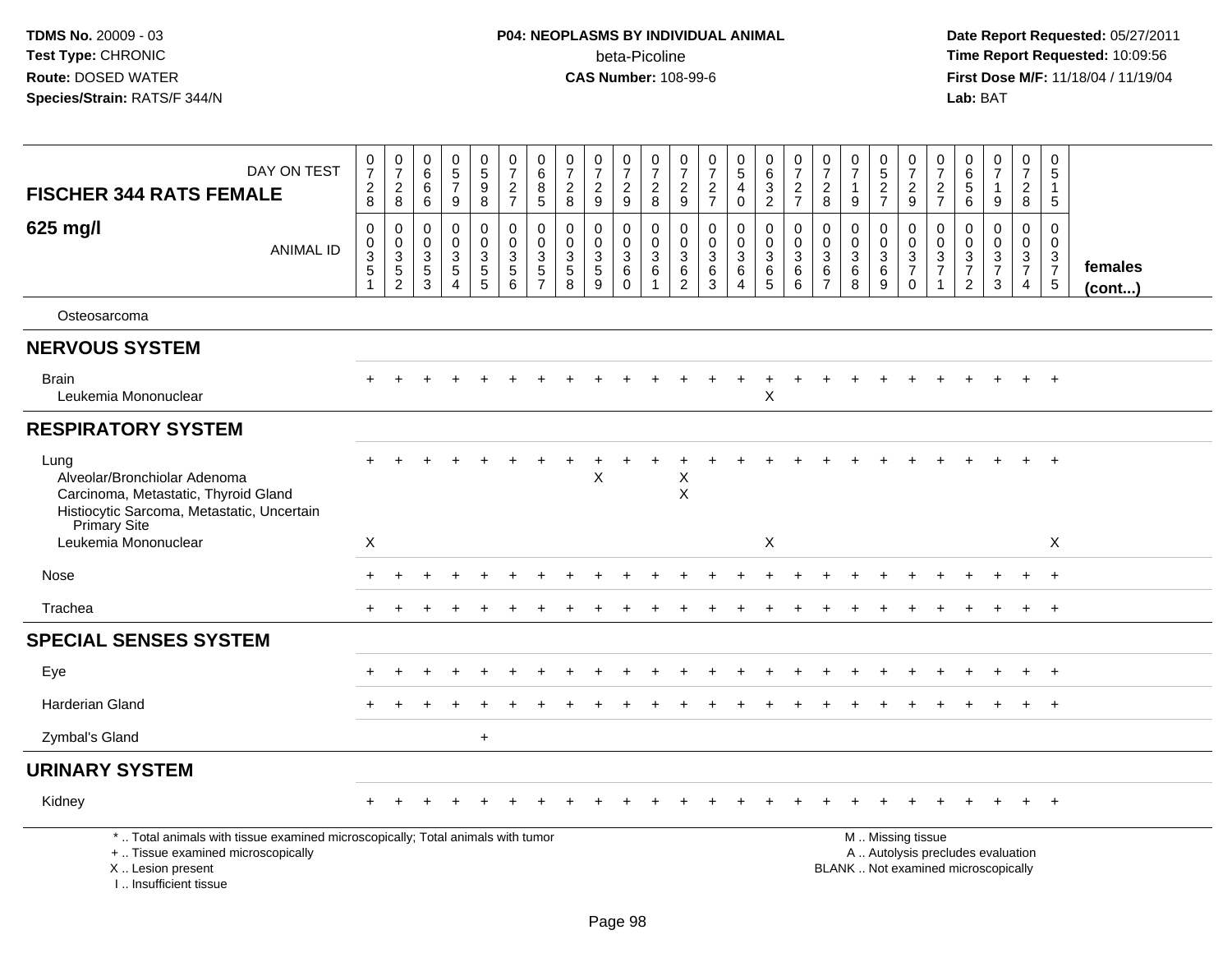### **P04: NEOPLASMS BY INDIVIDUAL ANIMAL**beta-Picoline<br>CAS Number: 108-99-6

 **Date Report Requested:** 05/27/2011 **Time Report Requested:** 10:09:56 **First Dose M/F:** 11/18/04 / 11/19/04<br>**Lab:** BAT **Lab:** BAT

| <b>FISCHER 344 RATS FEMALE</b>                                | DAY ON TEST      | 0<br>$\overline{7}$<br>$\boldsymbol{2}$<br>8 | $\boldsymbol{0}$<br>$\overline{ }$<br>$\Omega$<br>$rac{2}{8}$ | 0<br>$\,6$<br>6<br>6     | $\mathbf{0}$<br>5<br>$\overline{ }$<br>9                            | 0<br>$\overline{5}$<br>9<br>8    | $\frac{0}{7}$<br>$\frac{2}{7}$                                    | 0<br>$\,6$<br>$\bf 8$<br>$\sqrt{5}$                      | 0<br>$\overline{7}$<br>$\overline{2}$<br>8                 | $\mathbf 0$<br>$\overline{ }$<br>$\frac{2}{9}$ | $\overline{z}$<br>$\frac{2}{9}$                   | 0<br>$\overline{ }$<br>$\frac{2}{8}$ | $\overline{ }$<br>$\frac{2}{9}$                    | 0<br>$\overline{ }$<br>$\frac{2}{7}$                 | $\begin{matrix} 0 \\ 5 \end{matrix}$<br>$\overline{\mathbf{4}}$<br>$\pmb{0}$ | $\mathbf 0$<br>$\,6\,$<br>$\sqrt{3}$<br>$\overline{2}$ | 0<br>$\overline{ }$<br>$\overline{2}$<br>$\overline{ }$ | $\overline{7}$<br>$\overline{c}$<br>8 | $\overline{ }$<br>9 | $\frac{0}{5}$<br>$\frac{2}{7}$                      | 0<br>$\rightarrow$<br>$\overline{2}$<br>$\boldsymbol{9}$     | $\overline{ }$<br>$\sim$<br>$\epsilon$<br>$\rightarrow$ | 0<br>$\,6\,$<br>$\sqrt{5}$<br>6                                  | 0<br>$\overline{ }$<br>9                                | 0<br>$\overline{7}$<br>$\overline{c}$<br>$\,8\,$        | 0<br>5<br>5           |                   |
|---------------------------------------------------------------|------------------|----------------------------------------------|---------------------------------------------------------------|--------------------------|---------------------------------------------------------------------|----------------------------------|-------------------------------------------------------------------|----------------------------------------------------------|------------------------------------------------------------|------------------------------------------------|---------------------------------------------------|--------------------------------------|----------------------------------------------------|------------------------------------------------------|------------------------------------------------------------------------------|--------------------------------------------------------|---------------------------------------------------------|---------------------------------------|---------------------|-----------------------------------------------------|--------------------------------------------------------------|---------------------------------------------------------|------------------------------------------------------------------|---------------------------------------------------------|---------------------------------------------------------|-----------------------|-------------------|
| 625 mg/l                                                      | <b>ANIMAL ID</b> | 0<br>$\pmb{0}$<br>3<br>5                     | 0<br>3<br>$\sqrt{5}$<br>$\overline{2}$                        | $\pmb{0}$<br>3<br>5<br>3 | 0<br>$\pmb{0}$<br>$\ensuremath{\mathsf{3}}$<br>$5\phantom{.0}$<br>4 | 0<br>0<br>$\mathbf{3}$<br>5<br>5 | $\begin{smallmatrix}0\\0\\3\end{smallmatrix}$<br>$\,$ 5 $\,$<br>6 | $\pmb{0}$<br>$\mathbf 3$<br>$\sqrt{5}$<br>$\overline{ }$ | 0<br>$\begin{smallmatrix}0\0\3\end{smallmatrix}$<br>5<br>8 | 0<br>$\pmb{0}$<br>3<br>5<br>9                  | $\mathbf 0$<br>$\mathsf 3$<br>6<br>$\overline{0}$ | $\mathbf 0$<br>$\pmb{0}$<br>3<br>6   | $\pmb{0}$<br>$\sqrt{3}$<br>$\,6$<br>$\overline{2}$ | 0<br>$\begin{array}{c} 0 \\ 3 \\ 6 \\ 3 \end{array}$ | $\begin{smallmatrix}0\0\0\3\end{smallmatrix}$<br>$\,6\,$<br>4                | $\begin{matrix}0\\0\\3\\6\end{matrix}$<br>5            | 0<br>$\pmb{0}$<br>$\ensuremath{\mathsf{3}}$<br>6<br>6   | $_{3}^{\rm 0}$<br>6<br>$\overline{ }$ | 0<br>3<br>6<br>8    | $\begin{matrix} 0 \\ 0 \\ 3 \end{matrix}$<br>6<br>9 | $\pmb{0}$<br>$\ensuremath{\mathsf{3}}$<br>$\rightarrow$<br>0 | $\mathbf 0$<br>$\sqrt{3}$<br>$\rightarrow$              | $\mathbf 0$<br>$\frac{0}{3}$<br>$\overline{ }$<br>$\overline{2}$ | 0<br>0<br>$\mathbf{3}$<br>$\overline{\phantom{a}}$<br>3 | 0<br>$\pmb{0}$<br>3<br>$\overline{7}$<br>$\overline{4}$ | 3<br>⇁<br>5           | females<br>(cont) |
| Leukemia Mononuclear                                          |                  | X                                            |                                                               |                          |                                                                     |                                  |                                                                   |                                                          |                                                            |                                                |                                                   |                                      |                                                    |                                                      |                                                                              | X                                                      |                                                         |                                       |                     |                                                     |                                                              |                                                         |                                                                  |                                                         |                                                         | X                     |                   |
| <b>Urinary Bladder</b>                                        |                  |                                              |                                                               |                          |                                                                     |                                  |                                                                   |                                                          |                                                            |                                                |                                                   |                                      |                                                    |                                                      |                                                                              |                                                        |                                                         |                                       |                     |                                                     |                                                              |                                                         |                                                                  | $\ddot{}$                                               | $+$                                                     | $^+$                  |                   |
| <b>SYSTEMIC LESIONS</b>                                       |                  |                                              |                                                               |                          |                                                                     |                                  |                                                                   |                                                          |                                                            |                                                |                                                   |                                      |                                                    |                                                      |                                                                              |                                                        |                                                         |                                       |                     |                                                     |                                                              |                                                         |                                                                  |                                                         |                                                         |                       |                   |
| Multiple Organ<br>Histiocytic Sarcoma<br>Leukemia Mononuclear |                  | X                                            |                                                               |                          | X                                                                   |                                  |                                                                   |                                                          |                                                            | X                                              |                                                   |                                      |                                                    |                                                      |                                                                              | Χ                                                      |                                                         |                                       |                     |                                                     |                                                              |                                                         |                                                                  |                                                         | $+$<br>X.                                               | $\pm$<br>$\mathsf{X}$ |                   |
| Lymphoma Malignant                                            |                  |                                              |                                                               |                          |                                                                     |                                  | X                                                                 |                                                          |                                                            |                                                |                                                   |                                      |                                                    |                                                      |                                                                              |                                                        |                                                         |                                       |                     |                                                     |                                                              |                                                         |                                                                  |                                                         |                                                         |                       |                   |

\* .. Total animals with tissue examined microscopically; Total animals with tumor

+ .. Tissue examined microscopically

- X .. Lesion present
- I .. Insufficient tissue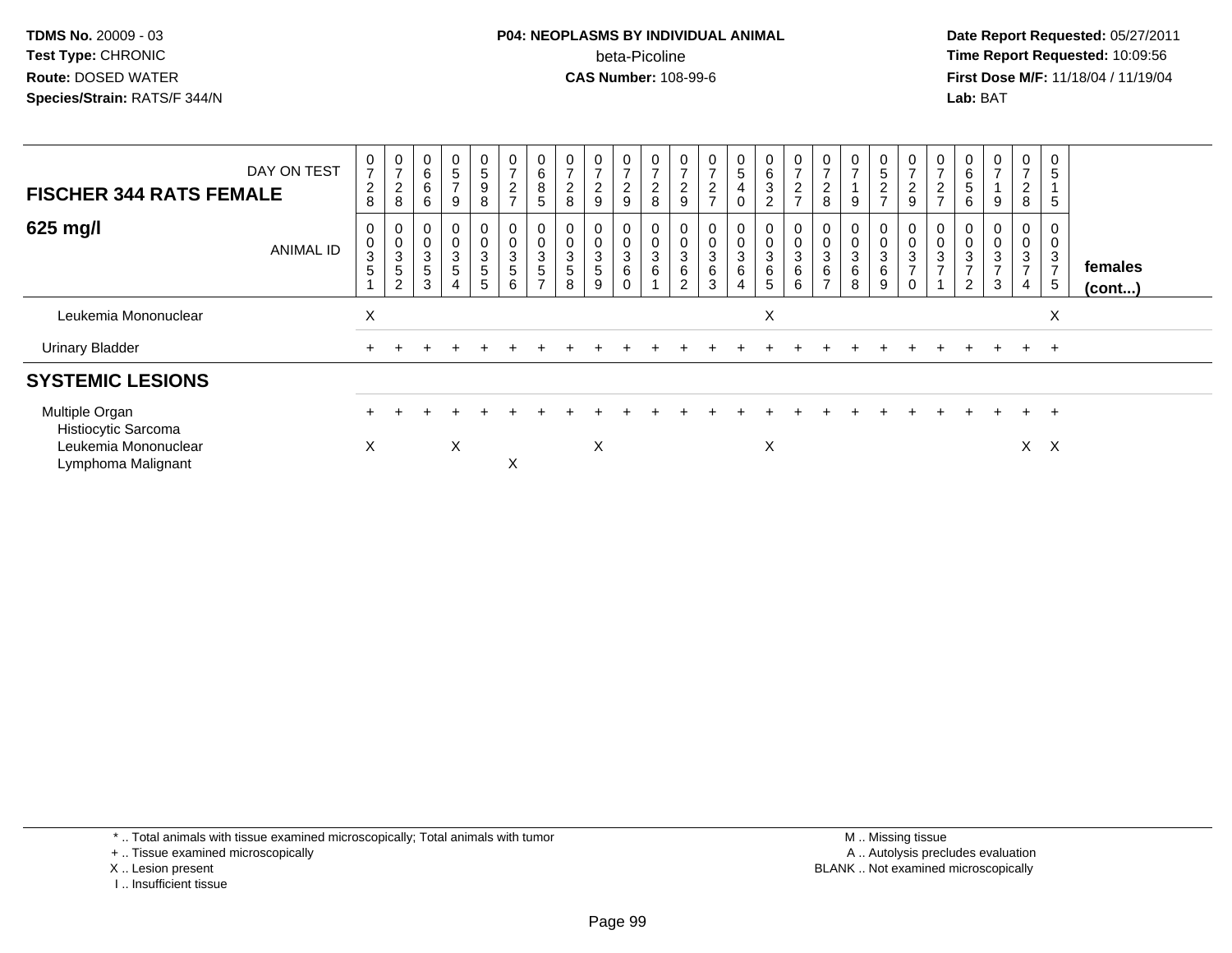# **P04: NEOPLASMS BY INDIVIDUAL ANIMAL**beta-Picoline<br>CAS Number: 108-99-6

 **Date Report Requested:** 05/27/2011 **Time Report Requested:** 10:09:56 **First Dose M/F:** 11/18/04 / 11/19/04<br>**Lab:** BAT **Lab:** BAT

| <b>FISCHER 344 RATS FEMALE</b>                                                  | DAY ON TEST      | $\frac{0}{7}$<br>$^{\,2}_{\,8}$                                                    | $\begin{matrix} 0 \\ 6 \end{matrix}$<br>$\pmb{0}$                                                 | $\frac{0}{7}$<br>$\overline{c}$                                            | $\begin{array}{c} 0 \\ 5 \end{array}$<br>$\bf 8$                                             | $\frac{0}{7}$<br>$\frac{2}{8}$                        | $\frac{0}{7}$<br>$\mathbf 0$                                                   | $\begin{array}{c} 0 \\ 5 \end{array}$<br>$\sqrt{5}$ | $\frac{0}{7}$<br>$\frac{2}{9}$                        | $_{6}^{\rm 0}$<br>8                                                     | $\frac{0}{7}$<br>$\frac{2}{9}$               | $\begin{array}{c} 0 \\ 6 \end{array}$<br>$\frac{9}{3}$                   | 0<br>$\overline{7}$<br>$\overline{c}$                    | $\frac{0}{7}$<br>$\boldsymbol{2}$                             | $\frac{0}{7}$<br>$\overline{c}$               | $\frac{0}{7}$<br>$\overline{c}$                                       | $\begin{array}{c} 0 \\ 6 \end{array}$<br>$\frac{9}{5}$ | $\frac{0}{7}$<br>$\frac{2}{9}$                                       | $\frac{0}{7}$<br>$\frac{2}{9}$                                               | $\frac{0}{7}$<br>$\frac{2}{7}$                                     | 0<br>$\overline{\mathbf{4}}$<br>$\overline{7}$                                      | $\frac{0}{7}$<br>$\overline{c}$      | $_{6}^{\rm 0}$<br>$\frac{3}{8}$               | $\frac{0}{7}$<br>$\overline{c}$                                      | $\frac{0}{7}$<br>$\overline{a}$                                               | $\pmb{0}$<br>$\overline{7}$<br>$\overline{c}$                                         |                                |
|---------------------------------------------------------------------------------|------------------|------------------------------------------------------------------------------------|---------------------------------------------------------------------------------------------------|----------------------------------------------------------------------------|----------------------------------------------------------------------------------------------|-------------------------------------------------------|--------------------------------------------------------------------------------|-----------------------------------------------------|-------------------------------------------------------|-------------------------------------------------------------------------|----------------------------------------------|--------------------------------------------------------------------------|----------------------------------------------------------|---------------------------------------------------------------|-----------------------------------------------|-----------------------------------------------------------------------|--------------------------------------------------------|----------------------------------------------------------------------|------------------------------------------------------------------------------|--------------------------------------------------------------------|-------------------------------------------------------------------------------------|--------------------------------------|-----------------------------------------------|----------------------------------------------------------------------|-------------------------------------------------------------------------------|---------------------------------------------------------------------------------------|--------------------------------|
| 625 mg/l                                                                        | <b>ANIMAL ID</b> | $\mathbf 0$<br>$\pmb{0}$<br>$\ensuremath{\mathsf{3}}$<br>$\overline{7}$<br>$\,6\,$ | $\overline{7}$<br>0<br>$\pmb{0}$<br>$\ensuremath{\mathsf{3}}$<br>$\overline{7}$<br>$\overline{7}$ | $\bf 8$<br>$\mathbf 0$<br>$\mathbf 0$<br>$\sqrt{3}$<br>$\overline{7}$<br>8 | $\overline{9}$<br>$\mathbf 0$<br>$\pmb{0}$<br>$\sqrt{3}$<br>$\overline{7}$<br>$\overline{9}$ | 0<br>$\pmb{0}$<br>$\sqrt{3}$<br>$\, 8$<br>$\mathbf 0$ | $\mathbf 0$<br>0<br>$\mathbf 0$<br>$\overline{3}$<br>$\,8\,$<br>$\overline{1}$ | 1<br>0<br>0<br>3<br>8<br>$\overline{2}$             | $\mathbf 0$<br>$\pmb{0}$<br>$\sqrt{3}$<br>$\bf8$<br>3 | $\overline{4}$<br>0<br>$\pmb{0}$<br>$\mathbf{3}$<br>8<br>$\overline{4}$ | 0<br>$\mathsf 0$<br>$\mathfrak{S}$<br>8<br>5 | $\mathbf 0$<br>$\pmb{0}$<br>$\overline{3}$<br>$\bf 8$<br>$6\phantom{1}6$ | 9<br>0<br>0<br>$\mathbf{3}$<br>$\bf 8$<br>$\overline{7}$ | 8<br>$\mathbf 0$<br>$\mathbf 0$<br>$\sqrt{3}$<br>$\,8\,$<br>8 | 8<br>0<br>$\pmb{0}$<br>$\mathbf{3}$<br>8<br>9 | 9<br>$\mathbf 0$<br>$\mathbf 0$<br>$\sqrt{3}$<br>$9\,$<br>$\mathbf 0$ | 0<br>$\pmb{0}$<br>$\sqrt{3}$<br>$\boldsymbol{9}$       | 0<br>$\pmb{0}$<br>$\mathbf{3}$<br>$\boldsymbol{9}$<br>$\overline{c}$ | $\mathbf 0$<br>$\mathbf 0$<br>$\sqrt{3}$<br>$\boldsymbol{9}$<br>$\mathbf{3}$ | 0<br>$\pmb{0}$<br>$\sqrt{3}$<br>$\boldsymbol{9}$<br>$\overline{4}$ | $\overline{4}$<br>$\mathbf 0$<br>$\mathsf 0$<br>$\sqrt{3}$<br>$\boldsymbol{9}$<br>5 | 9<br>0<br>$\mathbf 0$<br>3<br>9<br>6 | 0<br>0<br>$\mathbf{3}$<br>9<br>$\overline{7}$ | $\,8\,$<br>0<br>$\pmb{0}$<br>$\overline{3}$<br>$\boldsymbol{9}$<br>8 | $9\,$<br>0<br>$\pmb{0}$<br>$\sqrt{3}$<br>$\boldsymbol{9}$<br>$\boldsymbol{9}$ | $\,8\,$<br>$\mathbf 0$<br>$\mathbf 0$<br>$\overline{4}$<br>$\mathbf 0$<br>$\mathbf 0$ | * TOTALS                       |
| <b>ALIMENTARY SYSTEM</b>                                                        |                  |                                                                                    |                                                                                                   |                                                                            |                                                                                              |                                                       |                                                                                |                                                     |                                                       |                                                                         |                                              |                                                                          |                                                          |                                                               |                                               |                                                                       |                                                        |                                                                      |                                                                              |                                                                    |                                                                                     |                                      |                                               |                                                                      |                                                                               |                                                                                       |                                |
| Esophagus                                                                       |                  |                                                                                    |                                                                                                   |                                                                            |                                                                                              |                                                       |                                                                                |                                                     |                                                       |                                                                         |                                              |                                                                          |                                                          |                                                               |                                               |                                                                       |                                                        |                                                                      |                                                                              |                                                                    |                                                                                     |                                      |                                               |                                                                      |                                                                               |                                                                                       | 50                             |
| Intestine Large, Cecum                                                          |                  |                                                                                    |                                                                                                   |                                                                            |                                                                                              |                                                       |                                                                                |                                                     |                                                       |                                                                         |                                              |                                                                          |                                                          |                                                               |                                               |                                                                       |                                                        |                                                                      |                                                                              |                                                                    |                                                                                     |                                      |                                               |                                                                      |                                                                               |                                                                                       | 45                             |
| Intestine Large, Colon                                                          |                  |                                                                                    |                                                                                                   |                                                                            |                                                                                              |                                                       |                                                                                |                                                     |                                                       |                                                                         |                                              |                                                                          |                                                          |                                                               |                                               |                                                                       |                                                        |                                                                      |                                                                              |                                                                    |                                                                                     |                                      |                                               |                                                                      |                                                                               |                                                                                       | 49                             |
| Intestine Large, Rectum                                                         |                  |                                                                                    |                                                                                                   |                                                                            |                                                                                              |                                                       |                                                                                |                                                     |                                                       |                                                                         |                                              |                                                                          |                                                          |                                                               |                                               |                                                                       |                                                        |                                                                      |                                                                              |                                                                    |                                                                                     |                                      |                                               |                                                                      |                                                                               |                                                                                       | 49                             |
| Intestine Small, Duodenum                                                       |                  |                                                                                    |                                                                                                   |                                                                            |                                                                                              |                                                       |                                                                                |                                                     |                                                       |                                                                         |                                              |                                                                          |                                                          |                                                               |                                               |                                                                       |                                                        |                                                                      |                                                                              |                                                                    |                                                                                     |                                      |                                               |                                                                      | $+$                                                                           | $+$                                                                                   | 50                             |
| Intestine Small, Ileum                                                          |                  |                                                                                    |                                                                                                   |                                                                            |                                                                                              |                                                       |                                                                                |                                                     |                                                       |                                                                         |                                              |                                                                          |                                                          |                                                               |                                               |                                                                       |                                                        |                                                                      |                                                                              |                                                                    |                                                                                     |                                      |                                               |                                                                      |                                                                               | $\overline{+}$                                                                        | 50                             |
| Intestine Small, Jejunum                                                        |                  |                                                                                    |                                                                                                   |                                                                            |                                                                                              |                                                       |                                                                                |                                                     |                                                       |                                                                         |                                              |                                                                          |                                                          |                                                               |                                               |                                                                       |                                                        |                                                                      |                                                                              |                                                                    |                                                                                     |                                      |                                               |                                                                      |                                                                               |                                                                                       | 48                             |
| Liver<br>Histiocytic Sarcoma<br>Leukemia Mononuclear                            |                  |                                                                                    |                                                                                                   |                                                                            |                                                                                              |                                                       |                                                                                |                                                     | $\pmb{\times}$                                        |                                                                         |                                              |                                                                          | $\boldsymbol{\mathsf{X}}$                                |                                                               |                                               |                                                                       |                                                        |                                                                      | X                                                                            |                                                                    |                                                                                     | $\mathsf{X}$                         | X                                             |                                                                      |                                                                               |                                                                                       | 50<br>$\mathbf{1}$<br>10       |
| Mesentery                                                                       |                  | $+$                                                                                |                                                                                                   |                                                                            |                                                                                              |                                                       |                                                                                |                                                     |                                                       |                                                                         |                                              |                                                                          |                                                          |                                                               | $+$                                           |                                                                       |                                                        |                                                                      | $\ddot{}$                                                                    |                                                                    |                                                                                     |                                      | $+$                                           |                                                                      | $\ddot{}$                                                                     |                                                                                       | 8                              |
| Oral Mucosa<br>Squamous Cell Papilloma                                          |                  |                                                                                    |                                                                                                   |                                                                            |                                                                                              |                                                       |                                                                                |                                                     |                                                       |                                                                         |                                              | $\ddot{}$                                                                |                                                          |                                                               |                                               |                                                                       |                                                        |                                                                      |                                                                              |                                                                    |                                                                                     |                                      |                                               |                                                                      |                                                                               | $\ddot{}$<br>X                                                                        | $\overline{2}$<br>$\mathbf{1}$ |
| Pancreas                                                                        |                  |                                                                                    |                                                                                                   |                                                                            |                                                                                              |                                                       |                                                                                |                                                     |                                                       |                                                                         |                                              |                                                                          |                                                          |                                                               |                                               |                                                                       |                                                        |                                                                      |                                                                              |                                                                    |                                                                                     |                                      |                                               |                                                                      |                                                                               |                                                                                       | 50                             |
| <b>Salivary Glands</b>                                                          |                  |                                                                                    |                                                                                                   |                                                                            |                                                                                              |                                                       |                                                                                |                                                     |                                                       |                                                                         |                                              |                                                                          |                                                          |                                                               |                                               |                                                                       |                                                        |                                                                      |                                                                              |                                                                    |                                                                                     |                                      |                                               |                                                                      |                                                                               | $\overline{+}$                                                                        | 50                             |
| Stomach, Forestomach                                                            |                  |                                                                                    |                                                                                                   |                                                                            |                                                                                              |                                                       |                                                                                |                                                     |                                                       |                                                                         |                                              |                                                                          |                                                          |                                                               |                                               |                                                                       |                                                        |                                                                      |                                                                              |                                                                    |                                                                                     |                                      |                                               |                                                                      |                                                                               |                                                                                       | 50                             |
| *  Total animals with tissue examined microscopically; Total animals with tumor |                  |                                                                                    |                                                                                                   |                                                                            |                                                                                              |                                                       |                                                                                |                                                     |                                                       |                                                                         |                                              |                                                                          |                                                          |                                                               |                                               |                                                                       |                                                        |                                                                      |                                                                              |                                                                    | M  Missing tissue                                                                   |                                      |                                               |                                                                      |                                                                               |                                                                                       |                                |

+ .. Tissue examined microscopically

X .. Lesion present

I .. Insufficient tissue

y the contract of the contract of the contract of the contract of the contract of the contract of the contract of  $A$ . Autolysis precludes evaluation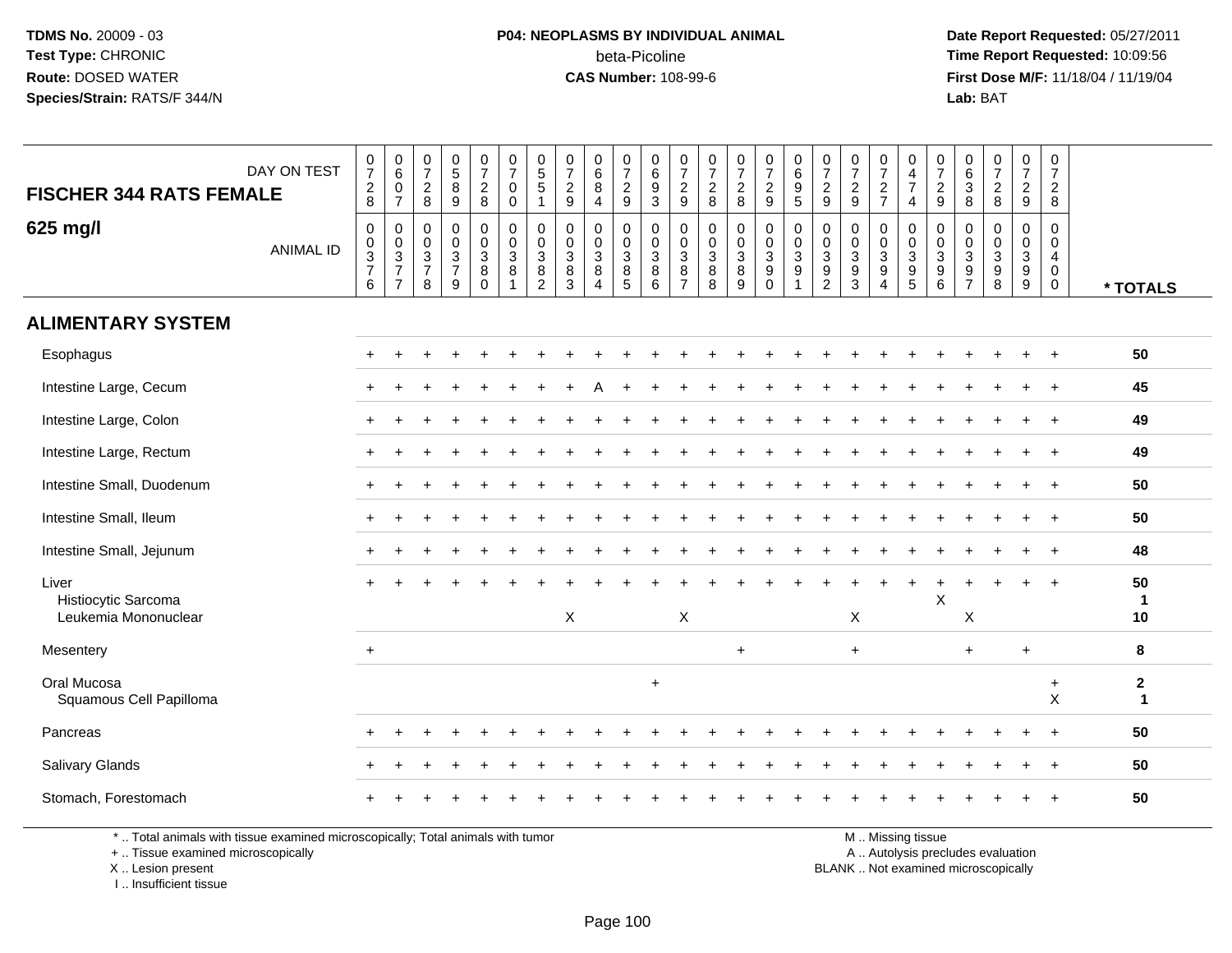### **P04: NEOPLASMS BY INDIVIDUAL ANIMAL**beta-Picoline<br>CAS Number: 108-99-6

 **Date Report Requested:** 05/27/2011 **Time Report Requested:** 10:09:56 **First Dose M/F:** 11/18/04 / 11/19/04<br>**Lab:** BAT **Lab:** BAT

| <b>FISCHER 344 RATS FEMALE</b>                                                      | DAY ON TEST      | $\frac{0}{7}$<br>$\boldsymbol{2}$<br>8             | $\begin{matrix} 0 \\ 6 \end{matrix}$<br>0<br>$\overline{7}$ | $\frac{0}{7}$<br>$\sqrt{2}$<br>8                                      | $\begin{array}{c} 0 \\ 5 \\ 8 \end{array}$<br>$\boldsymbol{9}$        | $\frac{0}{7}$<br>$\frac{2}{8}$                                | $\frac{0}{7}$<br>$\mathbf 0$<br>$\mathbf 0$                                  | $^{\rm 0}_{\rm 5}$<br>$\overline{5}$<br>1               | $\frac{0}{7}$<br>$\sqrt{2}$<br>$\boldsymbol{9}$     | 0<br>$\overline{6}$<br>8<br>$\overline{4}$         | $\frac{0}{7}$<br>$\frac{2}{9}$                                | 0<br>$6\phantom{a}$<br>$\boldsymbol{9}$<br>$\mathbf{3}$ | 0<br>$\overline{7}$<br>$\frac{2}{9}$                   | $\frac{0}{7}$<br>$\frac{2}{8}$                      | $\frac{0}{7}$<br>$\frac{2}{8}$                                | $\frac{0}{7}$<br>$\frac{2}{9}$                                | $\begin{array}{c} 0 \\ 6 \end{array}$<br>$\frac{9}{5}$                       | $\frac{0}{7}$<br>$\frac{2}{9}$                                                | $\frac{0}{7}$<br>$\frac{2}{9}$                                | $\frac{0}{7}$<br>$\frac{2}{7}$                             | 0<br>$\frac{4}{7}$<br>4                               | $\frac{0}{7}$<br>$\frac{2}{9}$                   | 0<br>$6\phantom{a}$<br>3<br>8                | $\frac{0}{7}$<br>$\overline{2}$<br>8                  | $\frac{0}{7}$<br>$\frac{2}{9}$                                        | $\begin{smallmatrix}0\\7\end{smallmatrix}$<br>$\frac{2}{8}$ |                          |
|-------------------------------------------------------------------------------------|------------------|----------------------------------------------------|-------------------------------------------------------------|-----------------------------------------------------------------------|-----------------------------------------------------------------------|---------------------------------------------------------------|------------------------------------------------------------------------------|---------------------------------------------------------|-----------------------------------------------------|----------------------------------------------------|---------------------------------------------------------------|---------------------------------------------------------|--------------------------------------------------------|-----------------------------------------------------|---------------------------------------------------------------|---------------------------------------------------------------|------------------------------------------------------------------------------|-------------------------------------------------------------------------------|---------------------------------------------------------------|------------------------------------------------------------|-------------------------------------------------------|--------------------------------------------------|----------------------------------------------|-------------------------------------------------------|-----------------------------------------------------------------------|-------------------------------------------------------------|--------------------------|
| 625 mg/l                                                                            | <b>ANIMAL ID</b> | $\mathbf 0$<br>$\pmb{0}$<br>$\frac{3}{7}$<br>$\,6$ | 0<br>$\pmb{0}$<br>$\frac{3}{7}$<br>$\overline{7}$           | $\pmb{0}$<br>$\mathsf{O}\xspace$<br>$\sqrt{3}$<br>$\overline{7}$<br>8 | $\pmb{0}$<br>$\mathsf{O}\xspace$<br>$\sqrt{3}$<br>$\overline{7}$<br>9 | $\pmb{0}$<br>$\mathbf 0$<br>$\sqrt{3}$<br>$\,8\,$<br>$\Omega$ | $\pmb{0}$<br>$\mathbf 0$<br>$\mathbf{3}$<br>$\overline{8}$<br>$\overline{1}$ | $\mathbf 0$<br>$\mathbf 0$<br>$\sqrt{3}$<br>$\bf8$<br>2 | $\mathbf 0$<br>$\mathbf 0$<br>$\mathsf 3$<br>8<br>3 | $\mathbf 0$<br>$\pmb{0}$<br>$\mathbf{3}$<br>8<br>Δ | 0<br>$\mathsf{O}\xspace$<br>$\sqrt{3}$<br>$\overline{8}$<br>5 | 0<br>$\mathbf 0$<br>$\mathbf{3}$<br>8<br>6              | $\mathbf 0$<br>$\mathbf 0$<br>3<br>8<br>$\overline{7}$ | 0<br>$\pmb{0}$<br>$\sqrt{3}$<br>$\overline{8}$<br>8 | $\pmb{0}$<br>$\pmb{0}$<br>$\mathbf{3}$<br>$\overline{8}$<br>9 | $\mathbf 0$<br>$\mathbf 0$<br>3<br>$\overline{9}$<br>$\Omega$ | $\pmb{0}$<br>$\pmb{0}$<br>$\overline{3}$<br>$\overline{9}$<br>$\overline{ }$ | $\mathbf 0$<br>$\pmb{0}$<br>$\mathbf 3$<br>$\boldsymbol{9}$<br>$\overline{2}$ | $\pmb{0}$<br>$\mathbf 0$<br>$\sqrt{3}$<br>$\overline{9}$<br>3 | $\mathbf 0$<br>$\pmb{0}$<br>$\mathbf{3}$<br>$\overline{9}$ | 0<br>$\pmb{0}$<br>$\mathbf{3}$<br>$\overline{9}$<br>5 | $\mathbf 0$<br>$\mathbf 0$<br>$\frac{3}{9}$<br>6 | 0<br>$\mathbf 0$<br>3<br>9<br>$\overline{7}$ | $\Omega$<br>$\mathbf 0$<br>3<br>$\boldsymbol{9}$<br>8 | $\mathsf{O}$<br>$\mathsf{O}\xspace$<br>$\mathbf{3}$<br>$\overline{9}$ | $\mathsf 0$<br>$\pmb{0}$<br>4<br>$\mathsf 0$<br>$\mathbf 0$ | * TOTALS                 |
| Stomach, Glandular                                                                  |                  |                                                    |                                                             |                                                                       |                                                                       |                                                               |                                                                              |                                                         |                                                     |                                                    |                                                               |                                                         |                                                        |                                                     |                                                               |                                                               |                                                                              |                                                                               |                                                               |                                                            |                                                       |                                                  |                                              |                                                       |                                                                       |                                                             | 50                       |
| Tongue<br>Squamous Cell Papilloma                                                   |                  |                                                    |                                                             |                                                                       |                                                                       |                                                               |                                                                              |                                                         |                                                     |                                                    |                                                               |                                                         |                                                        | $\ddot{}$<br>$\times$                               |                                                               |                                                               |                                                                              |                                                                               |                                                               |                                                            |                                                       |                                                  |                                              |                                                       |                                                                       |                                                             | 1<br>$\mathbf 1$         |
| <b>CARDIOVASCULAR SYSTEM</b>                                                        |                  |                                                    |                                                             |                                                                       |                                                                       |                                                               |                                                                              |                                                         |                                                     |                                                    |                                                               |                                                         |                                                        |                                                     |                                                               |                                                               |                                                                              |                                                                               |                                                               |                                                            |                                                       |                                                  |                                              |                                                       |                                                                       |                                                             |                          |
| <b>Blood Vessel</b>                                                                 |                  |                                                    |                                                             |                                                                       |                                                                       |                                                               |                                                                              |                                                         |                                                     |                                                    |                                                               |                                                         |                                                        |                                                     |                                                               |                                                               |                                                                              |                                                                               |                                                               |                                                            |                                                       |                                                  |                                              |                                                       |                                                                       |                                                             | 50                       |
| Heart<br>Leukemia Mononuclear                                                       |                  |                                                    |                                                             |                                                                       |                                                                       |                                                               |                                                                              |                                                         |                                                     |                                                    |                                                               |                                                         |                                                        |                                                     |                                                               |                                                               |                                                                              |                                                                               |                                                               |                                                            |                                                       |                                                  |                                              |                                                       |                                                                       |                                                             | 50<br>$\mathbf{2}$       |
| <b>ENDOCRINE SYSTEM</b>                                                             |                  |                                                    |                                                             |                                                                       |                                                                       |                                                               |                                                                              |                                                         |                                                     |                                                    |                                                               |                                                         |                                                        |                                                     |                                                               |                                                               |                                                                              |                                                                               |                                                               |                                                            |                                                       |                                                  |                                              |                                                       |                                                                       |                                                             |                          |
| <b>Adrenal Cortex</b><br>Adenoma<br>Leukemia Mononuclear                            |                  |                                                    |                                                             |                                                                       |                                                                       |                                                               |                                                                              |                                                         |                                                     |                                                    |                                                               |                                                         |                                                        | X                                                   |                                                               |                                                               |                                                                              |                                                                               |                                                               |                                                            |                                                       |                                                  |                                              |                                                       |                                                                       |                                                             | 50<br>3<br>3             |
| Adrenal Medulla<br>Leukemia Mononuclear<br>Pheochromocytoma Malignant               |                  |                                                    |                                                             |                                                                       |                                                                       |                                                               |                                                                              |                                                         |                                                     |                                                    |                                                               |                                                         |                                                        |                                                     |                                                               |                                                               |                                                                              |                                                                               |                                                               |                                                            |                                                       |                                                  |                                              |                                                       |                                                                       |                                                             | 50<br>3<br>1             |
| Islets, Pancreatic<br>Adenoma                                                       |                  |                                                    |                                                             |                                                                       |                                                                       |                                                               |                                                                              |                                                         | X                                                   |                                                    |                                                               |                                                         |                                                        |                                                     |                                                               |                                                               |                                                                              |                                                                               |                                                               |                                                            |                                                       |                                                  |                                              |                                                       |                                                                       |                                                             | 50<br>$\mathbf 1$        |
| Parathyroid Gland                                                                   |                  |                                                    |                                                             |                                                                       |                                                                       |                                                               |                                                                              |                                                         |                                                     |                                                    |                                                               |                                                         |                                                        |                                                     |                                                               |                                                               |                                                                              |                                                                               |                                                               |                                                            |                                                       |                                                  |                                              |                                                       |                                                                       | $\ddot{}$                                                   | 48                       |
| <b>Pituitary Gland</b><br>Pars Distalis, Adenoma<br>Pars Nervosa, Craniopharyngioma |                  | $\boldsymbol{\mathsf{X}}$                          | X                                                           | X                                                                     |                                                                       |                                                               | $\mathsf{X}$                                                                 | $\mathsf{X}$                                            |                                                     | $\boldsymbol{\mathsf{X}}$                          | $\times$                                                      |                                                         |                                                        |                                                     |                                                               |                                                               | $\boldsymbol{\mathsf{X}}$                                                    |                                                                               | X                                                             | $\times$                                                   | $\boldsymbol{\mathsf{X}}$                             | $\boldsymbol{X}$                                 | $\mathsf{X}$                                 | $\times$                                              |                                                                       | $\boldsymbol{\mathsf{X}}$                                   | 50<br>26<br>$\mathbf{1}$ |

\* .. Total animals with tissue examined microscopically; Total animals with tumor

+ .. Tissue examined microscopically

X .. Lesion present

I .. Insufficient tissue

M .. Missing tissue

y the contract of the contract of the contract of the contract of the contract of the contract of the contract of  $A$ . Autolysis precludes evaluation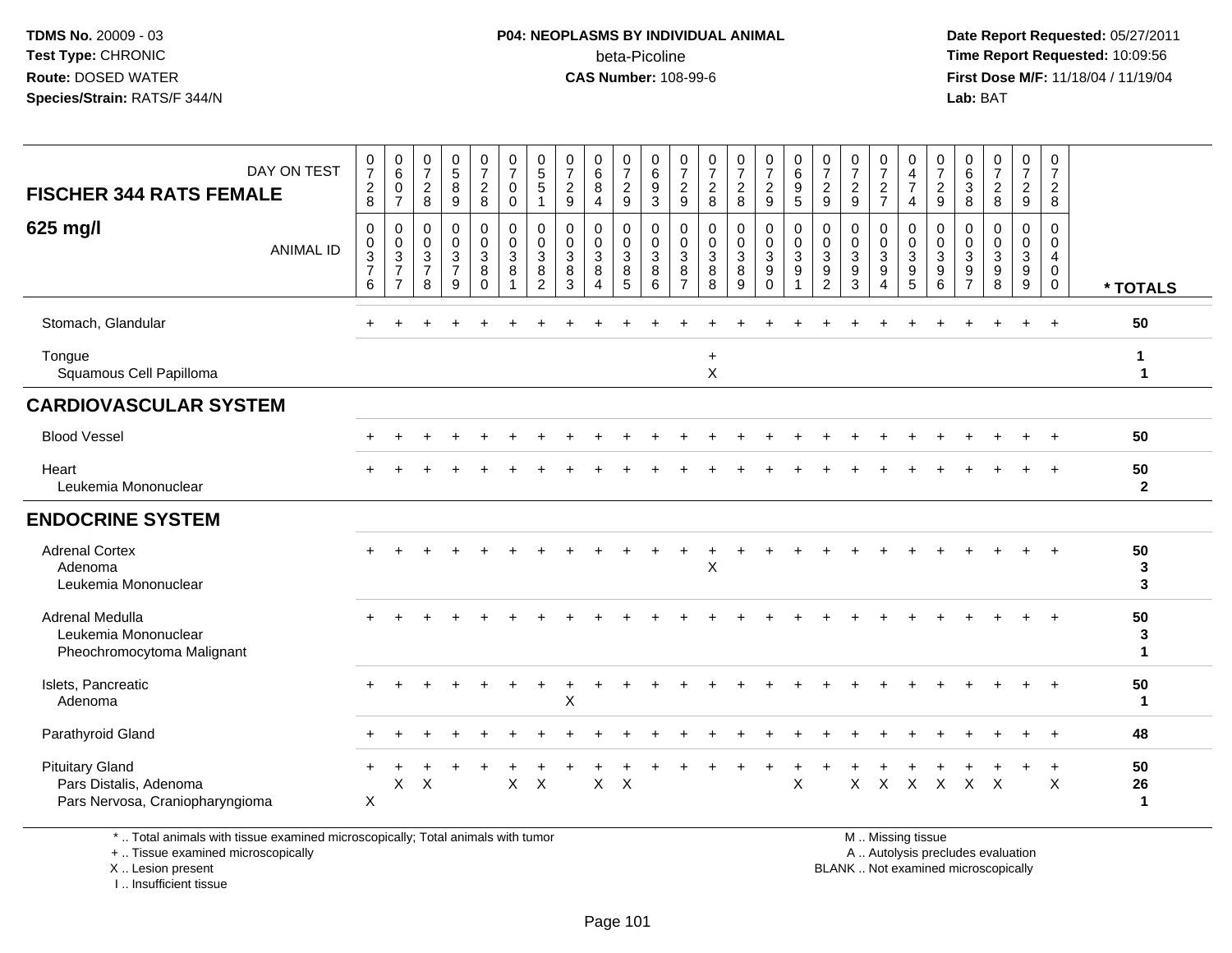### **P04: NEOPLASMS BY INDIVIDUAL ANIMAL**beta-Picoline<br>CAS Number: 108-99-6

 **Date Report Requested:** 05/27/2011 **Time Report Requested:** 10:09:56 **First Dose M/F:** 11/18/04 / 11/19/04 Lab: BAT **Lab:** BAT

| <b>FISCHER 344 RATS FEMALE</b>                                                                                                      | DAY ON TEST      | 0<br>$\overline{ }$<br>$_{\rm 8}^2$                                          | $_{6}^{\rm 0}$<br>$\mathsf{O}\xspace$<br>$\rightarrow$           | 0<br>$\overline{ }$<br>$\boldsymbol{2}$<br>8                          | $\sqrt{5}$<br>8<br>9 | $\frac{0}{7}$<br>$^{\mathsf{2}}_{\mathsf{8}}$        | 0<br>$\rightarrow$<br>0<br>0           | $\begin{array}{c} 0 \\ 5 \\ 5 \end{array}$               | $\frac{0}{7}$<br>$\frac{2}{9}$ | $\begin{matrix} 0 \\ 6 \end{matrix}$<br>8<br>$\overline{4}$  | $\frac{0}{7}$<br>$\frac{2}{9}$                       | 0<br>6<br>9<br>3             | $\mathbf 0$<br>$\overline{ }$<br>$\overline{\mathbf{c}}$<br>9 | $\overline{0}$<br>$\overline{ }$<br>$\frac{2}{8}$ | $\frac{2}{8}$                                   | $\frac{0}{7}$<br>$\frac{2}{9}$ | 0<br>6<br>$\boldsymbol{9}$<br>5 | 0<br>$\overline{\mathbf{c}}$<br>$\boldsymbol{9}$                     | $\overline{ }$<br>$\boldsymbol{2}$<br>9      | 0<br>$\overline{c}$<br>$\overline{ }$ | 4<br>$\rightarrow$<br>4 | 0<br>$\overline{\phantom{0}}$<br>$\frac{2}{9}$ | 0<br>6<br>3<br>8                                         | $\frac{0}{7}$<br>$\overline{c}$<br>8   | 0<br>$\overline{7}$<br>$\overline{c}$<br>$\boldsymbol{9}$ | 0<br>$\overline{ }$<br>ົ<br>∠<br>8 |          |
|-------------------------------------------------------------------------------------------------------------------------------------|------------------|------------------------------------------------------------------------------|------------------------------------------------------------------|-----------------------------------------------------------------------|----------------------|------------------------------------------------------|----------------------------------------|----------------------------------------------------------|--------------------------------|--------------------------------------------------------------|------------------------------------------------------|------------------------------|---------------------------------------------------------------|---------------------------------------------------|-------------------------------------------------|--------------------------------|---------------------------------|----------------------------------------------------------------------|----------------------------------------------|---------------------------------------|-------------------------|------------------------------------------------|----------------------------------------------------------|----------------------------------------|-----------------------------------------------------------|------------------------------------|----------|
| 625 mg/l                                                                                                                            | <b>ANIMAL ID</b> | 0<br>$\mathsf{O}\xspace$<br>$\ensuremath{\mathsf{3}}$<br>$\overline{ }$<br>6 | $\begin{matrix} 0 \\ 0 \\ 3 \\ 7 \end{matrix}$<br>$\overline{ }$ | $_{\rm 0}^{\rm 0}$<br>$\ensuremath{\mathsf{3}}$<br>$\rightarrow$<br>8 | 0003<br>9            | $\begin{array}{c} 0 \\ 0 \\ 3 \\ 8 \end{array}$<br>0 | 0<br>$\begin{matrix}0\3\8\end{matrix}$ | $\begin{matrix}0\\0\\3\\8\end{matrix}$<br>$\overline{2}$ | 0<br>0<br>3<br>8<br>3          | $\begin{array}{c} 0 \\ 3 \\ 8 \end{array}$<br>$\overline{4}$ | $\begin{array}{c} 0 \\ 0 \\ 3 \\ 8 \end{array}$<br>5 | $_0^0$<br>$\frac{3}{8}$<br>6 | $\pmb{0}$<br>$\mathbf{3}$<br>$\, 8$<br>$\overline{ }$         | $\begin{array}{c} 0 \\ 3 \\ 8 \end{array}$<br>8   | $\begin{array}{c} 0 \\ 3 \\ 8 \end{array}$<br>9 | 0<br>0<br>3<br>9<br>0          | $\frac{0}{3}$                   | 0<br>$\pmb{0}$<br>$\mathbf{3}$<br>$\boldsymbol{9}$<br>$\overline{2}$ | 0<br>$\overline{3}$<br>$\boldsymbol{9}$<br>3 | $\pmb{0}$<br>$\overline{3}$<br>9<br>4 | $\frac{3}{9}$<br>5      | $_0^0$<br>$\ensuremath{\mathsf{3}}$<br>9<br>6  | $\,0\,$<br>$\ensuremath{\mathsf{3}}$<br>$\boldsymbol{9}$ | $\frac{0}{3}$<br>$\boldsymbol{9}$<br>8 | 0<br>$\pmb{0}$<br>$\mathsf 3$<br>$\boldsymbol{9}$<br>9    | 0<br>4<br>0<br>0                   | * TOTALS |
| <b>Thyroid Gland</b><br>Carcinoma<br>C-cell, Adenoma<br>C-cell, Carcinoma<br>Follicular Cell, Adenoma<br><b>GENERAL BODY SYSTEM</b> |                  |                                                                              |                                                                  |                                                                       |                      |                                                      |                                        |                                                          |                                |                                                              |                                                      |                              |                                                               | X                                                 | X                                               |                                |                                 |                                                                      |                                              |                                       |                         | $+$                                            |                                                          | X X                                    | $+$                                                       | $\div$<br>X                        | 50<br>6  |

NONE

### **GENITAL SYSTEM**

| <b>Clitoral Gland</b><br>Adenoma<br>Carcinoma                    | $+$ |          | $\div$ |            |  |  | X | X | Χ |  |  |   |  | Χ | ᄉ | $+$ | $+$ | 50<br>8 |
|------------------------------------------------------------------|-----|----------|--------|------------|--|--|---|---|---|--|--|---|--|---|---|-----|-----|---------|
| Ovary<br>Granulosa-Theca Tumor Malignant<br>Leukemia Mononuclear | $+$ |          |        |            |  |  |   |   |   |  |  |   |  |   |   | $+$ | $+$ | 50      |
| Uterus<br>Leukemia Mononuclear<br>Polyp Stromal                  | $+$ | X        |        |            |  |  |   |   |   |  |  | X |  |   |   | $+$ | $+$ | 50      |
| Vagina<br>Polyp                                                  |     | $+$<br>X |        | $\pm$<br>X |  |  |   |   |   |  |  |   |  |   |   |     |     |         |
| <b>HEMATOPOIETIC SYSTEM</b>                                      |     |          |        |            |  |  |   |   |   |  |  |   |  |   |   |     |     |         |
| <b>Bone Marrow</b>                                               | ÷   |          |        |            |  |  |   |   |   |  |  |   |  |   |   |     | $+$ | 50      |

\* .. Total animals with tissue examined microscopically; Total animals with tumor

+ .. Tissue examined microscopically

X .. Lesion present

I .. Insufficient tissue

M .. Missing tissue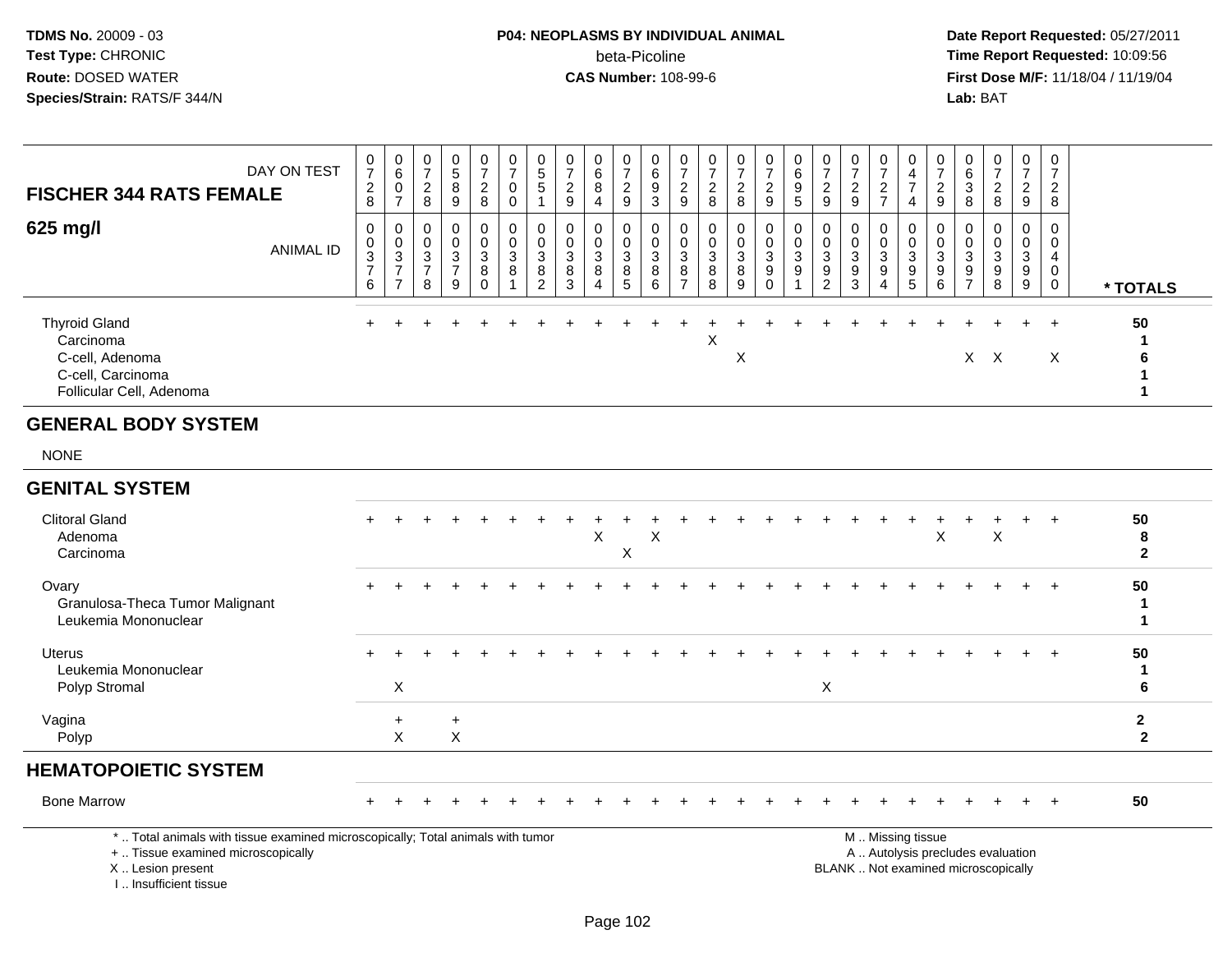### **P04: NEOPLASMS BY INDIVIDUAL ANIMAL**beta-Picoline<br>CAS Number: 108-99-6

| DAY ON TEST<br><b>FISCHER 344 RATS FEMALE</b>                                                                                                                       | $\frac{0}{7}$<br>$\frac{2}{8}$                             | $\pmb{0}$<br>$\,6\,$<br>$\pmb{0}$<br>$\overline{7}$           | $\,0\,$<br>$\overline{7}$<br>$\frac{2}{8}$                                        | $\pmb{0}$<br>$\overline{5}$<br>8<br>$9\,$                         | $\frac{0}{7}$<br>$\frac{2}{8}$          | $\frac{0}{7}$<br>$\mathsf{O}$<br>$\mathbf 0$                         | $\begin{smallmatrix}0\0\5\end{smallmatrix}$<br>$\sqrt{5}$<br>$\mathbf{1}$ | $\frac{0}{7}$<br>$\frac{2}{9}$                                                 | 0<br>$\,6\,$<br>8<br>$\overline{4}$                             | $\frac{0}{7}$<br>$\frac{2}{9}$                                            | 0<br>6<br>9<br>$\overline{3}$                      | $\frac{0}{7}$<br>$\frac{2}{9}$                                            | $\pmb{0}$<br>$\overline{7}$<br>$_{\rm 8}^2$                     | $\begin{array}{c} 0 \\ 7 \end{array}$<br>$\boldsymbol{2}$<br>8      | $\begin{smallmatrix}0\\7\end{smallmatrix}$<br>$\frac{2}{9}$   | $\pmb{0}$<br>$\,6\,$<br>$\boldsymbol{9}$<br>$\overline{5}$      | $\pmb{0}$<br>$\overline{7}$<br>$\frac{2}{9}$                                     | 0<br>$\overline{7}$<br>$\frac{2}{9}$                            | $\frac{0}{7}$<br>$\frac{2}{7}$  | 0<br>$\overline{4}$<br>$\overline{7}$<br>$\overline{4}$              | $\begin{array}{c} 0 \\ 7 \end{array}$<br>$\frac{2}{9}$ | $\pmb{0}$<br>$\,6\,$<br>$\mathsf 3$<br>$\overline{8}$      | $\frac{0}{7}$<br>$\boldsymbol{2}$<br>$\,8\,$                             | $\begin{smallmatrix}0\\7\end{smallmatrix}$<br>$\frac{2}{9}$     | 0<br>$\overline{7}$<br>$\overline{a}$<br>8                     |                         |
|---------------------------------------------------------------------------------------------------------------------------------------------------------------------|------------------------------------------------------------|---------------------------------------------------------------|-----------------------------------------------------------------------------------|-------------------------------------------------------------------|-----------------------------------------|----------------------------------------------------------------------|---------------------------------------------------------------------------|--------------------------------------------------------------------------------|-----------------------------------------------------------------|---------------------------------------------------------------------------|----------------------------------------------------|---------------------------------------------------------------------------|-----------------------------------------------------------------|---------------------------------------------------------------------|---------------------------------------------------------------|-----------------------------------------------------------------|----------------------------------------------------------------------------------|-----------------------------------------------------------------|---------------------------------|----------------------------------------------------------------------|--------------------------------------------------------|------------------------------------------------------------|--------------------------------------------------------------------------|-----------------------------------------------------------------|----------------------------------------------------------------|-------------------------|
| 625 mg/l<br><b>ANIMAL ID</b>                                                                                                                                        | $\boldsymbol{0}$<br>$\boldsymbol{0}$<br>$\frac{3}{7}$<br>6 | $\mathbf 0$<br>$\mathbf 0$<br>$\frac{3}{7}$<br>$\overline{7}$ | $\mathbf 0$<br>$\overline{0}$<br>$\ensuremath{\mathsf{3}}$<br>$\overline{7}$<br>8 | $\mathbf 0$<br>$\mathbf 0$<br>$\sqrt{3}$<br>$\boldsymbol{7}$<br>9 | 0<br>$\mathbf 0$<br>3<br>8<br>$\bar{0}$ | $\pmb{0}$<br>$\mathsf{O}\xspace$<br>$\mathsf 3$<br>8<br>$\mathbf{1}$ | $\pmb{0}$<br>$\pmb{0}$<br>$\sqrt{3}$<br>$\bf 8$<br>$\overline{2}$         | $\mathbf 0$<br>$\mathbf 0$<br>$\ensuremath{\mathsf{3}}$<br>8<br>$\overline{3}$ | $\mathbf 0$<br>$\mathbf 0$<br>$\sqrt{3}$<br>8<br>$\overline{4}$ | 0<br>$\mathbf 0$<br>$\ensuremath{\mathsf{3}}$<br>$\, 8$<br>$\overline{5}$ | $\mathbf 0$<br>$\mathbf 0$<br>$\sqrt{3}$<br>8<br>6 | $\mathbf 0$<br>$\mathsf{O}\xspace$<br>$\mathbf{3}$<br>8<br>$\overline{7}$ | $\mathbf 0$<br>$\mathbf 0$<br>$\sqrt{3}$<br>8<br>$\overline{8}$ | $\pmb{0}$<br>$\mathbf 0$<br>$\sqrt{3}$<br>$\bf 8$<br>$\overline{9}$ | $\mathbf 0$<br>$\mathbf 0$<br>$\frac{3}{9}$<br>$\overline{0}$ | $\mathbf 0$<br>$\mathbf 0$<br>$\sqrt{3}$<br>9<br>$\overline{1}$ | $\pmb{0}$<br>$\mathbf 0$<br>$\ensuremath{\mathsf{3}}$<br>$9\,$<br>$\overline{2}$ | $\mathbf 0$<br>$\mathbf 0$<br>$\sqrt{3}$<br>9<br>$\overline{3}$ | 0<br>$\mathbf 0$<br>3<br>9<br>4 | 0<br>$\mathbf 0$<br>$\sqrt{3}$<br>$\boldsymbol{9}$<br>$\overline{5}$ | 0<br>$\mathbf 0$<br>$\sqrt{3}$<br>$^9$ 6               | $\mathbf 0$<br>$\mathbf 0$<br>$\mathsf 3$<br>$\frac{9}{7}$ | $\mathbf 0$<br>$\Omega$<br>$\mathbf 3$<br>9<br>8                         | $\mathbf 0$<br>$\mathbf 0$<br>$\sqrt{3}$<br>9<br>$\overline{9}$ | $\mathbf 0$<br>$\mathbf 0$<br>4<br>$\mathbf{0}$<br>$\mathbf 0$ | * TOTALS                |
| Leukemia Mononuclear                                                                                                                                                |                                                            |                                                               |                                                                                   |                                                                   |                                         |                                                                      |                                                                           |                                                                                |                                                                 |                                                                           |                                                    |                                                                           |                                                                 |                                                                     |                                                               |                                                                 |                                                                                  |                                                                 |                                 |                                                                      |                                                        | X                                                          |                                                                          |                                                                 |                                                                | 7                       |
| Lymph Node                                                                                                                                                          |                                                            |                                                               |                                                                                   |                                                                   |                                         |                                                                      |                                                                           |                                                                                |                                                                 |                                                                           |                                                    |                                                                           |                                                                 |                                                                     |                                                               |                                                                 |                                                                                  | $\ddot{}$                                                       |                                 |                                                                      |                                                        |                                                            |                                                                          |                                                                 |                                                                | $\mathbf{2}$            |
| Lymph Node, Mandibular                                                                                                                                              | м                                                          | м                                                             | м                                                                                 | M                                                                 | M                                       | M                                                                    | M                                                                         | м                                                                              | M                                                               | M                                                                         | M                                                  | M                                                                         | M                                                               | M                                                                   | M                                                             | M                                                               | M                                                                                | м                                                               | M                               | M                                                                    | M                                                      | M                                                          | м                                                                        |                                                                 | M M                                                            | 0                       |
| Lymph Node, Mesenteric<br>Leukemia Mononuclear                                                                                                                      |                                                            |                                                               |                                                                                   |                                                                   |                                         |                                                                      |                                                                           |                                                                                |                                                                 |                                                                           |                                                    |                                                                           |                                                                 |                                                                     |                                                               |                                                                 |                                                                                  |                                                                 |                                 |                                                                      |                                                        | X                                                          |                                                                          |                                                                 |                                                                | 50<br>$\mathbf{2}$      |
| Spleen<br>Histiocytic Sarcoma<br>Leukemia Mononuclear                                                                                                               |                                                            |                                                               |                                                                                   |                                                                   |                                         |                                                                      |                                                                           | Χ                                                                              |                                                                 |                                                                           |                                                    | X                                                                         |                                                                 |                                                                     |                                                               |                                                                 |                                                                                  | X                                                               |                                 |                                                                      | X                                                      | Χ                                                          |                                                                          |                                                                 |                                                                | 50<br>$\mathbf 1$<br>10 |
| Thymus<br>Lymphoma Malignant                                                                                                                                        |                                                            |                                                               |                                                                                   |                                                                   |                                         |                                                                      |                                                                           | м                                                                              |                                                                 | м                                                                         |                                                    |                                                                           |                                                                 |                                                                     |                                                               |                                                                 |                                                                                  |                                                                 |                                 |                                                                      |                                                        |                                                            |                                                                          |                                                                 | $\overline{1}$                                                 | 47<br>1                 |
| <b>INTEGUMENTARY SYSTEM</b>                                                                                                                                         |                                                            |                                                               |                                                                                   |                                                                   |                                         |                                                                      |                                                                           |                                                                                |                                                                 |                                                                           |                                                    |                                                                           |                                                                 |                                                                     |                                                               |                                                                 |                                                                                  |                                                                 |                                 |                                                                      |                                                        |                                                            |                                                                          |                                                                 |                                                                |                         |
| <b>Mammary Gland</b><br>Adenoma<br>Fibroadenoma<br>Fibroadenoma, Multiple                                                                                           |                                                            |                                                               | $\boldsymbol{\mathsf{X}}$                                                         |                                                                   |                                         | X                                                                    |                                                                           | $X$ $X$ $X$                                                                    |                                                                 |                                                                           |                                                    |                                                                           | $X$ $X$                                                         |                                                                     | $\mathsf{X}$                                                  | X                                                               |                                                                                  | X                                                               |                                 | X                                                                    |                                                        |                                                            |                                                                          |                                                                 |                                                                | 50<br>1<br>17<br>6      |
| Skin<br>Keratoacanthoma<br>Subcutaneous Tissue, Lipoma<br>Subcutaneous Tissue, Sarcoma                                                                              | X                                                          |                                                               |                                                                                   |                                                                   |                                         |                                                                      |                                                                           |                                                                                |                                                                 |                                                                           |                                                    |                                                                           |                                                                 |                                                                     |                                                               |                                                                 |                                                                                  |                                                                 |                                 | $\ddot{}$                                                            | +<br>X                                                 |                                                            |                                                                          |                                                                 |                                                                | 50<br>1<br>1<br>1       |
| <b>MUSCULOSKELETAL SYSTEM</b>                                                                                                                                       |                                                            |                                                               |                                                                                   |                                                                   |                                         |                                                                      |                                                                           |                                                                                |                                                                 |                                                                           |                                                    |                                                                           |                                                                 |                                                                     |                                                               |                                                                 |                                                                                  |                                                                 |                                 |                                                                      |                                                        |                                                            |                                                                          |                                                                 |                                                                |                         |
| Bone                                                                                                                                                                |                                                            |                                                               |                                                                                   |                                                                   |                                         |                                                                      |                                                                           |                                                                                |                                                                 |                                                                           |                                                    |                                                                           |                                                                 |                                                                     |                                                               |                                                                 |                                                                                  |                                                                 |                                 |                                                                      |                                                        |                                                            |                                                                          |                                                                 |                                                                | 50                      |
| *  Total animals with tissue examined microscopically; Total animals with tumor<br>+  Tissue examined microscopically<br>X  Lesion present<br>I Insufficient tissue |                                                            |                                                               |                                                                                   |                                                                   |                                         |                                                                      |                                                                           |                                                                                |                                                                 |                                                                           |                                                    |                                                                           |                                                                 |                                                                     |                                                               |                                                                 |                                                                                  |                                                                 |                                 | M  Missing tissue                                                    |                                                        |                                                            | A  Autolysis precludes evaluation<br>BLANK  Not examined microscopically |                                                                 |                                                                |                         |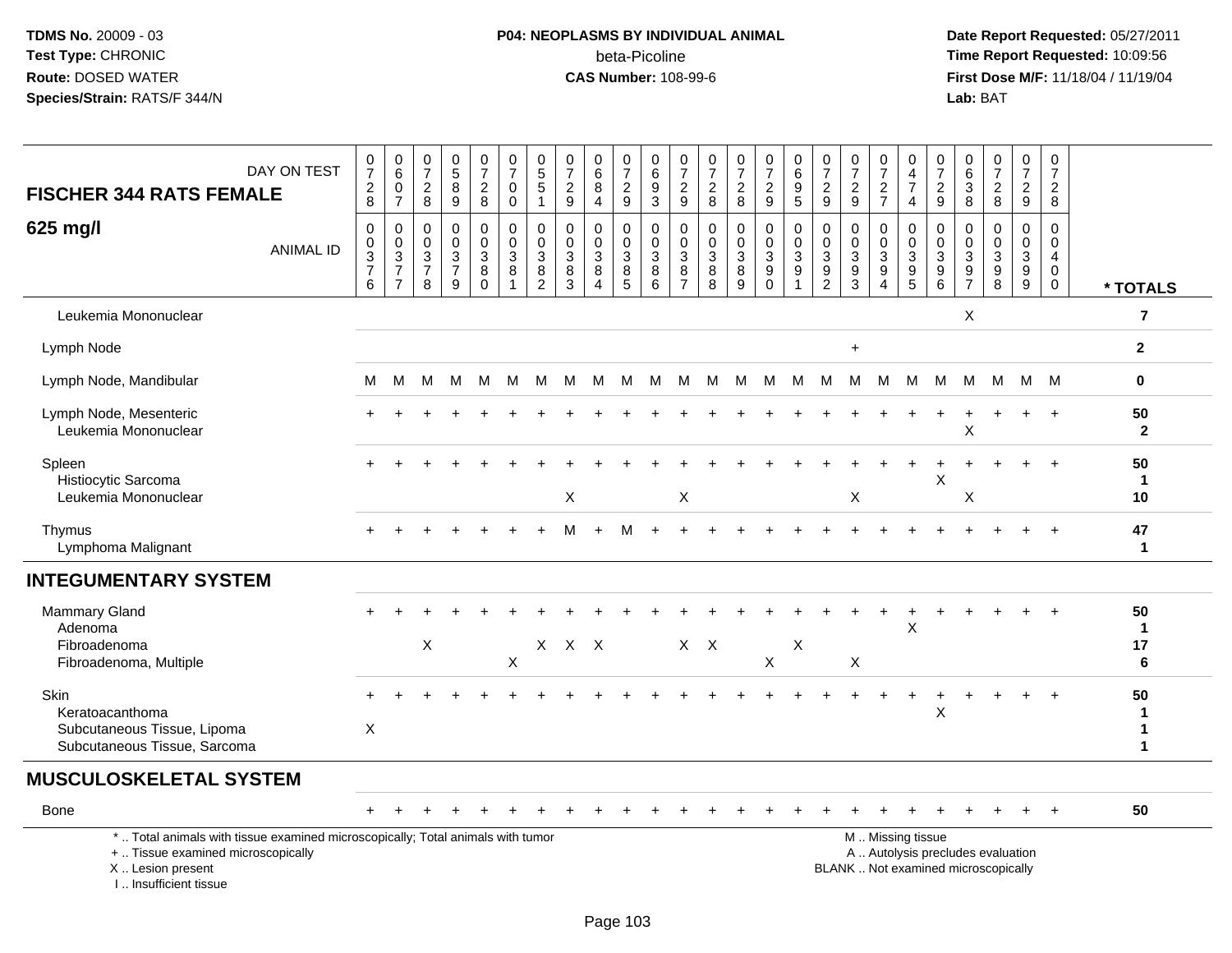I .. Insufficient tissue

# **P04: NEOPLASMS BY INDIVIDUAL ANIMAL**beta-Picoline<br>CAS Number: 108-99-6

| DAY ON TEST<br><b>FISCHER 344 RATS FEMALE</b>                                                                                              | $\frac{0}{7}$<br>$_{\rm 2}^2$        | 0<br>$6\overline{6}$<br>$\pmb{0}$<br>$\overline{7}$ | 0<br>$\overline{7}$<br>$\overline{\mathbf{c}}$<br>8 | $\begin{array}{c} 0 \\ 5 \end{array}$<br>8<br>9    | $\frac{0}{7}$<br>$\sqrt{2}$<br>8                      | $\begin{array}{c} 0 \\ 7 \end{array}$<br>$\mathbf 0$<br>$\mathbf 0$ | $^{\rm 0}_{\rm 5}$<br>5<br>1            | $\frac{0}{7}$<br>$\sqrt{2}$<br>9                 | 0<br>$6\overline{6}$<br>8<br>$\overline{4}$           | $\frac{0}{7}$<br>$\overline{c}$<br>9 | 0<br>$6\overline{6}$<br>$\frac{9}{3}$ | 0<br>$\overline{7}$<br>$\frac{2}{9}$    | $\frac{0}{7}$<br>$\boldsymbol{2}$<br>8 | $\frac{0}{7}$<br>$\frac{2}{8}$                     | $\frac{0}{7}$<br>$\sqrt{2}$<br>9                          | 0<br>$6\phantom{a}$<br>9<br>5                               | $\frac{0}{7}$<br>$\overline{2}$<br>9                  | $\begin{array}{c} 0 \\ 7 \end{array}$<br>$\overline{c}$<br>9 | 0<br>$\overline{7}$<br>$\sqrt{2}$<br>$\overline{7}$ | $\mathbf 0$<br>$\overline{\mathbf{4}}$<br>$\overline{7}$<br>$\overline{4}$ | 0<br>$\overline{7}$<br>$\overline{2}$<br>9 | 0<br>$\overline{6}$<br>$\sqrt{3}$<br>8                            | 0<br>$\overline{7}$<br>$\overline{a}$<br>8                               | 0<br>$\overline{7}$<br>$\overline{a}$<br>9 | 0<br>$\overline{7}$<br>$\overline{2}$<br>8 |                              |
|--------------------------------------------------------------------------------------------------------------------------------------------|--------------------------------------|-----------------------------------------------------|-----------------------------------------------------|----------------------------------------------------|-------------------------------------------------------|---------------------------------------------------------------------|-----------------------------------------|--------------------------------------------------|-------------------------------------------------------|--------------------------------------|---------------------------------------|-----------------------------------------|----------------------------------------|----------------------------------------------------|-----------------------------------------------------------|-------------------------------------------------------------|-------------------------------------------------------|--------------------------------------------------------------|-----------------------------------------------------|----------------------------------------------------------------------------|--------------------------------------------|-------------------------------------------------------------------|--------------------------------------------------------------------------|--------------------------------------------|--------------------------------------------|------------------------------|
| 625 mg/l                                                                                                                                   | $\pmb{0}$                            | $\mathbf 0$                                         | $\mathbf 0$                                         | $\mathbf 0$                                        | 0                                                     | $\mathbf 0$                                                         | 0                                       | $\Omega$                                         | $\Omega$                                              | 0                                    | $\mathbf 0$                           | 0                                       | $\mathbf 0$                            | $\mathbf 0$                                        | 0                                                         | $\mathbf 0$                                                 | $\Omega$                                              | $\mathbf 0$                                                  | $\mathbf 0$                                         | $\mathbf 0$                                                                | $\Omega$                                   | $\mathbf 0$                                                       | $\mathbf 0$                                                              | $\mathbf 0$                                | $\Omega$                                   |                              |
| <b>ANIMAL ID</b>                                                                                                                           | $\frac{0}{3}$<br>$\overline{7}$<br>6 | $\frac{0}{3}$<br>$\overline{7}$                     | $\mathbf 0$<br>3<br>$\overline{7}$<br>8             | $\mathbf 0$<br>$\mathbf{3}$<br>$\overline{7}$<br>9 | $\mathbf 0$<br>$\mathbf{3}$<br>$\bf 8$<br>$\mathbf 0$ | $\mathbf 0$<br>$\sqrt{3}$<br>8<br>1                                 | $\mathbf 0$<br>3<br>8<br>$\overline{2}$ | $\mathbf 0$<br>$\sqrt{3}$<br>$\overline{8}$<br>3 | 0<br>$\mathbf{3}$<br>$\overline{8}$<br>$\overline{4}$ | $\frac{0}{3}$<br>$\overline{8}$<br>5 | $\pmb{0}$<br>$_8^3$<br>$6\phantom{1}$ | $\mathbf 0$<br>$_8^3$<br>$\overline{7}$ | $\mathbf 0$<br>$\sqrt{3}$<br>8<br>8    | $_{3}^{\rm 0}$<br>$\overline{8}$<br>$\overline{9}$ | $\pmb{0}$<br>$\mathsf 3$<br>$\overline{9}$<br>$\mathbf 0$ | $\pmb{0}$<br>$\mathbf{3}$<br>$\overline{9}$<br>$\mathbf{1}$ | 0<br>$\mathbf{3}$<br>$\overline{9}$<br>$\overline{2}$ | $\pmb{0}$<br>$\overline{3}$<br>$\overline{9}$<br>3           | $\mathbf 0$<br>$\mathbf{3}$<br>9<br>$\overline{4}$  | $\mathbf 0$<br>$\overline{3}$<br>9<br>5                                    | $\mathbf 0$<br>$\mathbf{3}$<br>9<br>6      | $\mathbf 0$<br>$\mathbf{3}$<br>$\boldsymbol{9}$<br>$\overline{7}$ | 0<br>3<br>9<br>8                                                         | $\mathsf{O}\xspace$<br>$\frac{3}{9}$<br>9  | 0<br>4<br>$\mathbf 0$<br>$\mathbf 0$       | * TOTALS                     |
| Osteosarcoma                                                                                                                               |                                      |                                                     |                                                     |                                                    |                                                       |                                                                     |                                         |                                                  | $\pmb{\times}$                                        |                                      |                                       |                                         |                                        |                                                    |                                                           |                                                             |                                                       |                                                              |                                                     |                                                                            |                                            |                                                                   |                                                                          |                                            |                                            | $\mathbf{1}$                 |
| <b>NERVOUS SYSTEM</b>                                                                                                                      |                                      |                                                     |                                                     |                                                    |                                                       |                                                                     |                                         |                                                  |                                                       |                                      |                                       |                                         |                                        |                                                    |                                                           |                                                             |                                                       |                                                              |                                                     |                                                                            |                                            |                                                                   |                                                                          |                                            |                                            |                              |
| <b>Brain</b><br>Leukemia Mononuclear                                                                                                       |                                      |                                                     |                                                     |                                                    |                                                       |                                                                     |                                         |                                                  |                                                       |                                      |                                       |                                         |                                        |                                                    |                                                           |                                                             |                                                       |                                                              |                                                     |                                                                            |                                            |                                                                   |                                                                          |                                            |                                            | 50<br>$\mathbf{1}$           |
| <b>RESPIRATORY SYSTEM</b>                                                                                                                  |                                      |                                                     |                                                     |                                                    |                                                       |                                                                     |                                         |                                                  |                                                       |                                      |                                       |                                         |                                        |                                                    |                                                           |                                                             |                                                       |                                                              |                                                     |                                                                            |                                            |                                                                   |                                                                          |                                            |                                            |                              |
| Lung<br>Alveolar/Bronchiolar Adenoma<br>Carcinoma, Metastatic, Thyroid Gland<br>Histiocytic Sarcoma, Metastatic, Uncertain                 |                                      |                                                     |                                                     |                                                    |                                                       |                                                                     |                                         | X                                                |                                                       |                                      |                                       |                                         |                                        |                                                    |                                                           |                                                             |                                                       |                                                              | X                                                   |                                                                            | $\times$                                   | $\times$                                                          |                                                                          |                                            | $\ddot{}$                                  | 50<br>5<br>-1<br>$\mathbf 1$ |
| <b>Primary Site</b><br>Leukemia Mononuclear                                                                                                |                                      |                                                     |                                                     |                                                    |                                                       |                                                                     |                                         |                                                  |                                                       |                                      |                                       |                                         |                                        |                                                    |                                                           |                                                             |                                                       |                                                              |                                                     |                                                                            |                                            | X                                                                 |                                                                          |                                            |                                            | 4                            |
| Nose                                                                                                                                       |                                      |                                                     |                                                     |                                                    |                                                       |                                                                     |                                         |                                                  |                                                       |                                      |                                       |                                         |                                        |                                                    |                                                           |                                                             |                                                       |                                                              |                                                     |                                                                            |                                            |                                                                   |                                                                          |                                            | $\ddot{}$                                  | 50                           |
| Trachea                                                                                                                                    | $+$                                  |                                                     |                                                     |                                                    |                                                       |                                                                     |                                         |                                                  |                                                       |                                      |                                       |                                         |                                        |                                                    |                                                           |                                                             |                                                       |                                                              |                                                     |                                                                            |                                            |                                                                   |                                                                          |                                            | $\ddot{}$                                  | 50                           |
| <b>SPECIAL SENSES SYSTEM</b>                                                                                                               |                                      |                                                     |                                                     |                                                    |                                                       |                                                                     |                                         |                                                  |                                                       |                                      |                                       |                                         |                                        |                                                    |                                                           |                                                             |                                                       |                                                              |                                                     |                                                                            |                                            |                                                                   |                                                                          |                                            |                                            |                              |
| Eye                                                                                                                                        |                                      |                                                     |                                                     |                                                    |                                                       |                                                                     |                                         |                                                  |                                                       |                                      |                                       |                                         |                                        |                                                    |                                                           |                                                             |                                                       |                                                              |                                                     |                                                                            |                                            |                                                                   |                                                                          |                                            |                                            | 50                           |
| <b>Harderian Gland</b>                                                                                                                     |                                      |                                                     |                                                     |                                                    |                                                       |                                                                     |                                         |                                                  |                                                       |                                      |                                       |                                         |                                        |                                                    |                                                           |                                                             |                                                       |                                                              |                                                     |                                                                            |                                            |                                                                   |                                                                          |                                            | $+$                                        | 50                           |
| Zymbal's Gland                                                                                                                             |                                      |                                                     |                                                     |                                                    |                                                       |                                                                     |                                         |                                                  |                                                       |                                      |                                       |                                         |                                        |                                                    |                                                           |                                                             |                                                       |                                                              |                                                     |                                                                            |                                            |                                                                   |                                                                          |                                            |                                            | $\mathbf{1}$                 |
| <b>URINARY SYSTEM</b>                                                                                                                      |                                      |                                                     |                                                     |                                                    |                                                       |                                                                     |                                         |                                                  |                                                       |                                      |                                       |                                         |                                        |                                                    |                                                           |                                                             |                                                       |                                                              |                                                     |                                                                            |                                            |                                                                   |                                                                          |                                            |                                            |                              |
| Kidney                                                                                                                                     |                                      |                                                     |                                                     |                                                    |                                                       |                                                                     |                                         |                                                  |                                                       |                                      |                                       |                                         |                                        |                                                    |                                                           |                                                             |                                                       |                                                              |                                                     |                                                                            |                                            |                                                                   |                                                                          |                                            |                                            | 50                           |
| *  Total animals with tissue examined microscopically; Total animals with tumor<br>+  Tissue examined microscopically<br>X  Lesion present |                                      |                                                     |                                                     |                                                    |                                                       |                                                                     |                                         |                                                  |                                                       |                                      |                                       |                                         |                                        |                                                    |                                                           |                                                             |                                                       |                                                              |                                                     | M  Missing tissue                                                          |                                            |                                                                   | A  Autolysis precludes evaluation<br>BLANK  Not examined microscopically |                                            |                                            |                              |